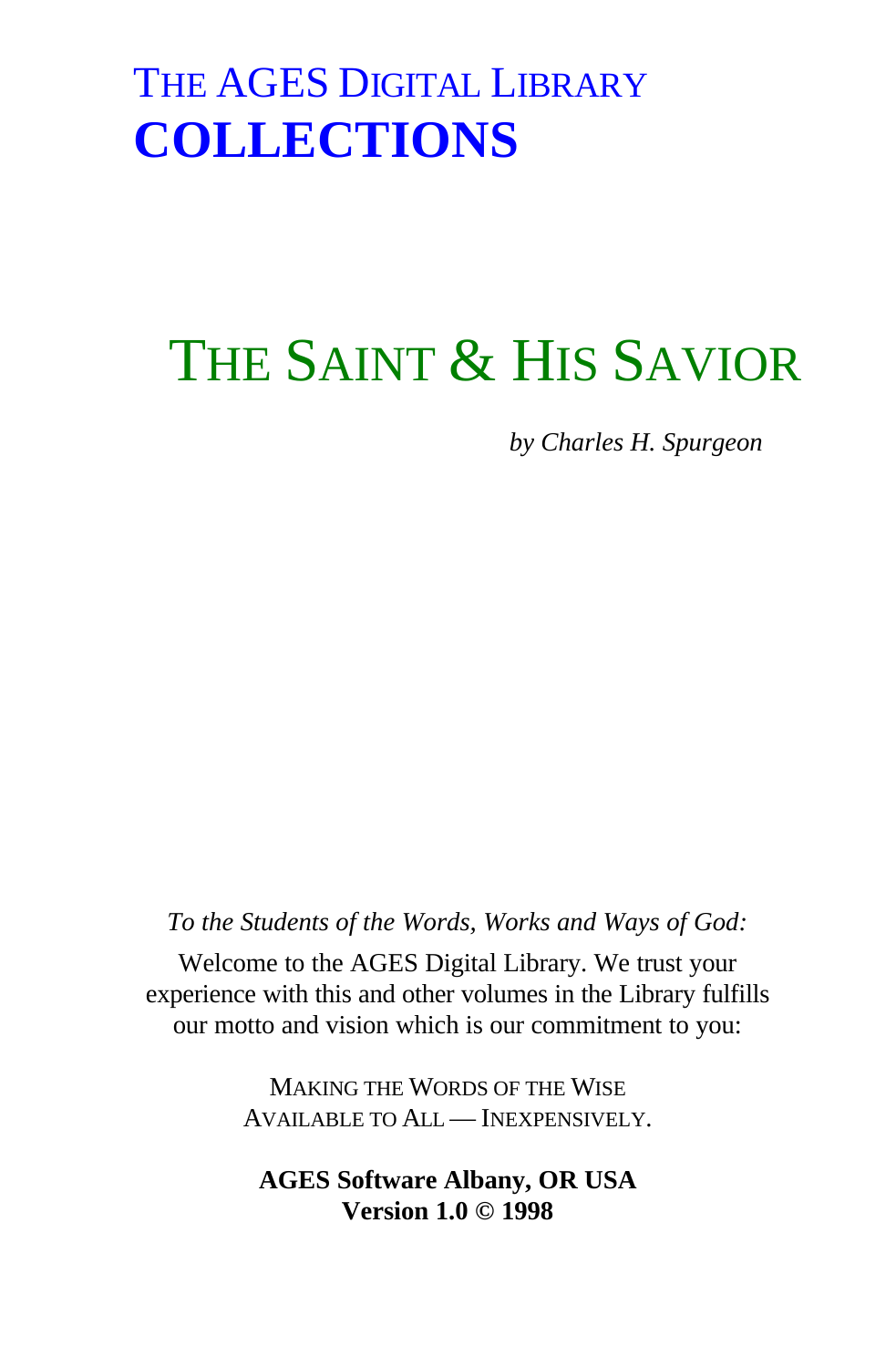## THE SAINT AND HIS SAVIOR

### THE PROGRESS OF THE SOUL IN THE KNOWLEDGE OF JESUS.

**BY C. H. SPURGEON.**

**"***Christ in all.***"** *— Colossians 3:20.*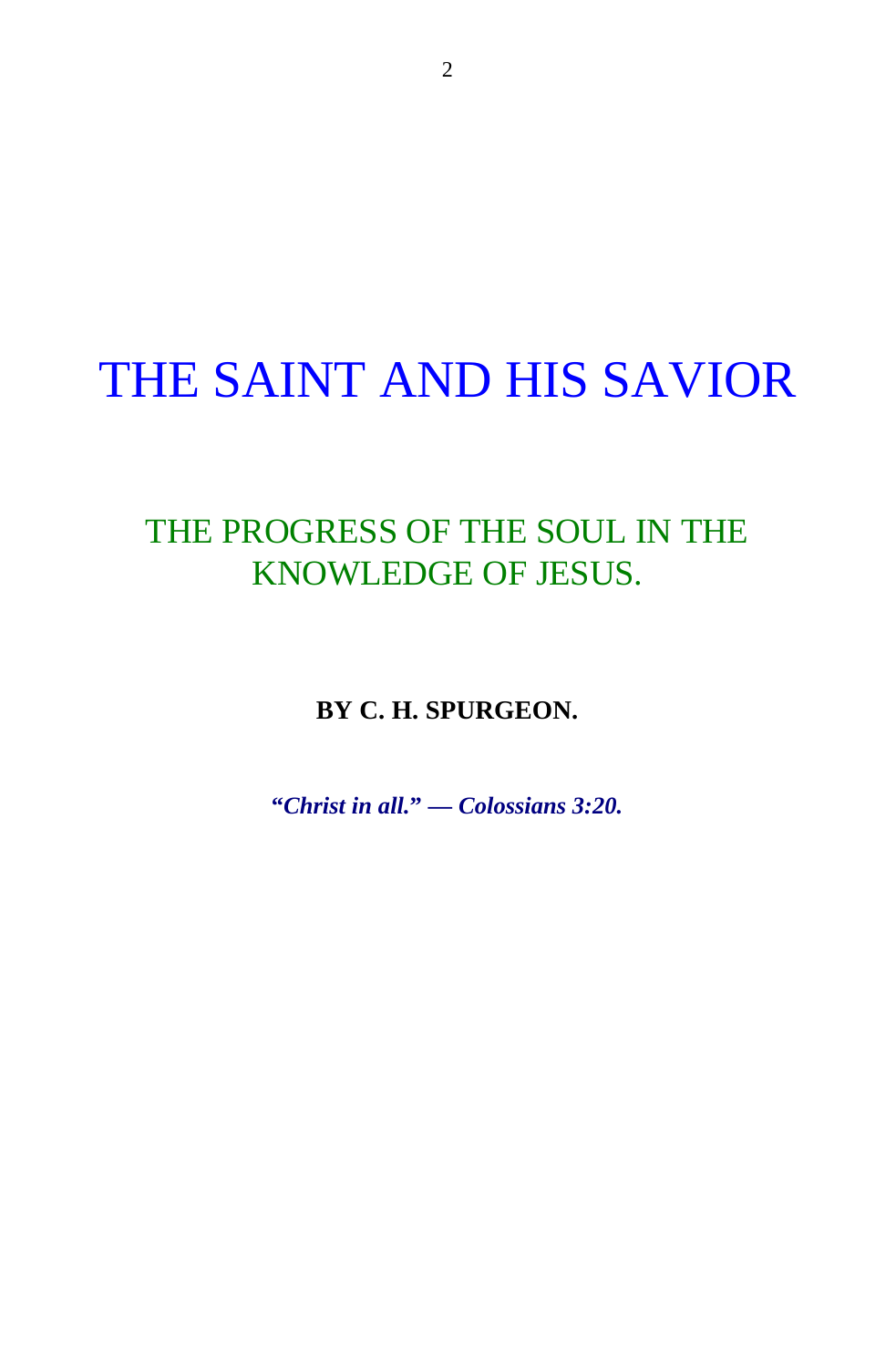## FOREWORD

"The special work of our ministry is to lay open Christ, to hold up the tapestry and unfold the mysteries of Christ. Let us labor therefore to be always speaking somewhat about Christ, or tending that way. When we :speak of the law, let it drive us to Christ; when of moral duties, let them teach us to walk worthy of Christ. Christ, or something tending to Christ, should be our theme, and mark to aim at"

#### **SIBBS.**

This quotation from Sibbs is one which was epitomized in the life and preaching of Spurgeon.

'The Saint and His Savior' is a supreme example of Spurgeon's heart warming concern that we would learn of and experience the ways of Christ with HIS people. From the believers first meeting until "the ransomed of the Lord shall return" are described.

The Publishers are pleased to commend this book in the prayer that your experience will concur with the sub-title of this book, 'The progress of the soul in the knowledge of Jesus'.

### **W H M MACKENZIE**

Inverness

April 1989.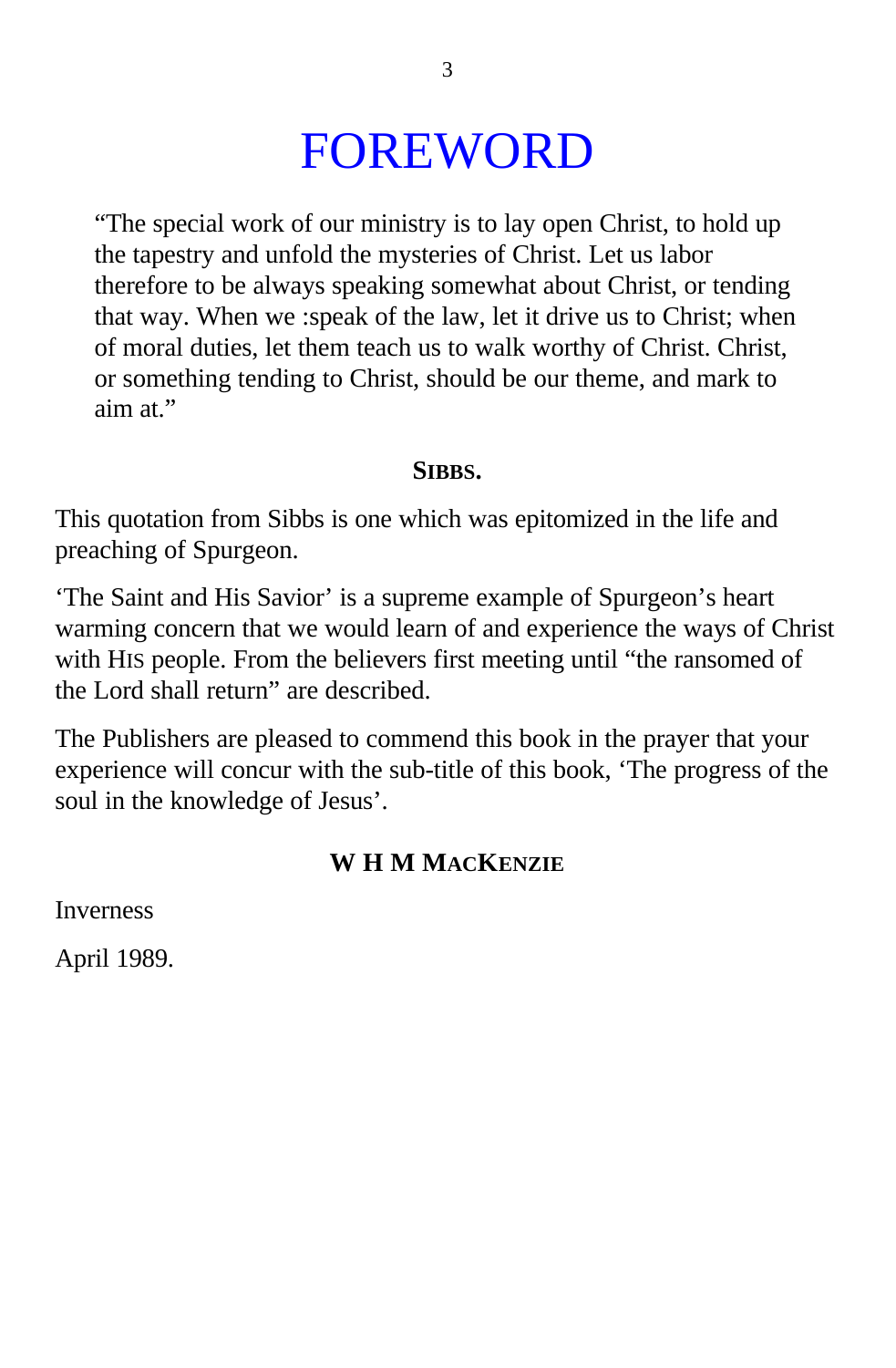## CHAPTER 1

### THE DESPISED FRIEND

#### **"***We esteemed him not.***"** *— Isaiah 53:3.*

IT would not be easy for some of us to recall the hour when we first heard the name of Jesus. In very infancy that sweet sound was as familiar to our ear as the hush of lullaby. Our earliest recollections are associated with the house of God, the family altar, the Holy Bible, the sacred song, and the fervent prayer. Like young Samuels, we were lighted to our rest by the lamps of the sanctuary, and were awakened by the sound of the morning hymn. Many a time has the man of God, whom a parent's hospitality has entertained, implored a blessing on our head, desiring in all sincerity that we might early call the Redeemer blessed; and to his petition a mother's earnest "Amen" has solemnly responded. Ours were happy portions and goodly heritages; but nevertheless, being "born in sin, and shapen in iniquity," these heavenly privileges did not of themselves avail to give us love to Jesus and pardon by his blood.

We are often compelled to weep over sins aggravated by light as clear as noonday, — ordinances undervalued from their very frequency, warnings despised, although accompanied with tears from a parent's eye, — and loathings felt in the heart, if not expressed by the lips, to those very blessings which were the rich benisons of heaven. In our own persons we are witnesses to the fact of innate depravity, the birth-plague of man; and we can testify to the doctrine that grace, and grace alone, can change the heart. The words of Isaiah are ours with an emphasis, notwithstanding all the hallowed influences which surrounded us: and in uttering the confession, "We esteemed him not," the haunts of our childhood, the companions of our youth, and the sins of our manhood, unanimously confirm our truthfulness.

Starting, then with our own experience, we are led to infer that those who were denied our advantages will certainly be compelled to adopt the same humble language. If the child of pious parents, who by divine power was in youth brought to know the Lord, feels constrained to acknowledge that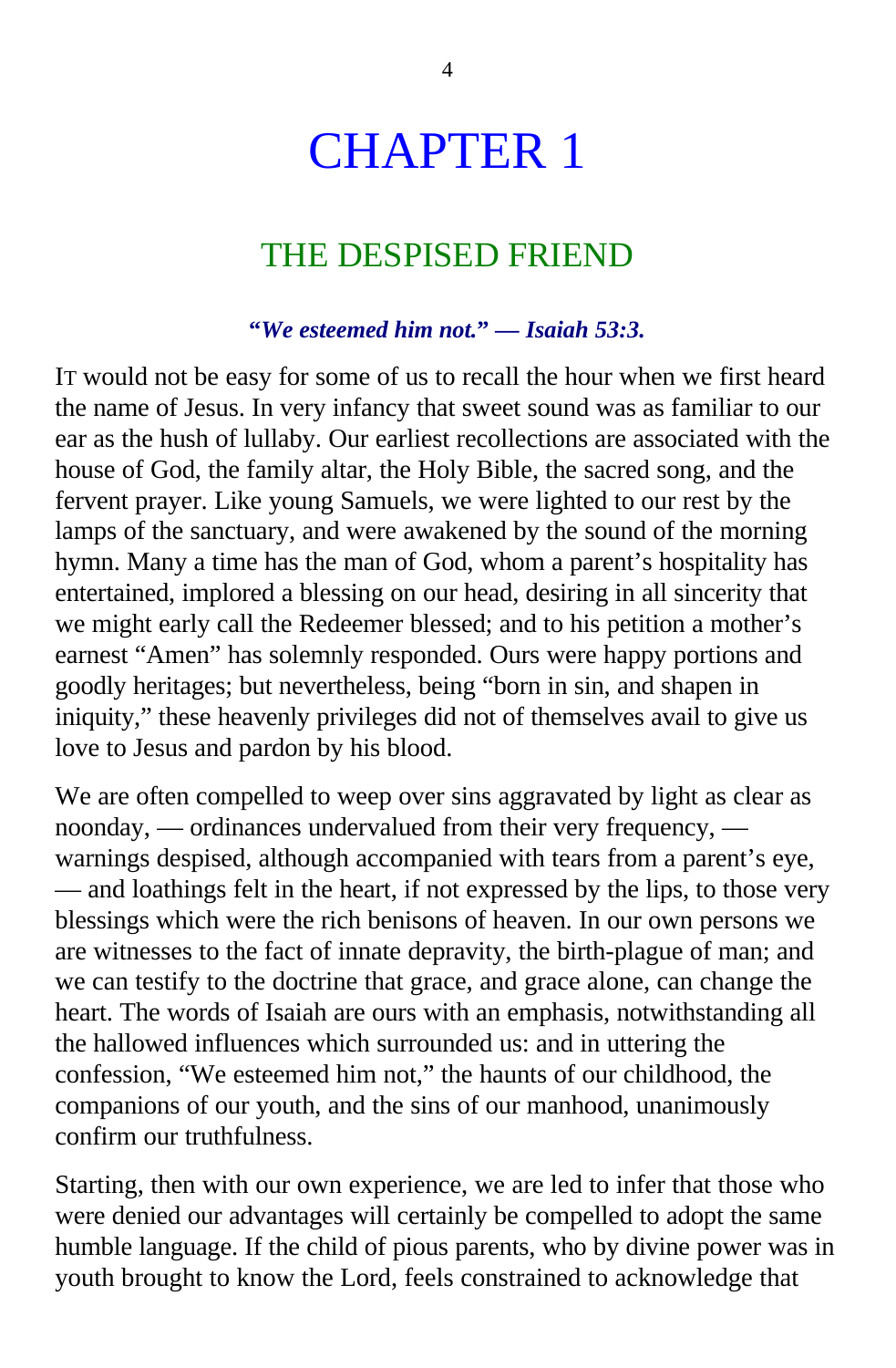once he did not esteem the Savior, shall the man whose education was irreligion, whose childhood was riot, whose youth was license, and whose maturity was crime, be able to adopt language less humiliating? No; we believe that all men of this class, who are now redeemed from the hand of the enemy, will readily acknowledge that they were the blind neglecters of the beauties of our glorious Emmanuel. Aye, more, we venture to challenge the "Church of the first-born" to produce a single saint who did not once pass by the cross with indifference, if not contempt.

Whether we review the "noble army of martyrs," "the goodly fellowship of the prophets," "the glorious company of the apostles, or "the holy Church throughout all the world, we shall not discover a single lover of the adorable Redeemer who will not join the general confession, "We esteemed him not."

Pause, attentive reader, and ask thyself whether thou dost esteem him *now*; for possibly it may happen that thou hast not as yet seen in Lira any "*beauty* that thou shouldest desire him" nor canst thou subscribe to the exclamation of the spouse, "Yea, he is altogether lovely." Should this be thine unhappy condition, a meditation thereon may, under the Holy Spirit's influence, be of much use to thee; and I beseech thee, while we unfold the secrets of what was once our prison house, be then intensely anxious that by any means thou also mayest escape a bondage which deprives thee of joy here, and will shut thee out from bliss hereafter.

We propose to endeavor first of all to bring the fact of our light estimation of Jesus vividly before our eye; then, secondly, we will discuss the causes of this folly; and, thirdly, seek to excite emotions proper to such a mournful contemplation.

**I.** Let us go to the potter's house, and view the unshapen clay which we once were; let us remember "the rock whence we were hewn," and the "hole of the pit from which we were digged," that we may with deeper feeling repeat the text, "We esteemed him not." Let us here seriously peruse the diary of memory, for there the witnesses of our guilt have faithfully recorded their names.

We pause, and consider first *our overt acts of sin,* for these lie like immense boulders on the sides of the hill of life, sure testifiers to the rock within.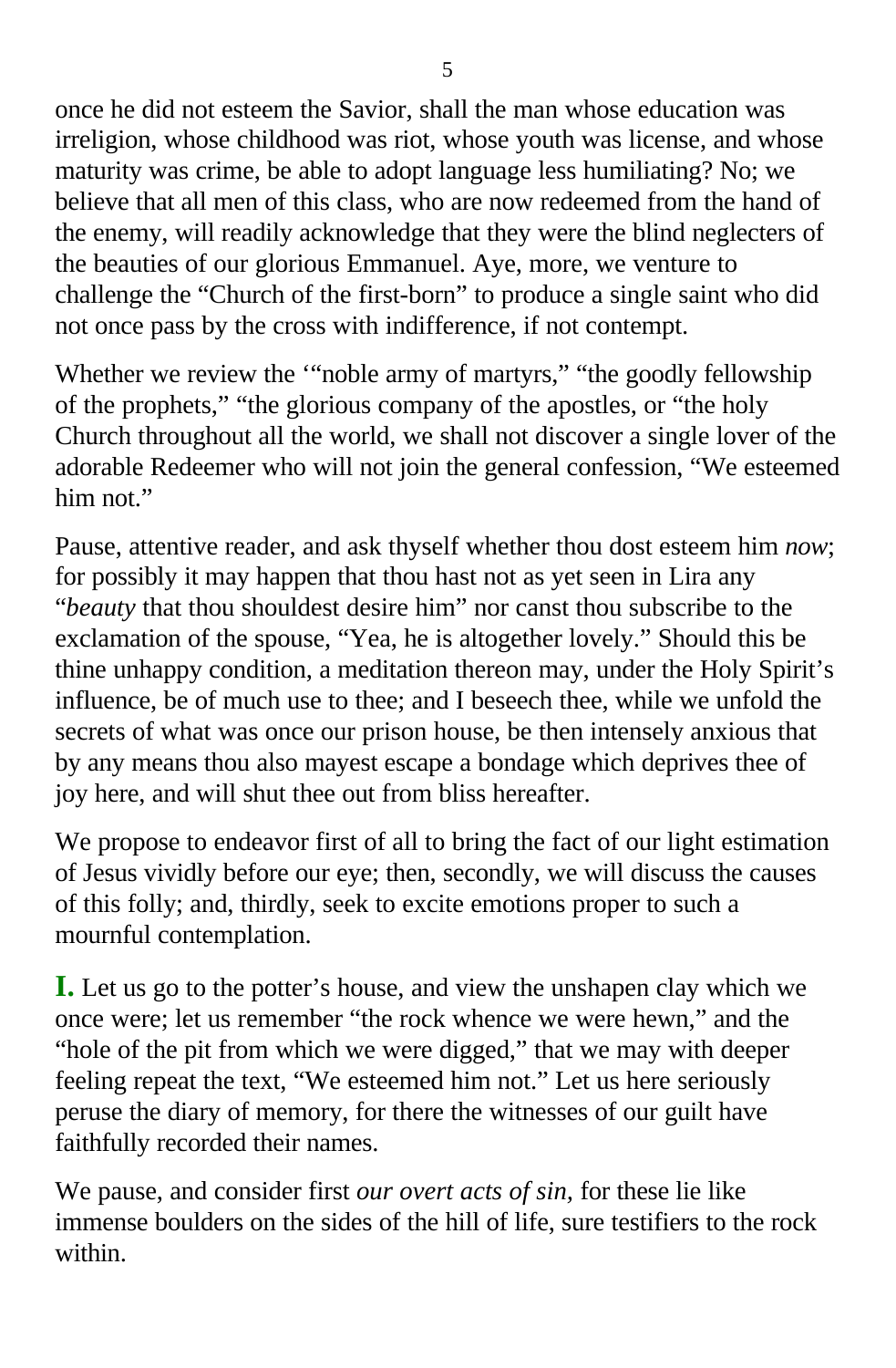Few men would dare to read their own autobiography, if all their deeds were recorded in it; few can look back upon their entire career without a blush. "*We* have all sinned, and come short of his glory." None of us can lay claim to perfection. True, at times a forgetful self-complacency bids us exult in the virtue of our lives; but when faithful memory awakes, how instantly she dispels the illusion! She waves her magic wand, and in the king's palaces frogs arise in multitudes; the pure livers at her glance become blood; the whole land is creeping with loathsomeness. Where we imagined purity, lo, imperfection ariseth. The snow-wreath of satisfaction melts before the sun of truth; the nectared bowl of gratulation is embittered by sad remembrances; while, under the glass of honesty the deformities and irregularities of a life apparently correct are rendered, alas! too visible.

Let the Christian, whom hair is whitened by the sunlight of heaven, tell his life-long story. He may have been one of the most upright and moral, but there will be one dark spot in his history, upon which he will shed the tear of penitence, because then he knew not the fear of the Lord. Let you heroic warrior of Jesus recount his deeds; but he too points to deep scars, the offspring of wounds received in the service of the Evil One. Some amongst our chosen men, in their days of unregeneracy, were notorious for guilt, and could well write with Bunyan  $f<sup>1a</sup>$  — "As for my own natural life, for the time that I was without God in the world, it was, indeed, according to the course of this world and the spirit that now worketh in the children of disobedience (Ephesians 2:2, 3). It was my delight to be taken captive by the devil at his will (2 Timothy 2:26), being filled with all un righteousness; the which did also so strongly work, both in my heart and life, that I had but few equals, both for cursing, swearing, lying, and blaspheming the holy name of God." Suffice it, however, that by each of us open sins have been committed, which manifest that "we esteemed him not."

Could we have rebelled against our Father Grace Abounding with so high a hand, if his Son had been the object of our love? Should we have so perpetually trampled on g he commands of a venerated Jesus? Could we have done such despite to his authority, if our hearts had been knit to his adorable person? Could we have sinned so terribly, if Calvary had been dear to us? Nay; surely our clouds of transgressions testify our former want of love to him. Had we esteemed the God-man, should we so entirely have neglected his claims? could we have wholly forgotten his loving words of command? Do men insult the persons they admire? Will they commit high treason against a king they love? Will they slight the person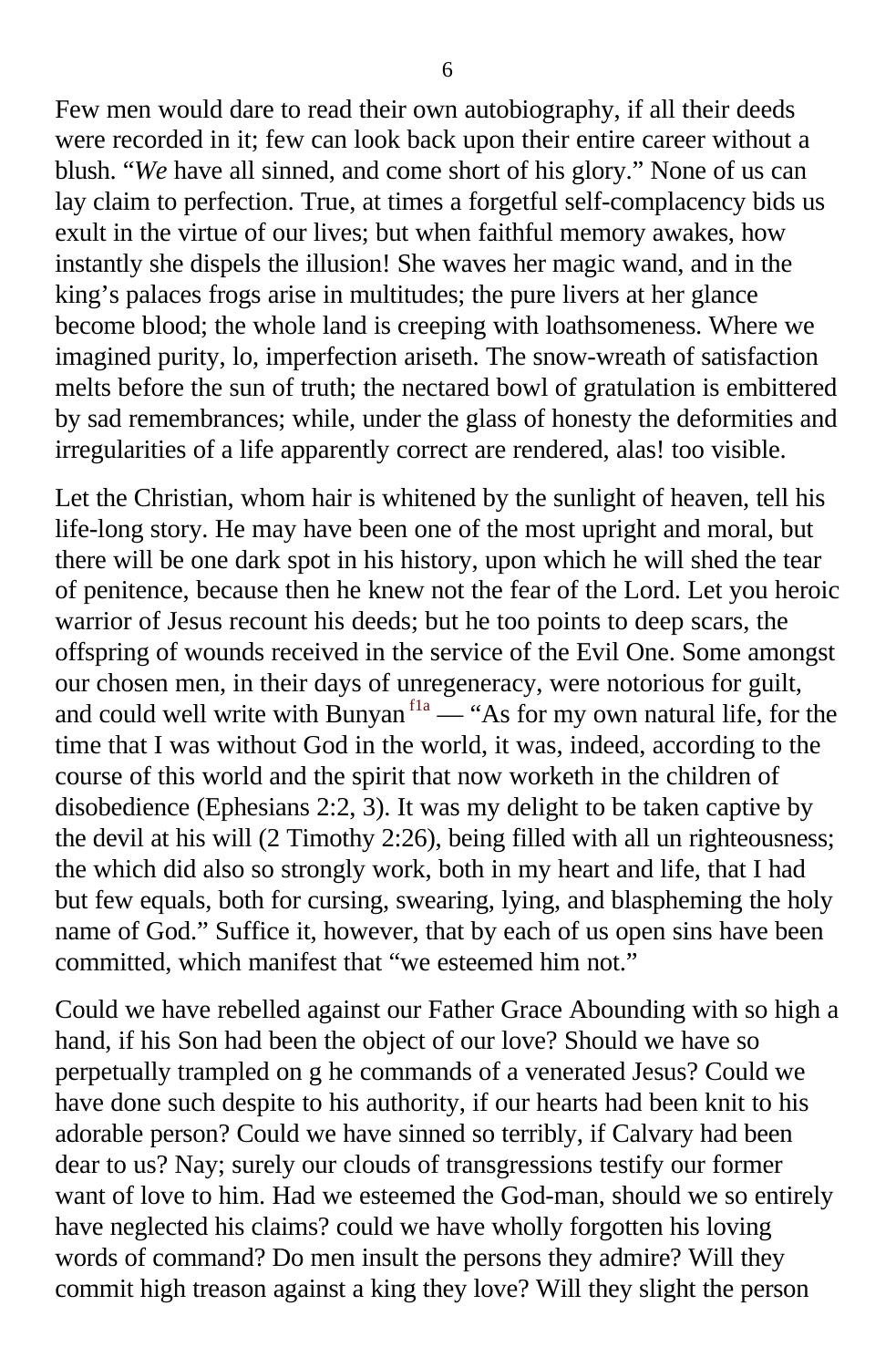they esteem, or wantonly make sport of him they venerate? And yet we have done all this, and more; whereby the least word of flattery concerning any natural love to Christ is rendered to our now honest hearts as hateful as the serpent's hiss. These iniquities might not so sternly prove us to have despised our Lord had they been accompanied by some little service to him. Even now, when we do love his name, we are oft unfaithful, but *now* our affection helps us "to creep in service where we cannot go ;" but *before* our acts were none of them seasoned with the salt of sincere affection, but were all full of the gall of bitterness. 0 beloved, let us not seek to avoid the weight of this evidence, but let us own that our gracious Lord has much to. lay to our charge, since we chose to obey Satan rather than the Captain of salvation, and preferred sin to holiness.

Let the self-conceited Pharisee boast that he was born freer — we see on our wrists the red marks of the iron; let him glory that he was never blind — our eyes can yet remember the darkness of Egypt in which we discerned not the morning star. Others may desire the honor of a meted salvation we know that our highest ambition can only hope for pardon and acceptance by grace alone; and well we remember the hour when the only channel of that grace was despised or neglected by us.

*The Book of Truth* shall next witness against us. The time is not yet erased from memory when this sacred fount of living water was unopened by us, our evil hearts placed a stone over the mouth of the well, which even conscience could not remove. Bible dust once defiled our fingers; the blessed volume was the least naught after of all the books in the library.

Though now we can truly say that His word is "a matchless temple where we delight to be, to contemplate the beauty, the symmetry, and the magnificence of the structure, to increase our awe, and excite our devotion to the Deity there preached and adored;" [f1](#page-230-0) yet at one sad period of our lives we refused to tread the jeweled floor of the temple, or when from custom's sake we entered it, we paced it with hurried tread, unmindful of its sanctity, heedless of its beauty, ignorant of its glories, and unsubdued by its majesty.

*Now* we can appreciate Herbert's rapturous affection expressed in his poem: —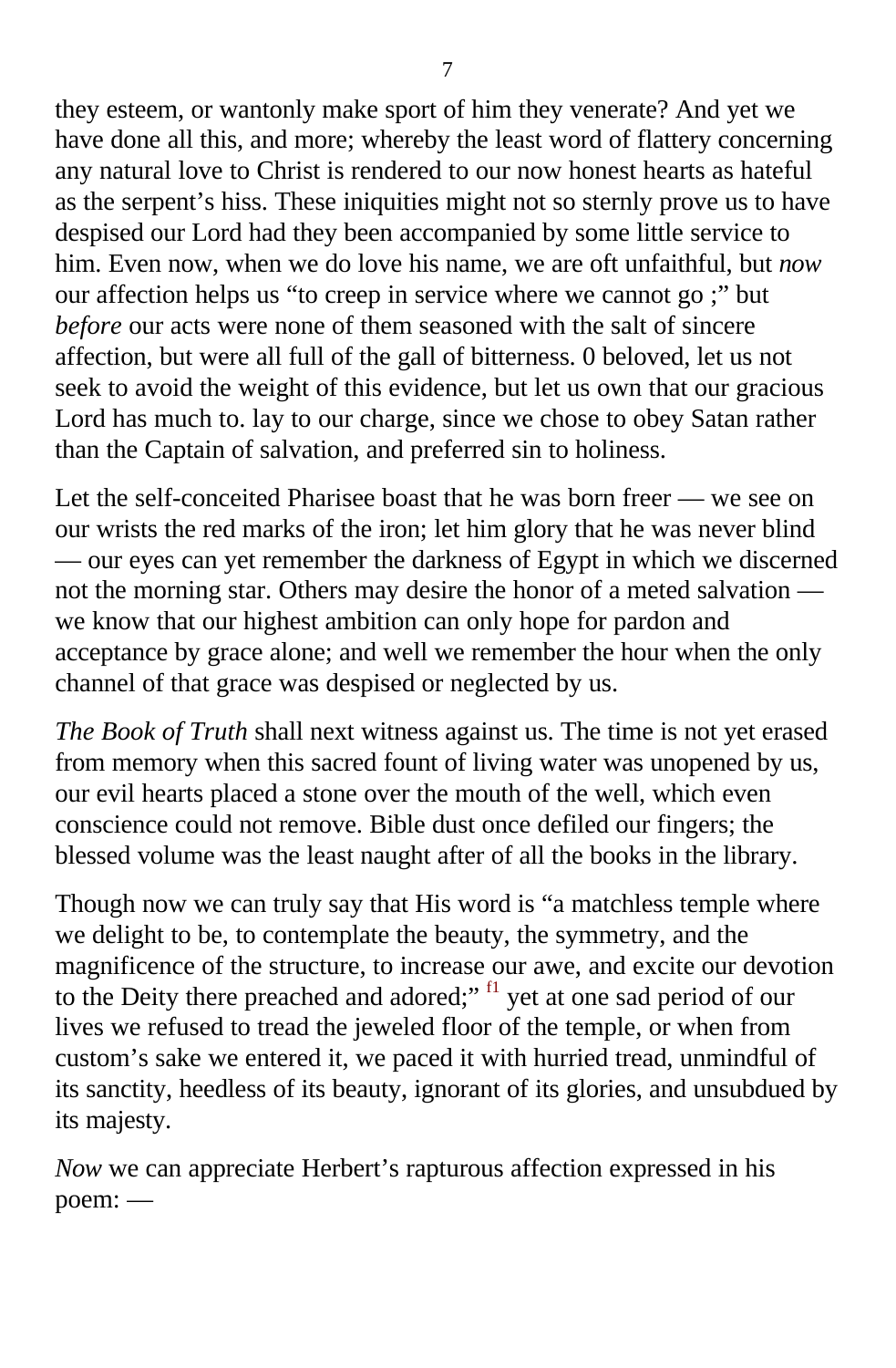**"***Oh book I infinite sweetness! let my heart Suck every letter, and a honey gain, Precious for any grief in any part; To clear the breast, to mollify all pain.***"**

But *then* every ephemeral poem or trifling novel could move our hearts a thousand times more easily than this "*book* of stars," "this god of books." Ah! well doth this neglected Bible prove us to have esteemed Jesus but lightly. Verily, had we been :full of affection to him, we should have sought him in his word. Here he doth unrobe himself, showing his inmost heart. Here each page is stained with drops of his blood, or emblazoned with rays of his glory. At every turn we see him, as divine and human, as dying and yet alive, as buried but now risen, as the victim and the priest, as the prince and savior, and in all those various offices, relationships and conditions, each of which render him dear to his people and precious to his saints. Oh let us kneel before the Lord, and own that "we esteemed him not," or else we should have walked with him in the fields of Scripture, and held communion with him in the spice-beds of inspiration.

*The Throne of Grace,* so long unvisited by us, equally proclaims our former guilt. Seldom were our cries heard in heaven; our petitions were formal and lifeless, dying on the lip which carelessly pronounced them. Oh sad state of crime, when the holy offices of adoration were unfulfilled, the censer of praise smoked not with a savor acceptable unto the Lord, nor were the vials of prayer fragrant with precious odors!

Unwhitened by devotion, the days of the calendar were black with sin; unimpeded by our supplication, the angel of judgment speeded his way to our destruction. At the thought of those days of sinful silence, our minds are humbled in the dust; and never can we visit the mercy-seat without adoring the grace which affords despisers a ready welcome.

But why went not" our heart in pilgrimage?" Why sung we not that "*tune* which all things hear and fear?" Why fed we not at "the Church's banquet," on this "exalted manna?" What answer can we give more full and complete than this — "We esteemed him not?" Our little regard of Jesus kept us from his throne: for true affection would have availed itself of the ready access which prayer affords to the secret chamber of Jesus, and would thereby have taken her fill of loves. Can we now forsake the throne? No; our happiest moments are spent upon our knees, for there Jesus manifests himself to us. We prize the society of this best of friends, for his divine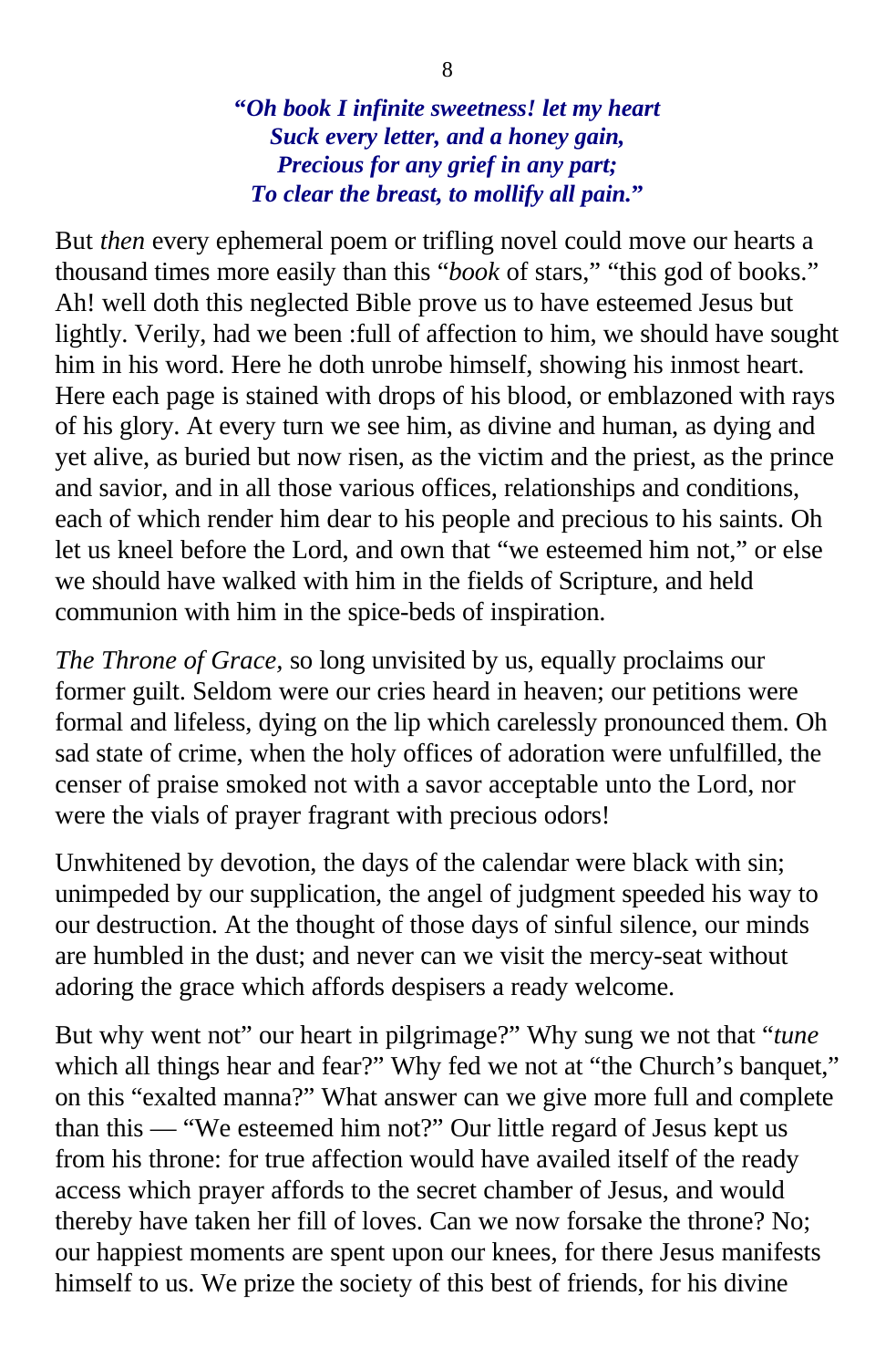countenance "giveth such an inward decking to the house where he lodgeth, that proudest palaces have cause to envy the gilding." We delight to frequent the shades of secrecy, for there our Savior allows us to unbosom our joys and sorrows, and roll them alike on him.

O Lamb of God! our prayerlessness bids us confess that once we considered thee to have neither form nor comeliness.

Furthermore, our *avoidance of the people of* God confirms the humiliating truth. We who now stand in the "sacramental host of God's elect," glorying in the brotherhood of the righteous, were once "strangers and foreigners." The language of Canaan was to our ear either all unmeaning babble at which we scoffed, a harsh jargon which we sought not to imitate, or an "unknown tongue" above our powers of interpretation. The heirs of life were either despised as "earthen pitchers," the work of the hands of the potter, or we removed from their society, conscious that we were not fit compeers for  $\varphi$  the precious sons of Zion, comparable to fine gold." Many have been the weary looks which we east upon the time-piece when, in pious company; the theme has been too spiritual for our groveling understanding; full often have we preferred the friendship of the laughing worldling to that of the more serious believer.

Need we ask the source of this dislike? The bitter stream is not like the river of .Egypt, silent as to its source: it proclaims its own origin plainly enough; and the ear of self-partiality cannot be deaf to the truthful sound — "Ye loved not the servants, because ye esteemed not their master; ye dwelt not amid the brethren for ye had no friendship towards the firstborn of the family."

One of the plainest; evidences of alienation from God is a want of attachment to his people. In a greater or less degree this once existed in each of us. True, there were some Christians whose presence always afforded us pleasure; but we must be aware that our delight in their company was occasioned more by the affability of their manners, or the winning style of their address, than by the fact of their intrinsic excellence. We valued the gem for its setting, but a common pebble in the same ring would have equally engrossed our attention. The saints, *as saints,* were not our chosen friends, nor could we say, "I am a companion of *all those* that fear thee." All hail, thou leader of the host we boldly own that from the moment when we first loved thy person, all thy followers have been dear to us, there's not a lamb amongst thy flock we would disdain to feed; thy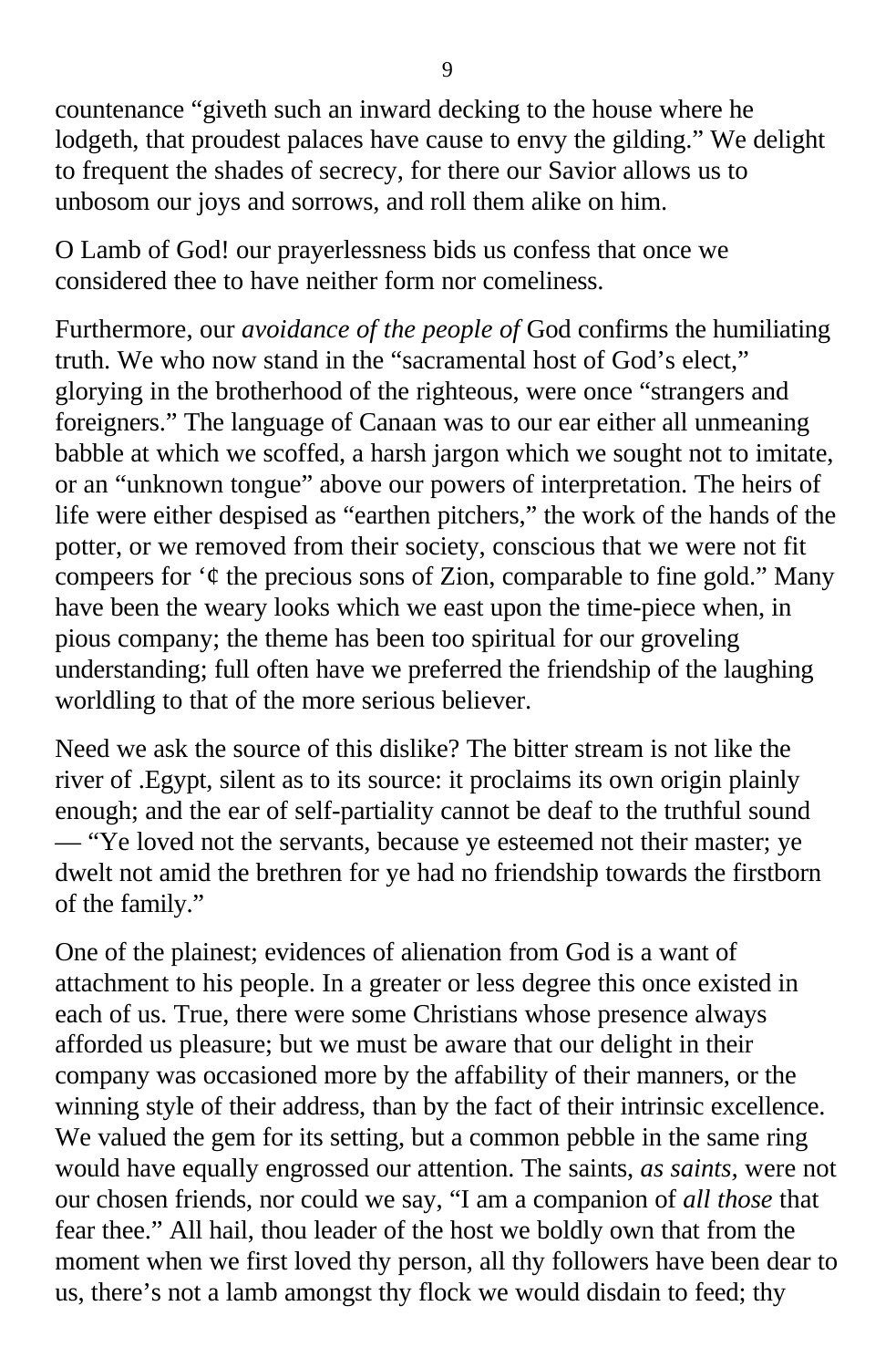servants may be mocked by contempt, persecuted by cruelty, branded with infamy, oppressed by power, humbled by poverty, and forgotten by fame; but to us they are the "excellent of the earth," and we are not ashamed to call them brethren.

Such sentiments are the finest products of esteem for the Redeemer, and their former absence is conclusive evidence that we then "esteemed him not." We have no farther need of aid in thing self-condemnation.

*Broken Sabbaths* start like warrior clansmen from the wild heath of neglected time; they point to *the deserted sanctuary,* for which they would execute a dread revenge did not the shield of Jesus cover us; for, lo! their bows are stringed with *neglected ordinances,* and their arrows are *despised messages of mercy.*

But wherefore these accusers? *Conscience* the ranger of the soul, hath seen enough. He Will affirm that he hath beheld the ear closed to the wooing voice of the friend of sinners; that full often the eyes have been averted from the cross when Jesus himself was visibly set forth. Let him give in his own evidence. Hear him. He saith: — I have witnessed the barring of the heart to the entrance of Jesus; I have seen the whole man in arms to repair the breaches which a powerful minister had caused; I have been present when the struggle against the Savior has been as fierce as the ravening wolf. In vain the sprinkled blood to rivet the attention — heedless of Calvary or Gethsemane, this mad soul refused to see the beauties of the Prince of Life, but rather spurned him from the heart which was his lawful throne. The sum and substance of my declaration is, "We esteemed him not"

Away then, O pride! we know that "without the sovereign influence of God's extraordinary and immediate grace, men do very rarely put off all thy trappings, till they who are about them put on their winding-sheet;"  $f<sup>2</sup>$ but if aught can lay thee in the grave, the retrospect of our treatment of our loving Lord might avail to do it. Pause then, O Christian, and thus soliloquize: "I once scorned him who loved me with an everlasting love, I once esteemed him as a root out of a dry ground. I served him not, I cared not for his blood, his cross, or his crown ;. and yet I am now become one of his own children. Verily, to grace I will for ever sing: —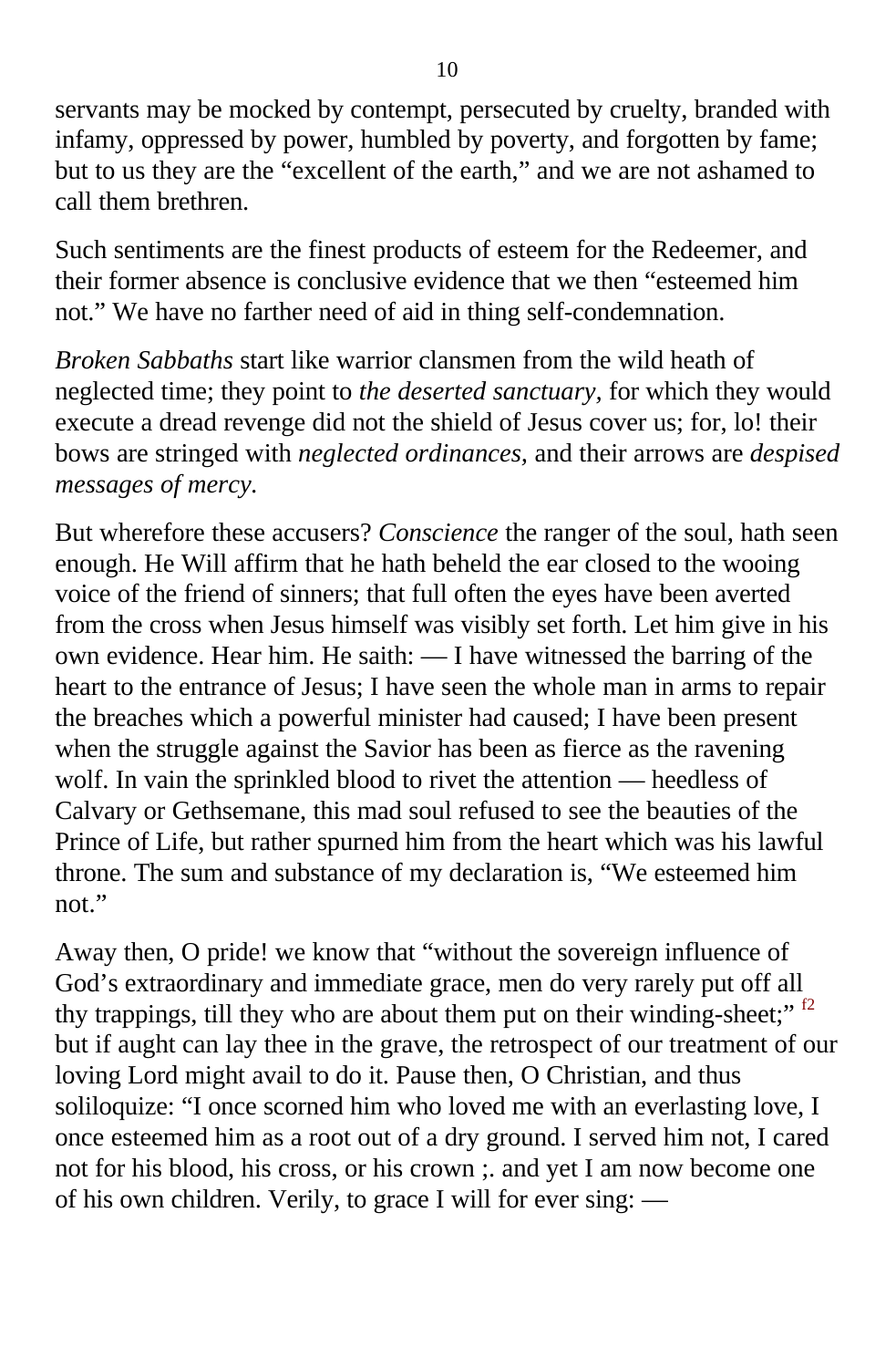**'***Great God of wonders! all thy ways Are matchless, godlike, and divine, But the fair glories of thy face More godlike and unrivaled shine: Who is a pardoning God like thee? Or who hath grace so rich and free?***' "**

**II.** We now enter upon an examination of the latent causes of this sin. When the disease is removed, it may be useful to learn its origin, that we may serve others and benefit ourselves.

Our coldness towards the Savior resulted primarily from *the natural evil of our hearts.* We can plainly discern why the dissolute and reprobate entertain but little affection for purity and excellence: the self-same reason may be given for our disregard of the incarnation of virtue in the person of our Lord Jesus. Sin is a madness, disqualifying the mind for sober judgment; a blindness, rendering the soul incapable of appreciating moral beauty; it is in fact such a perversion of all the faculties, that under its terrible influence men will "call evil good, and good evil; they will put darkness for light, and light for darkness; bitter for sweet, and sweet for bitter." <sup>[f3](#page-230-0)</sup> To us in our fallen condition fiends often appear more fair than angels, we mistake the gates of hell for the portals of bliss, and prefer the garnished lies of Satan to the eternal verifies of the Most High. Revenge, lust, ambition, pride, and self-will, are too often exalted as the gods of man's idolatry; while holiness, peace, contentment, and humility, are viewed as unworthy of a serious thought. O sin, what hast thou done! or rather, what hast thou undone! Thou hast not been content to rob humanity of its crown, to drive it from its happy kingdom, to mar its royal garments, and despoil its treasure; but thou hast done more than this! It sufficed not to degrade and dishonor; thou hast even wounded thy victim; thou hast blinded Ms eyes, stopped his ears, intoxicated his judgment, and gagged his conscience; yea, the poison of thy venomed shaft hath poured death into the *fountain. Thy* malice hath pierced the heart of manhood, and thereby hast thou filled his veins with corruption and his bones with depravity. Yea, O monster, thou hast become a murderer, for thou hast made us *dead in* trespasses and sins!

This last word opens up the entire mystery; for if we are spiritually dead, it is of course impossible for us to know and reverence the Prince of glory. Can the dead be moved to ecstasies, or corpses excited to rapture? Exercise your skill on yonder lifeless body. It has not yet become a carnival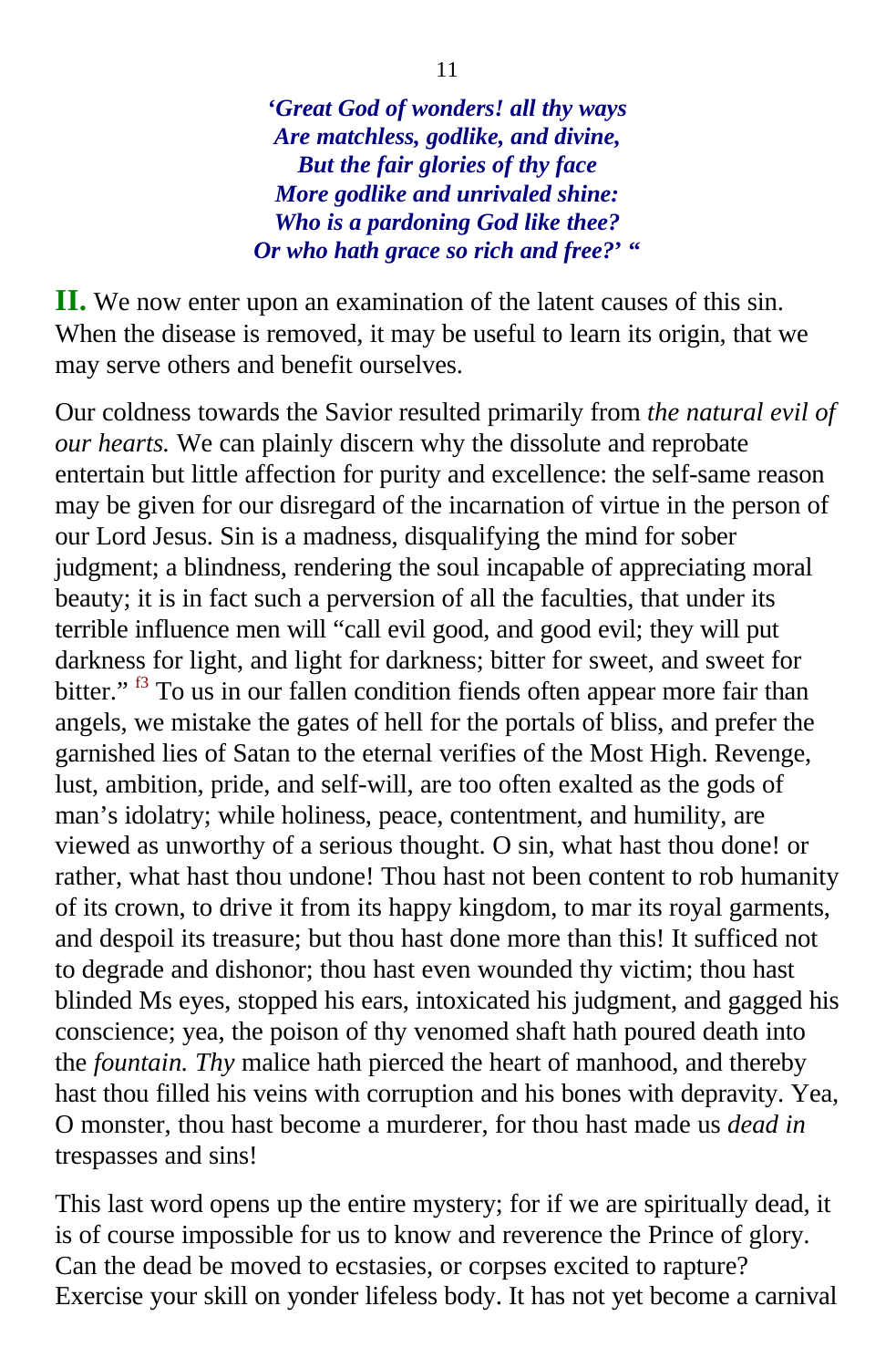for worms. The frame is still complete, though lifeless Bring hither lute and harp; let melodies most sweet, and harmonies unequaled, attempt to move the man to pleasure: he smileth not at the swelling strain, he weepeth not at the plaintive cadence; yea, could the orchestra of the redeemed pour forth their music, he would be deaf to the celestial charm.

Will you assault the city by another gate Place then before those eyes the choicest flowers that e'er were grown since Eden's plants were blasted. Doth he regard the loveliness of the rose or the whiteness of the lily? Nay, the man knoweth no more of their sweetness than doth the water of Nilus of the lotus which it beareth on its bosom. Come, ye gales of Araby, and winds laden with the spicy odors of Ceylon; let the incense of fragrant gums, of frankincense and myrrh, smoke before him; yet, motion less as a statue, the nostril is not distended, nor cloth pleasure sit upon the lip. Aye, and ye may bring to your aid more powerful means. Ye may combine the crash of the avalanche, the roar of the cataract, the fury of the ocean, the howling of the winds, the rumbling of the earthquake, and the roll of the thunder: but these sounds, united :into one godlike shout, could not arouse the slumberer from his fatal couch. *He is dead,* doth in one word solve the mystery. So also we, though quickened by the Holy Ghost, were once dead in sin, and hence "we esteemed him not." Here is the root of all our misdeeds, the source of all our iniquity.

When we are asked to point out the parent of Light, we turn our finger to the sun above; and if the question be proposed, Whence cometh evil? we point within us to an evil heart of unbelief which departeth from the living God.

The secondary causes of the folly which we once committed lie very near the surface, and may repay a moment's observation. *Self-esteem* had much to do with our ill-treatment of "*the* sinner's Friend." Conceit of our own deserts made us indifferent to the claims of one who had procured for us a perfect righteousness. "The whole need not a physician;" and we felt insulted by the language of a gospel which spoke to us as undeserving beings. The Cross can have little power where pride conceals the necessity of a pardon; a sacrifice is lit fire valued when we are unconscious of our need thereof. In our own opinion we were once most noble creatures; the Pharisee's oration would have sincerely enough emanated from us. A few little trifles there might be which were not quite correct, but in the main we thought ourselves "rich and increased in goods;" and even When under the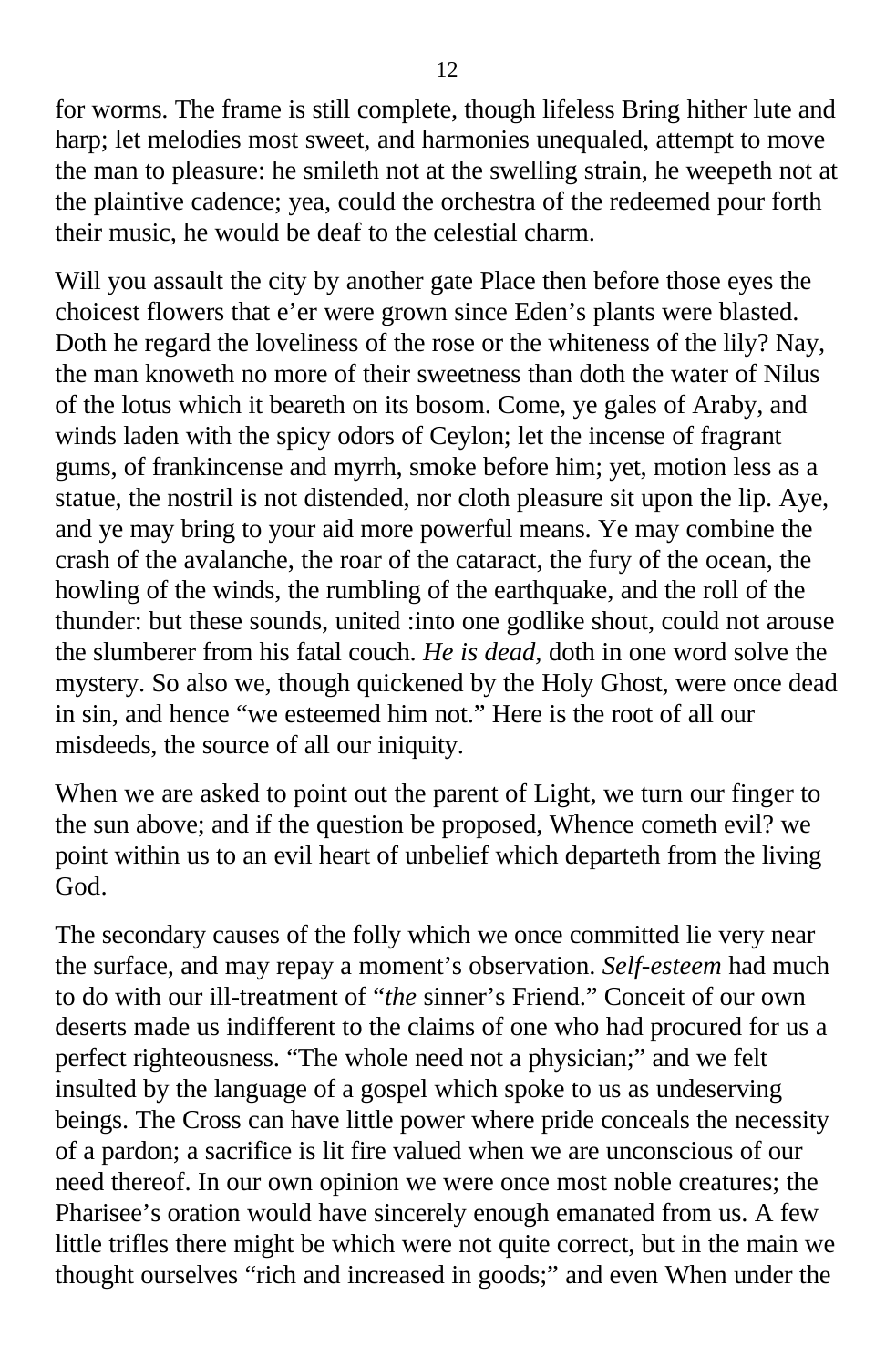powerful voice of law we were made to discern our poverty, we yet hoped by future obedience to reverse the sentence, and were utterly unwilling to accept a salvation Which required a renunciation of all merit and simple trust on the crucified Redeemer. Never until all the work of our hands had been unraveled, and our fingers themselves had become powerless, would we cease from our own labor, and leaving the spider's-web of man's doings, array ourselves in the garment of free justification. No man will ever think much of Christ till he thinks little of himself. The lower our own views of ourselves become, the higher will our thoughts of Jesus be raised; and only when self-annihilation is complete will the Son of God be our "all in all."

Vain glory and self-esteem are fruitful parents of evil. Chrysostom calls self-love one of the devil's three great nets; and Bernard styles it an arrow which pierceth the soul through, and slays it; a sly, insensible enemy, not perceived." Under the sad influence of this power we commonly love him best who does us the most harm; for the flatterer who feeds our vanity with pleasing cries of "Peace, peace," is far more regarded than that sincere friend, the blessed Jesus, who earnestly warns us of our ill estate. But when self-confidence is removed — when the soul is stripped by conviction when the light of the spirit reveals the loathsome state of the heart — when the power of the creature fads, how precious is Jesus! As the drowning mariner clutches the floating' spar — as the dying man looks to some great physician — as the criminal values his pardon, so do we then esteem the deliverer of our souls as the Prince of the kings of the earth. Self-loathing begets an ardent passion for the gracious "lover of our souls," but selfcomplacency hides his glories from us.

*Love of the world* has also its share in using 'this dear friend so ill. When he knocked at the door we refused .him admittance, because another had already entered. We had each chosen another husband to whom we basely gave away our hearts. "Give me wealth," said one. Jesus replied, "Here am I; I am better than the riches of Egypt, and my reproach is more to be desired than hidden treasures." The answer was, "Thou art not the wealth that! seek for; I pant not for an airy wealth like thine, O Jesus I do not care for a wealth above in the future — -I desire a wealth here in the present; I want a treasure that I *can grasp now;* I want gold that will buy me a house, a farm, and estate; I long for the sparkling jewel that will adorn my lingers; I ask thee not for that which is hereafter; I will seek for that when years have passed away."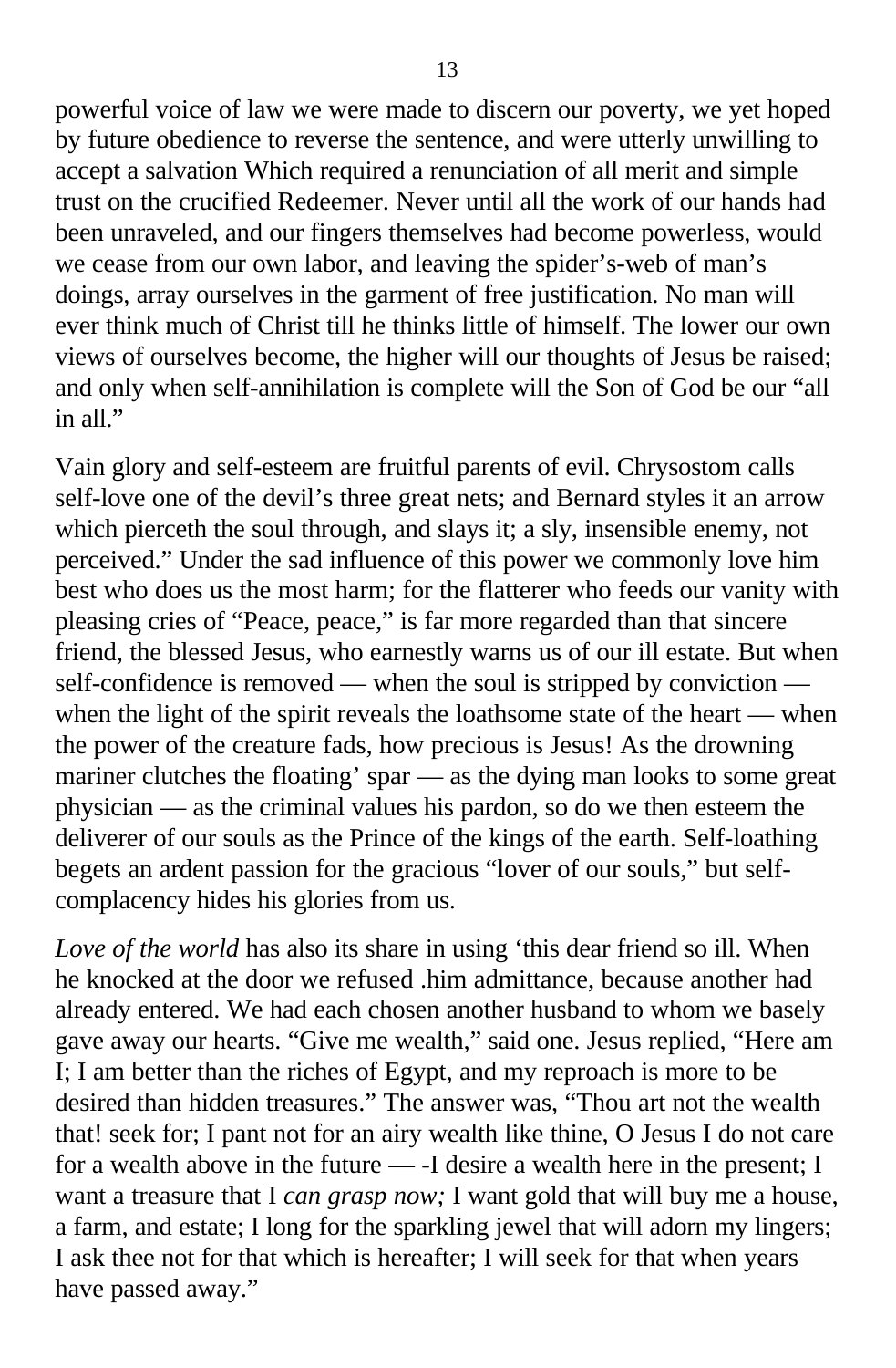Another of us cried, "I ask for health, for I am sick." The best Physician appears, and gently promises, "I will heal thy soul, take away thy leprosy, trod make thee whole." "Nay, nay," we answered, "I ask not for that, O Jesus! I ask to have a *body* that is strong, that I may run like As el or wrestle like an Hercules; I long to be freed from pain of body, but I do not ask for health of soul, that is not what I require." A third implored for happiness. "Listen to me," said Jesus, "my ways are ways of pleasantness, and all my paths are peace." "Not the joy for which I sigh," we hastily replied; "I ask the cup filled to the brim, that I may drink it merrily; I love the jovial evening, and the joyous day; I want the dance, the revelry, and other fair delights of this world; give your hereafter to those who are enthusiasts — let them live on hope; I prefer this world and the present."

Thus did we each in a different fashion set our affection on things below, and despise the things above. Surely he was no ill painter who thus sketched us to the life with his graphic pencil: "The interpreter took them apart again, and had them into a room where was a man that could look no-ways but downwards, with a muck-rake in his hand; there stood also one over his head with a celestial crown in his hand, and proffered him that crown for his muckrake; but the man did neither look up nor regard, but raked to himself the straws and dust of the floor."

While we love the world, "the love of the Father is not in us;"  $<sup>14</sup>$  nor the</sup> love of Jesus the son. Two masters we cannot serve. The world and Jesus never will agree. We must be able to sing the first portion of Madame Guion's stanza before we can truly join in its concluding words —

> **"***Adien! ye vain delights of earth, Insipid sports, and childish mirth, I taste no sweets in you; Unknown delights are in the Cross, All joy beside to me is dross And Jesus thought so too.***"**

It would be a great omission did we not observe that our *ignorance of Christ* was a main cause of our want of love towards him. We now see that to know Christ is to love him. It is impossible to have a vision of his face, to behold his person, or understand his offices, without feeling our souls warmed towards him. Such is the beauty of our blessed Lord, that all men, save the spiritually Blind, pay willing homage to him. It needs no eloquence to set forth Christ to those who see him by faith, for in truth he is his own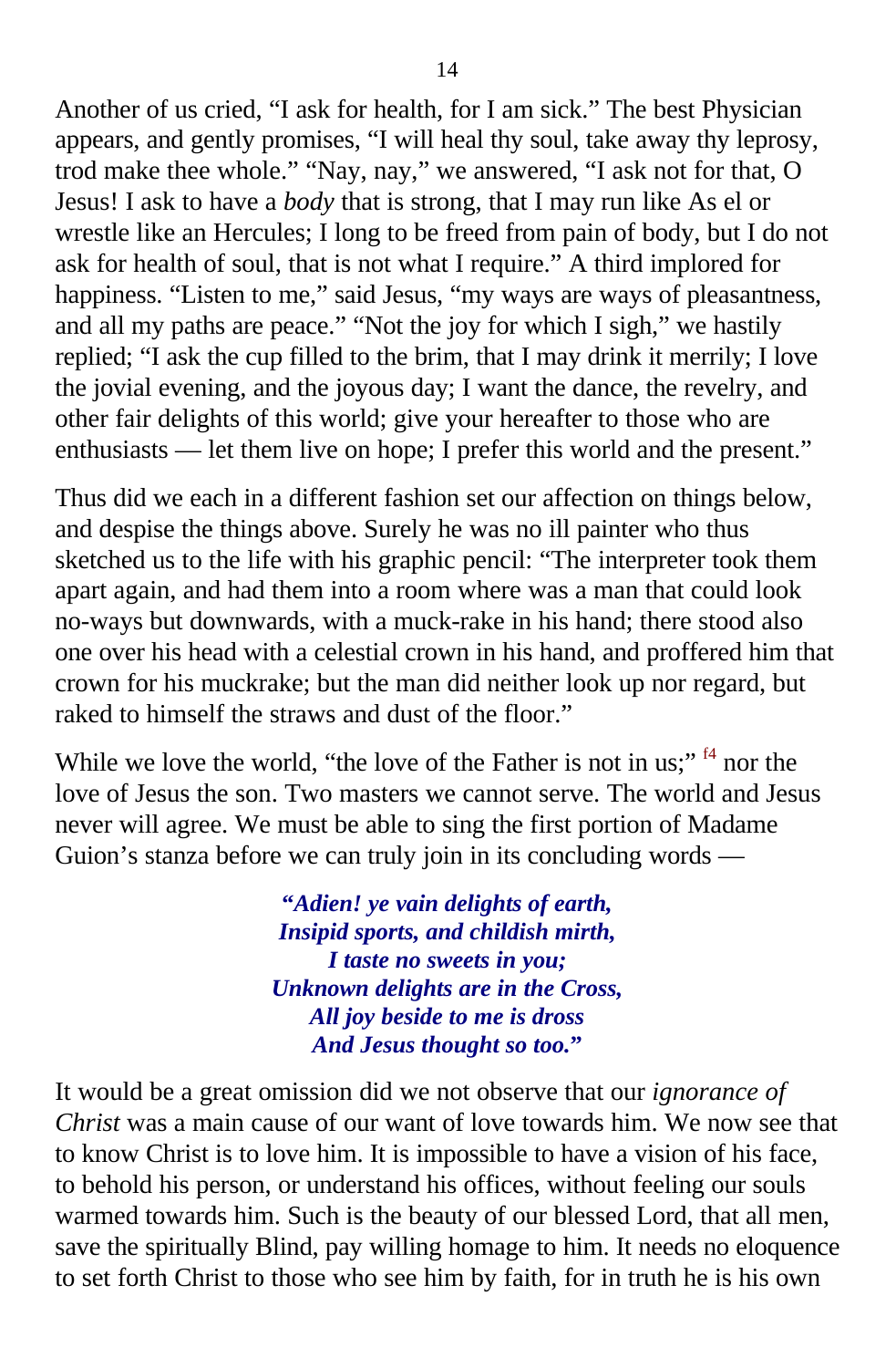orator; his glory speaks, his condescension streaks, his life speaks, and, above all, his death speaks; and what these utter without sound, the heart receiveth willingly.

Jesus is "curtained from the sight of the gross world" by the willful unbelief of mankind, or else the sight of him would have begotten veneration for him. Men know not the gold which lies in the mine of Christ Jesus, or surely they would dig in it night and day. They have not yet discovered, the pearl of great price, or they would have sold their all to buy the field wherein it lies. The person of Christ strikes eloquence dumb when it would describe him; it palsies the artist's arm when with fair colors he would portray him; it would o'er-match the sculptor to carve his image even were it possible to chisel it in a massive block of diamond. There is naught in nature comparable to him. Before his radiance the brilliance of the sun is dimmed; yea, nothing can compete with him, sail heaven itself blushes at its own plainness of countenance when his "altogether lovely" person is beheld. Ah, ye who pass him by without regard, it is well said by Rutherford, "Oh if ye knew him, and saw his beauty, your love, your heart, your desires, would close with him and cleave to him. Love, by nature, when it seeth, cannot but cast out its spirit and strength upon amiable objects, and good things, and things love-worthy; and what fairer thing is there than Christ?" The Jewish world crucified him because they knew not their king; and we rejected him because we had not seen his adaptation to our wants, and believed not the love he bore to our souls. We can all thus soliloquize with Augustine: — "There was a great dark cloud of vanity before mine eyes, so that I could not see the sun of justice and the light of truth; I, being the son of darkness, was involved in darkness;! loved my darkness, because I knew not thy light; I was blind, and loved my blindness, and did walk from darkness to darkness; but Lord, thou art my God, who hast led me from darkness and the shadow of death; hast called me into this glorious light, and behold I see." Those days of soul-eclipse are gone, but never can we too much bewail them. Sad were those hours when the morning-star shone not, when the Cross had no charms, and the glorious Redeemer no esteem; could 'tears obliterate them from the annals of the past, our eyes should empty their cisterns ere our cheeks should be dry — could prayers recall them, we would besiege the throne with incessant supplications. They are gone. alas? beyond the arm of even omnipotence to restore them; but we rejoice to see their iniquity blotted out and their sin entirely covered.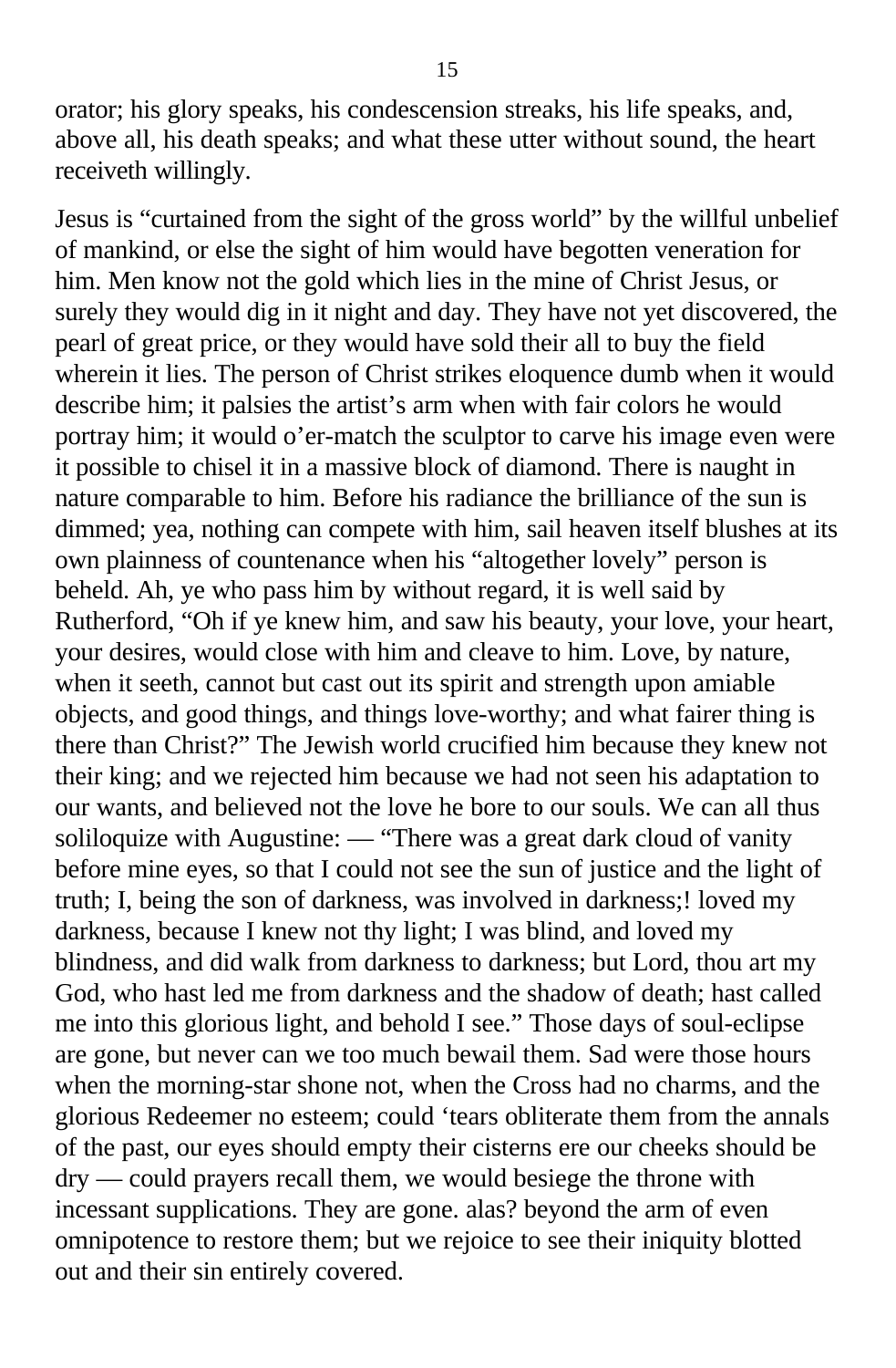The river of sinful neglect of Jesus has doubtless other tributary sources which we cannot now tarry to notice. Contemplation need not here wander in a maze, she hath a path laid straight before her; unchain her feet and bid her conduct you over the field of memory, that with her you may count the other rills which fed this noxious stream.

**III.** We come now to the practical part of our meditation, and consider the emotions which ought to be excited by it.

First, then, we think *deep penitential sorrow* will well become us. As tears are the fit moisture for the grave, as ashes are a fit crown for the head of mourning, so are penitential feelings the proper mementos of conduct now forsaken and abhorred. We cannot understand the christianity of those men who can narrate their past history with a kind of self-congratulation. We have met with some who will recount their former crimes with as much gusto as the old soldier tells his feats in arms. Such men will even blacken themselves to render their case more worthy of regard, and glory in their past sins as if they were ornaments to their new life. To such we say, Not thus thought Paul; when speaking to the Romans, he said, "whereof ye are now ashamed." There are times when it is proper, beneficial, and praiseworthy for a converted man to tell the sad tale of his former life; free grace is thus glorified, and divine power extolled, and such a story of experience may serve to bring about faith in others who think themselves too vile; but then let it be done in a right spirit, .with expressions of unfeigned regret and repentance. We object not to the narration of the deeds of our unregenerate condition, but to the mode in which it is too often done. Let. sin have its monument, but let it be a heap of stones east by the hands of execration — not a mausoleum erected by the hands of affection. Give it the burial of Abealom — let it not sleep in the sepulcher of the kings.

Can we, beloved, enter the dark vault of our former ignorance without a feeling of oppressive gloom? Can we traverse the ruins of our misspent years without sighs of regret? Can we behold the havoc of our guilt, and smile at the destruction? Nay. It is ours to bewail what we cannot efface, and abhor what we cannot retract.

O fellow-heir of the kingdom, let us go together to the throne of Jesus, that our tears may bathe his feet; that, like Mary, we may make our grief a worshipper of his person. Let us seek some alabaster-box of very precious ointment wherewith to anoint him, or at any rate let our eyes supply a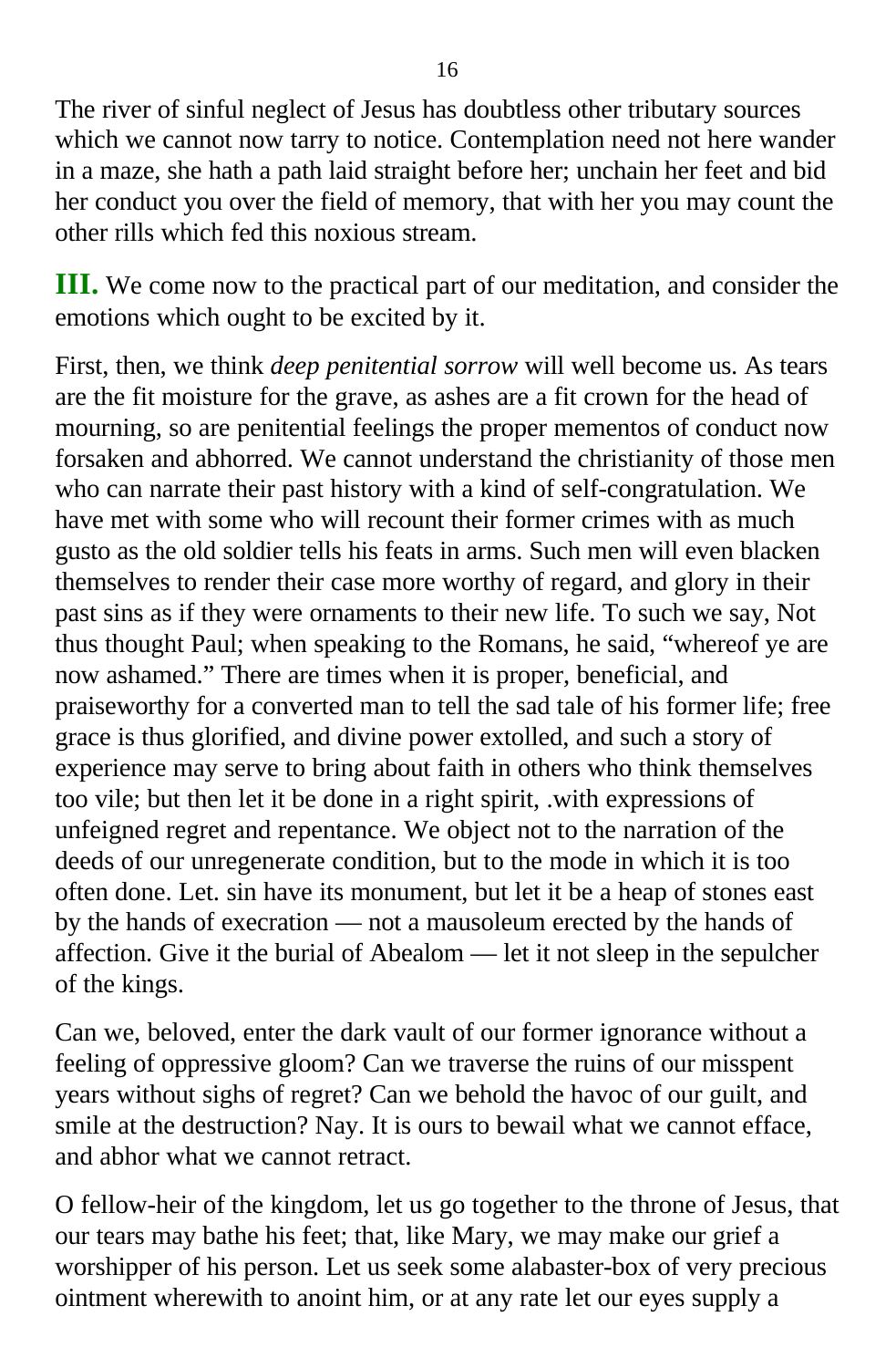tribute of true gratitude. We approach his sacred person, and on his feet we see the impress of his love deep-cut by the piercing nails. Come now, my heart I bewail that wound, for thou didst make it; the soldier was but thy servant who did thy bidding, but the cruel act was thine. Note well his hands which firmly grasp thee; they too have their scars; and weep at the remembrance that these were made for thee. For thee he bore the ignominy of the cross, the pain of crucifixion. Turn not thine eyes away until the hole of the side has been well pondered. See there that frightful gash, deep mine which reacheth to his heart. And this, my soul, was clone for thee! dost thou not love the sufferer? Yea, thou dost, with a love as deep and bottomless as the ocean; but forget not that once thou didst despise him. Many a. time hast thou slighted this gracious friend; thy husband was once hated by thee; thy beloved has often received contumely and scorn from thee. Not long ago thou didst mock, despise, and insult him. Hard words hast thou spoken of him, and ill deeds hast thou done to him. His wooings thou didst disregard, the tender offerings of love thou didst trample under foot, and the deep anguish which he endured for thee was in thine ears an idle tale. What! are the fountains dry? When will thy sorrow find better cause for coining itself in tears? Canst thou afford a silly story of a lovesick maid a tear or two, and shall not this — thyself and Jesus — move thy soul? He loved, and thou didst hate; he died, yet thou didst scoff his agonies; he saved thee, and yet thou didst refuse to be his child. O base ingratitude! Clouds might be fit mourners to weep thee away in showers; but yet we are oft hard as the granite rock, and cold as the mountain which storeth up its snow, which it might well afford to lavish forth in rivers. We should long to feel the sweet pleasure of repentance, for indeed it is no common delight. How he has excellently described the joy of penitential grief in his "Delight in God:" —

"There is pleasure mingled with such tears, and with those mournings which are not without hope, and which flow naturally and without force from a living principle within, as waters from their still freshly-springing fountain. When the soul finds itself unbound and set at liberty, when it can freely pour out itself to God, dissolve kindly and melt before him, it doth it with regret only at ,what it hath done and been, not at what it is now doing, except that it can do it no more; affecting even to be infinite herein, while it yet sees it must be confined within some bounds,. It loves to lie in the dust and abase itself; and is pleased with the humiliation, contrition, and brokenness of heart which repentance towards God includes in it.' So that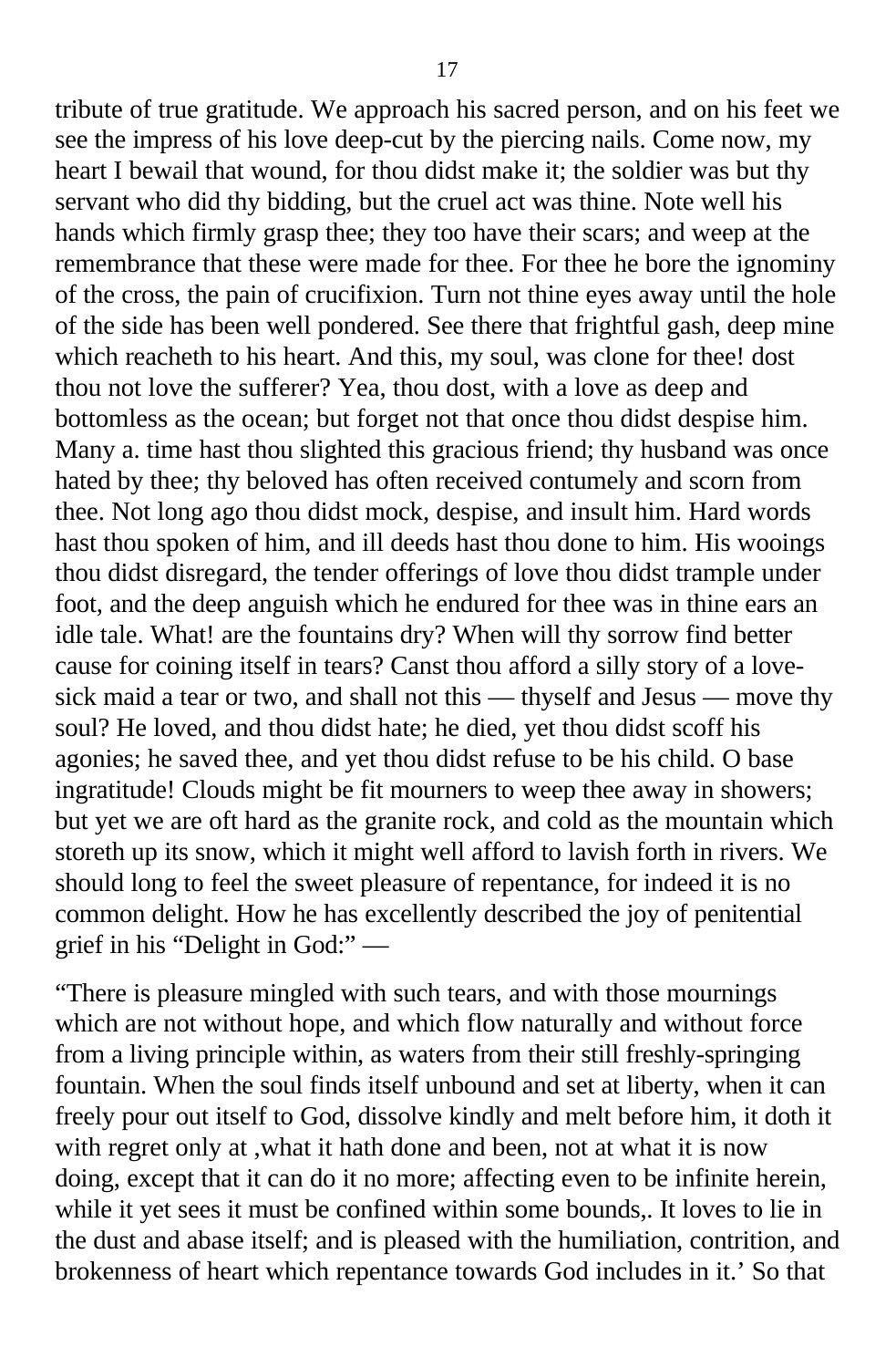as God is delighted with this sacrifice, so *it* is with the offering of it up to him. Many men apprehend a certain sweetness in revenge; such a one finds it only in this just revenge upon him. How unexpressible a pleasure accompanies its devoting itself to God, when bemoaning itself and returning with weeping and supplication, it says, 'Now, lo! I come to thee, thou art the Lord my God, I have brought thee back thine own, what I had sacrilegiously alienated and stolen away, the heart which was gone astray, that hath been so long a vagabond and fugitive from thy blessed presence, service, and communion. Take now the soul which thou hast made; possess thy own right; enter upon it; stamp it with the entire impression of thine own seal, and mark it for thine. Other lords shall no more have dominion. What have I to do any more with the idols wherewith I was wont to provoke thee to jealousy? I will now make mention of thy name, and of thine only. I bind myself to thee in everlasting bonds, in a covenant never to be forgotten."

Let not a libation of tears be the only offering at the shrine of Jesus; *let us also rejoice with joy unspeakable.* If we have need to lament our sin, how much more to rejoice at our pardon. If our previous state moves us to tears, shall not our new condition cause our hearts to leap for joy? Yes, we must we will praise the Lord for his sovereign, distinguishing grace. We owe him an eternal song for this change in our position; he has made us to differ, and this from mere unmerited mercy, since we, like others, "esteemed him not." He certainly did not elect us to the high dignity of union with himself because of any love we had toward him, for we confess the very reverse. It is said of the writer's sainted predecessor, Dr. Rippon, that when asked why God chose his people, he replied, "Because he chose them;" and when the question was repeated, he answered yet again, "Because he *did* choose them, and if you ask me a hundred times I can give you no other reason" Verily it is "even so Father, because so it seemed good in thy sight." Let our gratitude for divine grace leap forth in praise; let our whole man be vocal to *his* honor who has elected us in sovereignty, redeemed us by blood, and called us by grace.

Should we not also be moved to *the deepest pro*s*tration of spirit* at the remembrance of our guilt? Ought not the subject of our present contemplation to be a stab in the very heart of pride? Come hither, Christian, and though now arrayed in the garments of salvation, behold here thy former nakedness. Boast not of thy riches, remember how sorry a beggar once they wast. Glory not in. thy virtues, they are exotics in thy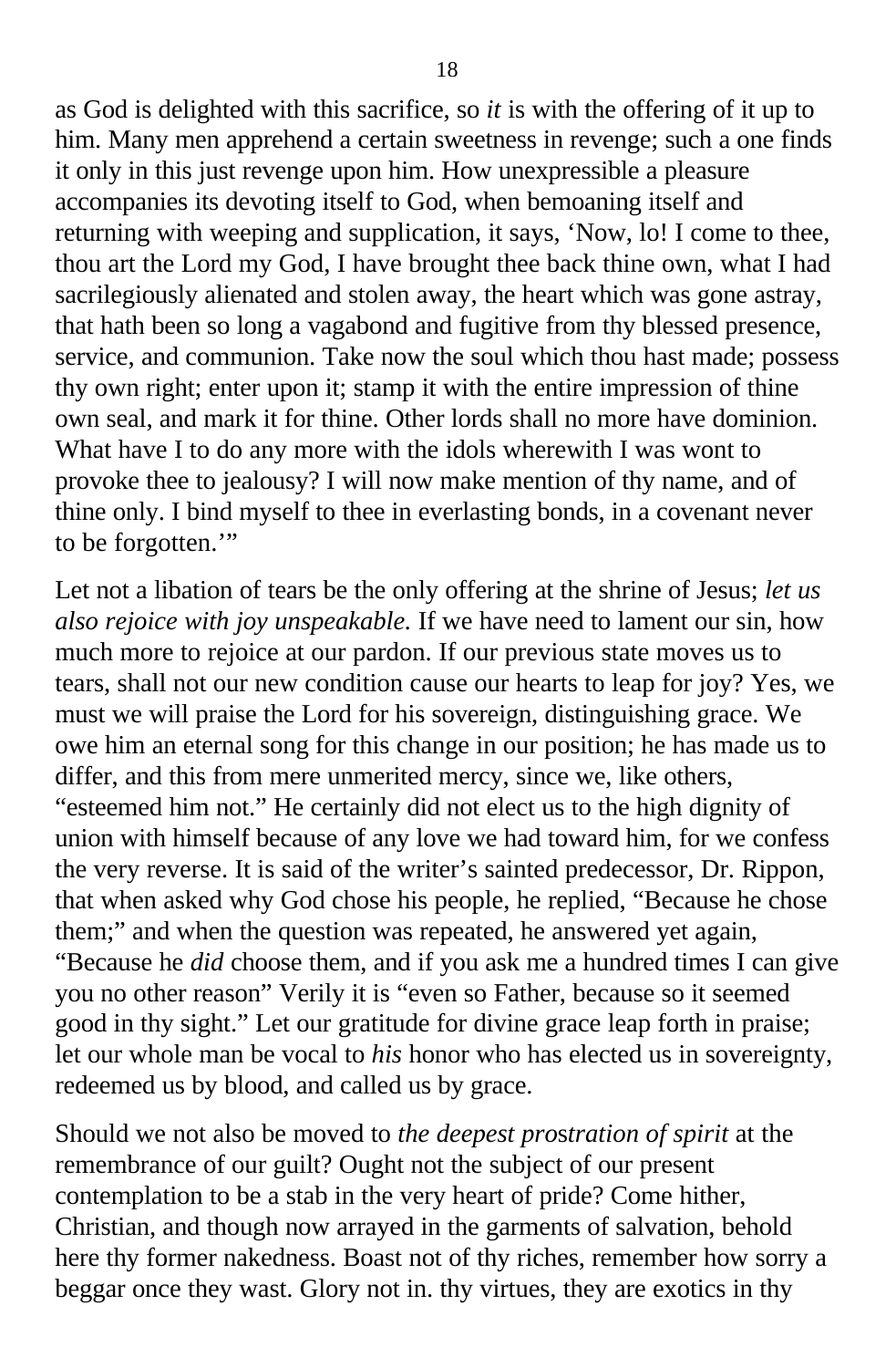heart; remember the deadly plants — the native growth of that evil soil. Stoop thyself to the earth, and though thou carat not veil thyself with wings as angels do, let repentance and self. abhorrence serve thee instead thereof. Think not that humility is weakness; it shall supply the marrow of strength to thy bones. Stoop, and conquer; bow thyself, and become invincible. The proud man has no power over his fellows; the beasts of the forest tremble not at the loftiness of the giraffe, but the crouching lion is the monarch of the plain. He who esteems himself but little, stands on a vantage-ground with his fellow-men. Like an Eastern house, the heart has a lowly entrance, and every guest must bow his head ere he can cross the threshold. He who has felt his own ruin will not imagine any to be hopeless; nor will he think them too fallen to be worthy his regard. Though he may be a priest or Levite in the temple of his God, he will not feel degraded if he stain his hands in binding up the wounds of the victims of evil. Like the friend of publicans and sinners, he will seek out the sick who need a physician. Christianity has founded a colony for the outcasts of society. The founder of Rome welcomed to his new-built city the dregs of all the nations of the earth; so let every Christian believe that Zion's inhabitants are to be gathered from haunts of sin and chambers of vice. How prone are we to forestall the damnation of men! How often do we write in our book of doom the names of many whom we afterwards discover to have been "ordained unto eternal life!" The astronomer will believe that the most erratic comet will yet accomplish its journey, and revisit our sphere; but we give up those for lost, who have not wandered one-half the distance from 'the center of light and life. We find an excuser for inaction in the fancied hopelessness of sinners; while fastidious delicacy, by the fear of pollution, seeks to mask at once our indolence and pride. If we had right views of *ourselves,* we should judge none too base to be reclaimed, and should count it no dishonor to bear upon the shoulders of our sympathy, the most wandering of the flock. We have amongst us too much of the spirit of "Stand by, for I am holier than thou." Those whom Jesus would have grasped by the hand, we will scarcely touch with a pair of tongs; such is the pride of many professors, that they need but the name to be recognized at once as the true successors of the, ancient Pharisees. If we were more Christ, we should be more ready to hope for the hopeless, to value the worthless, and to love the depraved. The following anecdote, which the writer received from the lips of an esteemed minister of the Church of England, may perhaps, as a fact, plead more forcibly than words. A clergyman of a parish in Ireland, in the course of his visitations, had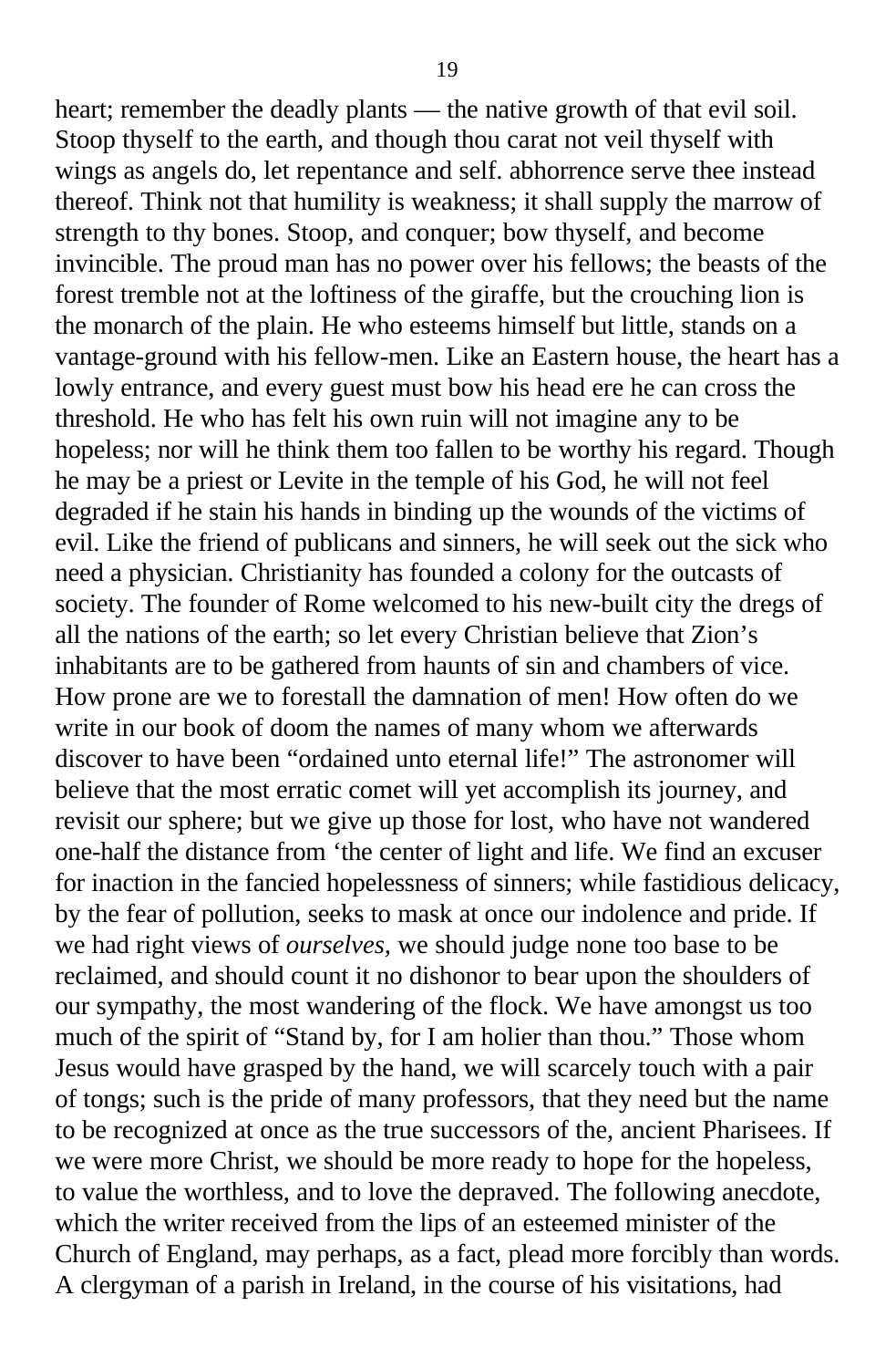called upon every one of his flock with but one exception. This was a woman of most abandoned character, and he feared that by entering her house he might give occasion of offense to gainsayers, and bring dishonor upon his profession. One Sabbath, he observed her among the frequenters of his church, and for weeks after he noticed her attention to the word of life. He thought, too, that amid the sound of the responses he could detect one sweet and earnest voice, solemnly confessing sin, and imploring mercy. The bowels of his pity yearned over this fallen daughter of Eve; he longed to ask her if her heart were indeed broken on account of sin; and he intensely desired to speak with her concerning the abounding grace which, he hoped, had plucked her from the burning. Still, the same delicacy of feeling forbade him to enter the house; time after time he passed her door with longing look, anxious for her salvation, but jealous of his own honor. This lasted for a length of time, but at last it ended. One day, She called him to her, and with overflowing tears which well betrayed her bursting heart, she said, "*O sir! If your Master had been in this village half as long as you have, he would have called to see me long ago; for surely I am the chief of sinners, and therefore have most need of his mercy.*" 'We may conceive the melting of the pastor's heart, when he saw his conduct thus gently condemned by a comparison with his loving Master. From that time forth he resolved to neglect none, but to gather even the "outcasts of Israel." Should we, by our meditation, be constrained to do likewise, we shall have derived no little benefit, and possibly some soul may have reason to bless God that our thoughts were directed into such a channel. May the gracious Spirit, who has promised to "*lead* us into all truth" by his holy influences, sanctify to our profit this visit to the house of our nativity, exciting in us all those emotions which are congenial to the subject, and leading us to actions in harmony with the grateful retrospect.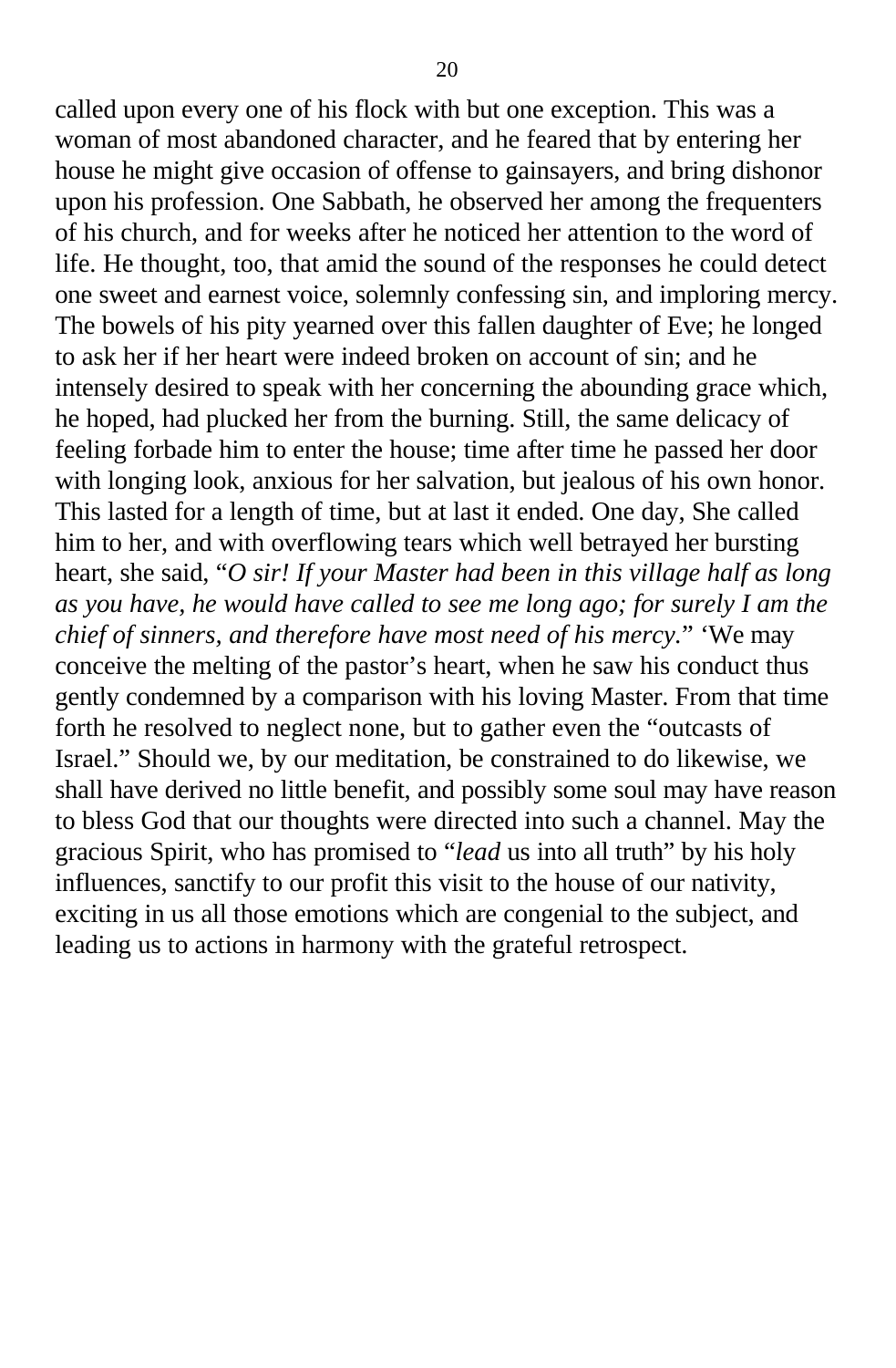### TO THE UNCONVERTED READER.

MY FRIEND, — Although this book was written chiefly for the Lord's family, yet it may please the gracious Spirit to bless it to thine own soul. With this desire let me seriously entreat thee well to consider the condition thou art in. Thou art one who esteems not Jesus. This is a state, sad in itself by reason of thy loss of present delight in him; but how much more terrible if thou dost remember the eternal consequences of refusing Christ. He is thine only real hope, and yet thou rejected him. Thy salvation can only come through him, and yet thou dost willfully remove thyself from him. A few more years will bring thee to the threshold of another world. it will go ill with thee if thou dost still "neglect this great salvation." "Death will soon loosen thy girdle and break thy strength. What wilt thou do in the last hour of extremity without a Savior? Judgment will follow on the heels of dissolution; and when the insulted Savior sits upon the judgment-seat, how wilt thou face him? Wilt thou be able to bear the fury of his incensed majesty? As oil, the softest of substances, doth burn the most fiercely, so doth love when it is angered. I bid thee bethink thyself, how thou wilt endure his ire. The eyes which once flowed with tears shall flash lightnings on thee. The hands which were nailed to the cross of redemption shall seize the thunderbolts of vengeance, and the voice which once in melting tones said, "Come, ye weary," shall pronounce in thundering words the sentence, "Depart, ye are cursed!"

Art thou so besotted as to venture on so hazardous a course as continued rebellion? Dost thou wish to lie down in torment, and make thy bed in hell?

O my brother-immortal! tarry here and ponder thy woeful estate; and may the Spirit now manifest to thee thy lost and helpless condition, that, so stripped of self, thou mayest seek my Master's righteousness. He says *: —* "*I love them that love me, and they that seek me early shall find me.*"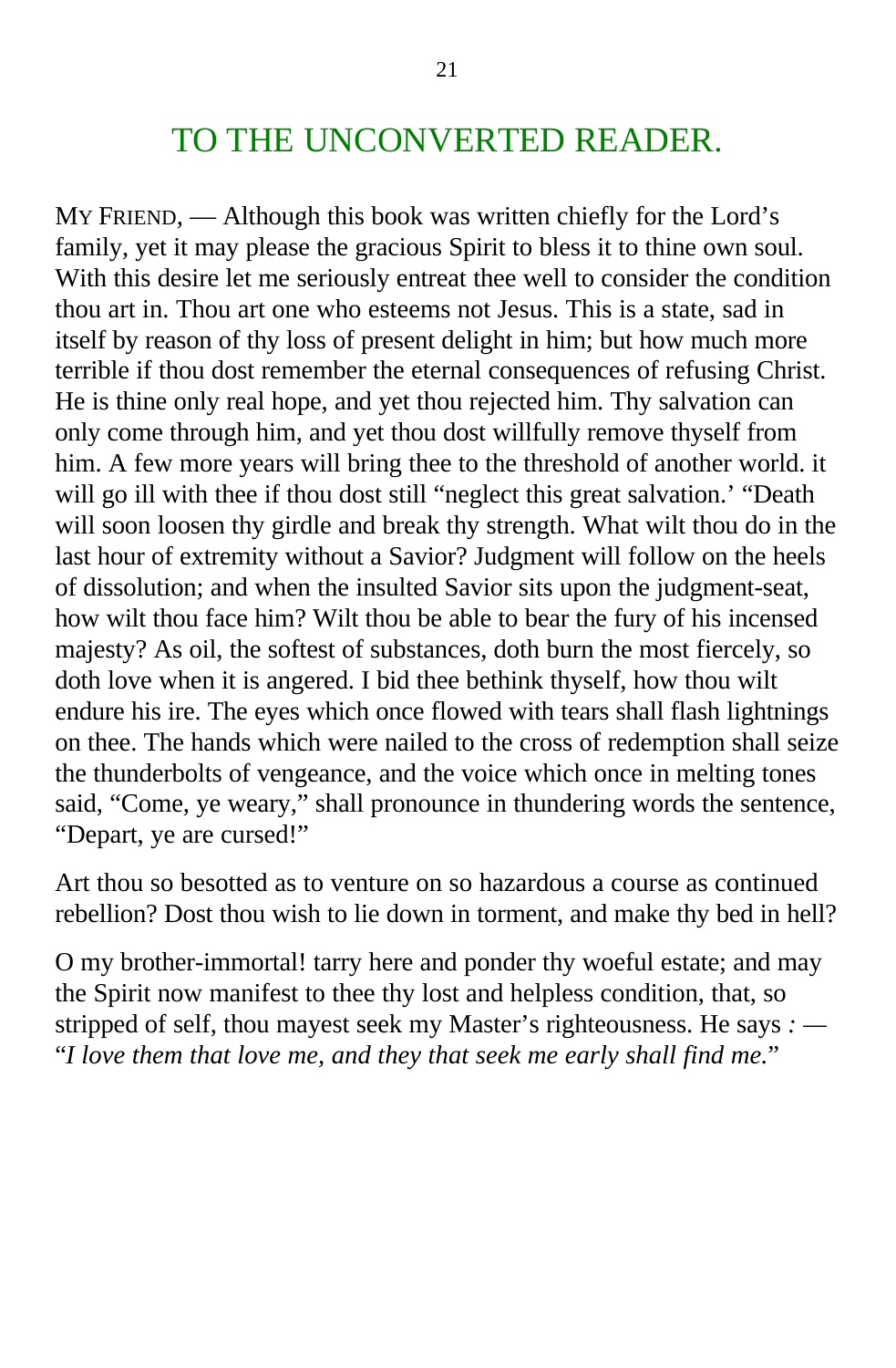# CHAPTER 2

## FAITHFUL WOUNDS.

### **"'***Faithful are the wounds of a friend.***"** *— Proverbs 27.*

THE death in sin, which we so much lamented in the last chapter, is now happily a thing of the past with us. Divine grace has quickened us; heavenly influence has preserved us; and faithful promises have secured our spiritual immortality. It is now our delightful duty to adore the love which, even when we were dead in sins, was still planning deeds of kindness towards us; and which in its own appointed time enlisted Omnipotence in our behalf, whereby we received life from the dead.

In order to raise our hearts heavenward, and tune our lips to the psalmody of praise, let us, by the Spirit's gracious assistance, review the way whereby the Lord led us to himself.

Like ourselves, many of our readers will admit that the first they ever knew of Jesus was in the character of a faithful friend wounding us for sin. Though at that time we knew not that love was mixed with every blow, yet now we perceive it to have been the kind plan of a gracious Savior to bring us to himself. The Roman emperor conferred freedom on a slave by smiting him on the ear: and Jesus sets us at liberty by a blow upon our heart.

**I.** We shall dwell first upon the fact that *all saved persons have been wounded.* Neither in the Church militant nor the host triumphant is there one who received a new heart, and was reclaimed from silt, without a wound from Jesus. The pain may have been but slight, and the healing may have been speedy; but in each case there has been a real bruise, which required a heavenly physician to heal.

**1.** With some, this wounding commenced in *early* life; for as soon as infancy gave place to childhood, the rod was exercised upon certain of us. We can remember early convictions of sin, and apprehensions of the wrath of God on its account. An awakened conscience in our most tender years drove us to the throne of mercy. Though we knew not the hand which chastened our spirit, yet did we "bear the yoke in our youth." How many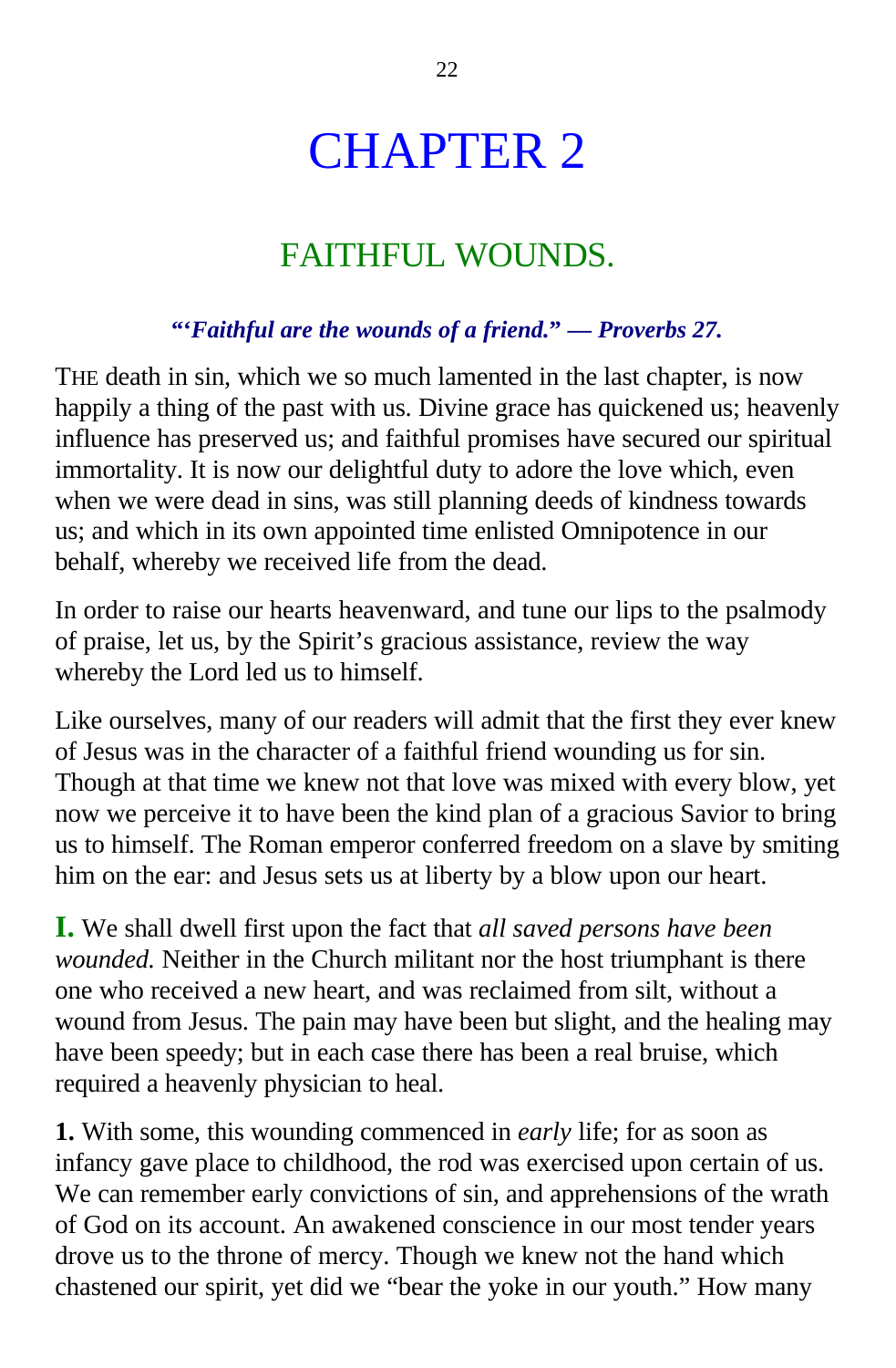were "the tender buds of hope" which We then put forth, alas! too soon to be withered by youthful lusts; how often were we "scared with, visions" and terrified with dreams, while the reproof of a parent, the death of a playfellow, or a solemn sermon made our hearts melt within us! Truly, our goodness was but "as the morning cloud and the early dew ;" but who can tell how much each of these separate woundings contributed toward that killing by the law, which proved to be the effectual work of God? In each of these arousings we discover a gracious purpose; we true every one of these awakenings to His hand who watched over our path, deter. mined to deliver us from our sins. The small end of that wedge which has since been driven home, was inserted dining these youthful hours of inward strife; the ground of our heart was then enduring a plowing preparatory, to the seed.

Let none despise the strivings of the Spirit in the hearts of the young; let not boyish anxieties and juvenile repentances be lightly regarded. He incurs a fearful amount of guilt who in the least promotes the aim of the Evil One by trampling upon a tender conscience in a child. No one knows the age of the youngest child in hell; and therefore none can guess at what age children become capable of conversion. We at least can bear our testimony to the fact that grace operates on some minds at a period almost too early for recollection. Nor let it be imagined that the feelings of the young are slight and superficial — they are frequently of the deepest character. The early woundings of the Savior are made upon hearts not yet rendered callous by worldliness and sensuality. The Christian whose lot it was to be smitten in his childhood, will well remember the deep searchings of heart and the keen conviction, of soul which he endured.

O beloved, how much have we to bless our Jesus for, and how much for which to reprove ourselves! Did we not stifle our conscience, and silence the voice of reproof? Were we not deaf to the warning voice of our glorious Jesus? When he smote us sorely, we returned not to kiss his rod, but were as refractory as the bullock unaccustomed to the yoke. Our most solemn vows were only made to be broken; our earnest prayers ceased when the outward pressure was removed; and our partial reformations passed away like dreams of the night. Blessed be His name, he at last gave us the effectual blow of grace; but we must forever stand in amazement at the patience which endured our obstinacy, and persevered in its design of love.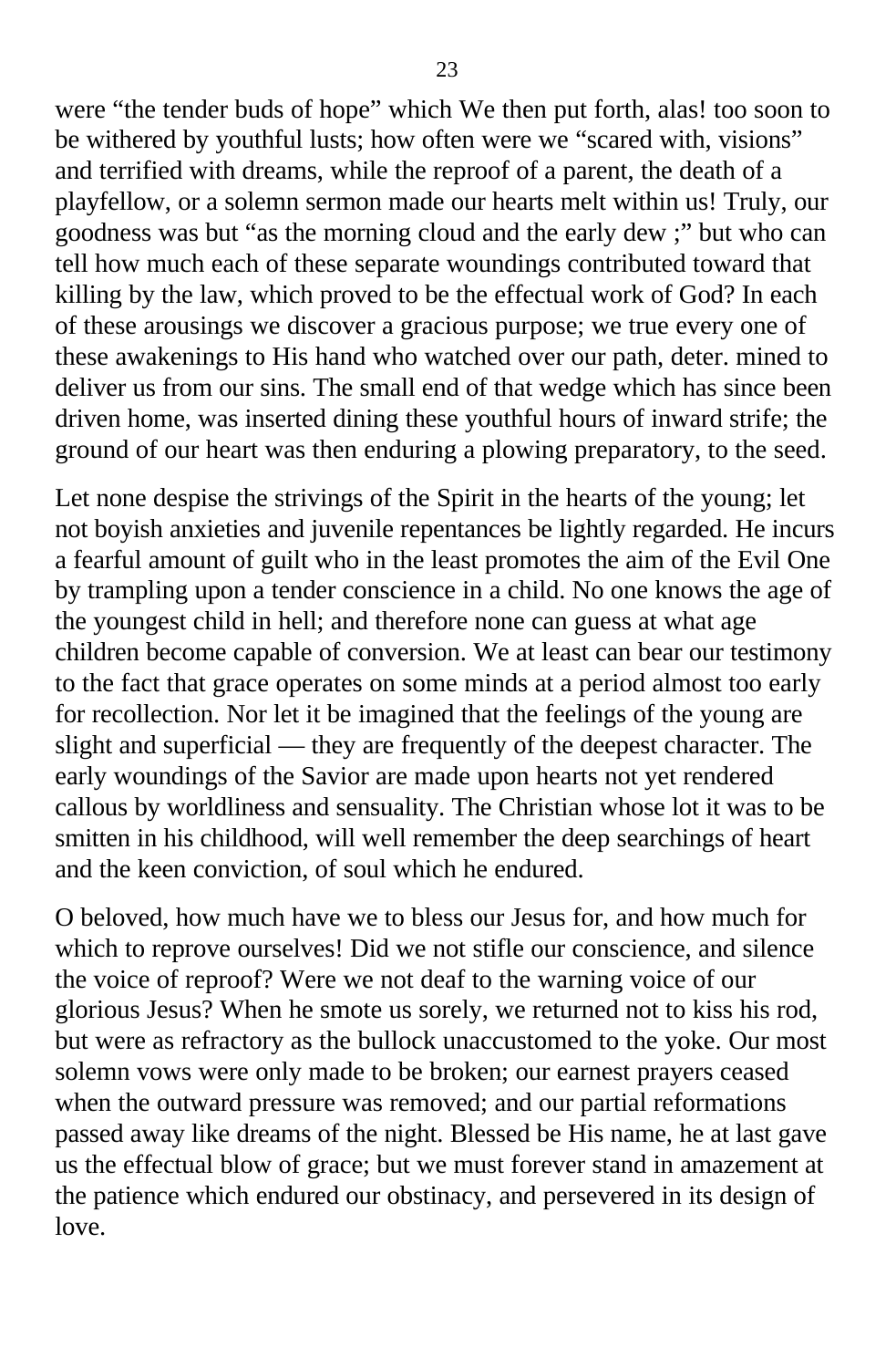**2.** Many of the Lord's beloved ones have felt the wounds to be *exceedingly painful.* There are degrees in the bitterness of sorrow for sin; all have not the same horrible apprehensions of destruction; but some there be who have drank the very wormwood and fall of repentance. Usually, such persons have been great sinners previously, or become great saints in after life. They love much because they feel that much has been forgiven; their fearful bondage increases their gratitude for glorious liberty; and the wretchedness of their natural poverty enhances their estimation of the riches of Jesus. The painful process is thus a gainful one; but when it is endured it is indeed an exceeding fiery furnace — an oven that burneth with vehement heat. He who hath had his feet fast in the stocks of conviction will never forget it till his dying day. Well do some of us call to mind the season when our true Friend smote our heart, with what we then thought the hand of a cruel one. Our mirth was turned into mourning, our songs to lamentations, our laughter into sighing, and our joys to misty. Black thoughts haunted our benighted soul — dreary images of woe sat upon the throne of our imagination — sounds akin to the wailings of hell were frequent in our era, unitedly making our entire man so full of agony that it could be compared to nothing but the portal of hell. During this period, our prayers were truly earnest when we could pray; but at times a sense of tremendous guilt Bound our lips, and choked our utterance. Now and then a faint gleam of hope lit up the scene for a moment, only to increase the gloom upon its departure. The nearer we approached to our Lord, the more sternly (we thought) he repelled us; the more earnest our attempts at amendment, the more heavy the lash fell upon our shoulders. The law grasped us with iron hand, and smote us with the scourge of vengeance; conscience washed the quivering flesh with brine; and despondency furnished us with a bed of thorns, upon which our poor mangled frame found a hard couch. By night we dreamed of torment, by day we almost felt its prelude. In vain did we ask Moses to propitiate an angry God; in vain did we attempt by vows to move his pity: "the Breaker" f<sup>5</sup> broke our hearts with his heavy hammer, and seemed intent to make our agonies intolerable. We dared not touch the hem of his garment, lest "Depart from me?" should be the only word he would afford us. A fearful looking-for of judgment and of fiery indignation wrought in us all manner of fears, suspicions, tremblings, despondings, and despairings.

Old Burton was no ill limner when he thus painted the soul under the pressure of a burden of guilt: — "Fear takes away their content, and dries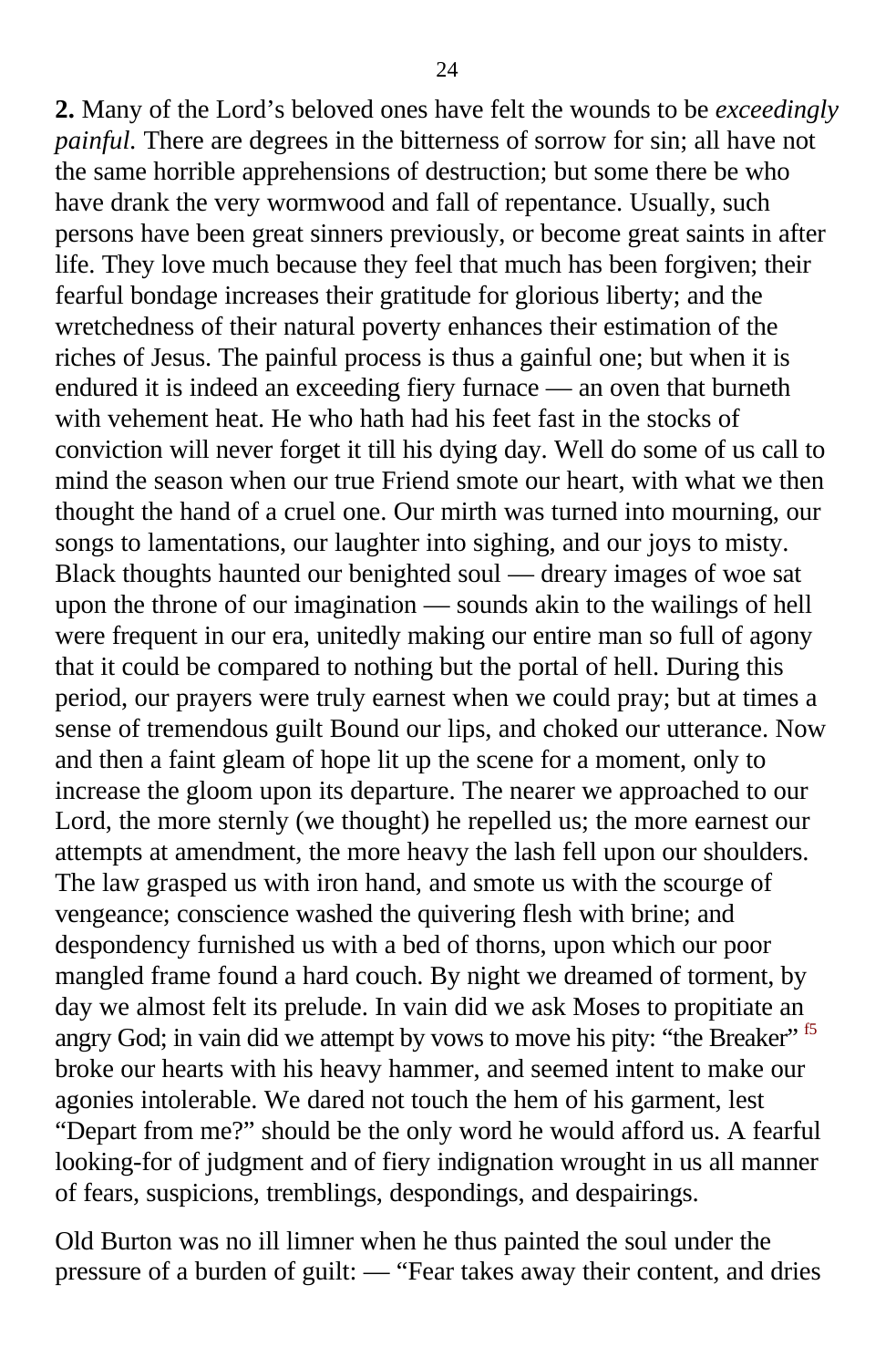the blood, wasteth the marrow, alters their countenance,' even in their greatest delights — singing, dancing, feasting — they are still (saith Lemnius) tortured in their sonia.' It consumes them to nought.' I am like a pelican in the wilderness (saith David of himself, temporarily afflicted) an owl, because of thine indignation." [F6](#page-230-0) My heart trembleth within me, and the terrors of death have come upon me fear and trembling are come upon me, at death's door.' 'Their soul abhorreth all manner of meat.' [F7](#page-230-0) Their sleep is (if it be any) unquiet, subject to fearful dreams and terrors. Peter, in his bonds, slept secure, for he knew God protected him. Truly makes it an argument of Roscius Amerinus' innocency (that he killed not his father) because he so securely slept. Those martyrs in the primitive Church were molt cheerful and merry in the midst of their persecutions; but it is far otherwise with these men: tossed in a sea, and that continually, without rest or intermission, they can think of naught that is pleasant; "their conscience will not let them be in quiet ;"in perpetual fear and anxiety, if they be not yet apprehended, they are in doubt still they shall be ready to betray themselves. As Cain did, he thinks every man will kill him; 'and roar for the grief of heart,"  $^{68}$  as David did, as Job did.  $^{F9}$  $^{F9}$  $^{F9}$  Wherefore is light given to him that is in misery, and life to them that have a heavy heart? Which long for death; and if it come not, search it more: than treasures, and rejoice when they can find the grave.' They are generally weary of their lives: a trembling heart they have, a sorrowful mind, and little or no rest. *Terror ubique tremor, timor undique et undique terror:* ' tears, terrors, and affrights, in all places, at all times and seasons.' *Cibum et potum pertinaciter aversantur multi, nodum in scirpo quaeritantes, et culpam imaginantes nulla est, as* Wierus writes, <sup>[f10](#page-230-0)</sup> 'they refuse many o! them meat and drink, cannot rest, aggravating still, and supposing grievous offenses where there are none.' God's heavy wrath is kindled in their souls, and, notwithstanding their continual prayers and supplications to Christ Jesus, they have no release or ease at all, but a most intolerable torment, and insufferable anguish of conscience; and that makes them, through impatience, to murmur against God many times, to think hardly of him, and even, in some cases, seek to offer violence to themselves. In the morning they wish for evening, and for morning in the evening; for the sight of their eyes which they see, and fear of heart." [F11](#page-230-0)

Hart knew the deep woundings of this faithful Friend; witness the following lines: —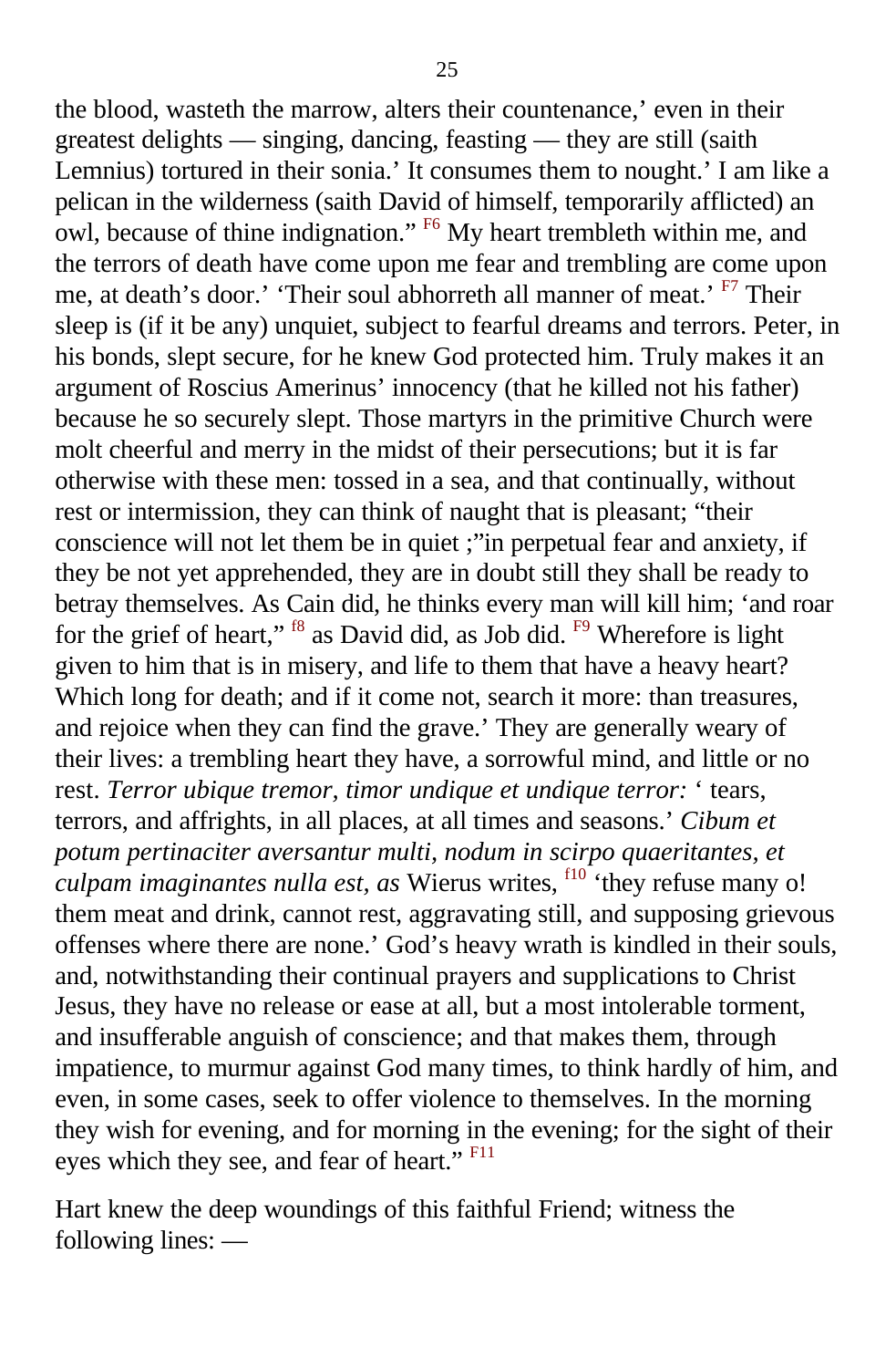**"***The Lord, from whom I long backslid, First check***'***d me with some gentle stings! Turn***'***d on me, look***'***d, and softly chid, And bade me hope for greater things.*

**"***Soon to his bar he made me come Arraign***'***d, convicted, east, I stood, Expecting from his mouth the doom Of those who trample one his blood.*

*Pangs of remorse my conscience tore, Hell open***'***d hideous to my view; And what I only heard before, I found, by sad experience, true.*

**"***Oh! what a dismal state was this, What horrors shook my feeble frame! But, brethren, surely you can guess, For you, perhaps, have felt the same.***"**

Doubtless, some of our readers will cry out against such a description as being too harsh; our only answer is, we have felt these things in a measure, and we testify what we do know. We do not, for one moment, teach that all or that many are thus led in a path strewn with horrors, and shrouded in gloom; but we hope to be acknowledged, by those who have experienced the same, to have uttered no strange thing, but the simple tale, unexaggerated and unadorned. We need no better evidences to convince all Christian men of our truthfulness than those with which our own pastorate has furnished us. Many have we seen in this condition; and we hope that not a few have been, by our instrumentality, led into the liberty wherewith Christ makes men free.

Such terrible things are not necessary to true repentance, But they do at times accompany it. Let the man who is now floundering in the slough of Despond take heart, for the slough lieth right in the middle of the way, and the best pilgrims have fallen into it. Your case, O soul under spiritual distress, is by no means singular; and if it were so, it would not be necessarily desperate, for Omnipotence knoweth nothing of impossibilities, and grace stayeth not for our demerits. A dark cloud is no sign that the sun has lost his light; and dark black convictions are no arguments that God has laid aside his mercy. Destruction and wrath may thunder, but mercy can speak louder than both. One word from our Lord can still the waves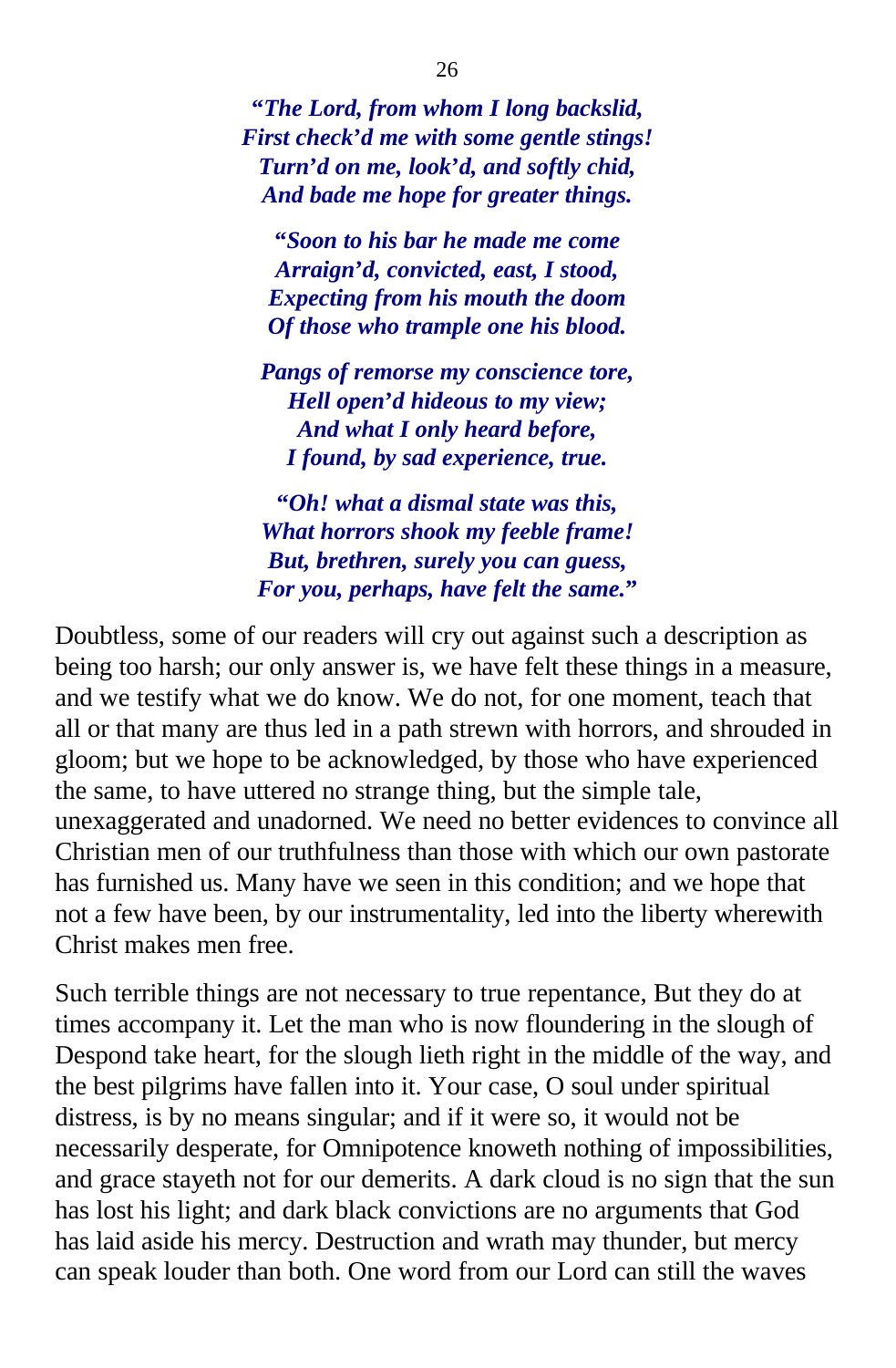and winds. Get thee bequeath the tree of life, and not a drop of the shower of wrath will fall on thee. Fear not to go, for the cherubims which you see are not guards to prevent your approach, but ministers who will welcome your coming. Oh! sit not down in sullen despair, harden not thine heart, for it is a friend that wounds thee. He has softened thee in the furnace; he is now welding thee with his hammer. Let him slay thee, but do thou still trust in him. If he had meant to destroy thee, he would not have showed thee such things as these: love is in his heart when chiding is on his lips; yea, his very words of reproof are so many "tokens for good." A father will not lift his hand against another man's child, but he exercises discipline upon his own; even so the Lord your God chastens his own, but reserveth retribution for the children of wrath in another state of being. Bethink thee, also, that it is no small mercy to feel thy sin; this proves that there is no mortification in thy frame, but life is there. To feel is an evidence of life; and spiritual sorrow is a clear proof of life: in the soul. Moreover, there are thousands who would give worlds to be in the same condition as thou art; they are grieving because they do not have those very feelings which are in thy case thy burden and plague. Multitudes envy thee thy groans, thy tears, and meltings; yea, some advanced saints look at thee with admiration, and wish that their hearts were as tender as thine. Oh! take courage; the rough usage of today is an earnest of loving declings by-and-bye. It is in this manner the sheep is brought into the fold by the barking of the dog; and in this fashion the ship is compelled by the storm to make for the nearest haven. Fly to Jesus, and believe his grace.

**3.** A portion of the redeemed have had this season of wounding *protracted* for a long time. It was not one heavy fall of the rod, but stroke after stroke, repeated for months, and even years, in continual succession. John Bunyan was for many years an anxious and desponding seeker of mercy; and thousands more have trodden the valley of darkness for as long a time. Winters are not usually long in our favored clime, but some years have seen the earth covered with snow Mid fettered in ice for many a dreary month; so also many souls are soon cheered by the light of God's countenance, but a few find, to their own sorrow, that at times the promise tarries. When the sun sets we usually see him in the morning; but Paul, when in a tempest at sea, saw neither sun, moon, nor stars, for three days: many a tried soul hath been longer than this in finding light. All ships do not make speedy voyages: the peculiar build of the vessel, the winds, the waves, and the mistakes of the captain, all affect the time of the journey.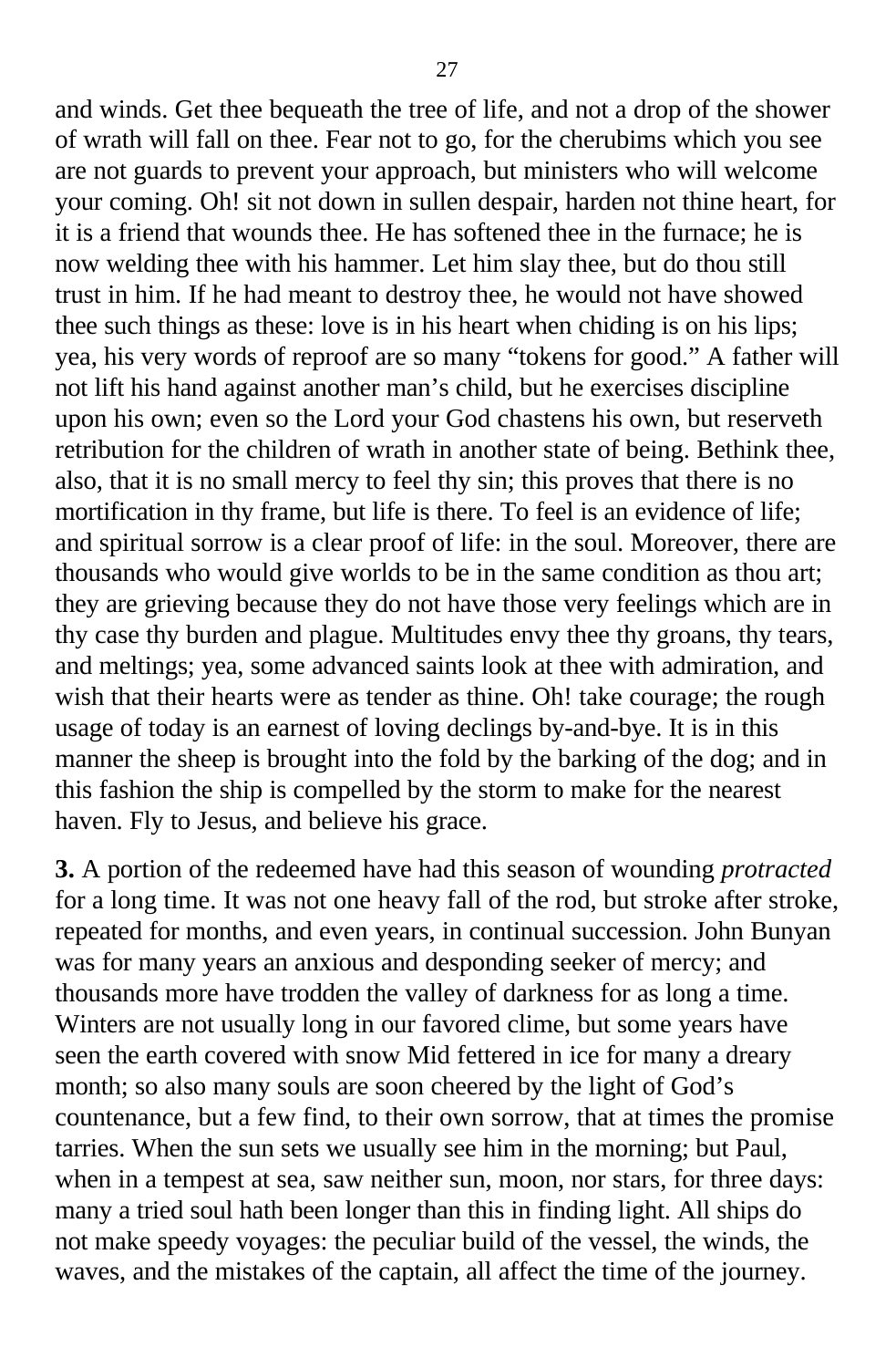Some seeds send forth their germs in a few days; others abide long in darkness, hidden under the clods. The Lord can, when it is his good pleasure, send conviction and comfort as rapidly in succession as the flash of lightning and the clap of thunder; but at times he delays it for purposes which, though we know not now, we shall know hereafter. Men shall not have an Easter until they have had Lent; but God's Lents are not all of the same duration. Let none, then, foolishly imagine that they have entered a long lane which will have no turning; let them consider how long they were in sin, and they will have little cause to complain that they are so long in humiliation. When they remember their own ignorance, they will not think they are detained too long in the school of penitence. No man has any right to murmur because he is waiting a little for the King of mercy; for if he considereth what he waits for, he will see it to be well worthy of a thousand years' delay. God may say, "*To-day* if ye will hear my voice ;" but thou, O sinner, hast no right to demand that he should hear *thine* at all, much less today. Great men often have petitioners in their halls, who will wait for hours, and come again and again to obtain promotion: surely, the God of heaven should be waited for by them that seek him. Thrice happy is he that getteth an early inter. view, and doubly blest is he who getteth one at all. Yet it does at times seem hard to stand at a door which opens not to repeated knocking — "hope deferred maketh the heart sick:" and it may be, some reader of this volume is driven to doubt the eventual result of his strivings and prayers; he may be crying, "My life is spent with grief, and my years with sighing."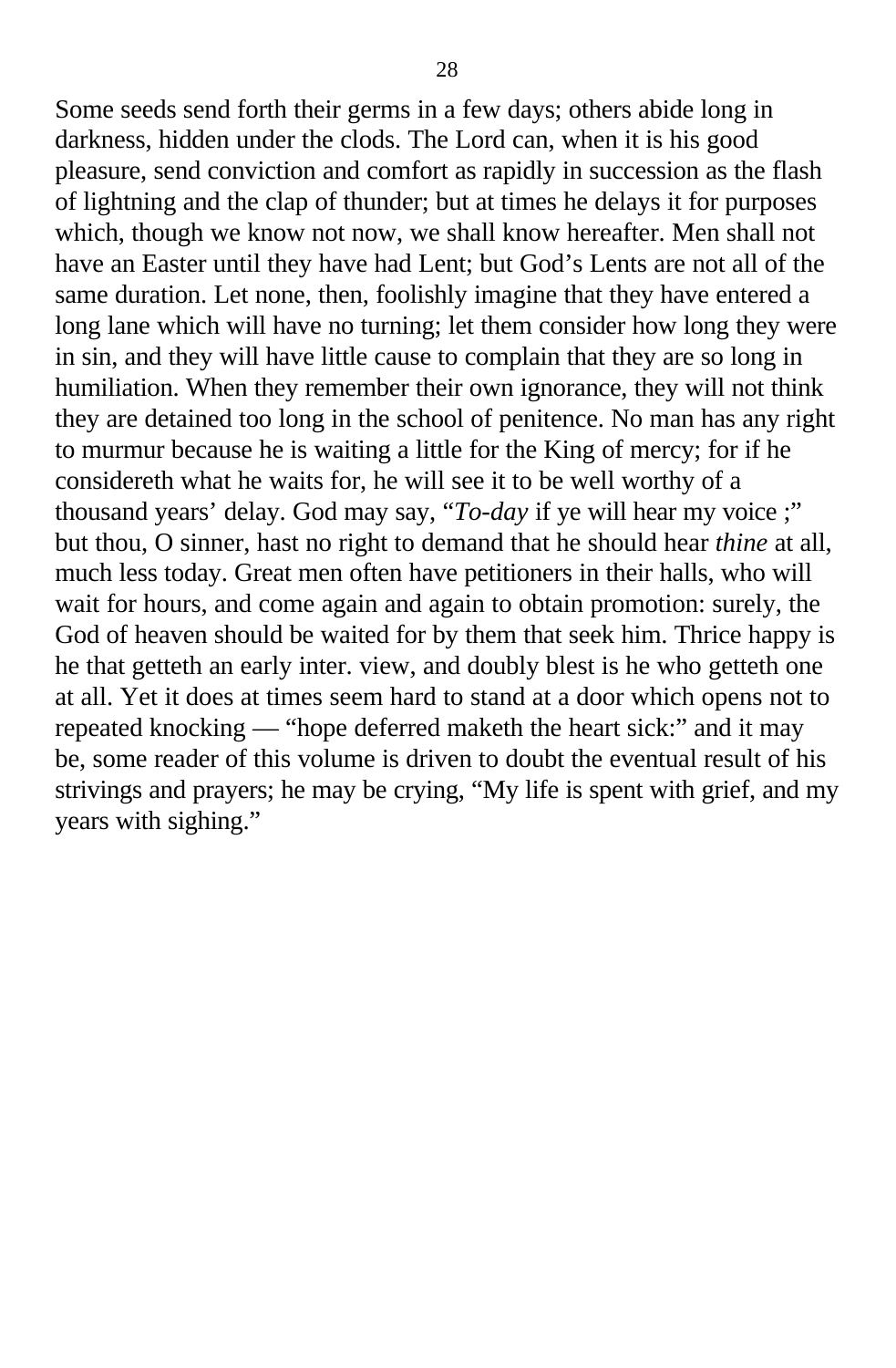**"***How oft have these bare knees been bent to gain The slender alms of one poor smile in vain? How often tir***'***d with the fastidious light Have my faint lips implor***'***d the shades of night? How often have my nightly torments pray***'***d For ling***'***ring twilight, glutted with the shade Day worse than night, night worse than day appears; In fears I spend my nights, my days in tears: I moan unpitied, groan without relief, There is no end or measure of my grief. The branded slave, that tugs the weary our, Obtains the Sabbath of a welcome shore; His ransom***'***d stripes are heal***'***d; his native soil Sweetens the mem***'***ry of his foreign toil: But ah! my sorrows are not half so blest; My labors find no point, my pains no rest. I barter sighs for tears, and tears for groans, Still vainly rolling Sisyphaean stones.***"**

Cease thy complaint, O mourner, the angel is on his way, and faith shall quicken his flight; while thou art yet speaking He hears, yea, before thou callest again, He may answer thee.

**4.** Divine sovereignty displays itself in the manner whereby souls are brought to Jesus; for while many, as we have said, are smitten with deep wounds, there are perhaps a larger hum. bet whose smartings are less *severe,* and their suffering *far less acute.* Let us never make apologies for the superficial religion too common in the present day; above all, let us never lead others to mistake fancies for realities, and evanescent feelings for enduring workings of grace. We fear too many are deluded with a false religion, which will be utterly consumed when the fire shall try all things; and we solemnly warn our readers to rest short of nothing less than a real experience of grace within, true repentance, deep self-abhorrence, and complete subjection to salvation by grace. Yet we do believe and know that some of the Lord's family are, by his marvelous kindness, exempted from the exceeding rigor of the terrors of Sinai, and the exceeding griefs engendered by the working of the Law. God openeth many hearts with gentle picklocks, while with others he useth the crowbar of terrible judgments. The wind of the Spirit, which bloweth where it listeth, also bloweth *how* it pleaseth: it is oftentimes a gentle gale, not always a hurricane. When the lofty palm of Zeilan putteth forth its flower, the sheath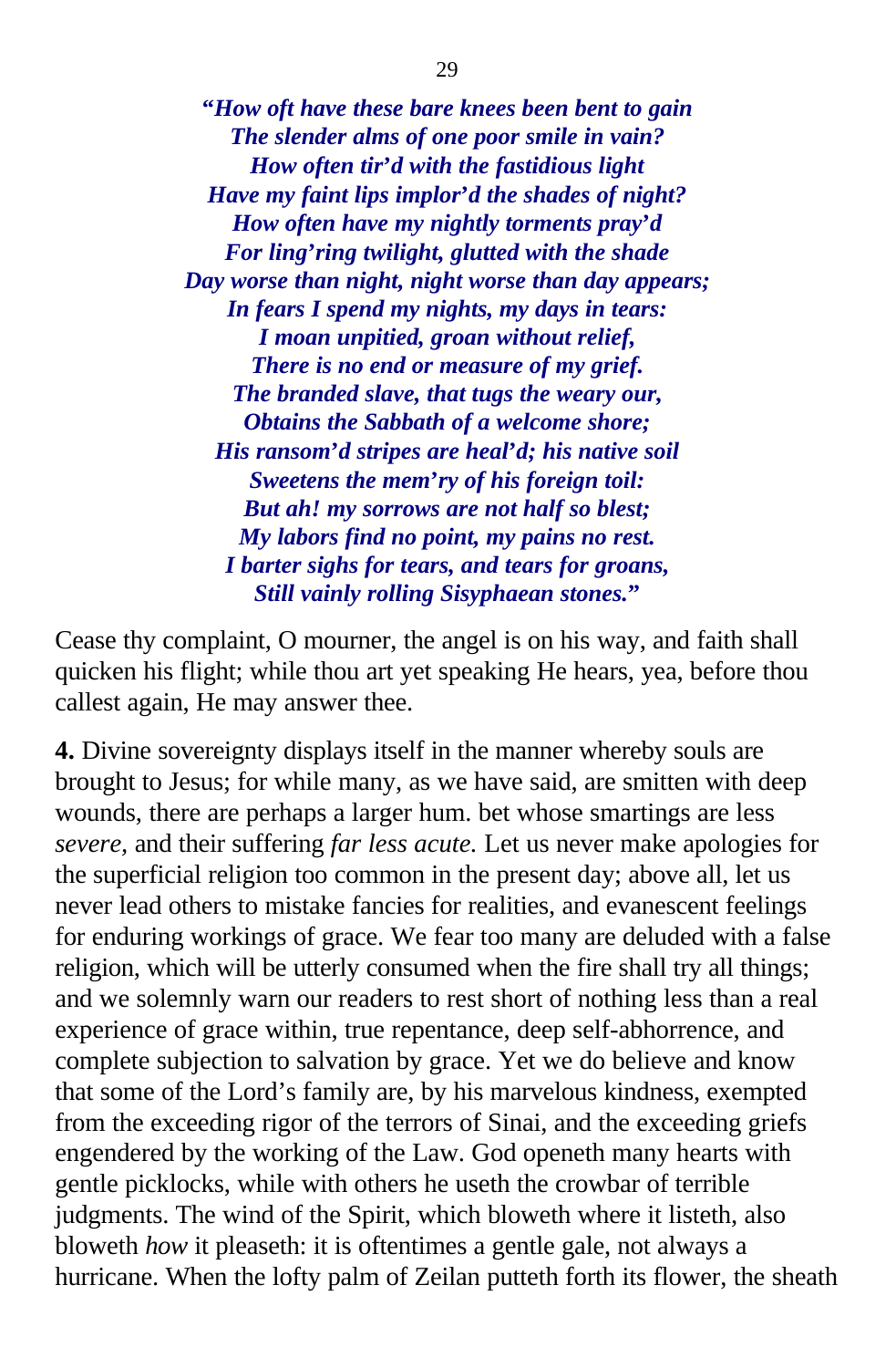bursts with a report which shakes the forest, but 'thousands of other flowers of equal value open in the morning, and-the very dewdrops hear no sound; so many souls blossom in mercy, and the world hears neither whirlwind nor tempest showers frequently fall upon this earth too gently to be heard, though truly at other seasons the rat fling drops proclaim them; grace also "droppeth, like the gentle dew from heaven," on souls whom Jesus would favor, and they know nothing of heavy hail and drenching torrents.

Let none doubt their calling because it came not with sound of the trumpet; let them not sit down to measure their own feelings by those of other men, and because they are not precisely the same, at once conclude that they are no children of the kingdom. No two leaves upon a tree are precisely alike — variety is the rule of nature; the line of beauty runs not in one undeviating course; and in grace the same rule holds good. Do not, therefore, desire another man's repentance, or thy brother's apprehensions of wrath. Be not wishful to try the depth of the cavern of misery, but rather rejoice that thou hast a partial immunity from its glooms. Be concerned to flee for refuge to Jesus; but ask not that the avenger of blood may almost overtake thee. Be content to enter the ark like a sheep led by its shepherd; desire not to come like an unruly bullock, which must be driven to the door with stripes. Adore the power which is not bound down to a unity of method, but which can open the eye by the clay and spittle, or by 'the simple touch of the finger. Jesus cried, with a loud voice, "Lazarus, come forth!" but the restoration was as easily effected when he gently said, "*Maid,* arise!" Zaccheus was called from the tree with a voice that the crowd could hear; but it was a still voice which in the garden said, "Mary!" Can any man say but that equal benefits flowed from these varied voices? It is arrogance for any man to map cut the path of the Eternal, or dictate to Jesus the methods of his mercy. Let us be content with gentle wounds, and let us not seek heavy blows as a proof of his faithfulness.

Much more might have been discoursed concerning *the means used* by Providence to break the hard heart. Bereavement, disappointment, sickness, poverty, have had their share of uses; the Word preached, Scriptures read or reproofs received, have all been owned to conversion. It would be interesting to register the diverse ways of Jehovah's doings with sinners; and it would be found a valuable occupation for a gathering of Christians in an evening party, if the question is passed round to each, and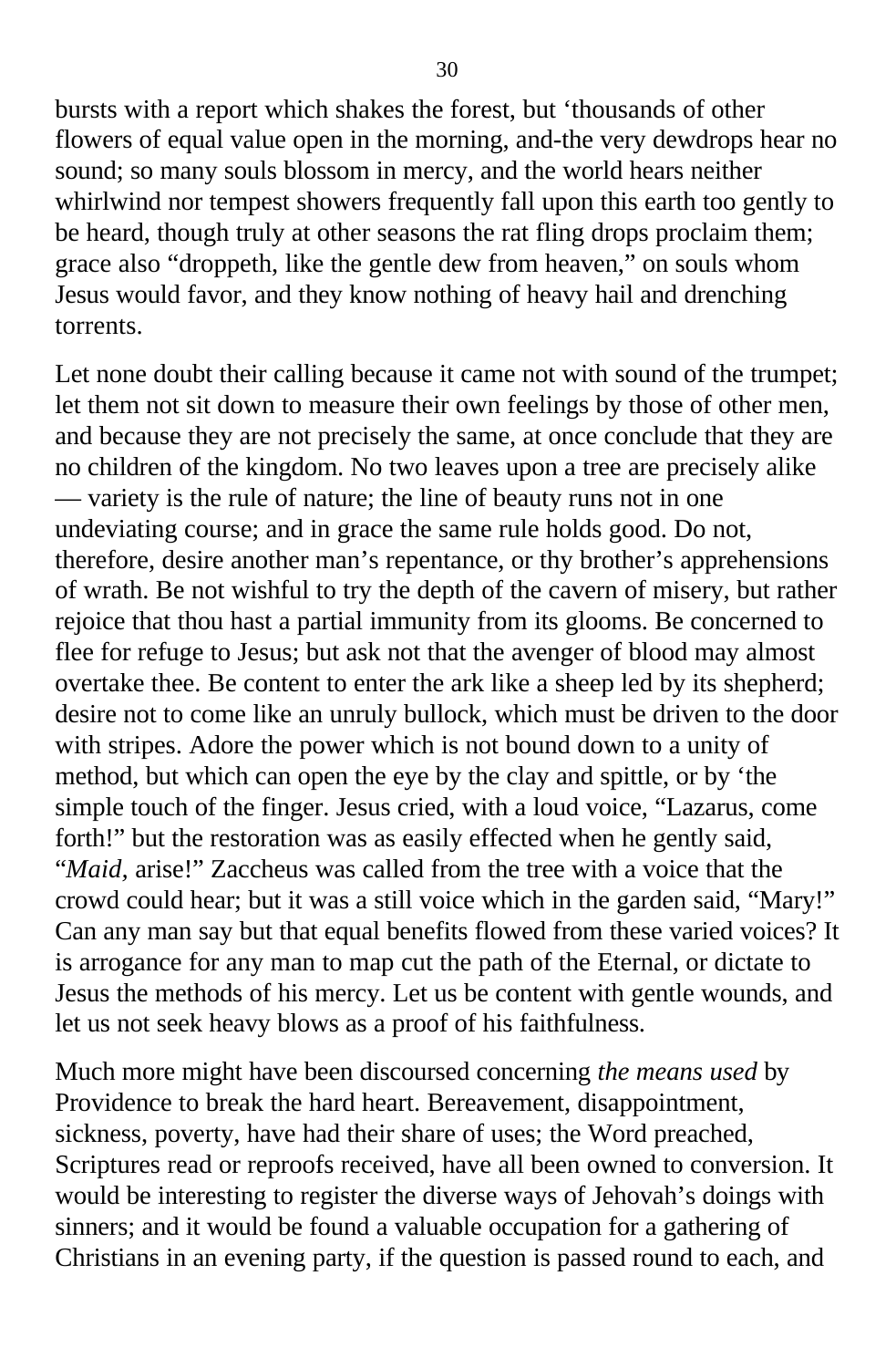one acts as reorder for the rest; thus interesting information may be obtained, and unprofitable talking avoided.

**II.** We now seek to justify our assertion that *these wounds are inflicted by*" *the friend,*" *Christ* Jesus. Our readers will observe that Jesus' name has not often occurred in the course of this chapter, but this has had its reasons; in order that our words might be somewhat in accordance with the state of the soul during the operation of conviction, for then it discerns not Jesus, and knows nothing of his love. A faint idea of his saving power may arise, but it is only the hush between the succeeding gusts of wind. There is an atonement, but the tried conscience rejoices not therein, since the blood has never been applied; HE is able to save unto the uttermost, but since the man has not come unto God by him, he as yet participates not in the salvation. Nevertheless, an unseen Jesus is a true Jesus; and when we see him not, he is none the less present, working all our works in us. We would insist strongly on this point, because a very large number of mourning sinners ascribe their sorrow to any source but the right one.

**1.** We know those at present in the prison house of conviction who believe themselves to be tormented by the devil, and are haunted by the dreadful thought that he is about to devour them, since hell seems to have begun in their souls. May the sacred Comforter render our words profitable to, a heart so exercised. It is not an evil one who convinces the soul of sin, although the troubled spirit is prone to impute its arousings to the machinations of the devil. It is never the policy of the Prince of darkness to disturb his subjects; he labors to make them self-satisfied and content with their position; spiritual uneasiness, he looks upon with most crafty suspicion, since he sees therein the cause of desertion from his evil army. We do not assert that none of the terrors which accompany conviction are the works of the devil, for we believe they are; but we maintain that the inward disturbance which originates the commotion is a work of love — a deed of divine compassion, and comes from no other fountain than eternal affection. The dust which surrounds the chariot may rise from beneath, but the chariot itself is paved with the love of heaven. The doubts, the despairings, and the hellish apprehensions may be the work of Diabolus, but the real attack is headed by Emmanuel, and it is from very fear that the true assault may be successful that Satan attempts another. Jesus sends aft army to drive us to himself, and then the Prince of the powers of the air dispatches a host to cut off our retreat to Calvary. So harassed is the mind when thus besieged, that like tike warriors in old Troy, it mistakes friends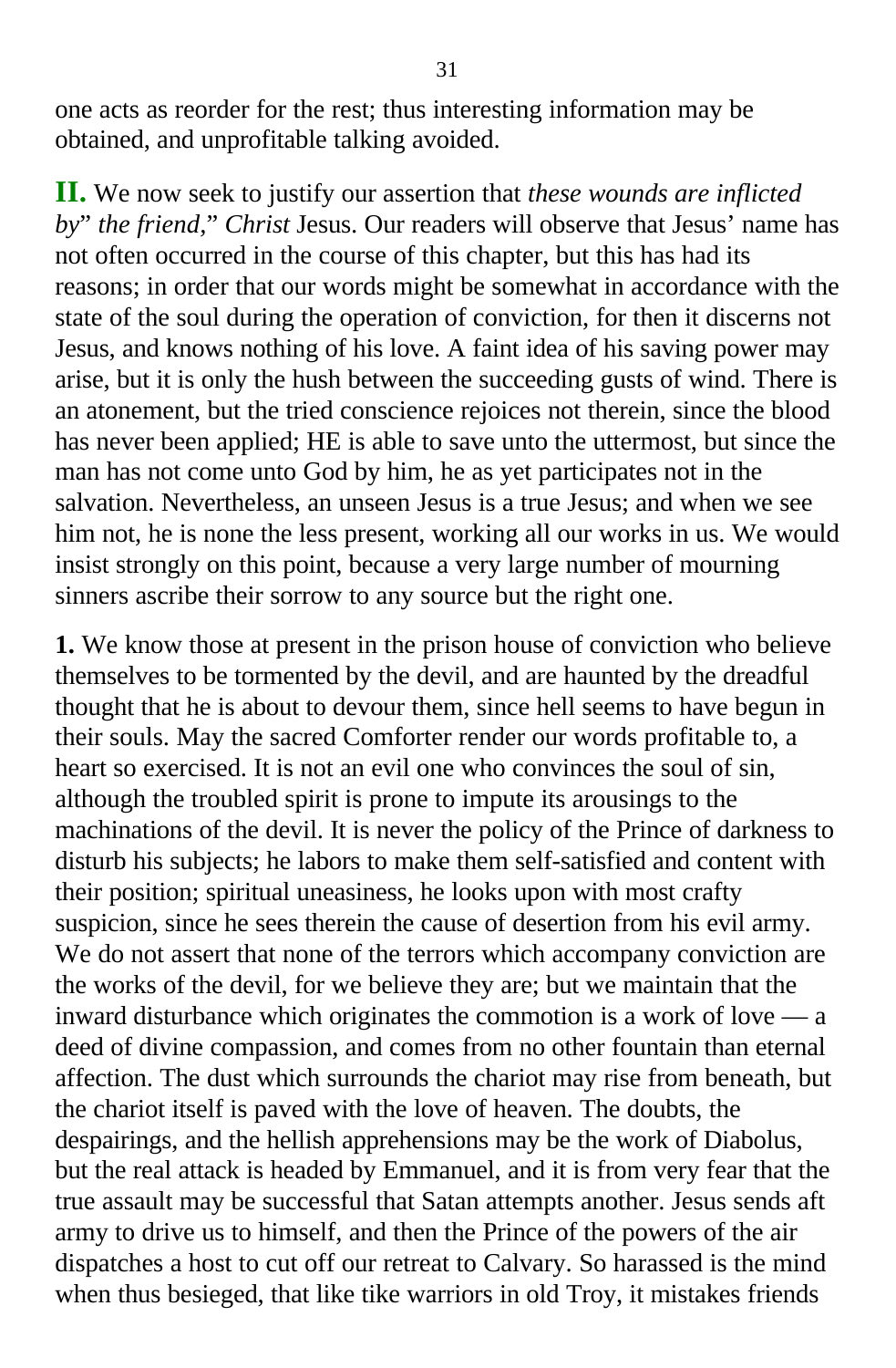for foes, not knowing how to discern them in the darkness and confusion. Let us labor a moment to point out the helmet of Jesus in the battle, that his blows may be distinguished from those of a cruel one.

The experience which we have pictured leads us to abhor sin. Can Satan be the author of this? Is he become a lover of purity, or can an unclean spirit be the father of such a godly feeling? An adept in sin himself, Will he seek to reveal its vileness? If indeed it delights him to see a soul unhappy here, would he not far rather allow a present bliss, in the malicious prospect of a certain future woe for his victim? We believe Satan to be exceedingly wise, but he would be penny wise; and pound foolish if he should inflict a temporary torment on the sinner here, and so by his over haste lose his great object of ruining the man for ever. Devils may drive swine down a steep place into the sea; but they never influenced swine to bemoan their condition, and beg to be made sheep. Satan might carry Jesus to a pinnacle of the Temple to tempt him; but he never carried a publican to the house of prayer to smite on his breast and cry, "God be merciful to me a sinner!" Nothing which leads to Jesus can be of the Evil One, by this we may judge whether our inward trouble be of God or no. That which draws us to Jesus hath something of Jesus in it; the wagons which fetch us to our Joseph may have rumbling wheels, but they are sent by *Him.* When our enemy cannot hinder the voice of God from being heard in the heart, he mingleth therewith such horrid yellings and howlings that the coming sinner is in doubt whether the voice come from heaven or hell; howbeit, the question may be answered in this manner — if it be a harsh, reproving voice which is heard, then Satan is angry, and is but counterfeiting, to prevent the word of God from having effect; but if it be a sweet voice seeking to draw the soul from an earnest and thorough repentance, then it cometh wholly from hell. O sinner, let a friend warn thee of the syren-song of a smiling devil it will be thine eternal shipwreck if thou dost not seal thine ears, and neglect his enchanting music; but, on the other hand, be not afraid of the devil when he howleth like a Cerberus, for thus doth he seek to affright thee from the gate of heaven; stay not for him, but be firmly persuaded that the inward goad which urges thee forward is in the hand of Jesus, who desires to hasten thee to the house of refuge which he has built. Do not think that thy sharp pains are given thee by the old murderer, for they are the effects of the knife of "the beloved Physician." Many a man under a surgical operation cries out as if he were about to be killed; but if patience had its perfect work, he would look to the end more than to the means. It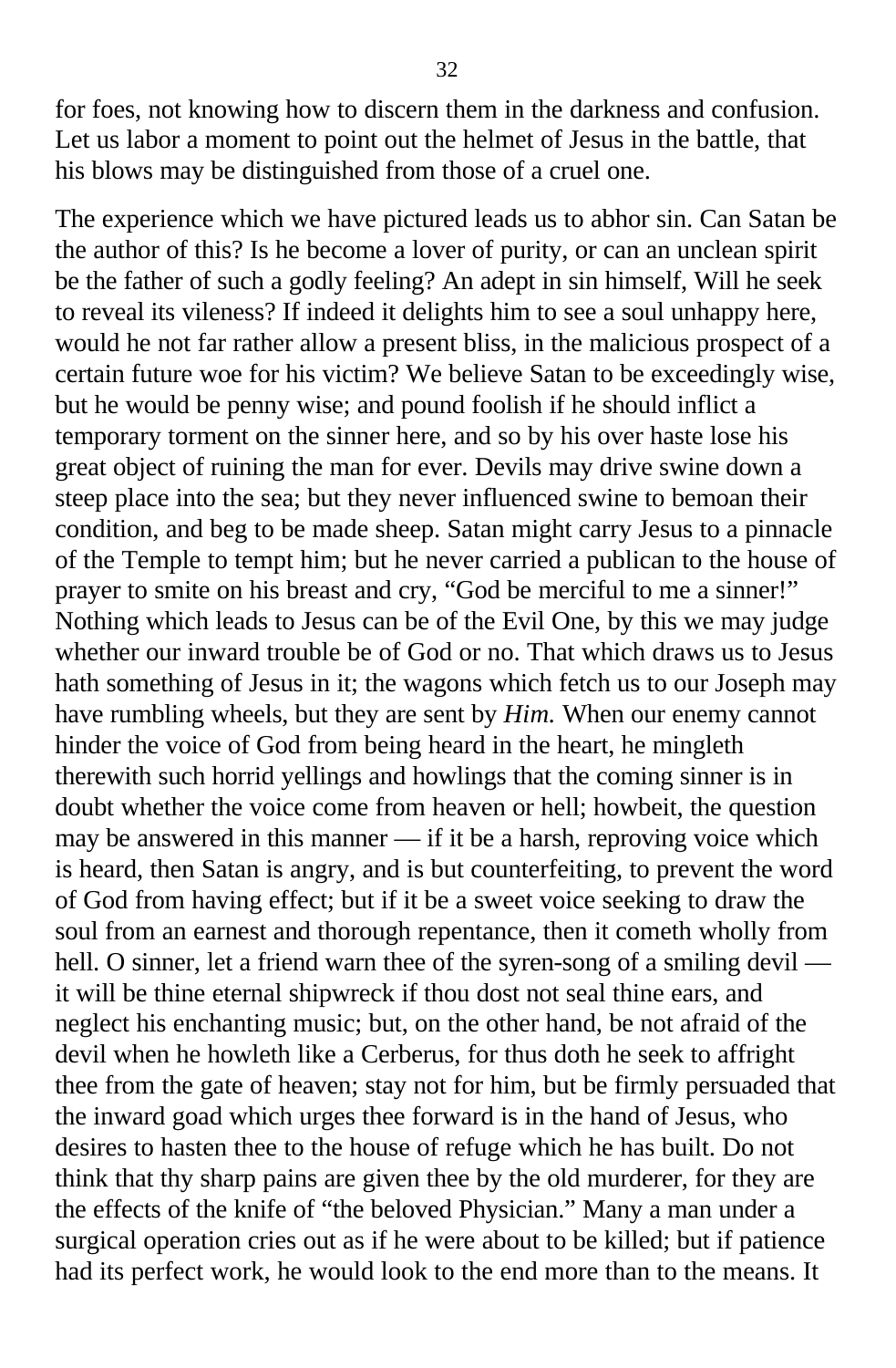is hard indeed to rejoice under the heavy hand of a chastising Jesus; but it will be somewhat easier to thee if thou bearest in mind that Jesus, and not the devil, is now smiting thee for thy sins.

**2.** Very common also are the cases where the genuineness of conviction is doubted, because it is conceived to be merely an awakened conscience, and not the real lasting work of Jesus by his Holy Spirit. Well may this cause anxiety, if we reflect that the mere awakening of conscience so often prow; to be of no avail. How many reformations have been commenced by the command of conscience, and have soon crumbled beneath temptation like an edifice of sand at the approach of the sea! How many prayers have been forced forth like untimely figs by the warmth of a little natural feeling, but such prayers have been displaced by the old language of indifference or iniquity. It is but just, therefore, that the anxious inquirer should very honestly examine his feelings whether they be of God.

Conscience is that portion of the soul upon which the Spirit works in convincing of sin; but conscience cannot of itself produce such a real death to sin as must be the experience of every Christians. It may, when stirred up by a powerful sermon or a solemn providence, alarm the whole town of Man-soul; but the bursting of the gates and the breaking of the bars of iron must come from another hand.

*Natural come may be distinguished from supernatural grace by its being far more easily appeased.* A small sop will suffice to stop the mouth of a conscience which, with all its boasted impartiality, is yet as truly depraved as any other portion of the man. We marvel at the Christian minister when he speaks of conscience as "God's vicegerent," styling it the judge who cannot be bribed, whereas the slightest observation would suffice to convince any man of the corruption of the conscience. How many commit acts with allowance which are gross sins, but concerning which their unenlightened conscience utters no threat; and even when this partial censor does pronounce sentence of condemnation, how easily will the slightest promise of reformation avert his wrath, and induce him to palliate the sin!

Conscience, when thoroughly aroused, will speak with a thundering voice; but even his voice cannot wake the dead — spiritual resurrection is the work of Deity alone. We have seen men swept with a very tornado of terrible thoughts and serious emotions; but the hot wind has passed away in an hour, and has left no blessing behind it. There is no healing beneath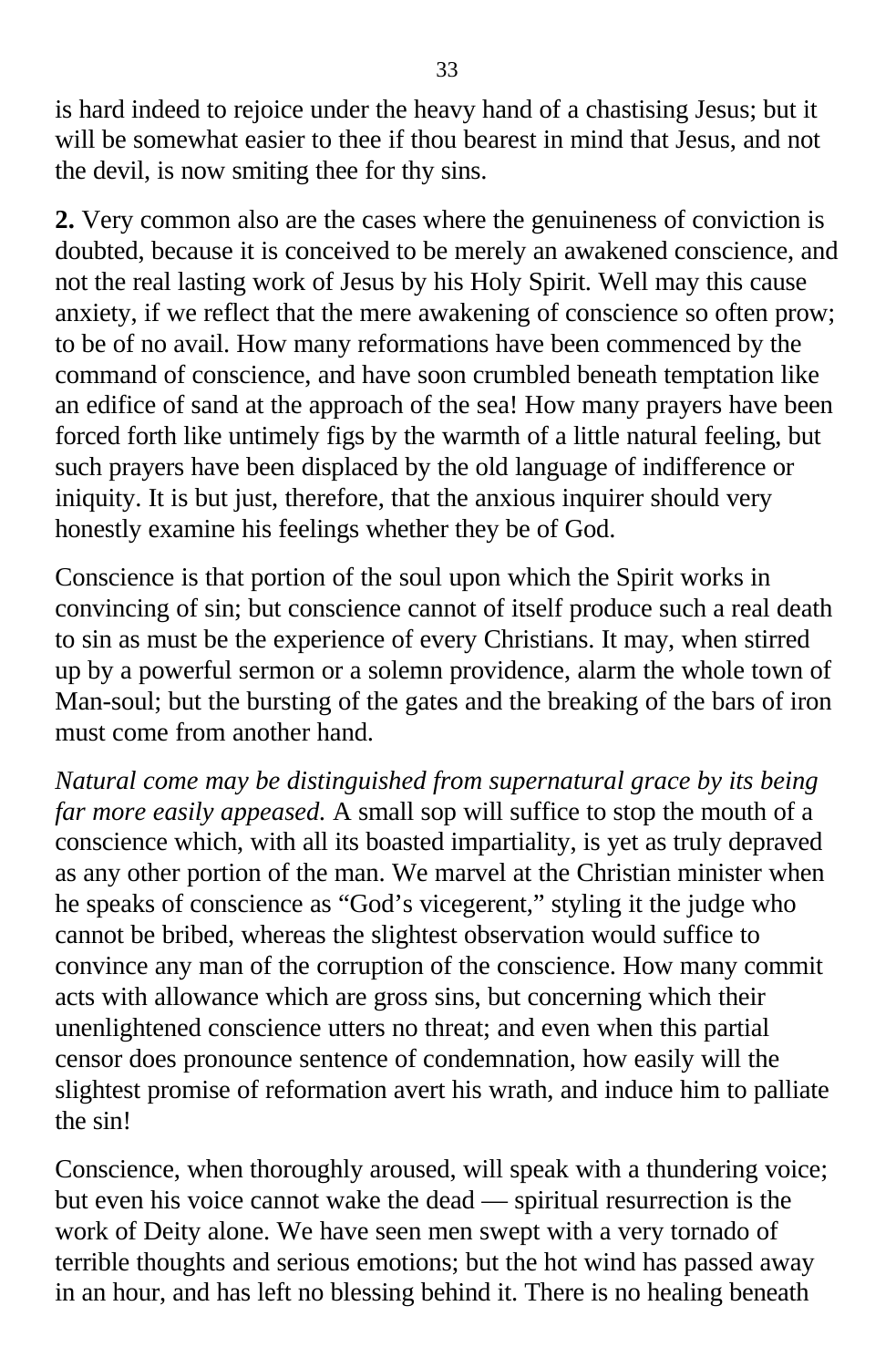the wings of a merely natural repentance, and its worthlesssness may be proved by its transitory existence.

Conscience will be content with reformation; true grace will never rest till it receives a know. ledge of regeneration. Let us each be anxious to be possessors of nothing short of a real inwrought sorrow for sin, a deep sense of natural depravity, a true faith in the Lord Jesus, and actual possession of his Spirit; whatever is short of this, lacks the vital elements of religion. If such is our feeling  $now - if$  we now pant for Jesus in all his glorious offices to be ours for ever, we need not fear but that *He* has wounded us in love, and is bringing us to his feet. If we now feel that nothing but the blood and righteousness of Christ Jesus can supply the wants we deplore, we may rejoice that grace has entered our heart, and will win the victory. A soul under the influence of the Holy Ghost will be insatiable in its longings for a Savior; you might as well attempt to fill a ship with honor, or a house with water, as a truly emptied soul with aught save the Lord Jesus. Is thy soul hungering with such a hunger that husks will not content thee? Art thou thirsting until "thy tongue cleaveth to thy mouth" for the living water of life? -Dost thou abhor all counterfeits, and look only for the good gold of the kingdom? Art thou determined to have Christ or die? Will nothing less than Jesus allay thy fears? Then be of good cheer; arise, *He* calleth thee; cry unto him, and he will assuredly hear.

*Again, we think an excellent test may be found in the length of time which these feelings have endured.* The awakenings of an unrenewed conscience soon peas away, and are not usually permanent in their character. Arising in a night, they perish also in a night. They are acute pains, but not chronic; they are not a part of the man, but simply incidents in his history. -Many a man drops the compliment of a tear when justice is at work with him; but wiping that tear away, sunshine follows the shower, and all is over. Hast thou, my reader, been a seeker of the Lord for a very little while? I beseech thee take it not for granted that thou art under the influence of the Spirit, but plead with God that thine own instability may not afresh be manifest in again forgetting what manner of man thou art. O ye whose momentary warmth is but as the crackling of blazing thorns, this is not the fire from heaven; for that glorious flame is as eternal as its origin, being sustained by Omnipotence. O ye Pliables, who turn back at the first difficulty, crowns and kingdom,! in the realms of the blessed are not intended for such as you! Unstable as water, ye shall not excel! Your lying, vows have been so often heard in heaven, that justice frowns upon you. How have ye lied unto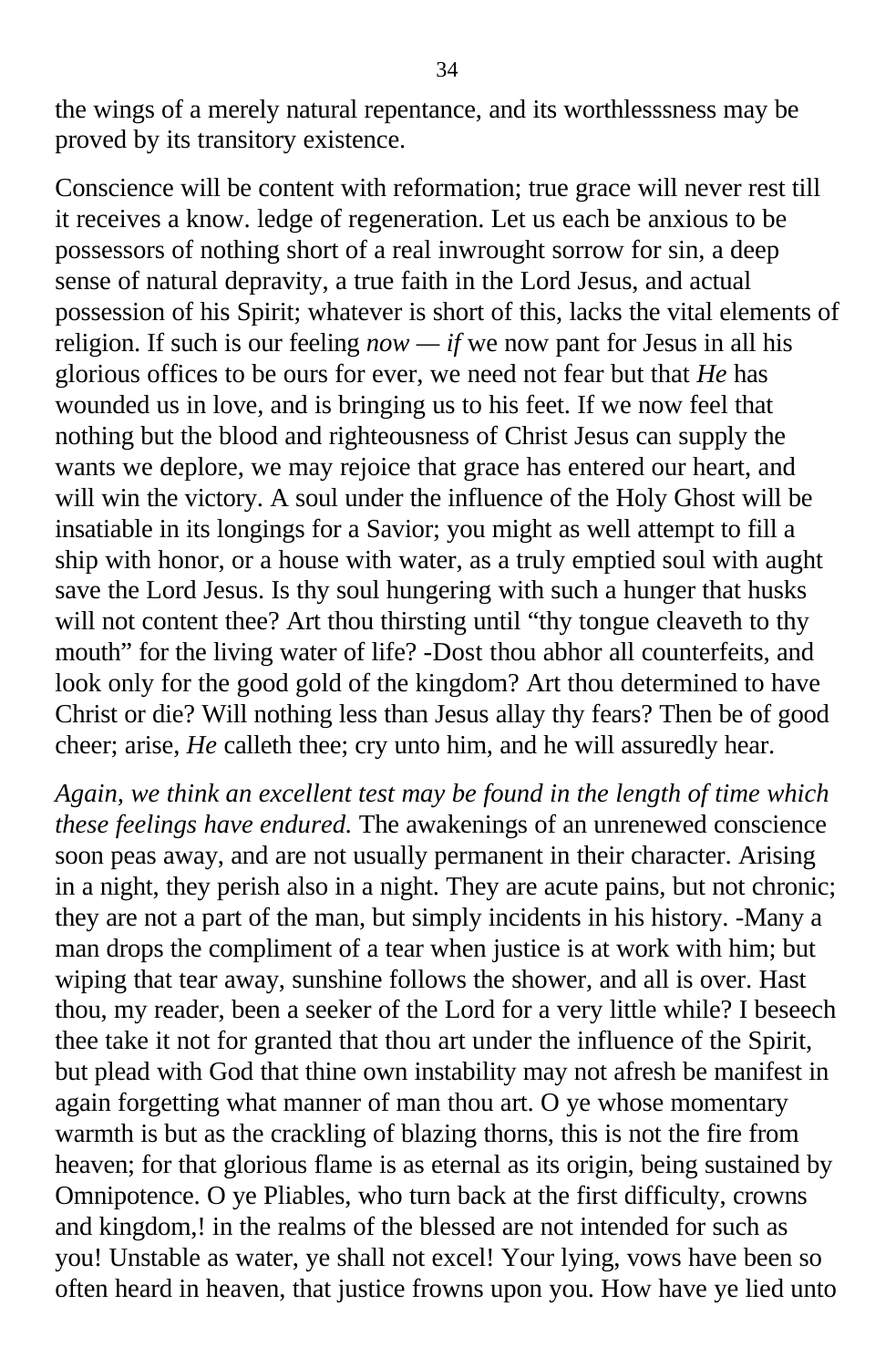God, when ye have promised in the hour of sickness to turn to him with full purpose of heart? How will your violated promises be swift witnesses 'to condemn you, when God shall fetch from the archives of the past the memorials of your treachery!

What can be more worthy of your solemn consideration than the words of Solomon — "He that being often reproved hardeneth his neck, shall suddenly be destroyed, *and that without remedy*." <sup>[f12](#page-230-0)</sup> It will go hard with some of you, my readers, who have abounded with hypocritical repentances when the Lord shall bring you into judgment. Ye have no excuse of ignorance; ye cannot cloak your guilt with darkness; "ye knew your duty, but ye did it not." You vowed in deceit; you prayed in mockery; you promised with falsehood. Surely, your own lips will say "Amen!" to the anathema which shall call you "*cursed*;" and the chain. bars of your memory' will, from their sin. stained walls, reverberate the sentence, "Cursed! cursed! cursed!"

But has the penitent reader been under the hand of God for some time? Have his impressions been abiding? Do they bring forth me fruits of real longing after Jesus? Then let him be of good cheer. The river which drieth not is the river of God; the lighthouse which endureth the winds and waves is founded on a rock; and the plant which is not plucked up our heavenly Father hath planted. The stony-ground hearer lost his verdure when the sun had arisen with burning heat; but if out of an honest and good heart you have received the word which abideth forever, you are one of those upon the good ground. When the light remains in one position for a long time, it is not likely to be an *ignis fatuus;* but that which leapeth continually from place to place, even the peasant knows to be the will-o'-the-wisp, and nothing more. True stars fall not; shooting stars are no stars at all, but sundry gases which have long enough held together, and blaze at bursting. Rivers which, like Kishon, only flow with temporary torrents, may be useful to sweep away an invading army, but they cannot fertilize the surrounding country: so temporary conviction may bring destruction upon a host of sins, bat it is not the river which makes glad the city of God. The works of God are abiding works; he buildeth no houses of sand which fall at the rise of the flood, or the rushing of the wind. Hast thou, O convinced soul, been long under the hand of sorrow? then take heart, this is all the more likely to be the hand of the Lord. If thou feelest, at all seasonable hours, a strong desire to seek his face, and pour out thine heart before him, then doubtless thou art one of those who shall be called — "sought out,"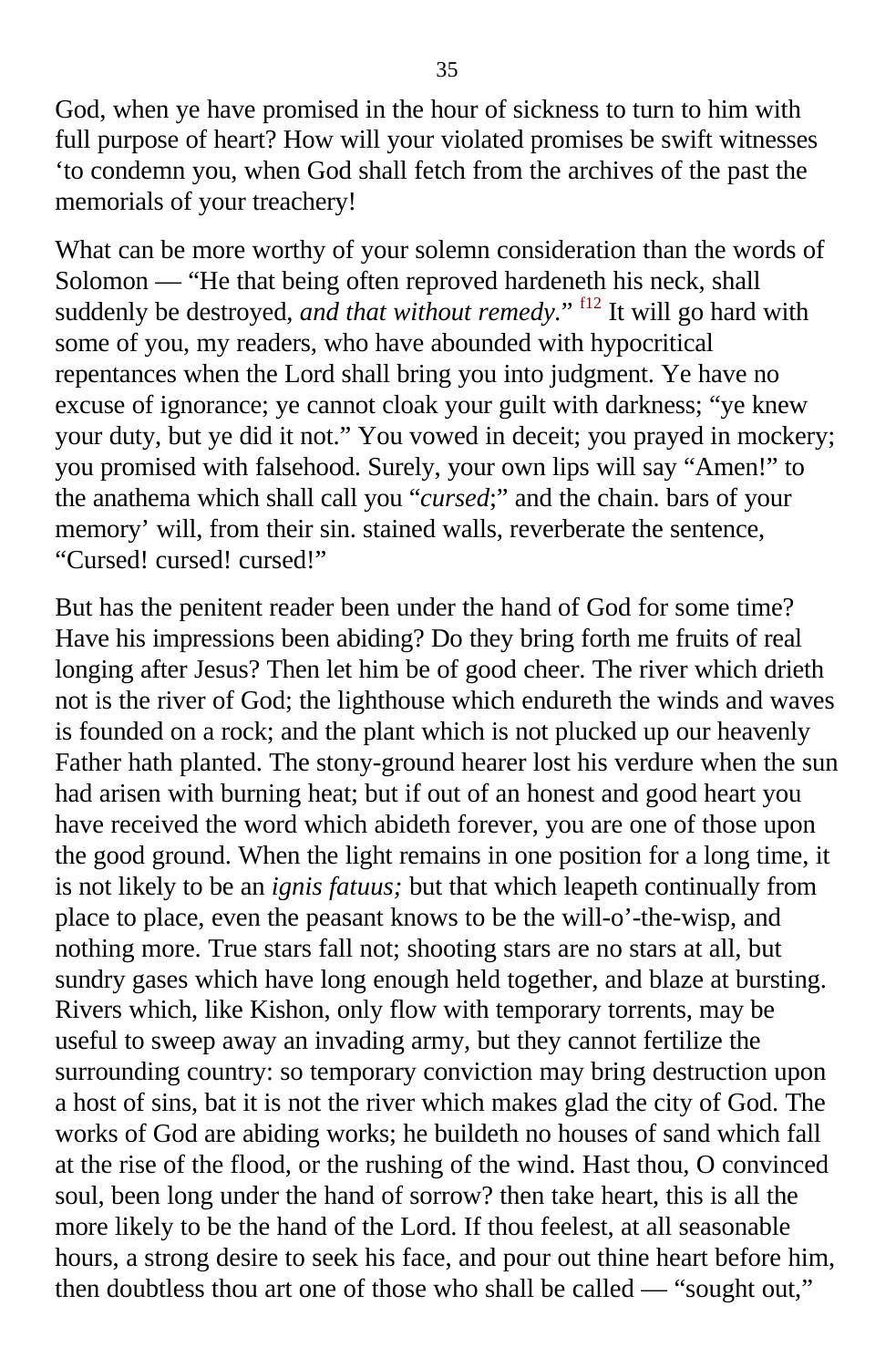and thou shalt dwell in "a city not forsaken." The morning cloud goeth because it is but a cloud; but the rain and the snow return not to heaven void, but water the earth, and make it bring forth and bud: if thy soul buddeth with desires, and bringeth forth prayers and tears, then have we hope for thee that God hath sent his word from above to dwell in thine heart.

Best of all, *when we are put out of all heart with our doings and with our own capabilities;* then indeed the Lord is there. So long as we cling in the least degree to self, we have ground to distrust the reality of the work within. The Spirit is a humbling spirit, and God sends him that he may humble us. Every wound given by the Savior is accompanied by the voice, "This is against thy self-righteousness." Without this process of cutting and wounding, we should imagine ourselves to be something, whereas we are nothing; we should think our fig-leaves to be as excellent as court robes, and our own filthy rags as white as the spotless robe of Jesus. Hast thou, my friend, been learning the lesson, that "whatsoever is of nature's spinning must be all unraveled before the righteousness of Christ is put on?" [f13](#page-230-0) Dost thou now perceive that "*nature* can afford no balsam fit for soul cure?" Art thou despairing of all healing from the waters of Abana and Pharpar? And wilt; thou now gladly wash in Jordan end be clean? If it be so with thee, then thou art no stranger to the influences of Jesus' grace upon thine heart; but if not, all thy repentances, thy tears, thy sighs, thy groans, must go for nothing, being but dross and dung in the sight of the rein-trying Jehovah. Self is the fly which spoils the whole pot of ointment; but Jesus is the salt which makes the most poisonous river to become pure. To be weaned from our own works is the hardest weaning in the world. To die not only to all ideas of past merit, but to all hopes of future attainments, is a death which is as hard as that of the old giant whom Greatheart slew. And yet this death is absolutely requisite before salvation for unless we die to all but Christ, we can never live with Christ.

The carnal professor talks very much of faith, of sanctification, of perfection; but therein he offers sacrifice to himself as the great author of his own salvation: like the Pharaoh of old, he writes upon the rocks, "I conquered these regions by these my shoulders." But not so he who has really been taught by the God of heaven; he bows his head, and ascribes his deliverance wholly to the grace of the covenant God of Israel. By this, then, can thy state be tested — Is *self* annihilated, or is it not? Art thou looking upward, or art thou hoping that thine own arm shall bring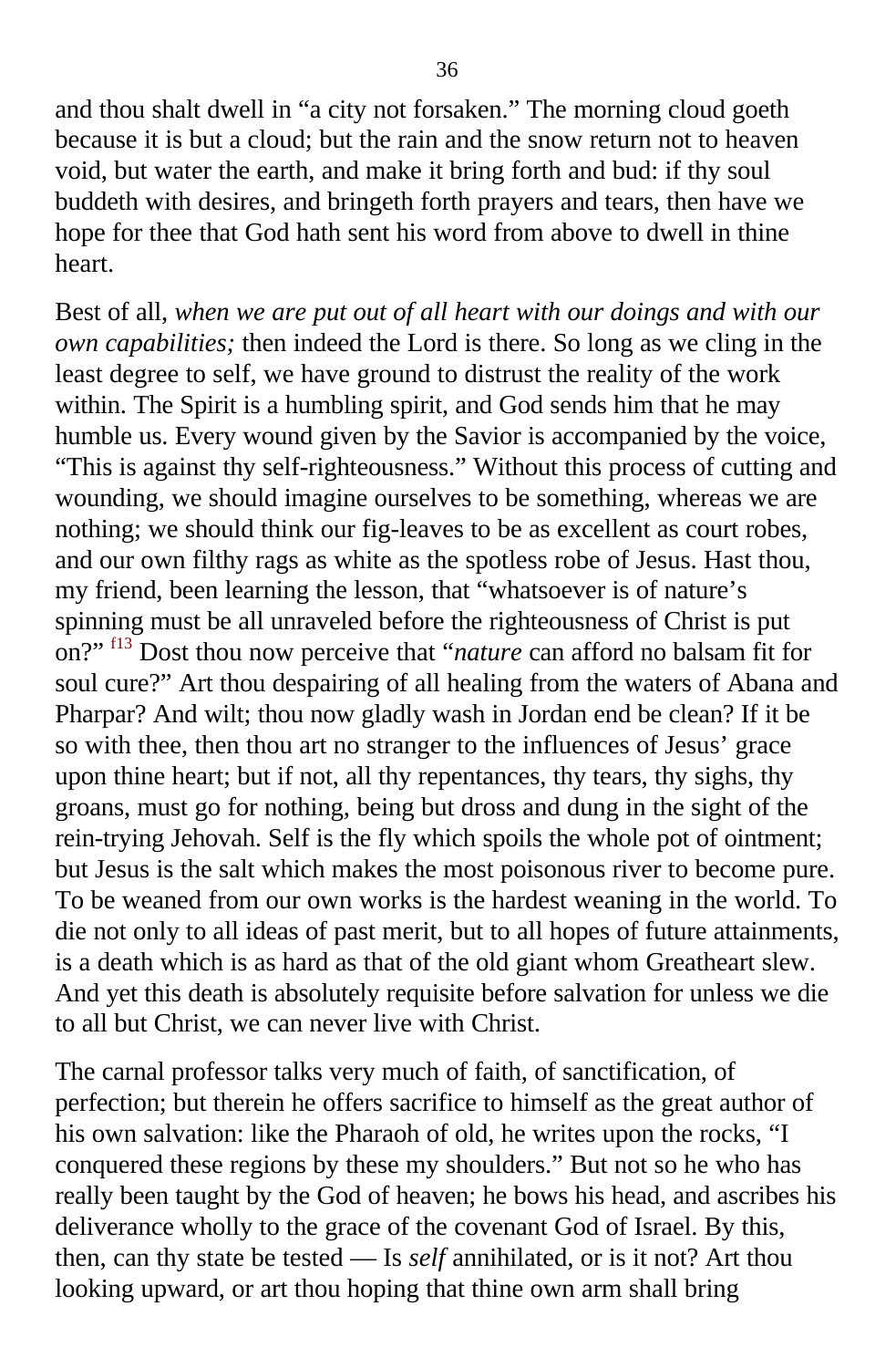salvation? Thus mayest thou best understand how thy soul standeth with regard to a work of grace. That which strippeth the creature of all comeliness, which marreth the beauty of pride, and staineth the glory of self-sufficiency, is from Jesus; but that which exalteth man, even though it make thee moral, amiable, and outwardly religious, is of the devil. Fear not the blow which smites thee to the ground — the lower thou liest the better; but shun that which puffeth up and lifteth thee to the skies. Remember the Lord hath said, "And all the trees of the field shall know that I the Lord have brought down the high tree, have exalted the low tree, have dried up the green tree, and have made the dry tree to flourish." <sup>[f14](#page-230-0)</sup> Be thou ever one of the low trees, for then Jesus will regard thee. He putteth down the mighty from their seats, but he exalteth the humble and meek. None are nearer mercy's door than those who are farthest from their own; none are more likely to get a good word from Jesus than they who have not one word to say for themselves. He that is clean escaped from the hands of self, hath not a Step between himself and acceptance. It is a sign of a high tide of grace, when the sands of our own righteousness are covered. Take heart that Christ loveth thee, when thou hast no heart for the work of self-saying. But never, never hope that a devout carriage, respectable demeanor, and upright conversation, Will justify thee before God —

> **"***For love of grace Lay not that flattering unction to your soul; It will but skin and film the ulcerous place, Whiles rank corruption, mining all within, infects unseen.***"**

Once more: *when our sorrowful feelings*" *drive us to a thorough renunciation of sin, then we may hope.* How many there are who talk most rapidly of a deep experience, of corruption, and of indwelling sin, who never heartily renounce their evil ways limit how vain is all their idle talk, while their lives show that they. love sin, and delight in transgression! He that is sorry for past sin, will be doubly careful to avoid all present acts of it. He is a hypocrite before God who talketh of a work within when there is no work without. Grace will enter a sinful heart, even though it be exceeding vile; yet it will never make friendship with am, but will at once commence to drive it out. He has altogether mistaken the nature of divine grace, who conceives it possible that he can be a partaker of it and yet he the slave of lust, or allow sin to reign in his mortal body. The promise runs — "Let the wicked *forsake* his way, and the unrighteous man his thoughts,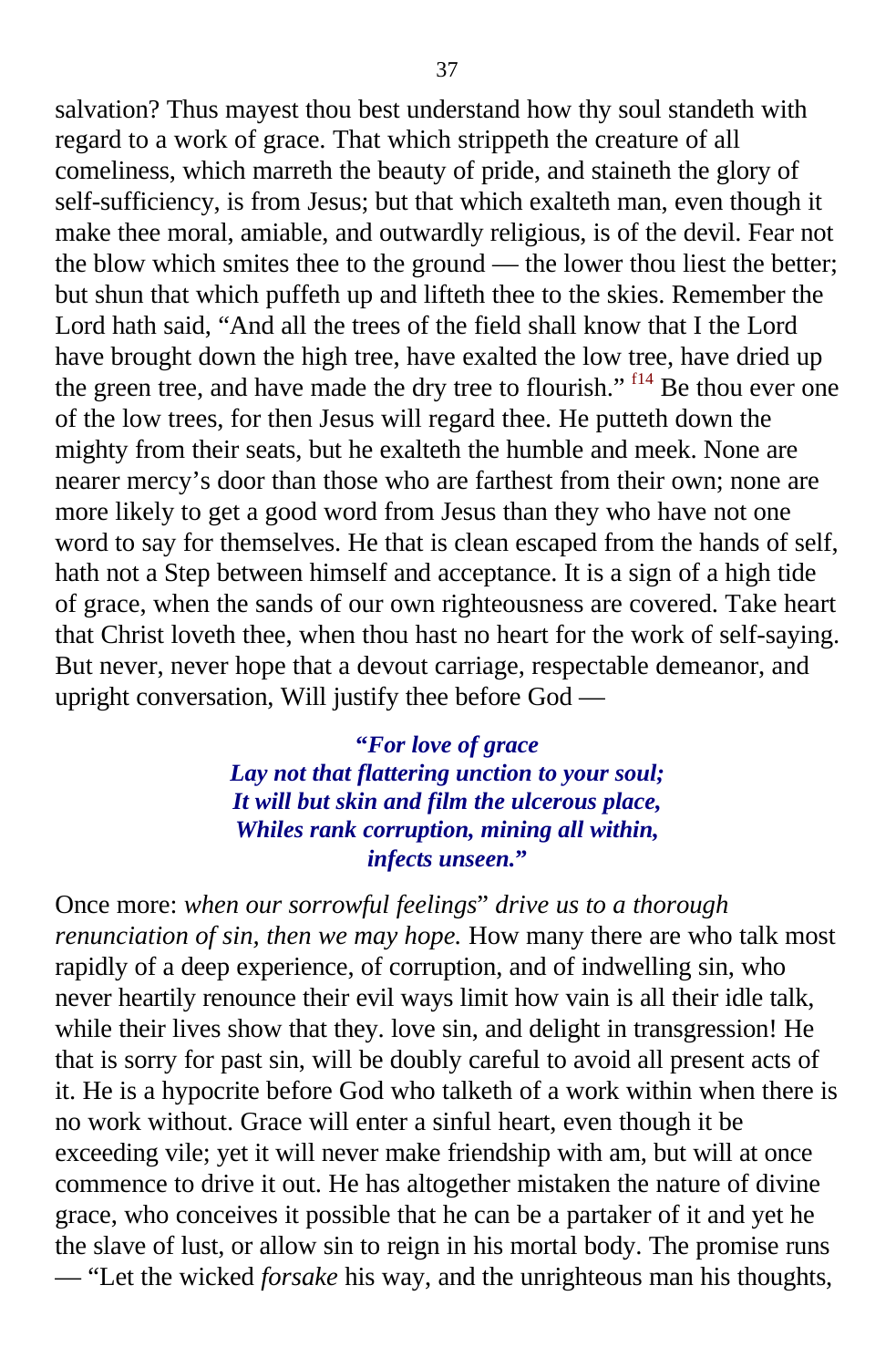and let him return unto the Lord, and he will have mercy. upon him; and to our God, for he will abundantly pardon ;" but we read not of a single word of comfort to him who goeth on in his iniquity. Though the high and lofty One will stoop over a wounded sinner, he will never do so while the weapons of rebellion are still in his hands. "There is no peace, saith my God, unto the wicked." Justice will never raise the siege simply because of our cries, or promises, or vows: the heart shall still be invested with terrors as long as the traitors are harbored within its gates. The Spirit saith, by the mouth of Paul, For godly sorrow worketh repentance to salvation not to be repented of. For behold this self-same thing, that ye sorrowed after a godly sort, what carefulness it wrought in you, yea, what clearing of yourselves, yea, what indignation, yea, what fear, yea, what vehement desire, year, what zeal, yea, what revenge! In all things ye have approved yourselves in this matter." [F15](#page-230-0) That is no true repentance to eternal life which hath not such blessed companions as these. Isaiah saith, "By this, therefore, shall the iniquity of Jacob be purged; and this is all the fruit to take away his sin; when he maketh all the stones of the altar as chalkstones that are beaten in sunder, the groves and images shall not stand up." F<sup>16</sup> No sooner does penitence enter the heart than down goeth every idol, and every idolatrous altar. He whom the Lord calleth will, like Gideon, <sup>[f17](#page-230-0)</sup> cast down the altar of Baal, cut down the grove, and burn the bullock; like Phineas, <sup>f18</sup> his javelin will pierce through lusts; and, as the sons of Levi  $f<sup>19</sup>$  at the bidding of Moses, he will go through the camp, and slay the nearest and dearest of his bosom sins — his hand shall not spare, neither shall his eye pity: right hands will be cut off, and right eyes plucked out; sin will be drowned in floods of godly sorrow, and the soul will desire to be free from that which it hateth, even to detestation. As Thomas Scott remarks, in his *Treatise on Repentance,* "This is the grand distinction betwixt true repentance and all false appearances. Though men be abundant in shedding tears, and make the most humiliating confessions, or most ample restitution; though they openly retract their false principles, and are zealous in promoting true religion; though they relate the most plausible story of experiences, and profess to be favored with the most glorious manifestations; though theyhave strong confidence, high affections, orthodox sentiments, exact judgment, and extensive knowledge: yet, except they 'do works meet for repentance, all the rest is nothing they are still in their sins. For the tree is known by its fruit; and 'every tree that bringeth not forth good fruit is hewn down, and cast into the fire.' Yea, though Cain's terror, Judas's confession and restitution, Pharaoh's fair promises, Ahab's humiliation,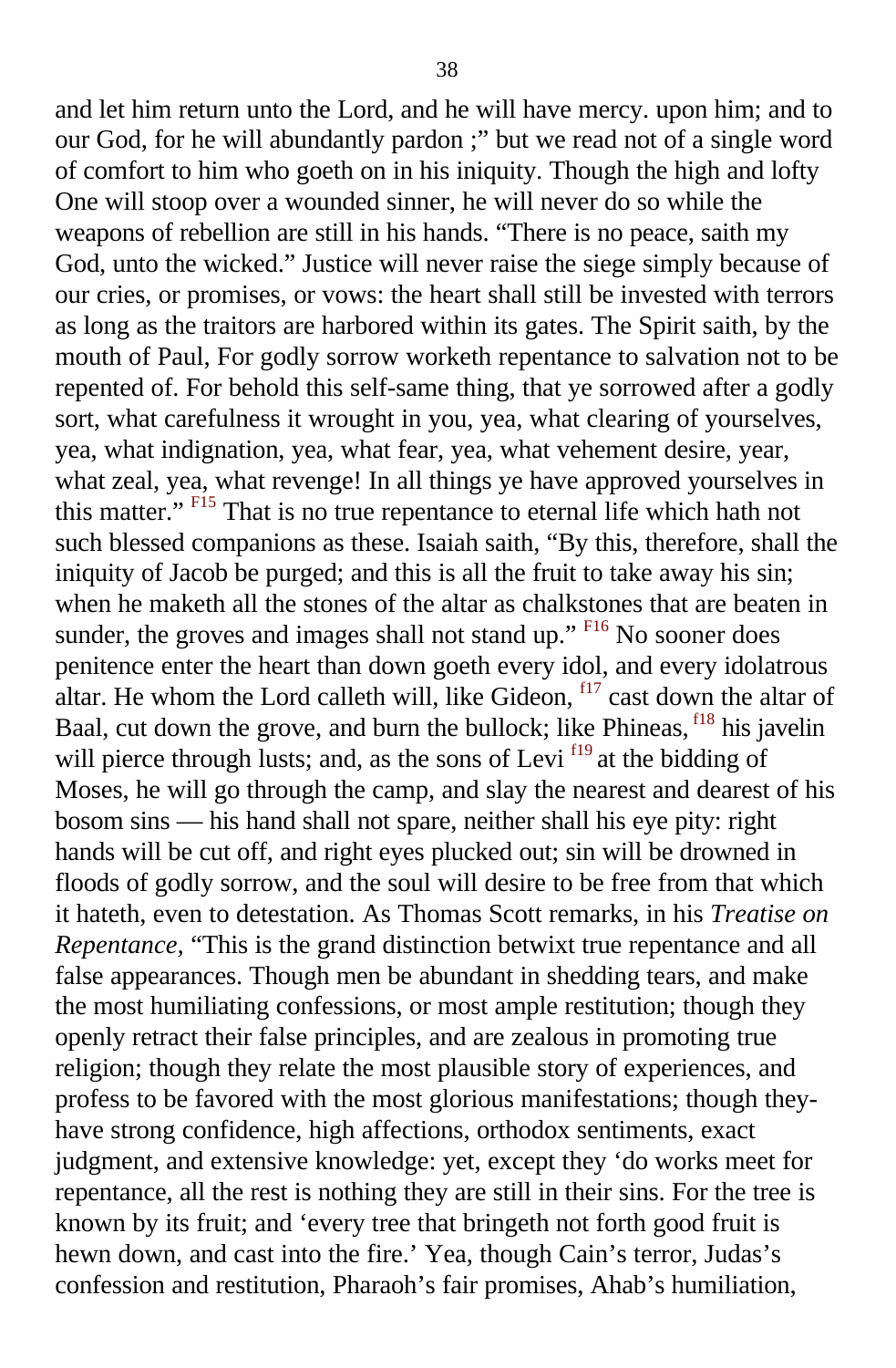Herod's reverencing the prophet, hearing him gladly, and doing many things — the stony-ground hearer's joy — together with the tongue of men and angels, the gifts of miracles and prophecies, and the knowledge of all mysteries, were combined in one man, they would not prove him a true penitent, so long as the love of one lust remained unmortified in his heart, or the practice of it was *allowed* in his life." Ask thyself, then, this allimportant question, How is my soul affected by sin? Do I hate it? do I avoid it? do I shun its very shadow? do I sincerely renounce it, even though by infirmity I fall into it? Rest assured if thou canst not give a satisfactory answer to these questions thou art yet very far from the kingdom; but if, with an honest heart, thou canst declare that sin and thyself are at an utter enmity, then "the seed of the woman" is begotten in thine heart, and dwelleth there the hope of glory.

Believer, the hour is fresh in our memory when the divorce was signed between ourselves and our lusts. We can rejoice that we have now dissolved our league with hell. But, oh how much we owe to sovereign grace! for we had never left the garlic and fleshpots of Egypt if the Passover had not been slain for us. Our inward man rejoiceth greatly at the recollection of the hour which proclaimed eternal war between "*the* new creature in Christ Jesus" and the sin which reigned unto death. It was a night to be remembered: we crossed the Rubi-con — peace was broken old friendships ceased — -the sword was unsheathed, and the scabbard thrown away. We were delivered from the power of darkness, and brought into "*the* kingdom of God's dear Son ;" and henceforth we no longer serve sin, but the life which we live in the flesh is a life of dependence on the Son of God, who loved us and gave himself for us. Let us testify that we never knew what it was to have peace with God until we had ceased to parley with sin. Not one drop of true comfort did we receive until we had foresworn for ever the former lusts of our ignorance: till then our mouths were filled with wormwood and gall, until we had cast out our iniquities as loathsome and abominable; but now, having renounced the works of darkness, "*we* have peace with God, through our Lord Jesus Christ, by whom also we have received the atonement."

If thou, O reader, canst satisfactorily answer the solemn inquiries here proposed to thee, thy case is assuredly in the hands of Jesus the Lord; if thou hast continually bewailed thy sin, hast renounced thine own works, and escaped from thy lusts, then thou art none other than one called of God to grace and glory. Be thou assured that natural conscience can never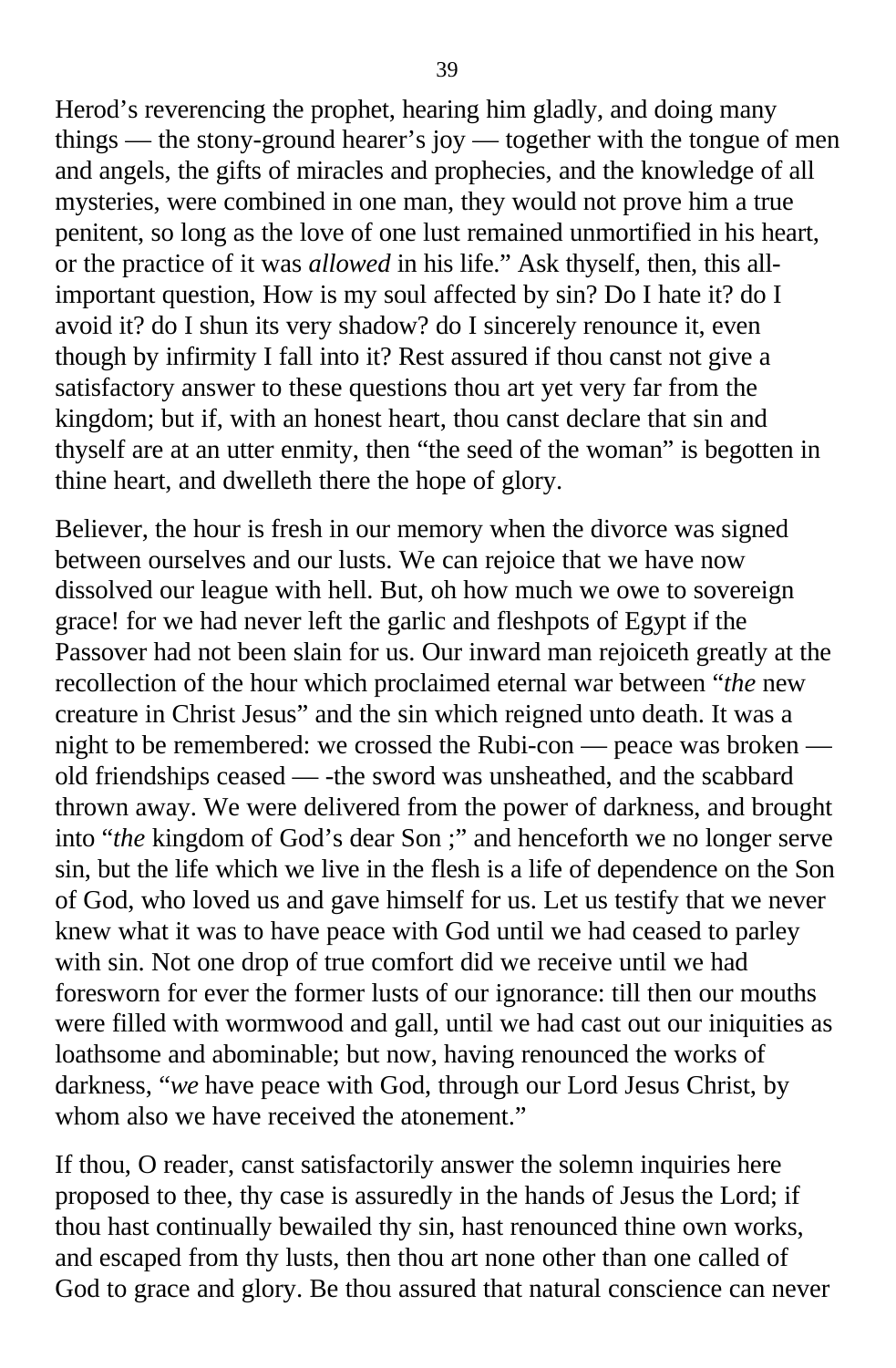rise to such a height as this — it may skim the surface, but it cannot mount aloft. Mere nature never poured contempt on human righteousness, and never severed man from his sins. It needs a mighty one to carry away the gates of the Gaza of our self-sufficiency, or to lay our Philistine sins heaps upon heaps. God alone can send the sun of our own excellency back the needed degrees of humility, and he alone can bid our sins stand still forever. It is Jesus who hath smitten, if he hath with one blow uncrowned thee, and with another disarmed thee. He is wont to perform wonders; but such as these are his own peculiar miracles. None but He can kill with one stone two such birds as our high-soaring righteousness and low-winged lust. If Goliath's head is taken from his shoulders, and his sword snatched from his hand, no doubt the conqueror is the Son of David. We give all glory and honor to the adorable name of Jesus, the Breaker, the Healer, our faithful Friend.

**3.** It frequently occurs that the circumstances of the person at the time of conversion afford grave cause to doubt the divine character of the woundings which are felt. It is well known that severe sickness and prospect of death will produce a repentance so like to genuine, godly sorrow, that the wisest Christians have been misled by it. Many have we seen and heard of who have expressed the deepest contrition for past guilt, and have vehemently cried for mercy, with promises of amendment apparently as sincere as their confessions were truthful — who have conversed sweetly of pardon, of joy in the Spirit, and have even related ecstasies and marvelous manifestations; and yet, with all this, have proved to be hypocrites, by returning at the first opportunity to their old courses of sin and folly. It hath happened unto them according to the proverb, "The dog hath returned to his vomit, and the sow that was washed to her wallowing in the mire."

Pious Mr. Booth writes, "I pay more attention to people's lives than to their deaths. In all the visits I have paid to the sick during the course of a long ministry, I never met with *one,* who was not previously serious, that ever recovered from what he supposed the brink of death, who afterwards performed his vows and became religious, notwithstanding the very great appearance there was in their favor when they thought they could not recover." We find also, ready to our hand, in a valuable work,  $f^{20}$  the following facts, which are but specimens of a mass which might he given: — "A certain American physician, whose piety led him to attend, not only to people's bodies, but to their souls, stated that he had known a hundred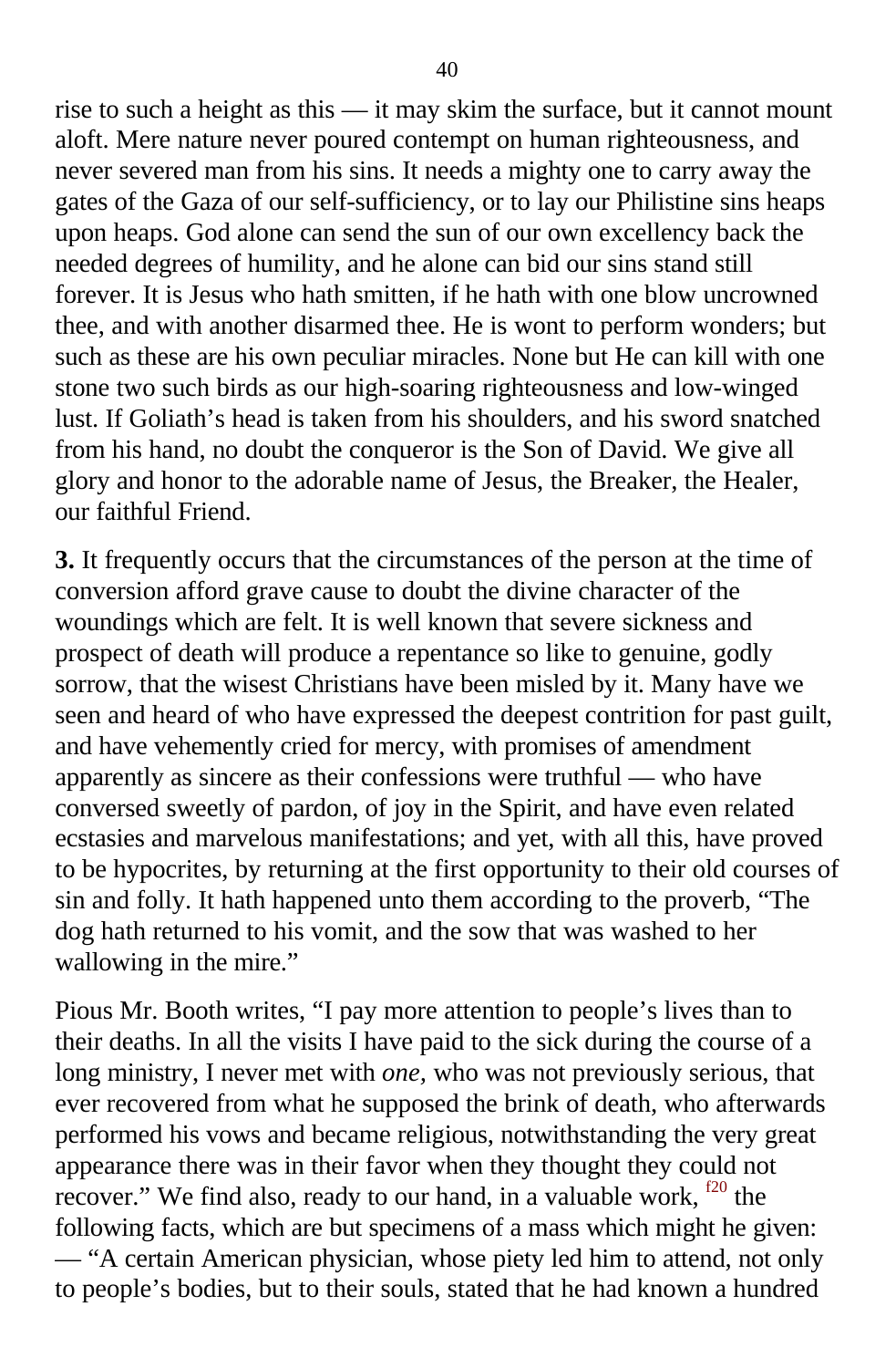or more instances in his practice, of persons *who,* in prospect of death, had been apparently' converted, but had subsequently been restored to health. Out of them all he did not know of more than three who devoted themselves to the service of Christ after their recovery, or gave any evidence of genuine conversion. If, therefore, they had died, as they expected, have we not reason to believe that their hopes of heaven would have proved terrible delusions?

"A pious English physician once stated that he had known some three hundred sick persons who, soon expecting to die, had been led, as they supposed, to repentance of their sins, and saving faith in Christ, but had eventually been restored to health again. Only ten of all this number, so far as he knew, gave any evidence of being really regenerated. Soon after their recovery they plunged, as a general thing, into the follies and vices of the world. Who would trust, then, in such conversions?"

Such examples serve as a holy warning to us all, lest we too should only feel an excitement produced by terror, and should find the flame of piety utterly quenched when the cause of alarm is withdrawn. Some of us can trace our first serious thoughts to the bed of sickness, when, in the loneliness of our chamber, "*We* thought upon our ways, and turned our feet unto his testimonies."  $F<sup>21</sup>$  But this very circumstance was at the time a source of doubt, for we said within ourselves, 'Will this continue when my sickness is removed, or shall I not find my apathy return, when again I enter on the business of the world?" Our great anxiety was not lest we should die, but learn living we should find our holy feelings dear gone, and our piety evaporated. Possibly our reader is now sick. and this is his trouble: let us help you through it. Of course, the best proof you can have of your own sincerity is that which you will receive when health returns, if you continue steadfast in the faith of Jesus, and follow on to know him. Perseverance, when the pressure is removed, will discover the reality of your repentance The natural wounds inflicted by Providence are healed soon after the removal of the rod, and folly is not thereby brought out of the heart; but when Jesus smites for sin, the wounds will smart even when the instrumental rod of correction is removed, while "the blueness of the wound cleanseth away evil." [F22](#page-230-0) We, who had many mock repentances are we really turned to the living God, can now see the main spring of our error. Every thief loves honesty when he finds the jail uneasy; almost every murderer will regret that he slew a man when he is about to be executed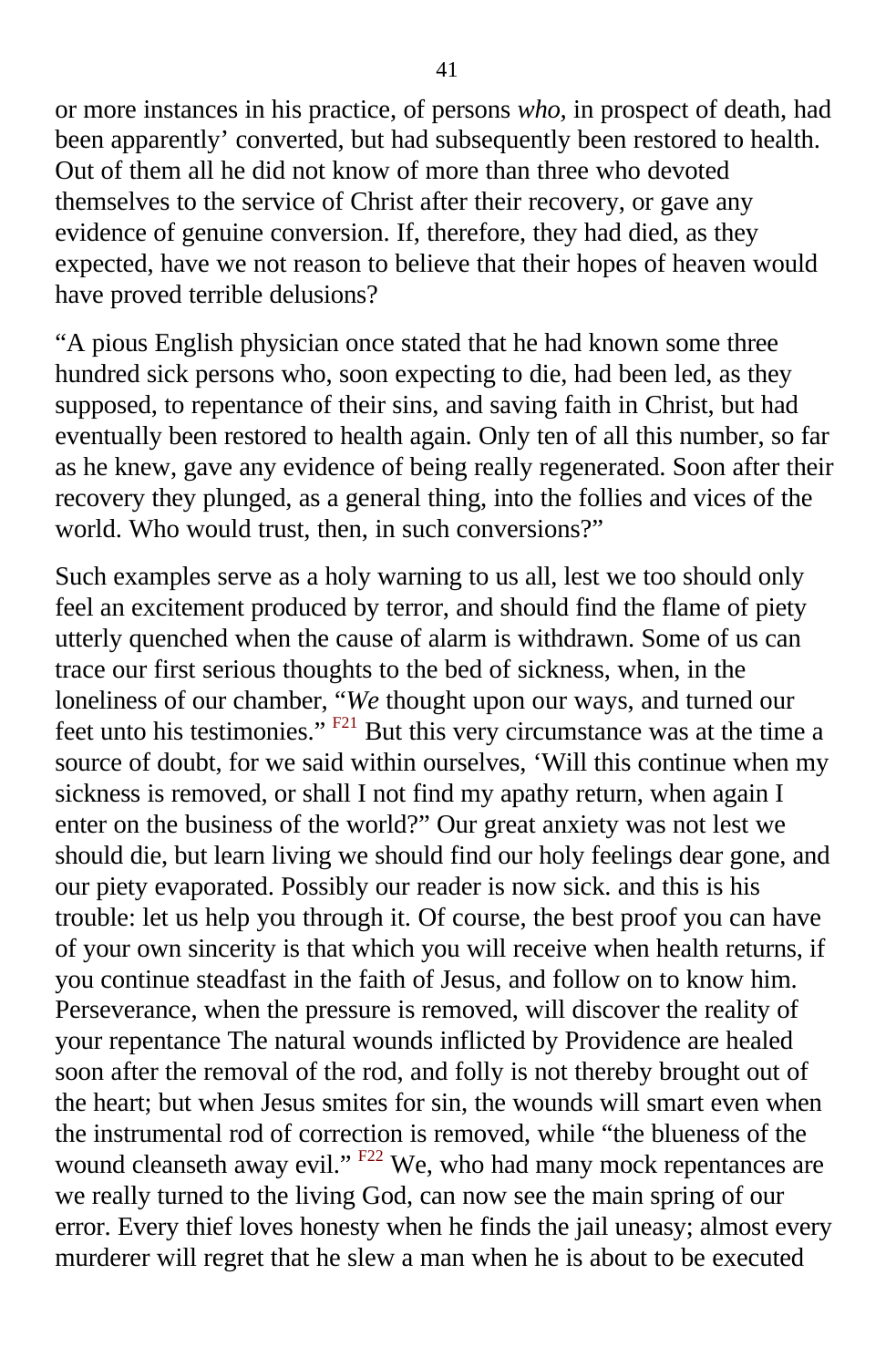for hill crime: here is the first :point of distinction which we beg our reader to observe.

*That repentance which is genuine ariseth not so much from dread of punishment as from fear of sin.* It is not fear of damning, but fear of sinning, which make the truly humbled cry out for grace. *True,* the fear of hell, engendered by the threatenings of the law, doth work in the soul much horror and dismay; but it is not *hell* appearing exceeding *dreadful,* but *sin* becoming exceeding *sinful* and abominable, which is the effectual work of grace. Any man in his reason would tremble at everlasting burnings, more especially when by his nearness to the grave the heat of hell doth, as it were, scorch him; but it is not every dying man that hates sin — yea, none do so unless the Lord hath had dealings with their souls. Say then, Dost thou hate hell or hate sin most? for, verily, if there were no hell, the real penitent would love sin not one wit the more, and hate evil not one particle the less. Wouldest thou love to have thy sin and heaven too? If thou wouldest, thou hast not a single spark of divine life in thy soul, for one spark would consume thy love to sin. Sin to a sin-sick soul is so desperate, an evil that it would scarce be straining the truth to say that a real penitent had rather suffer the pains of hell without his sins than enter the bliss of heaven with them, if such things were possible. Sin, sin, sin, is the accursed thing which the living soul hateth.

Again: *saving repentance will more easily manifest itself when the subjects of our thought are most heavenly.* By this we mean, if our sorrow only gushes forth when we are musing upon the doom of the wicked, and the wrath of God, we have then reason to suspect its evangelical character; but if contemplations of Jesus, of his cross, of heaven, of eternal love, of covenant grace, of pardoning blood and full redemption bring tears to our eyes, we may then rejoice that we sorrow after a godly sort. The sinner awakened by the Holy Spirit will find the source of his stream of sorrow not on the thorn-clad sides of Sinai, but on the grassy mound of Calvary. His cry will be, "*O* sin, I hate thee, for thou didst murder my Lord ;" and his mournful dirge over his crucified Redeemer will be in plaintive words

—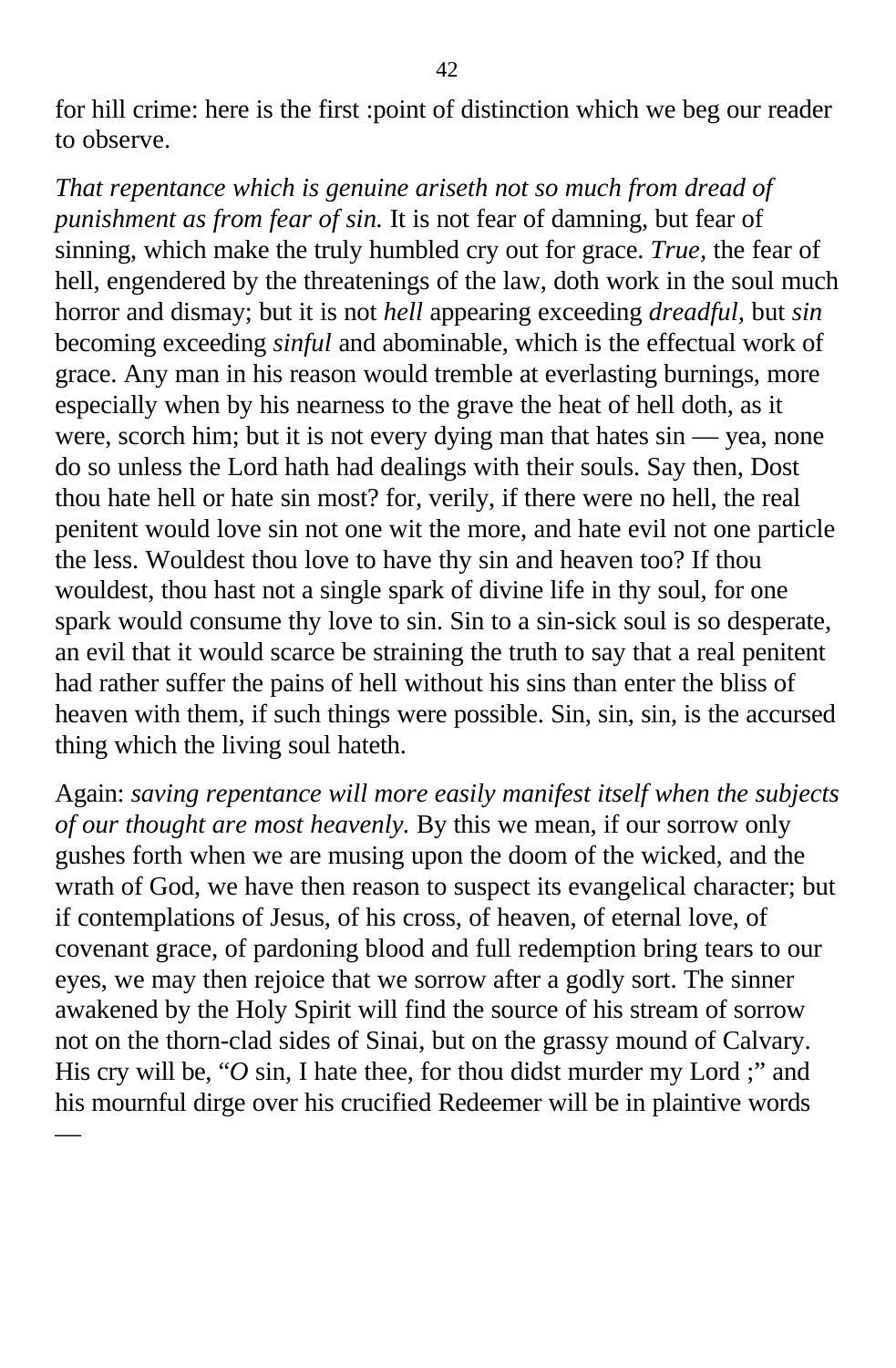**"'***Twas you, my sins, my cruel sins, His chief tormentors were; Each of my crimes became a nail, And unbelief the altar;* **'***Twos you that pull***'***d the vengeance down Upon his guiltless head; Break, break, my heart, oh burst mine eyes, And let my sorrows bleed.***"**

Ye who love the Lord, give your assent to this our declaration, that love did melt you mere than wrath, that the wooing voice did more affect you than the condemning sentence, and that hope did impel you more than fear. It was when viewing our Lord as crucified, dead, and buried that we most wept. He with his looks made us weep Bitterly, while the stern face of Moses caused us to tremble, but never laid us prostrate confessing our transgression. We sorrow because our offense is against *Him,* against his love, his blood, his grace, his heart of affection. Jesus is the name which subdues the stubborn heart, if it be truly brought into subjection to the Gospel. He is the rod which bringeth waters out of the rock, he is the hammer which breaketh the rock in pieces.

Furthermore, saving *repentance will render the conscience exceedingly tender, so that it will be pained to the quick at the very recollection o/ the smallest sin.* Natural repentance crieth out at a few master-sins, which have been most glaring and heinous — the more especially if some visitor point them out as crimes of the blackest dye; but when it hath executed one or two of these on the gallows of confession, it is content to let whole hosts of less notorious of. fenders escape without so much u a reprimand. Not so the man whose penitence is of divine origin — he hates the whole race of the Evil One like Elijah he will cry, "Let none *escape*;" he will cut up to the best of his power every root of bitterness which may still remain, nor will he willingly harbor a single traitor, in his breast. The secret sins, the everyday offenses, the slight errors (as the world has it), the harmless follies, the little transgressions, the peccadilloes, all these will be dragged forth to death when the Lord searcheth the heart with the candle of his Spirit.

Jesus never enters the soul of man to drive out one or two aims, nor even to overcome a band of vices to the exception of others; his work is perfect, not partial; his Cleansings are complete baptisms; his purifyings tend to remove all our dross, and consume all our tin. He sweeps the heart from its dust as well as its wagons; he suffers not even the most insignificant spider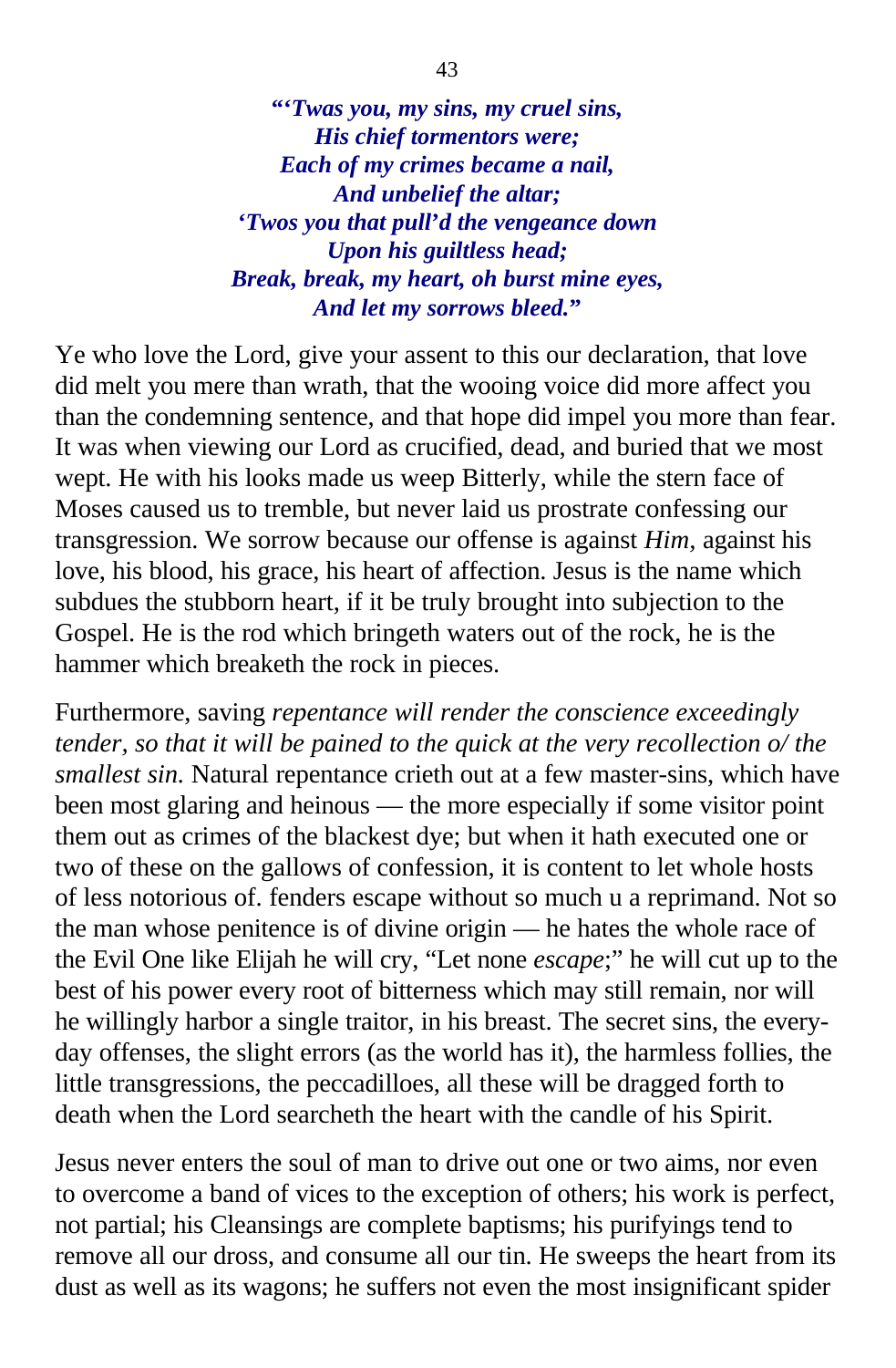of lust to spin its cobweb, with allowance, on the 'walls of his temple. All heinous aims and private sins, youthful sins and manhood's sins, sins of omission and of commission, of word and of deed, of thought and of imagination, sins against God or against man, all will combine like a Column of serpents in the desert to affright the new-born child of heaven; and he will desire to see the head of every one of them broken beneath the heel of the destroyer of evil, Jesus, the seed of the woman. Believe not thyself to be truly awakened unless thou abhorrest sin in all its stages, from the embryo to the ripe fruit, and in all its shades, from the commonly allowed lust down to the open and detested crime. When Hannibal took oath of perpetual hatred to the Romans, he included in that oath plebeians as well as patricians; so if thou art indeed at enmity with evil, thou wilt abhor all iniquity, even though it be of the very lowest degree. Beware that thou write not clown affright at one sin as being repentance for all.

There are, doubtless, other forms and phases of doubt, but our space does not allow us to mention more, nor does the character of the volume require that we should expatiate on more of these than are the most usual causes of grief to the Lord's people. We beseech the ever-gracious Spirit to reveal the person of Jesus to every smitten sinner; to anoint his eyes with eyesalve, that he may see the heart of love which moves the hand of rebuke, and to guide every mourning seeker to the cross, whence pardon and comfort ever flow. It is none other than Jesus who thus frowns us to our senses, and chastises us to right reason; may the Holy Ghost lead every troubled one to believe this encouraging doctrine, then shall our heart's desire be granted.

We cannot, however, bring our remarks to a close until again we have urged the duty of self-examination, which is at once the most import. ant and most neglected of all religious exercises.

When we think how solemn is the alternative "*saved*" or "*damned/*' we cannot but importune our readers, as they love their souls, to "examine themselves whether they be in the faith." Oh! remember it will be all too late to decide this question soon, since it will cease to be a question. The time will have passed for hopeful changes and gracious discoveries; the only changes will be to torments more excruciating, and discoveries then will but reveal horrors more and more terribly astounding. We wonder not that men should anxiously inquire concerning their position; we might marvel more that the most of them are so indifferent, so utterly careless to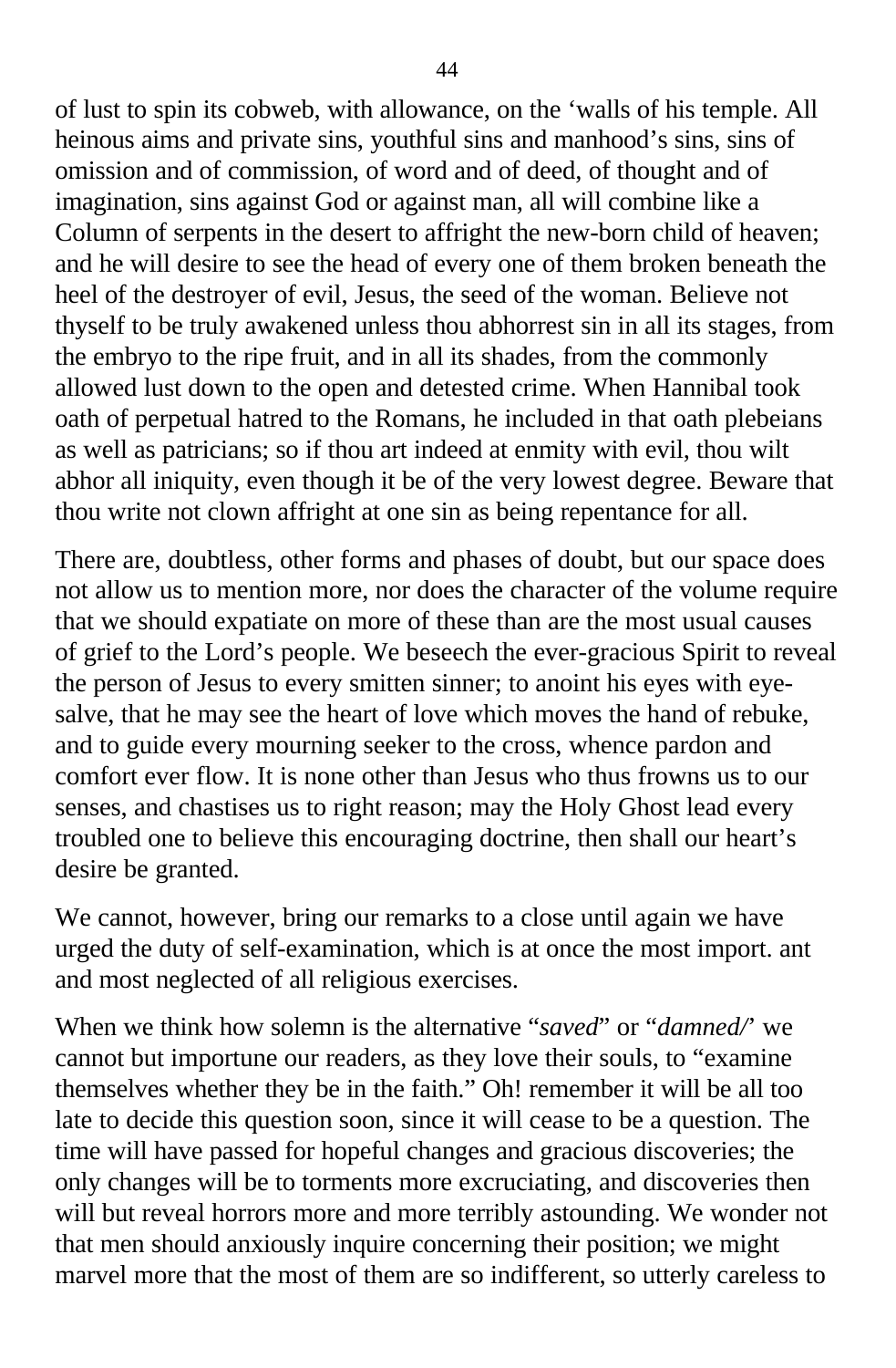the things of the kingdom of heaven. It is not ,our body, our estate, our liberty, concerning which there is this question at law, it is a suit of far weightier nature — our eternal existence in heaven or hell. Let us narrowly inspect our innermost feelings; let us search what manner of men we be; let us rigidly scrutinize our heart, and learn whether it be right with God or no. Let not the good opinion of our fellow-men mislead us, but let us search for ourselves, lest we be found like the mariner who bought his bags of one who filled them not with biscuit but with stones, and he, relying on the merchant's word, found himself in the broad ocean without a morsel of food. Yet if good men tell us we are wrong, let us not despise their opinion, for it is more easy to deceive ourselves than the elect. He was not far from truth who said, "*We* strive as hard to hide our hearts from ourselves as from others, and always with more success; for, in deciding upon our own case, we are both judge, and jury, and executioner; and where sophistry cannot overcome the first, or flattery the second, self-love is always ready to defeat the sentence by bribing the third — a bribe that in this case is never refused, because she always comes up to the price."  $F^{23}$ Since we are liable to be self-deceived, let us be the more vigilant, giving most earnest heed to every warning and reproof, lest the very warning which we slight should be that which might have shown us our danger.

Many tradesmen are ruined by neglecting their books; but he who frequently casts up his accounts will know his own position, and avoid such things as would be hazardous or destructive. No ship was ever wrecked by the captain's over-anxiety in taking his longitude and latitude; but the wailing sea bears sad witness to the fate of careless mariners, who forgot their chart, and wantonly steered onward to rocks which prudent foresight would easily have avoided. Let us not sleep as do others, but rouse ourselves to persevering watchfulness, by the solemn consideration that if we be at last mistaken in our soups condition, the error can never be amended. Here, if one battle be lost, a hopeful commander expects to retrieve his fortunes by future victory; but let us once fail to overcome in the struggle of life, our defeat is everlasting. The bankrupt merchant cheers his spirit with the prospect of commencing trade again — business may yet prosper, competence may yet bless him; and even wealth may deign to fill his house with her hidden treasures; but he who finds himself a bankrupt in another world, without God, Without Christ, without hope, must abide for ever penniless, craving, with a beggar's lip, the hopeless boon of one poor drop of water to cool his burning tongue. When life is over with the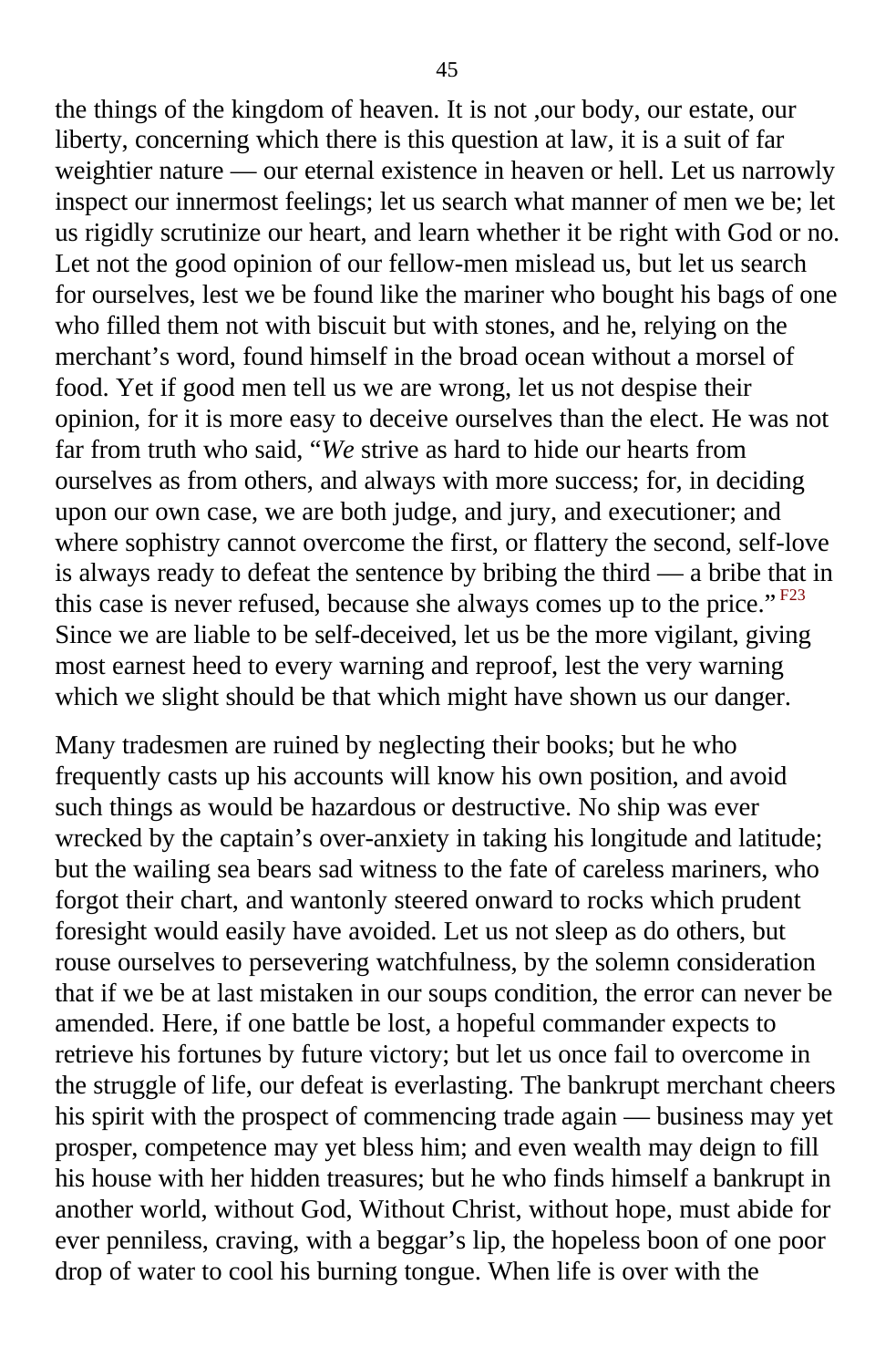unrighteous, all is over — where the tree falleth there it must for ever lie; death is the Medusa's head, petrifying our condition — he that is unholy, shall be unholy still; he that is unjust, must be unjust still. If there were the most remote possibility of rectifying our present errors in a future state of existence, we might have some excuse for superficial or infrequent investigation; this, however, is utterly out of the question, for grace is bounded by the grave. If we be in Christ, all that heaven knows of unimaginable bliss, of inconceivable glory, of unutterable ecstasy, shall be ours most richly to enjoy; but if death shall find us out of Christ, horrors surpassing thought, terrors beyond the dreamings of despair, and tortures above the guess of misery, must be our doleful, desperate doom. How full of trembling is the thought, that multitudes of fair professors are now in hell: although they, like ourselves, once wore a goodly name; and hoped, as others said of them, that they were ripening for glory; whereas they were fattening for the slaughter, and were drugged for execution with the cup of delusion, dreaming all the while that they were drinking the wines on the lees, well refined.

Surely, among the damned, there are none more horribly tormented in the flame than those who looked to walk the golden streets, but found themselves east into outer darkness, where there is weeping, and wailing, and gnashing of teeth. The higher the pinnacle from which we slip, the more fearful will be our fall; crownless kings, beggared princes, and starving nobles, are the more pitiable because of their former condition of affluence and grandeur: so also-will fallen professors have a sad preeminence of damnation, from the very fact that they were once esteemed rich and increased in goods. When we consider the vast amount of unsound profession which prevails in this age, and which, like a smooth but shallow sea, doth scarcely conceal the rocks of hypocrisy — when we review the many lamentable fails which have lately occurred among the most eminent in the Church, we would lift up our voice like a trumpet, and with all our might entreat all men to be sure of their grounds of trust, lest :it should come to pass that ,sandy foundations should be discovered when 'total destruction has rendered it too late for anything but despair.

O age of profession, put thyself in the crucible! O nation of formalists, take heed lest ye receive the form and reject the Spirit! O reader, let us each commence a thorough trial of our own spirits!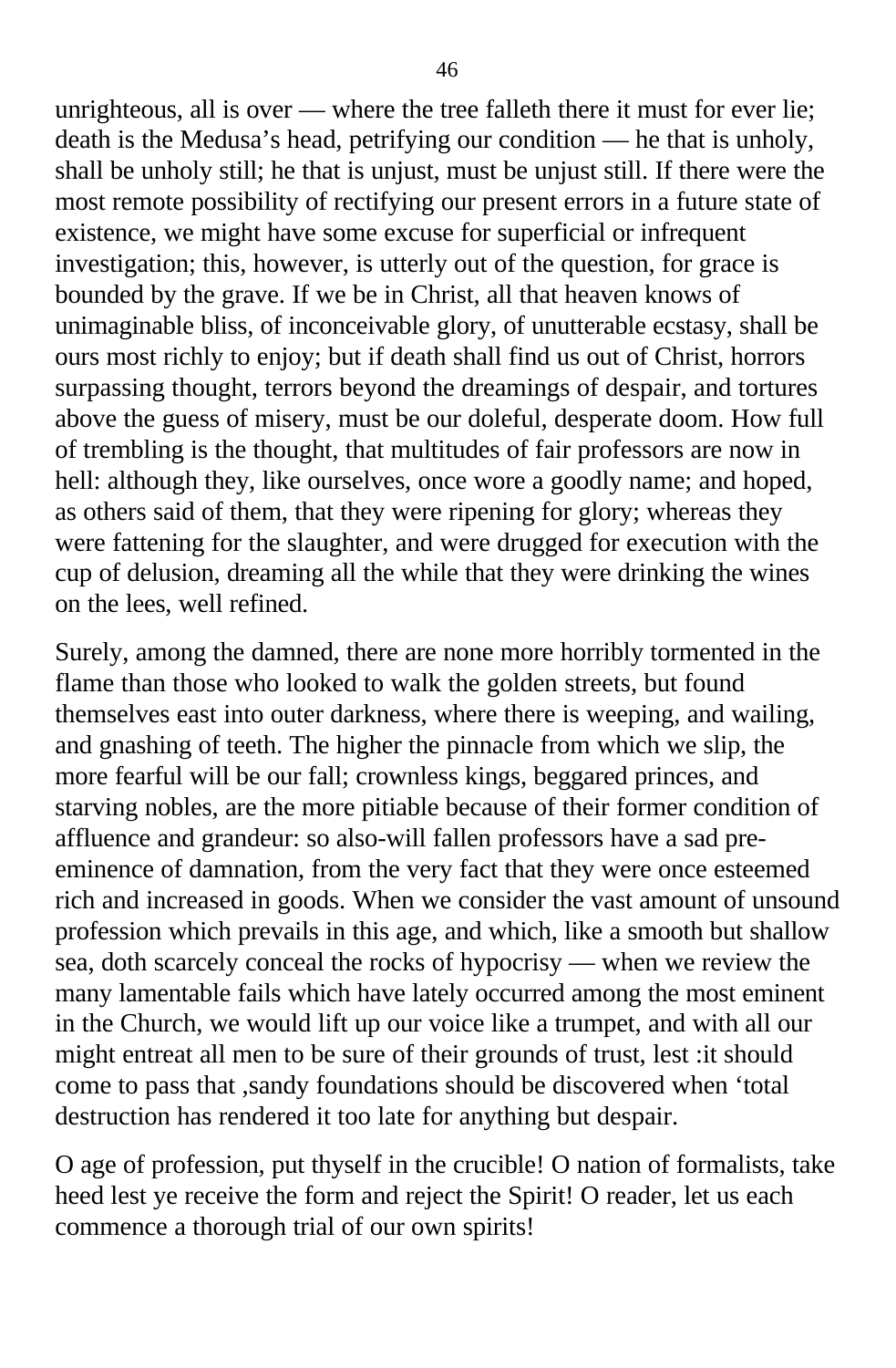*Oh! what am I? My soul awake, And an impartial survey take: Does no dark Sign, no ground of fear In practice or in heart appear?*

**"***What image does my spirit bear? Is Jesus form***'***d and living there? Say, do his lineaments divine In thought, and word, and action, shine?*

**"***Searcher of hearts! oh search me still, The secrets of my soul reveal; My fears remove, let me appear To God and my own conscience clear.*

**"May** *I at that bless***'***d world arrive, Where Christ through all my soul shall live, And give full proof that He is there, Without one gloomy doubt or fear.***"**

**III.** We close our chapter by the third re-*mark — the wounds of our Jesus were faithful.* Here proof will be entirely an unnecessary excess, but we think meditation will be a profitable engagement. Ah! brethren, when we were groaning under the chastening hand of Jesus, we thought him cruel; do we think so ill of him now? We conceived that he was wroth with us, and would be implacable; how have our surmises proved to be utterly unfounded. The abundant benefit which we now reap from the deep plowing of our heart is enough of itself to reconcile us to the severity of the process. Precious is that wine which is pressed in the winefat of conviction; pure is that gold which is dug from the mines of repentance; and bright are those pearls which are found in the caverns of deep distress. We might never have known such deep humility if *tie* had not humbled us. We had never been so separated from fleshly trusting had He not by his rod revealed the corruption and disease of our heart. We had never learned to comfort the feeble-minded, and confirm the weak, had He not made us ready to halt, and caused our sinew to shrink. If we have any power to console the weary, it is the result of our remembrance of what we once suffered — for here lies our power to sympathize. If we can now look down with scorn upon the boastings of vain, self-conceited man, it is because our own vaunted strength has utterly failed us, and made us contemptible in our own eyes. If we can now plead with ardent desire for the souls of our fellow-men, and especially if we feel a more than common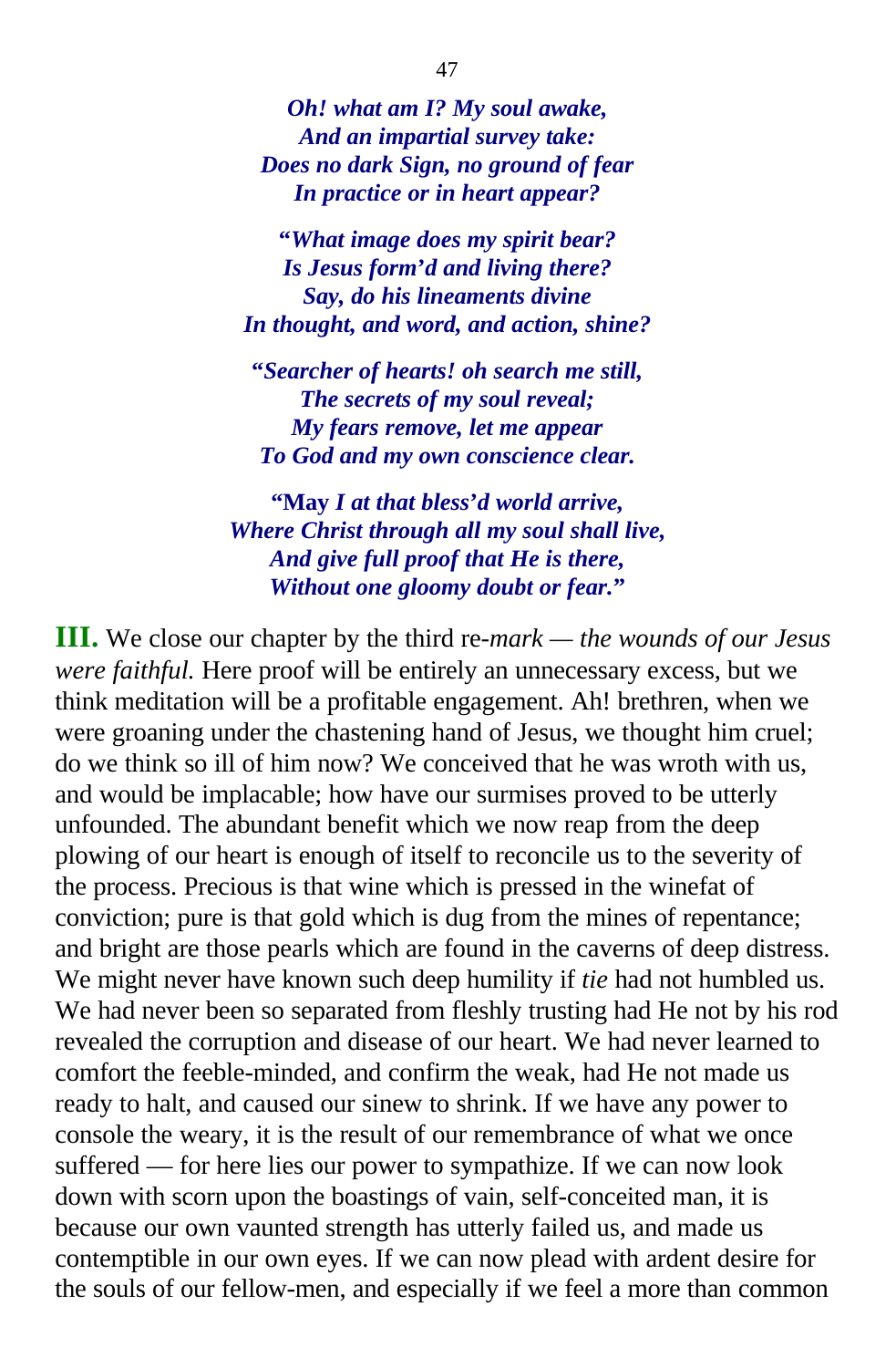passion for the salvation of sinners, we must attribute it in no small degree to the fact that we have been smitten for sin, and therefore knowing the terrors of the Lord are constrained to persuade men. The laborious pastor, the fervent minister, the ardent evangelist, the faithful teacher, the powerful intercessor, can all trace the birth of their zeal to the sufferings they endured for sin, and the knowledge they thereby attained of its evil nature. We have ever drawn the sharpest arrows from the quiver of our own experience. We find no sword-blades so true in metal as those which have been forged in the furnace of soul-trouble. Aaron's rod, that budded, bore not one half so much fruit as the rod of the covenant, which is laid upon the back of every chosen child of God; this alone may render us eternally grateful to the Savior for his rebukes of love.

We may pause for a moment over another thought, if we call to mind our deep depravity. We find within us a strong and deep-seated attachment to the world and its sinful pleasures; our heart is still prone to wander, and our affections yet cleave to things below. Can we wonder then that it required a sharp knife to sever us at first from our lusts, which were then as dear to us as the members of our body? so foul a disease could only be healed by frequent droughts of bitter medicine. Let us detest the sin which rendered such rough dealing necessary, but let us adore the Savior who spared not the child for his crying. If our sin had been like the hyssop on the wall, our own hand might have gently snapped the roots; but having become lofty as a cedar of Lebanon, and firmly settled in its place, only the omnipotent voice of Jehovah could avail to break it: we will not therefore complain of the loudness of the thunder, but rejoice at the overturning of our sin. Will the man who is asleep in a burning house murmur at his deliverer for shaking him too roughly in his bed? Would the traveler, tottering on the brink of a precipice, upbraid the friend who startled him from his reverie, and saved him from destruction. Would not the harshest words and the roughest usage be acknowledged most heartily as blows of love and warnings of affection. Best of all, when we view these matters in the light of eternity, how little are these slight and momentary afflictions compared with the doom thereby escaped, or the bliss afterwards attained! Standing where our cars Can be filled with the wailings of the lost, where our eyes are grieved by sights of the hideous torments of the damned contemplating for an instant the fathomless depth of erred misery, with all its deprivation, desperation, and aggravation — considering that we at this hour might have been in our own persons enduring the doom we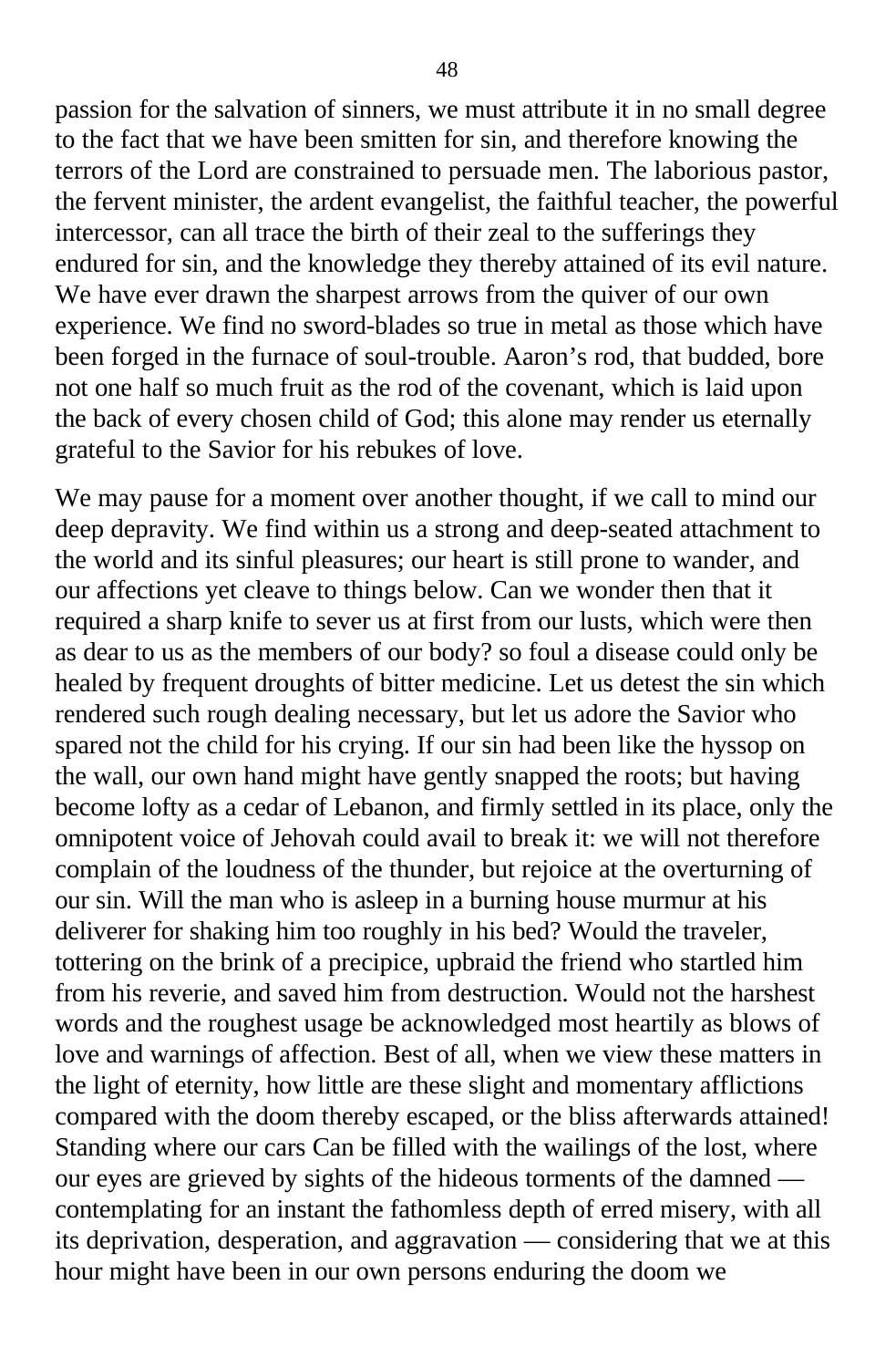deprecate, — surely it is easy work to overlook the pain of our convict/on, and bless with all sincerity "the hand which rescued us." O hammer which broke our fetters, how eau we think ill of thee I 0 angel which smote us on the side, and let us out of the prison-house, we do aught but love thee! O Jesus, our glorious deliverer, we would love thee, live to thee, and die for thee! seeing thou hast loved us, and hast proved that love in thy life and in thy death. Never can we think thee unmerciful, for thou wast mercifully severe. We are sure not one stroke fell too heavily, nor was one pang too painful. Faithful thou wast in all thy dealings, and our songs shall exalt thee in all thy ways, even when thou causest groans to proceed from our 'wounded spirits. And when our spirits shall fly toward thy throne of light, though in their unceasing hallelujahs thy tender mercies and lovingkindnesses shall claim the highest notes, yet, midst the rapturous hosannahs, shall be heard the psalm "of remembrance" sounding forth our praise for the rod of the covenant and the hand of affliction. While here on earth we hymn thy praise in humbler strains, and thus adore thy love —

> **"***Long unafflicted, undismay***'***d, In pleasure***'***, path secure I strayed, Thou mad***'***st me feel thy chastening rod, And straight I turned unto my God.*

**"***What though it pierced my fainting heart, I bless the hand that caused the smart It taught my tears awhile to flow, But saved me from eternal woe.*

**"***Oh! hadst thou left me unchastised, Thy precepts I lull still despised, And still the snare, in secret laid, Hail my unwary feet betrayed.*

*I love thee, therefore, O my God, And breathe towards thy dear abode. Where, in thy presence fully blest,* **'***Thy chosen saints for ever rest.***"**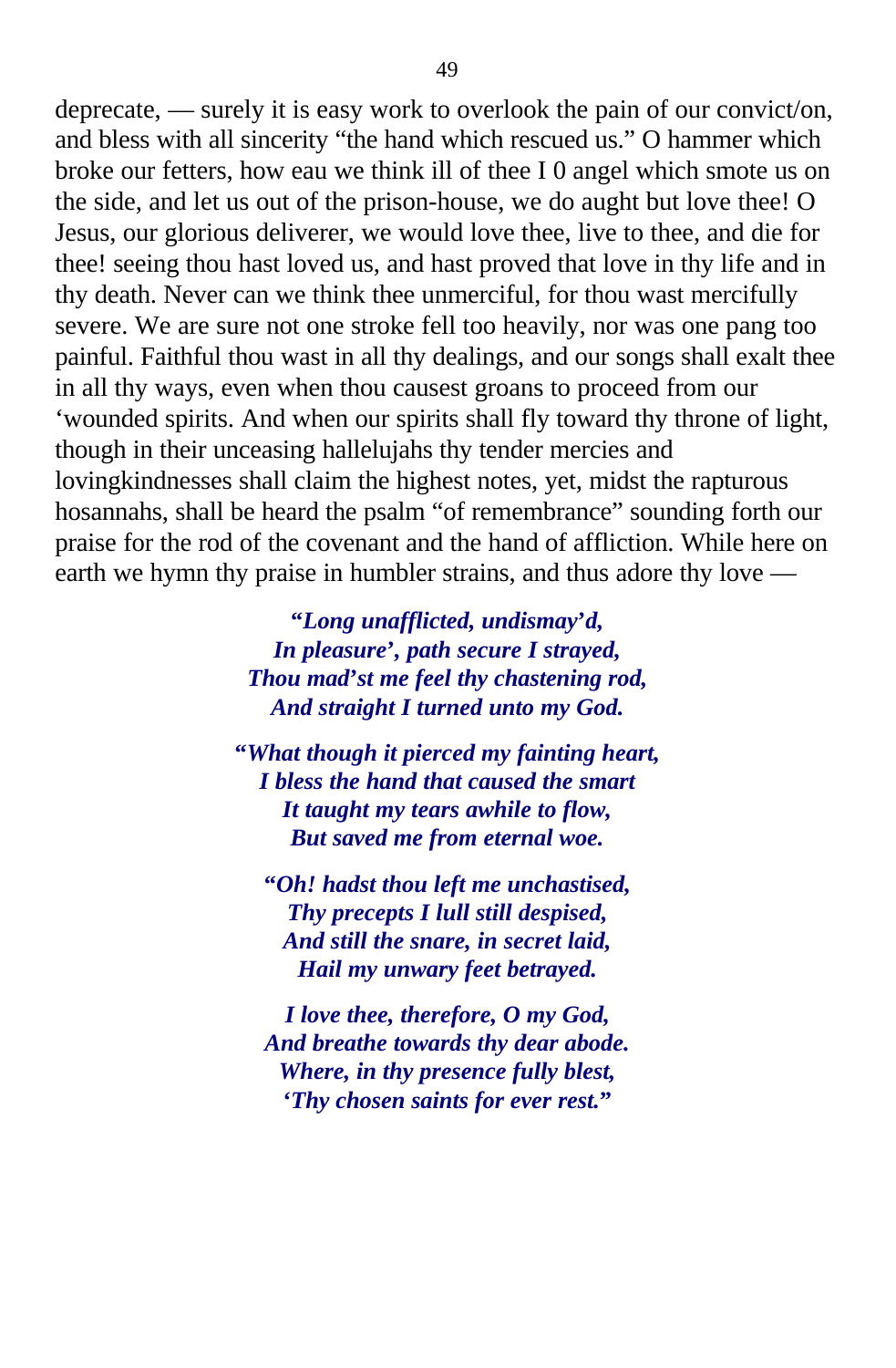## TO THE UNCONVERTED READER.

FRIEND, — In this chapter thou hast parted company with the Christian. Thou couldst join with him while he esteemed not Jesus, but now that Christ has begun to wound the conscience of his child, thou biddest him adieu, and proudly boasteth that thou art not one of so miserable a character. Notwithstanding this, I am loath to part with thee until I have again expostulated with thee.

Thou thinkest it a blessing to be free from the sad feelings we have been describing, but let me tell thee it is thy curse — thy greatest, deadliest curse that thou art a stranger to such inward mourning for thy guilt. In the day when the Judge of heaven and earth shall divide tares from wheat, thou wilt see how terrible it is to be an unregenerate sinner. When the flames of hell get hold upon thee, thou wilt wish in vain for that very experience which now thou dost set at naught. It will not be all Mayday with thee; thine hour of death is as sure as another man's, and then a better than I shall convince thee of thine error. Laugh not at weeping souls, account them not to be in a pitiable plight; for sad as their condition appears, it is not half so sad as thine, and there is not one of all those moaning penitents who would change places with thee for an hour. Their grief is greater joy than thy bliss; thy laughter is not so sweet as their groans; and thy pleasant estate is despicable compared with their sorest distress. Besides, remember those who are now in such darkness will soon see the light, but thou shalt soon walk in increasing and unceasing darkness. Their sorrows shall be ended; thine are not yet commenced, and when commenced shall never know a conclusion. Theirs is *hopeful* distress; thine will be *hopeless* agony. Their chastisement comes from a loving Jesus; thine will proceed from an angry God. Theirs has for its certain end ETERNAL SALVATION; thine EVERLASTING DAMNATION. Oh! bethink thee for a moment, wouldst thou rather Choose to have painless mortification and so perish, than to feel soreness in thy wounds and then receive a cure? Wouldst thou rather lie and rot in a dungeon than bruise thyself by climbing the wall to escape? Surely thou wouldst endure anything rather than be damned and I bid thee take this for truth, that thou shalt either repent or burn; thou shalt either shed tears of penitence here, or else shriek in vain for a drop of water in that pit' which burneth with fire unquenchable. What sayest thou to this? Canst thou dwell with devouring flames? Canst thou abide the eternal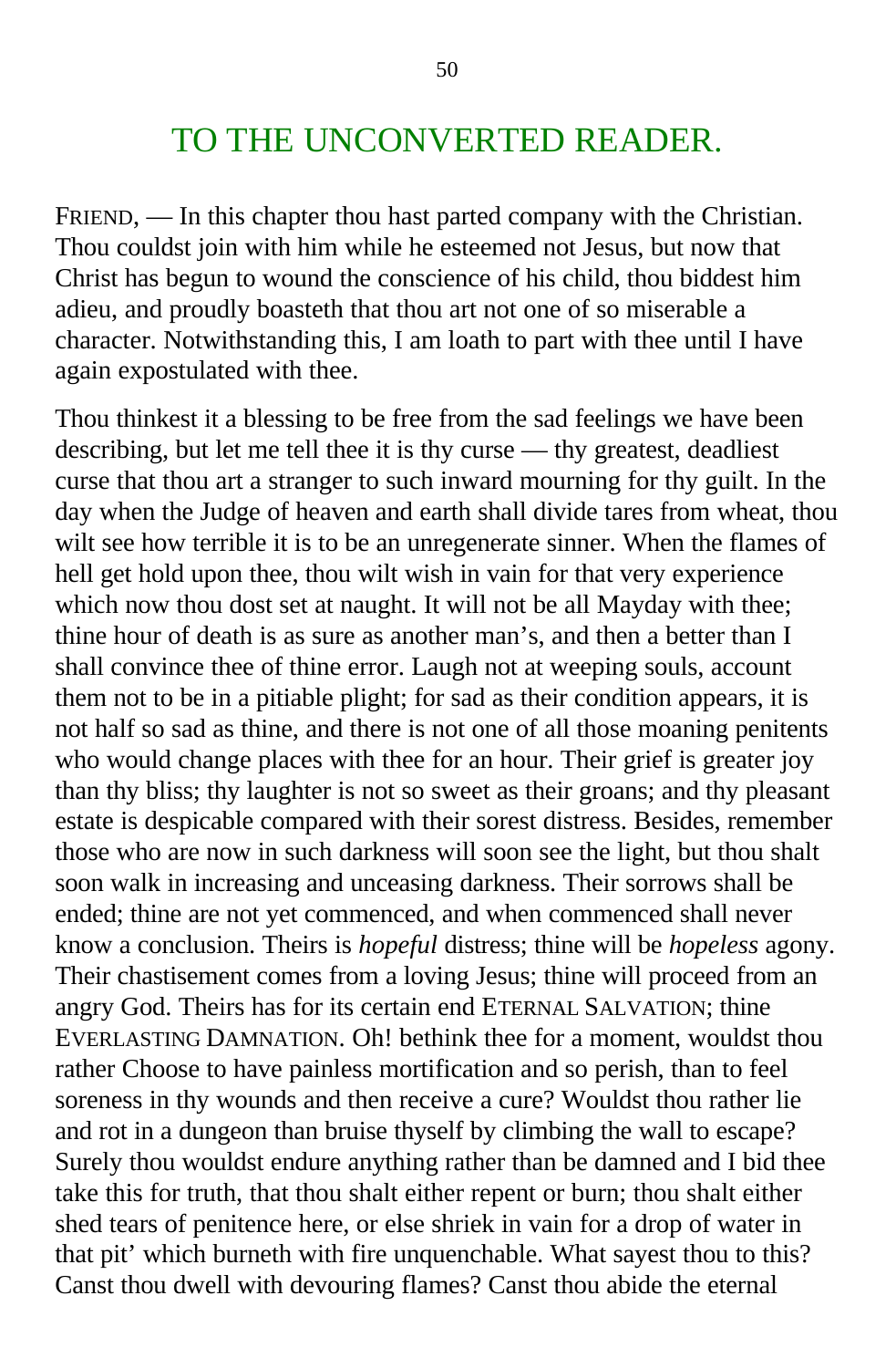burnings? Ah! be not mad, I entreat thee. Why shouldst thou destroy thyself? What good will come of it when thy blood shall be laid at thine own door? Hast thou not sinned? Why then think it foolish to repent? Has not God threatened his fierce wrath to him that goeth on in his iniquity'? 'Why then despise those whom grace has turned, and who therefore are constrained to bid thee turn from the error of thy sinful ways? May the Lord stay thy madness in time, and give thee repentance, otherwise, "Tophet is ordained of old: the pile thereof is fire and much wood; the breath of the Lord, like a stream of brimstone, doth kindle it."  $F^{24}$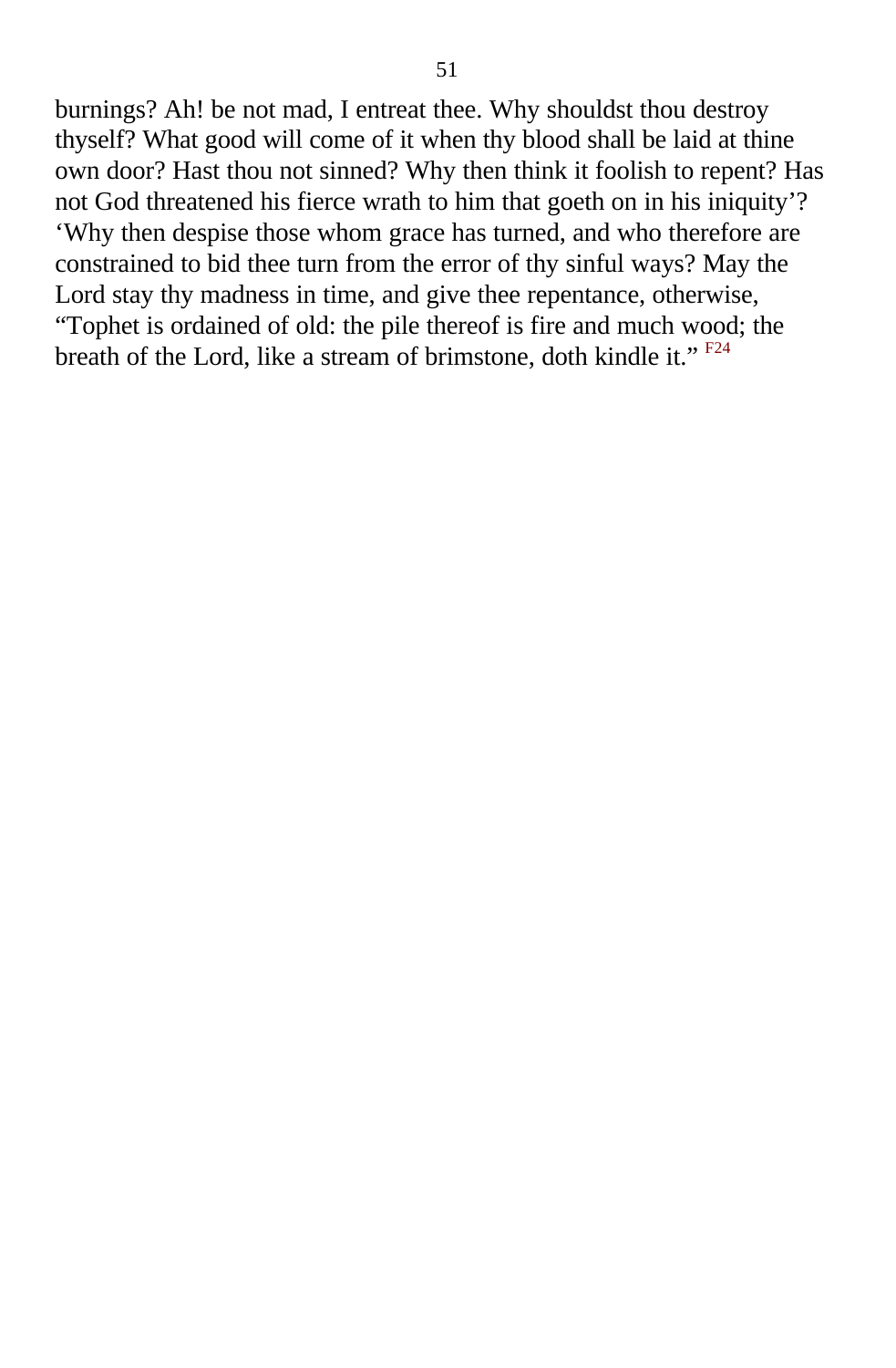# CHAPTER 3.

### JESUS DESIRED.

#### **"***Oh that I knew where I might find him!***"** *— Job 23:3.*

AWHILE the woundings of Jesus are given in the dark, and we do not recognize the hand which smiteth us; but it is not always to be so. Incessant disappointments put us out of all heart with the former refuges of our souls, and renewed discoveries make us sadly aware of, the superlative evil dwelling in our flesh; stripped thus of all covering without, and trembling at our own shameful impotence, we hail with gladness the news of a Savior for sinners. As on the frail raft, the almost skeleton mariners, having long ago devoured their last morsel, raise themselves with all their remaining strength to catch a glimpse of a passing sail, if haply it may bring relief, so doth the dying sinner receive with eagerness the message of coming grace. He might have scorned the terms of mercy once, but, like a city long besieged, he is now too glad to receive peace at any price. The grace which in his high estate he counted as a worthless thing, is now the great object of his combined desires He pants to see the Man who is "*mighty* to save," and would count it honor to kiss his feet or unloose the latchet of his shoes. No caviling at sovereignty, no murmuring at selfhumiliation, no scorning the unpurchasable gifts of discriminating love; the man is too poor to be proud, too sick to struggle with his physician, too much afraid of death to refuse the king's pardon because it puts him under obligation. Happy is it for us if we understand this position of utter helplessness into which we must all be brought if we would know Christ!

It is one of the strange things in the dealings of Jesus, that even when we arrive at this state of entire spiritual destitution, we do not always become *at once* the objects of his justifying grace. Long seasons frequently intervene between our knowledge of our ruin, our hearing of a deliverer, and the application of that deliverer's hired. The Lord's own called ones frequently turn their eyes to the hills, and find no help coming therefrom; yea, they wish to look unto him, but they are so blinded that they cannot discern him as *their* hope and consolation. This is not, as some would rashly conclude, because he is not the Savior for such as they are. Far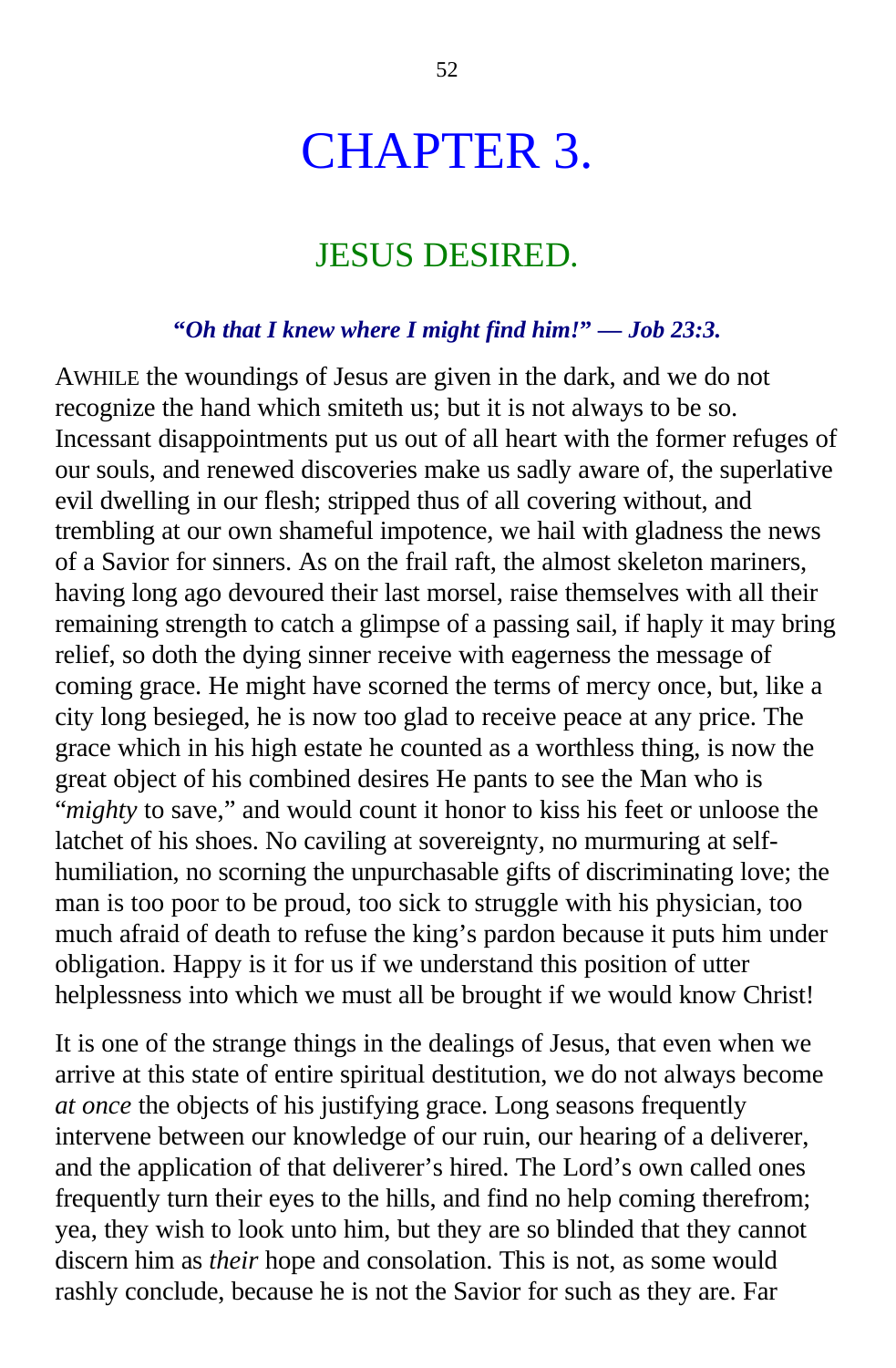otherwise. Unbelief crieth out, "*Ah* I my vileness disqualifies me for Christ, and my. exceeding sinfulness shuts out his love!" How foully doth unbelief lie when it thus slandereth the tender heart of Jesus! how inhumanly cruel it is when it thus takes the cup of salvation from the only lips which have a right to drink thereof! We have noticed in the preaching of the present day too much of a saint's gospel, and too little of a sinner's gospel. Honesty, morality, and goodness, are commended not so much as the *marks* of godliness, as the *life* of it; and men are told that as they sow, so they shall reap, without the absolutely necessary caveat that salvation is not of man, neither by man, and that grace cometh not to him that worketh, but to him that believeth on Him that justifieth the ungodly. Not thus spake our ancient preachers when in all its fullness they declared —

> **"***Not the righteous, not the righteous — Sinners. Jesus came to save.***"**

The words of a much calumniated preacher are not less bold than true: —

"There is nothing in men, though never so vile, that can debar a person from a part in Christ. Some will not have Christ, except they can pay for him; others dare not meddle with Christ, because they are such vile and wretched creatures, that they think it impossible that Christ should belong to such wretched persons as they are. You know not (saith one) what an abominable sinner I am; you look upon others, and their sins are but ordinary, but mine are of a deep dye, and I shall die in them: the rebellion of my heart is another kind of re-bell/on than is in others. Beloved, let me tell you freely from the Lord, let men deem you as they will, and esteem yourself as bad as you can, I tell you from the Lord, and I will make it good, there is not that sinfulness that can be imagined in a creature that can be able to separate or debar any of you from a part in Christ; even though you are thus sinful, Christ may be your Christ. Nay, I go further.; suppose one person in this congregation should not only be the vilest sinner in the world, but should have all the sins of others, besides what he himself hath committed; if all these were laid upon the back of him, he should be a greater sinner than now he is; yet, if he should bear all the sins of others, as I said, there h no bar to this person, but Christ may be his portion. ' He bore the sins of many' (saith the text), but he bare them not as his own, he bare them for many. Suppose the many, that are sinners, should have all their sins translated to one in particular, still there is no more sill than Christ died for, though they be all collected together. If other men's sins.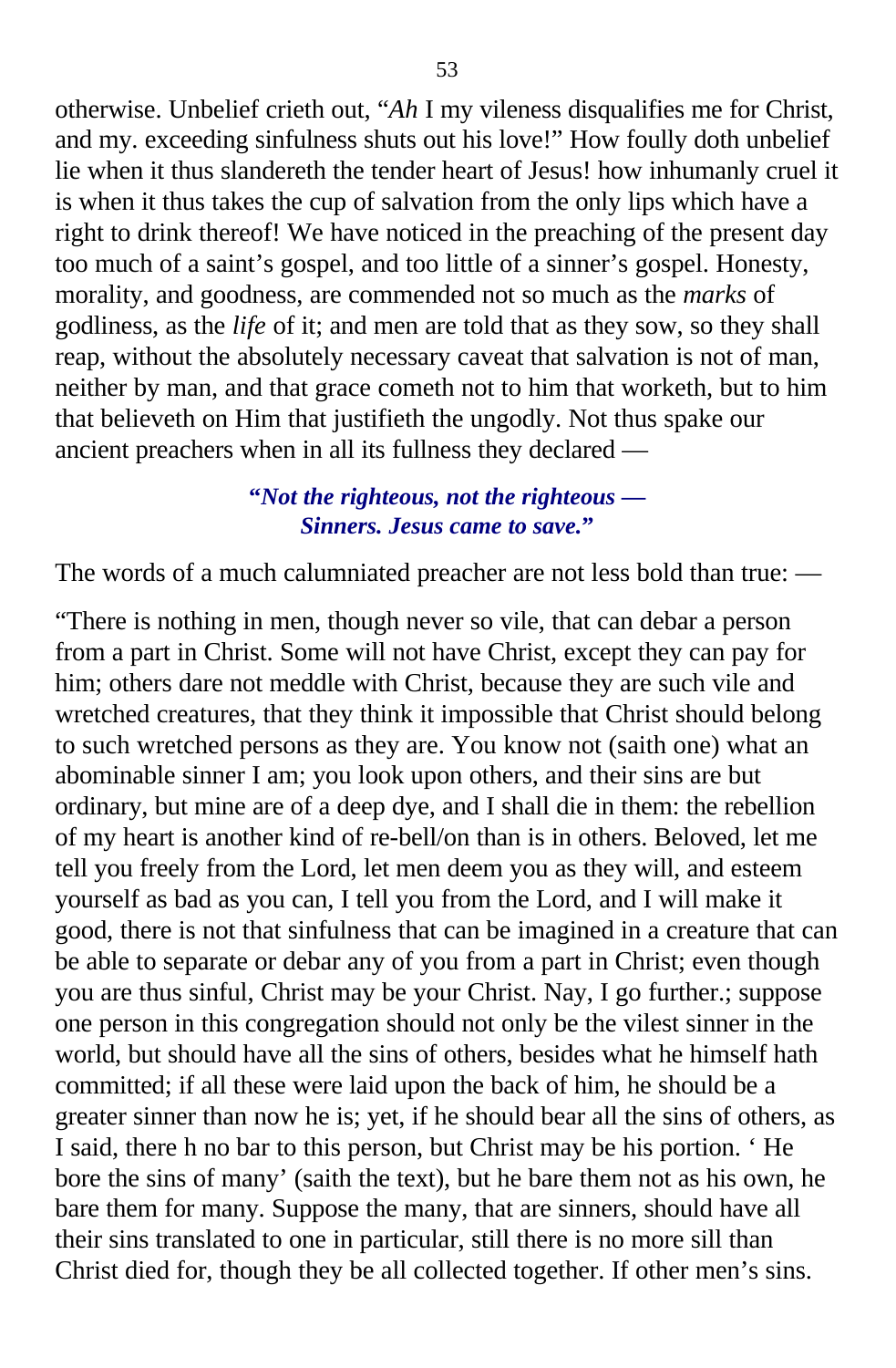were translated upon you, and. they had none, then they needed no Christ; all the need they had. of Christ were translated to you, and then the whole of Christ's obedience should be yours. Do but observe the strain of the Gospel, you shall find that no sin in the world can be a bar to hinder a person from having a part in Christ; look upon the condition of persons '(as they are revealed in the Gospel) to whom Christ :is reached out; and the consideration of their persons will plainly show to you that there is no kind of sinfulness can bar a person from having a part in Christ. Consider Christ's own expression, 'I came to seek and to save that which was lost; I came not to call the righteous, out sinners, to repentance; the whole need not a physician, but they that are sick ;' here still the persons are considered in the worst condition (as some might think) rather than in the best. Our Savior is pleased to express himself in a direct contrary way to the opinion of men. 'I came not to call the righteous, but sinners ;' the poor publican that had nothing to plead for himself went away more justified than the proud pharisee, who pleaded with God, 'I thank thee that! am not such an one.'

"Men think righteousness brings them near to Christ; beloved, our righteousness is that which puts a man away from Christ I stumble not at the expression, it is the clear truth of the Gospel; not simply a doing of service and duty doth put away from Christ; but upon the doing of duty and service to expect acceptance with Christ or participation in Christ this kind of righteousness is the only separation between Christ and a people; and whereas no sinfulness in the world can debar a people, their righteousness may debar them." [F25](#page-231-0)

Possibly some may object to such terms as these as being too strong and unguarded, but a full consideration of them will show that they are such as would naturally flow from the lips of a Luther when inculcating faith alone as the means of our salvation, and are fully borne out by the strong expressions of Paul when writing to the Romans and Galatians. The fact is, that very strong terms are necessary to make men see the whole of this truth, for it is one which .of all things the mind can least receive.

If it were possible to make men clearly 'understand that justification is not in the least degree by their own works, how easy would it be to comfort them! but herein lies the greatest of all difficulties. Man cannot be taught that his goodness is no increase to God's wealth, and his sin no diminution of divine riches; he will for ever be imagining that some little presents must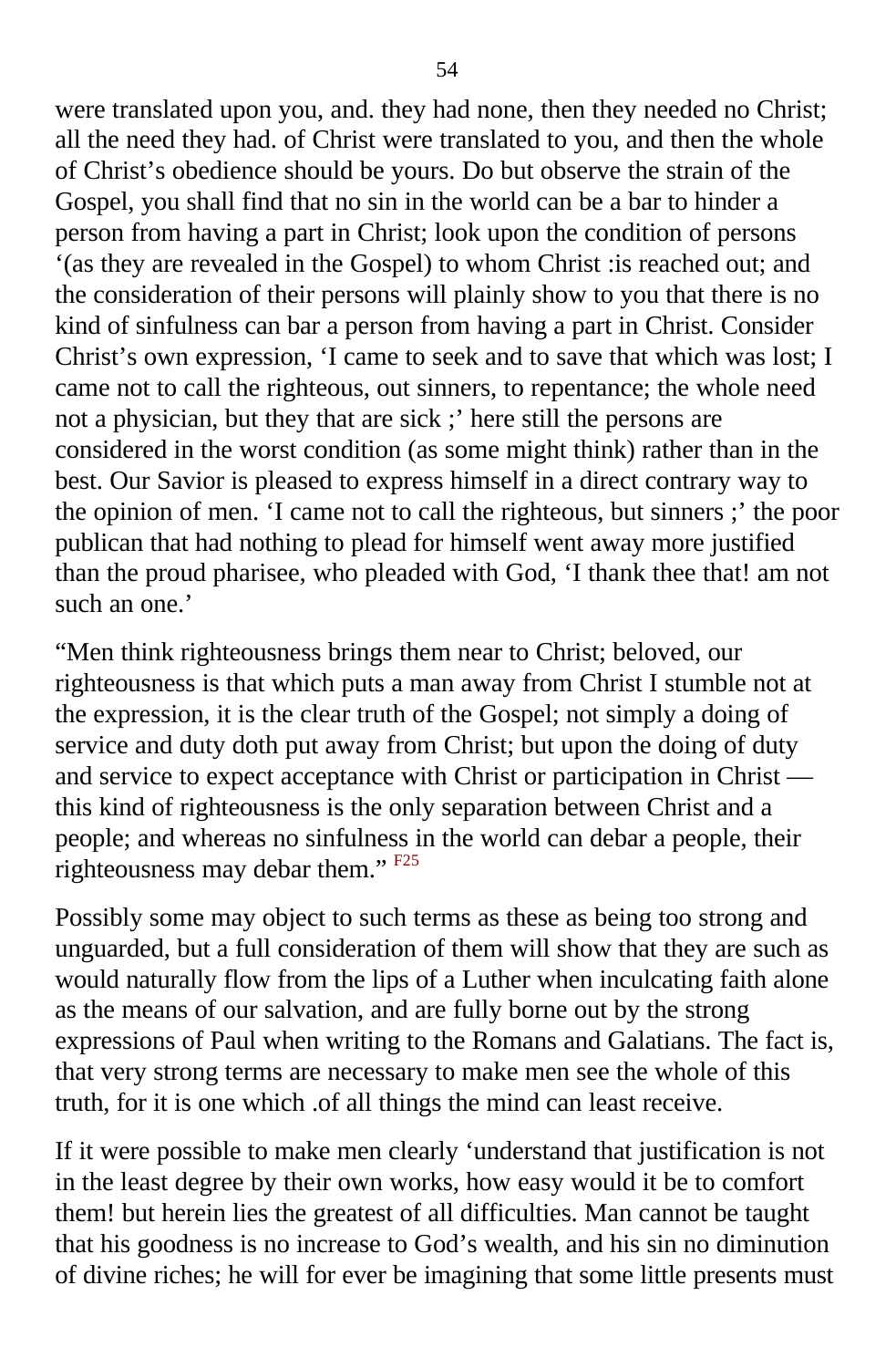be offered, and that mercy never can be the gratuitous Bounty of Heaven. Even the miserable creature who has learned his own bankruptcy and beggary, while assured that he cannot bring anything, yet trembles to come naked and as he is. He knows he cannot do anything, but he can scarcely credit the premise which seems too good to be true — " I will heal their backsliding, I will love them *freely:* for mine anger is turned away from him." <sup>[f26](#page-231-0)</sup> Yea, when he cannot deny the evidence of his own eyes, because the kind word stares him in the face he will turn away from its glories under the sad supposition that they are intended for all men save himself. The air, the stream, the fruit, the joys and luxuries of life, he takes freely, nor ever asks whether these were not intended for a special people; but at the upper springs he stands fearing to dip his pitcher, lest the flowing flood should refuse to enter it because the vessel was too earthy to be fit to contain such pure and precious water: conscious that in Christ is all his help, it yet appears too great a presumption even to touch the hem of the Savior's garment. Nor is it easy to persuade the mourning penitent that sin is no barrier to grace, but that "*where* sin abounded, grace did much more abound ;" and only the spirit of God can make the man who knows himself as nothing at all, receive Jesus as his all in all. When the Lord has set his heart on a man, it is not a great difficulty that will move him from his purpose of salvation, and therefore "he devises means that HIS banished be not expelled from him." <sup>[f27](#page-231-0)</sup> By the divine instruction of the Holy Ghost, the sinner is taught that Jesus is the sinner's friend, adapted to his case, and "able to save unto the uttermost." Even then, too often, the work is not complete; for the soul now labors to find him 'whom it needs, and it often happens that the search is prolonged through months of weariness and days of languishing. If the Church, in the canticles, confesses, "*By* night on my bed! sought him whom my soul loveth: I sought him, but! found him not. I will rise now, and go about the city in the streets, and in the broad ways I will seek him whom my soul loveth; I sought him, but I found him not," surely, even if our reader's history does not confirm the fact that grace is sometimes hidden, he will at least assent to the probability -of it, and pray for the many who are crying, "*Oh* that I knew where I might find him!"

May Jesus smile on our humble endeavor to trace the steps of our own soul, so that any who are in this miserable condition may escape by the same means! O ye prisoners of hope, who are seeking a Redeemer who apparently eludes your grasp, let your earnest prayer accompany your reading, While you fervently cry —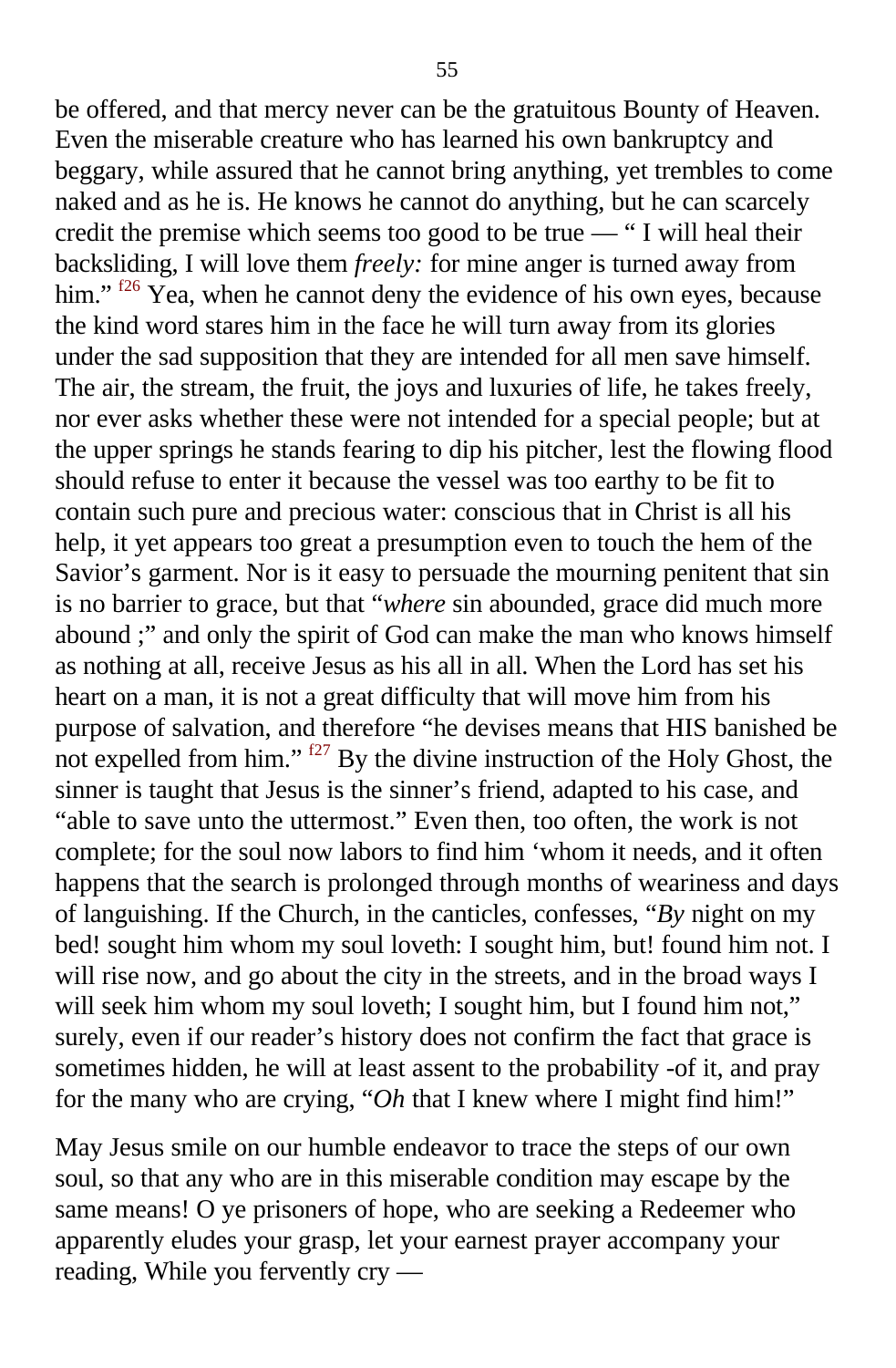*Savior, cast a pitying eye, Bid my sins sad sorrows end: Whither should a sinner fly? Art not thou the sinners friend? Rest in thee I gasp to find, Wretched I, and poor, and blind.*

**"***Didst thou ever see a soul More in need of help than mine? Then refuse to make me whole; Then withhold the balm divine: But if I do want thee most, Come, and seek, and save the lost.*

*Haste, oh haste to my relief; From the iron furnace take; Rid me of my sin and grief, For thy love and mercy***'***s sake Set my heart at liberty, Show forth all thy power in me.*

**"***Me, the vilest of the race, Most unholy, most unclean; Me, the farthest from thy face, Full of misery and sin; Me with earns of love receive; Me, of sinners chief — forgive!***"** *[f28](#page-231-0)*

We propose —

**I.** To mark the *hopeful signs* connected with this state of heart;

**II.** To give *certain excellent reasons* why the soul is permitted to tarry in it; and

**III.** To hold forth sundry *plain directions* for behavior in it, and escape from it.

**I.** It is our pleasant duty to note the hopeful signs which gladden 'us when reviewing this state.

**1.** We are cheered by observing that *the longing of the spirit is now entirely after Jew* "Oh that I knew where I might find *Him!*" Once, like the many whom David mentions, the inquiry was, "Who will show us any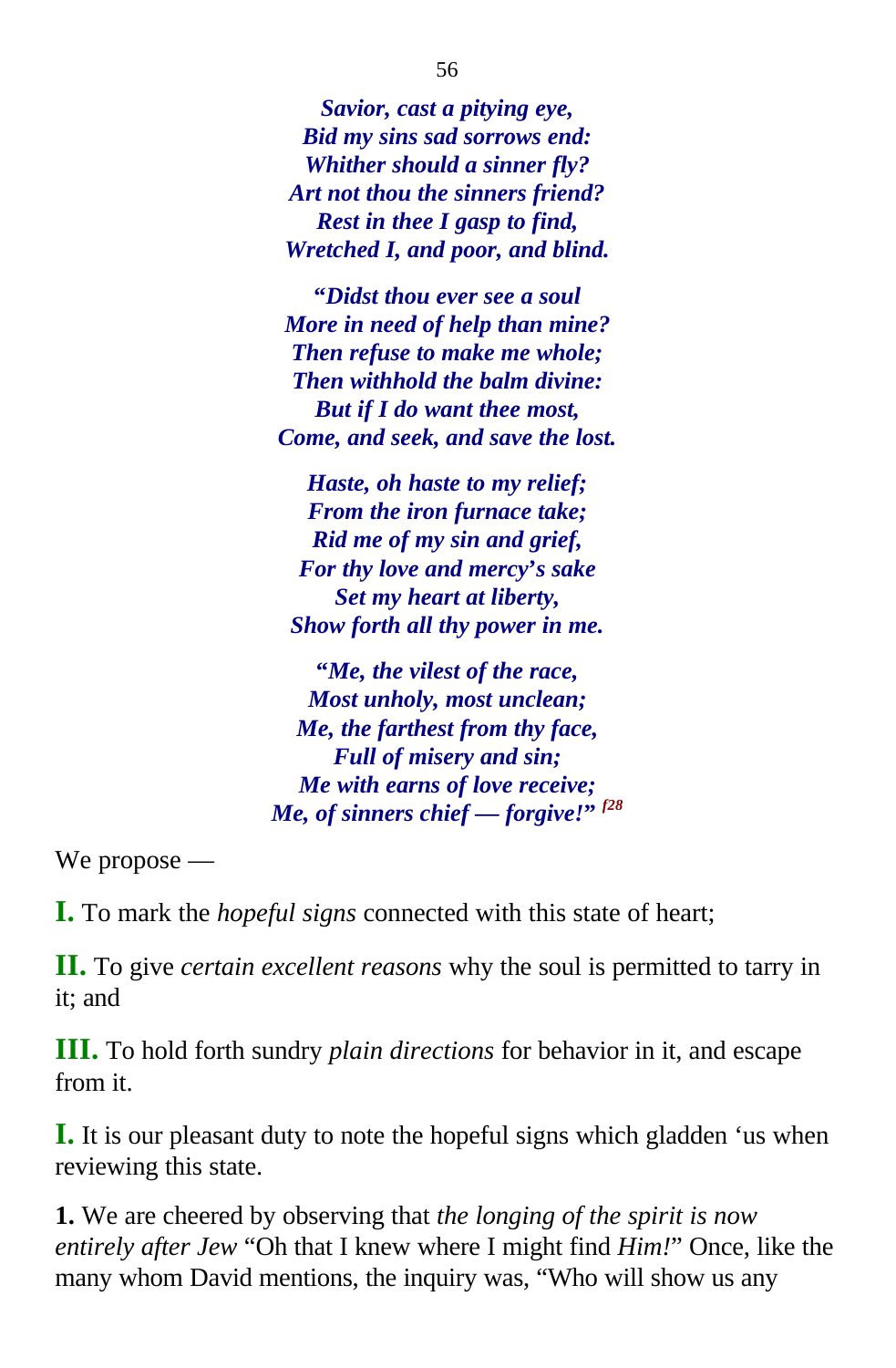good?" A question indiscriminately addressed to any and all within hearing, demanding with eagerness any good in all the world. But now the desires have found a channel, they are no longer like the wide-spread sheet of water covering with shallow depth a tract of marsh teeming with malaria and pestilence, but having found a channel, they rush forward in one deep and rapid stream, seeking the broad ocean, where sister streams have long since mingled their floods.

Of most men the complaint is true, that they will "bore and thread the spheres" with the "quick, piercing eye" of the astronomer, or "cut through the working wave" to win the pearl, or wear themselves away in smoky toil, while as "subtle chymics" they divest and strip the creature naked, till they find the callow principles within their nests; in fine, will do anything and everything of inferior importance, but here are so negligent that it is truly asked,

#### **"***What hath not man sought out and found But his dear God?*"<sup>f29</sup>

When the heart can express itself in the words of our text, it is far otherwise, for to it every other subject is trivial, and every other object vain. Then, too, there was the continual prayer after pardon, conversion, washing, instruction, justification, adoption, and all other spiritual blessings; but now the soul discerns all mercies bound up in one bundle in Jesus, and it inquires no more for *cassia, aloes,* and camphire, but asks for Him who hath the savor of all good ointments. It is no small mark of grace when we can esteem Jesus to be all we want. He who believeth there is gold in the mine, and desires to obtain it, will not be long before he hath it; and he who knoweth Jesus to be full of hid treasures of mercy, and seeketh him diligently, shall not be too long detained from a possession of him. We have never known a sinner anxious for Jesus — for Jesus only — who aid not in due time discover Jesus as his friend, " waiting to be gracious."

Our own experience recalls us to the period when we panted for the Lord, even for Him, our only want. Vain to us were the mere ordinances — vain as bottles scorched by the simoom, and drained of their waters. Vain were ceremonies — vain as empty wells to the thirsty Arab. Vain were the delights of the flesh — bitter as the waters of Marsh, which even the parched lips of Israel refused to drink. Vain Were the directions of the legal preacher — useless as the howling of the wind to the benighted wanderer. Vain, worse than vain, were our refuges of lies, which fell about our ears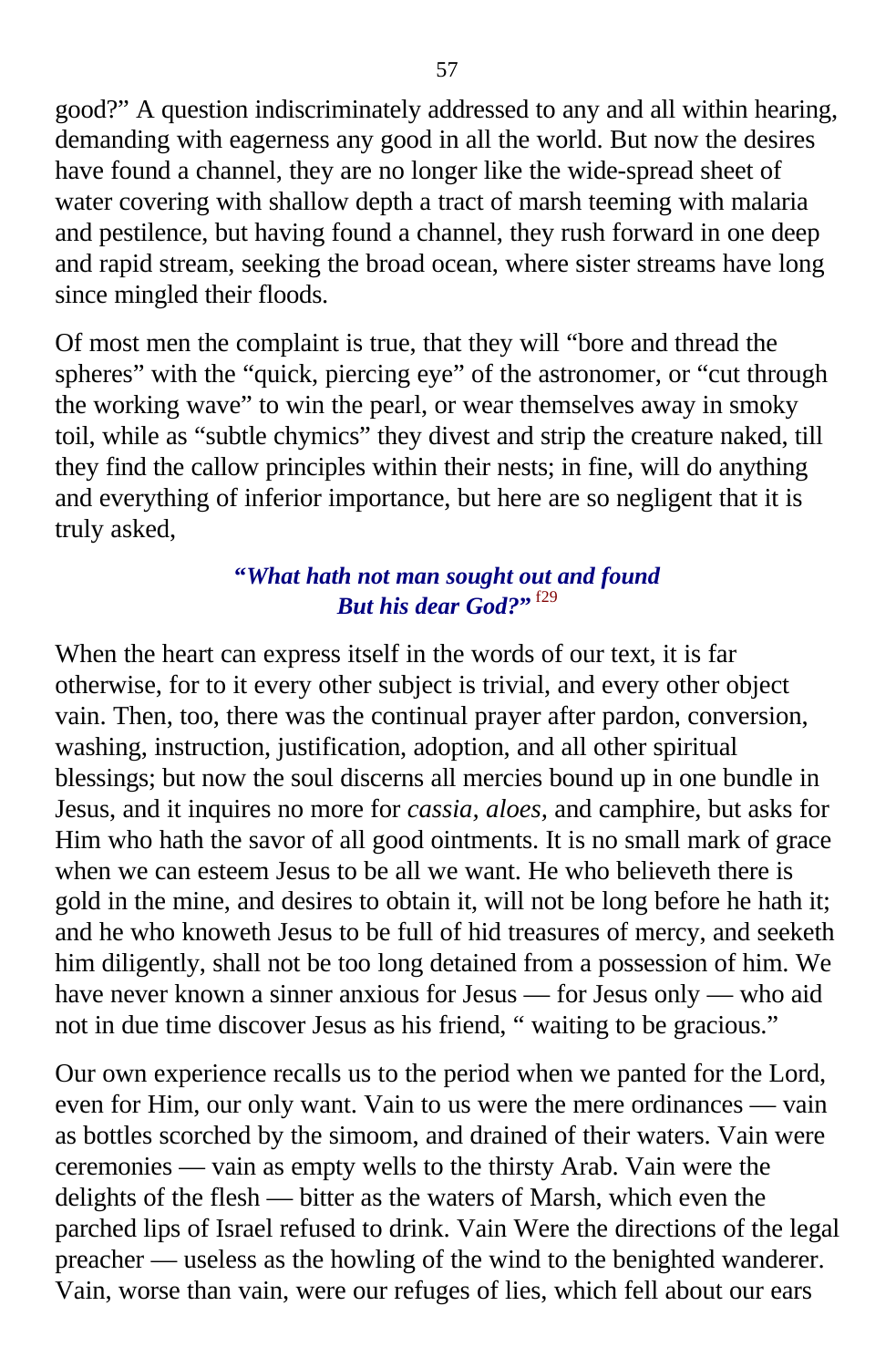like Dagon's temple on the heads of the worshippers. One only hope we had, one sole refuge for our misery; Save where that ark floated, north, south, east, and west, were one broad expanse of troubled waters; save where that star burned, the sky was one vast field of unmitigated darkness. Jesus, Jesus, Jesus! he alone, he without another, had become the solitary hiding-place against the storm. As the wounded, lying on the battle-field, with wounds which, like fires, consume his moisture, utters only one monotonous cry of thrilling importunity, "Water, water, water!" so did we perpetually send our prayer to heaven, "Jesus, thou Son of David, have mercy on me! O Jesus, come to me!"

> **"***Gracious Lord! incline thine ear, My requests vouchsafe to hear; Hear my never-ceasing cry — Give me Christ, or else I die.***"**

*Wealth and honor I disdain, Earthly comforts, Lord, are vain; These can never satisfy, Give me Christ, or else I die.*

**"***Lord, deny me what thou wilt, Only ease me of my guilt; Suppliant at thy feet I lie, Give me Christ, or else I die.*

**"***All unholy and unclean, I am nothing else but sin; On thy mercy I rely, Give me Christ, or else I die.*

**"***Thou dost freely save the lost, In thy grace alone I trust; With my earnest suit comply, Give me Christ, or else I die.*

**"***Thou dost promise to forgive All who in thy Son believe; Lord, I know thou canst not lie, Give me Christ, or else I die.*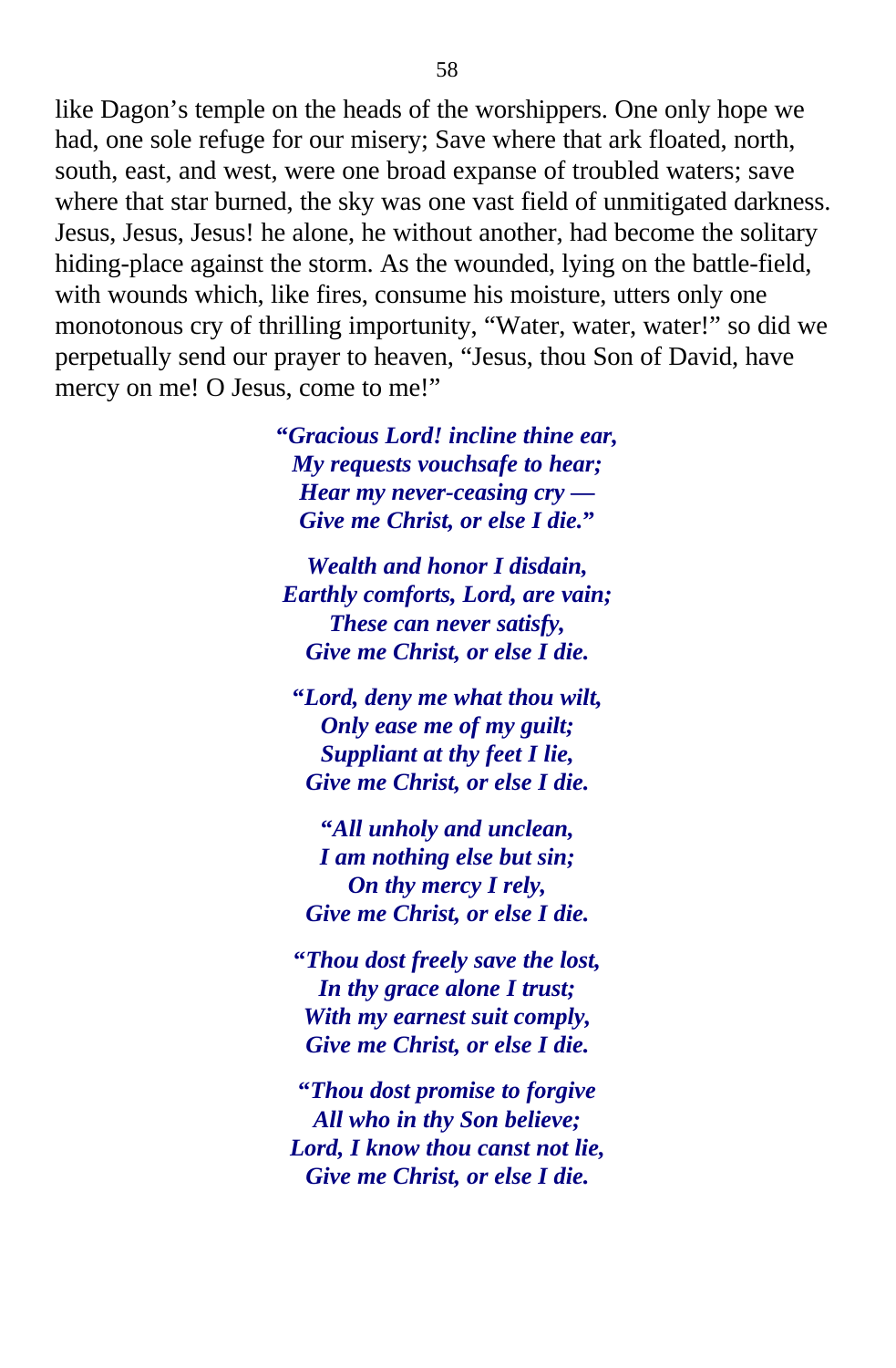*Father, does thy justice frown? Let me shelter in thy Son! Jesus, to thy arms I fly, Come and save me, or I die.***"**

As he that tantalizeth thirst with painted rivers — as he that embittereth hunger's pangs by the offering of pictured fruits, so were they who spoke of ought else save Christ and him crucified. Our heart ached with a void the whole earth could not fill; it heaved with a desire as irresistible as the mountain torrent, and as little able to be restrained as the volcano when swelling with its fiery lava. Every power, every passion, every wish, moved onward in one direction. Like to an army pressing upwards through a breach, did our united powers rush forward to enter the city of salvation by one door — that door Jesus the Lord. Our soul could spare no portion of itself for others; it pressed the whole of its strength into the service to win Christ, stud to be found in him. And oh! how glorious did Jesus then seem! what would we not have given to have had the scantiest morsel of his grace? "A kingdom for a horse!" cried the routed monarch. "A kingdom for a look — a world for a smile — our whole selves for one kind word!" was then our far wiser prayer. Oh what crushing we would have endured, if in the crowd we could have approached his person what trampling would we have borne, if our finger might have touched the lowest hem of his garments I Bear us witness, ye hours of ardent desire, what horrors We would have braved, what dangers we would have encountered, what tortures we would have Suffered, for one brief glimpse of *Him* whom our soul desired to know! We could have trodden the burning marl of hell at his bidding, if his face had but been in prospect; and as for Peter's march upon the deep, we would have waded to our very' necks without a fear, if it were but with half a hope of a welcome from the Lord on the other side. He had no robbers then to share his throne, no golden calf to pro-yoke' him to jealousy. *He* was the monarch reigning without a rival. No part of our heart was then shut up :from him; he was welcomed in every chamber of our being. There was not a tablet of the heart which was not engraven with his name, nor a string of our harp which did not vibrate with his praise, nor an atom of our frame which would not have leaped for very joy at the distant sound of his footsteps. Such a condition of longing alone for Jesus is so healthy, that many advanced believers would be well-nigh content to retrace their steps, if they might once more be fully occupied with that desire to the exclusion of every other.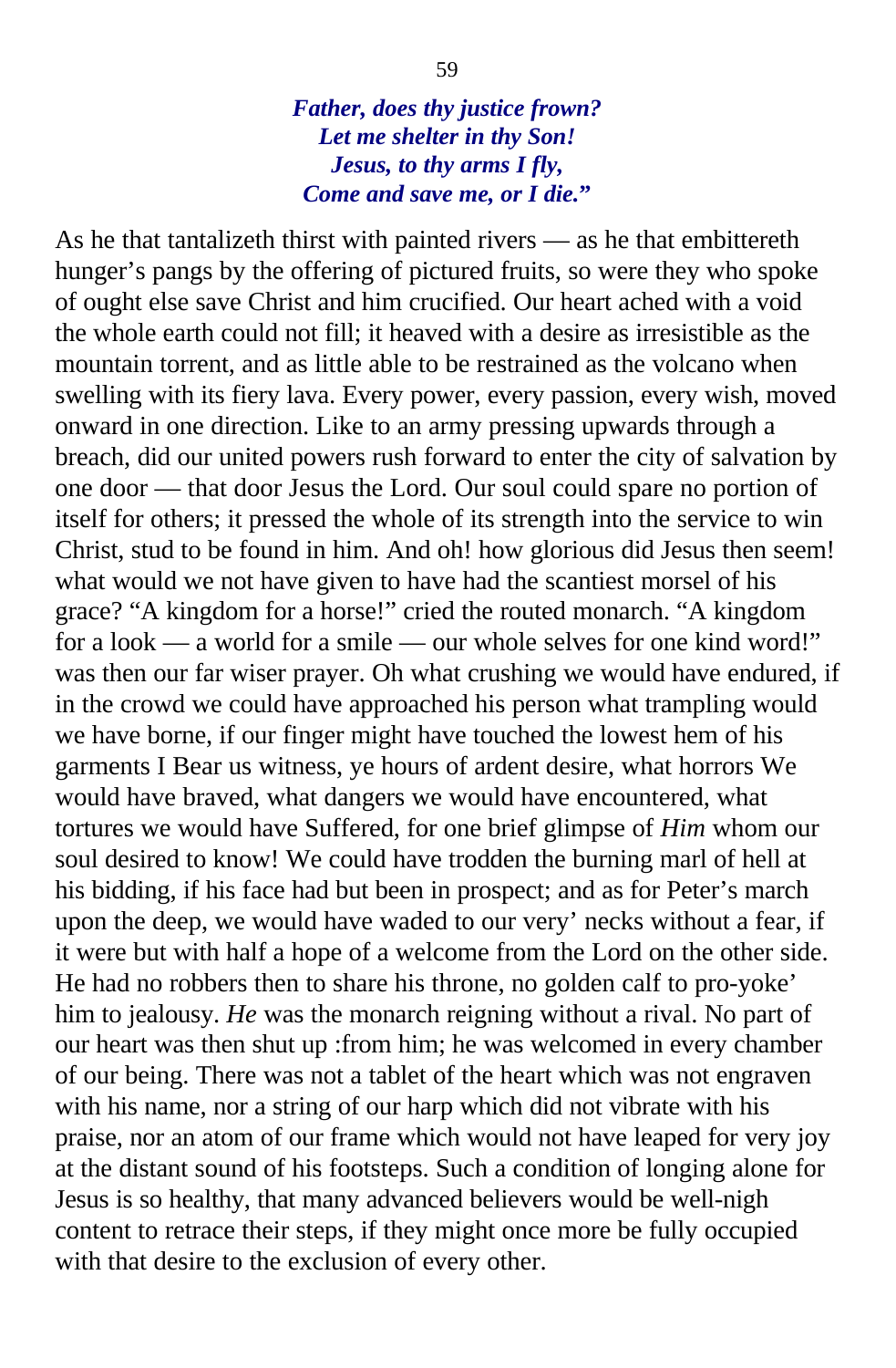If my reader be fully resolved to satisfy his hunger only with the manna which cometh down from heaven — if he be determined to slake his thirst at no stream save that which gusheth from the Rock — if he will accept no cordial of comfort save that which is compounded of the herbs of Gethsemane — it is, it must be, well with him. If none but Jesus is thy delight, take heart. Augustine cast away Tully's works because there was no Christ in them; if thou, like him, dost renounce all but Christ, Christ will never renounce thee.

**2.** Another pleasing feature of this case is, *the intense sincerity and ardent earnestness of the soul.* Here is an "Oh!" — a deep, impassioned, burning ejaculation of desire. It is no fanciful wish, which a little difficulty will presently overcome — -it :is no effervescence of excitement, which time will remove; but it is a real want, fixed in the core of the heart so firmly, that nothing but a supply of the need call silence the importunate petition. It is not the passing sigh, which the half. awakened heave as a compliment to an eloquent discourse or a stirring tract, — it is not the transient wish of the awe-struck spectator who has seen a sudden death or a notable judgment, — it is not even the longing of a soul in love for a time with the moral excellences of Christ; but it is the prayer of one who needs must pray, who cannot, who dare not, rest satisfied until he find Jesus — who Can no more restrain his groaning than the light clouds can refuse to fly before the violence of the wind. We have, we hope, many a time enjoyed nearness to the throne of grace in prayer; but perhaps never did such a prayer escape our lips as that which we offered in the bitterness of our spirit when seeking the Savior. We have often poured out our hearts with greater freedom, with more delight, with stronger faith, with more eloquent language; but never, never have we cried with more vehemence of unquenchable desire, or more burning heat of insatiable longing. There was then no sleepiness or sluggishness in our devotion; we did not then need the whip of command to drive us to labors of prayer; but our soul could not be content unless with sighs and lamentations — with strong crying and tears it gave vent to our bursting hearts. Then we had no need to be dragged to our closets like oxen to the slaughter, but we flew to them like doves to their windows; and when there we needed no pumping up of desires, but they gushed forth like a fountain of waters, although at times we felt we could scarcely find them a channel.

Mr. Philpot justly observes, "When the Lord is graciously pleased to enable, the soul to pour out its desires, and to offer up its fervent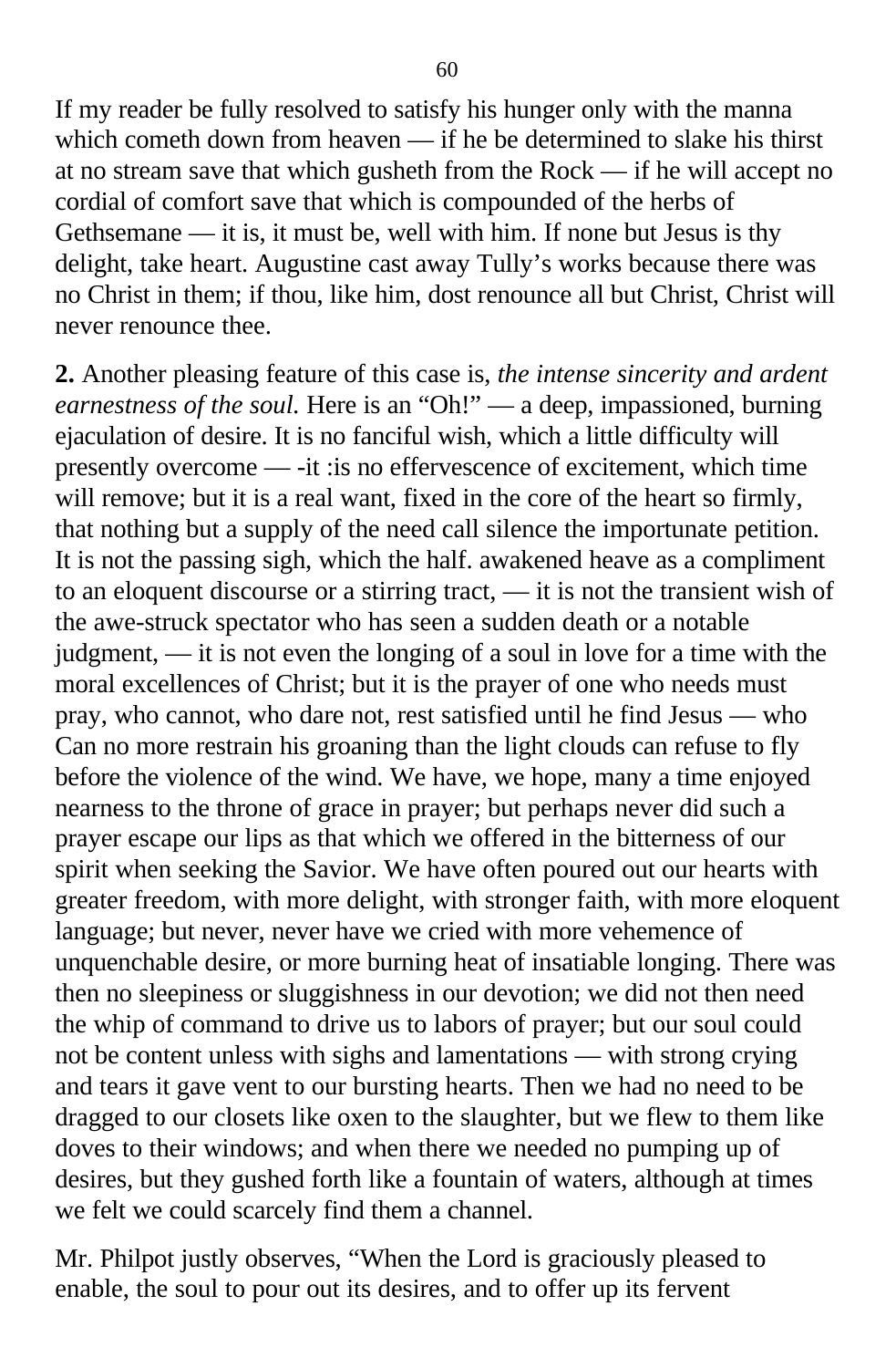breathings at his feet, and to give them out as He gives them in, then to call upon the Lord is no point of duty, which is to be attended to as a duty; it is no point of legal constraint, which must be done because the Word of God speaks of it; but it is a feeling, an experience, an in. ward work, which springs from the Lord's hand, and which flows in the Lord's own divine channel. Thus when the Lord is pleased to pour out this ' Spirit of grace and of supplication,' we must pray; but we do not pray *because* we must; we pray because we have no better occupation, we have no more earnest desire, we have no more powerful feeling, and we have no more invincible and irresistible constraint. The living child of God groans and sighs, because it is the expression of his wants — because it is a language which pours forth the feelings of his heart — because groans and sighs are pressed out of him by the heavy weight upon him. A man lying in the street with a heavy weight upon him will call for help; he does not say, 'It is my *duty to cry to the passers-by for help*;' he cries for help because he wants to be delivered. A man with a broken leg does not say, 'It is my *duty* to send for a surgeon ;' he *wants* him to set the limb. And a man in a raging disease does not say, 'It is my duty to send for a physician; he *wants him* to heal his disease. So when God the Holy Spirit works in a child of God, he prays, not out of a sense of duty, but from a burdened heart; he prays, because he cannot but pray; he groans, because he cannot but groan; he sighs, because he must sigh, having an inward weight, an inward burden, an inward experience, in which, and out of which, he is compelled to call upon the Lord<sup> $,$ 530</sup>

The supplication of the penitent is no mechanical form of devotion, followed for the sake of merit; it is the natural consequence of the wounding of Jesus; and its offerer knows no more of merit in presenting it than in breathing, or any other act which necessity prevents him from suspending. This "Oh!" is one which will not rise once and then sink for ever; it is not the explosion of a starry rocket, succeeded by darkness; but it will be an incessant ejaculation of the inner man. As at some of our doors every hour brings a post, so at the door of mercy every hour will hear a prayer from such an one; in fact, the soul will be full of prayer even when it is not in the exercise itself — even as a censer may be filled with incense when no fire is burning in it. Prayer wilt become a state of the soul, perpetual and habitual, needing nothing but opportunity to develop itself in the outward act of petitioning at the feet of mercy. It is well when Mr. Desires-awake is sent to court, for he will surely prevail. Violence taketh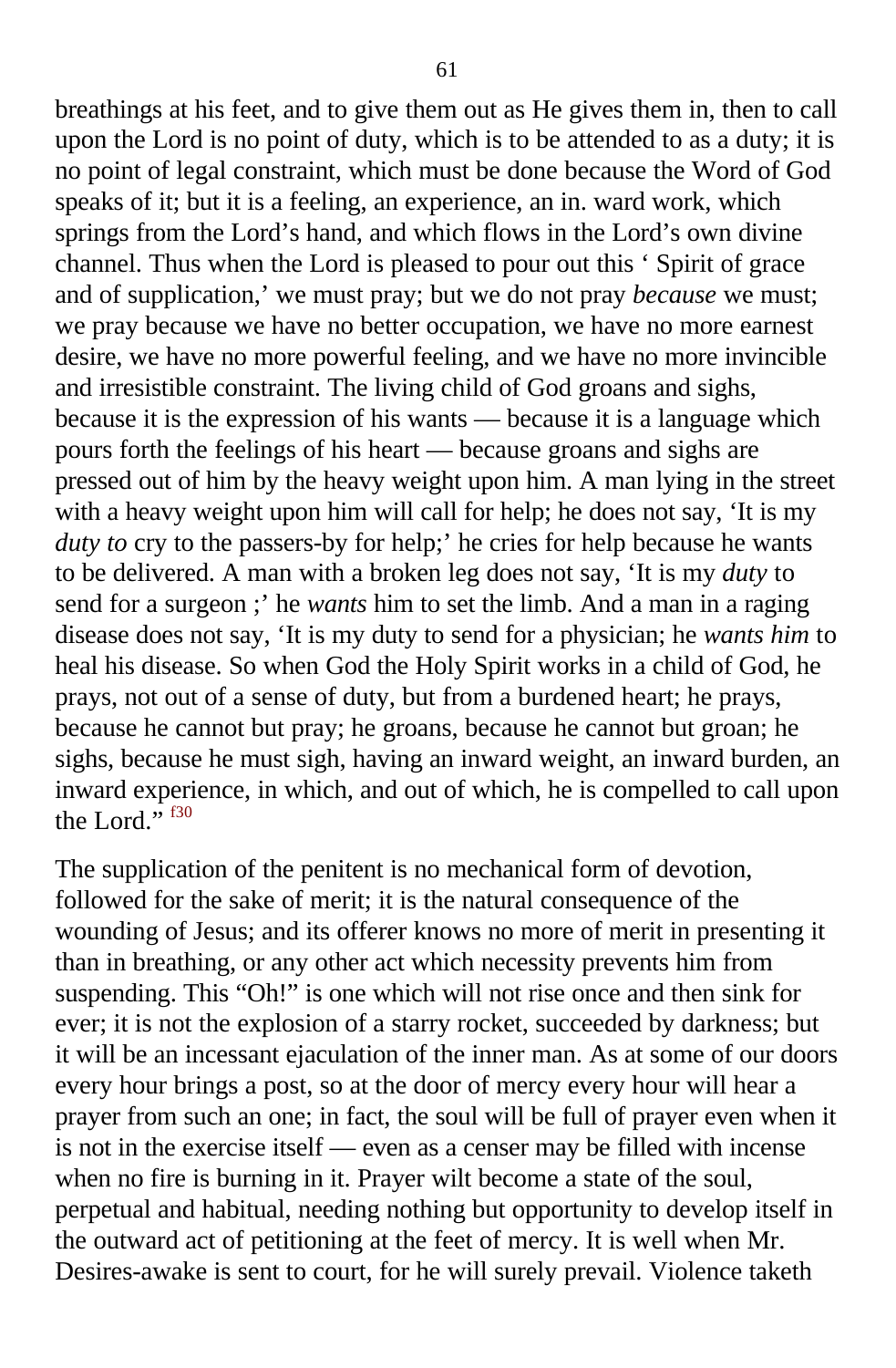the kingdom by force; hard knocks open mercy's door; swift; running overtakes the promise; hard wrestling wins the blessing.

When the child crieth well, his lungs are sound; and when the seeker can with impetuous earnestness implore pardon, he is most surely not far from health. When the soil of our garden begins to rise, we know that the bulb will soon send forth its shoot; so when the heart breaketh for the longing which it hath unto God's testimonies, we perceive that Jesus will soon appear to gladden the spirit.

**3.** We are rejoiced to observe *the sense of ignorance which the seeker here expresses —* "*Oh that I knew* where I might find him!" Men are by nature very wise in matters of religion, and in their own opinion they might easily set up for Doctors of Divinity without the slightest spiritual enlightenment. It is a remarkable fact that men who find every science in the world to be too much for them, even when they have but waded ankle-deep into the elements thereof, can yet affect to be masters of theology, and competent, yea, infallible judges in matters of religion. Nothing is more easy than to pretend to a profound acquaintance with the religion of the cross, and even to maintain a reputation as a well-taught and highly-instructed disciple of the Lamb; and, at the same time, nothing is more rare than really to be taught of God, and illuminated by the Spirit; and yet without this the religion of Jesus never can be really understood. Natural men will array themselves in robes of learning, ascend the chair of *profession,* and thence teach to others doctrines with which they fancy themselves to be thoroughly conversant; and if a word were hinted of their deficiency in knowledge, and their inherent inability to discern spiritual things, how wrathful would they become, how fiercely would they denounce the bigotry of such an assertion, and how furiously would they condemn the cant and fanaticism which they conceive to be the origin of so humiliating a doctrine!

To be as little children, and bend their necks to the yoke of Jesus, the Master, is quite out of the question with the men of this generation, who love to philosophize the Word, and give what they call "intellectual" views of the Gospel. How little do they suspect that, professing themselves to be wise, they have become fools! How little do they imagine that their grand theories and learned essays are but methods of the madness of folly, and, like paintings on the windows, of their understanding, assist to shut out the light of the Holy Spirit. Self-conceit in men who are destitute of heavenly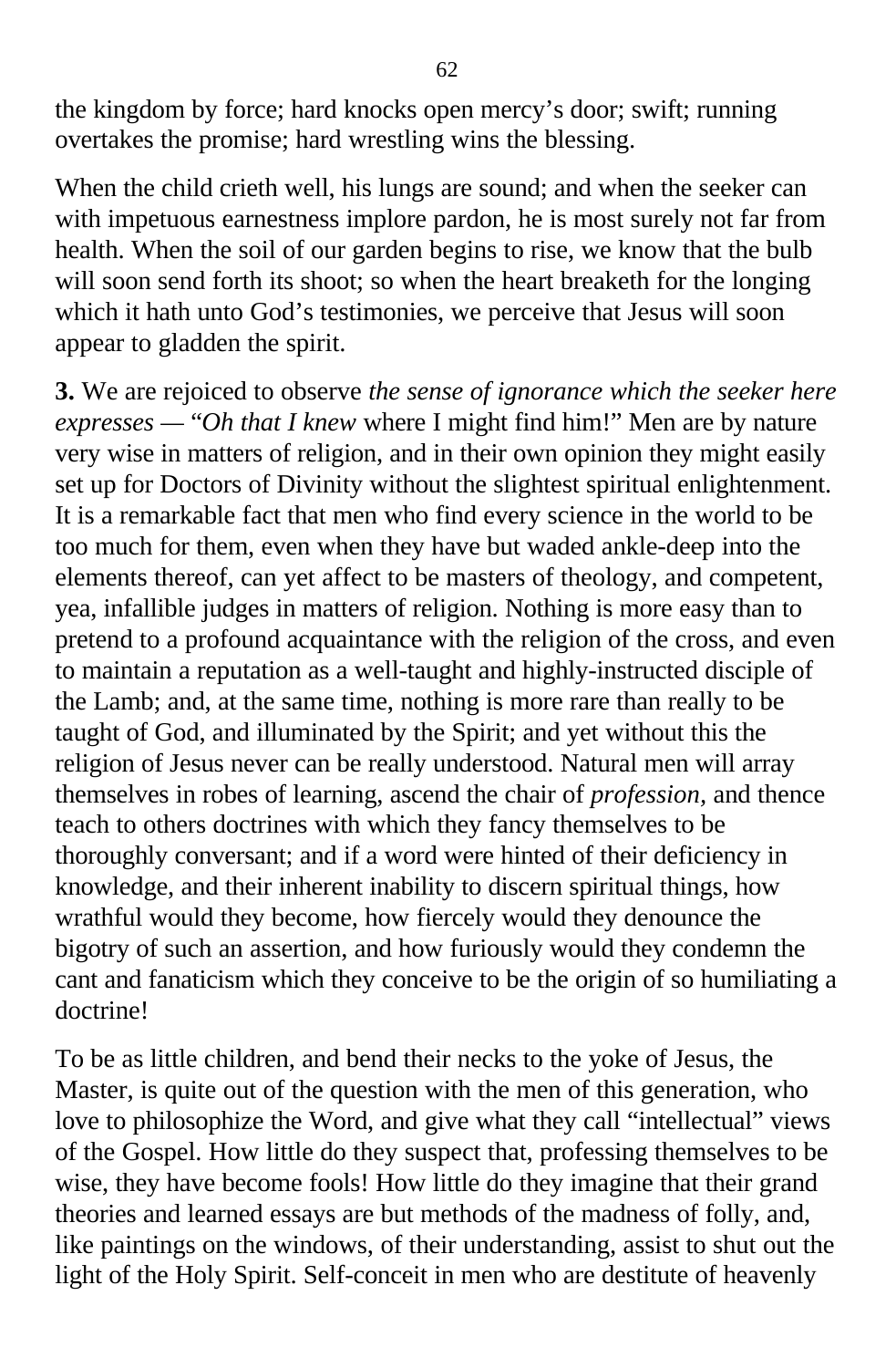light, unconsciously to them doth exercise itself on that subject upon which their ignorance is of necessity the greatest. They will acknowledge that when they have studied astronomy, its sublimities are beyond them; they will not arrogate to themselves a lordship of the. entire regions of any one kingdom of knowledge: but here, in theology, they feel themselves abundantly qualified, if they have some readiness in 'the original languages, and have visited the schools of the universe; whereas a man might with as much justice style himself professor of botany, because he knows the scientific names of the classes and orders, although he has never seen one of the flowers' thus named and arranged — for what can education teach of theology but names and theories? Experience alone can bring the things themselves before our eyes, and in the light of Jesus can we alone discern them. We are pleased, therefore, to discover in the utterance of the awakened soul a confession of ignorance. The man inquires "Where he can find the Lord?" He is self-confident no longer, But is willing to ask his way to heaven; he is prepared to go to the very dame-school of piety, and learn the alphabet of godliness. He may be distinguished for his learning, but now a little child may lead him; his rifles, his gown, his diploma, his dignity, all these are laid aside, and down he sits at the feet of Jesus to begin again, or rather to commence learning what he never knew before.

Conviction of ignorance is the doorstep of the temple of wisdom. "It is said in the Creed that Christ descended into hell: *descendit ut ascendat — He* took his rising .from the lowest place to ascend into the highest; and herein Christ readeth a good lecture unto us — he teacheth us that humility is the way to glory." <sup>[f31](#page-231-0)</sup> Seneca remarked, "I suppose that many might have attained to wisdoms had they not thought that they had already attained it."  $F<sup>32</sup>$  We must first be emptied of every particle of fleshly wisdom, ere we can say that "Christ is made unto us wisdom." We must know our folly, and confess it, before we can be accepted as the disciples of Jesus. It is marvelous how soon he doth unfrock us of our grand apparel, and how easily our wisdom disappears like a bubble vanishing in air. We were never greater fools than when our wisdom was the greatest in our own esteem; but as soon as real wisdom came, straightway our opinion of ourselves fell from the clouds to the bottom of the mountains. We were no divines or doctors when we were under the convincing hand of the Spirit; we were far more like babes for ignorance, and we felt ourselves to be very beasts for folly. [F33](#page-231-0) Like men lost in a dark wood, we could not find our paths; the roads which were once apparent enough, were then hedged up With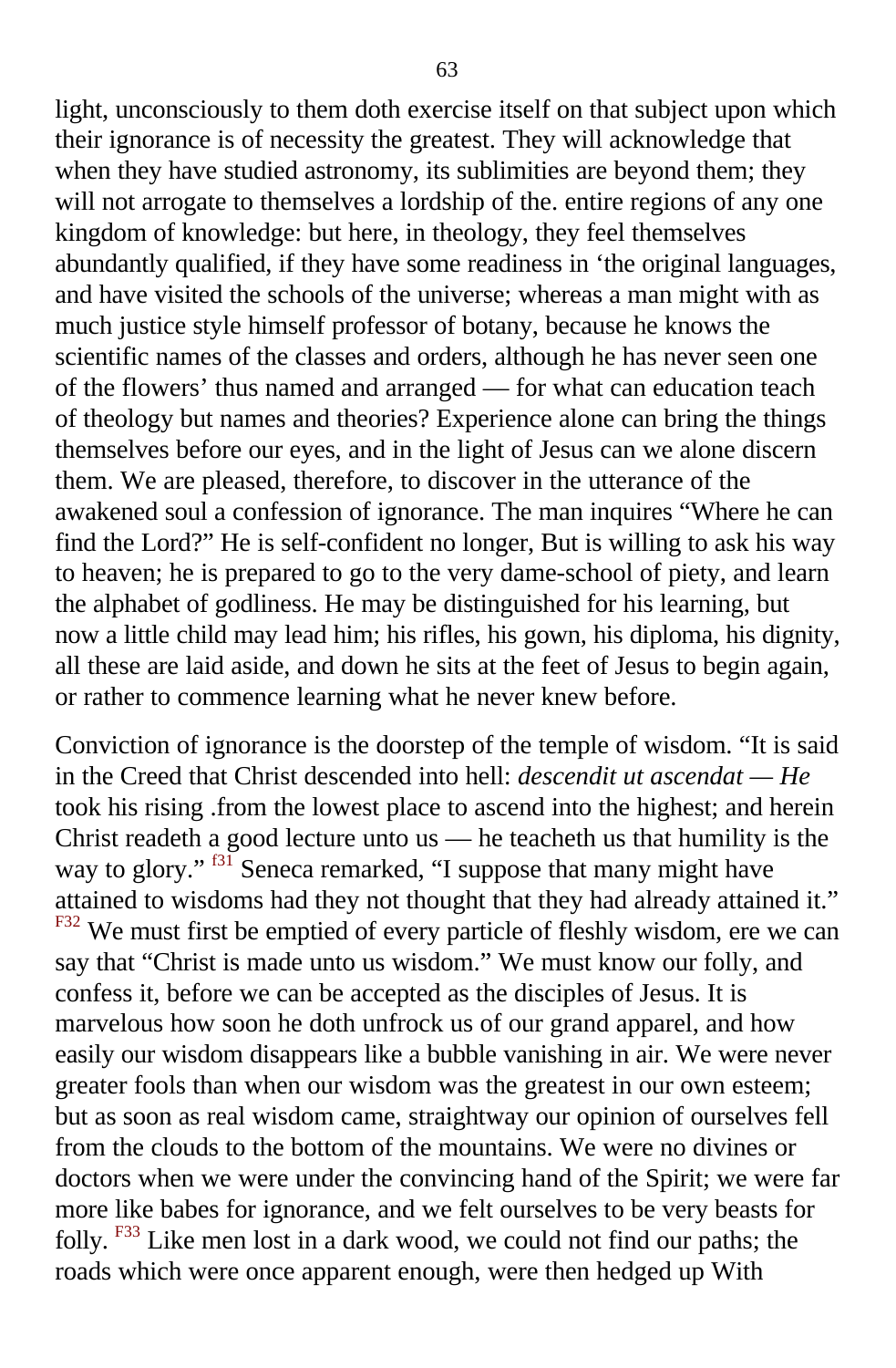thorns; and the very entrance to the narrow way had to be pointed out by Evangelist,  $^{534}$  and marked by a light. Nevertheless, blessed is he who desireth to learn the fear of the Lord, for he shall find it the beginning of wisdom.

Nor, in the present case, hath a sense of ignorance driven the man to pry into secrets too deep for human wisdom. He doth not exclaim, "Oh that I knew where sin took its origin, or how predestination meeteth the agency of man!" No; he seeks only this, "Oh that I knew where I might find *Him!*" Many are puzzling themselves about abstract questions while their eternal interests are in imminent peril; such men are like the man who counted the stars, but taking no heed to his feet, fell into a pit and perished. "We may sooner think to span the sun, or grasp a star, or see a gnat swallow a leviathan, than fully understand the debates of eternity… Too great an inquisitiveness beyond our line is as much a provoking arrogance as a blockish negligence of what is revealed, is a slighting ingratitude." [F35](#page-231-0) The quickened spirit disdains to pluck the wild flowers of carnal knowledge; he is not ambitious to reach the tempting bean-ties blooming on the edge of the cliffs which skirt the sea of the unrevealed; but he anxiously looks around for the rose of Sharon, the lily of the valley. He who thus studieth only to know Christ, shall soon, by the assistance of the Holy Spirit, learn enough to spell out his own salvation.

**4.** An evidence of grace is presented to us by *the absence of all choice as to where the Savior is discovered.* "Oh that! knew where I might find him!" Here is no stipulation; Jesus is wanted, and let him be wherever he may, the soul is 'prepared to go after him. We, when in this state of experience, knew little of sect or denomination. Before our conviction we could fight for names, like mercenaries for other men's countries. The mottoes of our party were higher in our esteem than the golden rules of Christianity; and we should have been by no means grieved at the conflagration of every other section of professors, if our own might have been elevated on the ruins. Every rubric and form, every custom and antiquity, we would have stained with our blood, if necessary, in order to preserve them; and mightily did we shout concerning our own Church, "Great is Diana of the Ephesians." Not a nail in the church-door but we reverenced it — not a vestment which we did not admire; or, if we loved not pomp, simplicities were magnified into our very household gods. We hated popery, but were essentially papistical; for we could have joined His Unholiness in all his anathemas, if he would but have hurled them against those who differed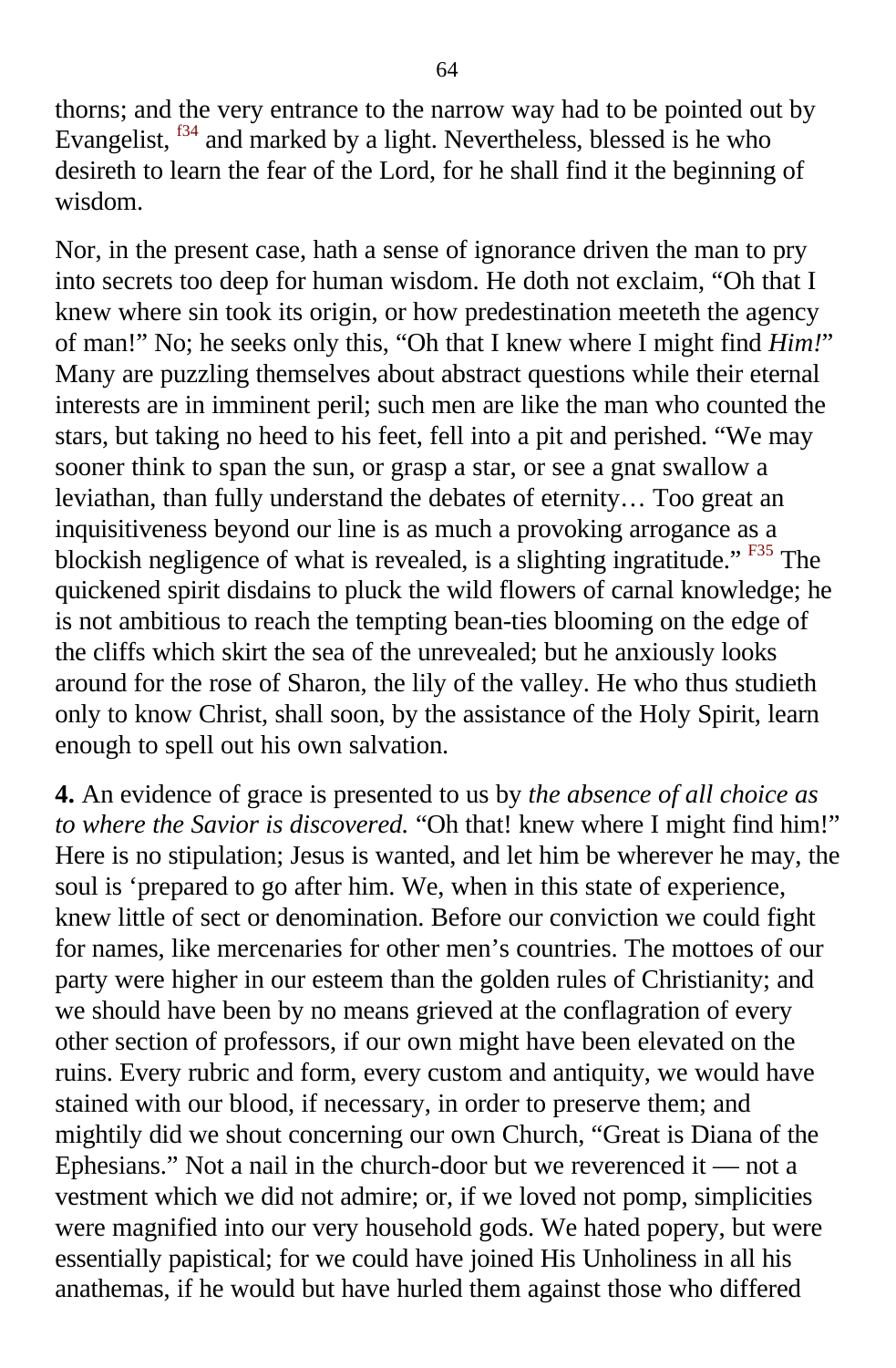from us. We too did, in our own fashion, curse by bell, book, and candle, all who were not of our faith and order; and could scarcely think it possible that many attained salvation beyond the pale of our Church, or that Jesus deigned to give them so much as a transient visit.

How changed we were when, by Divine grace, the sectarianism of our ungodliness did hide its head for shame! We then thought that we would go among Methodists, Baptists, Episcopalians, Independents, Presbyterians, or anywhere, so that we could but find a Redeemer for our guilty souls. It is more than probable that we found it necessary to shift our quarters, and attend the very house which we lately detested, to bow with the people whom once we held in abhorrence. All the fancies of our former lives dissolved before the heat of our desire. The huntsman loveth the mountain which shadeth his valley more than all its giant brothers; but nevertheless, when in hot pursuit of the chamois, he leapeth from crag to crag, and asks not what is the name of the rock upon which the object of his chase hath bounded; so the sinner, ardently-following after the Savior, will pursue him whithersoever he goeth.

Nor at such seasons did we regard the respect the ability of the denomination or the grandeur of the structure in which God was adored. The chapel in the dark alley, the despised and deserted church, the disreputable schoolroom, were now no longer noticed with a sneer; but whether under the vaulted sky of heaven, the cobwebbed thatch of a barn, the dingy ceiling of a village station, or the magnificent roof of the temple of the great assembly, we only sought one thing, and that one thing found, all places were on a level. No praising a church for its architectural beauty — no despising a meeting-house for its aboriginal ugliness; both buildings were valued not by their figure but by their contents; and where Jesus was more easily to be found, there did we make our haunt. It is true our servants, our plowmen, and our paupers, sat with us to hear the same word; but we did not observe the difference, though once perhaps we might have looked aghast if any but my lady in satin, or my lord in superfine broad. doth, had ventured into a pew within the range of our breath. To us the company mattered not, so long as the Master of the Feast would but reveal himself. The place might be unconsecrated, the minister unordained, the clerk .uneducated, the sect despicable, and the service unpretending, but if Jesus did but show his face there it was all we wished for. There is no authentic account of the dimensions, the fashion, or furniture, of the room in which Jesus suddenly appeared and pronounced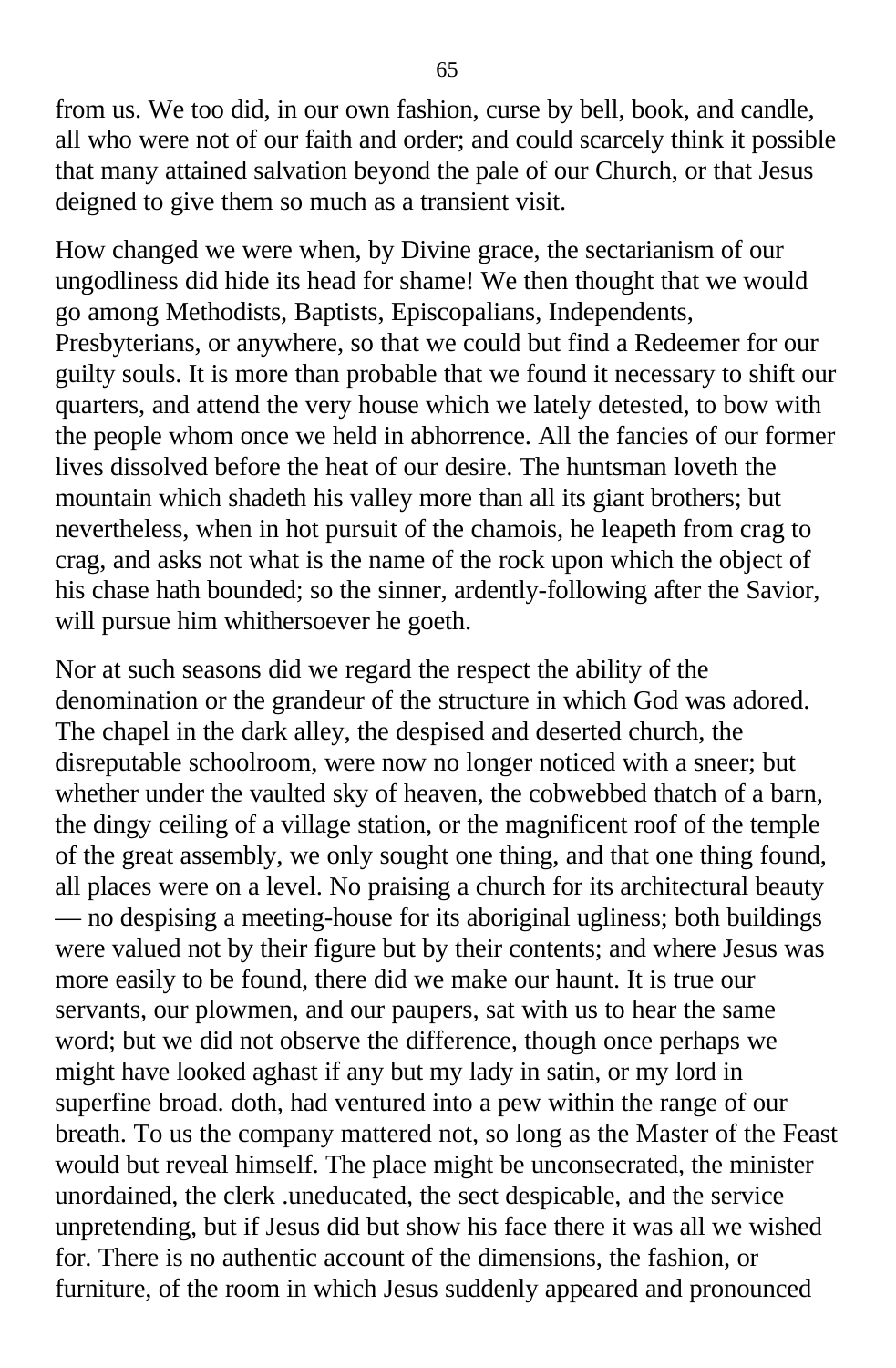his "peace be unto you." Nor do we think that any one of the assembly even so much as thought thereof while their Lord was present. It is well when we are content to go whithersoever the Lamb doth lead. Doubtless, the catacombs of Rome, the glens of Scotland, and the conventicles of England, have been more frequented by the King of kings than cathedrals or chapels-royal: therefore do the godly count it little where they worship, looking only for His presence which maketh a hovel glorious, and deprecating His absence, which makes even a temple desolate. We would in our anxious mood have followed Jesus in the cave, the mountain, the ravine, or the catacomb, so that we might but have been within the circle of his influence.

Nor would we have blushed to have sought Jesus among his kinsfolk and acquaintance — the sick, the poor, the uneducated, but yet sincere children of light. How did we then delight to sit in that upper room where stars looked between the tiles, and hear the heavenly convermation which, from a miserable pallet surrounded by ragged hangings, an enfeebled saint of the Lord did hold with us like divers, we valued the pearl, even though the shell might be a broken one, nor did we care where we went to win it. When those creaking stairs trembled beneath our weight, when that bottomless chair afforded us uneasy rest, and when the heat and effluvia of that sick-room drove our companion away, did we not feel more than doubly repaid while that friend of Jesus told us of all *his* love, *his* faithfulness and grace? It is frequently the case that the most despised servants of the Lord are made the chosen instruments of comforting distressed souls, and building them up in the faith. The writer confesses his eternal obligations to an old cook, who was despised as an Antinomian, but who in her kitchen taught him many of the deep things of God, and removed many a doubt from his youthful mind. Even eminent men have been indebted to humble individuals for their deliverance: take, for in, stance, Paul, and his comforter, Ananias; and in our own day, Bunyan, instructed by the holy women at Bedford. True seekers will hunt everywhere for Jesus, and will not be too proud to learn from beggars or little children. We take gold from dark mines or muddy streams; it werefoolish to refuse instruction in salvation from the most unlettered or uncouth. Let us be really in earnest after Christ, then circumstance and place will be lightly esteemed.

We remark also that there is no condition for distance in thin question, it is only "where ;" and though it be a thousand miles away, the man has his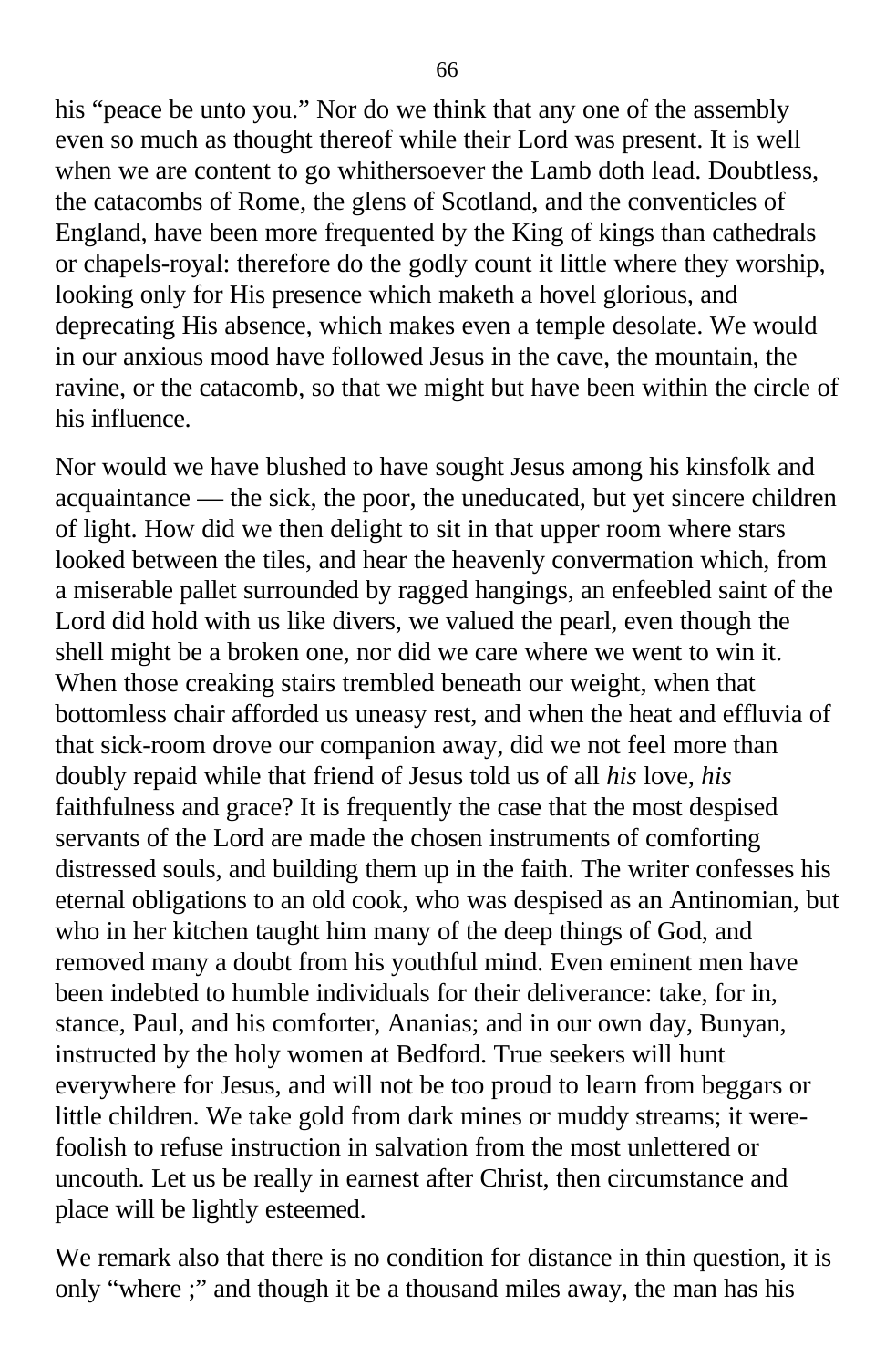feet in readiness for the journey. Desire o'er leapeth space; leagues to it are inches, and oceans narrow into-straits. Where, at one time, a mile Would tire the body, a long journey after the Word is counted as nothing: yea, to stand in the house of God for hours during service is reckoned a pleasure and not a hardship. The Hindoo devotee, to find a hopeless salvation, will roll himself along for hundreds of miles: it seems But natural that we, when searching for eternal life, should count all things but loss for the excellency of the knowledge of Christ Jesus our Lord. Mary Magdalene only needed to know where they had laid her Lord: and her resolve was, "I will take him away;" for surely, she thought, her bodily strength could never fail under such a Burden, and she measured the power of her body by the might of her love. So do destitute sinners, who need a Savior, altogether laugh at hazards or hardships which may intervene. Come mountain or valley, rapid or rock, whirlpool or tempest, desire hath girded '.he traveler with an omnipotence of heart, and a world of dangers is trodden beneath the feet, with the shout of Deborah — "O my soul, thou hast trodden down strength."

"I doubt not," said Rutherford to Lady Ken-mute, "*that* if hell were betwixt you and Christ, as a river which ye behoved to cross ere ye could come at him, but ye would willingly put in your foot, and make through to be at him, upon hope that he would come in himself into the deepest of the river, and lend you his hand." Doubtless it is so with thee, reader, if thou art as we have described.

We think also we may be allowed to add, that The earnest inquirer does not object to any position of humiliation which may be required of him ere he eau "see *Jesus.*" It is only demanded "where?" and though the reply may be, "There, in yonder cell of penitence, on your bended knees, stripped of all your glories, shall you alone behold him," no delay will reveal the lurking pride; but an instantaneous and joyful obedience will manifest that the one absorbing passion has entirely swallowed up all ideas of dignity, honor, and pride.

Like Benhadad, when in danger, hearing that the king of Israel is a merciful king, we will consent to put sackcloth on our loins, and ropes upon our necks, and go in unto him, hoping for some words of favor. We make a surrender at discretion, without reserve of the arms of our sins or the baggage of our pleasures. He that is down so low as to be wholly submissive, will find that even justice will not smite him. Mercy always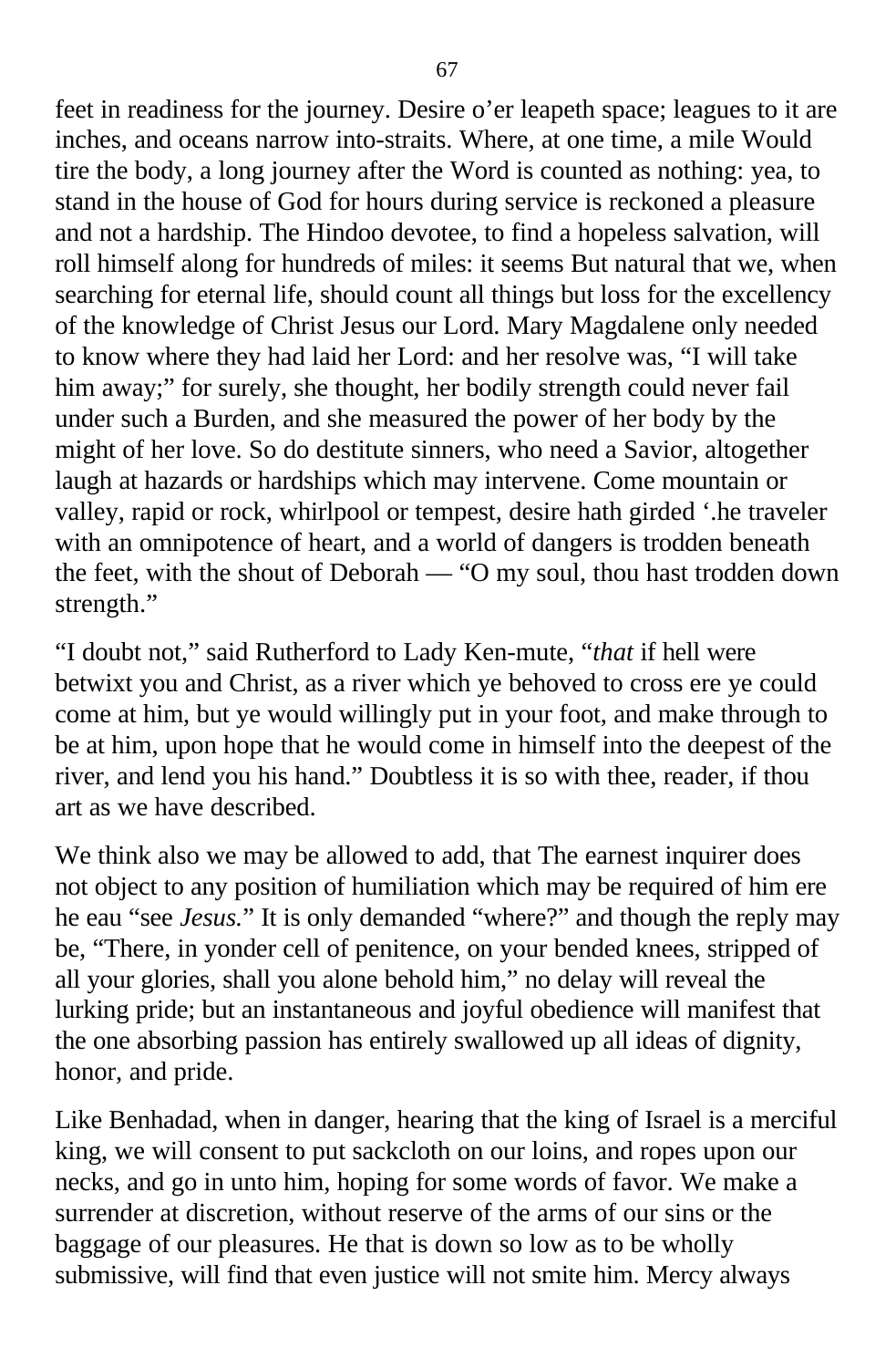flieth near the ground. The flower of grace groweth in the dells of humility. The stars of love shine in the night of our self-despair. If truth lie not in a well, certainly mercy doth. The hand of justice spares the sinner who has thrown away both the sword of rebellion and the plumes of his pride. If we will do and be anything or everything, so that we may but win Christ, we shall soon find him to be everything to us. There is no more hopeful sign of coming grace than an emptiness of our own selfish terms and conditions, for he resisteth the proud, but giveth grace unto the lowly.

Thus have we tried to sum up all the promises which this state affords, but cheering though they be, we fear few will accept the comfort 'they afford; for "as he that poureth vinegar upon niter, so is he that singeth songs to a sad heart ;" and it is generally in vain to condole a patient under an operation by any reflections on the benefit thereof, seeing that while the pain lasteth he will still cry out and groan. Nevertheless, we who have escaped cannot refrain from singing without the walls of the dungeon, in the hope that some within may hear and take heart. Let us say to every mourner in Zion, Be of good cheer, for" He who walked in the garden, and made a noise that made Adam hear his voice, will also at some time walk in your soul, and make you hear a more sweet word, yet ye will not always hear the noise and din of his feet when He walketh." [F36](#page-231-0) Ephraim is bemoaning and mourning  $f^{37}$  "when he thinketh God is far off, and heareth not; and yet God is like the bridegroom, standing only behind a thin wall, <sup>[f38](#page-231-0)</sup> and laying to his ear, for he saith himself, I have surely heard Ephraim bemoaning himself." "I will surely have mercy upon him, saith the Lord."

Be thou of good cheer, O seeker; go on, for hope prophesies success, and the signs of thy case prognosticate a happy deliverance. None who are like thee have failed at last; persevere, and be saved.

**II.** We are now arrived at our second division, wherein we proposed to consider *the reasons of this tarrying.* May our Divine Illuminator enlighten us while we write!

We believe that many are delayed because they seek not rightly, or because they seek not eagerly, with these we have just now nothing to do; we are dealing with the genuine convert, the sincere searcher, who yet cannot find his Lord. To the exercised mind no question is more hard to answer than this, "Why doth he not hear?" but when delivered from our distress, nothing is more full of joy than the rich discovery that "he hath done all things well."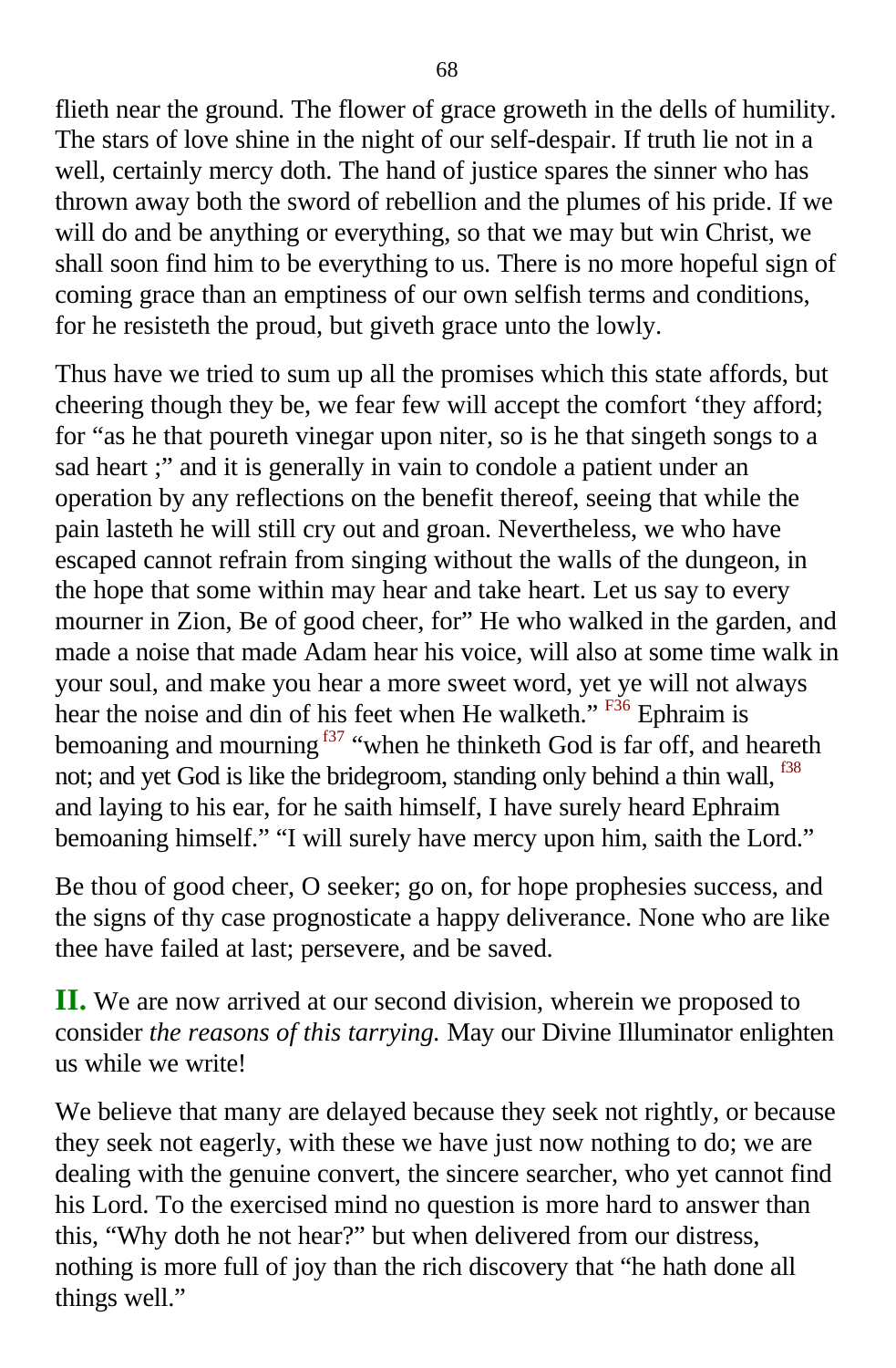If our reader be now in sorrow, let him believe what he cannot see, and receive, the testimony of others who now bear witness that "God's way is in the sea, and his path in the deep waters."

**1.** We now perceive that *it afforded pleasure to Jesus to* view the labors of our faith in pursuit after him. Jesus doth often hide his face from his children, that he may hear the sweet music of their cry. When the woman of Canaan came before our Lord, he answered her not a word; and when her importunity did somewhat prevail, a harsh sentence was all she obtained. Yet the blessed Jesus was not angry with her, but was pleased to behold her faith struggling amid the waves of his seeming neglect, and finding; anchorage even on that hard word which appeared like a rock ready to wreck her hopes. He was so charmed with her holy daring and heavenly resolution, that he detained her for a time to feast his eyes upon the lovely spectacle. The woman had faith in Christ, and Jesus would let all men see what faith can do in honor of its Lord.

Great kings have among their attendants certain well-trained *artistes* who play before them, while they, sitting with their court, be. hold their feats with pleasure. Now, *Faith* is the king's champion, whom he delights to put upon labors of the most herculean kind. Faith hath, when bidden by its Master, stopped the sun and chained the moon; it hath dried the sea and divided rivers; it hath dashed bulwarks to the ground; quenched the violence of fire; stopped the mouths of lions; turned to fight the armies of the aliens, and robbed death of its prey. *Importunity* is the king's running footman; he hath been known to run whole months together without losing his breath, and over mountains he leaps with the speed of Asahel; therefore doth the Lord at times try his endurance, for he loveth to see what his own children can perform, *Prayer,* also, is one of the royal musicians; and although many do prefer his brother, who is called Praise, yet this one hath ever had an equal share of the king's favor. His lute playeth so sweetly that the heavens have smiled with sunshine for the space of three years and six months  $f39$  at the sound thereof; and when again the melodious notes were heard, the same skies did weep for joy, and rain descended on the earth. Prayer hath made God's ax of vengeance stay in mid air, when hastening to fell the cumberer to the ground; and his sword hath been lulled to sleep in its scabbard by the soft sonnets of prayer, when it sung of pardons bought with blood. Therefore, because Jesus delighteth in these courtiers whom he hath chosen, he doth ever find them work to do, whereby they may minister unto his good pleasure. Surely thou who walkest in darkness, and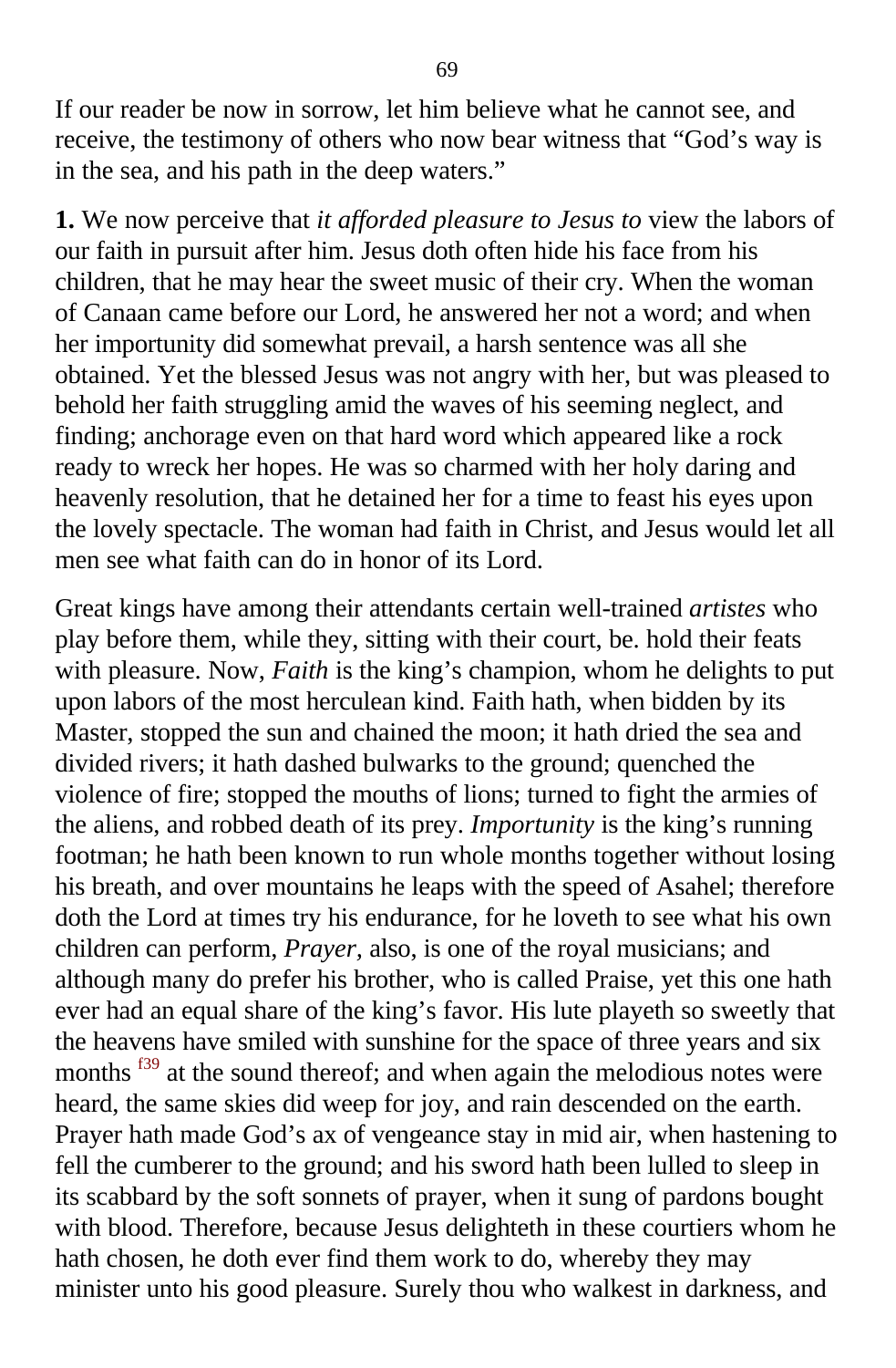seest no light, thou mayst be well content to grope thy way for a while, if it be true that this midnight journey is but one of the feats of faith which God is pleased that thou shouldst perform. Go on then in confidence.

**2.** We may sometimes regard this delay as an *exhibition of Divine sovereignty.* God is not bound to persons nor to time; as he giveth to whom he pleaseth, so doth he bestow his favors in his own time and manner. Very frequently the prayer and the answer attend each other, as the echo doth the speaker's voice. Usually it is, "*Before* they call I will answer, and while they are yet speaking I will hear." But Divine prerogative must be manifested and maintained, and therefore he doth sometimes give temporary denials or protracted delays. Through some of our squares the right of way is private, and in order to maintain the right, although the road is usually open, yet there are gates which at times are closed for a season, lest any should imagine that they could demand a passage; so, although mercy be flee and speedy, yet it is not always immediate, that men may know that the giver has a right to refuse. Jesus is no paid physician, who is bound to give us his calls; therefore he will sometimes step in late in the day, that we may remember he is not our debtor. Oh! our hearts loathe the pride which bows not to Divine sovereignty, but arrogantly declares God to be under obligations to his creatures. Those who are full of this satanic spirit will not assert this in plain language, but while they cavil at election, talking with impious breath about "partiality,"" injustice," "respect of persons" and such like things, they too plainly show that their old nature is yet unhumbled by Divine grace. We are sure of this, that no convinced sinner, when under a sense of his ill-desert, will ever dispute the justice of God in damning him, or quarrel with the distinguishing grace which Heaven giveth to one and not to another. If such a person has not yet been able to sub. scribe to the doctrine of sovereign, discriminating, electing grace, we wonder not that he hath found no peace; for verily Jesus will have him know that his bounties are in his own hand, and that none can lay any claim to them. Herbert, *in his Country Parson,* says,. "*He* gives no set pension unto any, for then, in time, it will lose ;he name of charity with the poor, and they will reckon upon it, as on a debt;" truly it would be even so with the lovingkindnesses of the Lord, if they were always bestowed Where man at first desires them. There is nothing over which the Lord is more jealous than his crown — his sovereignty — his right to do as he will with his own; How grateful should we be that he uses such lenient and gentle means to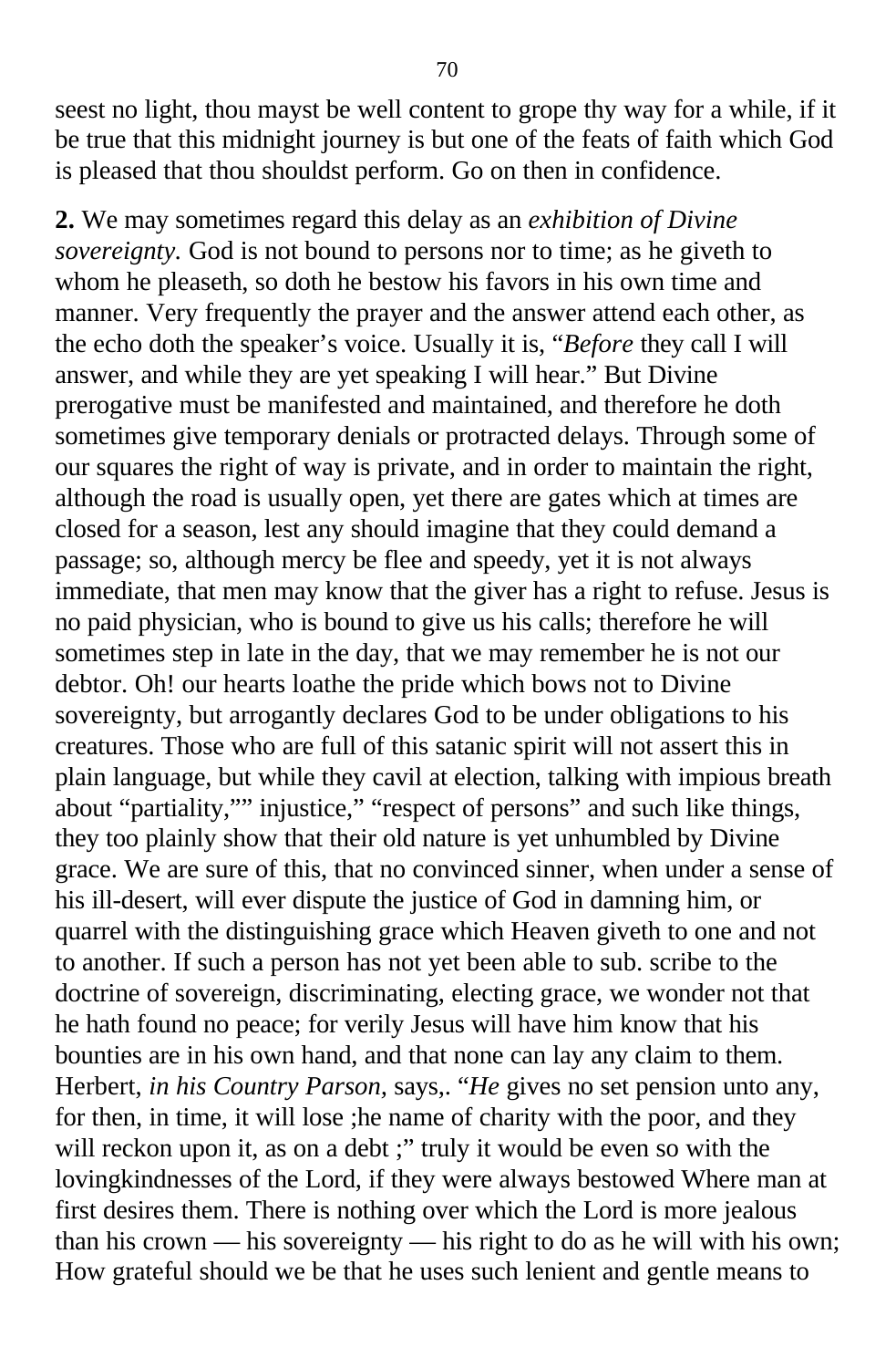preserve his dignity; and that while he might, if he pleased, block up the gates of salvation for ever, he doth only for a moment cause them to be closed, that we may sing the more loudly when we obtain an entrance through them.

**3.** *A ministry devoid of gospel grace* is a frequent cause of long delay in finding the Savior. Some of us in the days of our sorrow for sin were compelled by circumstances to sit under a legal preacher who, did but increase our pain, and aggravate our woe. Destitute of all savor and unction, but most of all wanting in a clear view of Jesus the Mediator, the sermons we heard were wells without water, and clouds without rain. Elegant in diction, admirable in style, and faultless in composition, they fell on our ears even as the beautiful crystals of snow fall upon the surface of a brook, and only tend to swell its floods. Good morality, consistent practice, upright dealing, amiable behavior, gentle carriage, and modest deportment, were the everyday themes of the pulpit; but, alas! they were of as little service to us as instructions to dance would be to a man who has lost both his legs. We have often been reminded by such preachers, of the doctor who told a poor penniless widow that her sick son could easily be cured if she would give him the best wine, and remove him at once to Baden-Baden — the poor creature's fingers staring all the while through the tips of her worn-out gloves, as if they wished to see the man who gave advice so profoundly impracticable.

Far be it from us to condemn the preaching of morality by such :men, for it is doubtless all they can preach, and their intentions being good, it is probable 'they may sometimes be of service in restraining the community from acts of disorder; but we do deny the right of many to call themselves Christian ministers, while they constantly and systematically neglect to declare the truths which lie at the very foundation of the Gospel. A respected bishop of tee Episcopalian denomination,  $f^{40}$  in addressing the clergy of the last century, said, "We have long been attempting to reform the nation by moral preaching. With what effect? None. On the contrary, we have dexterously preached the people into downright infidelity. We must change our voice; we must preach Christ and him crucified; nothing but the Gospel is the power of God unto salvation." We fear that in some measure this is the case even now — would that we dared to hope otherwise. Let such of us as are ,engaged in the work of the ministry take heed to ourselves, and to our doctrine, that we cause no needless pain, and retard no man's progress to a Savior and let our reader look to his own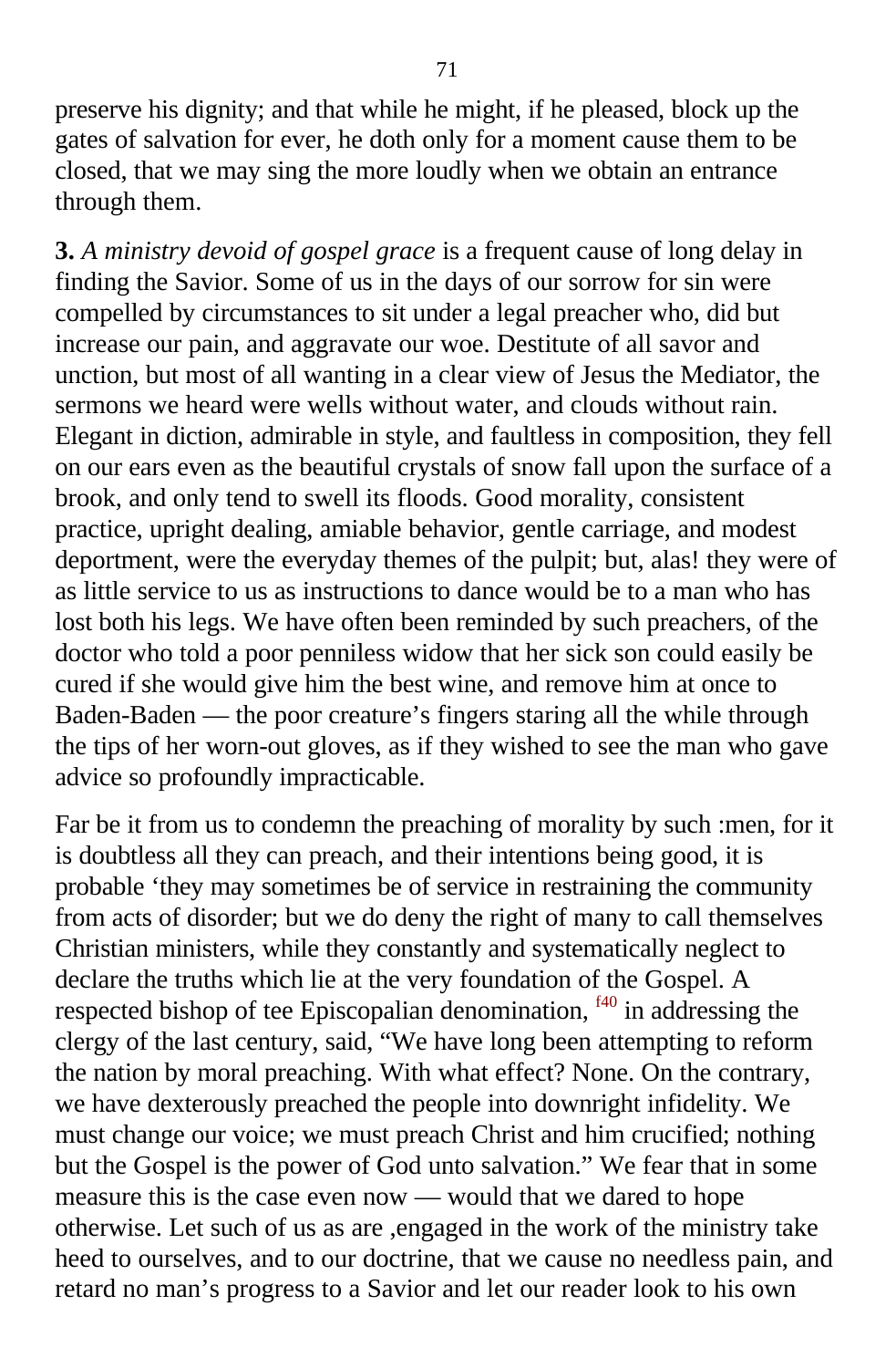soul's salvation, and select his pastor, not for his eloquence, learning, amiability, or popularity, but for his clear and constant testimony to the Gospel of Christ. The witness of the pulpit must be incessantly evangelical, nor is a single exception to be allowed. A venerable divine justly writes, "Faithful preachers, *never* preach mere philosophy, nor mere metaphysics, nor mere morality." <sup>[f41](#page-231-0)</sup> How many poor souls may now be in bondage by your lifeless preaching, O ye who love anything better than the simple Gospel! What are ye but polished bolts on the dungeon-Goor of the distressed, or well dressed halber-diets, affrighting men from the palace of mercy? Ah! it will be well for some if they shall be able to wash their hands of the blood of souls, for verily in the cells of eternal condemnation there are heard no yells of horror more appalling than the shrieks of damned ministers. Oh, to have misled men — to have ruined their souls forever!

Happy suicide,  $f^{42}$  who by his own hand escapes the sound of the curses of those he victimized! happy in comparison with the man who will for ever hear the accusing voices of the many who have sunk to perdition through the rottenness of the doctrine which he offered them for their support. Here, on our knees we fall, and pray for grace that we may ever hold up Jesus to the sinner; not doctrine without Jesus, which is as the pole without the brazen serpent, but Jesus — a whole Jesus — to poor lost sinners. We are sure that many convinced souls have tarried long in the most distressing condition, simply because, by reason of the poverty of their spiritual food, their weakness was so great that the cry of Hezekiah was theirs —" This day is a day of trouble; for the children are come to the birth, and there is not strength to bring forth." [F43](#page-231-0) May our glorified Jesus soon come into his Church, and raise up shepherds after his own heart, who, endowed with the Holy Spirit, full of sympathy, and burning with love, shall visit those who are out of the way, and guide the wanderer to the fold. Such men are still to be found. O reader, search them out, sit at their feet, receive their word, and be not disobedient to the commands which they utter from heaven.

**4.** *Misapprehension of the nature of salvation, in* some cases, delays the happy hour of Christ's appearance. A natural tendency to legal ideas dims the mind to the perception of the doctrine of Jesus, which is grace and truth. A secret desire to do something in part to aid Jesus, prevents us from viewing *him* as "all our salvation, and all our desire." Humbled though we have been by the cutting down of all our righteousness, yet the old root will sprout — "at the scent of water it will bud;" and so long as it does so,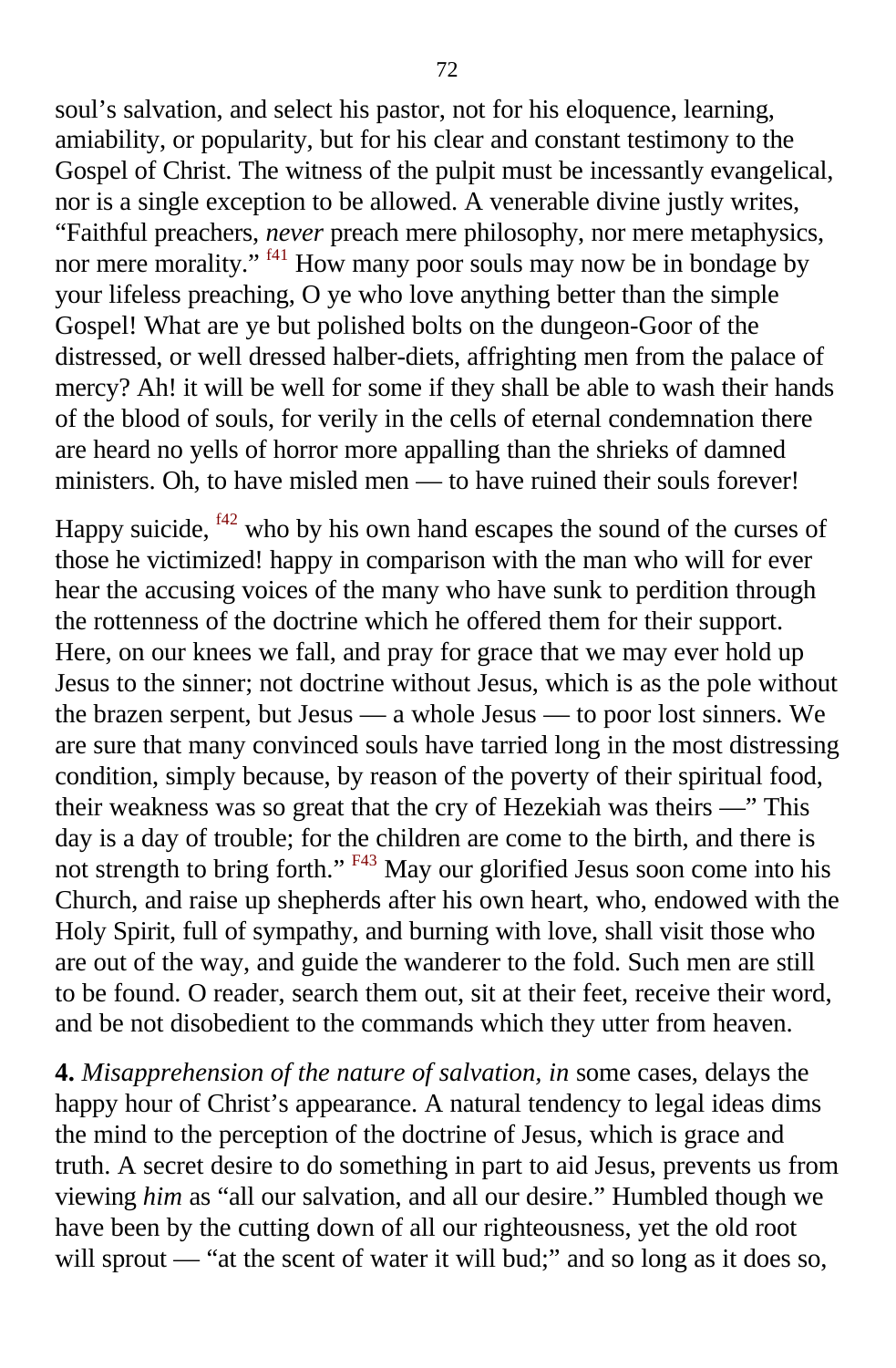there can be no solid peace, no real cleaving to Christ. We must learn to spell the words *law* and *grace,* without mingling the letters.

While sick men take two kinds of medicine there is little hope of a cure, especially if the two draughts are compounded of opposing ingredients; the bird which lives on two trees builds its nest on neither; and the soul halting between grace and works can never find rest for the sole of its foot. Perhaps, my reader, a secret and well-nigh imperceptible self-trust is the very tiling which shuts out Christ from thy soul. Search and look.

Not a few seekers are expecting some extraordinary sign and wonder ere they can believe. They imagine that conversion will come upon them in some marvelous manner, like Mary's visitation by the angel. Naaman-like, they are dreaming that the prophet will strike his hand over the place, and they shall recover. "Go wash in Jordan seven times" has not enough mystery in it for their poor minds: "Except they see signs and wonders they will not believe." Let none, however, hope for miracles; wonders do occur: some are brought to Jesus by vision and revelation, but far more are drawn by the usual means of grace, in a manner which is far removed from the marvelous. The Lord is not in the whirlwind, the Lord is not in the fire., but usually he speaketh in the still small voice. Surely it should be enough for us, if we find pardon in the appointed method, without desiring to have rare and curious experiences, with which, in after years, we may gratify our own self-love, and elevate ourselves as singular favorites of heaven. Regeneration is indeed a supernatural work, but it is usually a silent one. It is a pulling Clown of strongholds, but the earth shakes not with the fall; it is the building of a temple, but there is no sound of hammer at its erection; like the sunrise, it is not heralded by the blast of trumpet, nor do wonders hide beneath its wings. We know who is the mother of mystery; do we desire to be her children? Strange phantoms and marvelous creatures find their dwelling-place in *darkness;* light is not in relationship with mystery; let none be hoping to find it so. *Believe and live* is the plan of the Gospel; if men would but lay aside their old ideas, they would soon find Jesus as their very present help; but because they look for unpromised manifestations, they seek in vain, until disappointment has taught them wisdom.

**5.** Although the seeking penitent hath renounced all known sin, yet *it may be that some sin of ignorance yet remains unconfessed, and unrepented of* which will frequently be a cause of great and grievous delay. God, who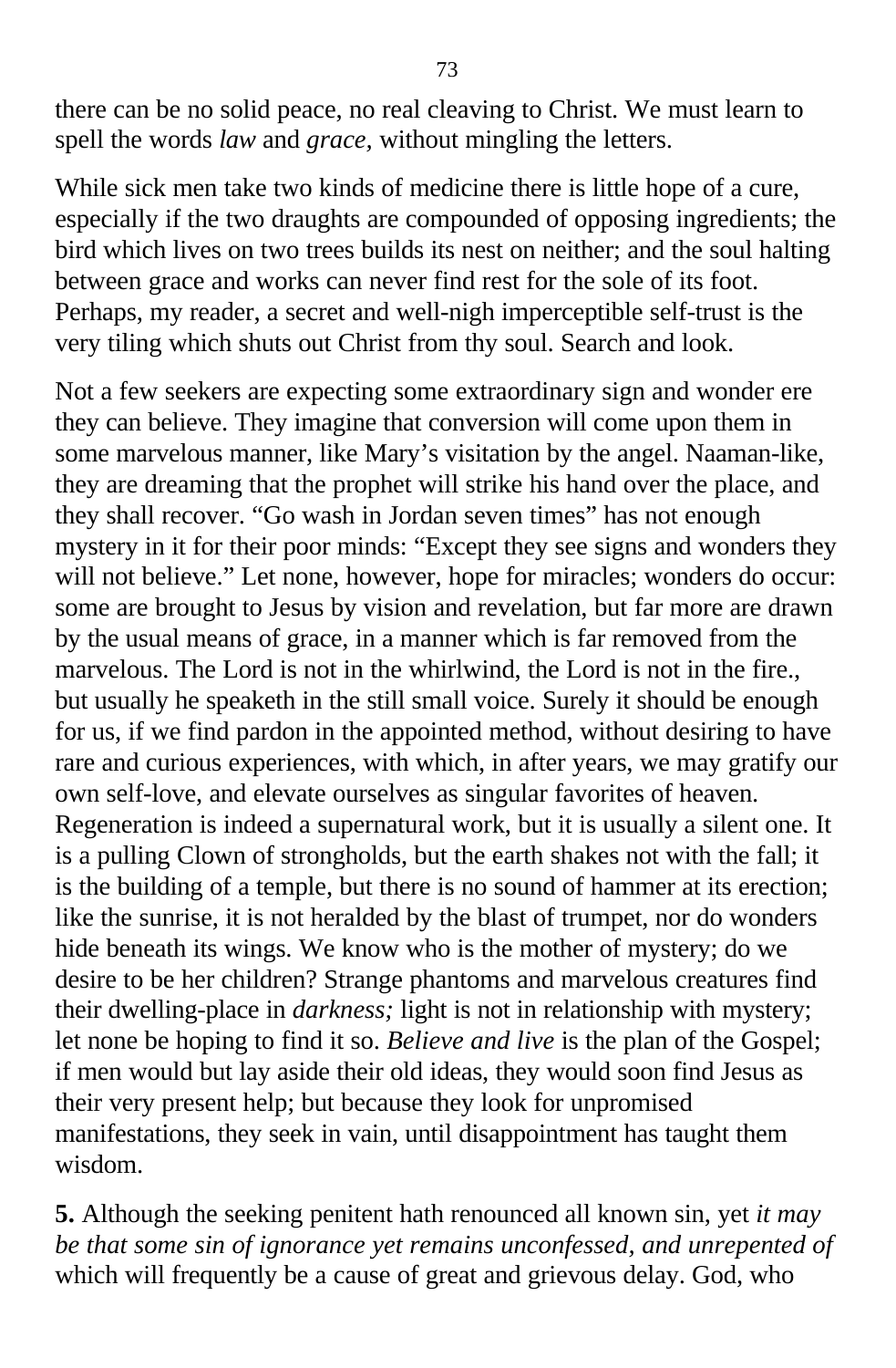searcheth Jerusalem with candles, will have us examine ourselves most thoroughly. He has issued a search, warrant to conviction, which giveth that officer a right to enter every room of our house, and command every Rachel to rise from her seat lest the images should be beneath her. Sin is so skillful in deception, that it is hard to discover all its lurking places; neither is it easy to detect its character when brought before our eyes, since it will often borrow the garb of virtue, and appear as an angel of light; nor should we ourselves use sufficient diligence in its destruction, if the delay of the needed mercy did not urge us to a more vigorous pursuit of the traitors who have brought us into grief. Our gracious Lord, for our own sake, desires the execution of our secret sins, and by his frowns he puts us upon the watch lest we should indulge or harbor them.

Never, perhaps,, shall we again possess so deep a horror of sin as in that moment when we well-nigh despaired of deliverance from it, and therefore never shall we be so fully prepared, to exterminate it. Eternal wisdom will not allow a season so propitious to pass without improvement; and having melted our heart in the furnace till the scum floateth on the surface, it doth not allow it to cool until the dross hath been removed. Look to thyself, O seekers for peradventure the wine of thy pain lieth in thine own heart. How small a splinter prevents the healing of a festered wound; extract it, and the cure is easy. Be wise; what thou doest do quickly, but do it perfectly; thus shalt thou make sure work for eternity, and speed the hour of thine acceptance. Be sure sin will find *thee* out, unless thou dost find *it* out. A warrior stimulated the valor of his soldiers by simply pointing to the enemy and exclaiming, "*Lads, there they are, if you do not kill them, they will kill you.*" Thus would we remind thee, that sin will destroy *thee if* thou dost not destroy *it.* Be concerned, then, to drive it from thine heart.

**6.** *Usefulness in after life* is often increased by the bitter experience with which the soul is exercised while seeking, after Jesus; but 'as this has already received our attention, we will close our meditations on the reasons for protracted delay, by the simple remark, that it is of far more importance to a, penitent to use every means for obtaining the Savior's blessing, than to inquire into the motives which have hitherto made him deaf to his petitions. Earnestly do we entreat the mourner to strive to enter in at the straight gate, and to continue his cry — "Oh that I knew where I might find him!"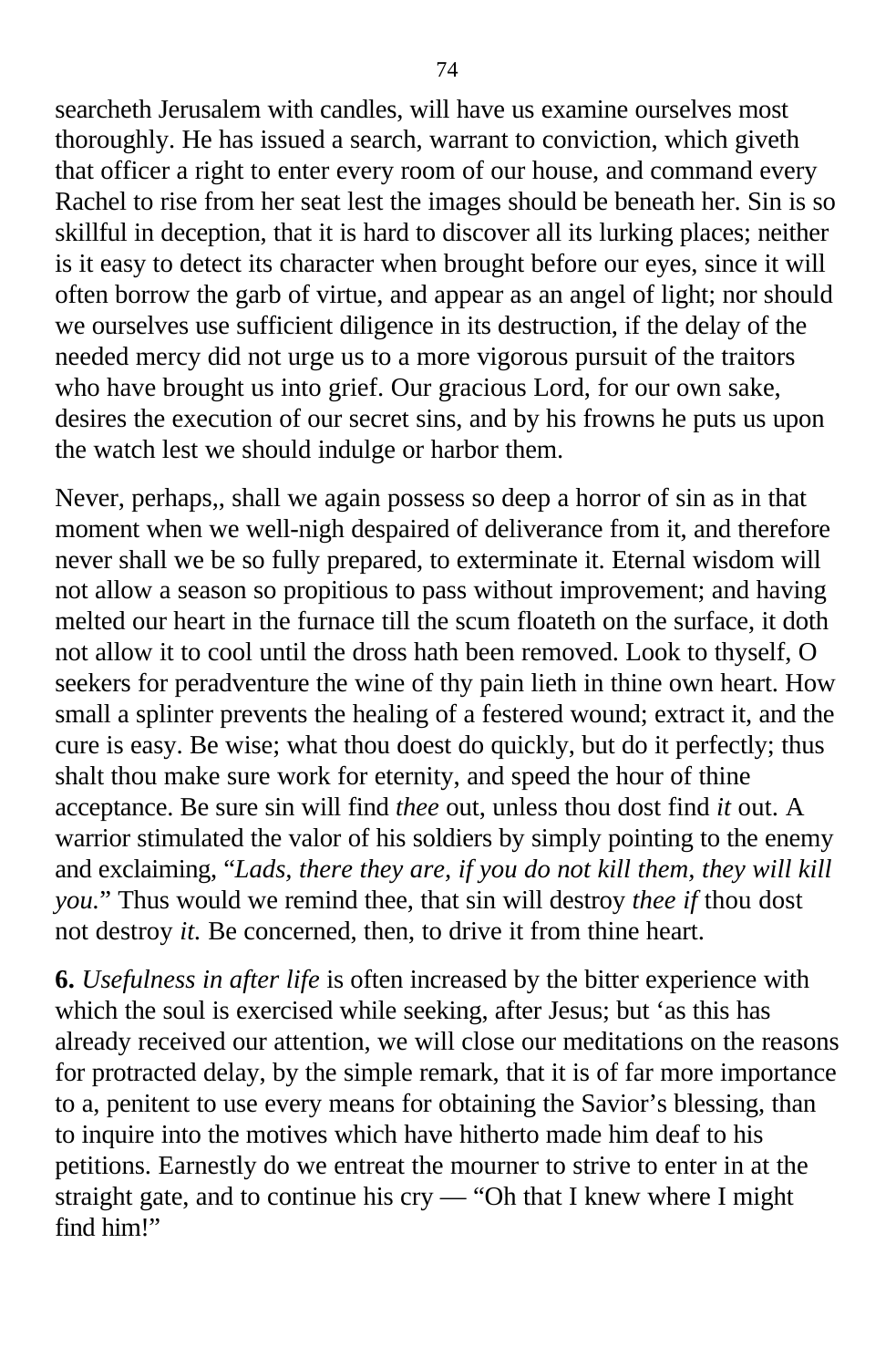**III.** It is now our pleasant duty to direct the troubled spirit to *the means of obtaining speedy and lasting peace.* May the God who opened the eyes of the desolate Hagar in the wilderness, and guided her so that she saw a well of water whereat she filled her empty bottle, use us as his finger to point the thirsting, dying sinner to the place where *He* stands, who once said, "If any man thirst, let him come unto me and drink." Our rules shall be expressed in simple words — that the wayfaring man, though a fool, may not err therein.

**1.** *Go where* lie goes. Dost thou desire to present a petition to the king wilt thou not go to his palace to do it? Art thou blind — where shouldst thou sit but at the way-side, begging? Hast thou a sore disease — where is there a place more fitting for thee than the porch of Bethesda, where my Lord doth walk? Art thou palsied — wilt thou not desire to be in his presence, though on thy bed thou be let down to the Spot where he standeth? Did not Obadiah and Ahab journey through the whole land of Israel to find Elijah? and wilt not thou visit every place where there is hope of meeting Jesus? Dost thou know where his haunts are? Hast thou not heard that he dwelleth on the hill of Zion, and hath fixed ', his throne of mercy within the gates of Jerusalem? Has it not been told thee that he ofttimes cometh up to the feast, and mingleth with the worshippers in his temple? Have not the saints assured thee that he walketh in the midst of his Church, even as John, in vision, saw him among the golden candlesticks? Go, then, to the city which he hath chosen for his dwelling-place, and wait within the doors which he hath deigned to enter. If thou knowest of a gospel minister, sit in the solemn assembly over which he is president. If thou hast heard of a church which has been favored with visits from its Lord, go and make one in the midst of them, that when he cometh he may bid thee put thine hand into his side, and be not faithless but believing. Lose no opportunity of attending the word: Thomas doubted, because he was not there when Jesus came.

Let sermons and prayers be thy delight, because they are roads wherein the Savior walketh. Let the righteous be thy constant company, for such ever bring Him where they come. It is the least thing thou canst do to stand where grace usually dispenseth its favor. Even the beggar writes his petition on the flagstone of a frequented thoroughfare, because he hopeth that among the many passers, some few at least will give him charity; learn from him to offer thy prayers where mercies are known to move in the greatest number, that amid them all there may be one for thee. Keep thy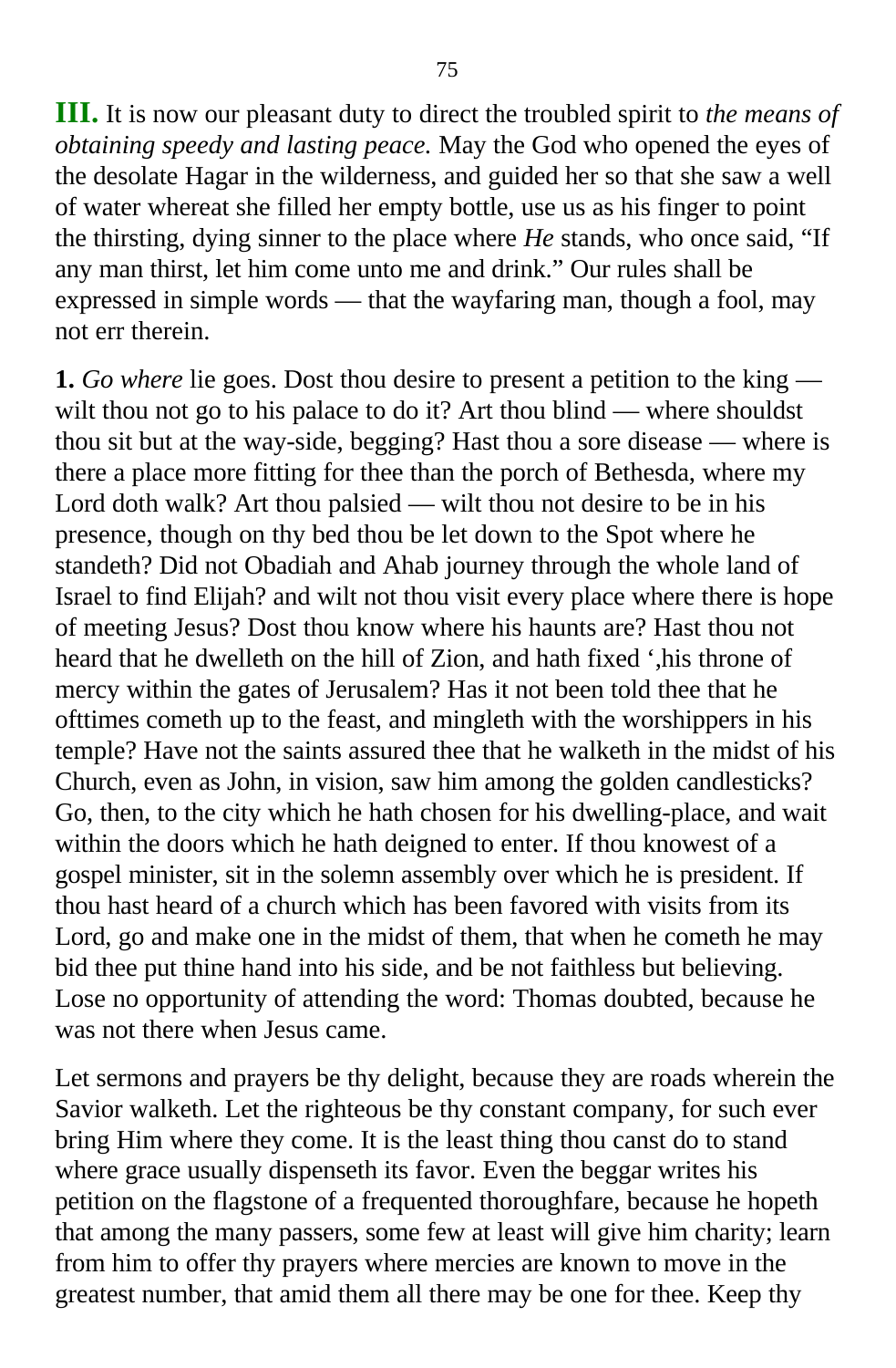sail up when there is no wind, that when it blows thou mayst not have need to prepare for it; use means when thou seest no grace attending them, for thus wilt thou be in the way when grace comes. Better go fifty times and gain nothing than lose one good opportunity. If the angel stir not the pool, yet lie there still, for it may be the moment when thou leavest it will be the season of his descending. "Being in the way, the Lord met with me," said one of old; be thou in the way, that the Lord may meet with thee. Old Simeon. found the infant Messiah in the Temple; had he deserted its hallowed courts he might never have said, "Mine eyes have seen thy salvation." Be sure to keep in mercy's way.

**2.** Cry *after Him.* Thou hast been lying in his path for many a day, but he has not turned his eye upon thee,. What then? Art thou content to let him pass thee by? Art thou willing to lose so precious an opportunity? No! thou desirest life, and thou wilt not be ashamed to beg aloud for it: thou wilt not fear to take him for an example of whom it is written, "When he heard that it was Jesus of Nazareth, he began to cry out and say, Jesus, thou Son of David, have mercy on reel And many charged him that he should hold his peace; but he cried the more a great deal, Thou Son of David, haw mercy on me!" It is an old proverb, "We lose nothing by *asking,*" .and it is an older promise, "Ask and ye shall receive." Be not afraid of crying too loudly. It is recorded, to the honor of Mordecai, that he cried with a loud cry; and we know that the kingdom of heaven suffereth violence. Think it not possible to pray too frequently, but at morning, at noon, and at eventide, lift up thy soul unto God. Let not despondency stop the voice of thy supplication, for He who heareth the young ravens when they cry, will in due time listen to the trembling words of thy desire. Give Him no rest until lie hear thee; like the importunate widow, be thou always at the heels of the great One; give not up because the past has proved apparently fruit. less, remember Jericho stood firm for six days, but yet when they gave an exceeding great shout, it fell fiat to the ground. "Arise, cry out in the night: in the beginning of the watches pour out thine heart like water before the face of the Lord. Let tears run down like a river day and night: give thyself no rest; let not the apple of thine eye cease." <sup>[f44](#page-231-0)</sup> Let groans, and sighs, and vows keep up perpetual assault at heaven's doors.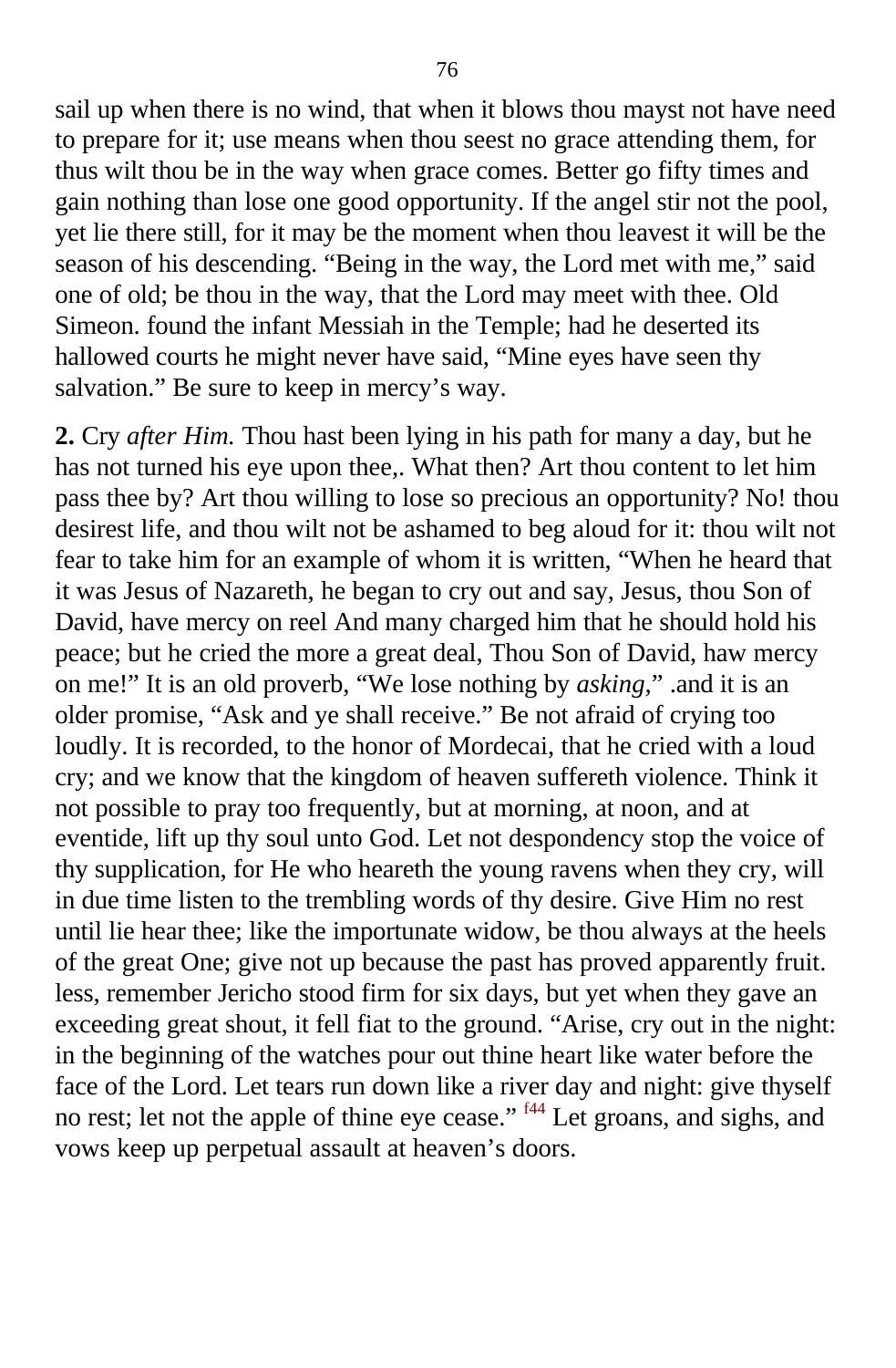**"***Groans fresh***'***d with vows, and vows made salt with tears; Unscale his eyes, and scale his conquered ears: Shoot up the bosom-shafts of thy desire, Feather***'***d with faith, and double-fork***'***d with fire; And they will hit fear not, where heaven bids come, Heav***'***n***'***s never deaf, but when man***'***s heart is dumb.***"**

Augustine sweetly writes, "Thou mayest seek after honors, and not obtain them; thou mayest labor for riches, and yet remain poor; thou mayest dote on pleasures, and have many sorrows. But our God of his supreme goodness says, Who ever sought *me,* and found me not? whoever desired me, and obtained me not? whoever loved me, and missed of me? I am with him that seeks for me: he hath me already that wisheth for me; and he that loveth me is sure of my love." Try whether it be not so, O reader, for so have we found it.

**3.** *Think of his promises.* He has uttered many sweet and gracious words, which are like the call of the hen, inviting thee to nestle beneath his wings, or like white flags of truce bidding thee come without fear. There is not a single promise which, if followed up, will not lead thee to the Lord. *He is* the center of the circle, and the promises, like radii, all meet in *him,* and thence become Yea and Amen. As the streams run to the ocean, so do all the sweet words of Jesus tend to himself: launch thy bark upon any one of them, and it shall bear thee onward to the broad sea of his love. Lost on a dreary moor, the wanderer discovers his cottage by the light in the window casting a gleam over the darkness of the waste; so also must we find out "our dwelling-place" by the lamps of promise which our Savior hath placed in the windows of his word. The handkerchiefs brought from the person of Paul healed the sick; surely the promises, which are the garments of Christ, will avail for all diseases. We all know that the key of promise will unfasten every lock in Doubting Castle; will we be content to lie any longer in that dungeon when that key is ready to our hand? A large number of the ransomed of the Lord have received their liberty by means of a cheering word applied with power. Be thou constant in reading the word and meditation thereon. Amid the fair flowers of promise groweth the rose of Sharon — pluck the pro. raises, and thou mayst find *Him* with them. *He* feedeth among the lilies — do thou feed there also. The sure words of Scripture are the footstep of Jesus imprinted on the soil of mercy — follow the track and find Him. The promises are cards of admission not only to the throne, the mercy-seat, and the audience-chamber, but to the very heart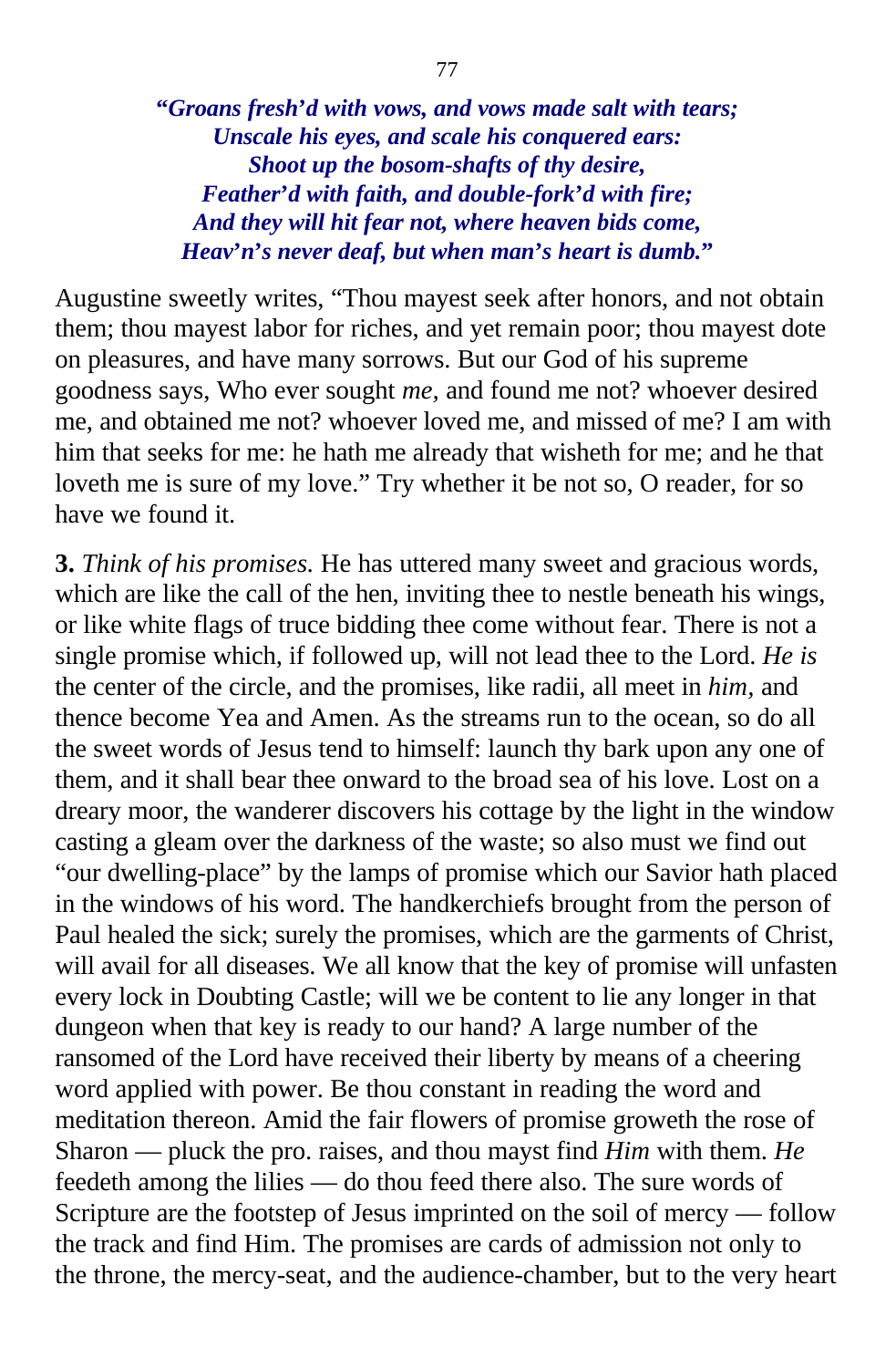of Jesus. Look aloft to the sky of Revelation, and thou wilt yet find a constellation of promises which shall guide thine eye to the star of Bethlehem. Above all, cry aloud when thou readest a promise, "*Remember* thy word unto thy servant, on which thou hast caused me to hope."

**4.** *Meditate on his person and his work.* If we were better acquainted with Jesus, we should find it more easy to believe him. Many souls mourn because they cannot make themselves believe; and the constant exhortations of ministers persuading them to faith, cause them to sink deeper in the mire, since all their attempts prove ineffectual. It were well for both if they would remember that the mind is not to be compelled to belief by exhortation or force of will; a small acquaintance with the elements of mental science would suffice to show them that faith is a result of previous states of the mind, and flows from those antecedent conditions, but is not a position to which we can attain without passing through those other states which the Divine laws, both of nature and of grace, have made the stepping, stones thereto. Even in natural things, we cannot believe a thing simply because we are persuaded to do so; we require evidence; we ask, "What are we to believe?" we need instruction on the matter before we can lay hold upon it. In spiritual things especially we need to know what we are to believe, and why. We cannot by one stride mount to faith, and it is at least useless, not to say cruel, to urge us to do so, unless we are told the grounds on which our faith must rest. Some men endeavor to preach *sinner to Christ;* we prefer to preach *Christ to sinners.* We believe that a faithful exhibition of Jesus crucified will, under the Divine blessing, beget faith in hearts where fiery oratory and vehement declamation have failed. Let this be borne in mind by those who are bewailing themselves, in the words of John Newton:

> *Oh, could but I believe, Then all would easy be; I would, but cannot — Lord relieve! My help must come from thee.***"**

Thou wilt not long have need to pray in this fashion if thou canst obey the rule we would put before thee, which is, meditate on Jesus; reflect upon the mystery of his incarnation and redemption; and frequently picture the agonies of Gethsemane and Calvary. The cross not only demands faith, but causes it. The same Christ who requires faith for salvation doth infuse faith into all those who meekly and reverently meditate upon him sacrifice and mediation. We learn to believe in an honest man by an acquaintance with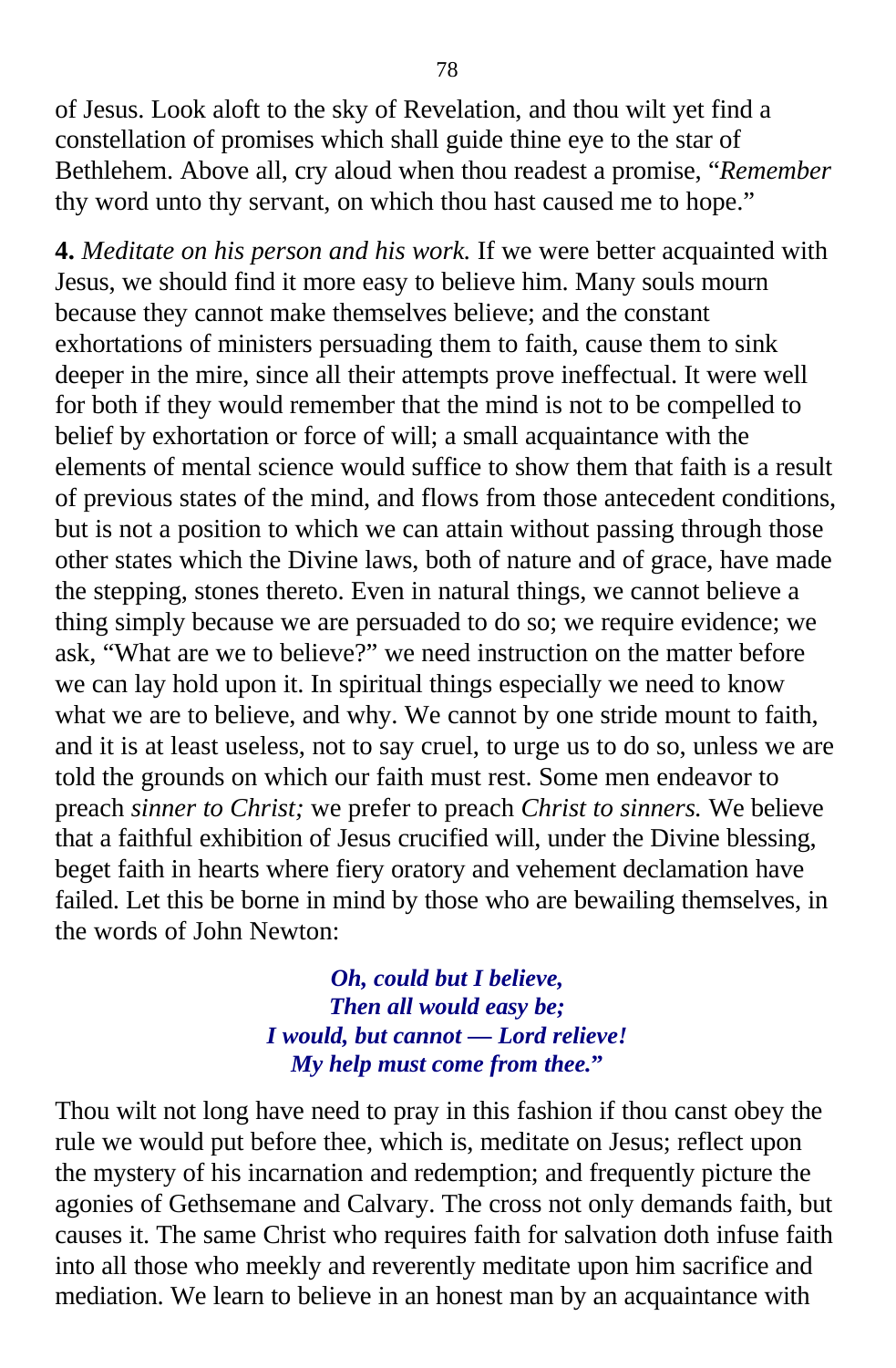him, even so (although faith be the gift of God, yet he giveth it in the use of the means) it cometh to pass that by frequent consideration of Jesus, we know him, and therefore trust in him. Go thou to the gloomy brook of Kedron, make Gethsemane thy garden of retirement, tread the bloodstained Gabbatha, climb the hill of Calvary, sit at the foot of the accursed tree, watch the victim in his agonies, listen to his groans, mark his flowing blood, see his head bowed on his breast in death, look into his open side; then walk to the tomb of Joseph of Arima-rhea, behold him rise, witness his ascension, and view him exalted far above principalities and powers, as the mediator for sinful men: thus shalt thou see and believe, for verily hard is that unbelief which can endure such sights; and if the Holy Spirit lead thee to a true vision of them, thou shalt believe inevitably, finding it impossible longer to be incredulous. A true view of Calvary will smite unbelief with death, and put faith into its place. Spend hours in holy retirement, tracing his pilgrimage of woe, and thou shalt soon sing,

#### **"***Oh how sweet to view the flowing Of his soul-redeeming blood; With Divine assurance knowing That he made my peace with God!***"**

**5.** *Venture on Him.* This is the last but best advice we give thee, and if thou hast attended to that which precedes it, thou wilt be enabled to follow it. We have said "*venture,*" but we imply no venture of risk, but one of courage. To be saved it is required of thee to renounce all hope of salvation by any save Jesus — that thou hast submitted to. Next thou art called upon to cast thyself entirely on him, prostrating thyself before his cross, content to rely wholly on *Him. Do* this and thou art saved, refuse and thou art damned, Subscribe thy name to this simple rhyme —

#### *I***'***m a poor sinner, and nothing at all, But Jesus Christ is my all in all;***"**

and, doing this, thou art secure of heaven. Dost thou delay because of unworthiness? Oh do not so, for he invites thee just as thou art. Thou art not too sinful, for he is "able to save unto the uttermost." Think not little of his power or his grace, for he is infinite in each; only fall fiat upon his gracious declaration, and thou shalt be embraced by his mercy. To believe is to take Jesus at his word, and when all things deny thee the hope of salvation, still to call *Him* yours. Now we beseech thee launch into the deep, now cut thy moorings and give up thyself to the gale, now leave the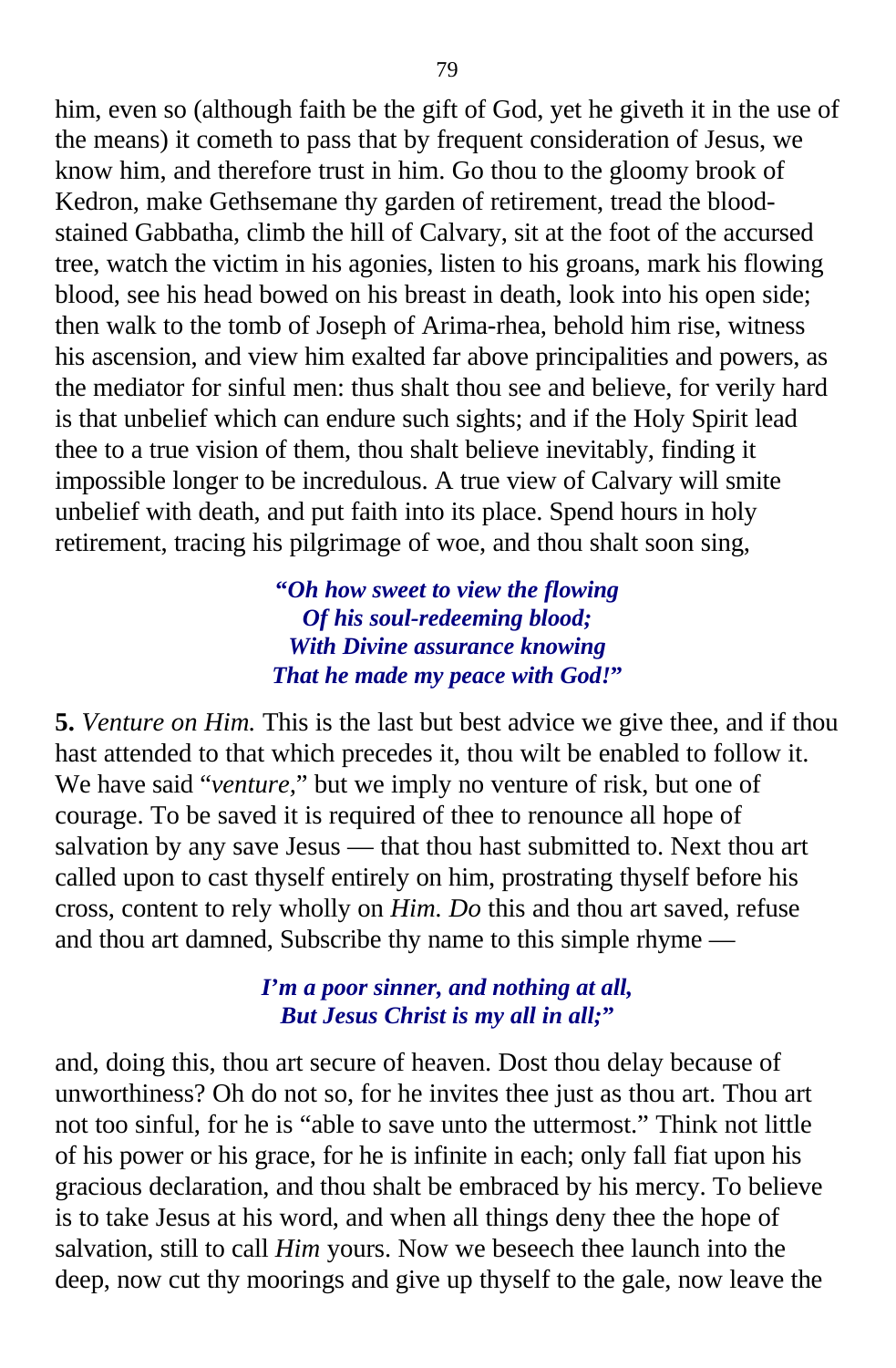rudder in *his* hands, and surrender thy keeping to *his* guardianship. In this way alone shalt thou obtain peace and eternal life.

May the Directing Spirit lead us each to Him in whom there is light, and whose light in the heart of men.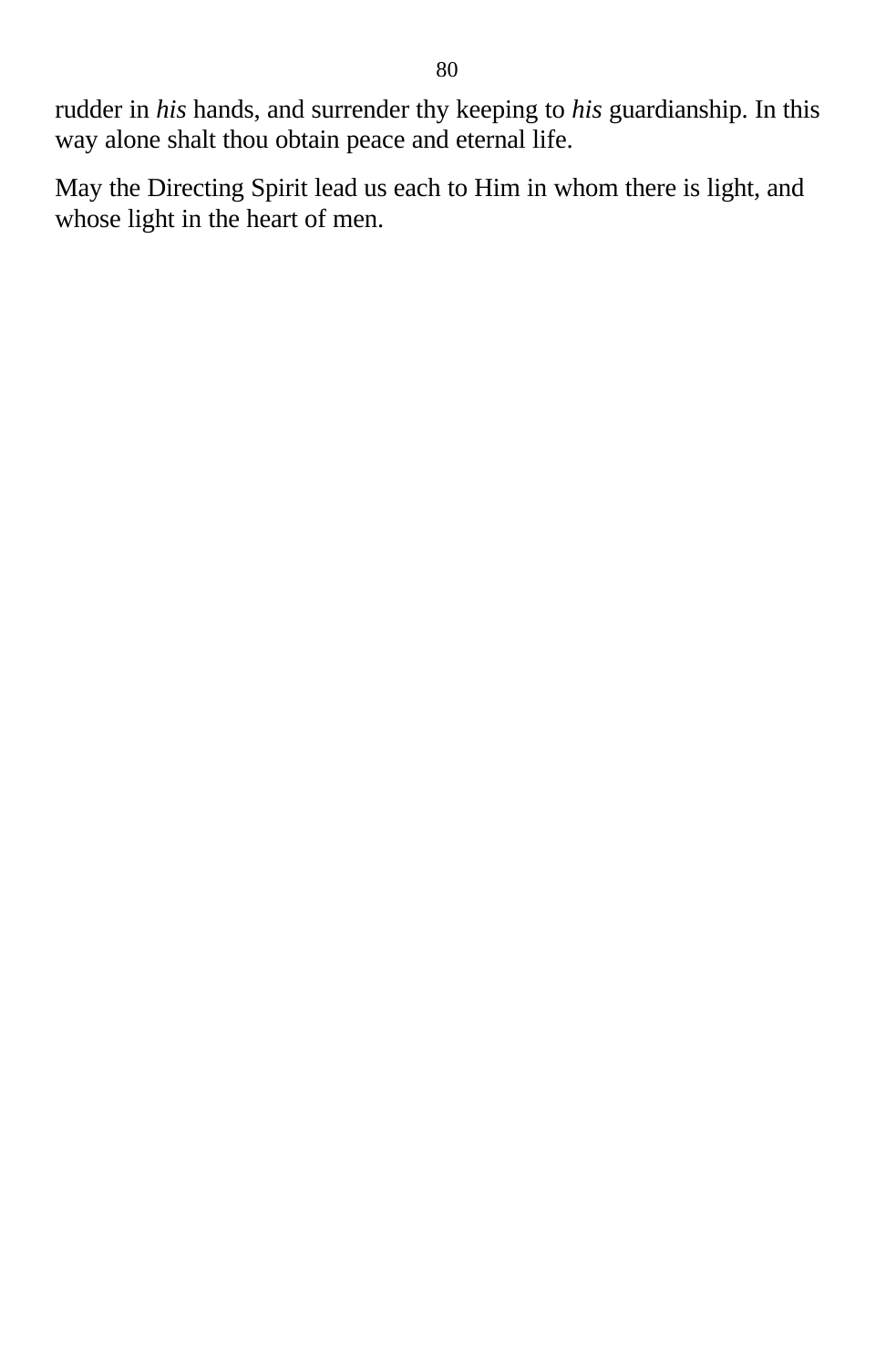## TO THE UNCONVERTED READER

FRIEND, — Love to thy soul constrains us to set apart this small enclosure for thine especial benefit. Oh that thou hadst as much love for thine own soul as the writer has Though he may have never seen thee, yet remember when he wrote these lines he put up an especial prayer for thee, and he had thee on his heart while he penned these few but earnest words.

O Friend, thou art no seeker of Jesus, but the reverse! To thine own confusion thou art going *from* him instead of *to* him! Oh, stay moment and consider thy *ways — thy position —* thine *end!*

As for thy *ways,* they are not only wrong before God, but they are uneasy to thyself. Thy conscience, if it be not seared with a hot iron, is every day thundering at thee on account of thy paths of folly. Oh that thou wouldst turn from thine error, while the promise is yet within hearing, "Let the wicked forsake his way, and the unrighteous man his thoughts; and let him return unto the Lord, and he will have mercy upon him, and unto our God, for he will abundantly pardon." Be not betrayed into a continuance in these ways in the vain hope that thy life will be prolonged to an indefinite period, wherein thou hopest to accomplish repentance; for life is as frail as the bubble on the breaker, and as swift as the Indian arrow. Tomorrow may never come, oh use "*to-day*" *—*

*"Now, is the constant syllable ticking from the clock of time;* **Now, is** *the watchword of the wise; Now, is on the banner of the prudent. Cherish thy to-day, and prize it well, or ever it be engulphed in the past; Husband it, for who can promise if it shall have a to-morrow." [f45](#page-231-0)*

"*To-morrow* is a fatal lie — the wrecker's beacon — wily snare of the destroyer *;*" be wise, and see to thy ways while time waits for thee.

Consider next thy *position.* A condemned criminal waiting for execution; a tree, at the root of which the ax is gleaming; a target, to which the shaft of death is speeding; an insect beneath the finger, of vengeance waiting to be crushed; a wretch hurried along by the strong torrent of time to an inevitable precipice of doom.

Thy present position is enough to pale the cheek of carelessness, and move the iron knees of profanity. A man asleep in a burning house, or with his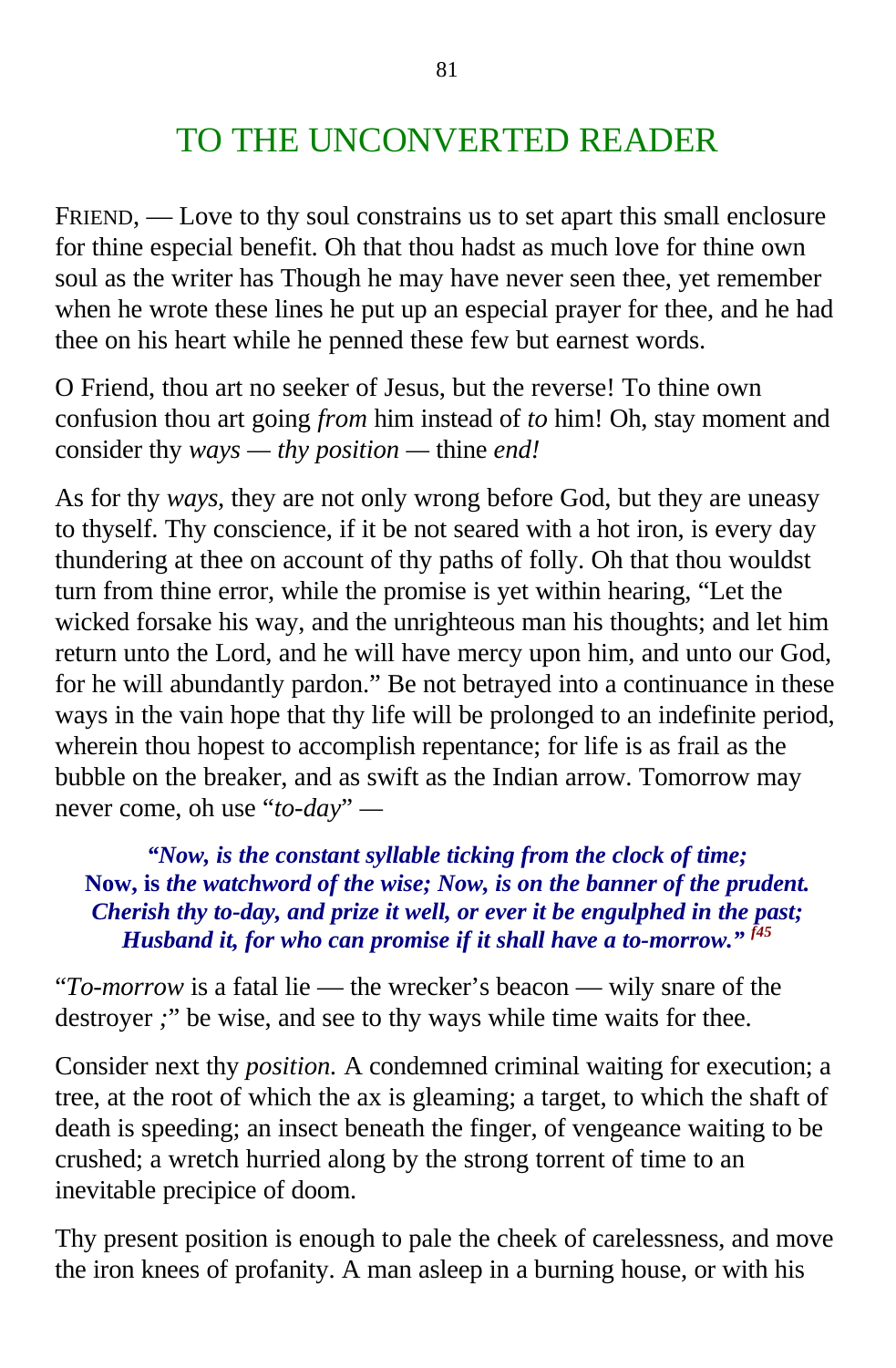neck upon the Mock of the headsman, or lying before the mouth of a cannon, is not in a more dangerous case than thou art. Oh bethink thee, ere desolation, destruction, and damnation, seal up thy destiny, and stamp thee with despair!

Be sure, also, that thou consider thy *latter* end, for it is thine whether thou consider it or no. Thou art ripening for hell; oh, how wilt thou endure its torments! Ah! if thou wouldst afford a moment to visit, in imagination, the cells of the condemned, it might benefit thee for ever. What! fear to examine the house in which thou art to dwell? What! rush to a place and fear to see a picture of it? Oh let thy thoughts precede thee, and if they bring back a dismal story, it may induce thee to change thy mind and tread another path! Thou wilt lose nothing by meditation, but rather gain much thereby. Oh let the miseries of lost souls warn thee lest thou also come into this place of torment! May the day soon arrive when thou canst cry after the Lord, and then even thou shalt be delivered!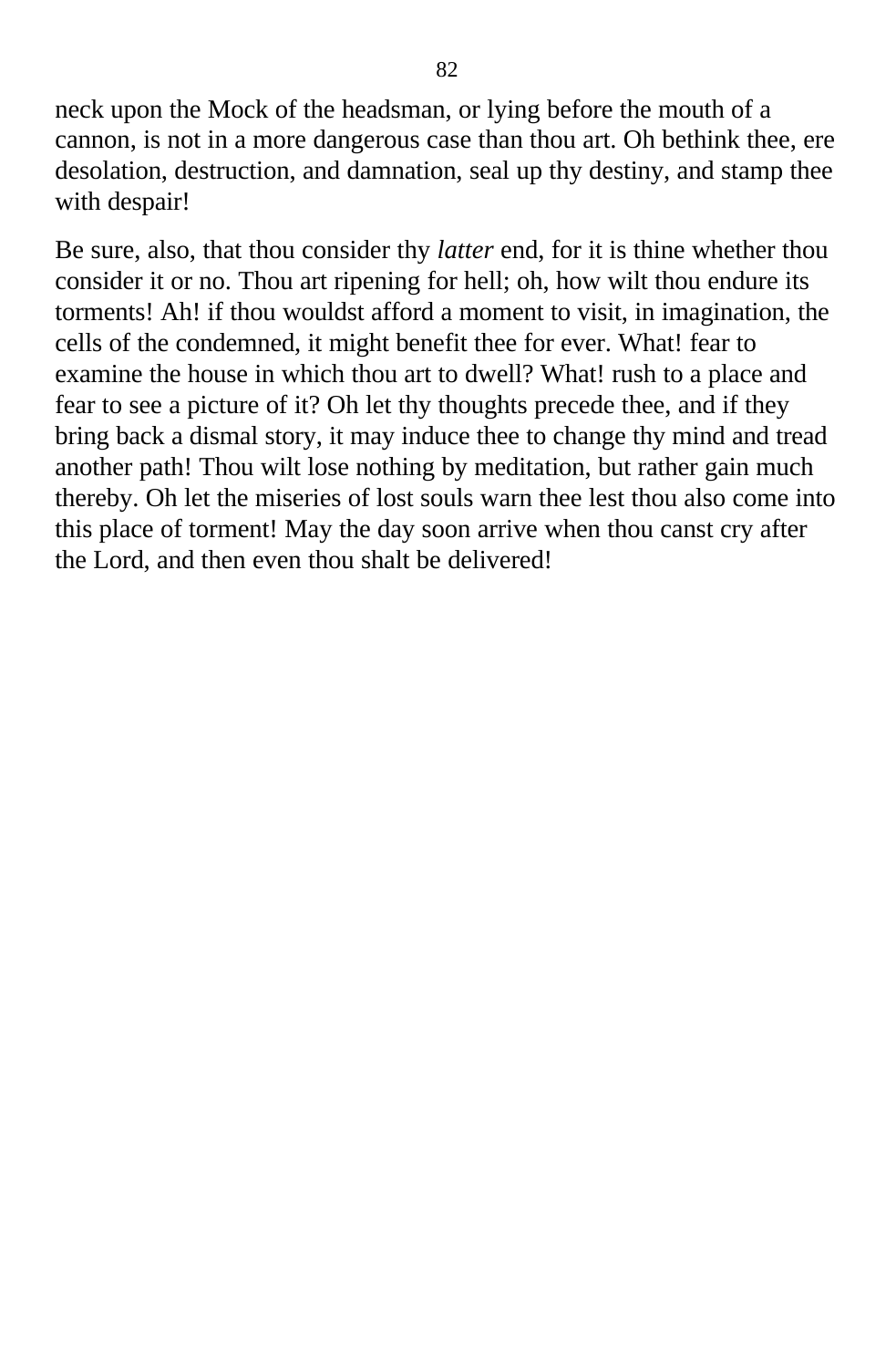# CHAPTER 4.

### JESUS PARDONING.

*"The blood of Jesus Christ his Son cleanseth us from all sin." — 1 John 1:7.*

*"I will praise thee every day, Now thine anger's turn'd away. Comfortable thoughts arise From the bleeding sacrifice. Jesus is become at length, My salvation and my strength; And his praises shall prolong, While I live, my pleasant song."*

LET our lips crowd sonnets within the compass of a word; let our voice distill hours of melody into a single syllable; let our tongue utter in one letter the essence of the harmony of ages: for we write of an hour which as far excelleth all the days of our life as gold exceedeth dross. As the night of Israel's passover was a night to be remembered, a theme for bards, and an incessant fountain of grateful song, even so is the time of which we now speak, the never-to-be-forgotten hour of our emancipation from guilt, and of our justification in Jesus.

Other days have mingled with their fellows till, like coins worn in circulation, their image and superscription are entirely obliterated; but this day remaineth new, fresh, bright, as distinct in all its parts as if it were but yesterday struck from the mint of time. Memory shall drop from her palsied hand full many a memento which now she cherishes, but she shall never, even when she tottereth to the grave, unbind from her heart the token of the thrice-happy hour of the redemption of our spirit. The emancipated galley-slave may forget the day which heard his broken fetters rattle on the ground; the pardoned traitor may fail to re. member the moment when the ax of the headsman was averted by a pardon; and the long-despairing mariner may not recollect the moment when a friendly hand snatched him from the hungry deep: but O hour of forgiven sin! moment of perfect pardon! our soul shall never forget thee while within her life and being find an immortality.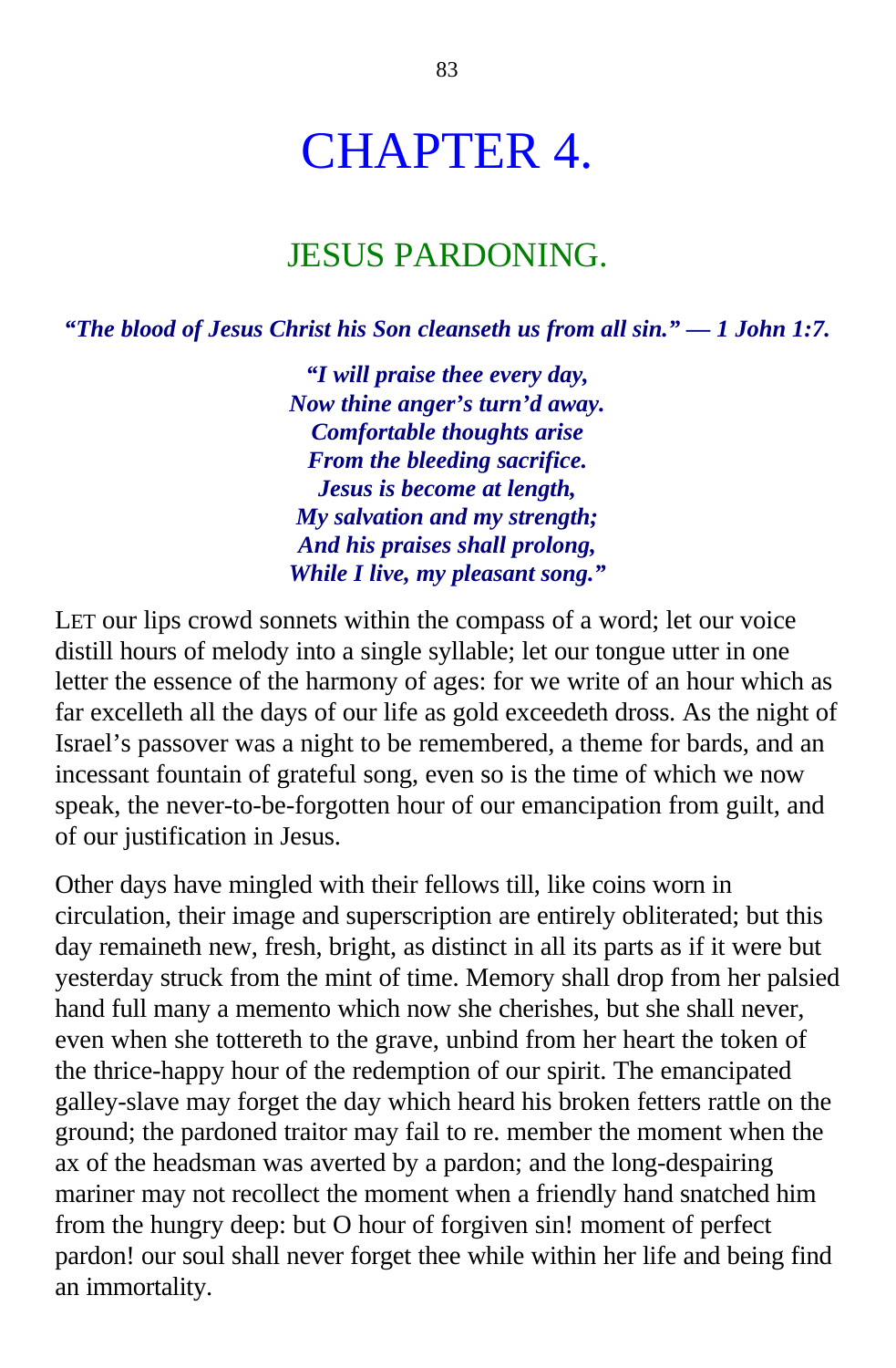Each day of our life hath had its attendant angel; but on this day, like Jacob at Mahanaim, hosts of angels met us. The sun hath risen every morning, but on that eventful morn he had the light of seven days. As the days of heaven upon earth — as the years of immortality — as the ages of glory as the bliss of heaven, so were the hours of that thrice-happy day. Rapture divine, and ecstasy inexpressible, filled our soul. Fear, distress, and grief, with all their train of woes, fled hastily away; and in their place joys came without number. Like as terrors fly before the rising sunlight, so vanished all our dark forebodings, and

#### *"As morn her rosy steps in the eastern clime, Advancing, sowed the earth with orient pearl,"*

so did grace strew our heart with priceless gems of joy. "For, lo, the winter was past; the rain was over and gone; the flowers appeared on the earth; the time of the singing of birds was come; and the voice of the turtle was heard in our land; the fig-tree put forth her green figs, and the vines with the tender grape gave a good smell, when our Beloved spake, and said, ' Arise, my love, my fair one, and come away.'" Our buried powers, upspringing from the dark earth, where corruption had buried them, budded, blossomed, and brought forth clusters of fruit. Our soul was all awake to gladness; conscience sang approval; judgment joyfully attested the validity of the acquittal; hope painted bright visions for the future; while imagination knew no bounds to the eagle-flight of her loosened wing. The city of Mansoul had a grand illumination, and even its obscurest lanes and alleys were hung with lamps of brilliance. The bells of our soul rang merry peals, music and dancing filled every chamber, and every room was perfumed with flowers. Our heart was flooded with delight; like a bottle full of new wine, it needed vent. It contained as much of heaven as the finite can hold of infinity. It was wedding-day with our soul, and we wore robes fairer than ever graced a bridal. By night angels *sang. —* "Glory to God in the highest, on earth peace, goodwill towards men;" and in the morning, remembering their midnight melodies, we sang them o'er again. We walked in Paradise; we slept in bowers of amaranth; we drank draughts of nectar from goblets of gold, and fed on luscious fruits brought to us in baskets of silver.

> *"The liquid drop of tears that we once shed Came back again, transform'd to richest pearl;"*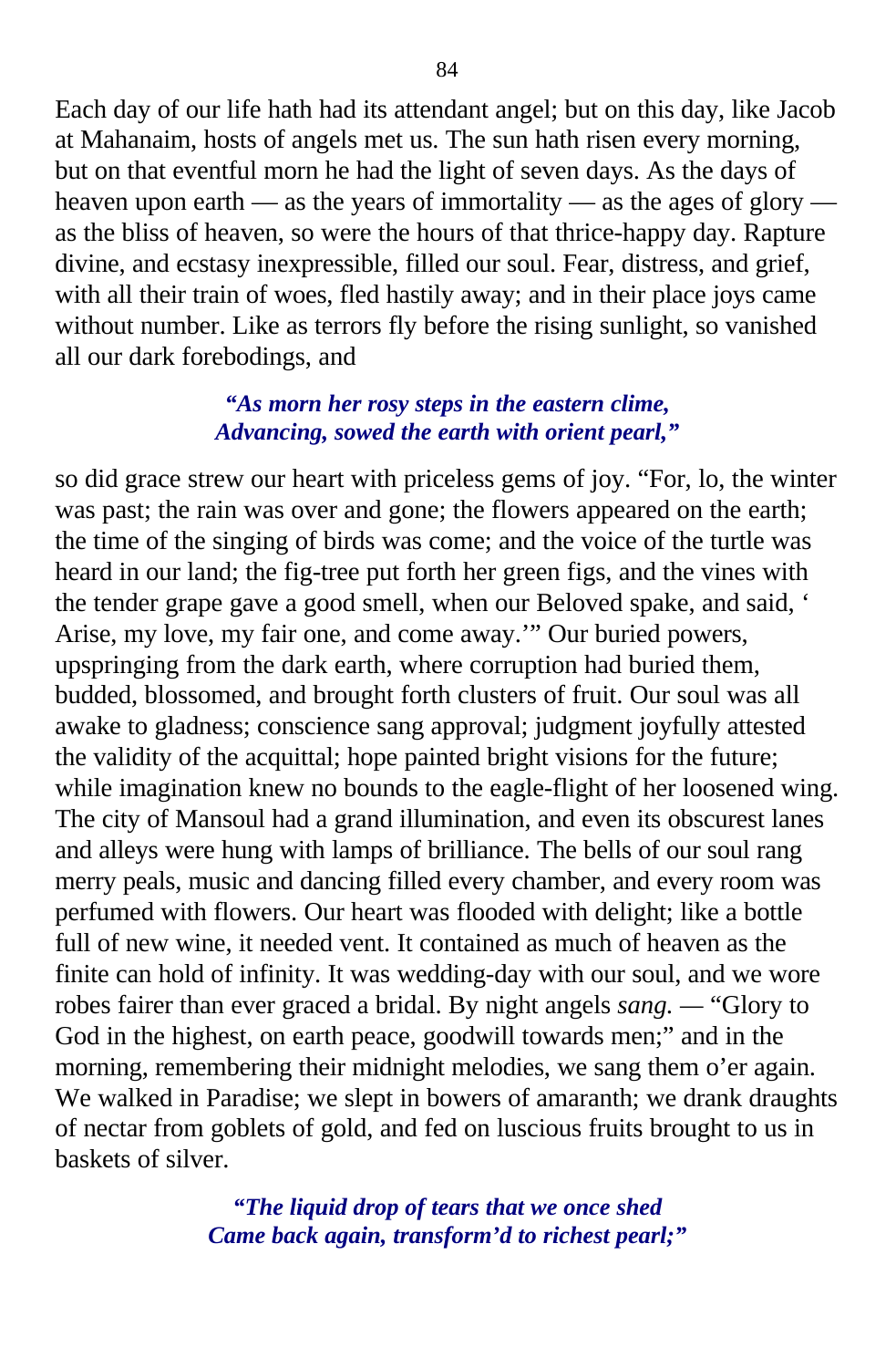the breath we spent in sighs returned upon us laden with fragrance; the past, the present, the future, like three fair sisters, danced around us, light of foot and gladsome of heart. We hail discovered the true alchymist's stone, which, turning all to gold, had transmuted all within us into the purest metal. We were rich, immensely rich; for Christ was ours, and we were heirs with Him.

Our body, too, once the clog and fetter of our spirit, became the active partner of our bliss. Our eyes were windows lighted up with happiness; our feet were young roes bounding with pleasure; our lips were fountains gushing with song, and our ears were the seats of minstrels. It was hard to contain our rapture within the narrow bounds of prudence. Like the insects leaping in the sunshine, or the fish sporting in the stream, we could have danced to and fro in the convulsions of our delight. Were we sick, our pleasure drowned our pain; were we feeble, our bliss renewed our strength. Each broken bone praised Him; each strained sinew blessed Him; our whole flesh extolled Him. Every sense was the inlet of joy, and the outlet of praise. As the needle stayeth at the pole, did our quivering frame rest on Him. We knew no thought beyond, ,,o hope above, the perfect satisfaction of that hour; for Christ and his salvation had filled us to the' very brim.

All nature appeared to sympathize with us we went forth with joy, and were led forth with peace; the mountains and the hills broke forth before us into singing, and all the trees of the field clapped their hands. The adds, the floods, the sky, the air, the sun, the stars, the cattle, the birds, the fish yea, the very stones seemed sharers of our joy. They were the choir, and we the leaders of a band, who at the lilting of our hand poured forth whole floods of harmony.

Perhaps our birthday found the earth wrapped in the robes of *winter,* but its snowy whiteness was an in keeping with the holiday of our spirit. Each snow-flake renewed the assurance of our pardon, for we were now washed whiter than snow. The burial of the earth in its winding-sheet of white betokened to us the covering of our sins by the *righteousness* of Jesus. The trees, festooned with ice-drops, glittered in the sun as if they had coined stars to shine upon us; and even the chill blast, as it whirled around *as,* appeared but an image of that power which had carried our sins away, as far as the east is from the west. Sure, never was winter less wintry than then, for in a nobler sense than the poet  $\frac{146}{146}$  we can affirm —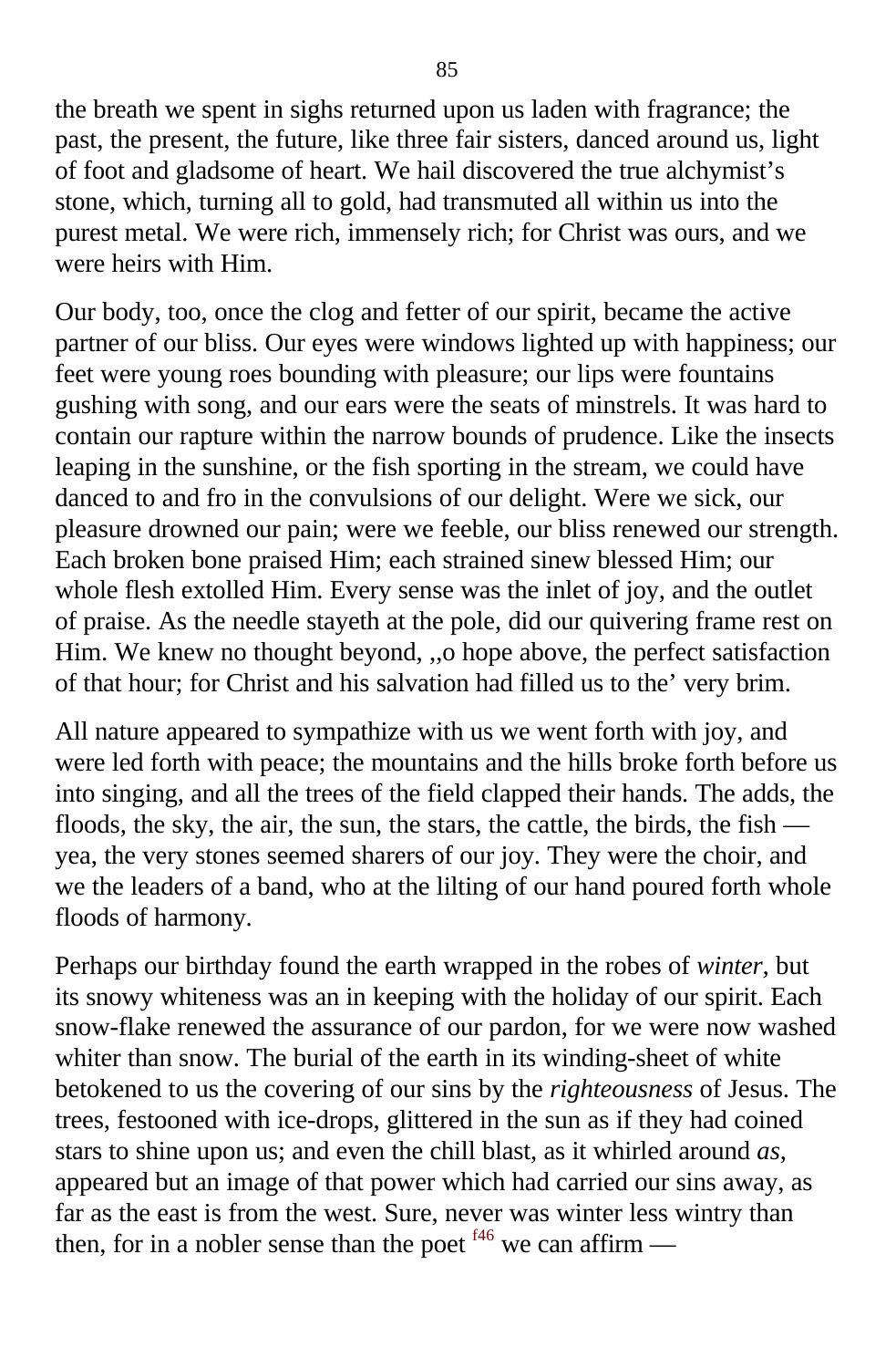#### *"With frequent foot, Pleas'd have I, in my cheerful morn of life, Trod the pure snows, myself as pure."*

Grace enabled us to find a song where others did but murmur.

It may be we were brought to love the glorious Redeemer in the *springtime* of the year; and if so, our quickened spirit found all around it the counterpart of the world within. We, too, like the little flowers, were rising from our tombs; like the sweet birds, expecting brighter days, we sung the songs of promise; like the rippling brooks, unbound from our captivity, we leaped in hasty joy; and, like the woodlands, we were "prodigal of harmony." The mountains, lifting their green heads to the sky, we charged to tell our Maker how we desired to approach his footstool; and the valleys, bleating with the flocks, were bidden to commend us to the notice of the great Shepherd of the sheep. The falling rains we thanked as emblems of him who cometh down "like rain upon the mown grass;" and the smiling sun we owned as a type of his great Lord, who bringeth healing beneath his wings.

#### *We walk'd The sunny glade, and felt an inward bliss Beyond the power Of kings to purchase."*

Aye, and beyond the power of kings to guess if they, too, had not felt the same. As the portals of earth were opening for the coming of the summer, so were we preparing for glorious days of happiness and fruitfulness. Everything in creation was in keeping with our condition, as if nature were but a dress made by a skillful hand, fitting our new-born soul in every part. We were supremely blest. Our heart was like a bell dancing at bridal joys, and the world wan full of bells chiming with it. We were glad, and nature cried, "Child, lend me thine hand, and we will dance together, for I too am at ease since my great Lord hath loosed me from my wintry fetters; come on, favored one, and wander where thou wilt, for

> *"The soft'ning air is balm; Echo the mountains round; the forest smiles; And every sense, and every heart is joy.'*

Come on, then, and sport with me on this our mutual feast."

If in summer we brought forth fruits meet for repentance, and were planted in the garden of the Lord, the soil on which we trod was prolific of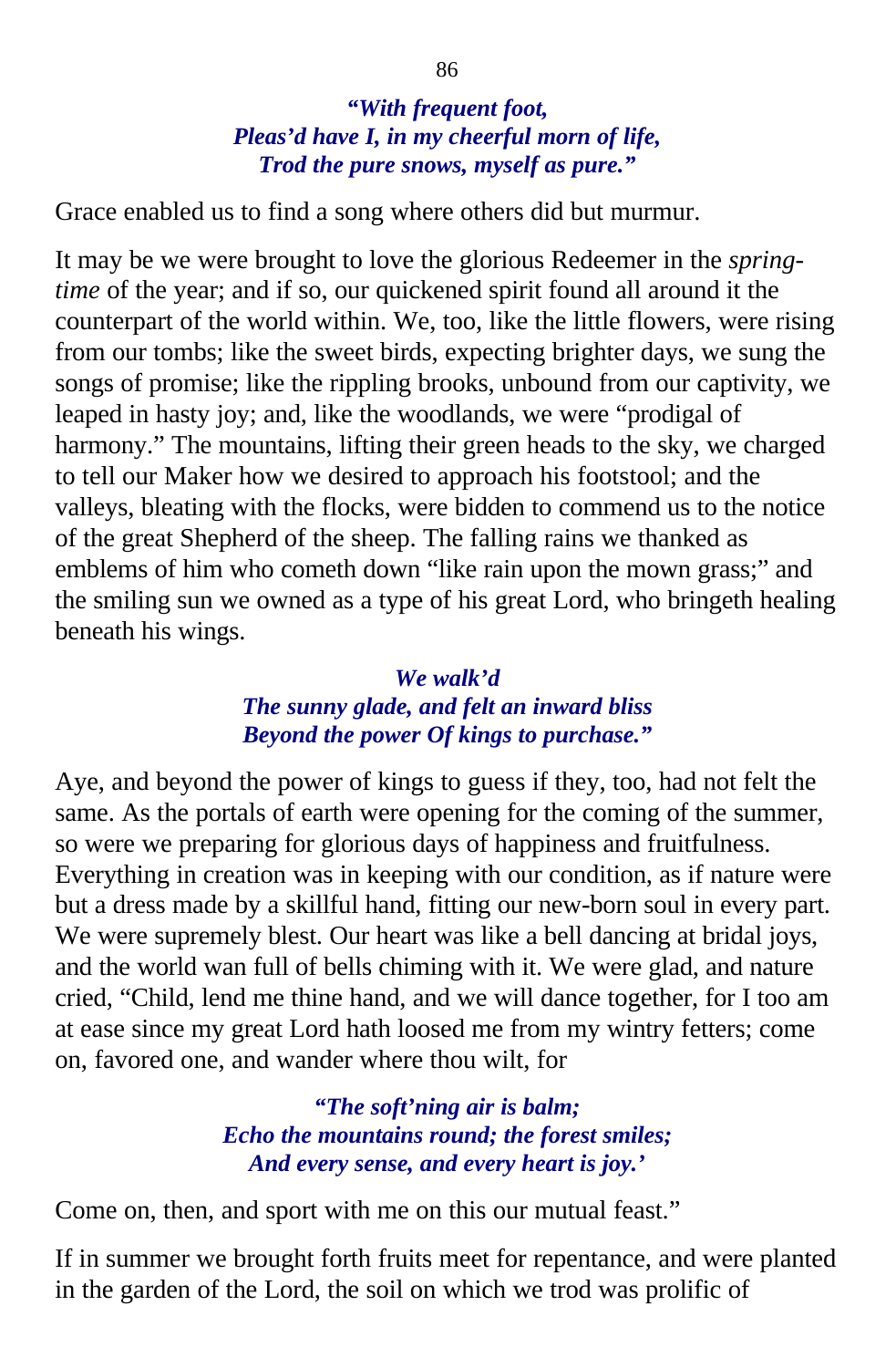emblems of our own condition, and of creatures sympathizing with our joy; and the sky which canopied our dwelling-place was woven like a tapestry with praises of our Lord. When the rainbow bridged the sky, we hailed it as the sign of the eternal covenant made with us by Him who keepeth truth to all generations; if the steaming river sent its exhalation to the clouds, we put our song upon its altar that it might ascend with it; if the dewdrops sparkled on the breast of morn, "the dew of our youth" rejoiced at their kindred beauty; or if the soft winds breathed odors, we bade them receive another burden, while we perfumed them with the name of Jesus. Whether we walked the sea-side, and thought the waves washed blessings to our feet, or found beneath the high rock grateful shelter from the heat, or drank the stream whose waters were sweeter to our taste than e'er before, we were by every object drawn upward evermore to contemplate the Lord our Redeemer who in every scene of nature was set forth in miniature. All summers had been winters compared with this; for now we had flowers in our heart, a sun in our soul, fruits in our spirit, songs in our thoughts, and joy and heat in our affections. Till then we never knew the glory of this mighty world, because we did not know it to be our Father's and our own; but then we looked from the hill-top on the wide-spread scene with-the eyes of a young heir just come to his estate, or a fresh-crowned monarch whose fair dominions stretch beneath his feet far as the eye can see. Then we felt, in *fact,* what we had only heard in poetry, the noble birthright of a regenerated man —

> *"His are the mountains, and the valleys his; And the resplendent rivers. His to enjoy, With a propriety that none can feel; But who, with filial confidence inspir'd, Can lift to heaven an unpresumptuous eye, And smiling say, 'My Father made them all' Are they not his by a peculiar right, And by an emphasis of interest his, Whose eye they fill with tears of holy joy, Whose heart with praise, and whose exalted mind With worthy thoughts of that unwearied love, That plann'd, and built, and still upholds a world So cloth'd with beauty for rebellious man?"*

O happy spirit! tuned aright to unison with a fair earth, man's first inheritance, lost till by grace again we call it ours, and know it to be beautiful. Words fail to describe the Divine rapture of the spirit; and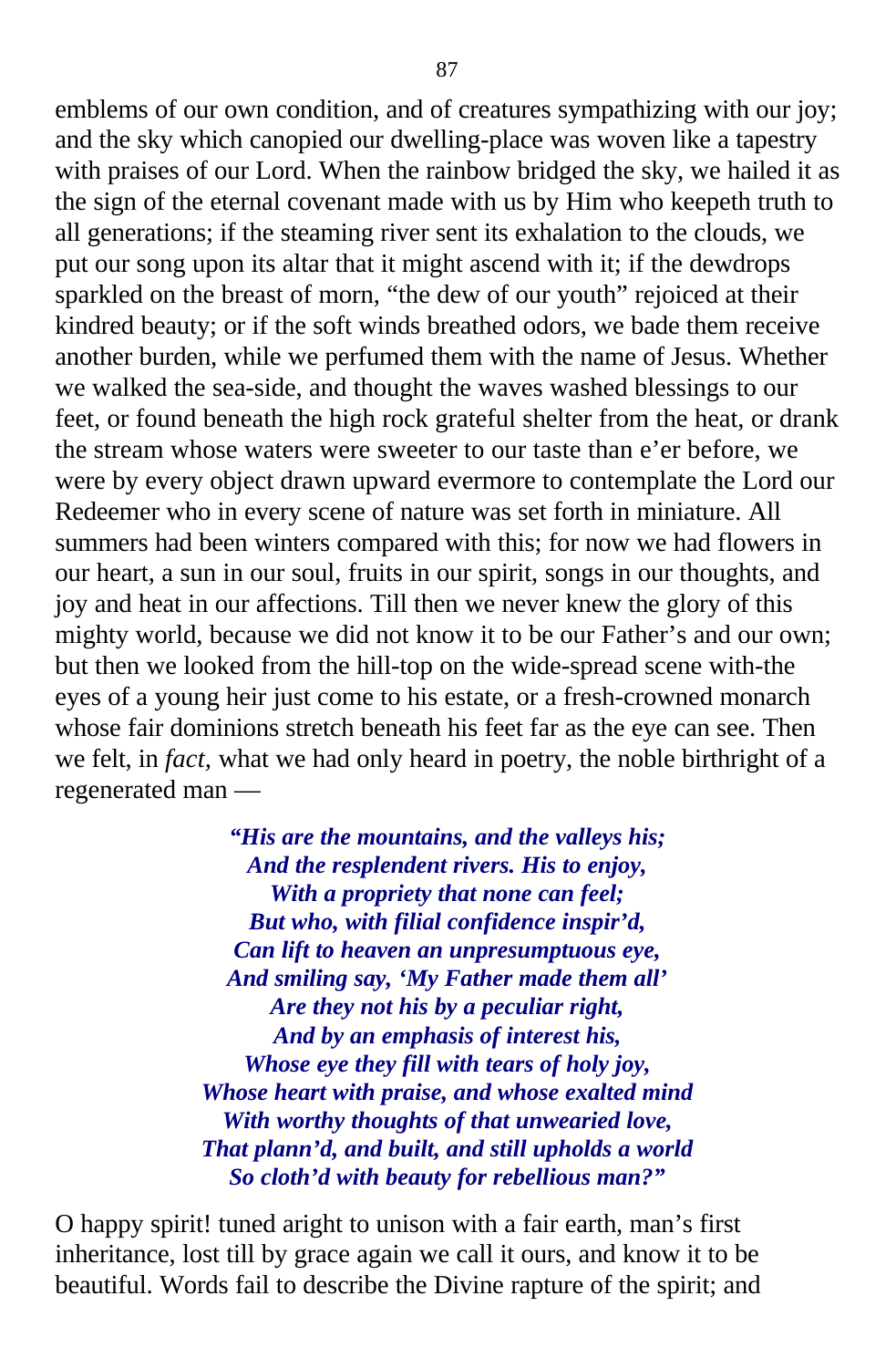however well a poet may paint nature as *he* sees it, yet though he succeed to his own satisfaction, the new-born child of God, whose feelings are richer even than the wealth of poesy, will feel that he hath but, poorly penciled what his now enlightened eye beholds with raptures of delight. This world is a great music-box, and he who hath the key can set it playing, while others with open mouth are wondering whence the song proceedeth. Nature is a colossal organ, and the frail fingers of man may move its keys to thunders of music; but the organist is usually unseen, and the world knows not how such majestic sounds are begotten. Summer is earth in court-dress; and if the heart be so, it will know to what court summer belongeth, and will call him friend.

Need we reiterate our joys by laying *autumn* also under contribution? Truly, if then we found our Lord, the ripened fruit did taste more lusciously than ever. The yellow suit in which the year was clad shone in our eyes like burnished gold. Even as old Autumn —

#### *"Joy'd in his plenteous store, Laden with fruits that made him laugh, full glad That he had banish'd hunger,"*

so did we rejoice that our hunger and thirst were satisfied with ripe fruit from the tree of life. The harvest-home echoed to our heart's glad shouts, and the vintage songs kept tune with our loud rejoicings.

All seasons of the year are alike beautiful to those who know how to track the Creator's footsteps along the road of providence, or who have found a token of his grace, and therefore bless the hour in which it came. There is neither stick nor stone, nor insect, nor reptile, which will not teach us praise when the soul is in such a state as that whereof we now are musing: —

> *"There's music in the sighing of a reed There's music in the gushing of a rill; There's music in all things, if men had ears;' Their earth is but an echo of the spheres.*" <sup>[F47](#page-231-0)</sup>

The one pardoning word of the Lord of all absolution hath put music into all things, even as the trump of the archangel shall breathe life into the dead. Those drops' of atoning blood have put fair colors upon all creation, even as the sunrise paints the earth, which else had been one huge blot of darkness.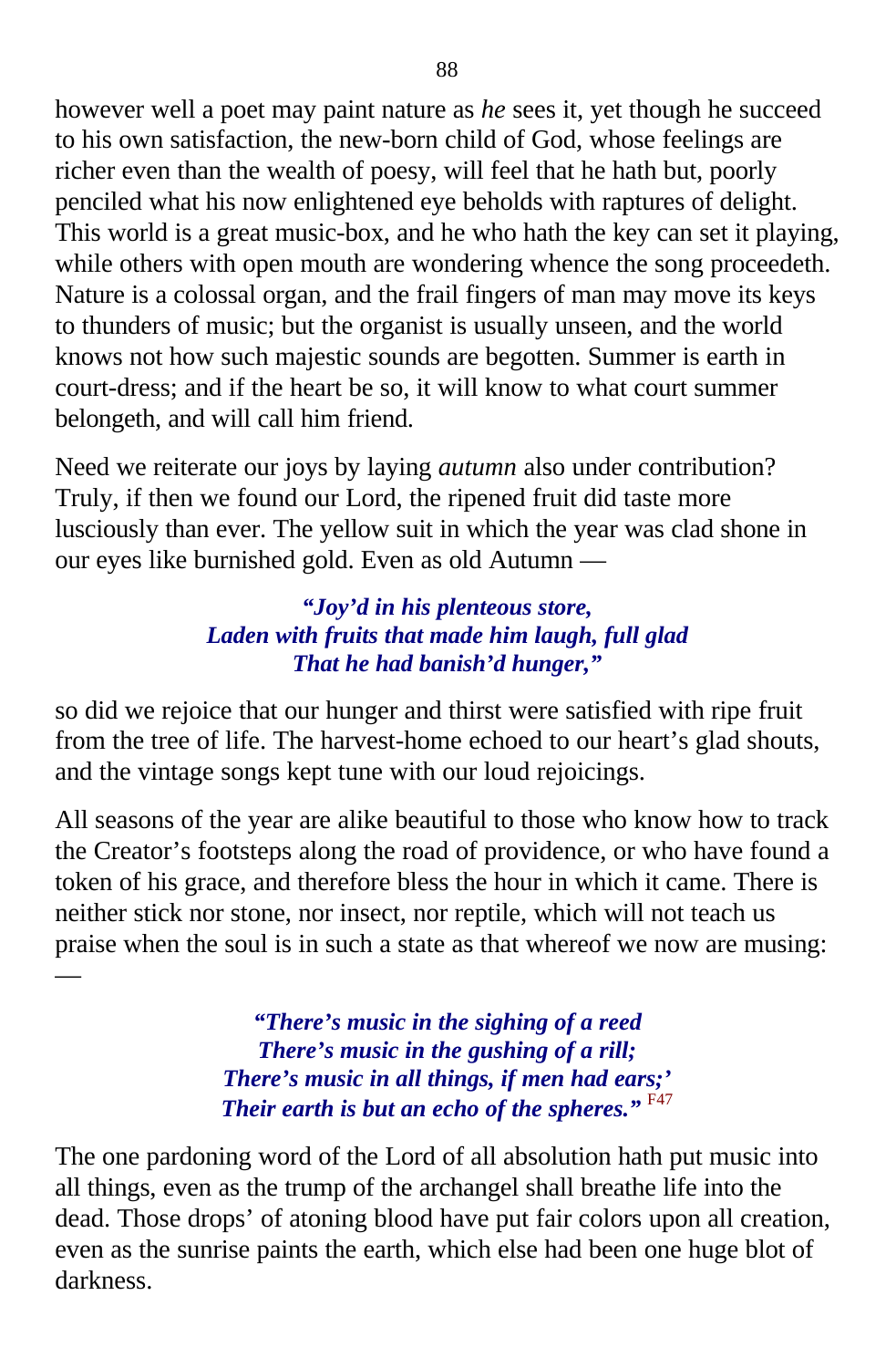How doubly dear do all our mercies become at the moment when Christ shines on us! the bread of our table is well-nigh as holy as the bread of Eucharist; the wine we drink tastes as sacred as that of His consecrated cup; each meal is a sacrament, each sleep hath its Jacob's vision; our clothes are vestments, and our house a temple. We may be sons of poverty, but when Jesus comes, for that day at least, he strews our floor with sand of gold, and plants upon the roof hard-by the ancient house-leek, flowers of sweet contentment, of which heaven need not be ashamed. We are made so happy in our low estate at that transporting word of grace which gives us liberty, that we do not envy princes their crowns, nor would their wealth tempt us from the happy spot where our Lord deigns to give us his company.

Oh that Blest day! again Our memory rushes back to it, and rapture glows even at its mention. Many days have passed since then; but as the one draught of sweet water refreshes the camel over many a mile of desert, so doth that happy hour still cheer us as we remember it. Beginning of the days of heaven! Firstborn of morning! Prophet of blessings! Funeral of fears! Birthday of hope I Day of our spirit's betrothal! Day of God and day of mercy! — oh that we had power to sing the joy which kindles our passions to a flame while we review thee! or rather, oh that we had grace to hymn His praise who made thee such a day! Doth the stranger inquire, What hath so distinguished that day above its fellows? the answer is already knocking at the door of our lips to obtain an egress. We were released from the thraldom of sin, we were delivered from the scourges of conscience, we were ransomed from the bondage of law, we were emancipated from the slavery of corruption; death vanished before the quickening of the Holy Ghost, poverty was made rich with infinite treasures of grace, and hunger felt itself satisfied with good things. Naked before, we on that day put on the robes of princes; Mack, we washed ourselves clean in a bath of blood; sick, we received instant healing; despairing, we rejoiced with joy unspeakable. Ask her who has had the issue of her blood stanched by a touch; ask you healed demoniac, or his companion who throws away the crutch of his long halting, why on that day of recovery they were glad; and they will exhibit their own persons as reasons for their joy: so, O wondering gazer, look on us and solve the mystery of our enthusiastic song. We ourselves are our own answer to your inquiries.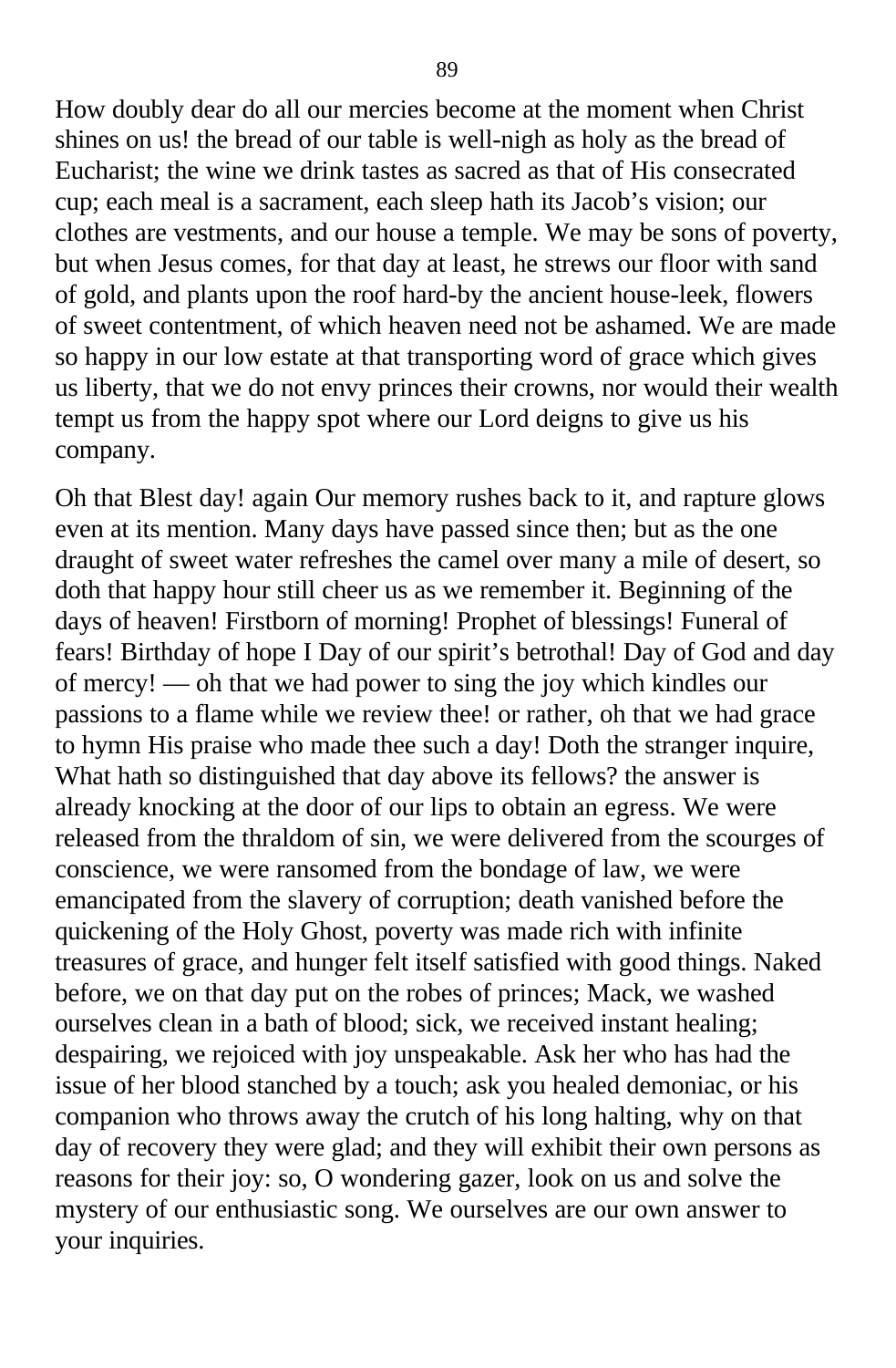Let us summon memory again to lead the choir, while all that is within us doth bleu His holy name. "He spake and it was done ;" "lie said, Let there be light, and there was light." He passed by, in the greatness of his love and in the plenitude of his power, and bade us live. O eyes of beauty, how were ye outdone by his sweet looks! He was fairer than the sons of men, and lovelier than a dream when he manifested himself unto us. Lying by the pool of mercy, we pined away with disappointment, for none would put us into the healing water; but his love stayed not for an instant, he said, "Take up thy bed and walk." Ah, where shall thunders be found which will lend us voices? where floods which can lend us uplifted hands? for we need these to utter half His praise. Angels, your sonnets and your golden canticles are poor, poor things for our sweet Lord Jesus. He deserveth notes which your voices cannot afford, and music which dwells not within the strings of your most melodious harps. He must be his own poet, for none but he can sing himself. He knows, and only he, that depth of love. within his bleeding heart, some drops of which we drank on that auspicious morning of redemption. He can tell, and only he., the transporting sound of that sweet assurance which laid our fears to rest in his own sepulcher.. He alone can testify what he hath wrought; for, as for us, we were asleep on the mount of joy; "when God turned back the captivity of Zion, we were like men that dreamed; our mouth was filled with laughter, and our tongue with singing." <sup>[F48](#page-232-0)</sup> He, our Light; did light a candle around us; our "conversation was in heaven;" our soul made us like the chariots of Amminadib;

#### *"***Our** *rapture seem'd a pleasing dream, The grace appear'd so great."*

We cried out in wonder, love, and praise, "Whence is this to me?  $F^{49}$  I and what am I, and what is my Father's *house,* that the Lord hath visited me, and brought me hitherto." F<sub>50</sub> Our dark and loathsome prison still made our gat-meats to smell of its moldiness, and this quickened our gratitude for our deliverance.

Like Jonah, fresh from the whale's belly, we were willing enough for service of .any kind; all too glad to have come up alive from "the bottoms of the mountains," where we feared that "the earth with her bars was about us for ever." Never did lark spring from his cage-door to the sky with half such speed as that which we made when we obtained our liberty from the iron bondage; no young roe e'er bounded so nimbly over the bills as did our hearts when they were "like hinds let loose." "We could almost re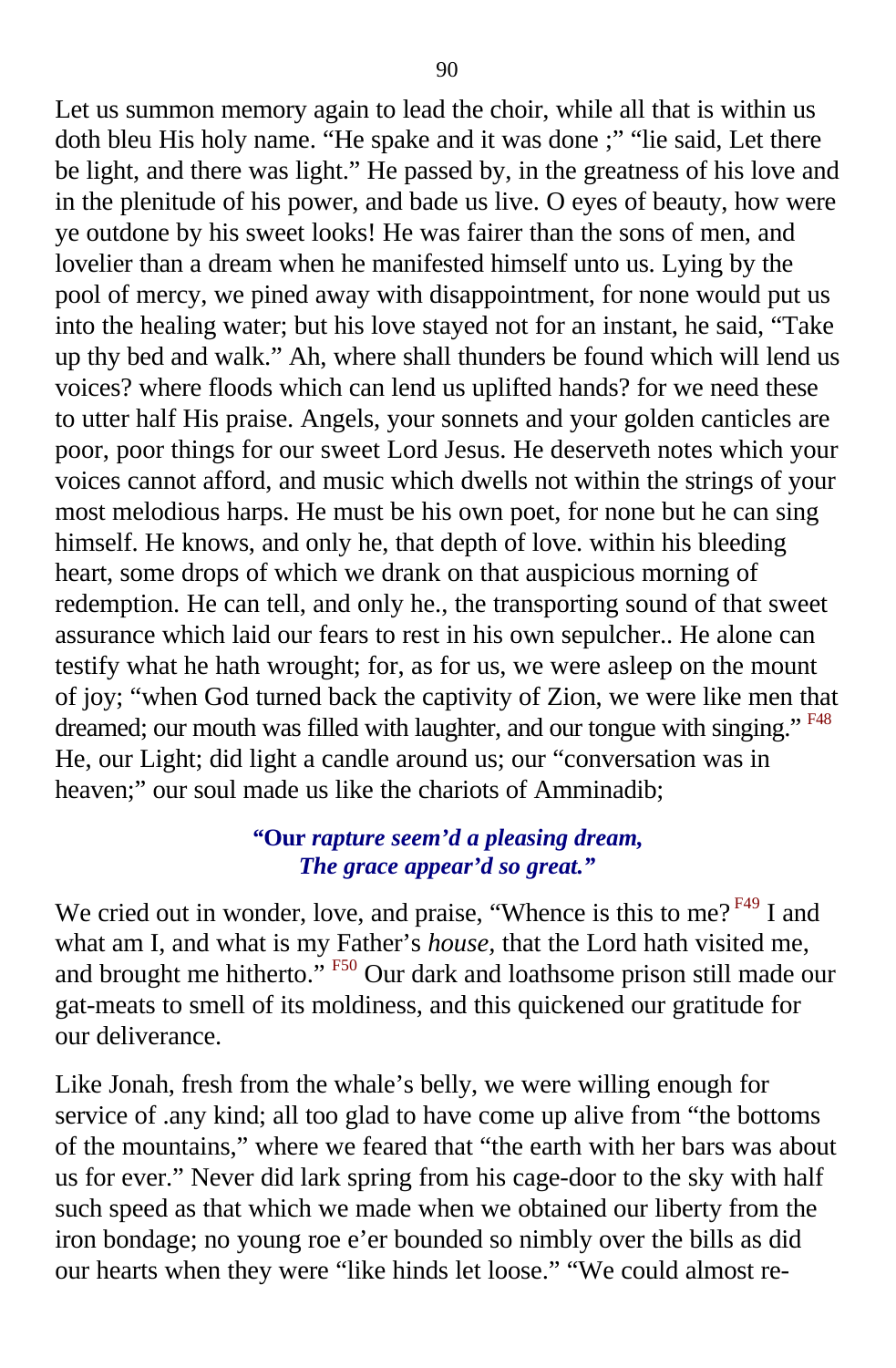tread the steps of our pilgrimage to sing once more that song of triumph over a host of sins buried in the sea of forgetfulness, or drink again of the wells of Elim, or sit beneath those seventy palm-trees.

Dear spot of ground where Jesus met us! dear hour which brought us to his feet! and precious, precious lips of Jesus, which spoke us free! That hour shall lead the song, and every hour shall join the chorus *of —* "UNTO HIM THAT LOVED US, AND WASHED US FROM OUR SINS IN HIS OWN BLOOD, AND HATH MADE US KINGS AND PRIESTS UNTO GOD AND HIS FATHER, TO HIM BE GLORY AND DOMINION FOR EVER. AMEN."

Had it been in our power to have handled the poet's style and measure, we might more fully have expressed our emotions; but if our pen be not that of a ready writer, at least our heart is inditing a good matter. We close by an interacting account of conversion, illustrating its intense darkness, and its succeeding unspeakable light. It is an extract from that valuable and interesting biography, entitled, *Struggles for Life.* After hearing a powerful sermon, he goes home much impressed: — "I spoke to no one, and did not dare to lift; my eyes from my feet, as I expected the earth to open and swallow me. The commotion of my soul was altogether such as language cannot describe. I crept to my room, locked the door, and fell upon my knees; but no words came. I could not pray. The perspiration was oozing from every pore. How long! lay on my knees I know not-happily, this fearful agony of mine did not last long, or I should have died. Some hours elapsed — hours like ages; in which I *felt* myself before the throne of righteous judgment, and while the process was going on I was dumb. Had the salvation of my soul depended upon a word, I could not have uttered it. But he who had smitten, graciously healed. As if they had been slowly unfolded before me, there appeared these never-be-forgotten words: — 'The BLOOD OF JESUS CHRIST CLEANSETH US FROM ALL SIN?

"I had read and heard these wonderful words often, but now they appeared new to me. I gazed, believed, loved, and embraced them. The crisis was past. A flood of tears rushed from my eyes; my tongue was set at liberty. I prayed, and perhaps it was the first time in my life that I really did pray.

"For three days after this! was filled with indescribable joy. I thought I saw heaven, with its blessed inhabitants, and its glorious king. I thought he was looking on me with unutterable compassion, and that I recognized Him as Jesus, my Savior, who had laid me under eternal obligation. The world, and all its concerns, appeared utterly worthless. The conduct of ungodly men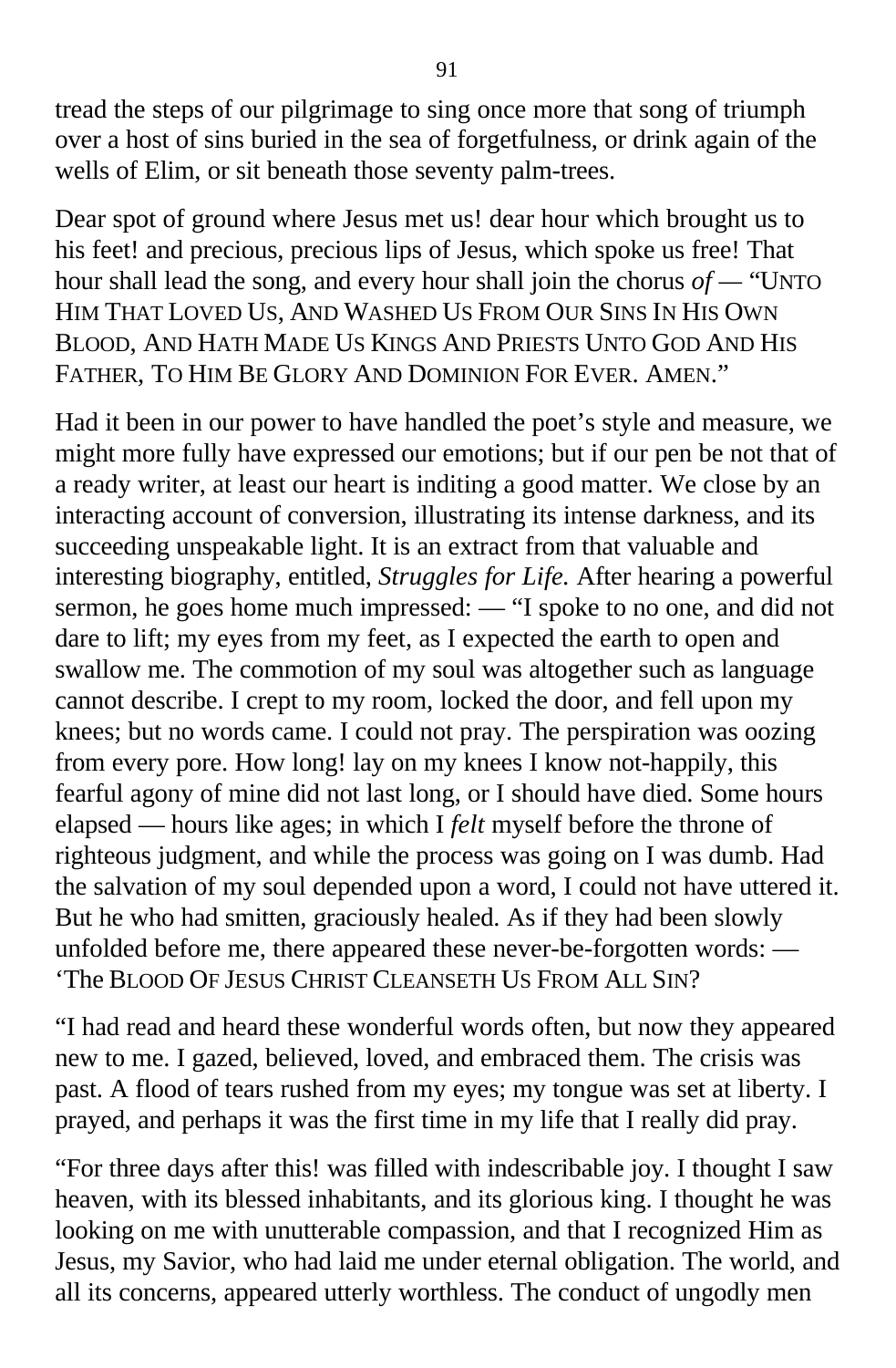filled me with grief and pity. I saw everything in an entirely new light: a strong desire to fly to heathen lands, that I might preach the good news to idolaters, filled my heart. I longed to speak about the grand discovery I had made, and felt assured that I had but to open my lips to convince every one of the infinite grace of Christ, and the infinite value of salvation. And I thought my troubles over, and that, henceforth, the same scenes of joy and hallowed peace were to pass before my eyes, and fill my heart."

Such feelings are not the lot of all to the same degree; but an exceedingly large proportion of the Lord's redeemed will recognize this experience as "the path of the just;" and some who read will rejoice to see here a fair copy of their inner life at this very moment.

May the God of all grace bring each of us to this fair land of Beulah, this palace of delights, this chamber of bliss. Amen.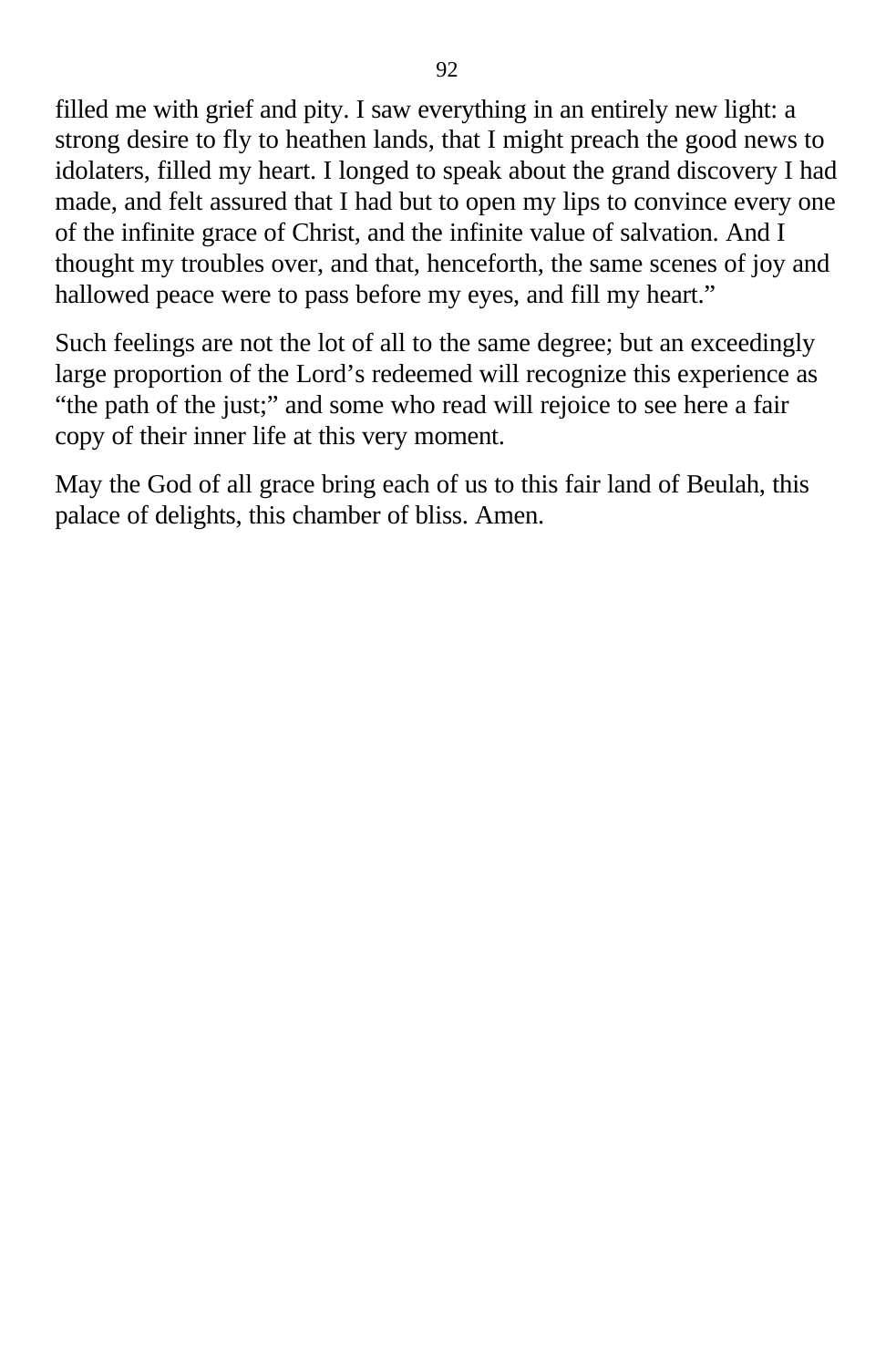## TO THE UNCONVERTED READER

FRIEND, — Thou art amazed at this, for it sounds like a wild legend or fairy tale. Thou knowest nothing of such joy; this is a spring from which thou hast never drawn living water. How much dost thou lose by thine impenitence, and how poor are the things which recompense thy loss! What are thy delights but bubbles? what thy pleasure but sweet poisons? and what thy most substantial bliss but a deceptive, illusive vision of the night? Oh that thou wert able to judge between genuine and counterfeit, real and fictitious! Sure one grain of right reason would teach thee the superiority of spiritual joys to mere carnal excitements. Thou art not so far bereft of judgment as to put any one of thine high carnival days in competition with the time of pardoned sin. Thou wilt not venture to compare thy sweetest wine with that wine of heaven which flows into the lips of the sinner who is forgiven; nor wilt thou bring thy music into rivalry with that which welcomes the returning prodigal. Answer these two questions, we beseech thee, What doth it profit thee to sin against God? and, What shall it profit thee, at last,, if thou shouldst gain the whole world and lose thine own soul? Will a few carnal merriments repay thee for unnumbered woes? Will transient sunlight make amends for everlasting darkness? Will wealth, or honor, or ambition, or lust, furnish thee with an easy pillow-when thou shalt make thy bed in hell? In hell thou shalt be if thou hast not Christ. Oh! remember God is just; and, because he will be just, PREPARE TO MEET THY GOD!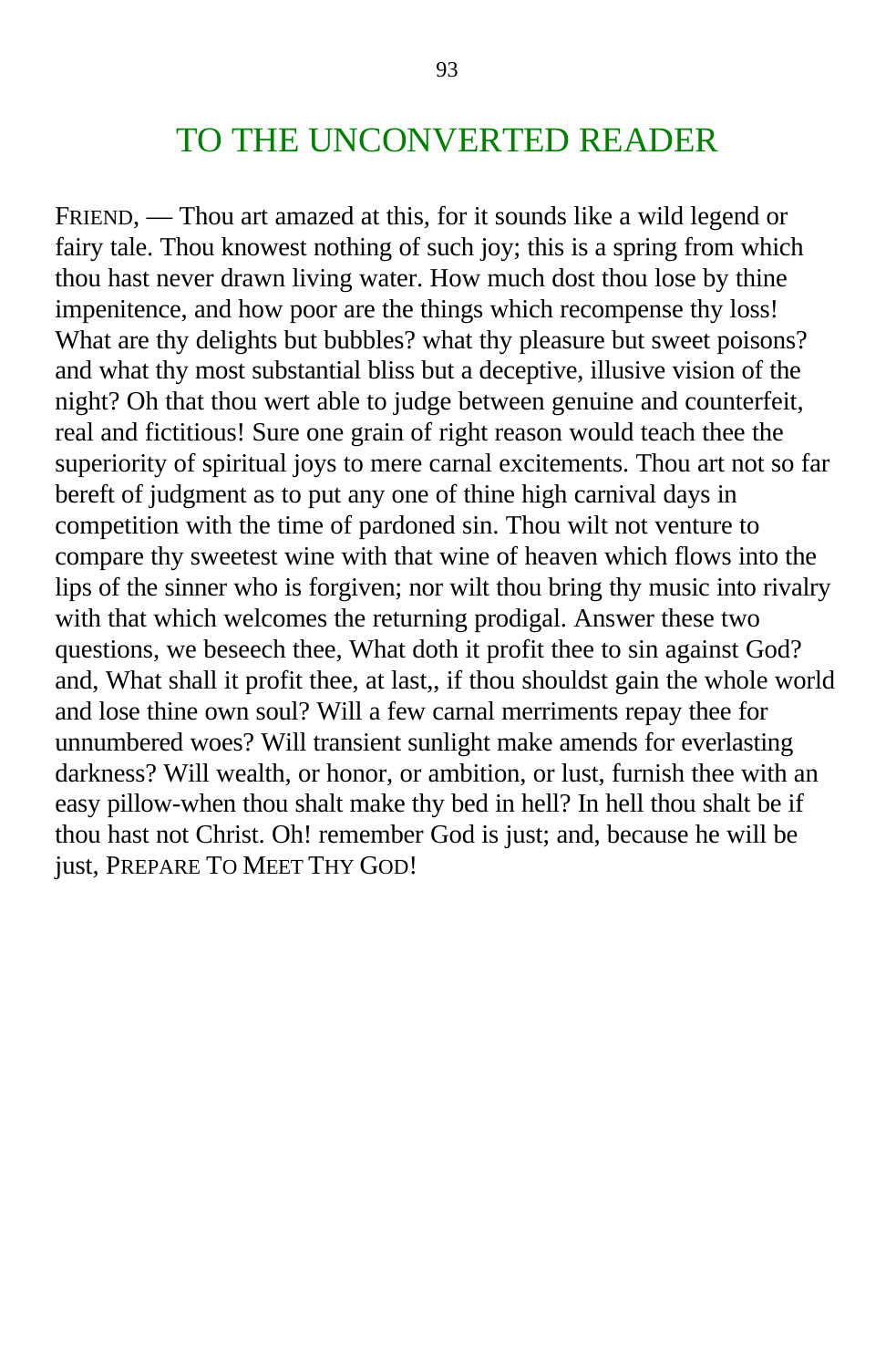# CHAPTER 5

### JOY AT CONVERSION

*'The Lord hath clone great things for us; whereof we are glad." — Psalm 126:3.*

> *"O love, thou bottomless abyss! My sins are swallowed up in thee; Covered is my unrighteousness, Nor spot of guilt remains on me; While Jesus' blood, through earth and skies, Mercy, free, boundless mercy cries. With faith I plunge me in this sea; Here is my hope, my joy, my rest; Hither when hell assails I flee; I look into my Savior's breast; Away, sad doubt, and anxious fear! Mercy is all that's written there. Fixed on this ground will I remain, Though my heart fail, and flesh decay; This anchor shall my soul sustain, When earth's foundations melt away; Mercy's full power I then shall prove, Loved with an everlasting love."*

He who dares to prescribe one uniform standard of experience for the children of God, is either grievously ignorant or holy full of self-esteem. Facts teach us that in the highway to heaven there are many paths, not all equally near to the middle of the road, but nevertheless trodden by the feet of real pilgrims. Uniformity is not God's rule; in grace as well as providence he delights to display the most charming vat/cry. In the matter of conversion this holds good of its attendant rejoicing, for all do not alike sing aloud the same rapturous song. All are glad, but all are not alike so. One is quiet, another excitable; one is constitutionally cheerful, another is inclined to melancholy: these will necessarily feel different degrees of spiritual ecstasy, and will have their own peculiar modes of expressing' 'their sense .of peace with God.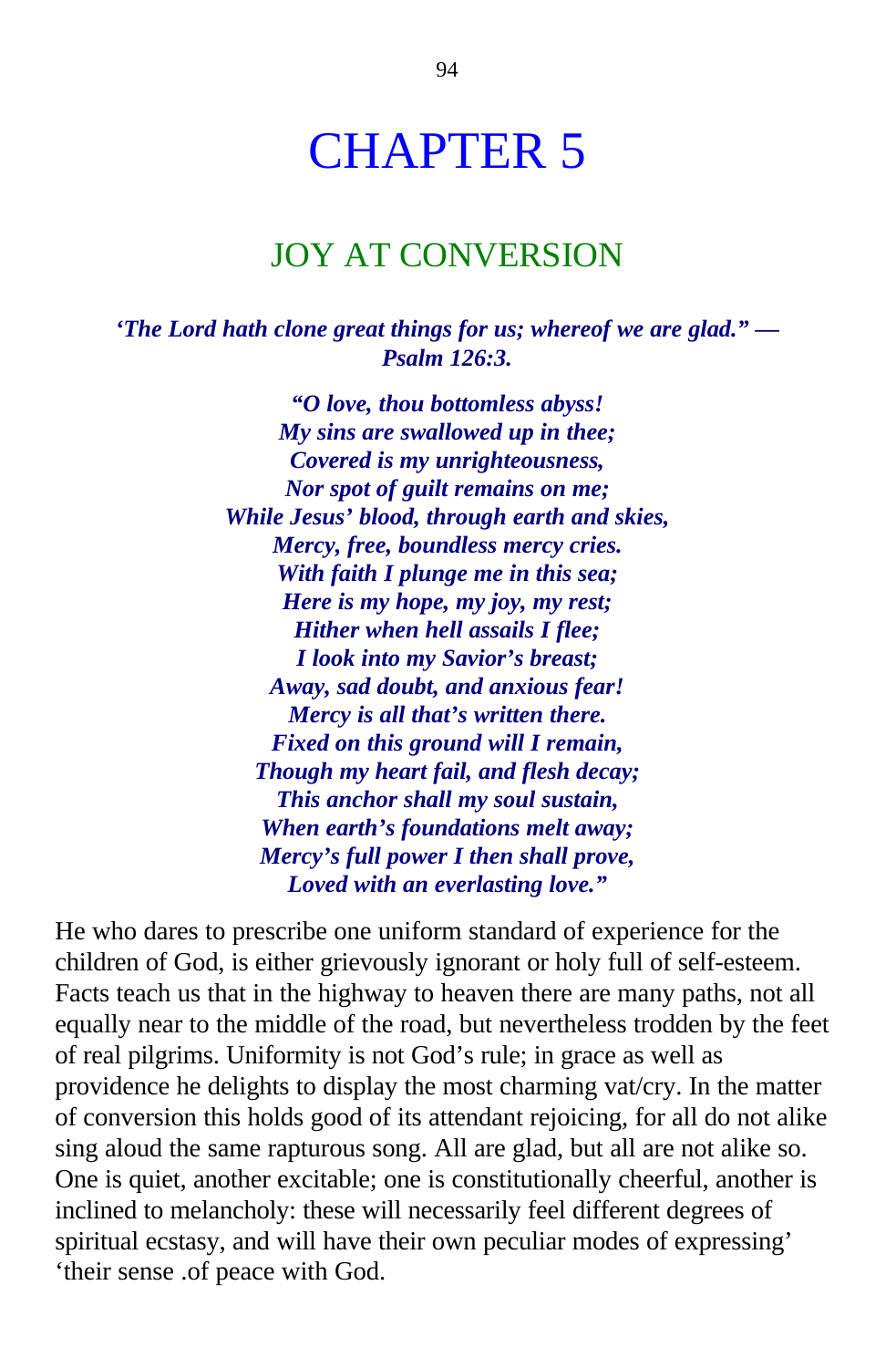It is true, God usually displays unto the newly regenerate much of the riches of his grace; but there are many who must be content to wait for this till a future period. 'Though he dearly loves every penitent soul, yet he does not always manifest that love. God is a free agent to work where he will and when he will, and to reveal his love even to his own elect in his own chosen seasons. One of the best of the Puritans hath wisely written, "God oftentimes works grace in a silent and, secret way, and takes sometimes five, sometimes ten; sometimes twenty years — yea, sometimes more — before he will make a clear and satisfying report of his own work upon the soul. It is one thing for God to work a work of grace upon the soul, and another thing for God to show the soul that work. Though our graces are our best jewels, yet they are sometimes at first conversion so weak and imperfect that we are not able to see their luster." All rules have exceptions; so we find there are some who do not rejoice with this joy of harvest, which many of us have the privilege of remembering.

Let none conceive, therefore, that our book pretends to be an infallible map from which none will differ; on the contrary, it thinks itself happy if it shall suit the experience of even a few, and shall break the chains of any who are enslaved by the system of spiritual standards set up by certain men against whom it enters its earnest protest. Like the tyrant Procrustes, some eyes of religionists measure all men by themselves, and insist that an inch of divergence from their own views must entail upon .us present and eternal severance from thou whom they delight to speak of as the peculiar people, who through much tribulation must enter the kingdom of heaven,. Thus much by way of caution; we now proceed.

The style of our last chapter scarcely allowed us to ask the question, Whence this happiness? or if it suggested itself, we were too much in haste to express our gladness to reply to the inquiry. We will now, however, sit down coolly and calmly to review the causes of that exceeding great joy; and, if possible, to discover God's design in affording us such a season of refreshing. Those who are now mourning the loss of the peaceful hours, sweet still to their memory, may perhaps be cheered by the Ebenezers then erected, and by them may be guided again to the Delectable Mountains. Great Light of the soul, illuminate us each while meditating on thy former mercies!

**I.** We shall discuss *the causes* of the happiness which usually attends a sense of pardon. The study of experience is one far more calculated to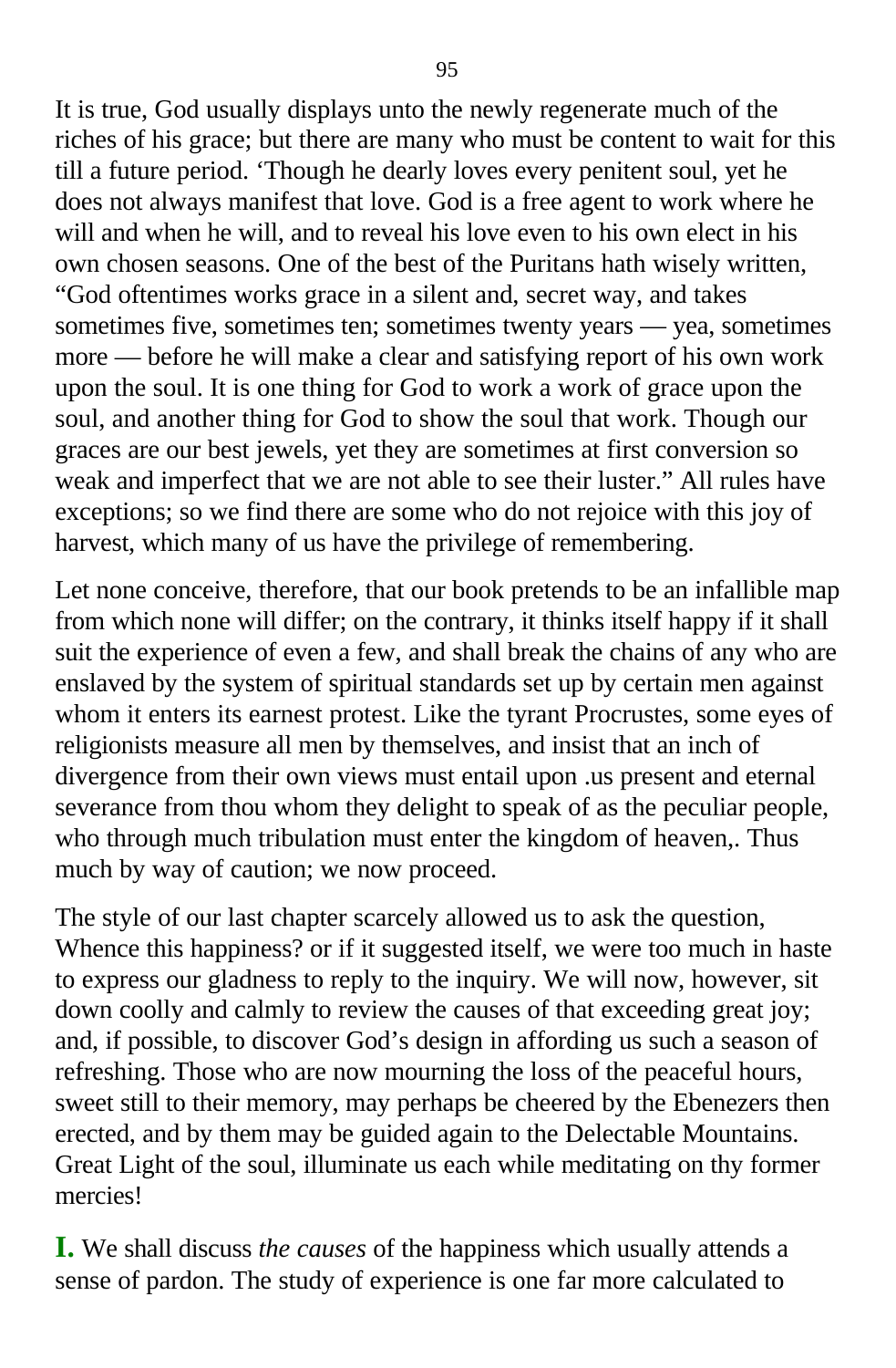excite our admiration of the wisdom, love, and power of God than the most profound researches which contemplate only the wonders of nature and art. It is to be regretted that masterminds have not arisen who could reduce a science so eminently practical and useful into some kind of order, and render it as rich in its literature as the science of medicine or the study of mind. An exceedingly valuable volume might be written as a book of spiritual family medicine for the people of God, describing each of the diseases to which the saint is subject, with its cause, symptoms, and cure; and enumerating the stages of the growth of the healthy believer. Such a compilation would be exceedingly interesting, and its value could scarcely be estimated. In the absence of such a guide, let Us continue our musings by the help of such little experience as we may have acquired.

**1.** Among the many things which contribute to the ravishing sweetness of our first spiritual joy, we must mention *the case wherein it found us.* We were condemned by God and by our conscience, and harassed by fears of the immediate execution of the wrath of God upon us. We were exercised, both day and night, by sorrows for the past and forebodings of the future; impending destruction prevented sleep, and the sense of guilt made life a burden. "When," says one, "the usual labors of the day required that I should sleep, and my body, toiled and wasted with the disquiet of my mind, made me heavy, and urged it more, yet! was afraid to close my eyes lest I should awaken in hell; and durst not let myself sleep till I was by a weary body beguiled into it, lest I should drop into the pit before I was aware. Was it any wonder then that the news of pardon and forgiveness was sweet to one in such a case — whereby I was made to lie down in safety, and take quiet rest, while there was none to make me afraid? 'For so He giveth his beloved sleep."<sup>51</sup> It is but natural that rest should be exceeding sweet after such a period of disquietude. We expect that the sailor will exhibit his joy in no ordinary manner when, at last, after a weary and tempestuous voyage, he puts his foot upon his native shore. We did not wonder when we heard of festivities in the islands of the West among the slaves who were declared free for ever. We do not marvel at the shouts of soldiers who have escaped the hundred hands of death in the day of battle. Shall we then make it a matter of surprise when we behold justified men exulting in their liberty in Jesus, and their escape from fearful perdition? We think it but in the ordinary course of things that when, like the Psalmist, we have received answers to our prayers, we should also sing like him, "Come and hear, all ye that fear God, and twill declare what he hath done for my soul.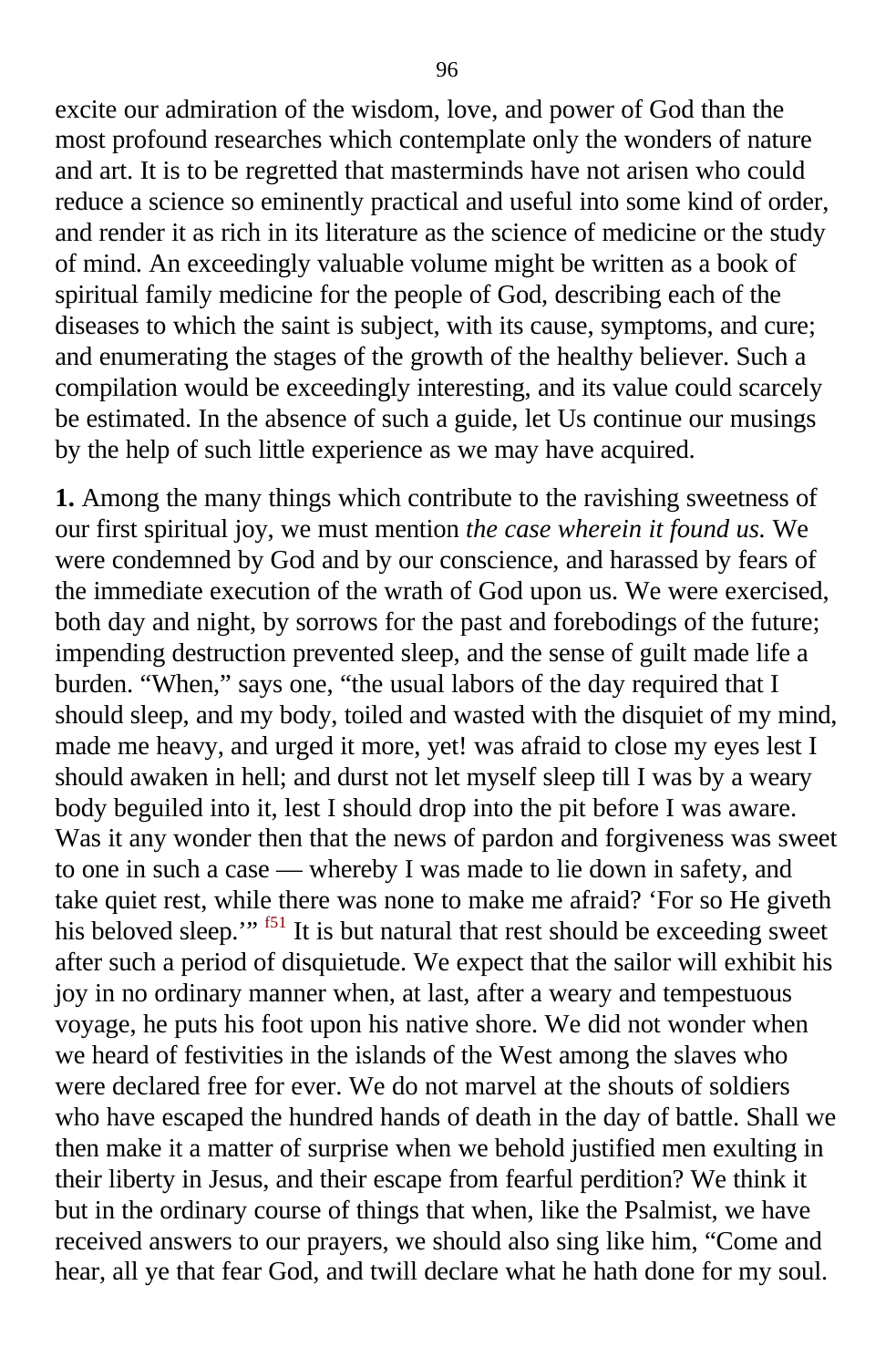I cried unto him with my mouth, and he was extolled with my tongue. I will go into thy house with burnt-offerings: I will pay thee my vows, which my lips have uttered, and my mouth hath spoken when I was in trouble. Thou hast turned for me my mourning into dancing: thou hast put off my sackcloth, and girded .me with gladness, to the end that my glory may sing praise to thee, and. not be silent. 0 Lord my God, I will give thanks .unto thee for ever." Men put dark colors into the picture to make the lights more apparent; and God useth our black griefs to heighten the brightness of his mercies. The weeping of penitence is the sowing of jewels of joy. The poet  $f^{52}$  sang in another sense that which we may well quote here —

#### *"And precious their tears as that rain from the sky.*  $53$ *Which turns into pearls as it falls in the sea."*

Spiritual sorrow is the architect of the temple of praise; or at least, like Hiram, it floateth on Moore. Its seas the cedars for the pillars of the beautiful house. To appreciate mercies we must feel miseries; to value deliverance we must have trembled at the approach of destruction. Our broken chains make fine instruments of music, and our feet just freed from fetters move right swiftly, dancing to the song: we *must* be glad when our bondage is yet so fresh in our memory. Israel sang loud enough when, in the sea of Egypt, her oppressors were drowned, because she knew too well from what a thraldom she was rescued. Shushan was glad, and rest was in the city, when the Jews had clean escaped from the wiles of Haman. No Purin was ever kept more joyously than that first one when the gallows were still standing, and the sons of the evil counselor yet unburied. We may mourn through much of the long pilgrimage to heaven, but the first day is dedicated to feasting, because yesterday was spent in slavery. Were we always mindful of the place from whence we came out, perhaps we should be always rejoicing.

**2.** *There is given unto us at this period a peculiar outpouring of grace* not always enjoyed in after days. The heart is broken — it needs soft lineaments wherewith it may be bound; it bath keen wounded by the robbers, and left half dead upon the road — it is meet that the good physician should pour in oil and wines; it is faint — it needs a cordial; it is weak — it is therefore carried in the bosom of love. He who tempers the wind to the shorn lamb breathes gently on the new-born child of grace. He gives it milk — the ready-prepared nutriment of heaven; he lays it in the soft cradle of conscious security, and sings to it sweet notes of tender love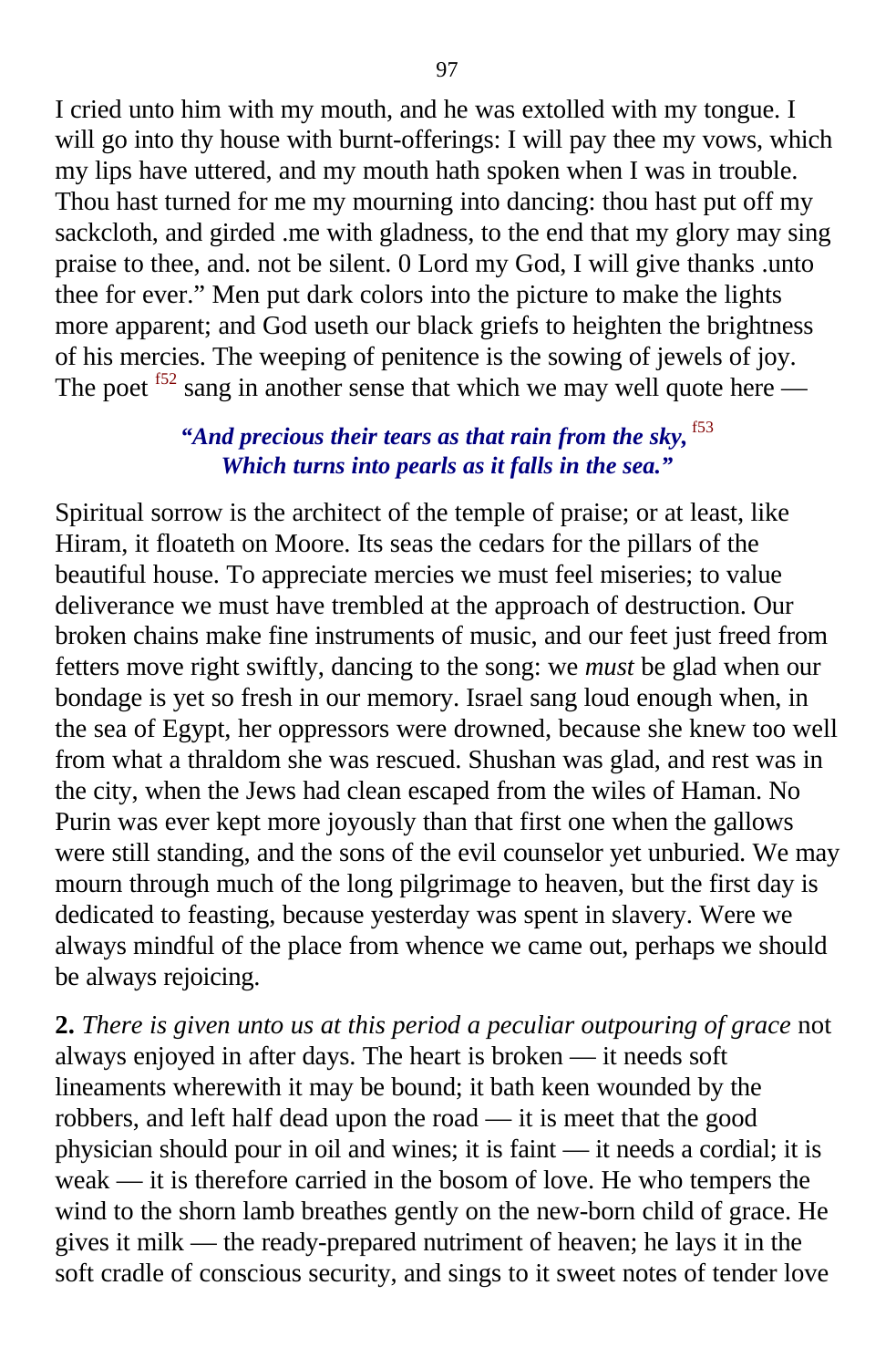The young plant receives double attention from the careful gardener; so do the young plants of grace receive a double portion of sunlight by day, and of the dew by night.

The light wherein, for the first time we discover Christ is usually clear and sparkling, bringing with it a warming force and reviving influence to which we have been strangers before. Never is it more truly sweet to see the light, or a more pleasant thing to the eyes to behold the sun, than when he shines with mild and benignant rays upon our first love. Grace then is grace indeed; for then it effectually operates on us, moving us to hearty affection and burning zeal, while it absorbs the passions in one Object, wrapping us up in itself. So rich are the manifestations of Jesus to our souls at that hour, that in after life we look back to that time as "the days of our espousals ;" so ardent are we then in love to our Lord, that in succeeding years we are often compelled to ask for the same grace, desiring only that it may be with us as in months past.

Though our head shall be anointed with fresh oil every day of our life, yet on the first coronation morning the fullest horn is emptied upon us. A man may have such a clear and glorious revelation of Christ to his soul, and such a sense of his union with Jesus on that beginning of days, that he may not have the like all his life after. "The farted calf is not every day slain; the robe of kings is not every day put on; every day must not be a festival day or a marriage (lay; the wife is not every day in the bosom; the child is not every day in the arms; the friend is not every day at the table; nor the soul every day under the manifestations of Divine love." <sup>[f54](#page-232-0)</sup> Jacob only once saw the angels ascending and descending; Samuel did not hear from God every night. We do not read that the Lord appeared to Solomon save that once in vision. Paul was not for ever in the third heaven, nor was John in the Spirit every Lord's-day. Grace is at all times a deep, unfathomable sea, but it is not always at flood-tide.

When we are going to our Jesus he will send wagons to fetch us to his own country — he will come out to meet us in great pomp, and will introduce us to the king; but when we are safely settled in Goshen he will love us equally, but it may be he will not make so great a point of honoring us with high days and festivals. Christ will array his chosen ones in goodly attire, and bind flowers, about their brows, on the day of their union to him; but, perhaps, to-morrow he may, for their benefit and his glory,  $\phi'$  plunge them into the ditch, so that their own clothes shall abhor them?' It may be we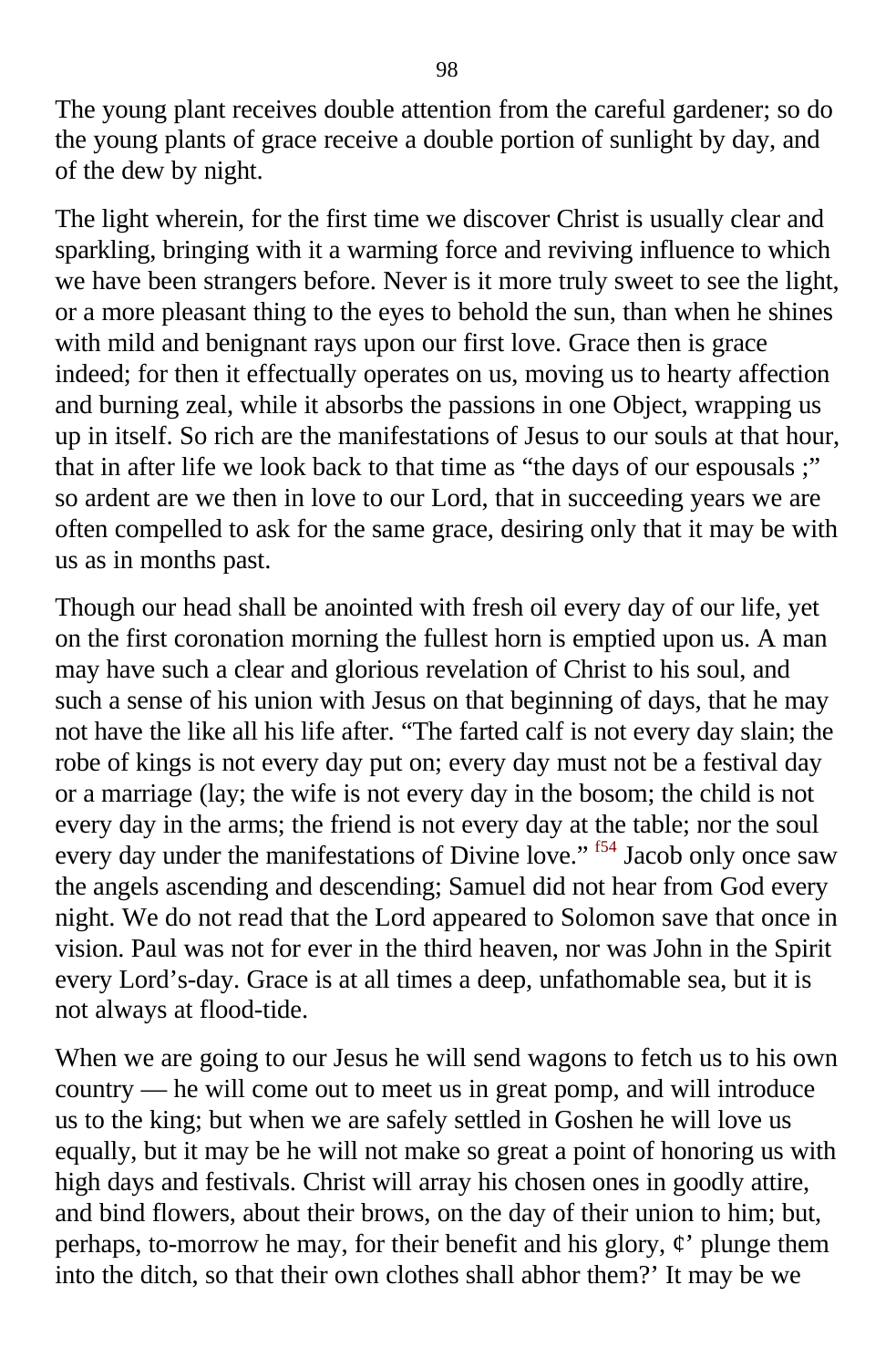have a greater sense and sight of grace at first than we do afterwards, and this is the reason of our greater joy.

**3.** *The exceeding value of the things revealed naturally produces a sense of* unutterable delight when perceived by faith. It is no joy at a fictitious boon — but the, benefit is real, and in itself of a nature calculated to excite wonder and praise. The mercies received are discovered to be inestimably precious, and hence there springs at once emotions of joyous gratitude. He would scarce be of a sane mind who would not smile upon the receipt of a treasure which would free him from heavy liabilities, and secure him an abundant provision for life. When the naked are clothed, when the hungry are fed, and when beggars are elevated from dunghills to thrones, if they exhibit no signs of gladness, they give grave cause to suspect an absence of reason. And can a sinner receive a royal pardon, a princely robe, a promise of a crown, and yet remain unmoved? Can he banish hunger at the King's own table, and feel the embraces of his reconciled Monarch, and restrain his joy? Can he behold himself adopted into the family of God, made joint heir with Christ, and an inheritor of 'the kingdom of heaven, and still behave himself coldly? No! he must — he will rejoice, —

#### *"For should he refuse to sing Sure the very stones would speak.*

It is no small thing to receive a succession of mercy — all priceless, all unmerited, all eternal, and all our own. Justification in itself is a "joy worth worlds ;" but when its attendants are seen at its heels, we can only say with the Queen of Sheba, "There is no heart left in me." It is not enough that we are washed and clothed, but there is our Father's banqueting house open to us — we are feasted — we hear music — a fair crown is set upon our head, and we are made kings and priests unto our God; and, as if all this were little, he gives to us himself, and makes himself our Lord, our God.

Can a mortal become possessor of Christ, of his person, his attributes, his all — and can no then restrain the bliss which must find his heart a vessel all too narrow to contain it? Surely sweetness is. only sweetness when we discern *Him as* our everlasting Friend — ours entirely, ours securely, ours eternally.

> *"Known and unknown, human, divine! Sweet human hand, and lips, and eye, Dear heavenly friend that canst not die, Mine, Mine — forever, ever Mine!" [f55](#page-232-0)*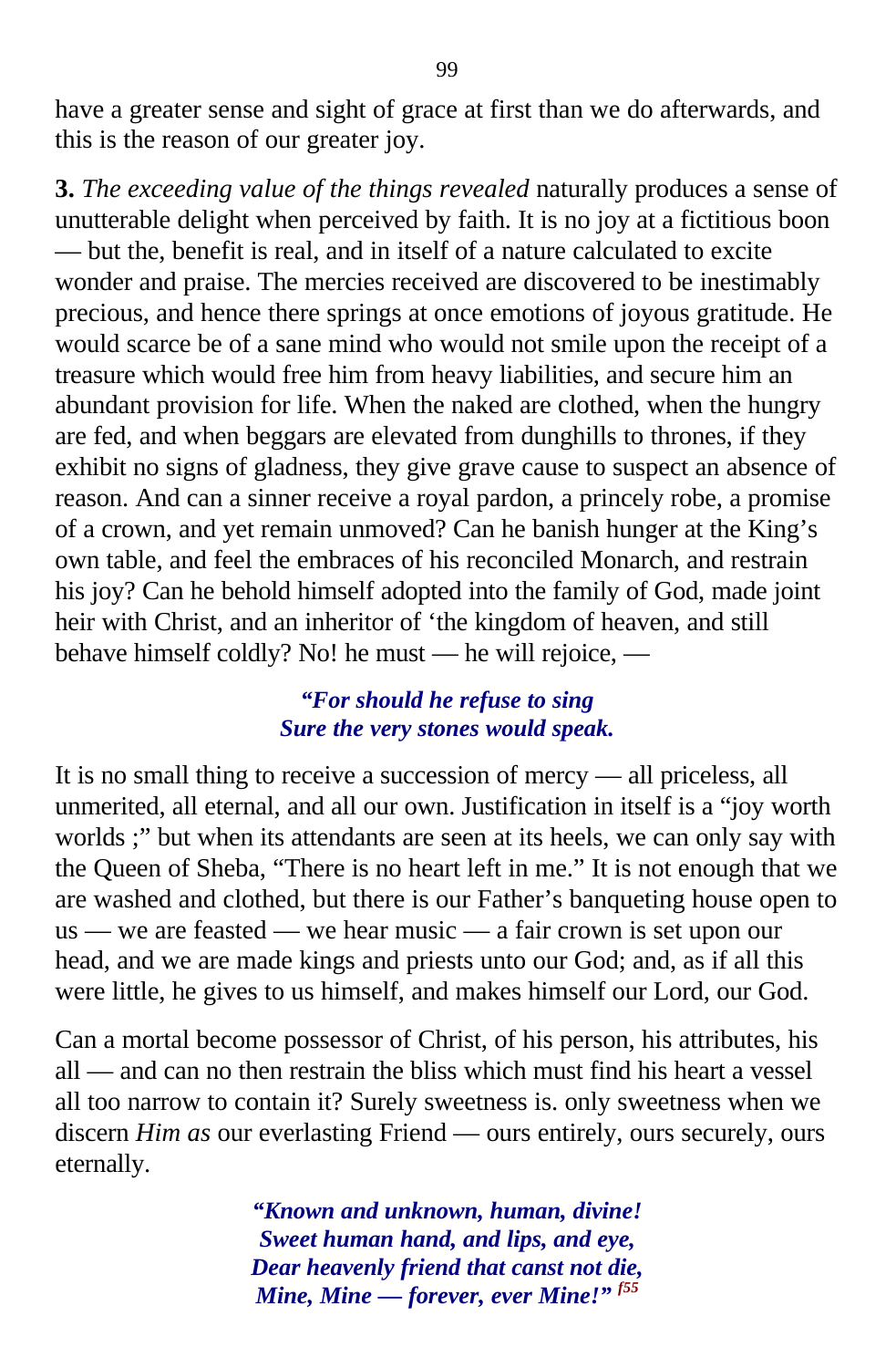Truly, the believer might be excused if at the first recognition of the Redeemer as his *own,* own Friend, he should become sick of love, or faint with overflowing happiness. Rhoda opened not the gate for gladness when she heard Peter's voice; who shall wonder if the believing penitent should behave like one who is in a dream, and should lay himself under the imputation of madness! Conceive the rapturous delights of the sailors of Columbus when they hailed the land, or their beaming countenances when they found it to be a goodly country, abounding with all wealth; picture the heroic Greeks when from the mountain-tops they saw the flood which washed their native shore, and shouted — "The seal the seal" and you may then look on another scene without wonder — -a company of pardoned sinners, singing with all their heart and soul and strength the praise of One who hath done great things for them, whereof they are glad.

**4.** *At this season the spirit lives nearer to its God,* and thus it dwells nearer heaven. The things of the world have less power to charm us when we have but lately proved their vanity; the flesh hath scarcely ceased to smart with the pain caused by the burnings of sin, and we are the more afraid of the fire; we have just escaped the paw of the lion and the jaw of the bear, and, having the fear of these before our eyes, we walk very near to the Shepherd. Bear witness, ye saints of God, to the holy dew of your youth, for which, alas! you now mourn. Can ye not remember how ye walked with God, how calm was your frame, how heavenly your spirit! Ye never saw the face of man when ye left your chambers till ye had Been the face of God; nor did ye shut your eyes in slumber on your beds till ye had frost commended your spirit to your Father in heaven. How artless was your simplicity! how fervid your prayerfulness! how watchful your daily behavior! What a marvelous tenderness of conscience characterized you! — you trembled to put one foot before the other, lest you should offend your God; you avoided the very appearance of evil; you were moved by the faintest whispers of duty; and all the while what a quiet state of repose your soul did swim in, and how pleasantly did you commune with heaven! Grace had planted an Eden around .you, where you walked with Jehovah amid the trees of the garden. You were like Daniel by the river Ulai — THE MAN'S hand was on your shoulder, and his voice called you, "Man, greatly beloved." You drank out of your Master's cup, and fed out of his hand, like the poor man's ewe-lamb in Nathan's parable. Your eyes were up unto Him, as the eyes of handmaidens to their mistresses; nor could you afford the vain, harlot world so much as an instant's gaze. In the religious shows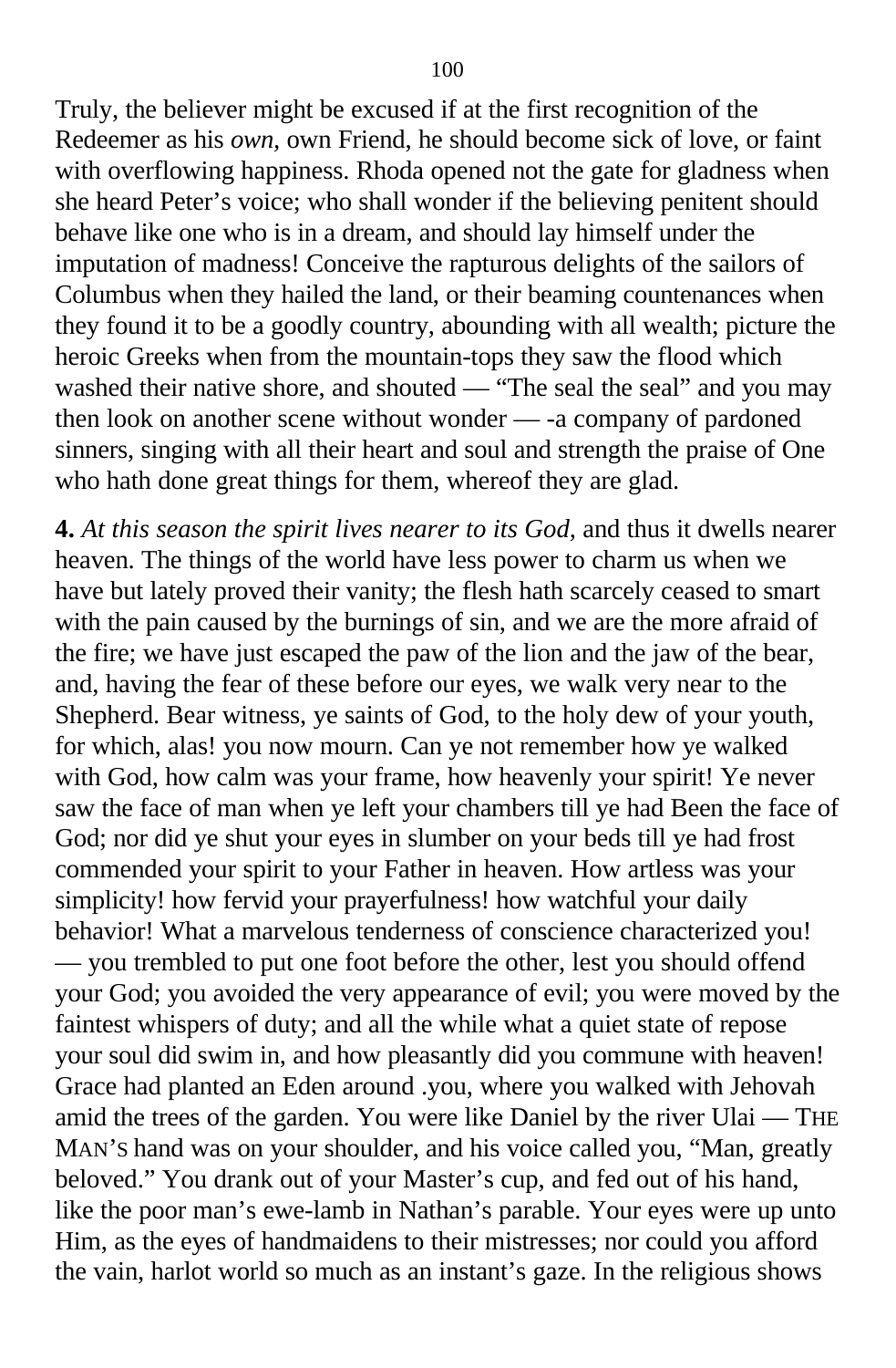of old times they were wont to represent Meditation as a fair maiden,, with her eyes fixed upon a book which she was intently studying; around her they placed young boys, dressed as fairies, demons, or harlequins, who, with their dancing, tricks, jokes, or frightful howlings, sought to divert her from her reading; but she, nothing moved, still continued wholly occupied therewith: now such were we at the young springtime of our piety, when we were first consecrated to the Lamb. We were wholly engrossed with Jesus, and nothing could draw us from him. His name was the sum of all music; him person the perfection of all beauty; his character the epitome of all virtue; himself the total sum of the riches, the glory, the love of an entire universe. "One sweet draught, one drop of the wine of consolation from the hand of Jesus, had made our stomachs loathe the brown bread and the sour drink of this miserable life." <sup>[f56](#page-232-0)</sup> We were wholly lost in admiring him, and could only ask, "Who knoweth how far it is to the bottom of our Christ's fullness? who ever weighed Christ in scales?" or, "Who hath seen the heights, and depths, and lengths, and breadths of his surpassing love?"

Here is one grand secret of our greater flight of joy at that time — we had then more wing than now, for we had more communion with God. We were living on high, while men lay groveling below; we were above the storms and tempests then, for we had entered into the secret place of the tabernacles of the Most High. We bathed our brow in the sunlight of an unclouded sky, standing on an eminence, up whose lofty sides the clouds knew not how to climb. Did we live nearer to our Lord now, we should beyond a doubt enjoy far more of the cream of life, and know less of its wormwood. We cannot expect to have the same *enjoyment unless* we be occupied in the same *employment.* He who goes away from the fire should not ask many times why he does not feel the same heat. The young convert is in a holy frame — he is most sure to be in a happy one. Distance from God is the source of the major part of our doubts, fears, and anxieties; live nearer to him, and we shall be all the further from the world, the flesh, and the devil, and so we shall be less molested by them. We cannot make the sun shine, but we can remove from that which may cast a shadow on us. Remove then thy sins, O weak believer, and thou mayst hope to see Him yet again!

**5.** Immediately after conversion *we are eminently careful to use all the meant of Face,* and therefore we derive more comfort from them than in after years, when we are more negligent of them. The young convert is robe seen at every prayer meeting, early or late; every religious service,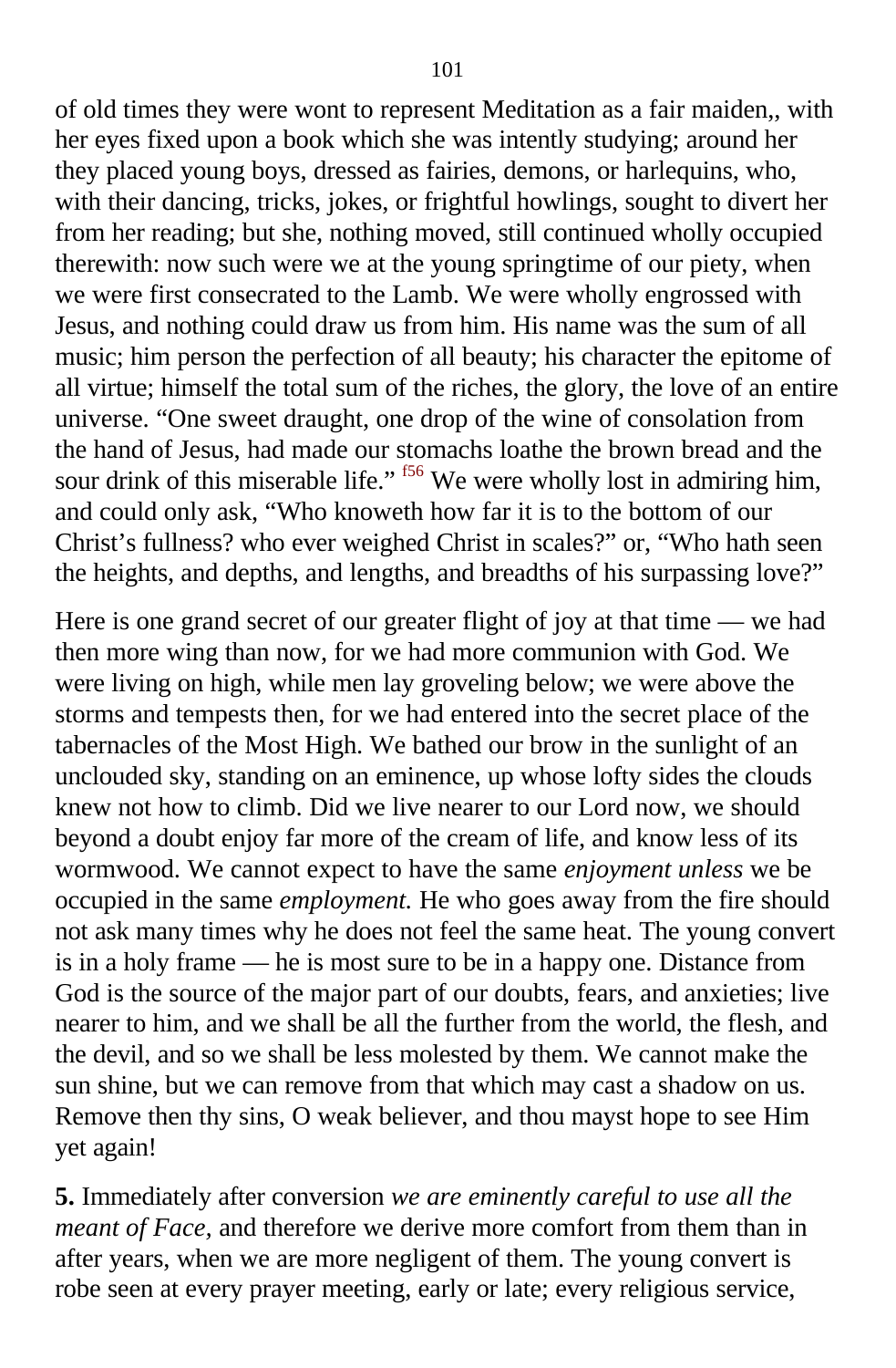even though it be at a considerable distance, finds him as an attendant; the Bible is seldom closed, and the season for private devotion is never neglected. In after days any excuse will enable us to be absent from Divine service with an easy conscience; but then it would have been a high crime and misdemeanor to have been absent at any available opportunity. Hence the soul, feeding much on heavenly food, waxeth fat, and knoweth nothing of the sorrows of the hungry one who neglects the royal table. The young footman on the heavenly race exerts all his strength to win the race, and his progress is thus far greater at first than afterwards, when h/s breath a little fails him, or the natural slothfulness of the flesh induces him to slacken his pace. Would to God we could maintain the speed of our youth I we should then retain its comforts. We have met with some few of the eminently holy who have enjoyed a continual feast ever since the day of their espousals; but these were men who were constantly fervent in spirit, serving their Lord with a diligent heart. Why should it not be So with many more of us? John Bunyan hath well written, "You that are old professors, take you heed that the .young striplings of Jesus, that began to strip but the other day, do not outrun you, So as to have that Scripture fulfilled on you, 'The last shall be first, and the first last,' which will be a shame to you and a credit to them." <sup>[f57](#page-232-0)</sup> Oh! that we were as obedient new as we were then to the voice of the Word from heaven, then would that voice be more sweet to our ears, and the face of heaven would not be so full of frowns. "The soul of the diligent shall be made fat," is true in spiritual matters equally with temporal. "Give diligence to make your calling and election sure; for if ye do these things, ye shall never fall, for So an entrance shall be administered to you abundantly into the everlasting kingdom of our Lord and Savior Jesus Christ." He that would be rich must still continue his heed to his flocks and his herds. It is not one venture which maketh the soul rich; it is continued perseverance in the business of salvation. None but lively, active Christians expect to feel those ravishing joys, sweet comforts, and blessed delights which follow at the heels of a healthy soul. Stagnant water never sparkles in the sun  $-$  it is the flowing brook which shines like a vein of silver: set thy grace at work, and thy joys shall marvelously increase. If our bucket be empty, we had better ask ourselves whether it might not be full again were it sent down into the well. Truly, a neglect of means robs us of much consolation.

**6.** *Novelty* no doubt had some hand in the singular feelings of that joyous season. As an eminent saint says, "They were new things, wherewithal I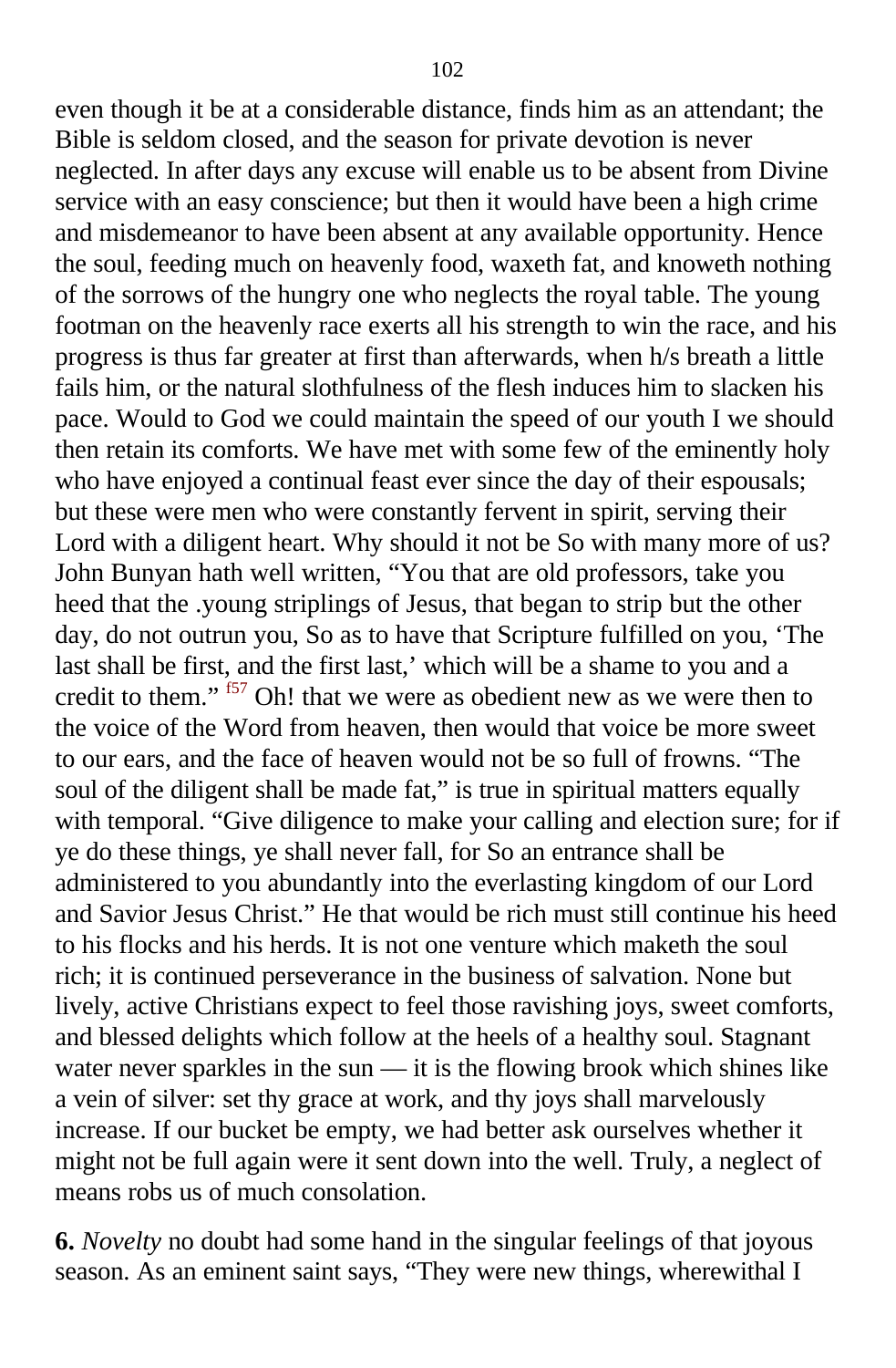was utterly unacquainted before, and this made them the more affecting." We have all felt the great exciting power of novelty in everyday-life, and the same influence exerts itself upon the inner life of the soul. At first, pardon, adoption, acceptance, and the kindred blessings, are new things, and, besides their own value, have the brightness of newly-minded mercies to recommend them to our notice. Prayer, praise, meditation, and hearing, are fresh exercises; and, like a horse just brought to his labor, we are in haste to be engaged in them. "In the morning of life, before its wearisome journey, the youthful soul doth expand in the simple luxury of being — it hath not contracted its wishes nor set a limit to its hopes." The morning sun is shining on the yet glistening hedgerows, and the dewdrops are all pearls; the smoke of earth hath :not yet darkened the skies, and they are one pure firmament of azure. There is more than a little of the Athenian in every man; there is not one of us who is not charmed by something which has but lately come to the light of observation. True, we shall find the glories of the cross as marvelous in after years as they are now, but now they are so startling to us that We cannot but feel astonishment and wonder. As he who after a life of blindness at the first sight of the stars would naturally lift up his hands in amazement so doth the man from whose spiritual eye the film hath been removed, exult in his first vision of the heavenly gifts of God. Never is the rose more lovely than in its bud; so grace is never more graceful than in its beginnings. The young lambs frisk in the fields — they will assume a steadier gait when they become "the sheep of his pasture ;" but till then let them show their joy, for it is the necessary consequence of their new-created Being.

**7.** We are inclined to believe that the most common cause is the fact that, *at first conversion, the soul relies more simply upon Christ, and looks more attentively at him than it does in after days,* when evidences, good works, and graces, become more an object of regard than the person of Jesus. When the glorious Redeemer finds us lost and ruined in the fall when he makes, us deeply conscious of that ruin — then we take him, and him alone, for our treasure; but in future years he gives to us sundry rings, jewels, and ornaments, as love-tokens — and we most foolishly set our eyes more upon these than upon the Giver, and consequently lose much of the cheering effect of a constant view of the Savior. At the first time of love we are too weak to venture on our own feet, but cling with both our arms around the neck of Jesus; there we find an easy carriage, which we lose when our overweening pride constrains him to set us on the ground to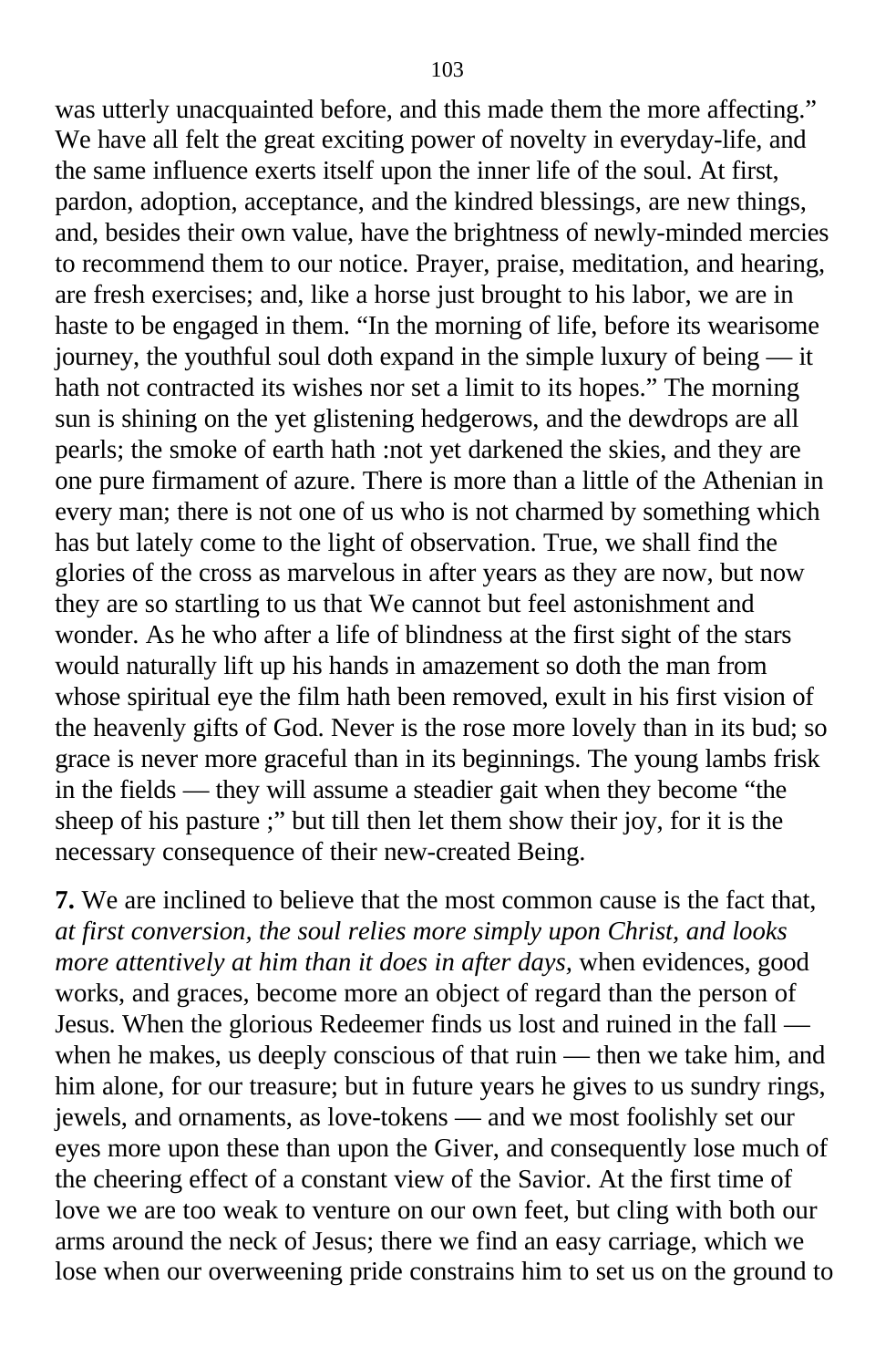run alone. He who hath a speck in the eye of his faith, obscuring his vision of the Savior, will find much pain resulting therefrom. That which removes us from the simplicity of our faith in Christ, although it be in itself most excellent, yet to us becomes a curse. Many of us might be willing to renounce all our experience, our graces, and our evidences, if we might but return to the former childlike faith of our spiritual infancy. To lie quietly afloat on the stream of free grace is the very glory of existence, the perfection of earthly happiness.

No seat is so pleasant as that which is beneath the shadow of Jesus. We may fetch our spices from afar, but they shall yield no such fragrance as that which is shed from the robes of the all-glorious Emmanuel, of whom it is written, "All thy garments smell of myrrh, and aloes, and cassia." Whatsoever spiritual joy we have which springs not from Christ as the Fountain, we shall find it sooner or later bitter to our taste. The young convert is happy because he drinks only from Jesus, and is yet too full of infirmity to attempt the hewing of a cistern for himself.

If we be unfaithful to Christ, we must not expect many of his smiles. It matters little what is the object of our delight, be it never so lovely, if it become a rival of Jesus, he is grieved thereby, and makes us mourn his absence. "When we make creatures, or creature-comforts, or anything whatever but what we receive by the Spirit of Christ to be our joy and our delight, we are false to Christ." <sup>[f58](#page-232-0)</sup> He gave himself wholly for us, and he thinks it ill that will not give him sole possession of our heart. Jesus, like his Father, is a jealous God — he will not brook a rival. He will have us rejoice only in *His* love, hearken only to *His* voice, and keep our eyes constantly on him, and him only. Beyond a doubt, were we in constant fellowship with our loving Redeemer, we might always retain a measure, if not the entire fullness, of our early joy; and did we labor to improve in our acquaintance .with him, and our devotion to him, our joy might possibly increase to an indefinite degree, until our tabernacle on earth would be like a house built upon the wall of heaven, or at least in the suburbs of the city of God. It is no wonder that so many lose their first joy when we remember how many lose their first love. "It may be," saith a holy Puritan to the doubting soul, "it may be, if thou hadst minded and endeavored more after community with God and conformity to God, thou mightest at this time have looked upward. and seen God in Christ smiling upon thee, and have looked inward into thy soul, and seen the Spirit of grace witnessing to thy spirit that thou weft a son, an heir, an heir of God, and a joint-heir with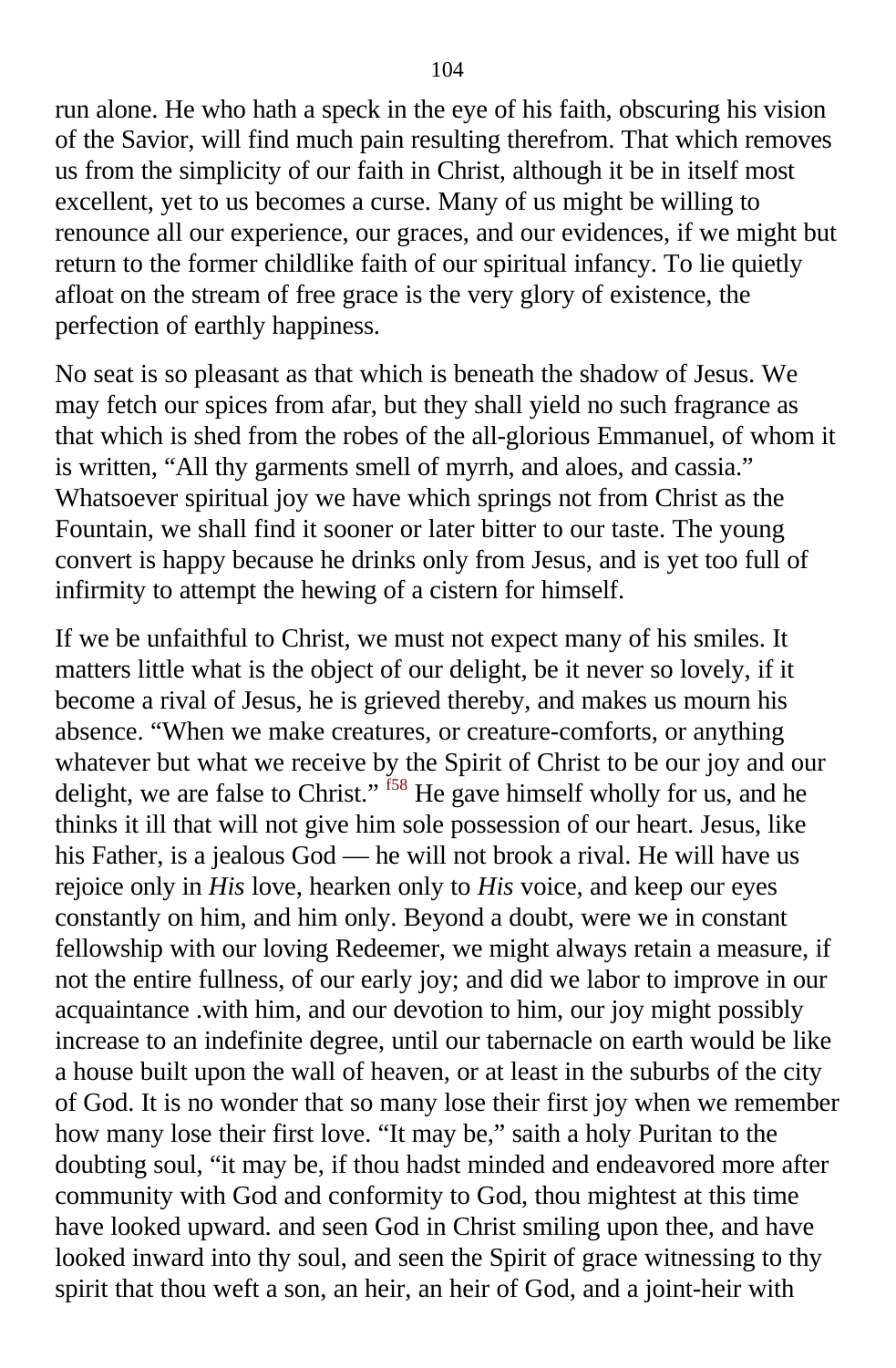Christ. But thou hast minded more thine own comfort than Christ's honor; thou hast minded the blossoms and the fruit more than Christ, the Root; thou hast minded the springs of comfort more than Christ, the Fountain of life; thou hast minded the beams of the sun more than the Sun of righteousness: and, therefore, it is but a righteous thing with God to leave thee to walk in a valley of darkness, to hide his face from thee, and to seem to be as an enemy to thee." Let us labor then to keep our eye single, so shall our whole body be full of light — light cheering and delightful beyond what we can even dream. It is quite impossible to define the limit of the happiness mortals may experience in the condescending company of a gracious Savior; let us each seek to soar into the loftiest air, that we may prove what is the joy unspeakable and full of glory. Certain it is that faith is the golden pipe which conducts the living waters of the mount of God to the pilgrim sons of Jehovah. Let us keep the course unobstructed, and we may hope to drink deep draughts of true delight.

It cannot be supposed that we have enumerated more than a small proportion of the causes of this spiritual phenomenon; the rest lie beyond the writers limited experience, or do not at this moment suggest themselves. These, perhaps, are the most frequent, and consequently the most apparent.'

Should we have a reader who has lost his first love, it may be he will, by these suggestions, be able to detect the secret robber who has stolen his substance. If so, we beseech him, as he loves his own soul, to be in earnest to remedy the evil by driving out the insidious enemy. 0 spirit of God, restore unto us each "the years which the locust has eaten!"

**II.** We shall now endeavor to discover *the designs* of our heavenly Father in thus favoring us on that happy day of conversion. These are many, and most of them unknown: we must, therefore, be content to behold some of them; and may the contemplation excite wonder, gratitude, and love.

**1.** Doubtless *our Lord would have us ever re. member that day,* and regard it with an especial interest; therefore did he crown it with loving-kindness and tender mercies. It was a birthday — he distinguished it with festivities; it was a marriage-day — he celebrated it with music; it was a resurrection — he did attend it with joyful sound of trumpet. He illuminated that page of our biography that we might refer you it with ease. It was a high day, and he made it high in our esteem by the marvelous grace which he displayed towards us. At the signing of Magna Charta, if on no other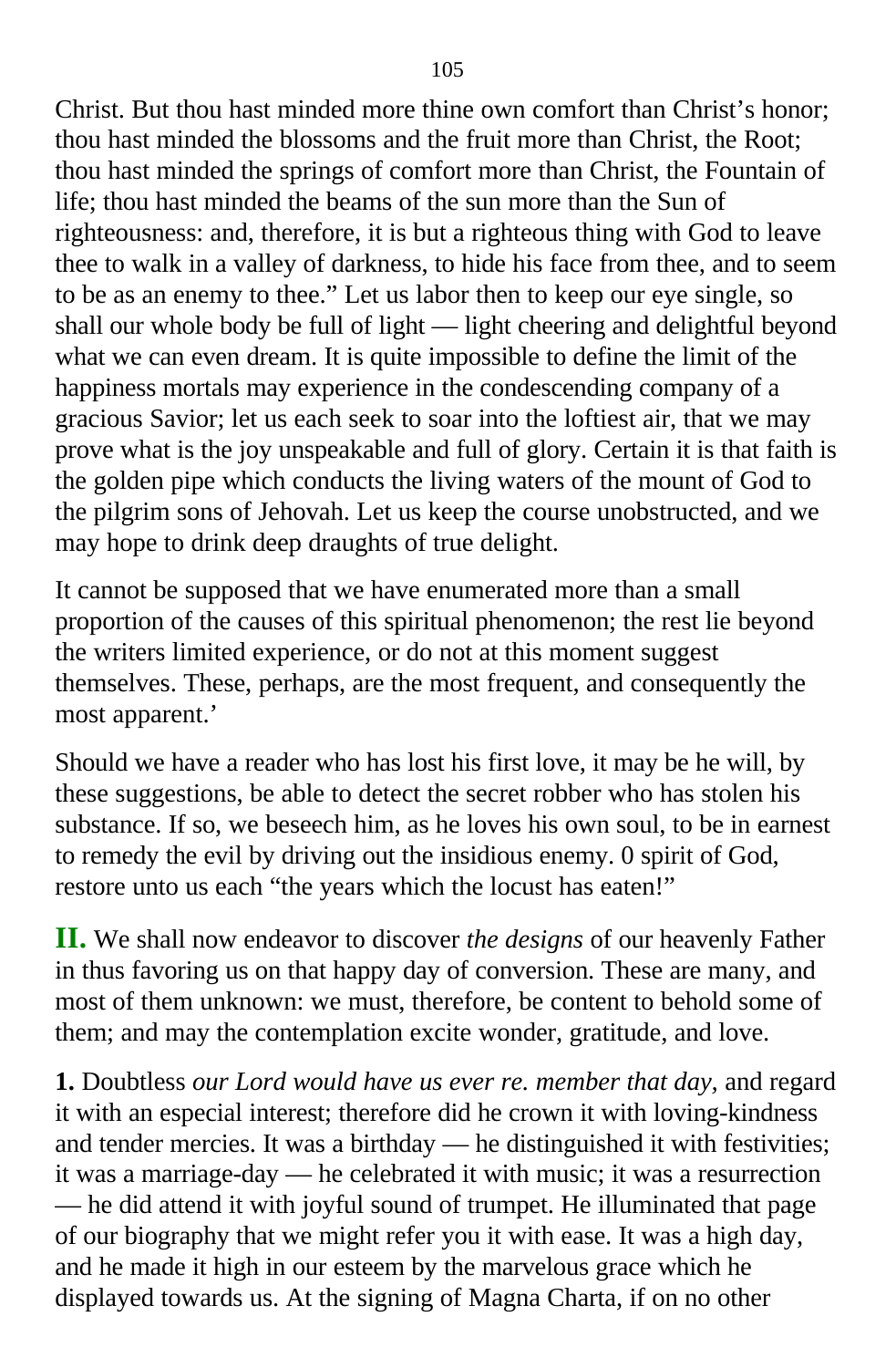occasion, the king and his courtiers would array themselves in all their dazzling robes and glittering jewels; surely it is not unbecoming even in the majesty of heaven to reveal something of its glories when making peace with rebels. The Mack cap is but the fitting accompaniment of the sentence of death; why should it be thought unseemly that garments of praise should be displayed on the day of acquittal? In heaven there is held a solemn festival when heirs of glory are begotten, and the heart of Jesus rejoices over the recovery of his lost sheep: we need not wonder that the cause of such sublime delights is himself made a sharer in them. Men strike medals to commemorate great national successes; should it be considered a strange thing that Jesus giveth tokens to his people in the day of their salvation? We are but too little mindful of the benefits of the Lord; he doth therefore mark this day' of the calendar in golden letters, that we may be compelled to remembrance.

It can never happen to us again: we are regenerated for all — saved in a moment from sin and its consequences; it is meet that we should make merry and be glad, for the dead are ,,live, and the lost are found. The peace has just now been welcomed with illuminations and with national festivities; shall the eternal peace between heaven and the soul be unattended with rejoicings? The greater the occasion, the more proper is its remembrance — and what can be a happier event to us than our salvation? therefore let it be had in perpetual remembrance, and let "all kinds of music" unite to sound its praise. Some among us honor the anniversary of the Building of the house of the Lord; But far more do we delight in the returning day which saw us placed as living stones in the temple of Jesus. Bless the Lord, 0 our souls, who hath forgiven all our iniquities and healed all our diseases!

**2.** *Our wise and loving Lord graciously designed to give us something which might in all after trials be a sweet staying to the soul when a present sense of his love should be absent.* How often have we been enabled to recover confidence the day of our infirmity, by remembering "the years of the right hand of the Most High!" <sup>[f59](#page-232-0)</sup> David, when his soul refused to be comforted, found it good "to consider the days of old," and to rehearse his former "song in the night." He declares that his "spirit made diligent search," — meaning that he turned over the register and records of God's former mercies, in order that some record, still extant, might help him in his need. When the heir of heaven is in doubt as to his inheritance among them that are sanctified, it affords no small degree of assurance to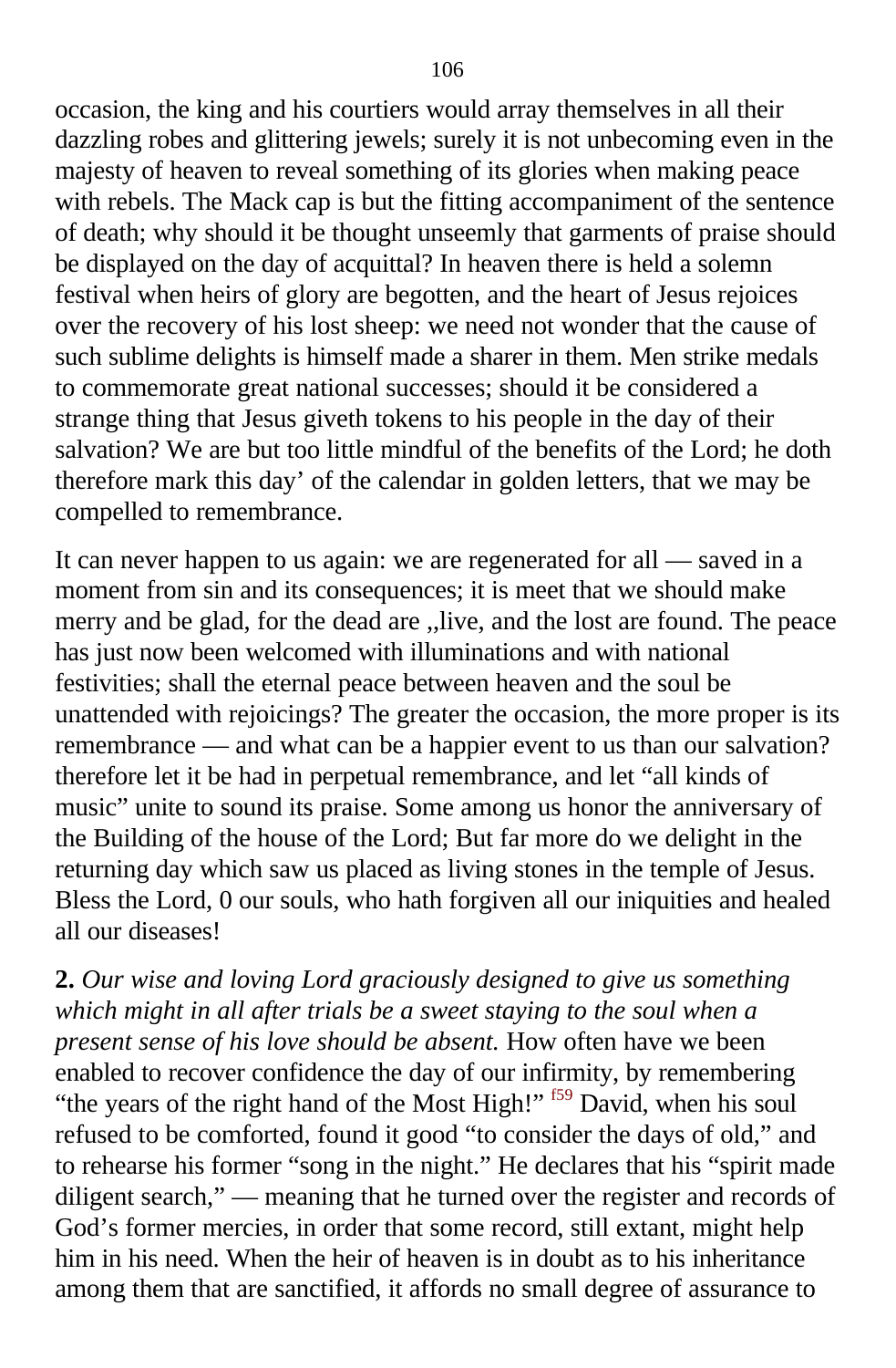be able to turn to the birthday register, and read "of Zion it is said this man was born there ;" this decides the case at once in our favor. In times of contention, when we "see not our signs," we shall find it eminently comfortable to look back to the consecrated hour which witnessed our acceptance in the beloved, for so shall we again be able to assure ourselves of our election by a remembrance of our calling.

We at times should have had no heart for song if we had not found our harp already tuned, having not yet become unstrung since the hour of high festivity in the halls of bounty. Some despise Ebenezers, and talk slightingly of the hope which issues from them; such persons can scarcely have had more than a superficial experience, or they would have learned far better.

The future would lie forever in obscurity if we did not borrow a lamp from the hand of the past to cheer the gloom, and show where a sure foot-hold is to be found. This, then, is God's design in lighting up the hill Mizar of our first conversion, that it may cast a light, like Malvern's watch-fire, for many a mile beyond.

A pleasant anecdote is told of Mr. Kidd, once minister of Queensferry, near Edinburgh. He was one day very much depressed and discouraged, for want of that comfort which is produced by simple faith in Jesus. He therefore sent a note to Mr.L\_\_\_, the minister of Culross, requesting a visit from him, that a brother's help might lift him out of his Slough of Despond. When the servant arrived at Culross, Mr. L\_\_\_, told him that he was too busy to wait upon his master, hut he was charged to deliver these words to him — " *Remember Tarwood!*" The man, like Jonathan's lad, knew nothing of the matter, but Mr. Kidd understood it well, for at Torwood he had received manifestations of Jesus. Upon being reminded thereof, his darkness vanished, and he joyfully cried out, "Yes, Lord! I will remember Thee, from the hill Mizar, and from the Hermonites!" It may be that in Periods of gloom and distraction, that place, that spot of ground where Jesus met with us for the first time, will prove a very Bethel to our spirits. Here is wisdom in this day of joy, let him that knoweth it be thankful.

**3.** *We had suffered so muck in the time of conviction that* w*e needed much tenderness, and* therefore He gave it to us. There was no small fear lest we should be swallowed up of sorrow, and die under the pangs and throes of the new birth, therefore did he tend us with the carefulness of a mother, and watch over us with abundant compassions. Like a sailor snatched from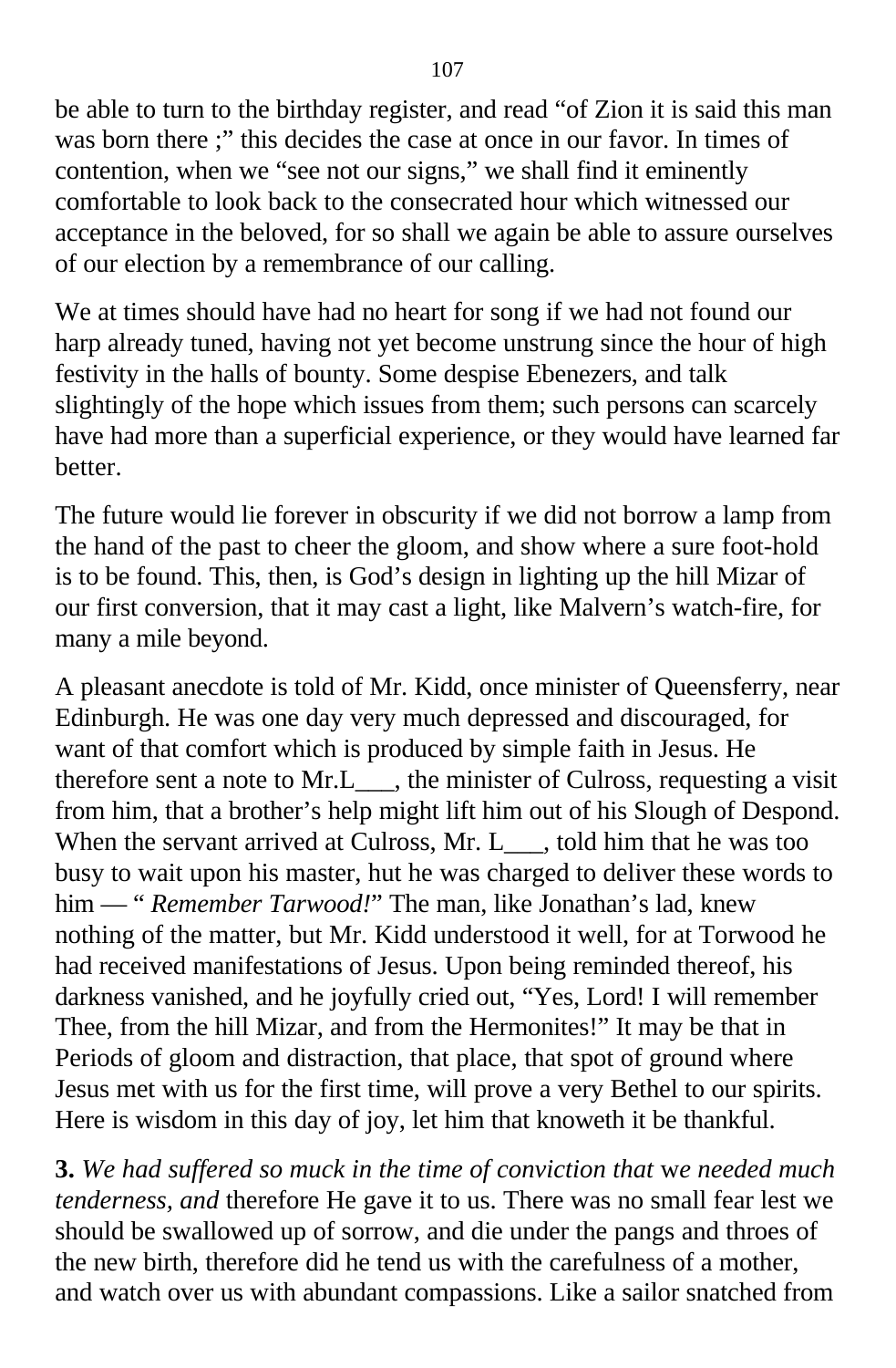the deep, we were ready to perish, and should have expired in our deliverer's arms had he not used the most compassionate arts to restore us to life. We were sore broken and wounded, therefore did he place us in an infirmary on the hills of Delight, where he made all our bed in our sickness, poured out his best wine with his own hand, fed us with royal dainties, and all the while did watch us, lest any should disturb our rest. When we become somewhat stronger, he leaves us to share with our fellow-soldiers in the camp, whose rations are not quite so full of marrow and fatness.

The wise shepherds said to the pilgrim band, Come in, Mr. Feeblemind; come in, Mr. Ready-to-halt; come in, Mr. Despondency and Mrs. Muchafraid, his daughter." These were called by name because of their weakness, while the stronger sort were left to their own liberty. So also at their feast they made the viands suitable to the condition of the tender ones, "of things easy of digestion, and that were pleasant to the palate, and nourishing." Many of the promises are made specially for the feeble among the Lord's flock, to be heavenly *ambulances* for the wounded. When grace is young, and as yet but a spark, the kind hand of the Lord preserves it from the rough wind, and his own warm breath fans it to a flame. He doth not deliver the soul of his turtle-dove into the hand of its enemies, but for awhile houseth it in the rock, or carrieth it in his hand. The tender plant of grace is covered all the day long, watered every moment, protected from the frost, dud fostered in the warm air of communion and endearing fellowship. It should be accepted as a conclusive proof of the wisdom and prudence of our gracious God, that he sendeth the soil and refreshing showers upon the new-mown grass, and in that blessed manner effaces all the ill effects of the severe discipline of conviction. "If," says Austin, "one drop of the joy of the Holy Ghost should fall into hell, it would swallow up all the torments of hell;" assuredly it soon removes all the sadness produced by pains of repentance.

**4.** *The journey before us was exceeding long,* therefore did he refresh us before he sent us on our way. Elijah was made to eat once and again before his forty days of traveling — no must the spirit be refreshed before it sets out on its long pilgrimage. Jesus, in this hour of heaven, drops such tokens of love into the hands of his children that in after days they may recruit their strength by looking upon the heavenly earnest. The smiles, embraces, and assurances of that hour put spirit and mettle into the Christian warrior, enabling him to bid defiance to the stoutest enemies, and brave the greatest dangers. Before fighting, *feasting.* The angels met Jacob at Mahanaim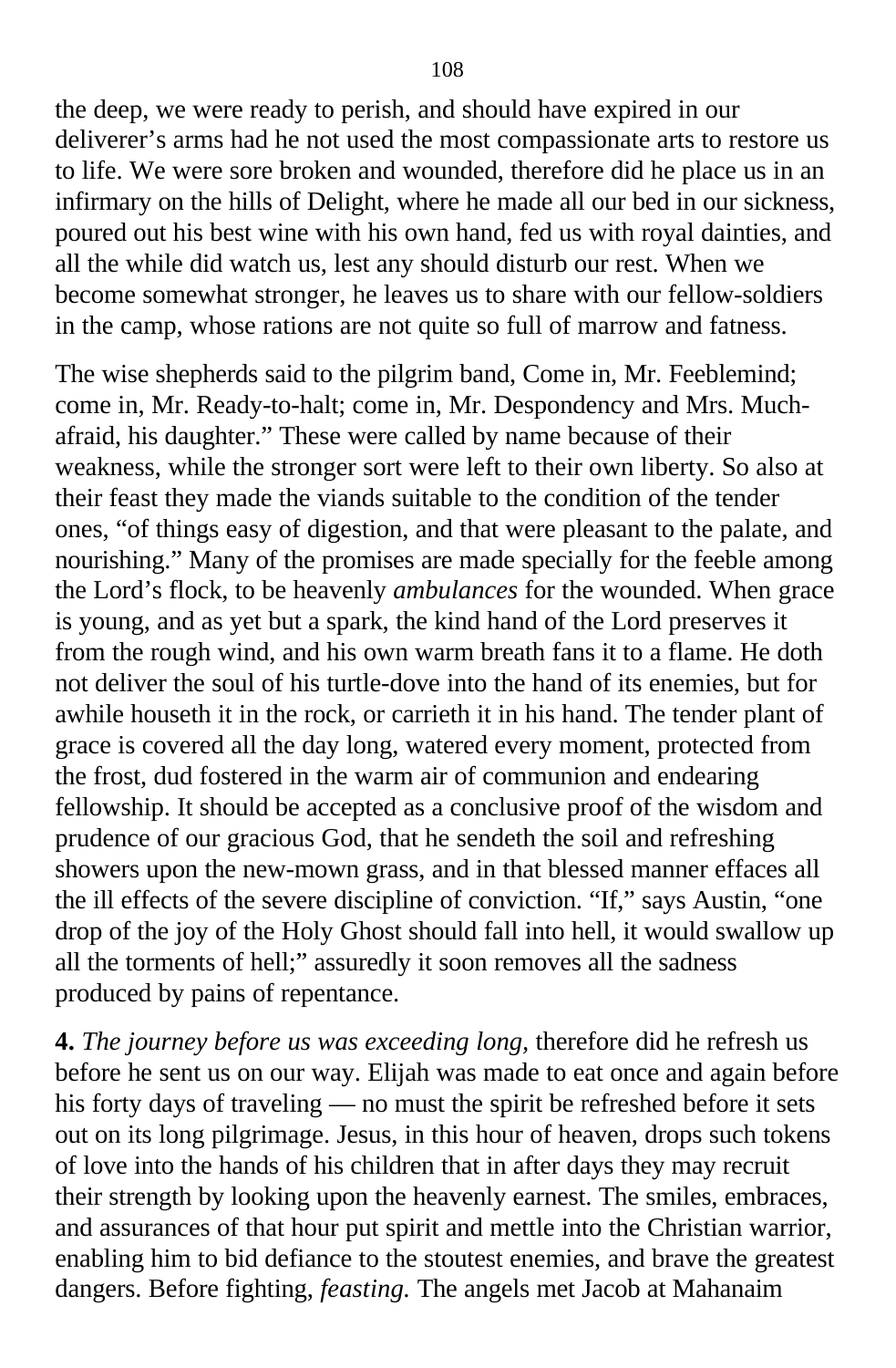before he heard of Esau's threatening approach. Paul was caught up into the third heaven before he was buffeted by the messenger of Satan. There should be cheering words at the buckling on of the harness, for they will all be wanted by-and-by. God filleth the believer's bottle full when he starteth, for he hath a wide desert to traverse, a thirsty heart to carry, and few wells on the road. Although grace, like manna, must descend day by day — yet comforts, like the quails, come only at seasons, and we must gather enough at those times to last us many days. It is certain that the delights of the past afford the readiest means for exciting pleasure in the present, we carry from the fires of yesterday burning coals for the kindling of to-day. The ship hath more provisions on board when it starts upon its voyage than it is likely to have in a few weeks, and it then showeth all its flags and streamers which must soon be furled, and the canvas will be spread, which, though more useful, is not so glorious for show. The remembrance of the happy shore, and the gaiety of the departure, will support the spirit of the mariners when storms assail them, and the comforts then placed on board will be found none too many for the greatness of their toil upon the wide and stormy sea. Gurnal says that past experiences are like cold dishes reserved at a feast, from which the child of God can make a hearty meal when there is nothing else on the table; and when we consider how long a time has sometimes elapsed between one banquet and another, it is doubtless intended that we should set aside an abundant provision from the well-spread table which furnishes the feast of the penitent's reception. Take thy first joys, 0 little faith, and drink full draughts of cordial from them.

**5.** *By the joy of his right hand, He put to flight our hard thoughts of him.* Deceived by the outward appearance, we thought his chastenings unkind; we attributed his wounds to cruelty and enmity; nor could our mistake be corrected until He displayed the richness of his love in the most compassionate way — by restoring our soul and renewing our strength. Oh! what a death-blow was his love to all our unkind thoughts of him; how were we ashamed to look at the dear friend whom we had so basely slandered! We saw it all then, clear as noonday, and wept at the recollection of our premature judgment and rash surmises. The Lord soon changed our thoughts concerning his dealings. We said, "It is enough; these things are not against me: surely goodness and mercy shall follow me all the days of my life."

We might to this hour have been mindful of our agonies, if the succeeding joy had not obliterated all; so that, like the woman after her deliverance,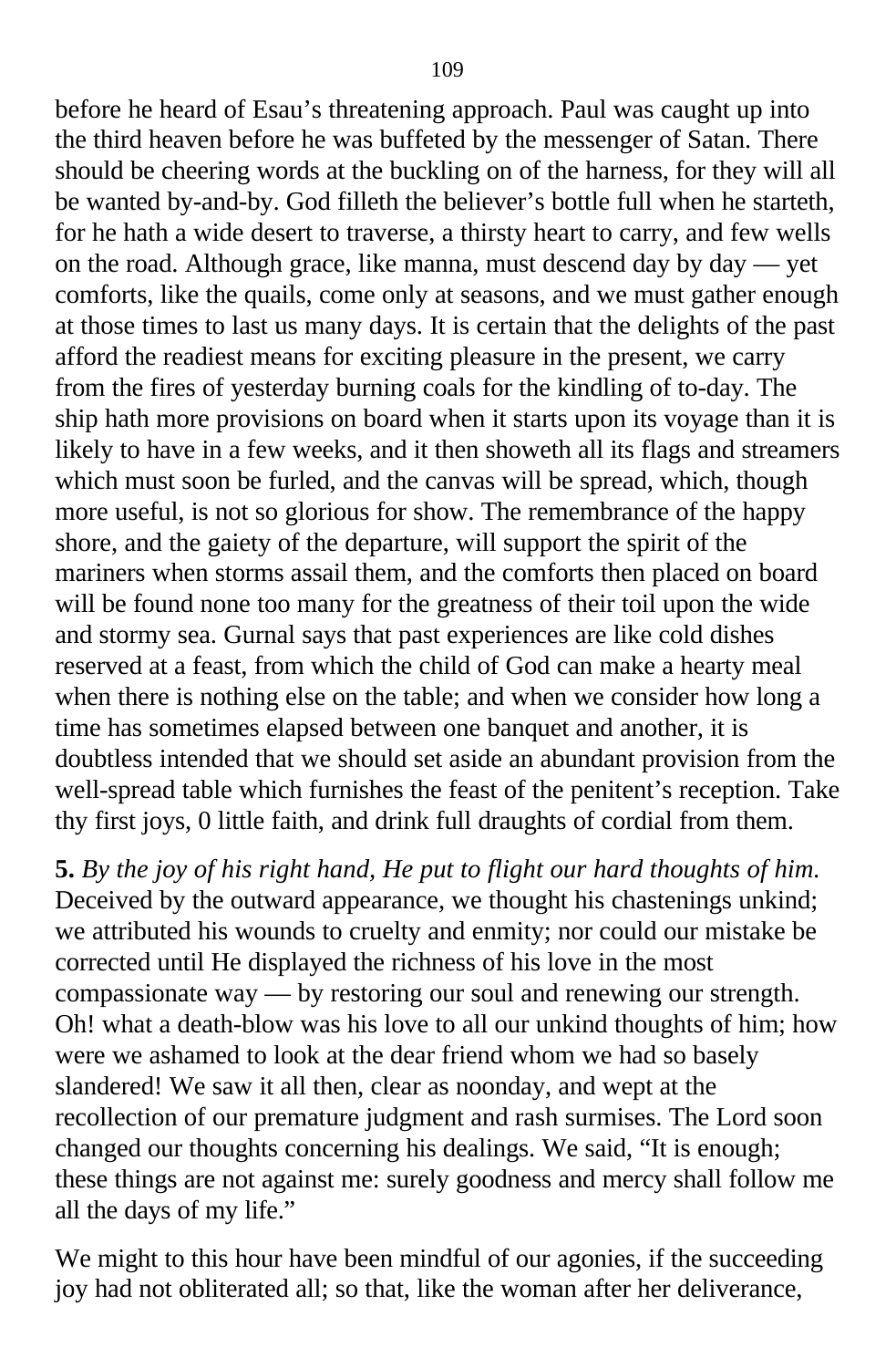"we remember no more the travail" for joy at the result. If we had only felt the sore woundings of his arm, and had never had a look at his sweet loving face, we might have written hard things against God as well as against ourselves; but now that he visiteth us in mercy, we gladly confess, "Thou hast dealt well with thy servant, O *Lord,* according unto thy word." When reaping the fruit of that rough sowing, we repent most truly of the impatience and unbelief which dared to lie against the Lord, and accuse him of unkindness. We retracted every word, and would have washed those feet with tears which we had bespattered with our vile suspicions, and kissed away every stain which our unbelief had put upon his pure, unmingled love.

**6.** *This cheering manifestation of mercy made us full of love to the good ways of holiness,* which we then found to be exceedingly pleasant. Henceforth we believe and know the King's highway to he a path of peace; and when at any time we lose the happiness once enjoyed, we look back to the time of love, and remembering how sweet was the service of Jesus, we march forward with renewed vigor. We had heard the vile calumny that religion was a thing of misery and. sadness, and that its followers were the companions of owls and lovers of lamentation; but the jubilant nature of our reception into the house of the saints laid bare the slander, and discovered the reverse of our gloomy apprehensions. We thought that glens, ravines, wildernesses, clouds, tempests, lions, dragons, and all kind of horrid things, were the sum-total of Christian experience; but instead thereof we were "led forth with peace ;" where we feared a wilderness we found a Sharon, and the oil. of joy was given us instead of the expected mourning.

We labor now to exhibit cheerfulness, since we firmly believe that this recommends the way to the wavering., and is the true method of honoring the God of all 'consolation. "This world is a howling wilderness to those alone who go howling through it;" but —

> *"The men of grace have found Glory begun below; Celestial fruits,, on earthly ground, From faith and hope may grow."*

He who affirms that godliness is gloominess Knoweth not what he saith. The Lord desireth to teach us, at the very beginning of our Christian career, that he would have us be happy, happy only in himself. He makes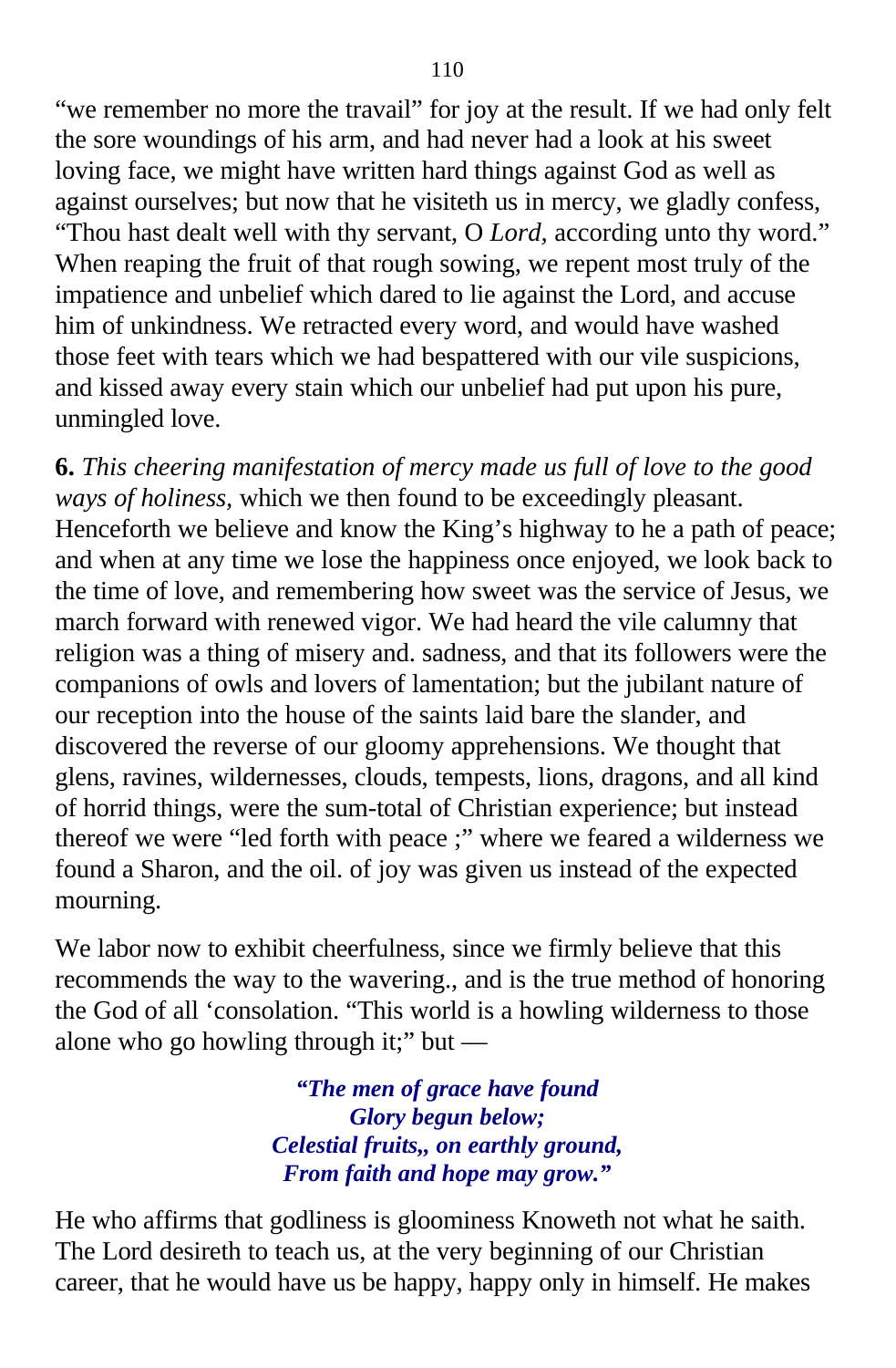us glad when we are but beginners, and little in Israel, that we may see that we can be made blessed by simple faith, without any other assistance. "Christians might avoid much trouble," says Dr. Payson, "if they would only believe what they profess — that God is able to make them happy without anything else. They imagine, if such a dear friend were to die, or such and such blessings to be removed, they should be miserable; whereas, God can make them a thousand times happier without them. To mention my own case — God has been depriving me of one blessing after another; but as every one has been removed, he has come in and filled up its place; and now, when I am a Cripple, and not able to move, I am happier than ever I was in my life before, or ever expected to be; and if I had believed this twenty years ago, I might have been spared much anxiety." This is the very thing our very gracious Jesus would teach us, if we were not so slow to learn; for, in the very first dawning of life, when graces and virtues are not yet developed, he makes himself so precious that we may know that he alone is the fountain of delights, and the very soul of rejoicing. He puts into us a constant love to his ways, by that delightful advent which he gives us at the very first step we take therein. It is of no use for the infidel to tell us our course will not end in bliss — it began with it, and we are compelled to believe that, if the same Jesus be Alpha and Omega too, the end must be eternal happiness.

**7.** We may also regard these great delights *as earnests of the future bliss* of *the righteous.* A pledge assures the wavering and confirms the, weak; wisdom, therefore, bestows the earnest upon the young believer that he may be rendered confident of ultimate felicity. During our progress to the celestial city, our Lord is pleased to refresh our souls with sundry "drops of heaven," as the foretaste of that glorious rest which remains for his people, and this early joy is the first of a series of antepasts of heaven which we hope to receive while sojourning below. It is, so to speak, the enlisting money wherewith the young recruit is pledged to the king's service, and assured of his bounty.

The Apostle Paul tells us that the holy spirit of promise is the *earnest* of our inheritance. "The original word, appear seems properly to denote the first part of the price that is paid in any contract as an earnest and security of the remainder, and which therefore is not taken back, but kept till the residue is paid to complete the whole sum." <sup>[f60](#page-232-0)</sup> Such are the raptures of the newly-pardoned soul — tokens which he will keep for ever, as the first installments of an eternal weight of glory, and which he may safely retain as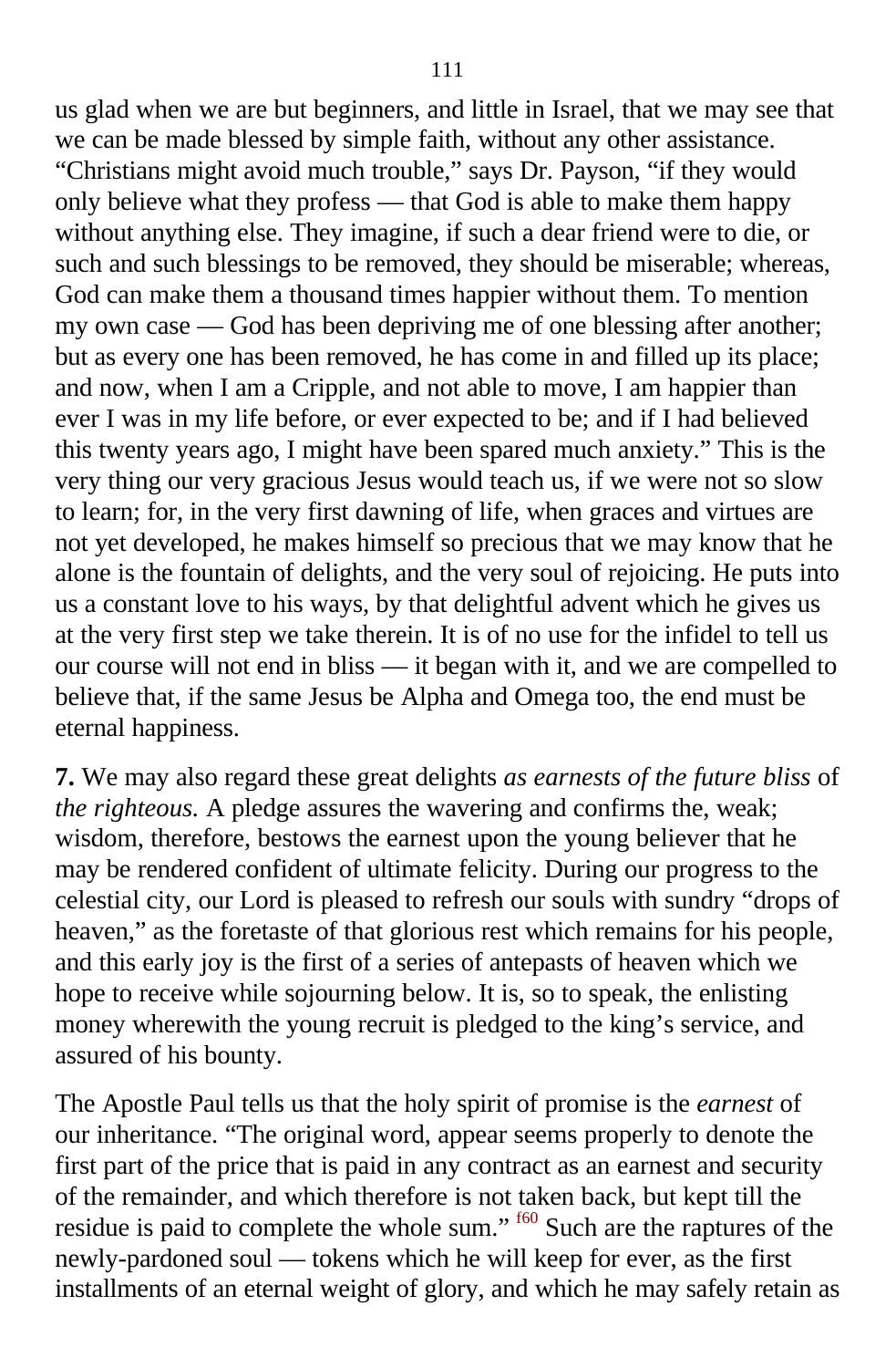a portion of his own inheritance. These spiritual joys are like the cluster of grapes which the spies brought from Eschol — they are sweet in themselves, but they become more delightful still when they are regarded as proofs that the land of Canaan is fertile, and flowing with milk and honey. Thus the rest of the Sabbath is described by Stennet as "the antepast of heaven," and of its true enjoyment he says —

> *This heavenly cairn within the breast Is the dear pledge of glorious rest, Which for the Church of God remains — The end of cares, the end of pains."*

The last of the seers, whom we feel con. strained to quote in almost every page, makes "*Hopeful*" victorious over the scoffing "Atheist" by the simple expression, "What! no Mount Zion? Did we not see from the Delectable Mountains the gate of the city?" These Sabbath mercies, delectable views, and days of espousals, are a witness within the believer which all the sneers of man, the malice of devils, and the doubts of corrupt nature cannot disprove. Such things are designed to be the true "internal evidence" of the power of the Gospel.

The ends and purposes of God which we have mentioned are far from despicable, and when we remember the marvelously pleasant process by which such great effects are produced, we would desire to ascribe honor to that eternal wisdom which can use rich wines as well as bitter medicines in the cure of souls.

And now, reader, what dost thou say to these things? Hast thou tasted the "thousand sacred sweets" which are afforded by the hill of Zion? Hast thou felt the "heaven begun below" of which we have treated? If thou hast not, then allow a word of advice which may well be furnished from the subject: — Never *believe the falsehood which pronounces true religion to be a miserable thing,* for a more ungrounded slander can never be imagined. The godly have 'their trials as well as the rest of the human family, but these are rather the effects of sin than of grace. They find this world at times a howling wilderness — but then/he manna from above, and the rock which follows them, combine to prevent their howling as they pass through it, and constrain the wilderness and the solitary place to be glad for them. Some of them are of a sorrowful countenance — but their gloom is the result of temperament rather than of religion, and if they had more grace, the wrinkles upon their brows might become fewer.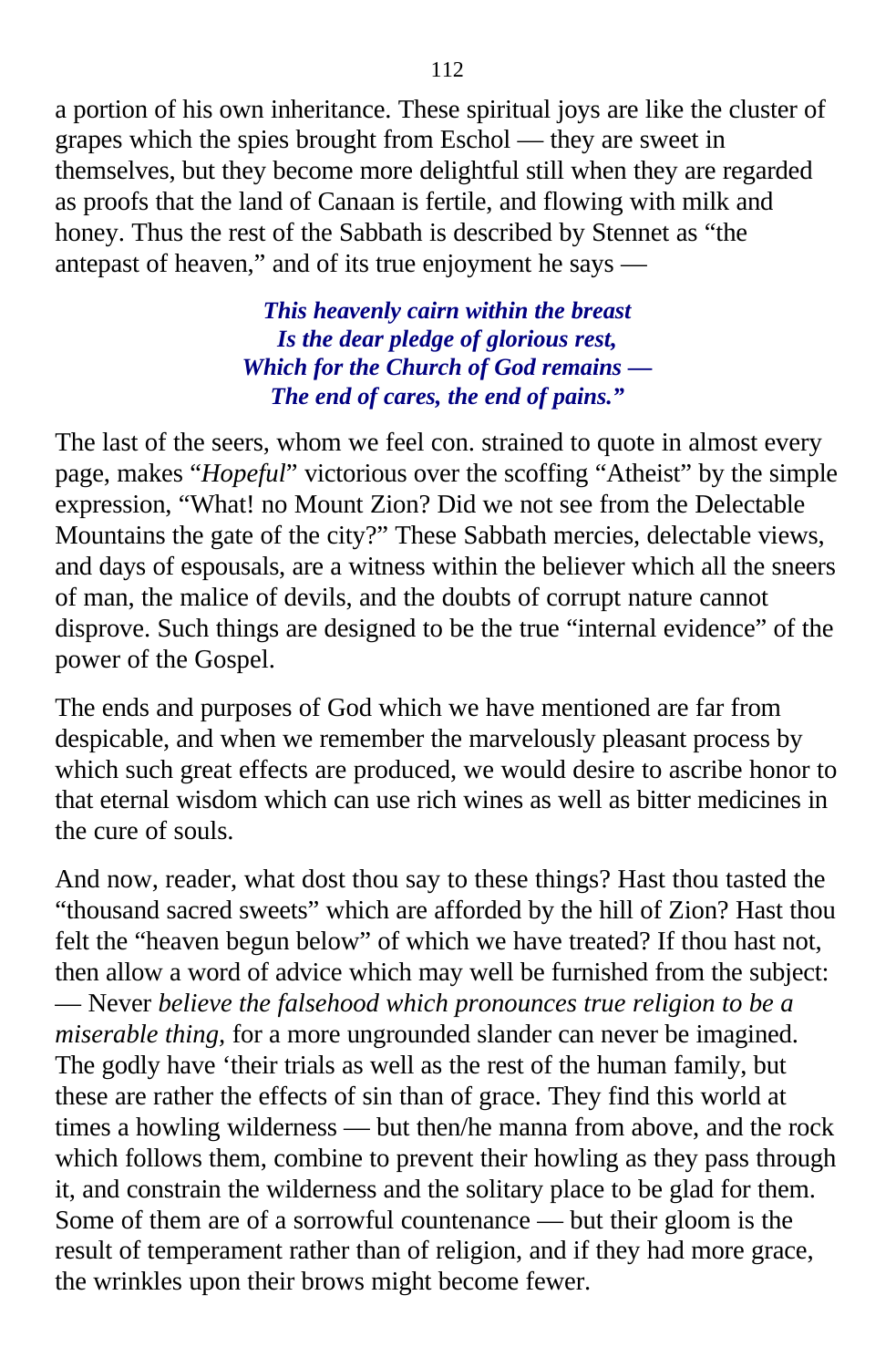The Gospel is in itself "glad tidings of *great* joy ;" can you suppose that misery is the result of that which is essentially joyful? The Very proclamation of it is a theme for exulting song;  $^{61}$  how much more the reception of it? If the hope of reconciliation be a just ground of rejoicing, how much more the actual agreement of the soul with its God? "We rejoice in God through Jesus Christ, by whom we have received the atonement."  $\frac{1}{102}$  To us there are express precepts given to "*rejoice* in the Lord always." [F63](#page-232-0) And that the exhortation might have its full weight, and not be accounted hasty, it is solemnly repeated, "and again I say, Rejoice." Hence, therefore, we may safely conclude that the genuine right temper and frame of a healthy Christian mind will be an habitual joyfulness, prevailing over all the temporary occasions of sorrow which in this life must unavoidably beset us.

No trial can be thought of 'so heavy as to outweigh our great cause of joy; nor can the kingdom of God ever be in its constitution, even when attacked by the most furious assaults, anything other than "righteousness, and peace, and joy in the Holy Ghost." <sup>[f64](#page-232-0)</sup> "Nor," says Howe, in a letter to the bereaved Lady Russell, "is this a theory only, or the idea and notion of an excellent temper of spirit, which we may contemplate indeed, but can never attain to. For we find it also to have been the attainment and usual temper of Christians heretofore, that, 'being justified by faith, and having peace with God, they have rejoiced,' in hope of the glory of God, unto that degree as even to' glory in their tribulations also;  $\frac{165}{105}$  and in the confidence that they should 'be kept by the power of God brought faith unto salvation,' they have therefore ' greatly rejoiced,' though with some mixture of heaviness (whereof there was need) from their manifold trials. But that their joy did surmount and prevail over their heaviness h manifest, for this is spoken of with much diminution, whereas they are Said to 'rejoice *greatly*,' 'and 'with joy unspeakable and full of glory.' " <sup>[f66](#page-232-0)</sup>

If, when the believer is but a feeble thing, "*carried* away by every wind," he is, despite his weakness, able to rise to raptures of joy, who shall dare to suppose him unhappy when he has become strong in faith and mighty in grace? If the porch of godliness be paved with gold, what must be the interior of the palace? If the very hedgerows of her garden are laden with fruit, what shall we not find on the goodly trees in the center? The blade yeildeth much, shall the ear be empty? Nay, "*the* ways of the Lord are right," and those who walk therein are blessed. Think not otherwise of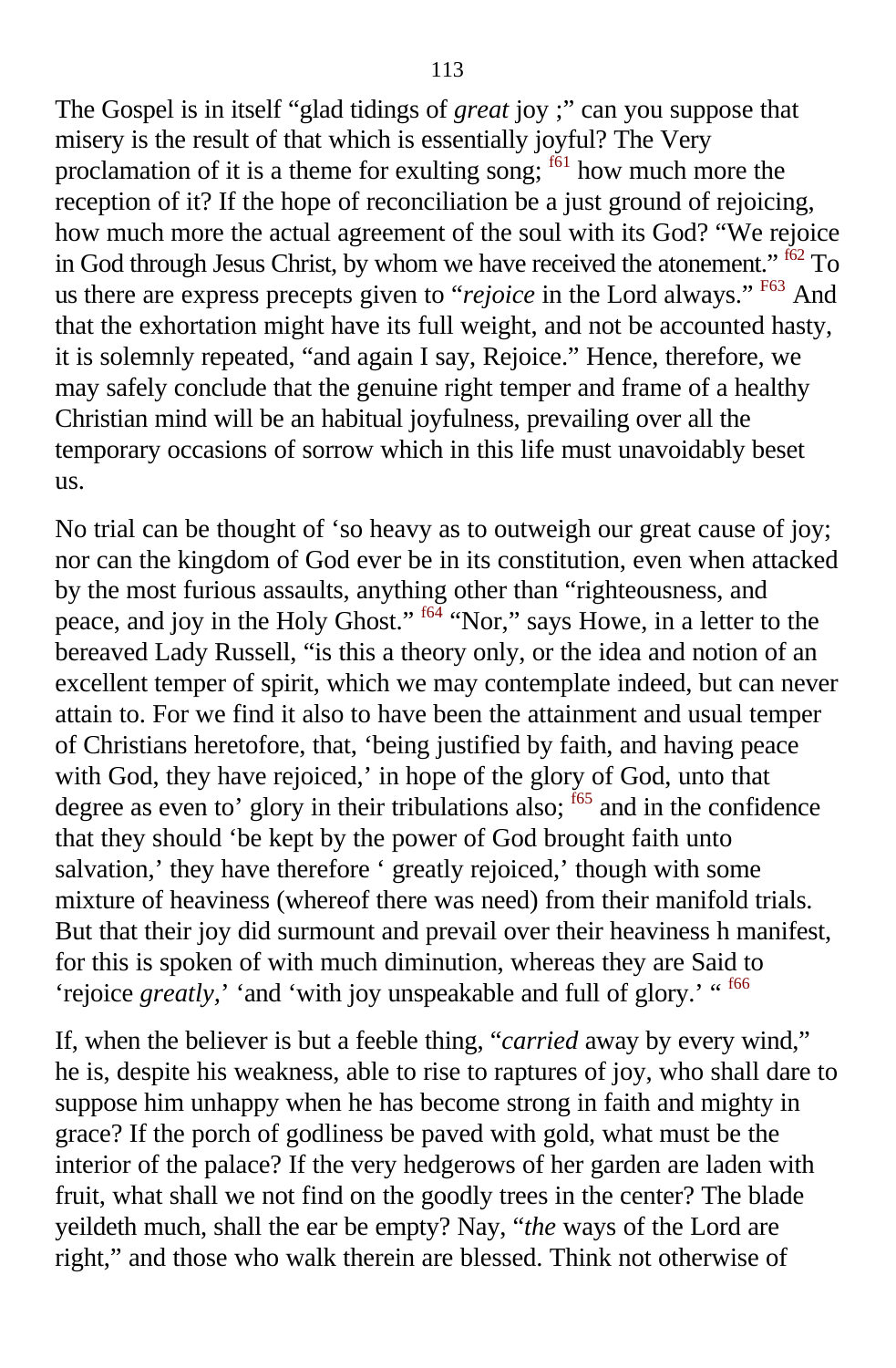them, but as you wish to share their "last end," think well also of the way which leadeth thither.

May the Lord direct his children, by his Holy Spirit, in reviewing this subject by prayer, to give all the glory of their mercies to the adorable person of Jesus. Amen.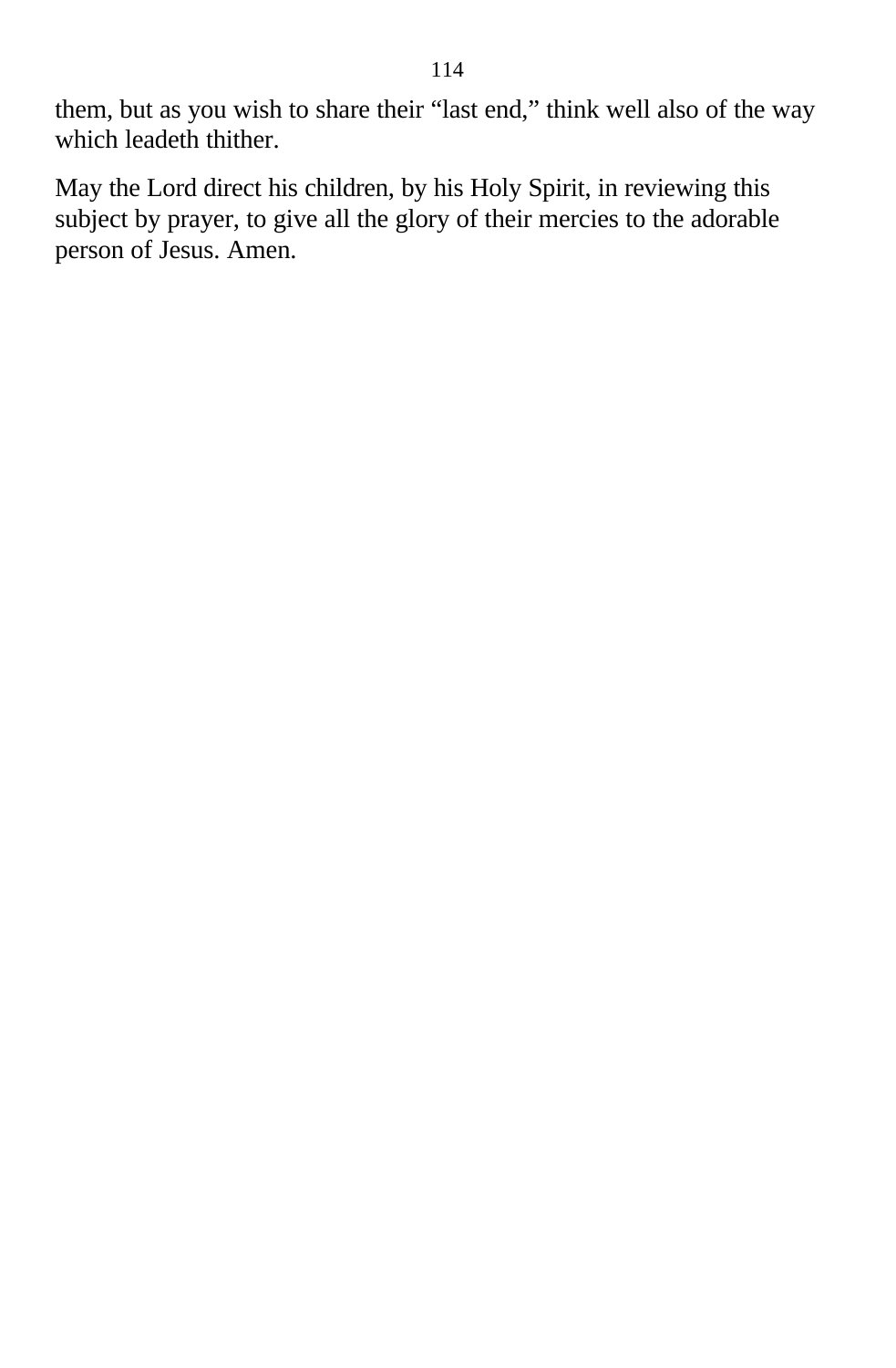## TO THE CONVERTED READER.

FRIEND, — We have been answering questions concerning a joy with which thou canst not intermeddle — for thou art, to thine own Ion and shame, a stranger from the commonwealth of Israel. But thou too hast a question or two which it were well to ask thyself. Whence that misery of which thou art at times the victim? Why dost thou tremble under an amusing sermon? Why doth the funeral knell grate on thine ear? What makes thy knees knock together at the sound of thunder? Why dost thou quiver at nightfall, though a leaf, all solitary, was the only thing which stirred within many a yard of thee? Why dost thou feel such alarm when pestilence is abroad? Why so anxious after a hundred remedies? Why so fearful if thou art but sick an hour? Why so unwilling to visit the grave of thy companion? Answer this, O soul, without reserve! Is it not that thou art afraid to die? It is! — thou knowest it is!

But, O my friend, fear death as much as thou wilt, thou canst not escape it. On his pale horse he is pursuing thee at no lame pace, but at a rate which thou mayst guess of by the wind or the flashing lightning. Noiseless is the wing of time, dumb is the lip of death; but time is none the less rapid for its silence, and death not one whit the more uncertain because he trumpets not his coming. Remember, while thou art fearing, the messenger is hastening to arrest thee. Every moment now gliding away is another moment lost, and lost to one who little can afford it. Oh! ere the wax hath cooled which is sealing thy death-warrant, list to a warning from God, for if the book of thy doom be once sealed, it shall never be opened for erasure or inscription. Hear Moses and the prophets, and then hear the great Jesus speak: — "The soul that sinneth it shall die." "He will by no means spare the guilty." "Cursed is every one that continueth not in all things that are written in the book of the law to do them." ":Behold the day cometh that shall burn as an oven, and all the proud, yea, and ALL THAT DO WICKEDLY, shall be stubble; and the day that cometh shall burn them up, saith the Lord of Hosts, that it shall leave them neither root nor Branch." Regard then the voice of Jesus, full of mercy: — "*The Son of Man is come to seek and to save that which was lost.*"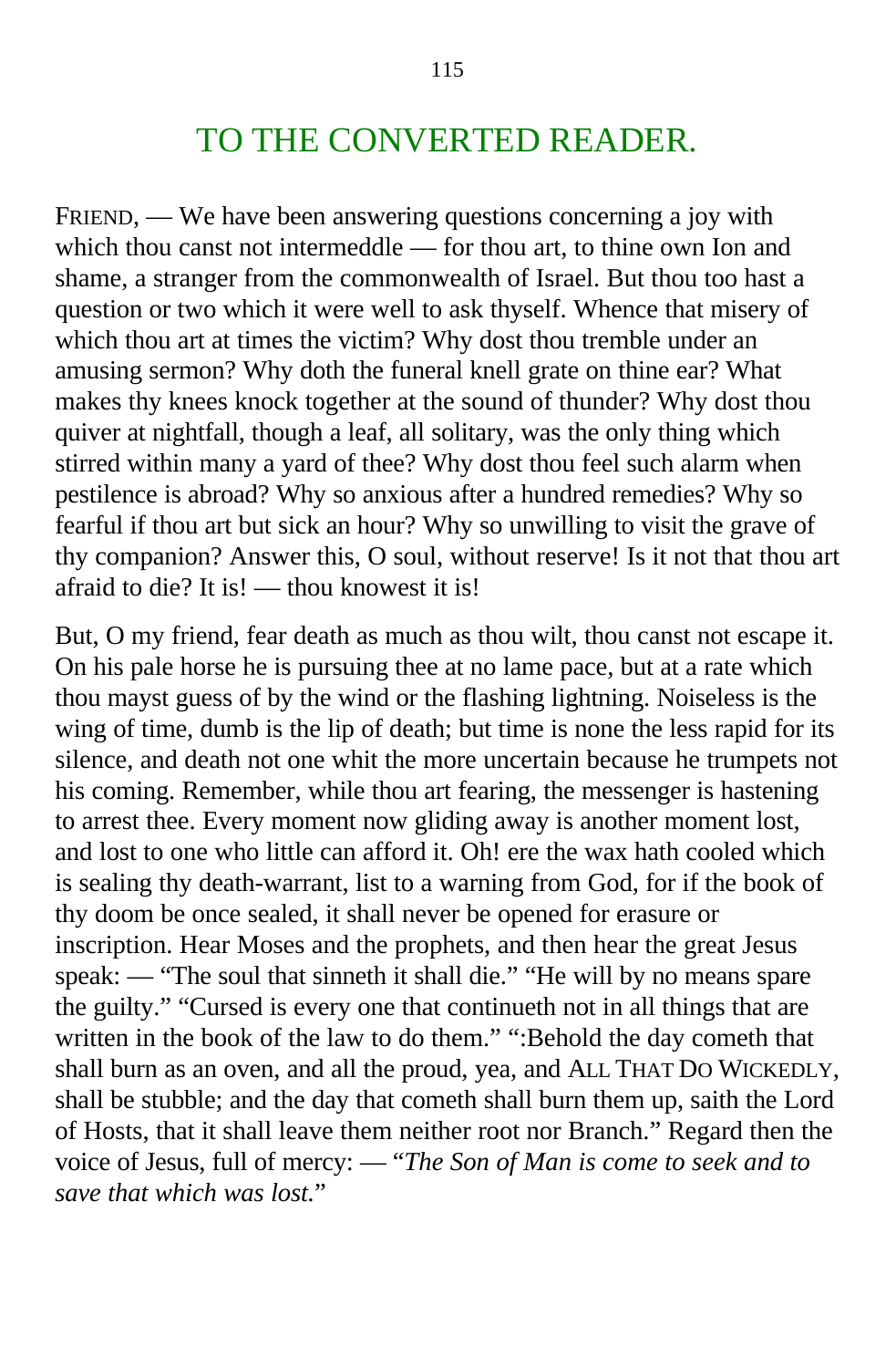*"Sinner, is thy heart at rest? Is thy bosom void of fear? Art thou not by guilt oppress'd? Speaks not conscience in thine ear?*

*Can this world afford thee bliss? Can it chase away thy gloom? Flattering, false, and vain it is; Tremble at the worldlings doom*

*"Long the Gospel thou hast spurn'd, Long delay'd to love thy God, Stifled conscience, nor hast turn'd, Wooed though by a Savior's blood.*

*"Think, O sinner! on thy end; See the judgment-day appear; Thither must thy spirit wend, There thy righteous sentence hear.*

*"Wretched, ruin'd, helpless soul, To a Savior's blood apply; He alone can make thee whole Fly to Jesus, sinner, fly,"*

*Waterbury.*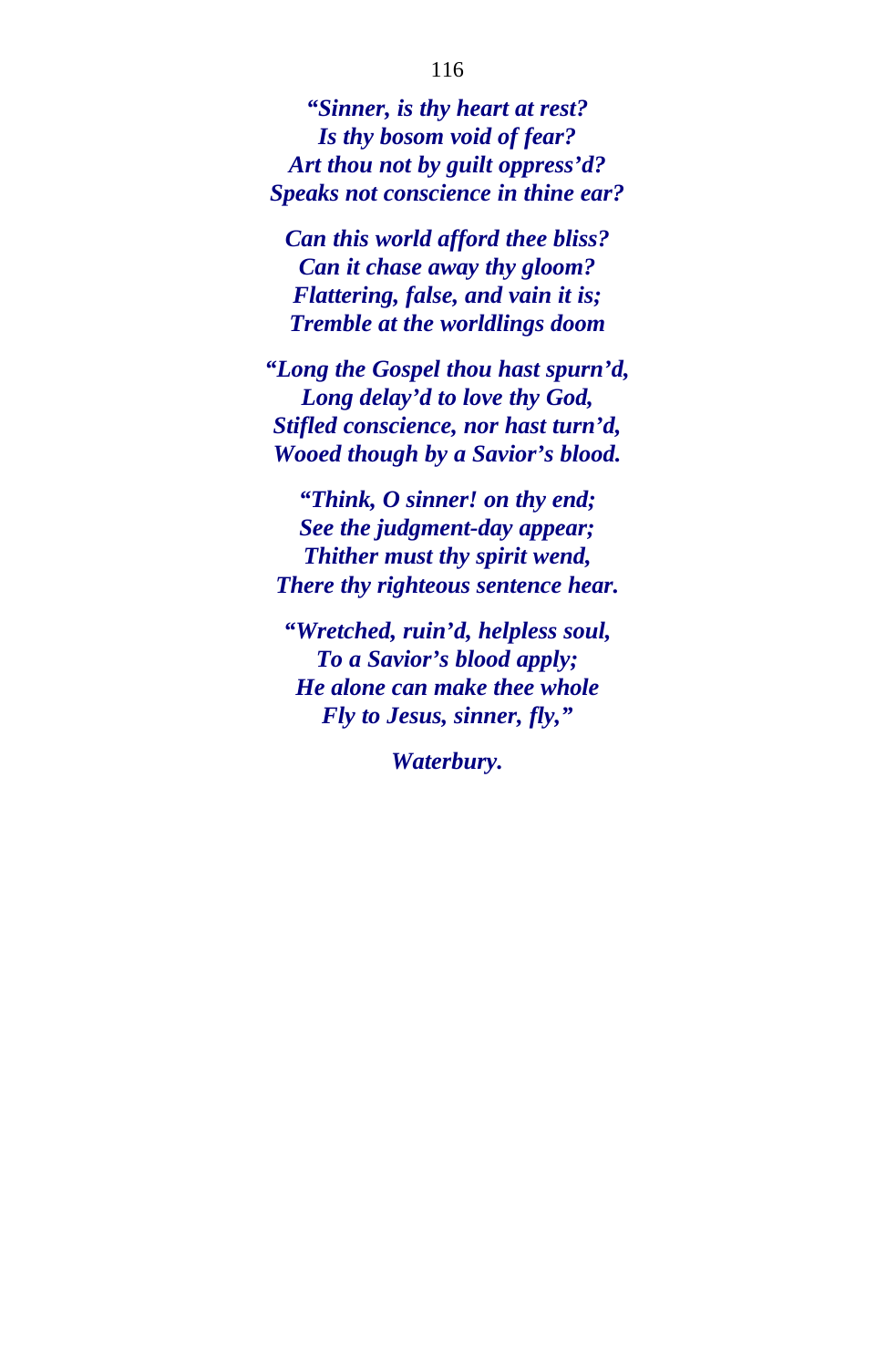# CHAPTER 6.

### COMPLETE IN CHRIST.

#### *"Ye are complete in Him." — Colossians 2:10.*

THE pardoned sinner for awhile is content with the one boon of forgiveness, and is too overjoyed with a sense of freedom from bondage to know a wish beyond. In a little time, however, he bethinks himself of his position, Ms wants, and his prospects: what is then his rapture at the discovery that the roll of his pardon is also an indenture of all wealth, a charter of all privileges, a title-deed of all needed blessings! Having received Christ, he hath obtained all things in him. He looketh to that cross upon which the dreadful handwriting of ordinances hath been nailed; to his unutterable surprise he beholds it blossom with mercy, and like a tree of life bring forth the twelve manner of fruits — yea, all that he requires for life, for death, for time,-or for eternity. Lo! at the foot of the once accursed tree grow plants for his healing, and flowers for his delight; from the bleeding feet of the Redeemer flows directing love to lead him all the desert through — from the pierced side there gushes cleansing water to purge him from the power of sin — the nails become a means of securing him to righteousness, while above the crown hangs visible as the gracious reward of perseverance. All things are in the cross — by this we conquer, by this we live, by this we are purified, by this we continue firm to the end. While sitting beneath the shadow of our Lord, we think ourselves most rich, for angels seem to sing, "Ye are complete in him."

"COMPLETE IN HIM!" — precious sentence 1 sweeter than honey to our soul, we would adore the Holy Spirit for dictating such glorious words to his servant Paul. Oh! may we by grace be made to see that they really are ours — for ours they are if we answer to the character described in the opening verses of the Epistle to the Colossians. If we have faith in Christ Jesus, love towards .all the saints, and a hope laid up in heaven, we may grasp this golden sentence as all our own. Reader, hast thou been able to follow in that which has already been described as the "*way* which leads from banishment?" Then thou mayst take this choice sentence to thyself as a portion of thine inheritance; for weak, poor, helpless, unworthy though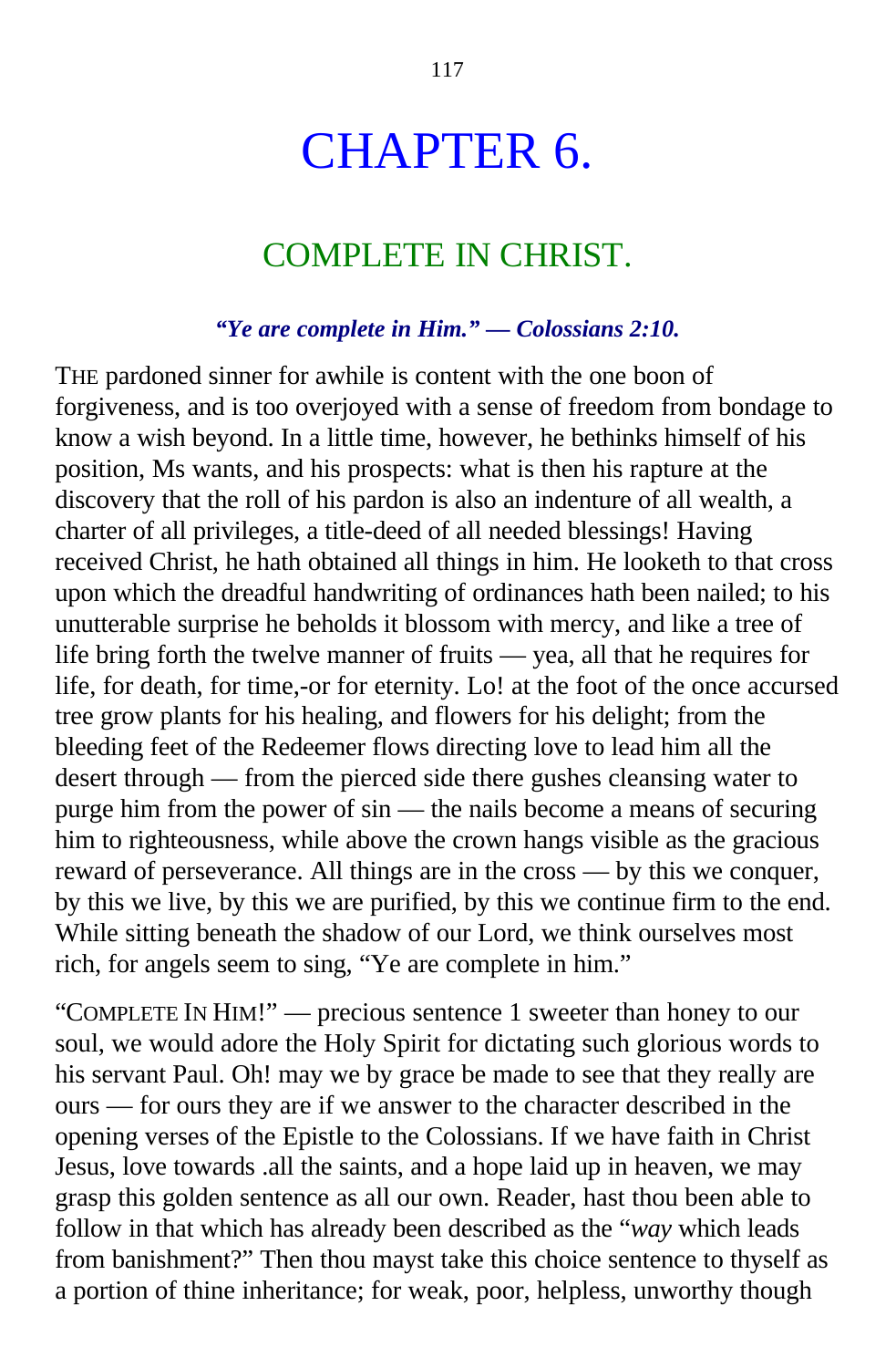thou be in thyself, in *Him,* thy Lord, thy Redeemer, thou art complete in the :fullest, broadest, and most varied sense of that mighty word, and thou wilt be glad to muse upon the wonders of this glorious position. May the great Teacher guide us into this mystery of the perfection of the elect in Jesus, and may our meditation be cheering and profitable to our spirits! As the words are few, let us dwell on them, and endeavor to gain the sweets which lie so compactly within this little cell.

Pause over those two little words, "*in Him*" *—* in Christi Here is the doctrine of union and oneness with Jesus — a doctrine of undoubted truth and unmingled comfort. The Church is so allied with her Lord that she is positively one with him. She is the bride, and He the bridegroom; she is the branch, and He the stem; she the body, and He the glorious Head. So also is every individual believer United to Christ. As Levi lay in the loins of Abraham when Melchisedek met him, so was every believer chosen in Christ, and blessed with all spiritual blessings in heavenly places in him. We have been spared, protected, converted, justified, and accepted solely and entirely by virtue of our eternal union with Christ.

Never can the convinced soul obtain peace until, like Ruth, she finds rest in the house of her kinsman, who becomes her husband — Jesus the Lord. An eminent pastor, lately deceased,  $67$  said in one of his sermons, "How, I am as sure as I am of my own existence that wherever God the Holy Ghost awakens the poor sinner by his mighty grace, and imparts spiritual life in his heart, nothing will ever satisfy that poor sinner but a believing assurance of eternal union with Christ. Unless the soul obtains a sweet and satisfactory consciousness of it in the exercise of a living faith, it will never 'enter into rest' this side eternity."

It is from oneness with Christ before all worlds that we receive all our mercies. Faith is the precious grace, which discerns this eternal union, and cements it by another — a vital union; so that we become one, not merely in the eye of God, but in our own happy experience — one in aim, one in heart, one in holiness, one in communion, and, ultimately, one in glory, manifest union is not more real and actual than the eternal union of which it is the revelation; it does not commence the union, nor does its obscurity or ,dearness in the least affect the certainty or safety of the immutable oneness subsisting between Jesus and the believer. It is eminently desirable that every saint should attain a full assurance of his union to Christ, and it is exceedingly important that he should labor to maintain a constant sense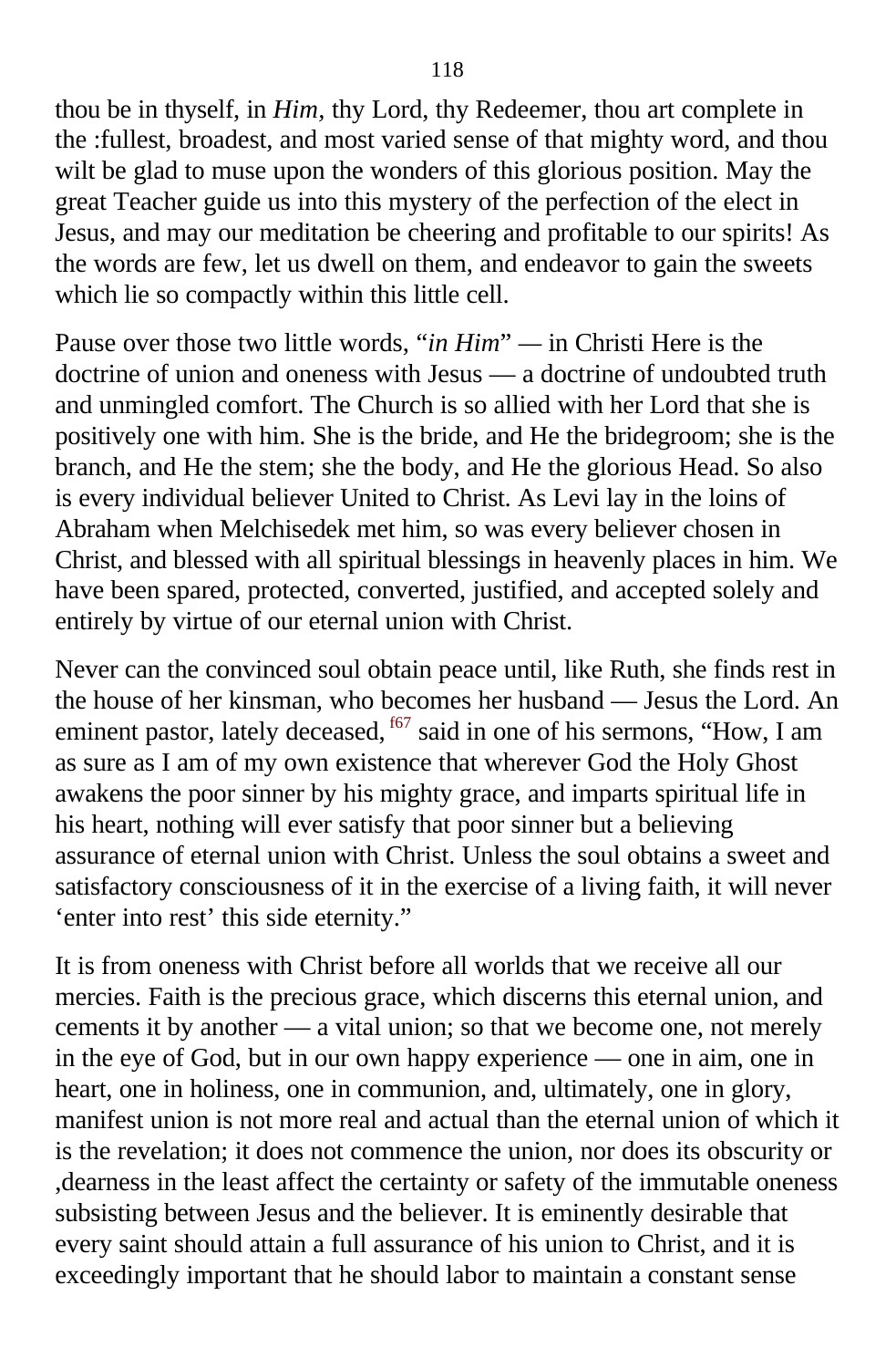thereof; for although the mercy he the same, yet his comfort from it will vary according to his apprehension of it. A landscape is as fair by night as by day, but who can perceive its beauties in the dark? — yen so we must see, or rather believe, this union to rejoice in it.

No condition out of Paradise can be more blessed than that which is produced By a lively sense of oneness with Jesus. To know and feel that our interests are mutual, our bonds indissoluble, and our lives united, is indeed to dip our morsel in the golden dish of heaven. There is no sweeter canticle for mortal lips than the sweet song, "My beloved is mine, and I am  $His''$  —

> *"E'en like two bank-dividing brooks, That wash the pebbles with their wanton streams, And, having rang'd and search'd a thousand nooks, Meet both at length in silver-breasted Thames, Where in a greater current they conjoin; — So I my best beloved's am, so he is mine."*

Verily the stream of life floweth along easily enough when it is commingled with him who is our life. Walking with our arm upon the shoulder of the beloved is not simply safe, but delightful; and living with his life is a noble style of immortality, which may be enjoyed on earth. But to be out of Christ is misery, weakness, and death — in short, it is the bud, of which the full-blown flower is damnation. Apart from Jesus we have nothing save fearful forebodings and terrible remembrances. Beloved, there is no Gospel promise which is ours unless we know what it is to be *in Him.* Out of him all is poverty, woe, sorrow, and destruction: it is only in him, the ark of his elect, that we eau hope to enjoy covenant mercies, or rejoice in the sure blessings of salvation. Can we now enter-tam a hope that we are really hidden in the rock? Do we feel that we are a portion of Christ's body, and that a real union exists between us? Then may we proceed to unfold and appropriate the privileges here mentioned.

Ye are complete in Him. The word "complete" does not convey the whole of the meaning couched in the original word <GREEK>. It is upon the whole the best word which can be found in our language but its meaning may be further unveiled by the addition of other auxiliary readings.

**I.** YE ARE COMPLETE IN HIM. — Let us consider the meaning of the phrase as it thus stands in our own authorized version. We are complete. In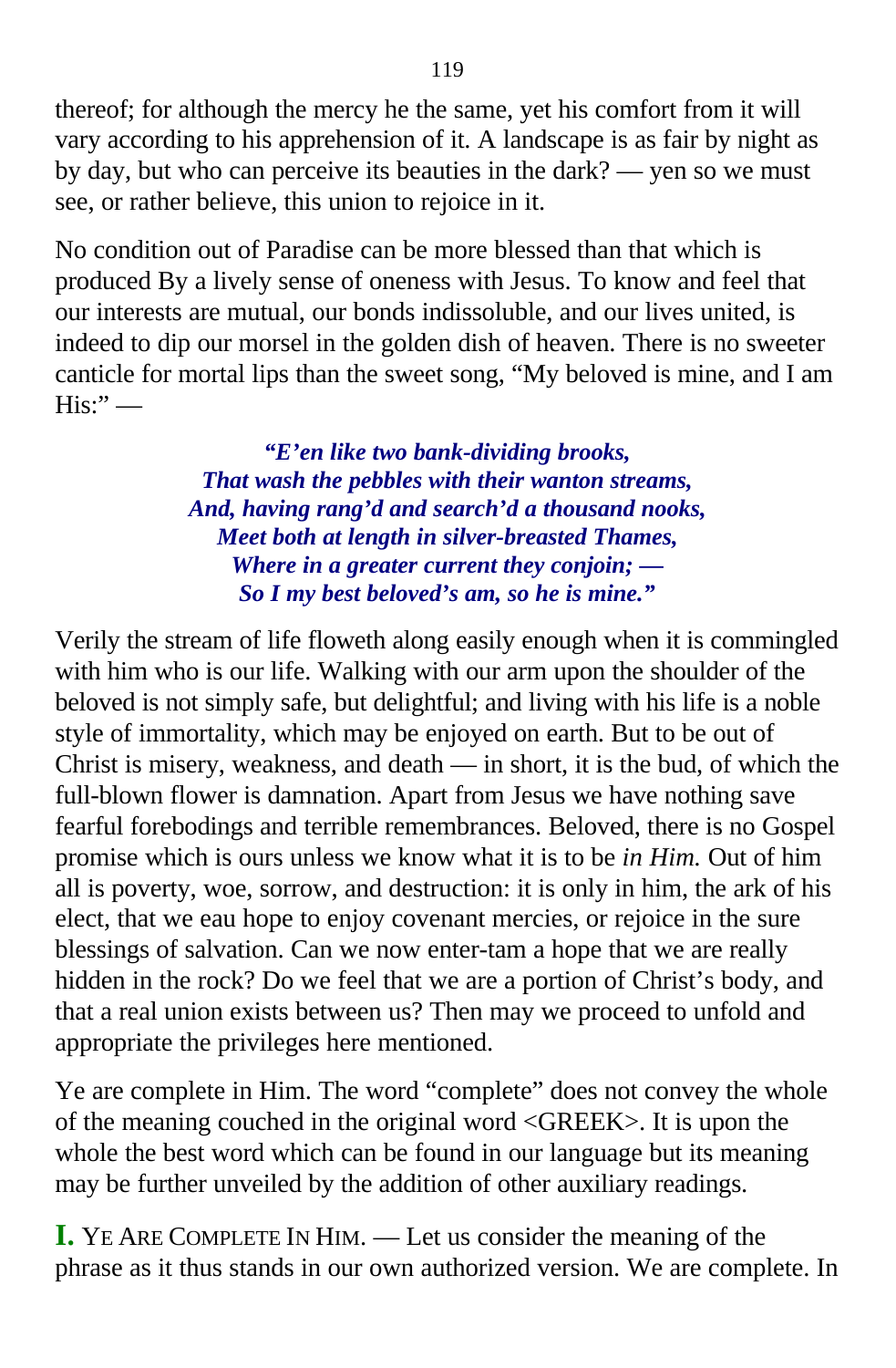all matters which concern our spiritual welfare, and our soul's salvation, we are complete in Christ.

**1.** *Complete without* the *aid of Jewish ceremonies. — These* had their uses. They were pictures wherewith the law, as a schoolmaster, taught the infant Jewish church; but now that faith is come, we are no longer under a schoolmaster, for in the clear light of Christian knowledge we need not the aid of symbols: —

### *"***Finished** *are the types and shadows Of the ceremonial law."*

The one sacrifice has so atoned for us that we need no other. In Christ we are complete without any addition of circumcision, sacrifice, passover, or temple service. These are now but beggarly elements. They would be incumbrances — for what can we need from them when we are complete in Christ? What have we to do with moon or sun now that Christ hath shone forth like the sun in his strength? Let the dim lamps be quenched they would but mock the dawn, and the sunlight would deride their unneeded glimmerings. We despise not the ceremonial law — it was "the shadow of good things to come," and as such we venerate it; but now that the substance hath appeared, we are not content with guesses of grace, but we grasp him who is grace and truth. How much more highly are we favored than the ancient believers, for they by dally offerings confessed themselves to be incomplete! They could never stay their hand and say, "It is enough," for daily sin demanded daily lambs for the altar. The Jews were never made complete by their law, for their rites "could never make the comers thereunto perfect;" but this is our peculiar and superior privilege, that we are perfected by the one offering on Calvary.

**2.** *We are complete without the help of philo*sophy. — In Paul's time, there were some who thought that philosophy might be used as a supplement to faith. They argued, contended, and. mystified every' doctrine of revelation. Happy would it have been for them and the Church had they heeded the words of Paul, and kept entirely to the simplicity of the Goal, glorying only in the cross of Christ. The Christian has such a sublime system of doctrine that he never need to fear the vain speculations of an infidel science, nor need he ever call in the sophisms of the worldly wise to prop his faith — in Christ he is complete. We have never heard of a dying believer asking the aid of a worldly philosophy to give him words of comfort in the hour of dissolution. No! he has enough in his own religion — enough in the person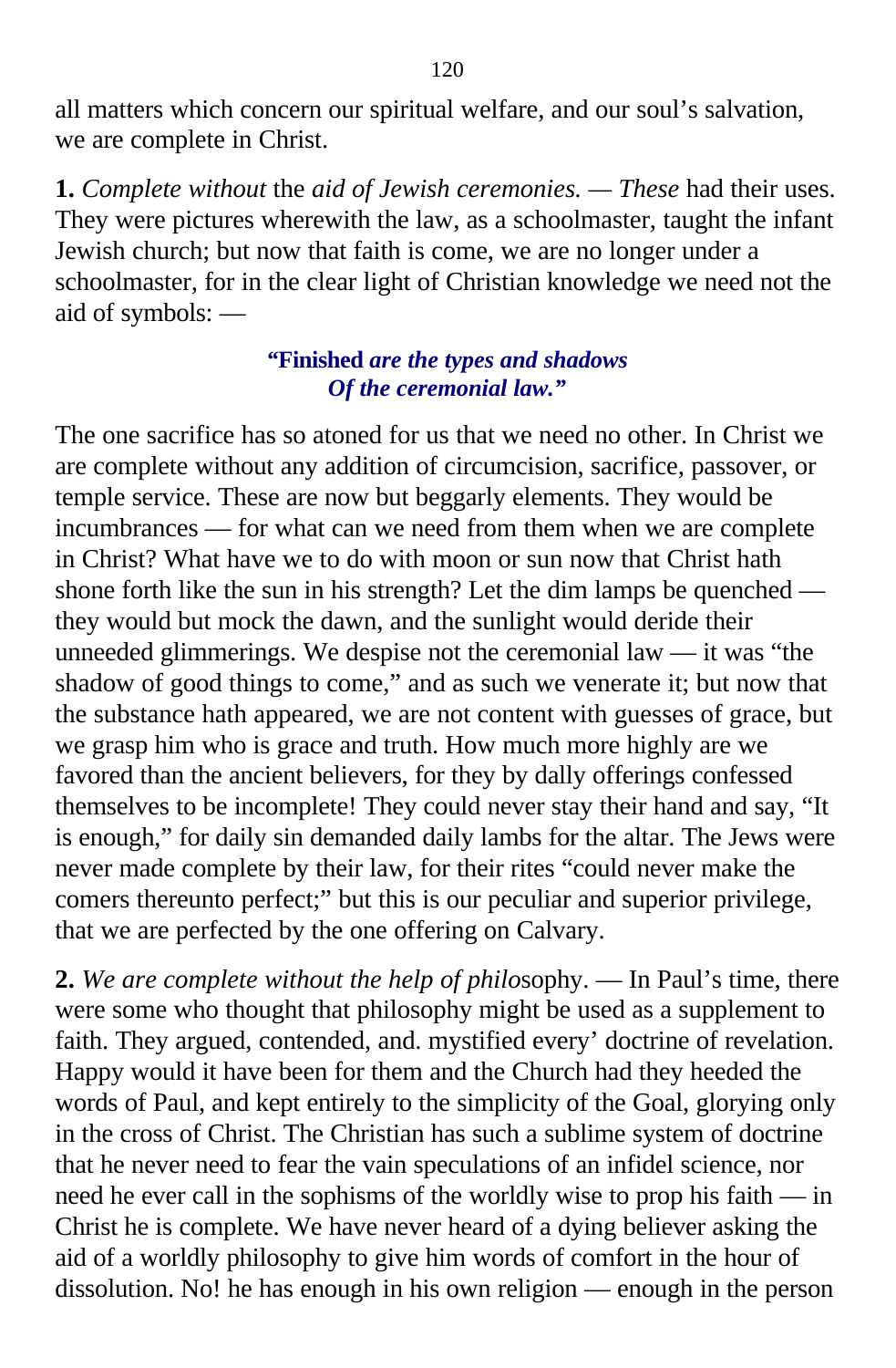of his Redeemer — though in the comforts of the Holy Ghost. Never let us turn aside from the faith because of the sneer of the learned: this a Christian will not, cannot do — for we see *that* eternal evidence in our religion which we may call its best proof, namely, the fact that in it we are complete.

No man can add anything to the religion of Jesus. All that is consistent with truth is already incorporated in it, and with that which is not true it can form no alliance. There is nothing new in theology save that which is false. Those who seek to improve the Gospel of Jesus do but deface it. It is so perfect in itself that all additions to it are but excrescences of error; and it renders us so complete that aught we join with it is supererogation, or worse than that. David would not go to the fight in Saul's armor, for he had not proved it; so can we say, "the sling and stone are to us abundant weapons; as for the mail of philosophy, we leave that for proud Goliaths to wear." One of the most evil signs of our day is its tendency to rationalism, spiritualism, and multitudes of other means of becoulding the simple faith of our Lord Jesus: but the Lord's chosen family will not be beguiled from their steadfastness, which is the only hope of an heretical generation; for they know whom they have believed, and will not renounce their confidence in him for the sophistries of "the wise and prudent."

**3.** *Complete without the inventions of superstition. — God* is the author of all revealed and spiritual religion; but man would write an appendix. There must be works of supererogation, deeds of penance, acts of mortification, or else the poor papist can never be perfected. Yea, when he has most vigorously applied the whip, when he has fasted even to physical exhaustion, when he has forfeited all that is natural to man — yet he is never sure that he has done enough, he can never say that he is complete; but the Christian, without any of these, feels that he has gained a consummation by those last words of his Savior — " It is finished!" The blood of his agonizing Lord is his only and all-sufficient trust. He despises alike the absolutions and the indulgences of priest or pontiff; he tramples on the refuge of lies which the deceiver has built — his glory and his boast ever centering in the fact that he is *complete in Christ. Let* but this sentence be preached throughout the earth, and believed by the inhabitants thereof, and all the despots on its surface could not buttress the tottering church of Rome, even for a single hour. Men would soon cry out, "*Away* with the usurper! away with her pretensions. there is all in Christ; and what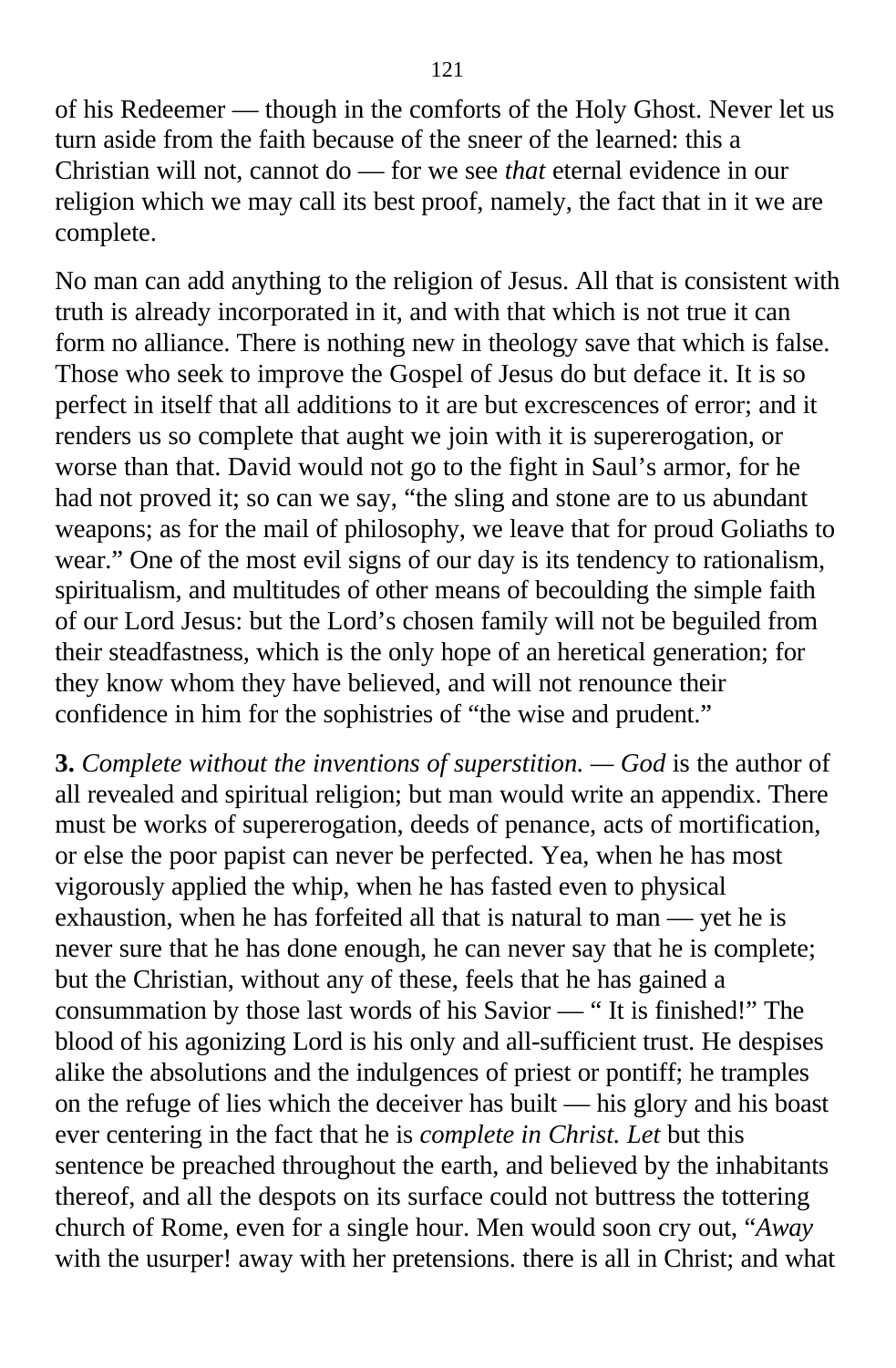can she add thereto, saving her mummeries, pollutions, and corrupt abominations."

**4.** *We are complete without human merit, our own works being regarded as filthy rags. — How* many there are who, while waxing warm against popery, are fostering its principles in their own minds! The very marrow of popery is reliance on our own works; and in God's sight the formalist and legalist: are as contemptible, if found in an orthodox church, as if they were open followers of Antichrist. Brethren, let us See to it that we are vesting alone in the righteousness of Jesus, that he is all in all to us. Let us never forget that if we are perfect in him, we are perfect only in him. While we would diligently cultivate works of holiness, let us be careful lest we seek: to add to the perfect work of Jesus. The robe of righteousness that nature spins and weaves is too frail a fabric to endure the breath of the Almighty, we must, therefore, east it all away — creature doings must not be united with, or regarded as auxiliary to Divine satisfaction.

We would be holy, even as God in, but we are still confident that this will not be supplementing the great righteousness which is ours by imputation. No; though compassed with sin and surrounded by our depravity, we know that we are so complete in Jesus that we could not be more so, even were we free from all these things, and glorified as the spirits of just men made perfect.

Blessed completely through the God-man, let our unbelief be ashamed, and let our admiration be fastened upon this interesting and delightful, state of privilege. Arise, believer! and behold thyself "perfect in Christ Jesus.' Let not thy sins shake thy faith in the all-sufficiency of Jesus. Thou art, with all thy depravity, still in him, and therefore complete. Thou hast need of nothing beyond what there is in him. In him thou art at this moment just, in him entirely clean, in him an object of divine approval and eternal love. *Now, as* thou art, and where thou art, thou art still complete. Feeble, forgetful, frail, fearful, and fickle in thyself, yet *in Him* thou art all that can be desired. Thine unrighteousness is covered, thy righteousness is accepted, thy strength is perfected, thy safety secured, and thy heaven certain. Rejoice, then, that thou art "Complete in him." Look on thine own nothingness and be humble, but look' at Jesus, thy great representative, and be glad. Be not so intent upon thine own corruptions as to forget his immaculate purity, which he has given to thee. Be not so mindful of thine original poverty as to forget the infinite riches which he has conferred upon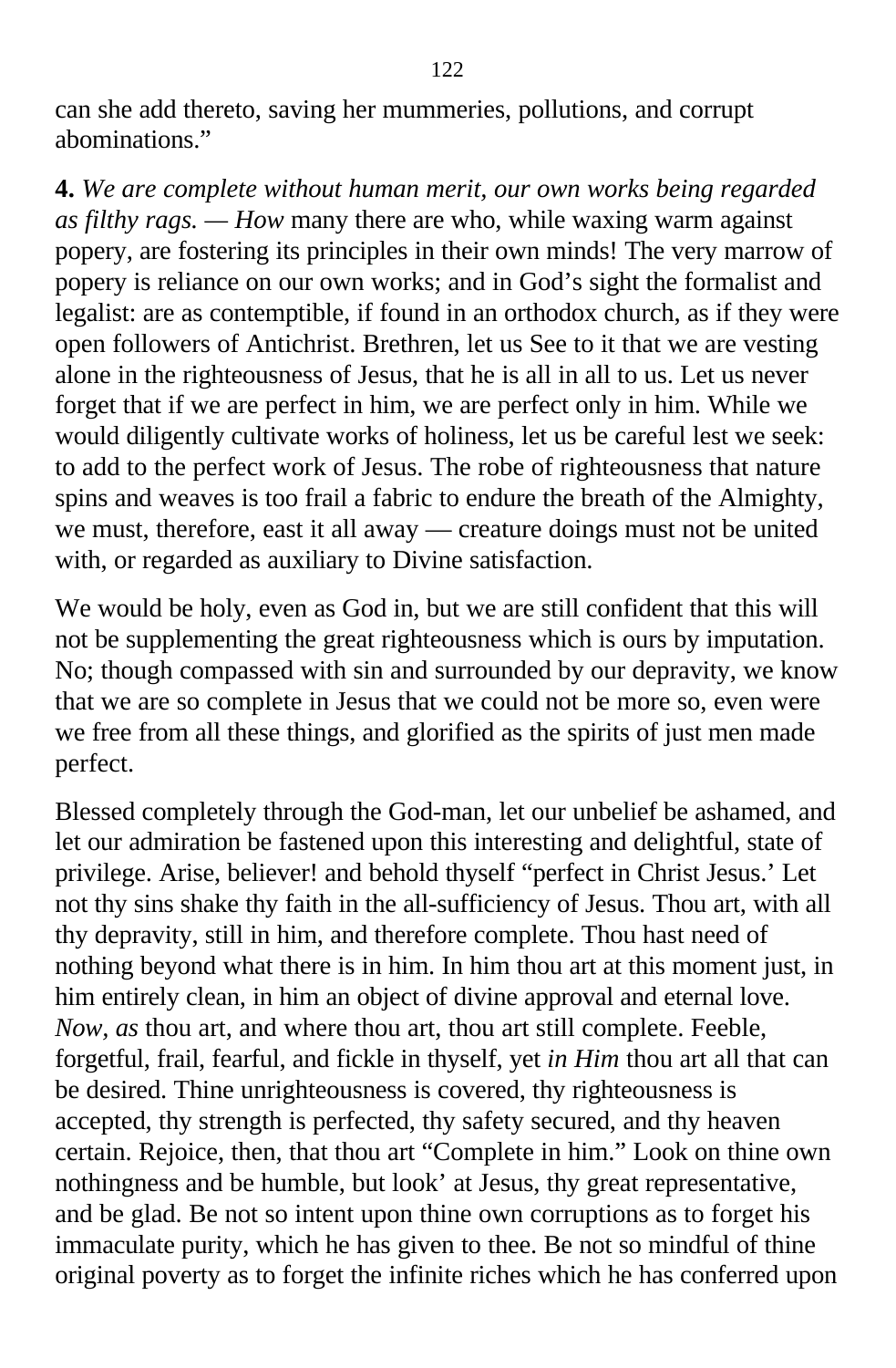thee. It will save thee many pangs if thou wilt learn to think of thyself as being *in Him,* and as being by his glorious grace accepted in him, and perfect in Christ Jesus.

**II.** YE ARE FULLY SUPPLIED IN HIM,-Having him, we have all that we can possibly require. The man of God is thoroughly furnished in the possession of his great Savior. He never need to look for anything beyond., for in him all is treasured. Do we need *forgiveness* for the past? Pardons, rich and free, are with Jesus. Grace to cover all our sin is there; grace to rise above our follies and our faults. Is it *wisdom* which we lack? He is made of God unto us wisdom. His finger shall point out our path in the desert; his rod and staff shall keep us in the way when we walk through the valley of the shadow of death. In our combats with the foe do we feel want of *strength?* Is he not Jehovah, mighty to save? Will he not increase power unto the faint, and succor the fallen? Need we go to Assyria, or stay on Egypt, for help? Nay, these are broken reeds. Surely, in the Lord Jehovah have we righteousness and strength. The battle is before us. but we tremble: not at the foe; we feel armed at all points, clad in impenetrable mail, lot we are fully supplied in him. Do we deplore our ignorance? He ,will give us *knowledge;* He can open our ear to listen to mysteries unknown. Even babes shall learn the wonders of his grace, and children shall be taught of the Lord. No other teacher is required; He is alone efficient and allsufficient. Are we at times distressed? We need not inquire for *comfort,* for in him, the consolation of Israel, there are fats full of the oil of joy, and rivers of the wine of thanksgiving. The *pleasures* of the world are void to us, for we have infinitely more joy than they can give in *Him* who has made us complete.

Ah! my reader, whatever exigencies may arise, we shall never need to say, "*We* have searched, but cannot find what we require; for it is, and ever shall be found in the storehouse of mercy, even in Jesus Christ." "It hath pleased the Father that in him should *all* fullness dwell ;" and truly none of the saints have ever complained of any failure in Him. Tens of thousands of them have drawn from this sacred well, yet is it as full as ever, and all who come to it are supplied with the full measure of their necessities. Jesus is not one single sprig of myrrh, but "*a bundle* of myrrh is my beloved unto me;"  $\frac{1}{168}$  not one mercy, but a string of mercies, for "my beloved is unto me as *a cluster* of camphire." "*In* Christ is a cluster of all spiritual blessings, all the blessings of the everlasting covenant are in his hands and at his disposal; and saints are blessed with all spiritual blessings in heavenly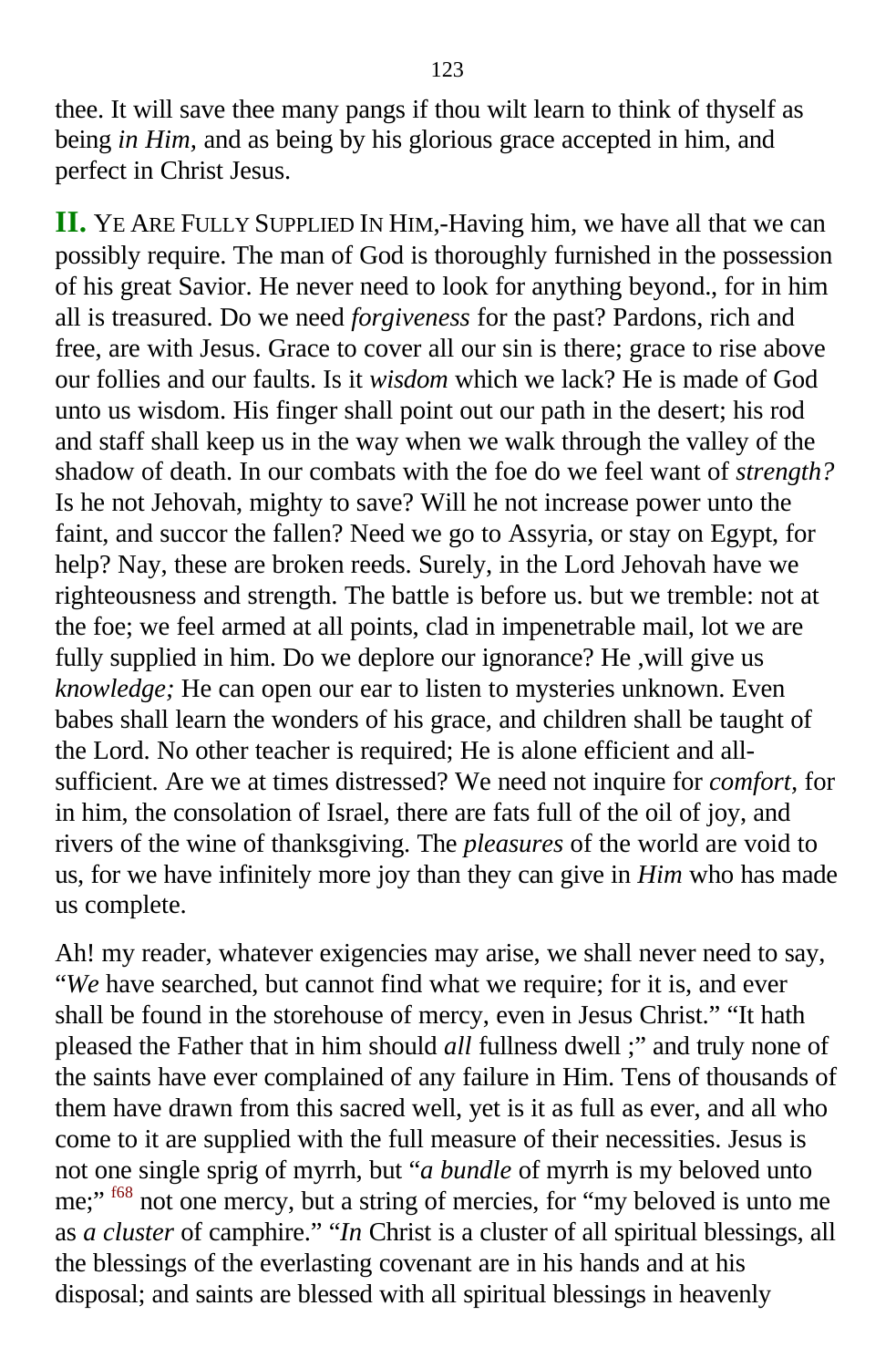places in him. He is the believer's wisdom, righteousness, sanctifications and redemption. There is not a mercy we want but is in him, or a blessing we enjoy but what we have received from him. He is the believer's ' "*all in all.*' "<sup>669</sup> The word translated "complete" is used by Demosthenes in describing a ship as fully manned — and truly the Christian's ship, from prow to stern, is well manned by her captain, who himself steers the vessel, stills the storm, feeds the crew, fills the sails, and brings all safe to their desired haven. In every position of danger or duty Christ himself is allsufficient for protection or support. Under every conceivable or inconceivable trial, we shall find in him sufficient grace: should every earthly stream be dried, there is enough in him, in the absence of them all. His glorious person is the dwelling-place of all-sufficiency. "In Him dwelleth all the fullness of the Godhead bodily;" as the fullness of Deity is sufficient to create and sustain a universe of ponderous orbs, and whole worlds of living creatures, can it be supposed that it will be found unable to supply the necessities of saints? Such a fear would be as foolish as if a man should tremble lest the atmosphere should prove too little for his breath, or the rivers too shallow for his thirst. To imagine the riches of the incarnate God to fail would be to conceive a bankrupt God, or wasted infinite. Therefore, let us set up our banners in his name, and exceedingly rejoice.

**III.** A third reading is — YE ARE SATISFIED IN HIM. — Satisfaction is a jewel rare and precious. Happy is the merchant-man who finds it. We may seek it in *riches,* but it lieth not there. We may heap up gold and silver, pile on pile, until we are rich beyond the dream of avarice, then thrust our hands into our bags of gold, and search there for satisfaction, but we have it not. Our heart, like the horseleech, crieth, "Give, give." We may erect the palace and conquer mighty nations, but among the trophies which decorate the hall, there is not that precious thing which worlds cannot buy. But give us Christ, let us be allied to him, and our heart is satisfied. We are content in Poverty — we are rich; in distress we have all, and abound. We are full, for we are satisfied in him.

Again, let us explore the fields of *knowledge;* let us separate ourselves, and intermeddle with all wisdom; let us dive into the secrets of nature; let the heavens yield to the telescope; and the earth to our research; let us turn the ponderous tome and Dore over the pages of the mighty folio; let us take our seat among the wise, and become professors of science: but, alas! we soon shall loathe it all, for "much study is a weariness of the flesh." But let us turn again to the fountain-head, and drink of the waters of revelation: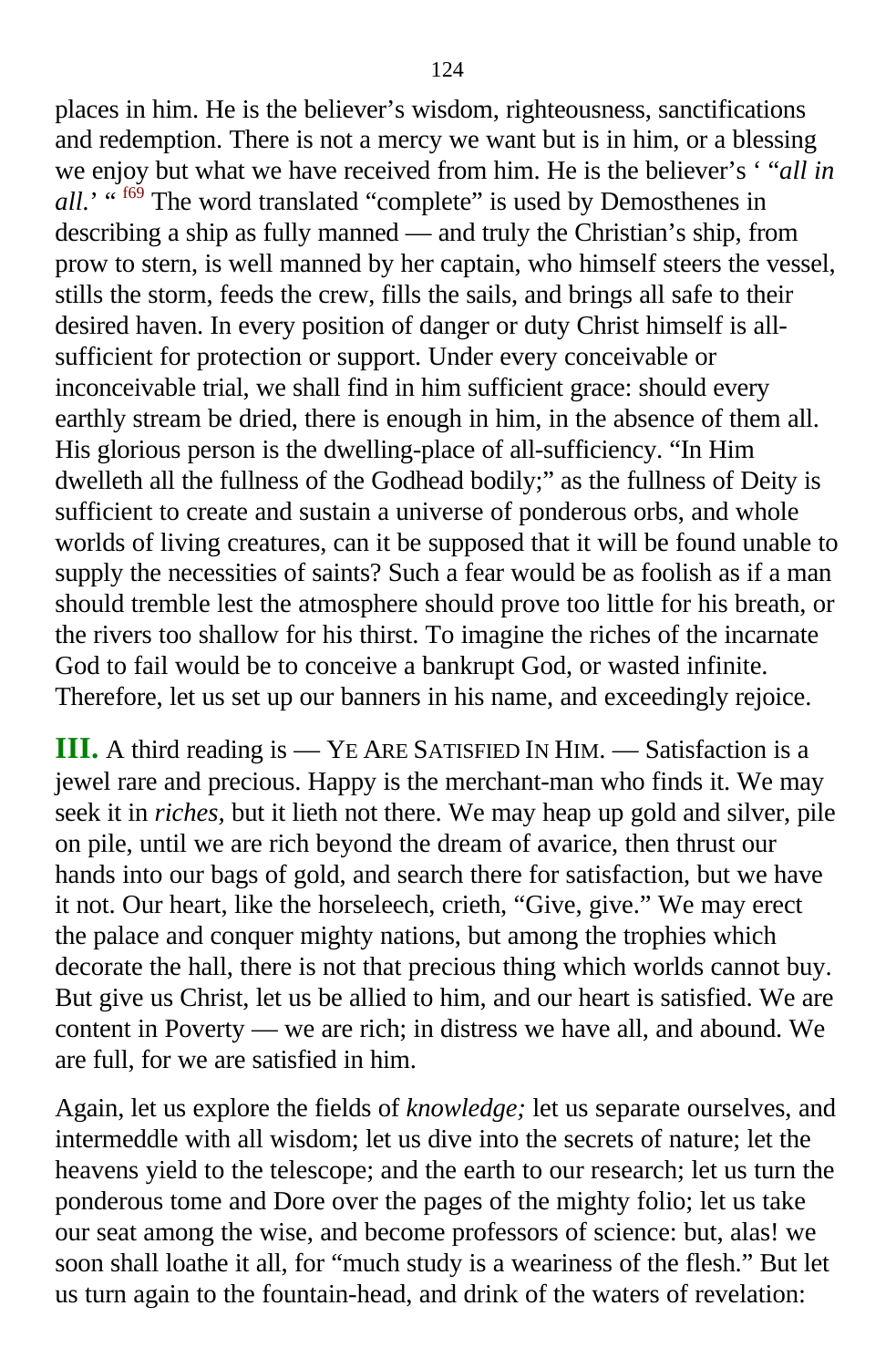we are then satisfied. Whatever the pursuit may be, whether we invoke the trump of fame to do us homage, and bid our fellows offer the incense of honor, or pursue the pleasures of sin, and dance a giddy round of merriment, or follow the less erratic movements of commerce, and acquire influence among men, we shall still be disappointed, we shall have still an aching void, an emptiness within; but when we gather up our straying desires, and bring them to a focus at the foot of Calvary, we feel a solid satisfaction, of which the world cannot deprive us.

Among the sons of men there are not a few of restless spirit, whose uneasy souls are panting for an unknown good, the want of which they feel, but the nature of which they do not comprehend. These will hurry from country to Country, to do little else but attempt a hopeless escape from themselves; they will flit from pleasure to pleasure, with the only gain of fresh grief from repeated disappointments. It were hard indeed to compound a medicine for minds thus diseased. Verily, the aromatics and balms of Araby, or the islands of the sea, might be exhausted ere the elixir of satisfaction could be distilled, and every mystic name in the vocabulary of the wise might be tried in vain to produce the all-precious charm of quiet. But in the Gospel we find the inestimable medicine already compounded, potent enough to allay the most burning fever, and still the most violent palpitations of the heart. This we speak from experience, for we too were once, like the unclean spirit, "seeking rest and finding none;" we once groaned for an unseen something, which in all our joys we could not find, and now, by God's great love, we have found the water which has quenched our thirst — it is that which Jesus gives, '" the living water" of his grace. We revel in the sweets of the name of Jesus, and long for naught beside. Like Naphtali, we are satisfied with layout, and full of the blessing of the Lord. Like Jacob, we exclaim, "It is enough." The soul is anchored, the desire is "*satiated* with fatness," the whole man is rich to all the intents of bliss, and looketh for nothing more. Allen, in his *Heaven Opened,* represents the believer as soliloquizing in the following joyous manner: —

"O happy soul, how rich art thou! What a booty have I gotten! It is all mine own. I have the promises of this life, and of that which is to come. Oh! what can I wish more? How full a charter is here! Now, my doubting soul may boldly and believingly say with Thomas, ' My Lord and my God.' What need we any further witness? We have heard his words. He hath sworn by his holiness that his decree may not be changed, and hath signed it with his own signet. And now return to thy rest, O my soul! for the Lord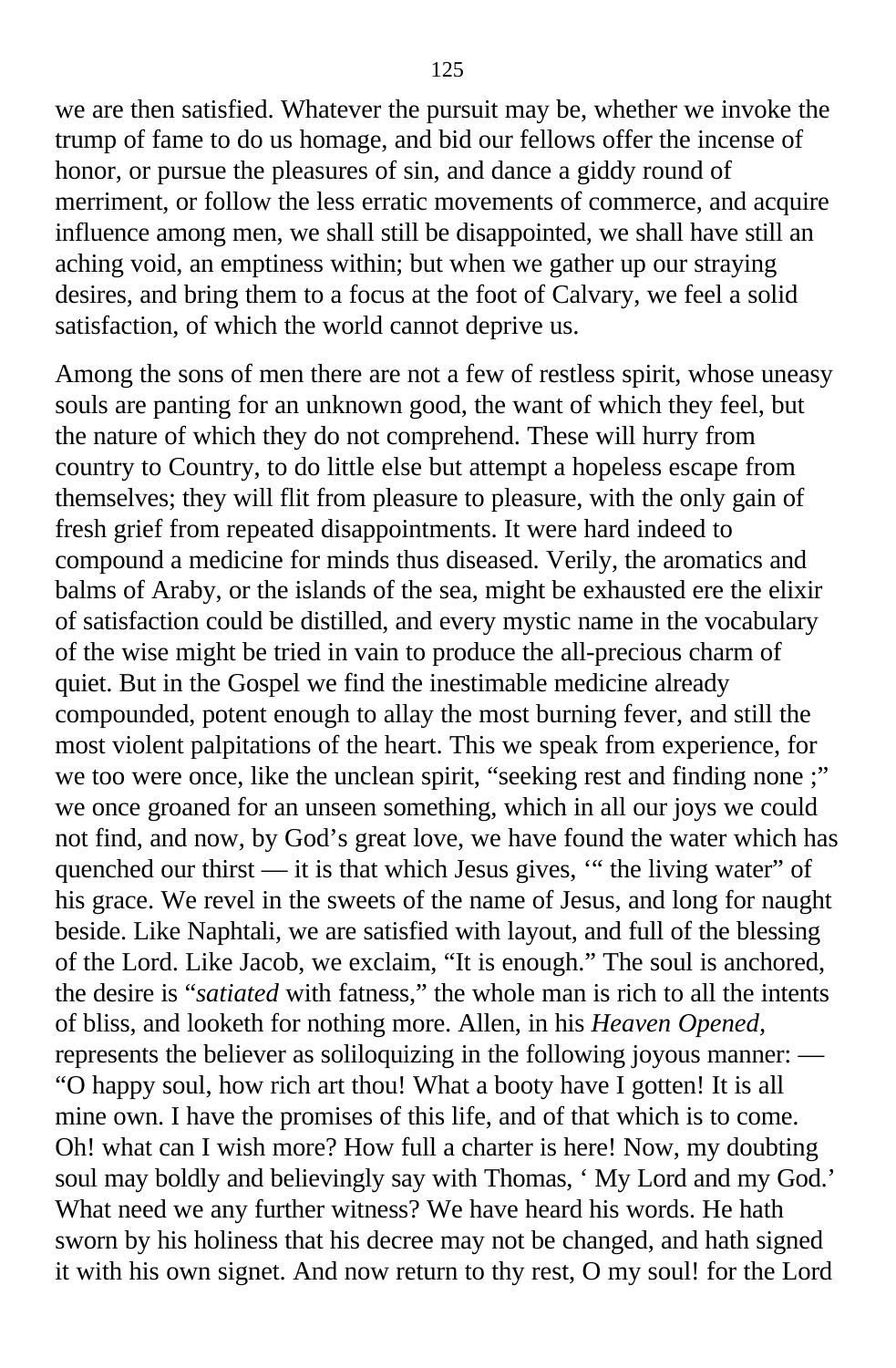hath dealt bountifully with thee. Say, if thy lines be not fallen to thee in a pleasant place, and if-this be not a goodly heritage? O blasphemous discontent! how absurd and unreasonable an evil art thou, whom all the fullness of the Godhead cannot satisfy, because thou art denied in a petty comfort, or crossed in thy vain expectations from the world! O my unthankful soul, shall not a Trinity content thee? Shall not all-sufficiency suffice thee? Silence, ye murmuring thoughts, for ever. I have enough, I abound, and am full. Infiniteness and eternity is *mine,* and what more can I ask?"

Oh may we constantly dwell on the blissful summit of spiritual content, boasting continually in the completeness of our salvation IN HIM, and may we ever seek to live up to our great and in estimable privilege. Let us live according to our rank and quality, according to the riches conveyed to us by the eternal covenant. As great princes are so arrayed that you can read their estates in their garments, and discern their riches by their tables, so let our daily carriage express to others the value which we set upon the blessings of grace. A murmur is a rag which is ill-suited to be the dress of a soul possessed of Jesus; a complaining spirit is too mean a thing for an heir of all things to indulge. Let worldlings see that our Jesus is indeed a sufficient portion. As for those of us who are continually filled with rejoicing, let us be careful that our company and converse are in keeping with our high position. Let our satisfaction with Christ beget in us a spirit too noble to stoop to the base deeds of ungodly 'men. Let us live among the generation of the just; let us dwell in the courts of the great King, behold his face, wait at his throne, bear his name, show forth his virtues, set forth his praises, advance his honor, uphold his interest, and reflect his image. It is not becoming that princes of the blood should herd with beggars, or dress as they do; let all believers, then, come out from the world, and mount the hills of high and holy living; so shall it be proved that they are content with Christ, when they utterly forsake the broken cisterns.

**IV.** The text bears within it another meaning — YE ARE FILLED IN HIM: — so Wickliffe translated it "*And ye ben fillid in Hym*." A possession of Jesus in the soul is a filling thing. Our great Creator never intended that the heart should be empty, and hence he has stamped upon it the ancient rule that nature abhors a vacuum. The soul can never be quiet until in every part it is fully occupied. It is as insatiable as the grave, until it finds every corner of its being filled with treasure. Now, it can be said of Christian salvation, that it, and it alone, can flit the mind. Man is a compound being, and while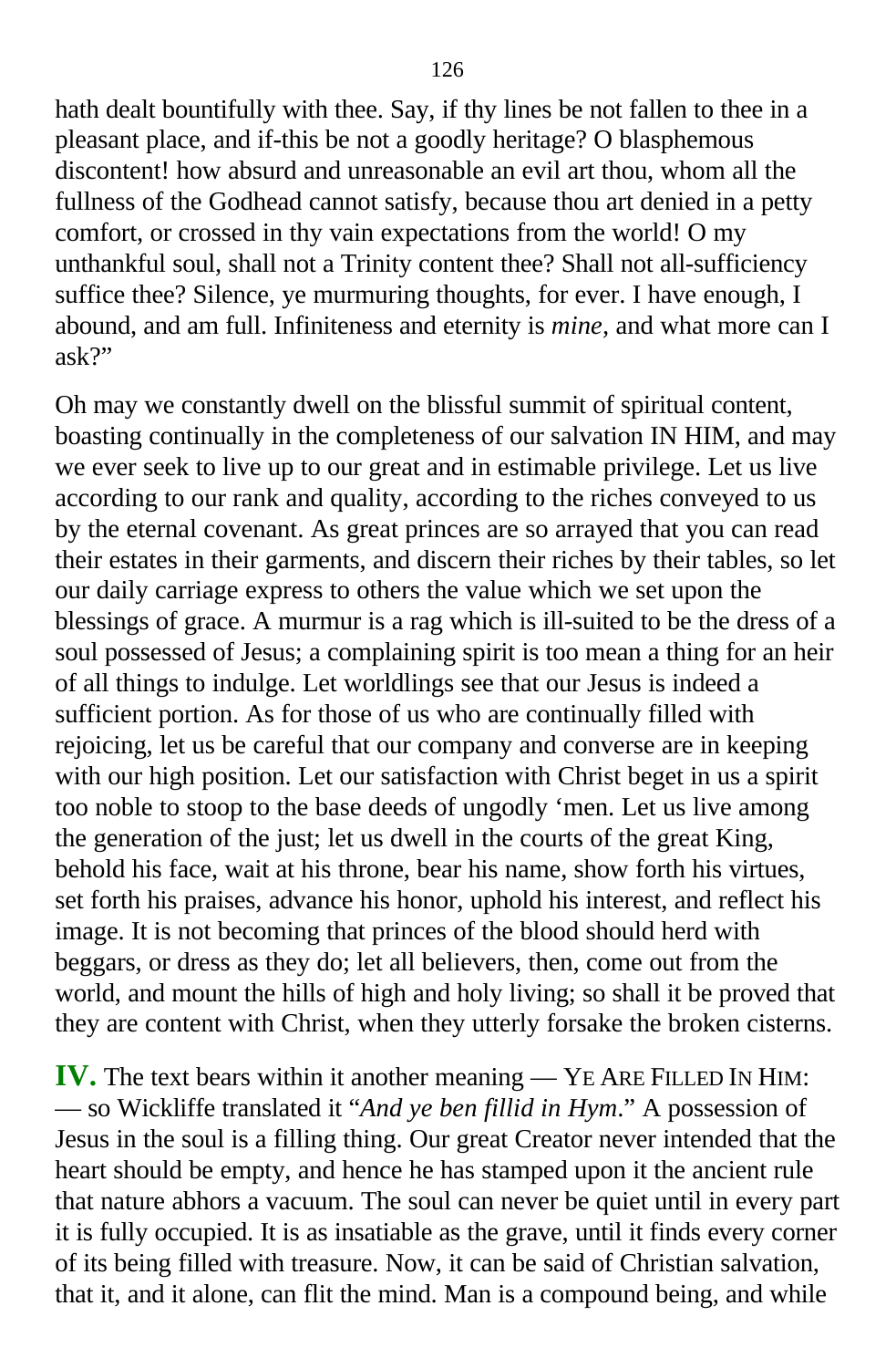one portion of his being may be full, another may be empty. There is nothing which can fill the whole man save the possession of Christ.

The man of hard calculation, the lover of facts, may feast his head and starve his heart; — the sentimentalist miry fill up his full measure of emotion, and destroy his understanding; — the poet may render his imagination gigantic, and dwarf his judgment ; — the student may render his brain the very refinement of logic, and his conscience may be dying : but give us Christ for our study, Christ for our science, Christ for our pursuit, and our whole man is filled. In his religion we find enough to exercise the faculties of the mast astute reasoner, while yet our heart, by the contemplation, shall be warmed — yea, made to burn within us. In him we find room for imagination's utmost stretch, while yet his kind hand preserves us from wild and romantic visions. He can satisfy our soul in its every part. Our whole man feels that his truth is our soul's proper food, that its powers were made to appropriate Him, while *He* is so constituted that he is adapted to its every want. Herein lies the fault of all human systems of religion, they do but subjugate and enlist a portion of the man; they light up with doubtful brilliance one single chamber of his soul, and leave the rest in darkness; they cover him in one part, and allow the biting frost to benumb and freeze the other, until the man feels that something is neglected, for he bears a gnawing within him which his false religion cannot satisfy. But; let the glorious Gospel of the blessed Jesus come into the man, let the Holy Spirit apply the word with power, and the whole man is tilled — every nerve, like the string of a harp, is wound up, and gives forth melody-every power blesses God — every portion is lighted up with splendor, and the man exclaims —

### *"***There** *rest, my long divided soul, Fixed on this mighty center, rest."*

"*Shaddai,*" the Lord all-sufficient, is a portion large enough to afford us fullness of joy and peace. In Him, as well as in his house, "there is bread enough and to spare." In the absence of all other good things, he is an overflowing river of mercy, and when other blessings are present, they owe all their value to Him. He makes our cup so full that it runneth over, and so he is just what man's insatiable heart requires. It is a fact which all men must acknowledge, that we are never full till we run over — the soul never has enough till it has more than enough; while we can contain, and measure, and number our possessions, we are not quite so rich as we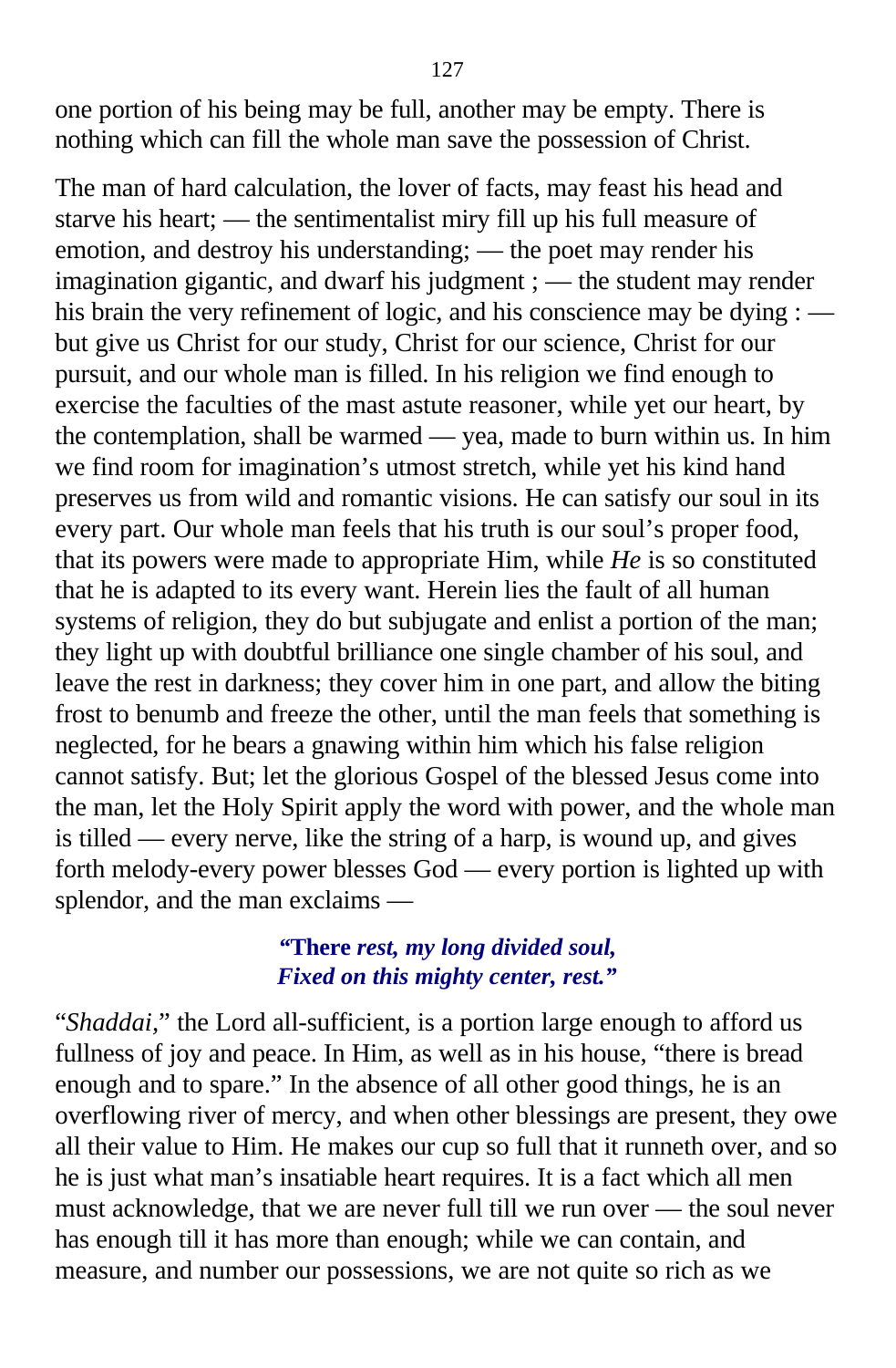desire. *Pauperis est numerare pecus —* we count ourselves poor so long as we can count our wealth. We are never satisfied till we have more than will satisfy us. But in Jesus there is that superabundance, that lavish richness, that outdoing of desire, that we are obliged to exclaim, "It *is enough — I*'*m filled to the brim.*"

How desirable is that state of mind which makes every part of the soul a spring of joys! The most of men have but one well of mirth within them; according to their temperament, they derive their happiness from different powers of the mind — one from bold imagination, another from solitary meditation, and a third from memory; but the believer has many wells and many palm-trees, for all that is within him is blessed by God. As the waters cover the sea, so has Divine grace flooded every portion of his being. He has no "aching void," no salt land, and not inhabited," no "clouds without rain ;" but where once were disappointment and discontent, there are now "pleasures for evermore." for the soul is "filled in Him."

Seek then, beloved Christian reader, to know more and more of Jesus. Think not that thou art master of the science of Christ crucified. Thou knowest enough of him to be supremely blest; but thou art even now but at the beginning. Notwithstanding all thou hast learned of him. remember thou hast but read the child's first primer; thou art as yet on one of the lower forms; thou hast not yet a degree in the sacred college. Thou hut but dipped the sole of thy foot in that stream wherein the glorified are now swimming. Thou art but a gleaner — thou hast not at present handled the sheaves with which the ransomed return to Zion. King Jesus hath not showed thee all the treasures of his house, nor canst thou more than guess the value of the least of his jewels. Thou hast at this moment a very faint idea of the glory to which thy Redeemer has raised thee, or the completeness with which he has enriched thee. Thy joys are but sips of the cup, but crumbs from under the table. Up then to thine inheritance, the land is before thee, walk through and survey the lot of thine inheritance; but this know, that until thou hast washed in Jordan, thou shalt be but as a beginner, not only in the whole science of Divine love, but even in this one short but comprehensive lesson, "COMPLETE IN HIM."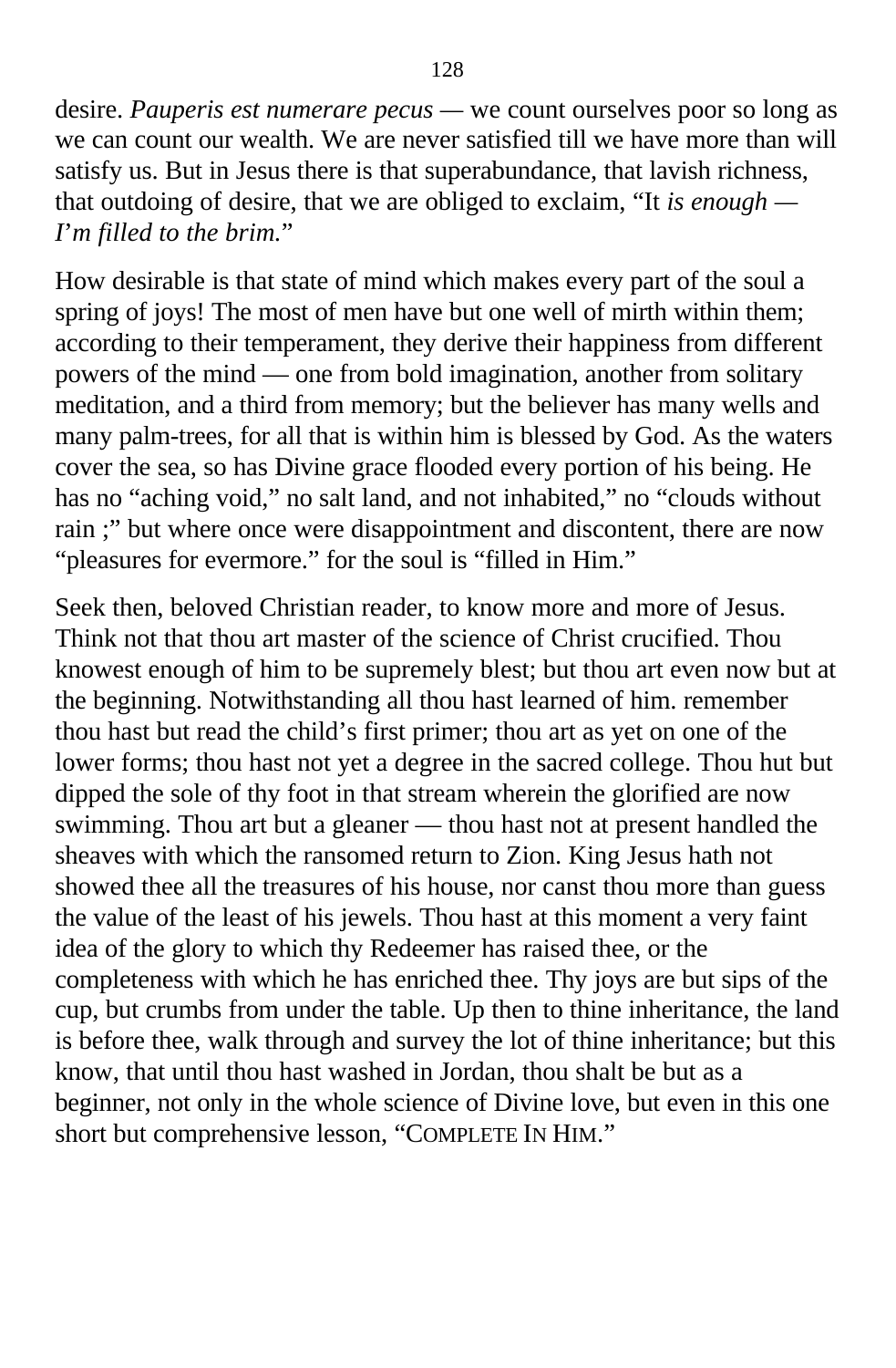# TO THE UNCONVERTED READER.

FRIEND — We will venture one assertion, in the full belief that thou canst not deny it — -thou *art not entirely satisfied.* Thou art one of the wearylooted seekers of a joy which thou wilt never find out of Christ. Oh! let this chapter teach thee to forego thy vain pursuit, and look in another direction. Be assured that, as hitherto thy chase has been a disappointment, so shall it continue to the end unless thou dost run in another mariner. Others have digged the mines of worldly pleasure, and have gained nothing but anguish and despair; wilt thou search again where others have found nothing? Let the experience of ages teach thee the fallacy of human hopes, and let thine own failures warn thee of new attempts.

But hark! sinner, all thou needest is in Christ. He will fill thee, satisfy thee, enrich thee, and gladden thee. Oh! let thy friend beseech thee, "Taste; and see that the Lord is good."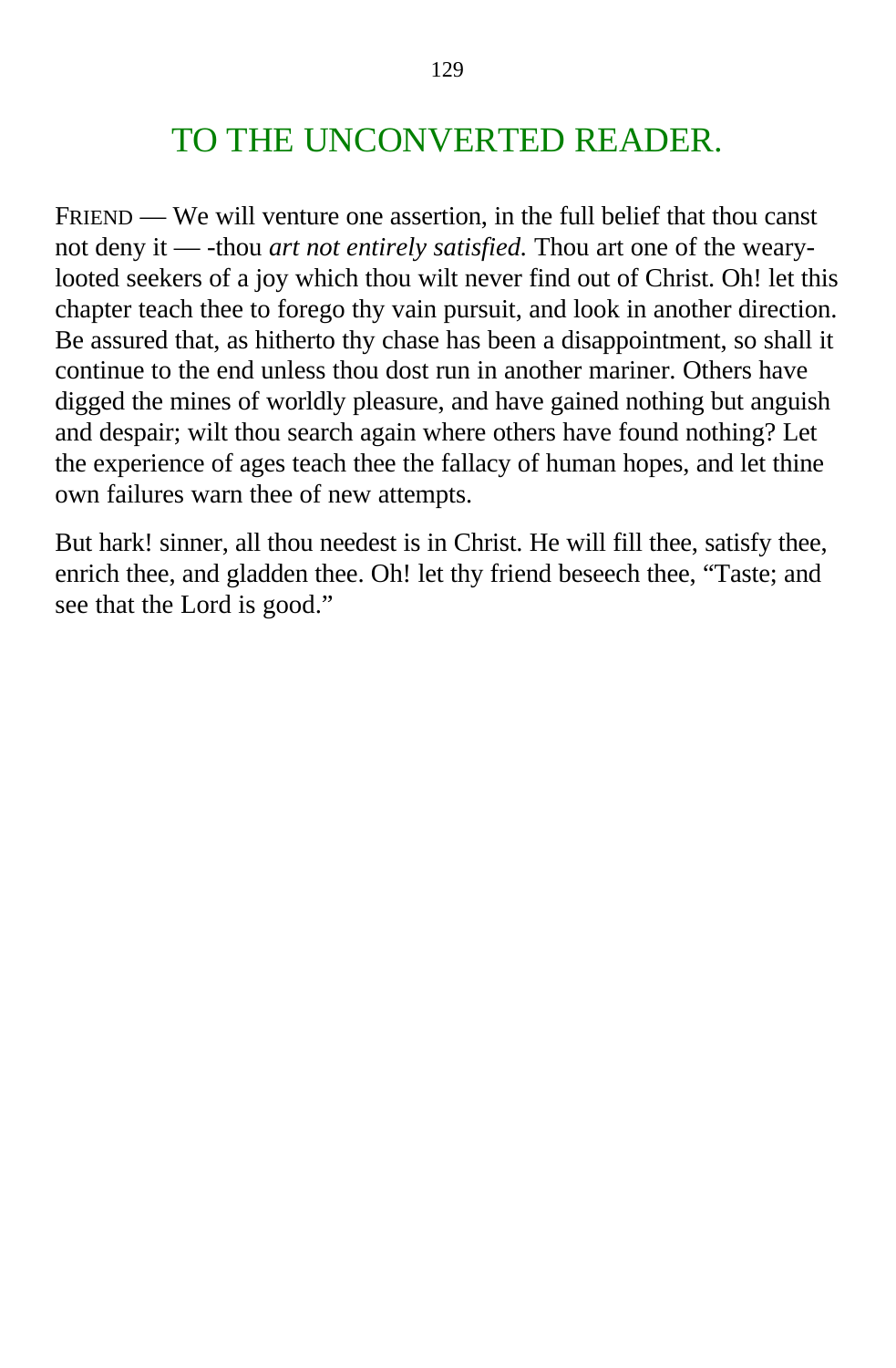# CHAPTER 7.

## LOVE TO JESUS

### *"Lord, thou knowest all things; thou knowest that I love thee." — JOHN 21:17.*

CHRIST rightly known is most surely Christ beloved. No sooner do we discern his excellencies, behold his glories, and partake of his bounties, than our heart is at once moved with love towards him. Let him but speak pardon to our guilty souls, we shall not long delay to speak words of love to his most adorable person. It is utterly impossible for a man to know himself to be complete in Christ, and to be destitute of love towards Christ Jesus. A believer may be in Christ, and yet, from a holy jealousy, he may doubt his own affection to his Lord; but love is most assuredly in his bosom, for that breast which has never heaved with I love to Jesus, is yet a stranger to the blood of sprinkling. He that loveth not, hath not seen Christ, neither known him. As the seed expands in the 'moisture and the heat, and sends forth its green Made — so when the soul becomes affected with the mercy of the Savior, it puts forth its shoots of love to him and desire after him.

This love is no mere heat of excitement, nor does it end in a flow of rapturous words; but it causes the soul to bring forth the fruits of righteousness, to its own joy and the Lord's glory. It is a principle, active and strong, which exercises itself unto godliness, and produces abundantly things which are lovely and of good repute. Some of these we intend to mention, earnestly desiring that all of us may exhibit them in our lives. Dr. Owen very concisely sums up the effects of true love in the two words, *adherence and assimilation:* the one knitting the heart to Jesus, and -the other conforming us to his image. This is an excellent summary; but as our design is to be more explicit, we shall in detail review the more usual and pleasing of the displays of the power of grace, afforded by the soul which is under the influence of love to Christ.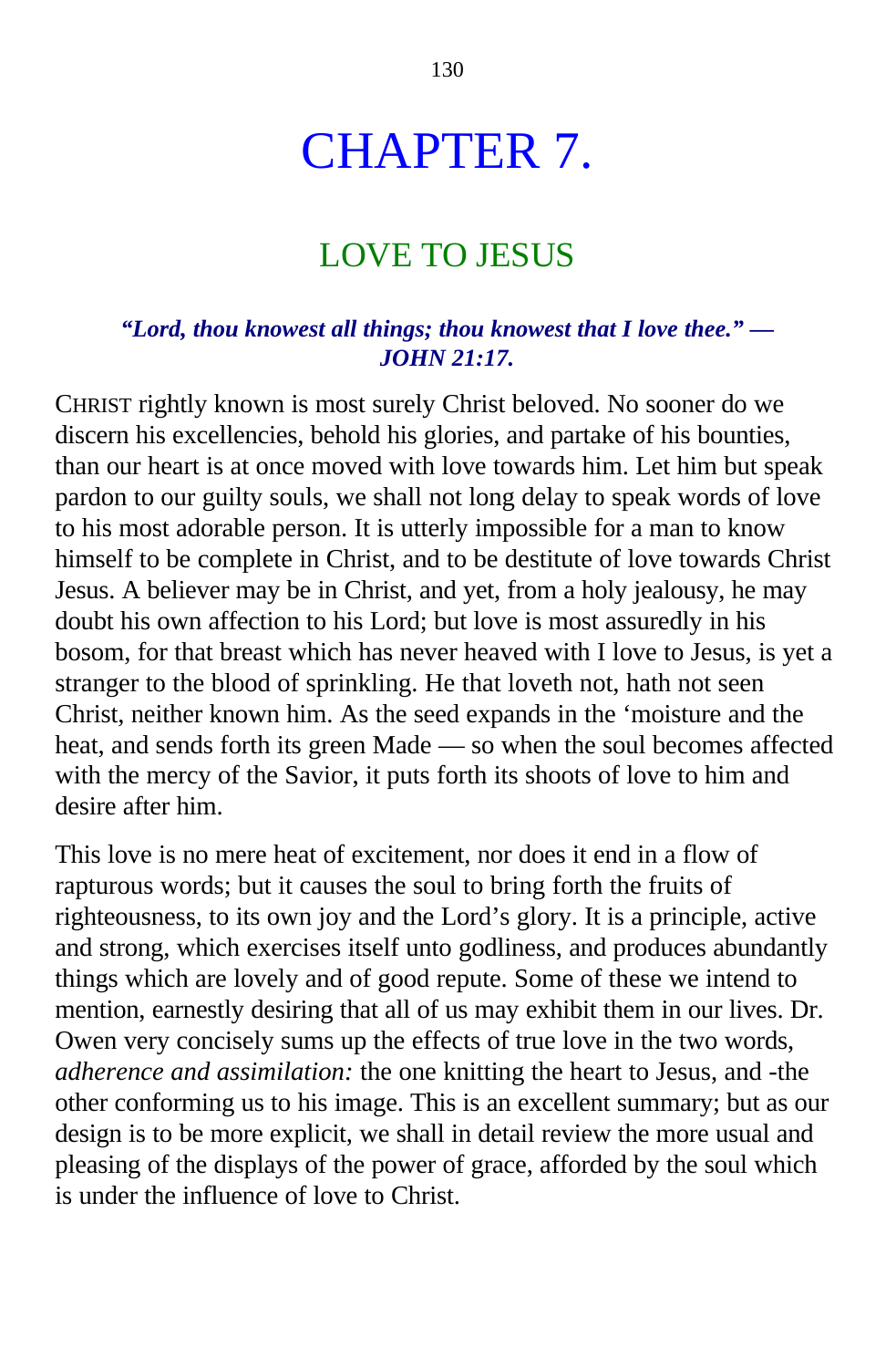**1.** One of the earliest and most important signs of love *to Jesus is the deed of solemn dedication* of ourselves, with all we have and are, most unreservedly to the Lord's service.

Dr. Doddridge has recommended a solemn covenant between the soul and God, to be signed and sealed with due deliberation and most fervent prayer. Many of the most eminent of the saints have adopted this excellent method of devoting themselves in very deed unto the Lord, and have reaped no little benefit from the re-perusal of that solemn document when they have afresh renewed the act of dedication. The writer of the present volume conceives that burial with Christ in Baptism is a far more scriptural and expressive sign of dedication; but he is not inclined to deny his brethren the liberty of confirming that act by the other, if it seem good unto them. The remarks of John Newton upon this subject are so cautious and sententious,  $f_{60a}$  that we cannot forbear quoting them at length: — "Many" judicious persons have differed in their sentiments with respect to the propriety or utility of such written engagements. They are usually entered into, if at all, in an early stage of profession, when, though the heart is warm, there has been little actual experience of its deceitfulness. In the day when the Lord turns our mourning into joy, and speaks peace, by the blood of his cross, to the conscience burdened by guilt and fear, resolutions are formed which, though honest and sincere, prove, like Peter's promise to our Lord, too weak to withstand the force of subsequent unforeseen temptation. Such vows, made in too much dependence upon our own strength, not only occasion a farther discovery of our weakness, but frequently give the enemy advantage to terrify and distress the mind. Therefore, some persons, of more mature experience, discountenance the practice as legal and improper. But, as a scaffold, though no part of an edifice, and designed to be taken down when the budding is finished, is yet useful for a time in carrying on the work — so many young converts have been helped by expedients which, when their judgments are more ripened, and their faith more confirmed, are no longer necessary. Every true believer, of course, ought to devote himself to the service of the Redeemer; yea, he must and will, for he is constrained by love. He will do it not. once only, but daily. And many who have done it in writing can look back upon the transaction with thankfulness to the end of life, recollecting it as a season of peculiar solemnity and impression, accompanied with emotions of heart neither to be forgotten nor recalled. And the Lord, who does not despise the day of small things, nor break the bruised reed, nor quench the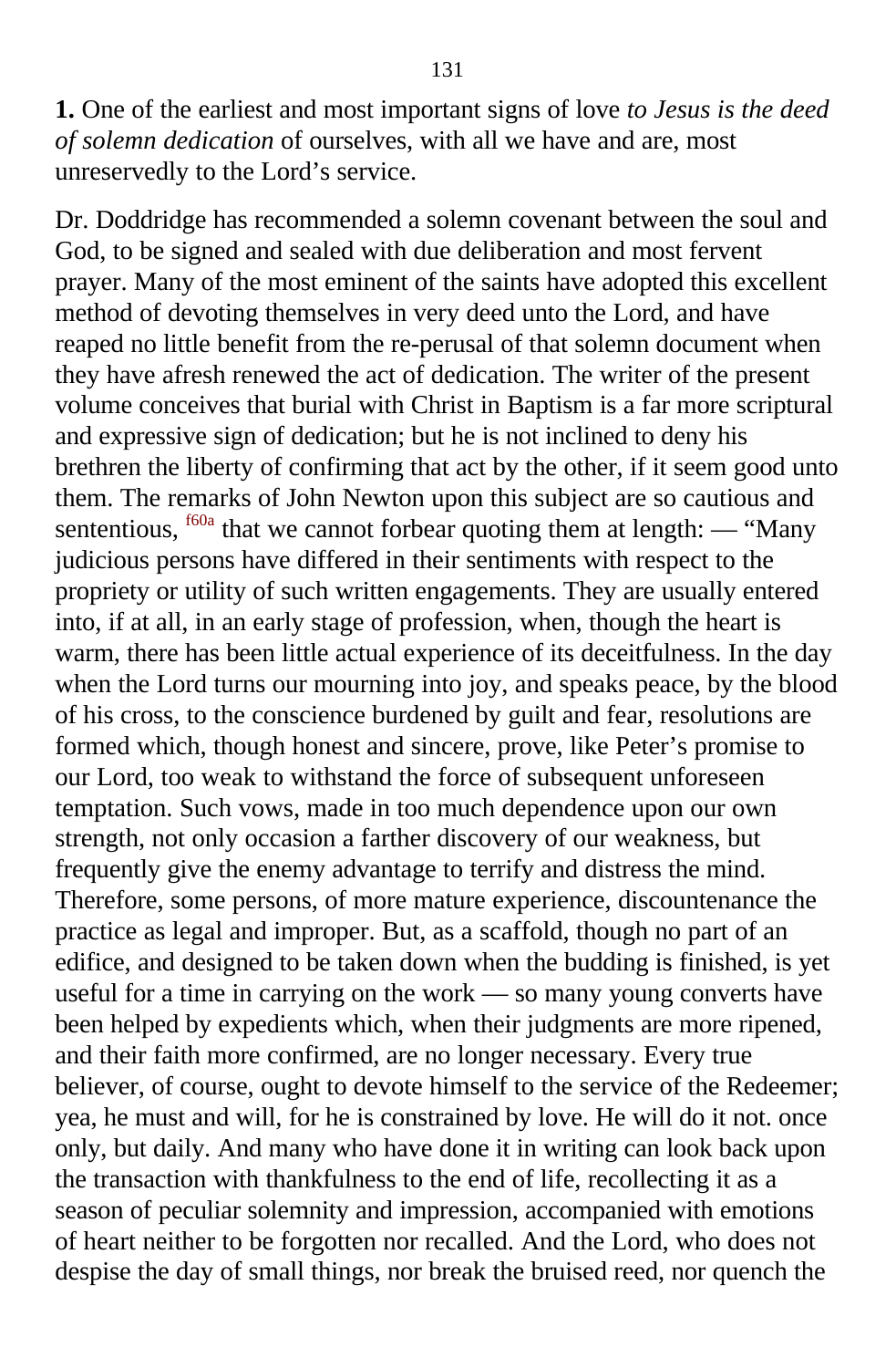smoking flax; accepts and ratifies the desire; and mercifully pardons the mistakes which they discover, as they attain to more knowledge of him and of themselves. And they are encouraged, if not warranted, to make their surrender in this manner, by the words of the prophet Isaiah :  $-$  'One shall say, I am the Lord's, and another shall call himself by the name of Jacob, and another shall *subscribe with his hand* to the Lord, and surname himself By the name of Israel."<sup>561a</sup>

Whatever view we may take of *the form* of consecration, we must all agree that the deed itself is absolutely necessary as a first-fruit of the Spirit, and that where it is absent there is none of the love of which we are treating. We are also all of us in union upon the point that the surrender must be sincere, entire, unconditional, and deliberate; and that it must be accompanied by deep humility, from a sense of our unworthiness, simple faith in the blood of Jesus as the only medium of acceptance,, and constant reliance upon the Holy Spirit for the fulfillment of our vows. We must give ourselves to Jesus, to be his, to honor and to obey, if necessary, even unto death. We must be ready with Mary to break the alabaster box, with Abraham to offer up our Isaac, with the apostles to renounce our worldly wealth at the bidding of Christ, with Moses to despise the riches of Egypt, with Daniel to enter the lion's den, and with the three holy children to tread the furnace. We cannot retain a portion of the price, like Ananias, nor love this present world with Demas, if we be the genuine followers of the Lamb. We consecrate our *all* when we receive *Christ as all.*

The professing Church has many in its midst who, if they have ever given themselves to Christ, appear to be very oblivious of their solemn obligation. 'They can scarce afford a fragment of their wealth for the Master's cause; their time is wasted, or employed in any service but that of Jesus; their talents are absorbed in worldly pursuits and the veriest refuse of their influence is thought to be an abundant satisfaction of all the claims of heaven. Can such men be honest in their professions of attachment to the Lamb? Was their dedication a sincere one? Do they not afford us grave suspicion of hypocrisy? Could they live in such a fashion if their hearts were right with God? Can they have any just idea of the Savior's deservings? Are their hearts really renewed? We leave them to answer for themselves; but we must entreat them also to ponder the following questions, as they shall have one day to render an account to their Judge. Doth not God abhor the lying lip? And is it not lying against God to profess that which we do not carry out? Doth not the Savior loathe those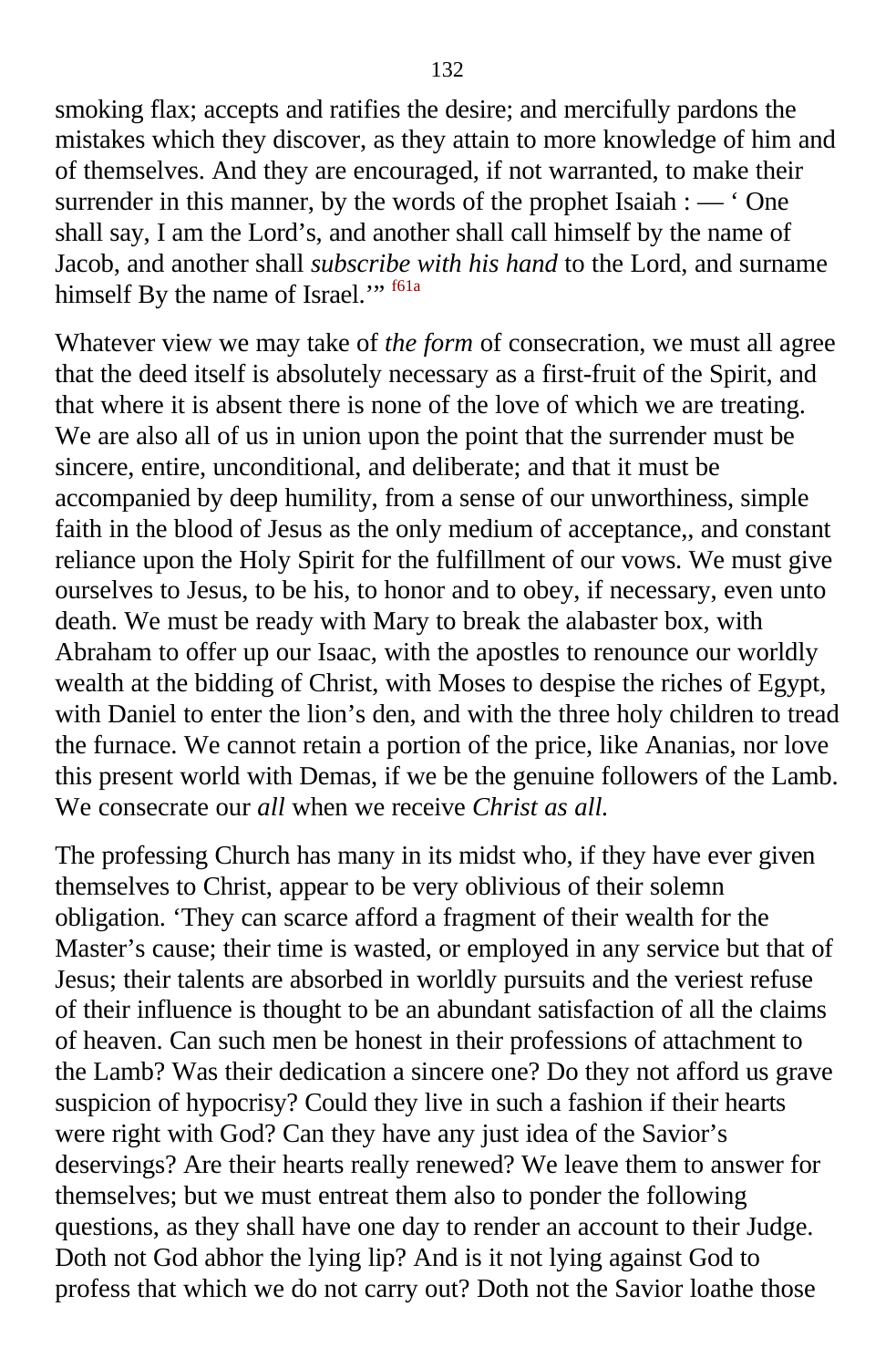who are neither cold nor hot? And are not those most truly in that case who serve, God with half a heart? What must be the doom of those who have insulted Heaven with empty vows? Will not a false profession entail a fearful punishment upon the soul for ever? And is he not false who serves not the Lord with all his might? Is it a little thing to be branded as a robber of God? Is it a trifle to break our vows with the Almighty? Shall a man mock his Maker, and go unpunished? And how shall be abide the day of the wrath of God?

May God make us ever careful that, by his Holy Spirit's, aid, we may be able to live unto him as those that are alive from the dead; and since in many things we fall short of his perfect will, let us humble ourselves, and devoutly seek the molding of his hand to renew us day by day. We ought ever to desire a perfect life as the result of full consecration, even though we shall often groan that "it is not yet attained." Our prayer should be —

> *"Take my soul and body's powers. Take my memory, mind, and will; All my goods, and all my hours; All 1 know, and all I feel; All I think, or speak, or do; Take my heart — but make it new."* [F62a](#page-232-0)

**2.** *Love to Christ will make us* "*coy and tender to offend.*" We shall be most careful lest the Savior should be grieved by our ill manners. When some much-loved friend is visiting our house, we are ever fearful lest he should be ill at ease; we therefore watch every movement in the family, that nothing may disturb the quiet we desire him to enjoy. How frequently do we apologize for the homeliness of our fare, our own apparent inattention, the forgetfulness of our servants, or the rudeness of our children. If we suppose him to be uncomfortable, how readily will we d range our household to give him pleasure, and how disturbed are we at the least symptom that he is not satisfied with our hospitality. We are grieved if our words appear cold towards him, or our sets unkind. We wound sooner that he should grieve us than that we should displease him. Surely we should not treat our heavenly Friend worse than our earthly acquaintance; but we should sedulously endeavor to please Him in all things who pleased not himself. Such is the influence of real devotion to our precious Redeemer, that the more the mind is pervaded with affection to him, the more watchful shall we be to give no offense in anything, and the more sorrow shall we suffer because our nature is yet no imperfect that in many things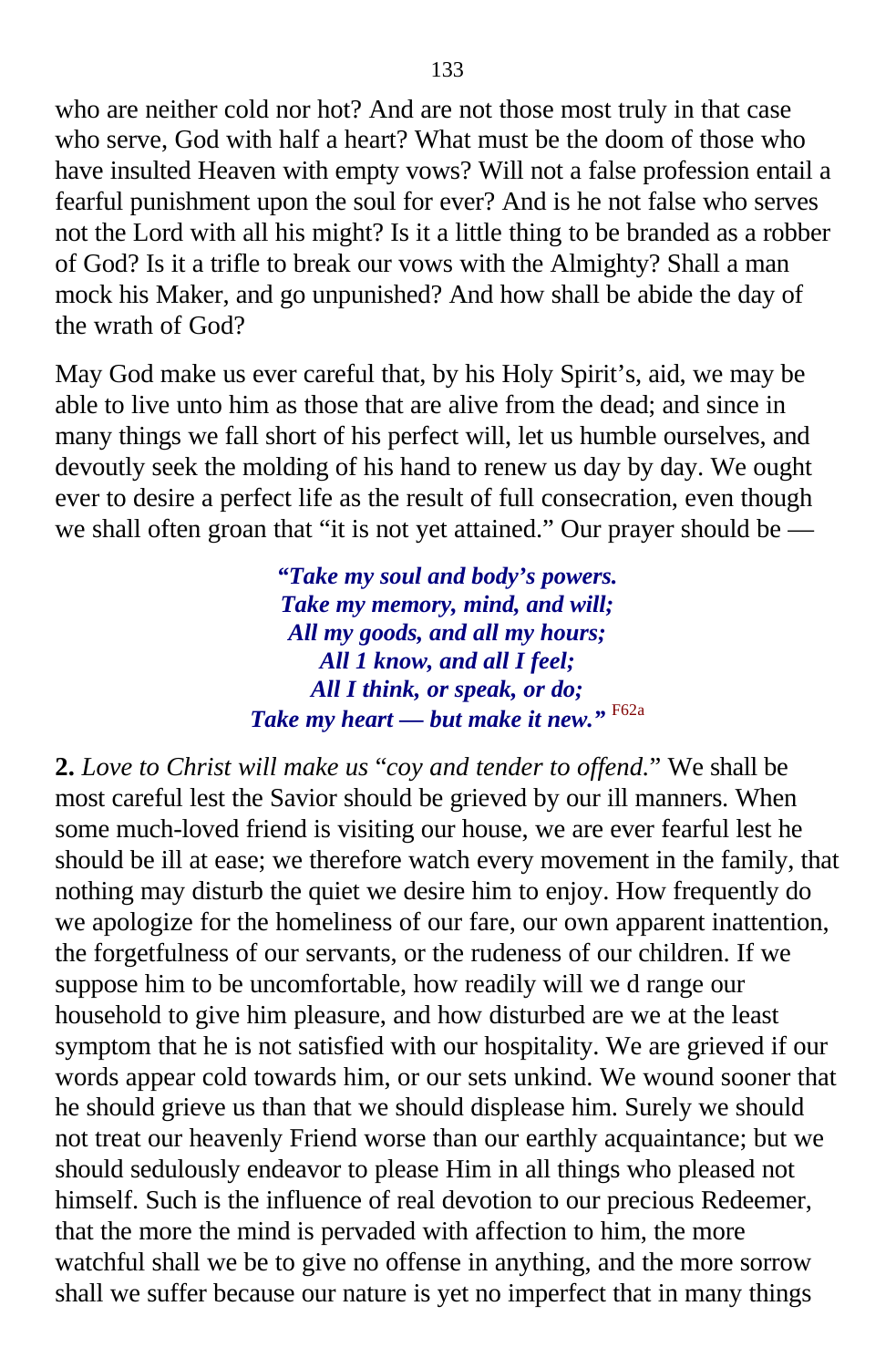we come short of his glory. A believer, in a healthy state of mind, will be extremely sensitive; he will avoid the appearance of evil, and guard against the beginnings of sin. He will often be afraid to put one foot before another, lest he should tread upon forbidden ground; he will tremble to speak, lest his words should not be ordered aright; he 'will be timid in the world, lest he should be surprised into transgression; and even in his holy deeds he will be watchful over his heart, lest he should mock his Lord. This feeling of fear lest we should "slip with our feet," is a precious feature of true spiritual life. It is much to be regretted that it is so lightly prized by many, in comparison with the more martial virtues; for, despite its apparent insignificance, it is one of the choicest fruits of the Spirit, and its absence is one of the most deplorable evidences of spiritual decay. A heedless spirit is a curse to the soul; a rash, presumptuous conversation will eat as doth a canker. "Too-bold" was never Too-wise nor Too-loving. Careful walking is one of the best securities of safe and happy standing. It is solemn cause for doubting when we are indifferent in our behavior to our best Friend. When the new creature is active, it will be indignant at the very name of sin; it will condemn it as the murderer of the Redeemer, and wage as fierce a war against it as the Lord did with Amalek. Christ's foes are our foes when we are Christ's friends. Love of Christ and love of sin are elements too hostile to reign in the same heart. We shall hate iniquity simply because Jesus hates it. A good divine  $\frac{163a}{b}$  writes: — "If any pretend unto an assurance of forgiveness through the merits of Jesus, without any experience of shame, sorrow, and hatred of sin, on account of its vile nature, I dare boldly pronounce such a pretension to be no other than a vain presumption, that is likely to be followed by an eternal loss of their immortal souls."

He that is not afraid of sinning has good need to be afraid of damning. Truth hates error, holiness abhorreth guilt, and grace cannot but detest sin. If we do not desire to be cautious to avoid offending our Lord, we may rest confident that we have no part in him, for true love to Christ will rather, die than wound him. Hence love to Christ is "the best antidote to idolatry;" <sup>[f64a](#page-233-0)</sup> for it prevents any object from occupying the rightful throne of the Savior. The believer dares not admit a rival into his heart, knowing that this would grievously offend the King. The simplest way of preventing an excessive love of the creature it to net all our affection upon the Creator. Give thy whole heart to thy Lord, and thou canst not idolize the things of earth, for thou wilt have nothing left wherewith to worship them.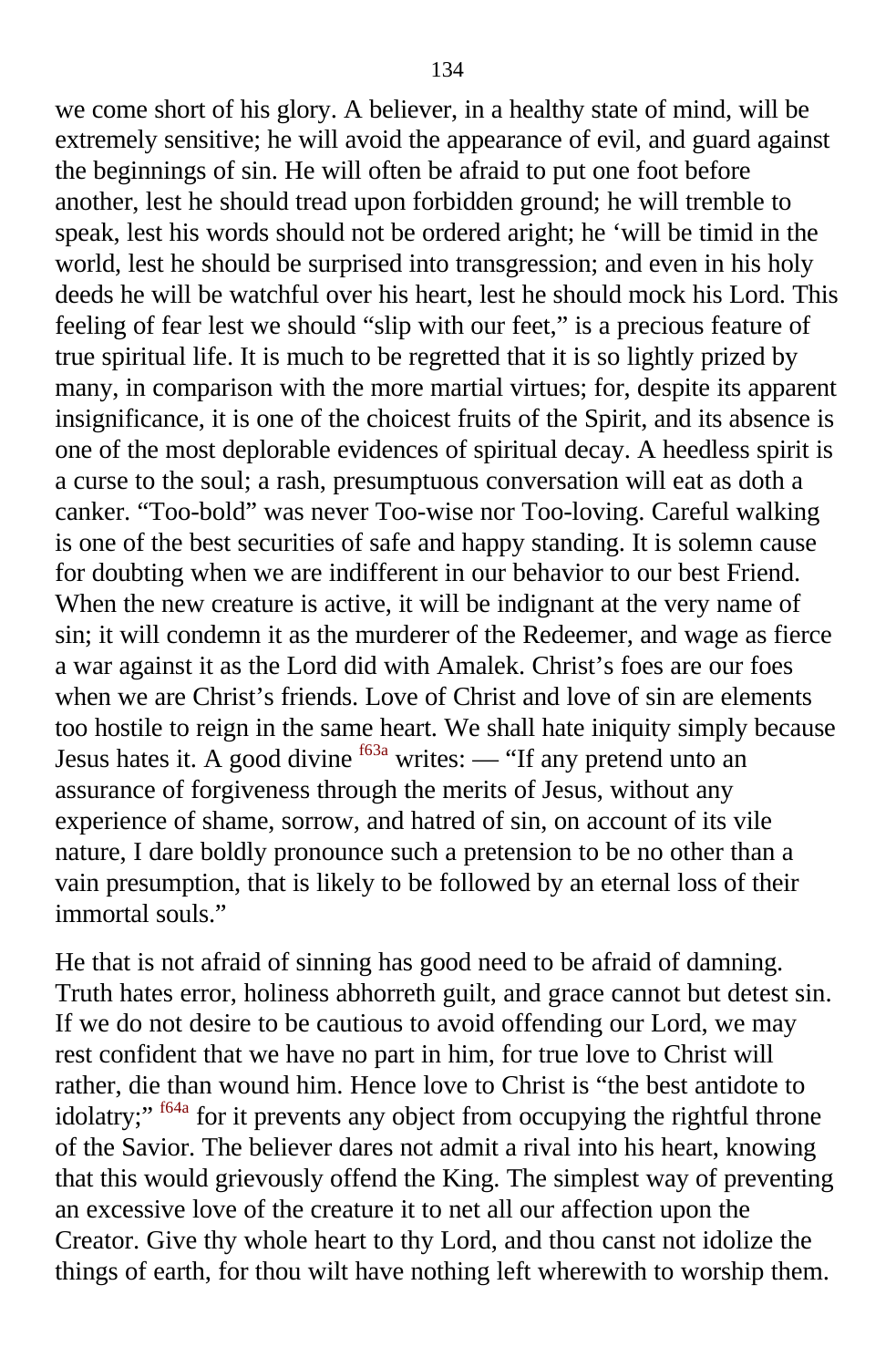**3.** *If we love the Lord Jesus we shall be obedient to his commands. —* False, vain, and boasting pretenders to friendship with Christ think it enough to talk fluently of him; but humble, sincere, and faithful lovers of the Lord are not content with words — they must be doing the will of their Master. As the affectionate wife obeys because she loves her husband, so does the redeemed soul delight in keeping the commands of Jesus, although compelled by no force but that of love. This divine principle will render every duty pleasant; yea, when the labor is in itself irksome, this heavenly grace will quicken us in its performance by reminding us that it is honorable to suffer for our Lord. It will induce an universal obedience to all known commands, and overcome that captious spirit of rebellion which takes exception to many precepts, and obeys only as far as it chooses to do so. It infuses not the mere act, but the very spirit of obedience, inclining the inmost heart to feel that its newborn nature cannot but obey. True,, bid corruption is still there; but this does but prove the hearty willingness of the soul to be faithful to the laws of its King, seeing that it is the cause of a perpetual and violent contest — the flesh lusting against the spirit, and the spirit striving against the flesh. We are willing to serve God when we love his Son: there may be obstacles, but no unwillingness. We would be holy even as God is holy, and perfect even as our Father which is in heaven is perfect. And to proceed yet further, love not only removes all unwillingness, but inspires the soul with a delight in the service of God, by making the lowest act of service to appear honorable. A heathen <sup>[f65a](#page-233-0)</sup> once exclaimed, *Dee servire est regnare —* "*to* serve God is to reign:" so does the renewed heart joyfully acknowledge the high honor which it receives by obedience to its Lord. He counts it not only his *reasonable,* but his de*lightful* service, to be a humble and submissive disciple of his gracious Friend. He Would be unhappy if he had no opportunity of obedience — his love requires channels for its fullness: he would pray for work if there were none, for he includes his duties among his privileges. In the young dawn of true religion this is very observable — would that it were equally so ever after Oh! how jealous we were lest one divine ordinance should be neglected, or one rule violated. Nothing pained us more than our own too frequent wanderings, and nothing gratified us more than to be allowed to hew wood or draw water at his bidding. Why is it not so now with us all? Why are those wings, once outstretched for speedy flight, now folded in sloth? Is' our Redeemer less deserving? or is it not that we are less loving? Let us seek by greater meditation upon the work-and love of our Savior,. by the help of the Holy Spirit, to renew our love to him: otherwise our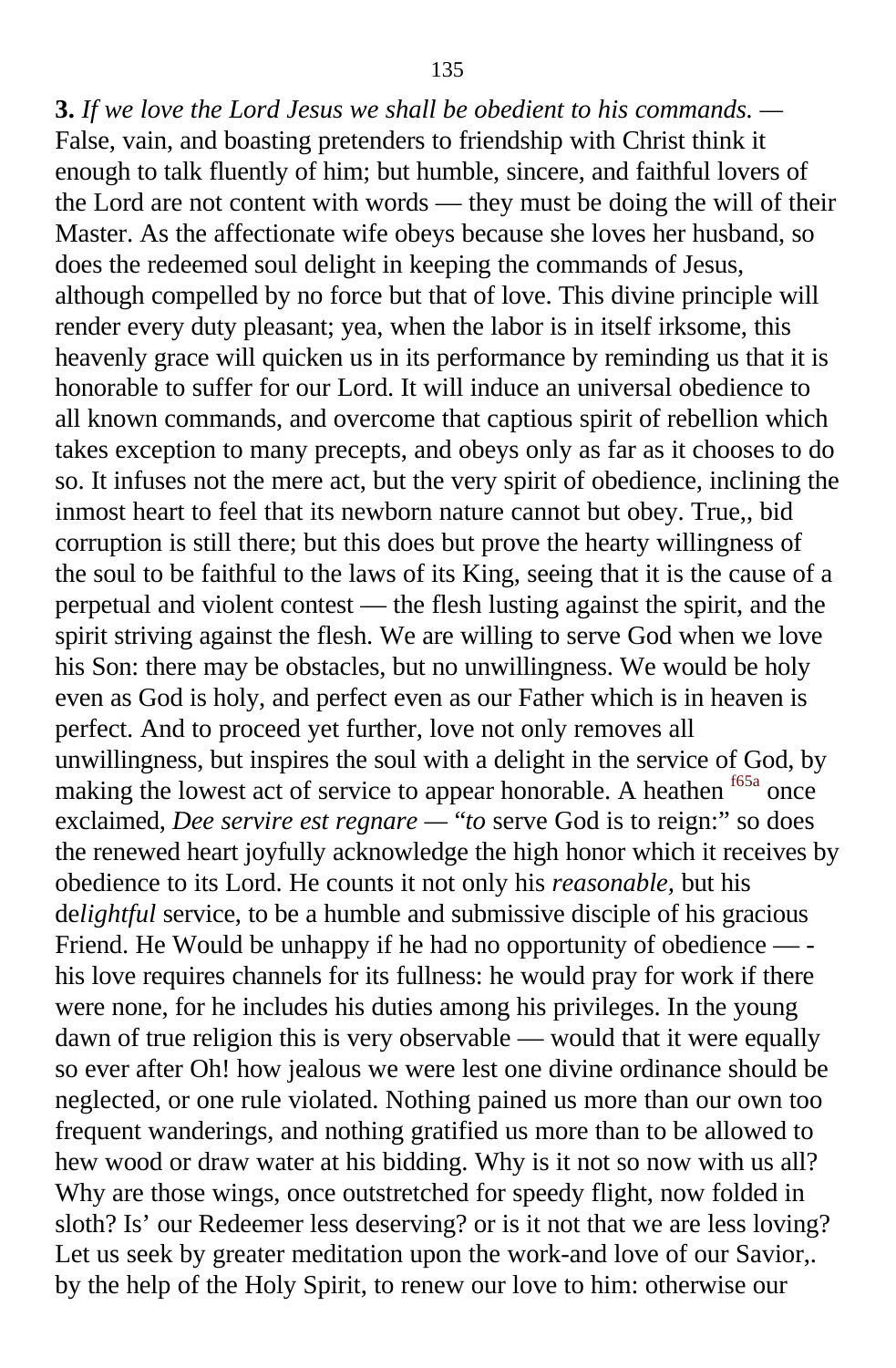lamentation will soon be — " How is the much fine gold become dim? How has the glory departed?'

**4.** *Love to Christ will impel us to defend him against his foes —*

### *"If any touch my friend, or his good name. It is my honor and. my love to free his blasted fame From the lent spot or thought of blame.*" <sup>[F66a](#page-233-0)</sup>

Good men are more tender over the reputation of Christ than over their own good name; for they are willing to lose the world's favorable opinion rather than that Christ should be dishonored. This is no more than Jesus has a right to expect. Would not he be a sorry brother who should hear me insulted and slandered, and yet be dumb? Would not he be destitute of affection who would allow the character of his nearest relative to be trampled in the dug, without a struggle on his behalf? And is not he a poor style of Christian who would calmly submit to hear his Lord abused? We could bear to Be trampled in the very mire that He might be exalted; but to see our glorious Head dishonored, is a sight we cannot tamely behold. We would not, like Peter, smite his enemies with the sword of man; but we would use the sword of the Spirit as well as we are enabled. Oh! how has our blood boiled when the name of Jesus has been the theme of scornful jest! how have we been ready to invoke the fire of Elias upon the guilty blasphemer or when our more carnal heat has subsided, how have we wept, even to the sobbing of a child at the reproach east upon him most hallowed name! Many a time we have been ready to burst with anguish when We have been speechless before the scoffer, because the Lord had shut; us up, that we could not come forth; but at other seasons, with courage more than we had considered to be within the range of our capability, we have boldly reproved the wicked, and sent them back abashed.

It is a lovely spectacle to behold the timid and feeble defending the citadel of truth: not truth hard blows of logic, or sounding cannonade of rhetoricbut with that tearful earnestness, and implicit confidence, against which the at. tacks of revilers are utterly powerless. Overthrown in argument, they overcome by faith; covered with contempt, they think it all joy! they may but avert a solitary stain from the escutcheon of their Lord. "Call me what thou wilt," says the believer, "but speak not ill of my Beloved. Here, plough these shoulders with your lashes, but spare yourselves the sin of cursing him! Ay, let me die: I am all too happy to be slain, if my Lord's most glorious cause shall live!"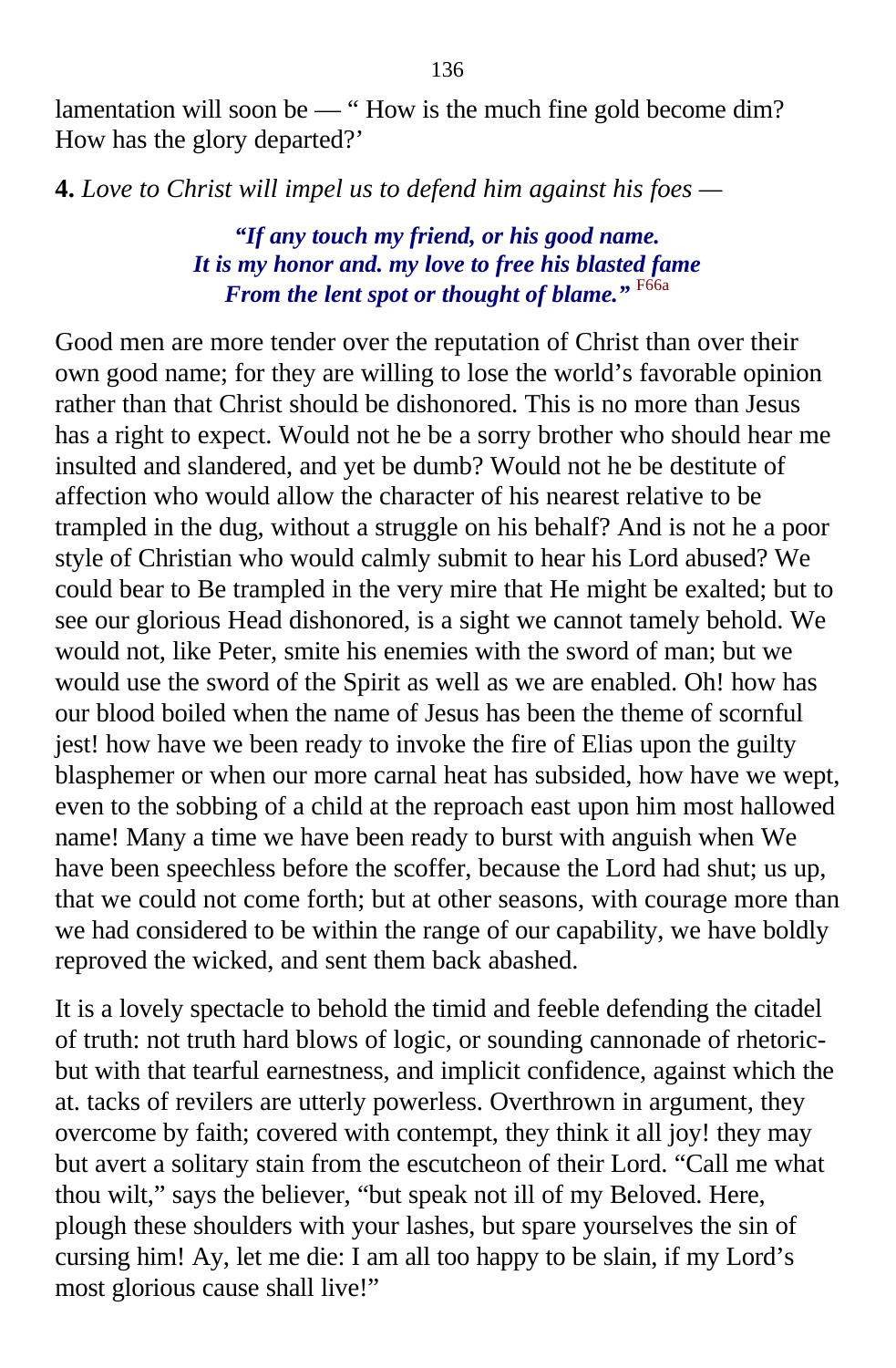Ask every regenerate child of God whether he does not count it his privilege to maintain the honor of his Master's name; and though his answer may be worded with holy caution, you will not fail to discover in it enough of that determined resolution which, by the blessing of the Holy Spirit, will enable him to stand fast in the evil day. He may be *careful* to reply to such a question, lest he should be presumptuous; but should he stand like the three holy children before an enraged tyrant, in the very mouth of a burning fiery furnace, his answer, like theirs, would be, "We *are not careful to* answer thee in this matter. If it be so, our God whom we serve h able to deliver us out of the burning fiery furnace, and he will deliver us out of thy hand, O king! But if not, be it known unto thee, O king, that we will not serve thy gods, nor worship the golden image which thou hast set up."

In some circles it. is Believed that in the event of another reign of persecution, there are very few in our churches who would endure the fiery trial: nothing, we think, is more unfounded. It is our own opinion that the feeblest saint in our midst would receive grace for the struggle, and come off more than a conqueror. God's children are the same now as ever. Real piety will as well endure the fire in one century as another. There is the same love to impel the martyrdom, the same grace to sustain the sufferer, the same promises to cheer his heart, and the same crown to adorn his head. We believe that those followers of Jesus who may perhaps one day be called to the stake, will die as readily as any who have gone Before. Love is still as strong as death, and grace is still made perfect in weakness.

> *Sweet is the cross, above all sweets, To souls enamored with His smiles! The keenest woe life ever meets, Love strips of all its terrors, and beguiles." [f67a](#page-233-0)*

This is as true today, as it was a thousand years ago. We may be weak in grace, but *grace* is not weak: it is still omnipotent, and able to endure the trying day.

There is one form of this jealousy for the honor of the cross, which will ever distinguish the devout Christian: — he will tremble lest he himself, by word or deed, by omission of duty or commission of sin, should dishonor the holy religion which he has professed. He will hold perpetual controversy with "*sinful* self" on this account, and will loathe himself when he has inadvertently given occasion to the enemy to blaspheme. The King's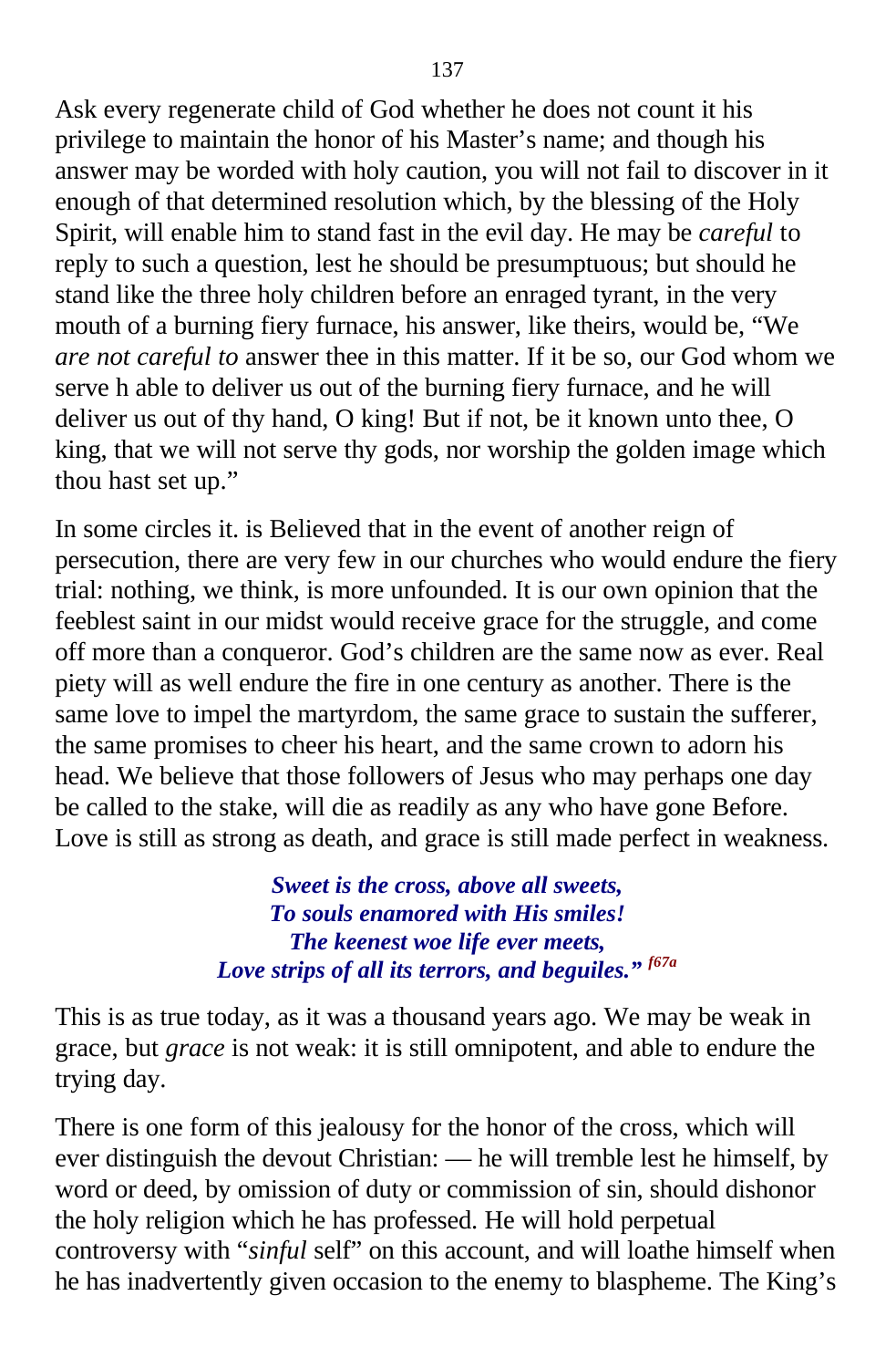favorite will be sad if, by mistake or carelessness, he has been the abettor of traitors: he desires to be beyond reproach, that his Monarch may suffer no disgrace from his Courtier. Nothing has injured the cause of Christ more than the inconsistencies of his avowed friends. Jealousy for the honor of Christ is an admirable mark of grace.

**5.** *A firm attachment to the person of Christ will create a constant anxiety to promote his cause. — With* some it has produced that burning zeal which enabled them to endure banishment, to brave dangers, and to forsake comforts, in order to evangelize an ungrateful people, among whom they were not unwilling to suffer persecution, or even death, so that they might but enlarge the borders of Immanuel's land. This has inspired the laborious evangelist with inexhaustible strength to proclaim the word of his Lord from place to place, amidst the slander of foes and the coldness of friends; this has moved the generous heart to devise liberal things, that the cause might not flag for lack of temporal Supplies; and this, in a thousand ways, has stirred up the host of God, with various weapons and in divers fields, to fight the battles of their Lord. There is little or no love to Jesus in that man who is indifferent concerning the progress of the truth. The man whose soul is saturated with grateful affection to his crucified Lord will weep when the enemy seems to get an advantage; he will water his couch with tears when he sees a declining church; he will lift up his voice like a trumpet to arouse the slumbering, and with his own hand will labor day and night to build up the breaches of Zion; and should his efforts be successful, with what joyous gratitude will he lift up his heart unto the King of Israel, extolling him as much — yea, more — for mercies given to the Church than for bounties conferred upon himself. How diligently and indefatigably will he labor for his Lord, humbly conceiving that he cannot do too much, or even enough, for one who gave his heart's blood as the price of our peace.

We lament that too many among us are like Issachar, who was described as "a strong ass *crouching down* between two burdens," — too lazy to perform the works of piety so imperatively demanded at our hands: but the reason of this sad condition is not that fervent love is unable to produce activity, but that such are deplorably destitute of that intense affection which grace begets in the soul.

Love to Christ smoothes the path of duty, and wings the feet to travel it: it is the bow which impels the arrow of obedience; it is the mainspring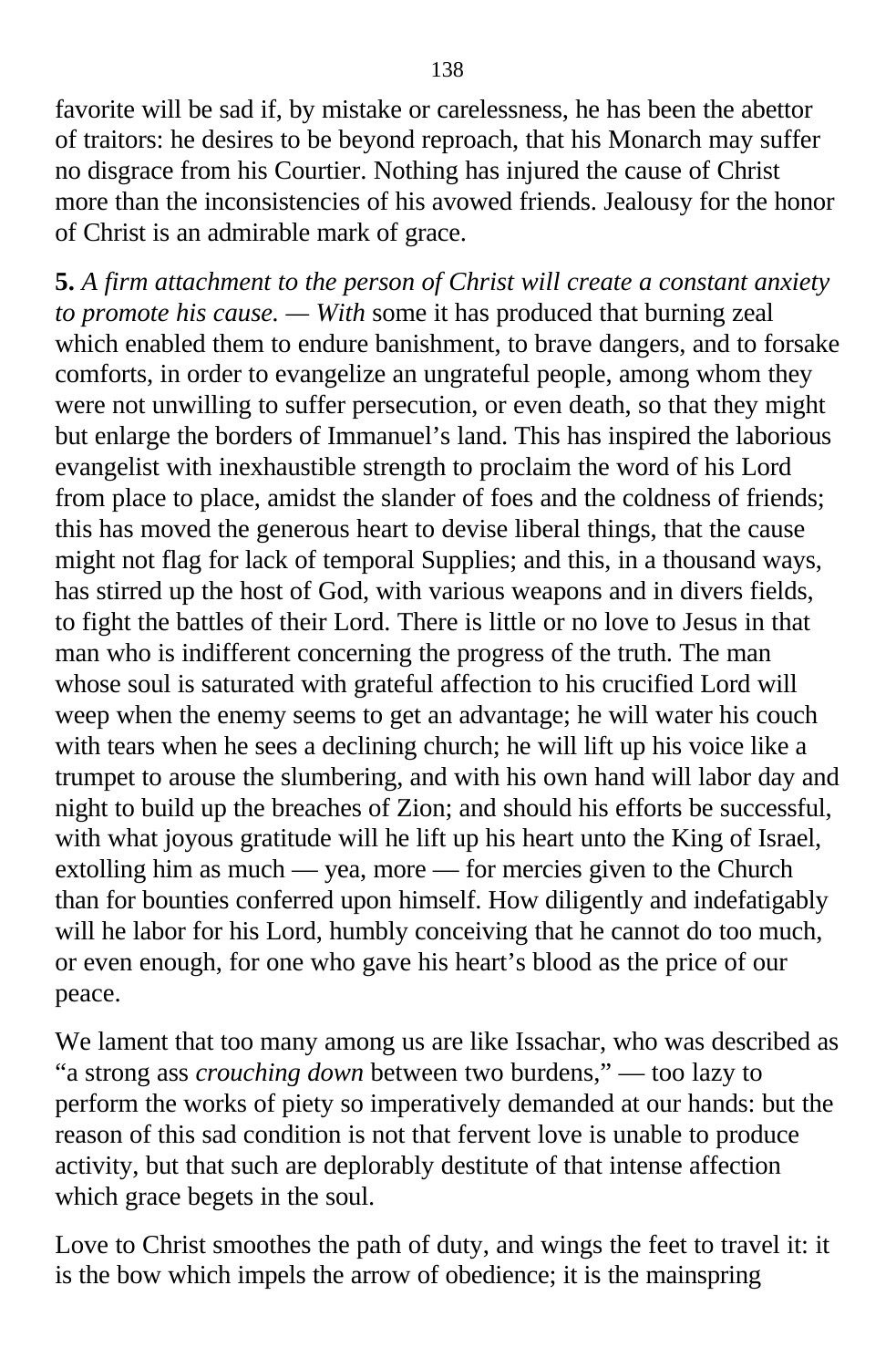moving the wheels of duty; it is the strong arm tugging the our of diligence. Love is the marrow' of the bones of fidelity, the blood in the veins of piety, the sinew of spiritual strength-yea, the life of sincere devotion. He that hath love can no more be motionless than the aspen in the gale, the sere leaf in the hurricane, or the spray in the tempest. As well may hearts cease to beat, as love to labor. Love is instinct with activity, it cannot be idle; it is full of energy, it cannot content itself with littles: it is the well-spring of heroism, and great deeds are the gushings of its fountain; it is a giant — it heapeth mountains upon mountains, and thinks the pile but little; it is a mighty mystery, far it changes bitter into sweet; it calls death *life,* and life death, and it makes pain less painful than enjoyment. Love has a clear eye, but it can see only one thing  $-$  it is blind to every interest but that of its Lord; it seeth things in the light of his glory, and weigheth actions in the scales of his honor; it counts royalty but drudgery if it cannot reign for Christ, but it delights in servitude as much as in honor, if it can thereby advance the Master's kingdom; its end sweetens all its means; its object lightens its toil, and removes its weariness. Love, with refreshing influence, girds up the loins of the pilgrim, so that he forgets fatigue; it casts a shadow for the wayfaring man, so that he feels not the burning heat; and it puts the bottle to the lip of think. Have not we found, it so? And, under the influence of love, are we not prepared by the Spirit's sacred aid to do or suffer all that thought can suggest, as being likely to promote his honor?

He who desires not the good of the kingdom is no friend to the king; so he who forgets the interests of Zion can scarce be a favorite with her Prince. We wish prosperity in estate and household to all those in whom we delight; and if we take pleasure in Jesus, we shall pray for the peace of Jerusalem, and labor for her increase.

May "the Father of lights" give unto his Church more love to her Head, then will she be zealous, valiant, and persevering, and then shall her Lord be glorified.

**6.** *It is a notable fact that fervent love tot Jesus will enable us to endure anything he is pleased to lay upon* us. — Love is the mother of resignation: we gladly receive buffering and blows from Jesus when our heart is fully occupied with his love. Even as a dearly-cherished friend does but delight us when he uses freedoms with us, or when he takes much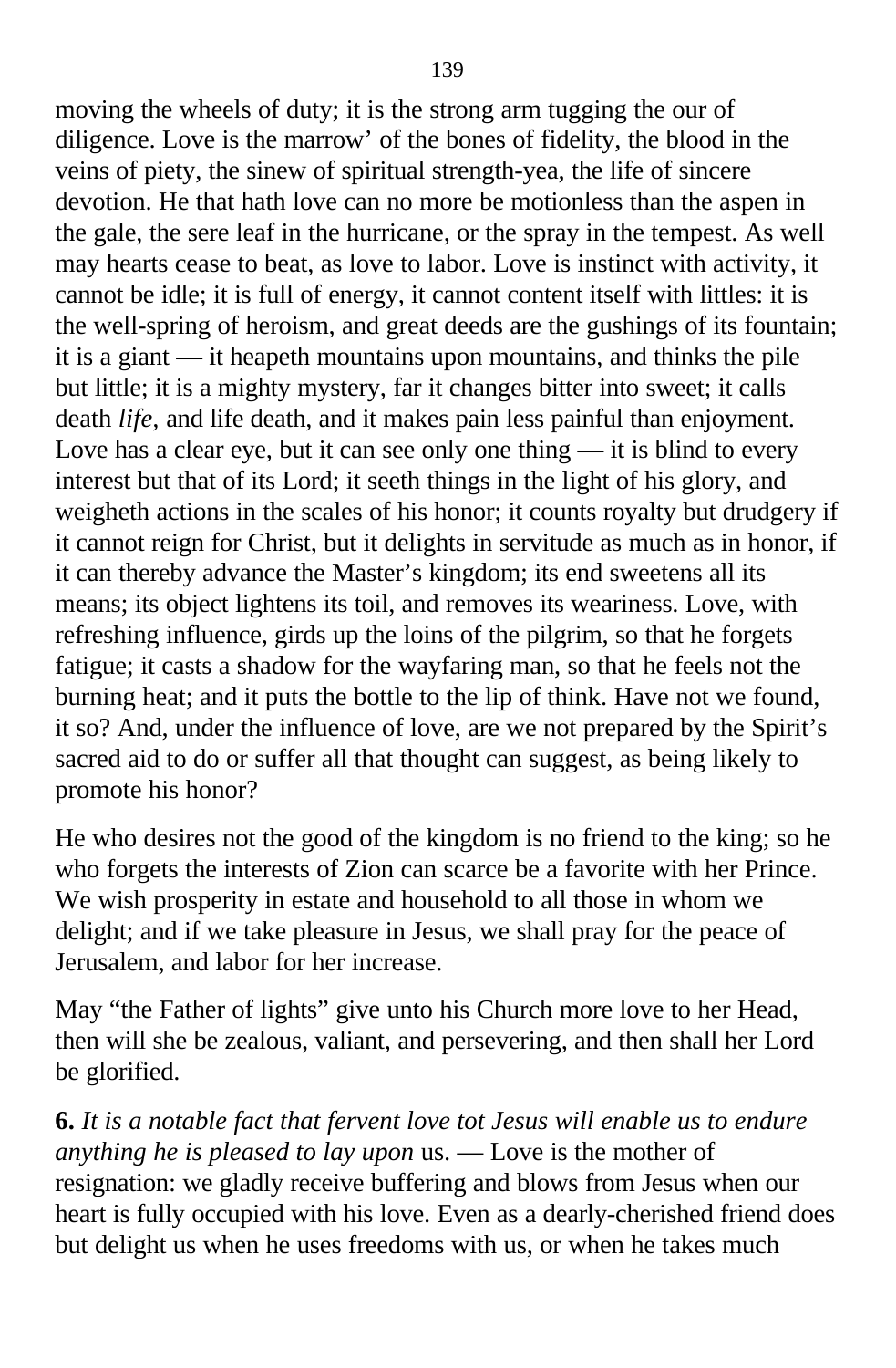liberty in our house — so Jesus, when we-love him heartily, will never offend us by aught that he may do.

Should he take ore gold, we think his hand to be a noble coffer for our wealth; Should he remove our joys, we reckon it a greater bliss to lose than gain, when his will runs in such a channel. Ay, should he smite us very sorely, we shall turn to his hand and kiss the rod. To believe that Christ has done it, is to extract the sting of an affliction. We remember to have heard a preacher at a funeral most beautifully setting forth this truth in parable. He spoke thus: — "A certain nobleman had a spacious garden, which he left to the care of a faithful servant, whose delight it was to train the creepers along the trellis, to water the seeds in the time of drought; to support the stalks of the tender plants, and to do every work which could render the garden a Paradise of flowers. One morning he rose with joy, expecting to tend his beloved flowers, and hoping to find his favorites increased in beauty. To his surprise, he found one of his choicest beauties rent from its stem, and, looking around him, he missed from every, bed the pride of his garden, the most precious of his blooming flowers. Full of grief and anger, he hurried to his fellow-servants, and demanded who had thus robbed him of his treasures. They had not done it and he did not charge them with it; but he found no solace for his grief till one of them remarked. — 'My lord was walking in the garden this morning, and I saw him pluck the flowers and carry them away.' Then truly he found he had no cause for his trouble. He felt it was well that his master had been pleased to take his own, and he went away, smiling at his loss, because his lord had taken them. So," said the preacher, turning to the mourners, "you have lost one whom you regarded with much tender affection. The bonds of endearment have not availed for her retention upon earth. I know yore' rounded feelings when, instead of the lovely form which was the embodiment of all that is excellent and amiable, you behold nothing but ashes and corruption. But remember, my beloved, Tab Load hath done it; He hath removed the tender mother, the affectionate wife, the inestimable friend. I say again, remember yore' own Lord has done it; therefore do not murmur, or yield yourselves to an excess of grief." There was much force as well as beauty in the simple allegory: it were well if all the Lord's family had grace to practice its heavenly lesson, in all times of bereavement and affliction.

Our favorite master of quaint conceits <sup>[f68a](#page-233-0)</sup> has singularly said in his poem entitled "Unkindness" —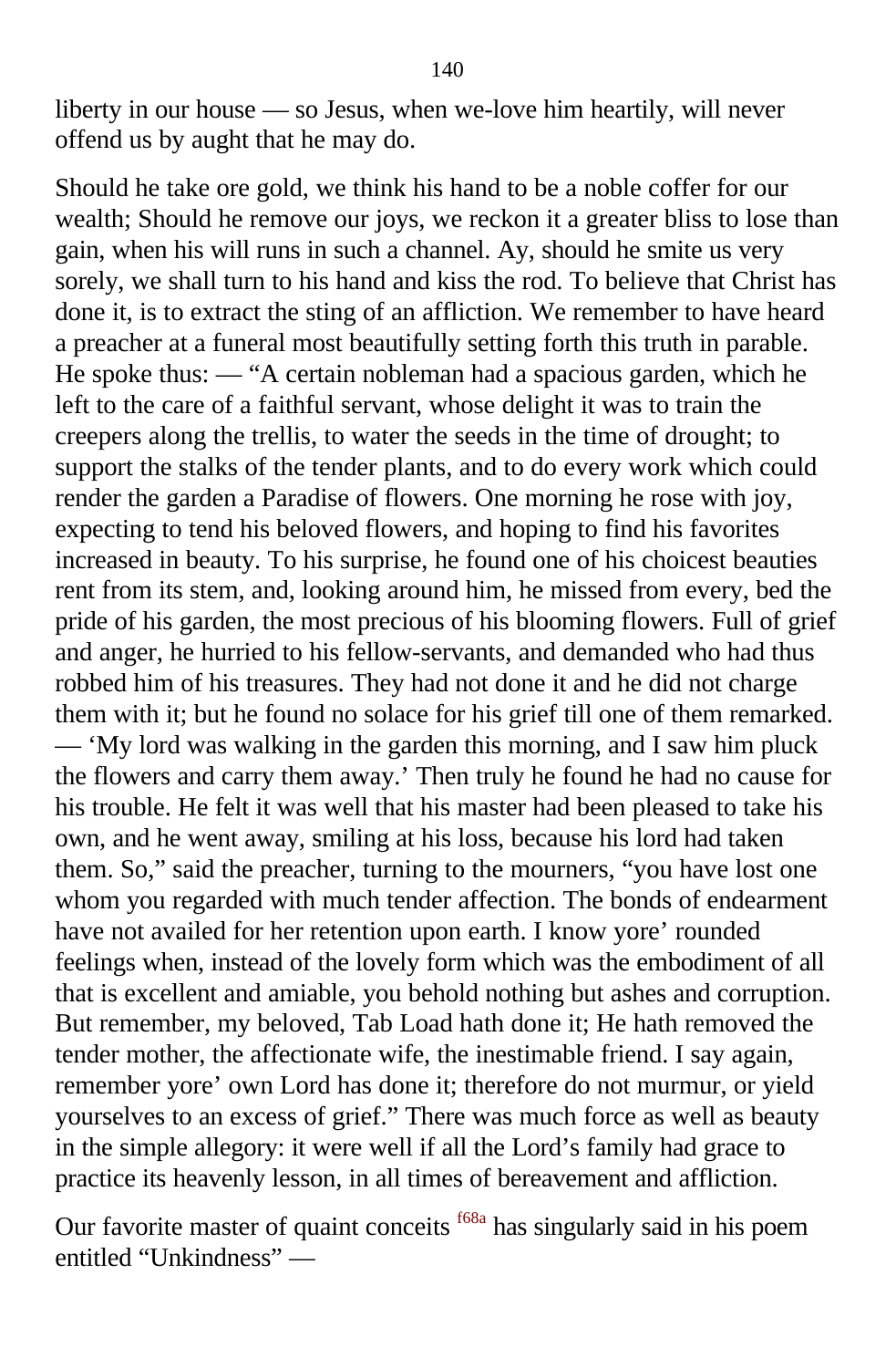### *"My friend may spit upon my curious floor."*

True, most true, our Beloved may do as he pleases in our house, even should he break its ornaments and store its glories. Come in, thou heavenly guest, even though each footstep on our floor should crush a thousand of our earthly joys. Thou art thyself more than sufficient recompense for all that thou canst take away. Come in, thou brother of our souls, even though thy rod come with thee. We would rather have thee, and triads with thee, than lament thine absence even though surrounded with all the wealth the universe can bestow.

The Lord's prisoner in the dungeon of Aberdeen thus penned his belief in the love of his "*sweet* Lord Jesus," and his acquiescence in his Master's will: — "Oh, what owe I to the file, to the hammer, to the furnace, of my Lord Jesus! who hath now let me see how good the wheat of Christ is, which goeth through his mill, to be made bread for his own table. Grace tried is better than grace, and more than grace it is glory in its infancy. When Christ blesses his own crosses with a tongue, they breathe out Christ's love, wisdom, kindness, and care of us. Why should I start at the plough of my Lord, that maketh deep furrows upon my soul? 1 know that He is no idle husbandman; He purposeth a crop. Oh, that this white, withered lea-ground were maple fertile to bear a crop for him, by whom it is so painfully dressed, and that this fallow-ground were broken up! Why was! (a fools) grieved that He put his garland and his rose upon my head — the glory and honor of his faithful witnesses? I desire now to make no more pleas with Christ. Verily, He hath not put me to a loss by what I suffered; he oweth me nothing; for in my bonds how. sweet and comfortable have the thoughts of Him been to me, wherein I find a sufficient recompense of reward!"

**7.** To avoid tiring the reader with a longer list of "the precious fruits put forth by the Sun" of love, we will sum up all in the last remark — that the gracious soul will labor after *an entire annihilation of selfishness, and a complete absorption into Christ of its aims, joys, desires, and hope.* The highest conceivable state of spirituality is produced by a concentration of all the powers and passions of the soul upon the person of Christ. We have asked a great thing when we have begged to be wholly surrendered to be crucified. It is the highest stage of manhood to have no wish, no thought, no desire, but Christ — to feel that to die were bliss, if it were for Christ — that to live in penury, and woe, and scorn, and contempt, and misery,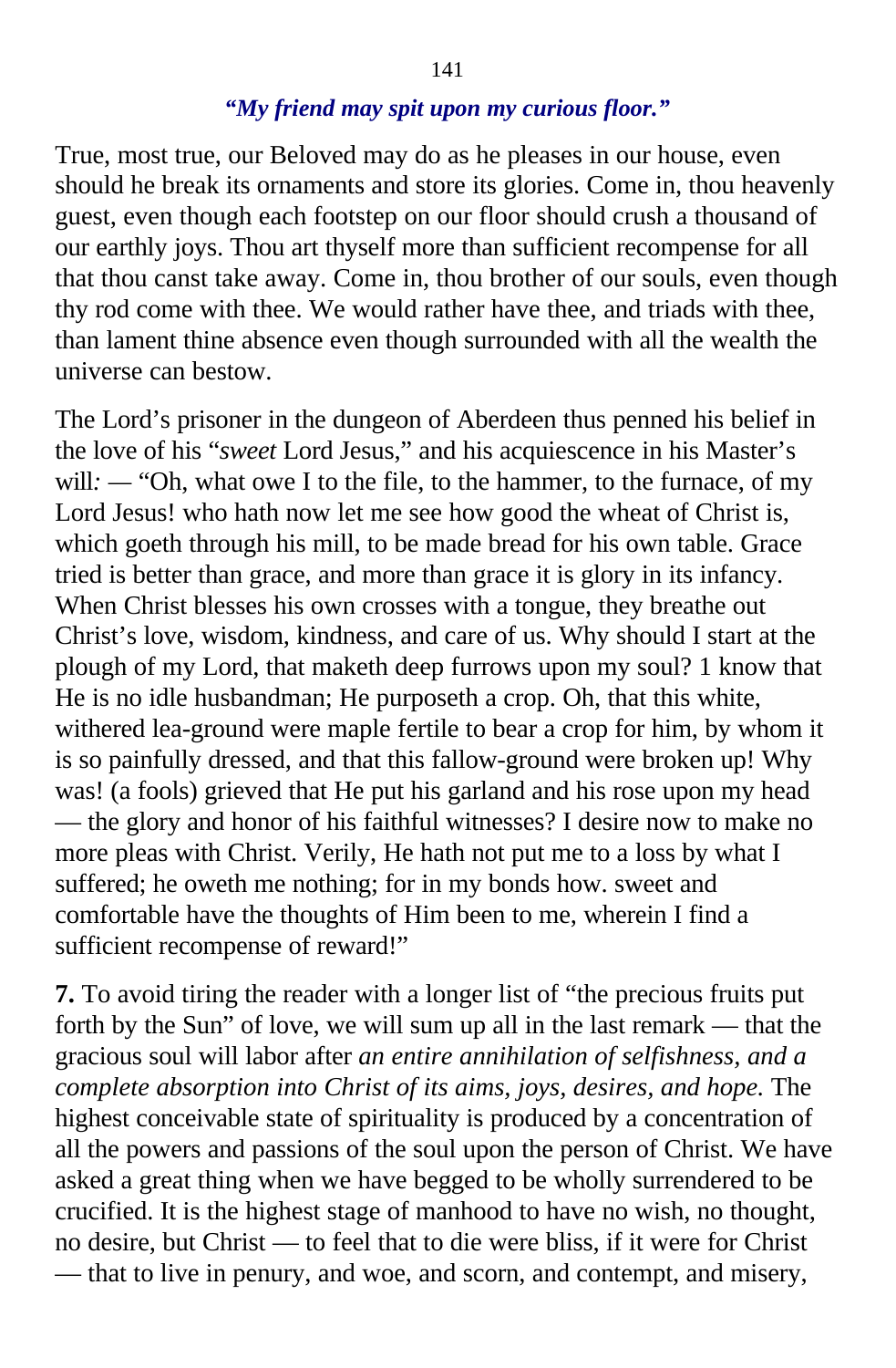were sweet for Christ — to feel that it matters nothing what becomes of one's self, so that our. Master is but exalted — to feel that though like a scar leaf, we are blown in the blast, we are quite careless whither we are going, so long as we feel that the Master's hand is guiding us according to his will; or, rather, to feel that though like the diamond, we must be exercised with sharp tools, yet we care not how sharply we may be cut, so that we may be made fit brilliants to adorn h/s crown. If ally of US have attained to this sweet feeling of self-annihilation, we shall look up to Christ as if He were the sun, and we shall say within ourselves, "O Lord, I see thy beams; I feel myself to be — not a beam from thee — but darkness, swallowed up in thy light. The most I ask is, that thou wouldst live in me, — that the life I live in the flesh may not be my life, but thy life in me; that I may say with emphasis, as Paul *did,* "*For* me to live is Christ."

A man who has attained this high position has indeed "entered into rest." To him the praise or the censure of men is alike contemptible, for he has learned to look upon the one as unworthy of his pursuit, and the other as beneath his regard, lie is no longer vulnerable, since he has in himself no separate sensitiveness, but has united his whole being with the cause and person of the Redeemer. As long as there is a particle of selfishness remaining in us, it will mar our sweet enjoyment of Christ; and until we get a complete riddance of it, our joy will never be unmixed with grief. We must dig at the roots of our selfishness to find the worm which eats our happiness. The soul of the believer will always pant for this serene condition of passive surrender, and will not content itself until it has thoroughly plunged itself into the sea of divine love. Its normal condition is that of complete dedication, and it esteems every deviation from such a state as a plague-mark and a breaking forth of disease. Here, in the lowest valley of self-renunciation, the believer walks upon a very pinnacle of exaltation; bowing himself, he knows that he is rising immeasurably high when he is sinking into nothing, and, falling fiat upon his face, he feels that he is thus mounting to the highest elevation of mental grandeur.

It is the ambition of most men to absorb others into their own life, that they may shine the more Brightly By the stolen rays of other lights; But it is the Christian's highest aspiration to be absorbed into another, and lose himself in the glories of his sovereign and Savior. Proud men hope that the names of others shall but be remembered as single words in their own long titles of honor; But loving children of God long for nothing more than to see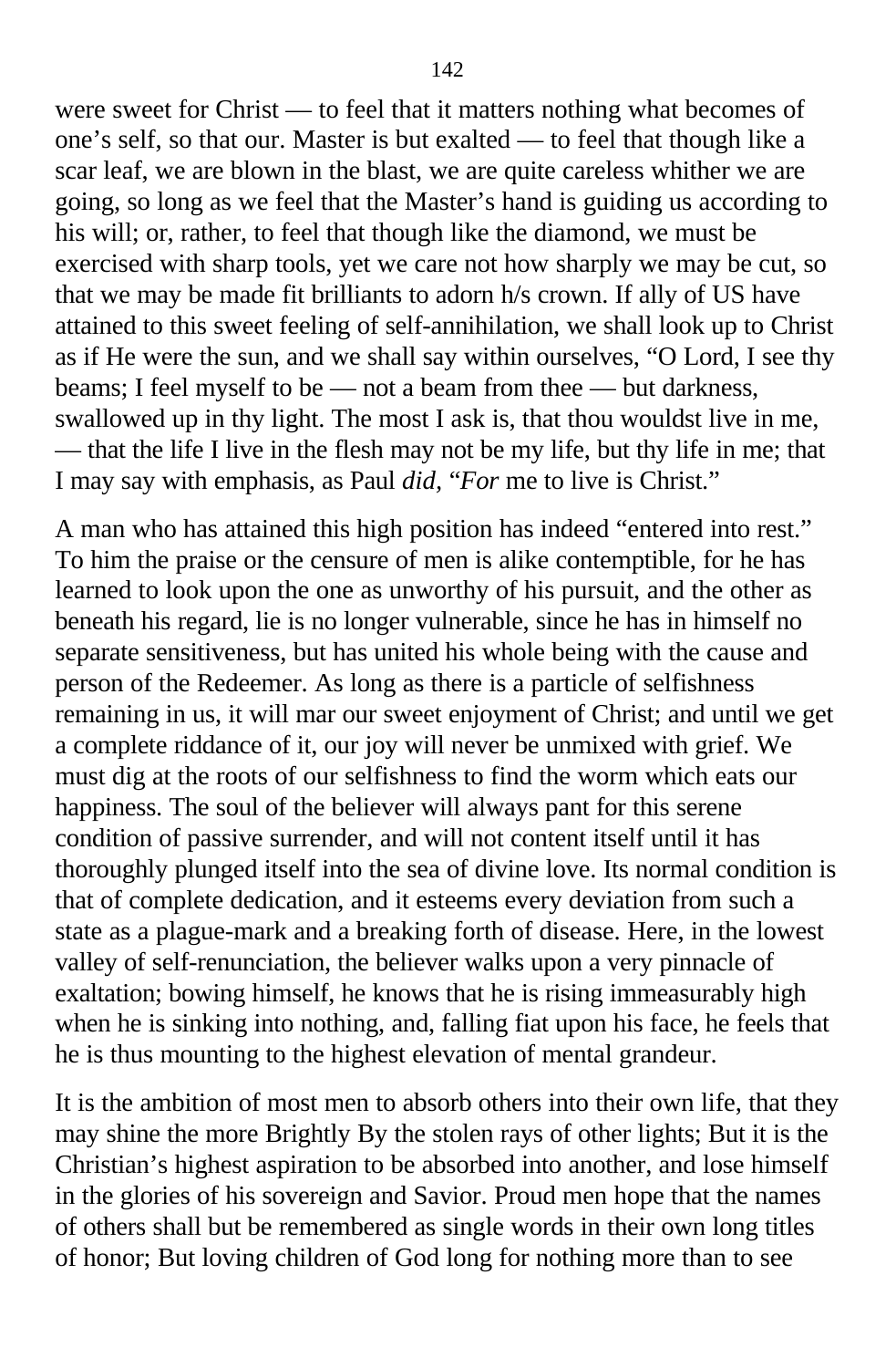their own names used as letters in the Bright records of the doings of the Wonderful, the Councilor.

Heaven is a state of entire acquiescence in the win of God, and perfect sympathy with his purposes; it is, therefore, easy to discern that the desires we have just been describing are true earnests of the inheritance, and sure signs of preparation for it.

And now, how is it with the reader? Is he a lover of Jesus in verity and truth? or does he confess that these signs are not seen in him? If he be indeed without love to Jesus, he has good need to humble himself and turn unto the Lord, for his soul is in as evil a condition as it eau be this side hell; and, alas! will soon be, unless grace prevent, in a plight so pitiable, that eternity will scarce be long enough for its regrets.

It is more than probable that some of our readers are troubled with doubts concerning the truth of their affection for Jesus, although they are indeed his faithful friends. Permit us to address such with a word of consolation.

You have some of the marks of true piety about you, — at least, you can join in some of the feelings to which we have been giving expression, but still you fear that you are not right in heart towards Christ. What is then your reason for such a suspicion? You reply that your excess of attachment towards your friends and relatives is proof that you are now sincere, for if you loved Jesus truly, you would love him more than these. You word your complaint thus*: —* "I fear I love the creature more than Christ, and if so my love is hypocritical. I frequently feel more vehement and more ardent motions of my heart to my beloved relatives than I do towards heavenly objects, and I therefore believe that I am still carnal, and the love of God doth not inhabit my heart."

Far be it from us to plead the cause of sin, or extenuate the undoubted fault which you thus commit; but at the same time it would be even further from our design to blot out at once the whole of the names of the living family of God. For if our love is to be measured by its temporary violence, we fear there is not one among the saints who has not at some time or other had an excessive love to the creature, and who has not, therefore, upon such reasoning, proved himself to be a hypocrite. Let it be remembered, therefore, that the strength of affection is rather to be measured by the hold it has upon the heart, than by the heat it displays at casual times and seasons. Flavel very wisely observes, "As rooted malice argues a stronger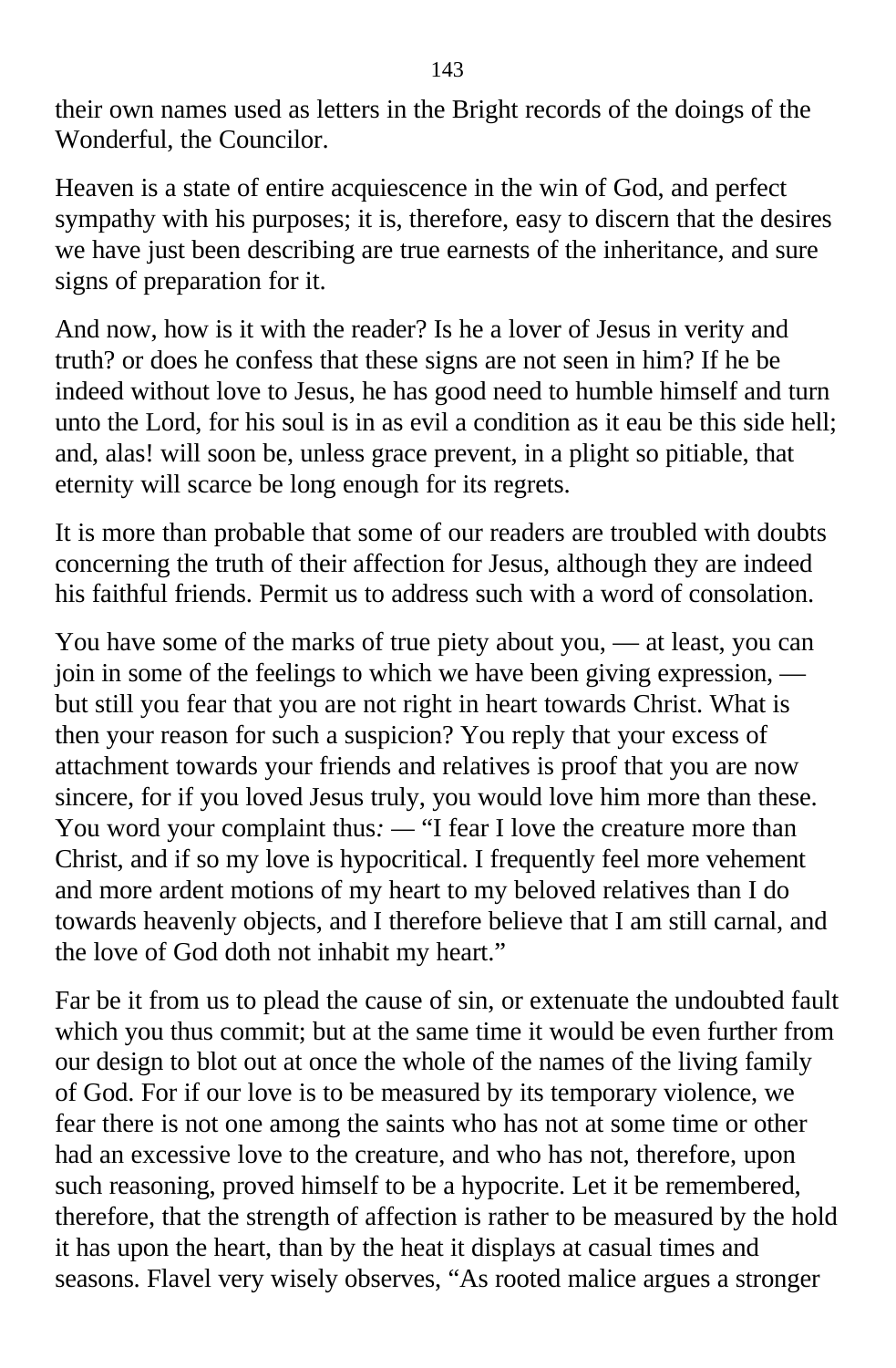hatred than a sudden though more violent passion, so we must measure our love, not by a violent motion of it, now and then, but by the depth of the root and the *constancy* of its acting. Because David was so passionately moved for Absalom, Joab concludes that if he had lived, and all the people died, it would have pleased him well; but that was argued more like a soldier than a logician."

If your love be constant in its abidings, faithful in its actings, and honest in its char you need not distrust it on account of certain more burning heats, which temporarily and wickedly inflame the mind. Avoid these as sinful, but do not therefore doubt the truthfulness of your attachment to your Master. True grace may be in the soul without being apparent, for, as Baxter truly observes, "grace is never apparent and sensible to the soul but while it is in action." Fire may be in the flint, and yet be unseen except when occasion shall bring it out. As Dr. Sibbs observes in *his Soul*'*s Conflict*, "There is sometimes grief for sin in us, when we think there is none;" so may it be with love. which may be there, but not discoverable till, some circumstance shall lead to its discovery. The eminent Puritan pertinently remarks: — "You may go seeking for the hare or partridge many hours, and never find them while they lie dose and stir not; but when once the hare betakes himself to his legs, and the bird to her wings, then you see them presently. So long as a Christian hath his in lively action, so long, for the most part, he is assured of them. How can you doubt whether you love God in the act of loving? Or whether you believe in the very act of believing If, therefore, you would be toured whether this sacred fire be kindled in your hearts, blow it up, get it into a/lame, and then you will know; believe till you feel that you do believe; and love till you feel that you love." Seek to keep your graces in action by living near to the author of them. Live very near to Jesus, and think much of his love to you: thus will your love to him become more deep and fervent.

We pause here, and pray the most gracious Father of all good to accept our love, as he has already accepted us, *in the Beloved;* and we humbly crave the benign influence of his Holy Spirit, that we may be made perfect in love, and may glorify him to whom we now pre-went ourselves as living sacrifices, holy, acceptable unto God, which is our reasonable service.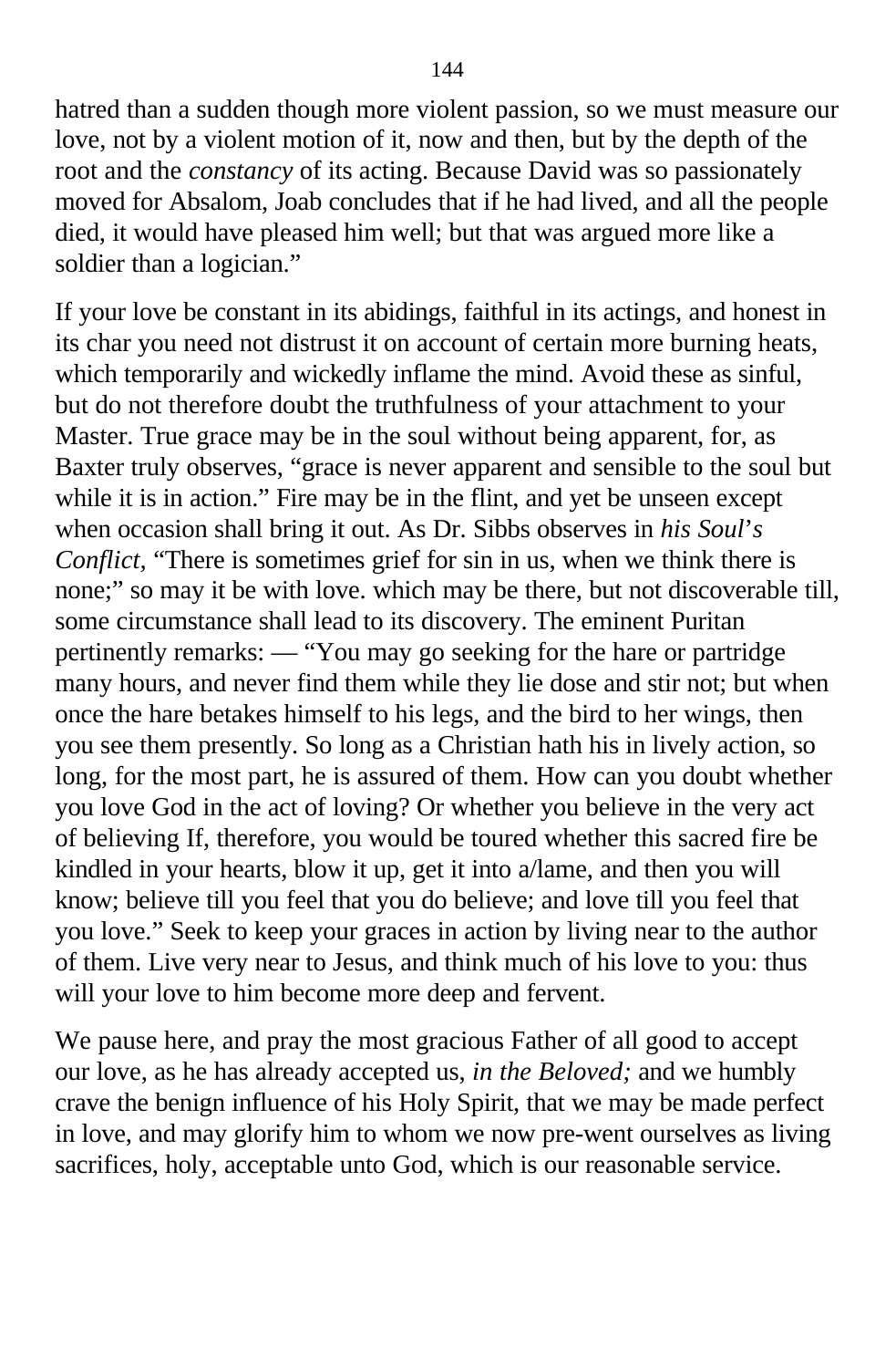**Jesus,** *thy boundless love to me no thought can reach, no tongue declare; O knit my thankful heart to thee, And reign without a rival there: Thine wholly, thine alone, I am; Be thou alone my constant flame!*

*O grant that nothing in my soul May dwell, but thy pure love alone: O may thy love possess me whole, My joy, my treasure, and my crown; Strange flames far from my heart remove My every act word, thought be love!"*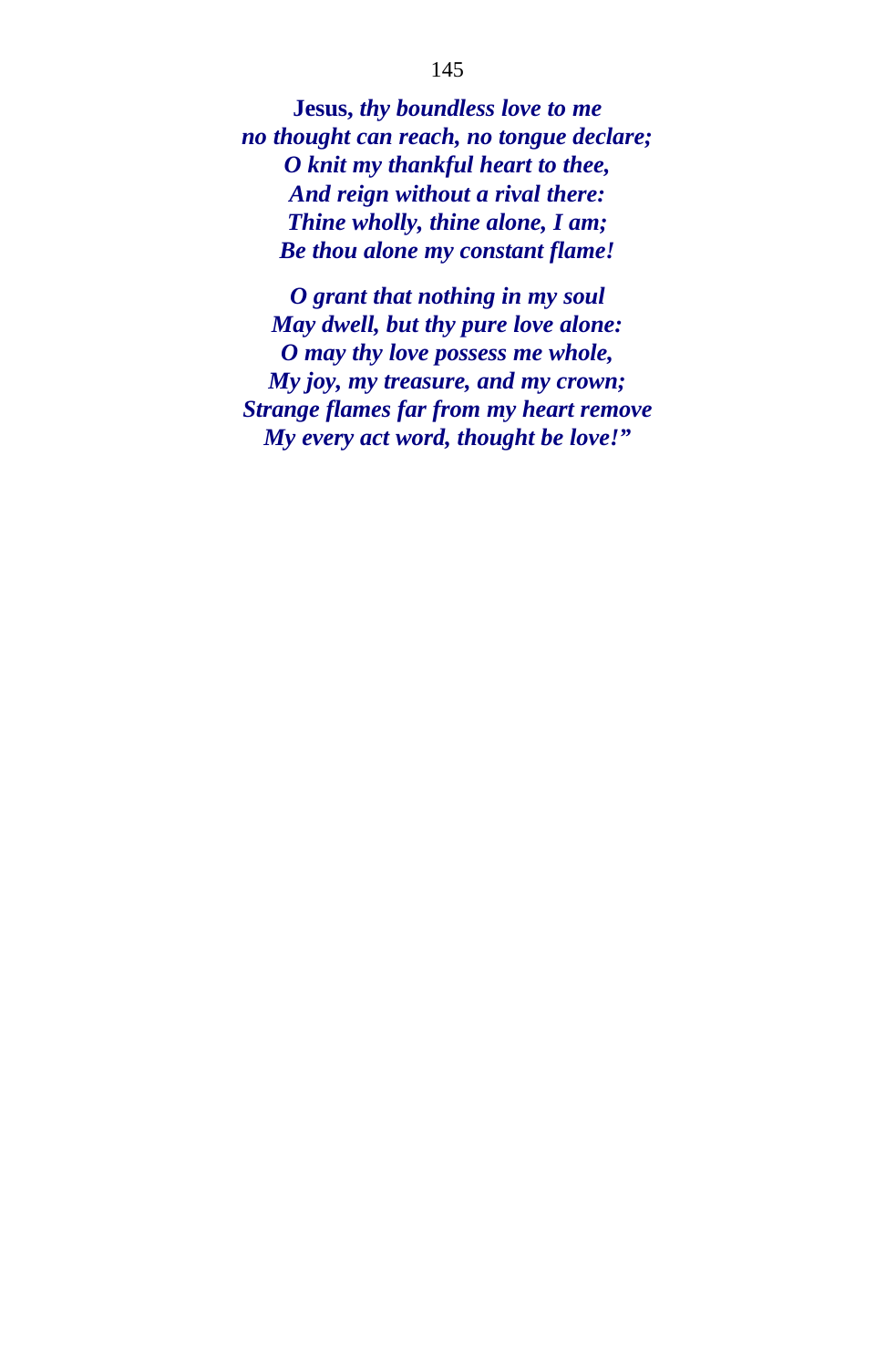## TO THE UNCONVERTED READER.

Again we turn to thee; and art thou still where we left thee? still without hope, still unforgiven? Surely, then, thou hast been condemning thyself while reading these signs of grace in others. Such experience is too high for thee, thou canst no more attain unto it than a stone to sensibility; but, remember, it is not too high for the Lord. He can renew thee, and make thee know the highest enjoyment of the saints. *He alone can do it,* therefore despair of thine own strength; but *He can accomplish* it, therefore hope in omnipotent grace. Thou art in a wrong state, and thou knowest it: how fearful will it be if thou shouldst remain the same until death! Yet most assuredly thou wilt unless Divine love shall change thee. See, then, how absolutely thou art in the hands of God. Labor to feel this. Seek to know the power of this dread but certain fact — that thou liest entirely at his pleasure; and there is nothing more likely to humble and subdue thee than the thoughts which it will beget within thee.

Know and tremble, hear and be afraid. Bow thyself before the Most High, and confess his justice should He destroy thee, and admire his grace which proclaims pardon to thee. Think not that the works of believers are their salvation; but seek first the root of their graces, which lies in Christ, not in themselves. This thou canst get nowhere but at the footstool of mercy from the hand of Jesus. Thou art shut up to one door of life, and that door is Christ crucified. Receive him as God's free gift and thine undeserved boon. Renounce every other refuge, and embrace the Lord Jesus as thine only hope. Venture thy soul in his hands. Sink or swim, let Him be thine only support, and he will never fail thee.

BELIEVE ON THE LORD JESUS CHRIST, AND THOU SHALT BE SAVED.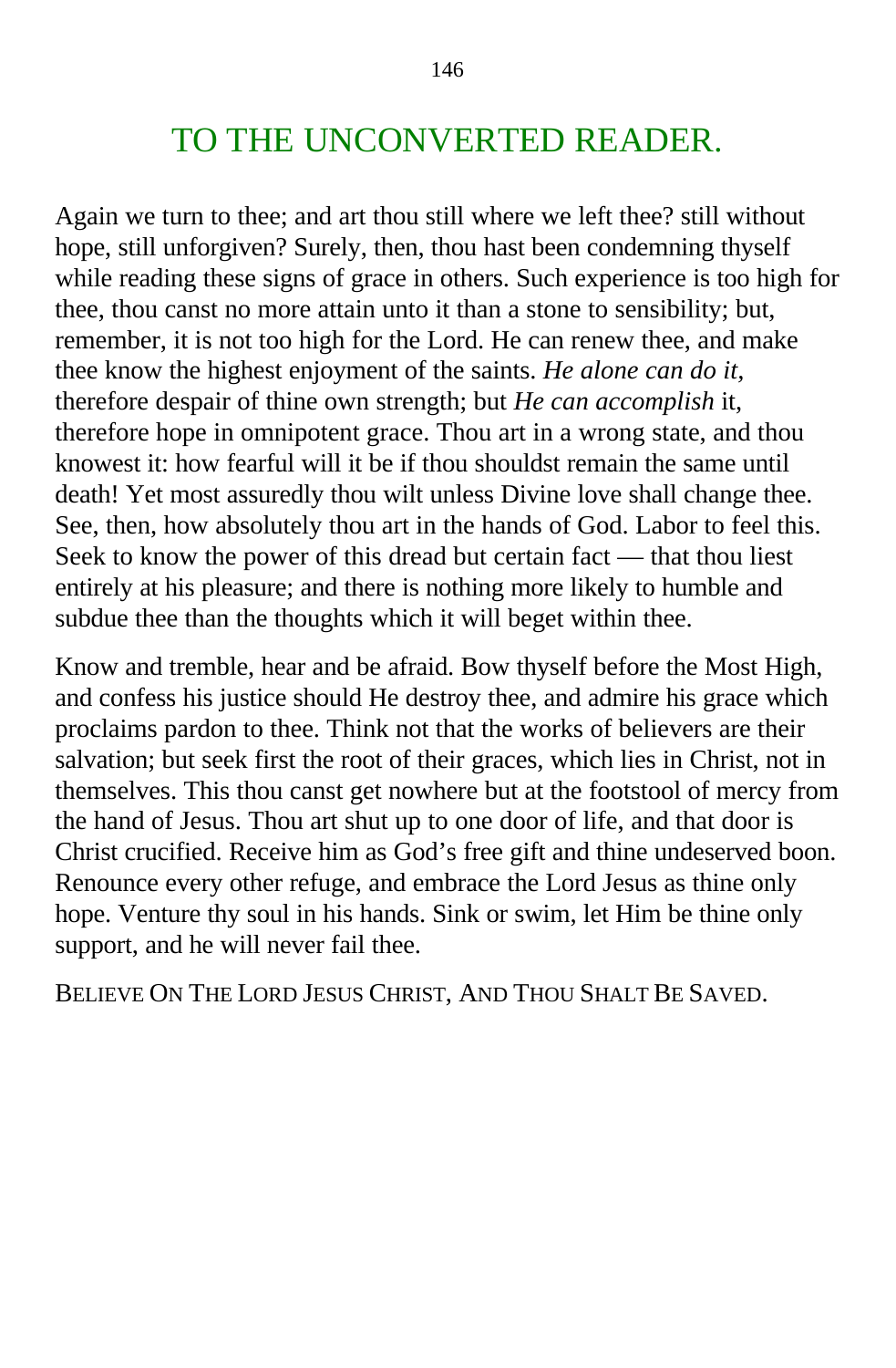# CHAPTER 8.

### JOBE'S LOGIC.

#### *"The upright love Thee." — Song of Solomon 1:4*

THE motives of love are in a great degree the measure of its growth. The advanced believer loves his Lord for higher reasons than those which move the heart of the young convert. His affection is not more sincere or earnest, but it is, or ought to be, more steadfast and unvarying, because experience has enabled the understanding to adduce more abundant reasons for the soul's attachment. All true love to the Redeemer is acceptable to him, and is to us an infallible evidence of our safety in him. We are far from depreciating the value or suspecting the sincerity of the warm emotions of the newly enlightened, although we prefer the more intelligent and less interested attachment of the well-instructed Christian. Let none doubt the reality of their piety because they are unable to mount to all the heights, or dive into all the depths, of that love ,which passeth knowledge. A babe's fondness of its mother is as pleasing to her as the strong devotion of her full-grown son. The graces of faith, hope, and love are to be estimated more by their honesty than by their degree, and less by their intellectual than by their emotional characteristics. Yet, without doubt, growth in grace is as much displayed in the Christian's love as in any other fruit of the Spirit; and it is our belief that this growth may in some degree be traced by the motives which cause it, just as we trace the motion of the shower by the position of the cloud from which it falls. It may be profitable to dwell upon the motives of love for a brief season, hoping for instruction in so doing. We do not pretend to enter fully into the present subject; and, indeed, our space prevents us as much as our incapacity. Owen's remark will be appropriate here: — "Motives unto the love of Christ are so great, so many, so diffused through the whole dispensation of God in him auto us, as that they can by no hand be fully expressed, let it be allowed ever so much to enlarge in the declaration of them; much less can they be represented in this short discos, whereof but a very small part is allotted unto their consideration." [F69a](#page-233-0)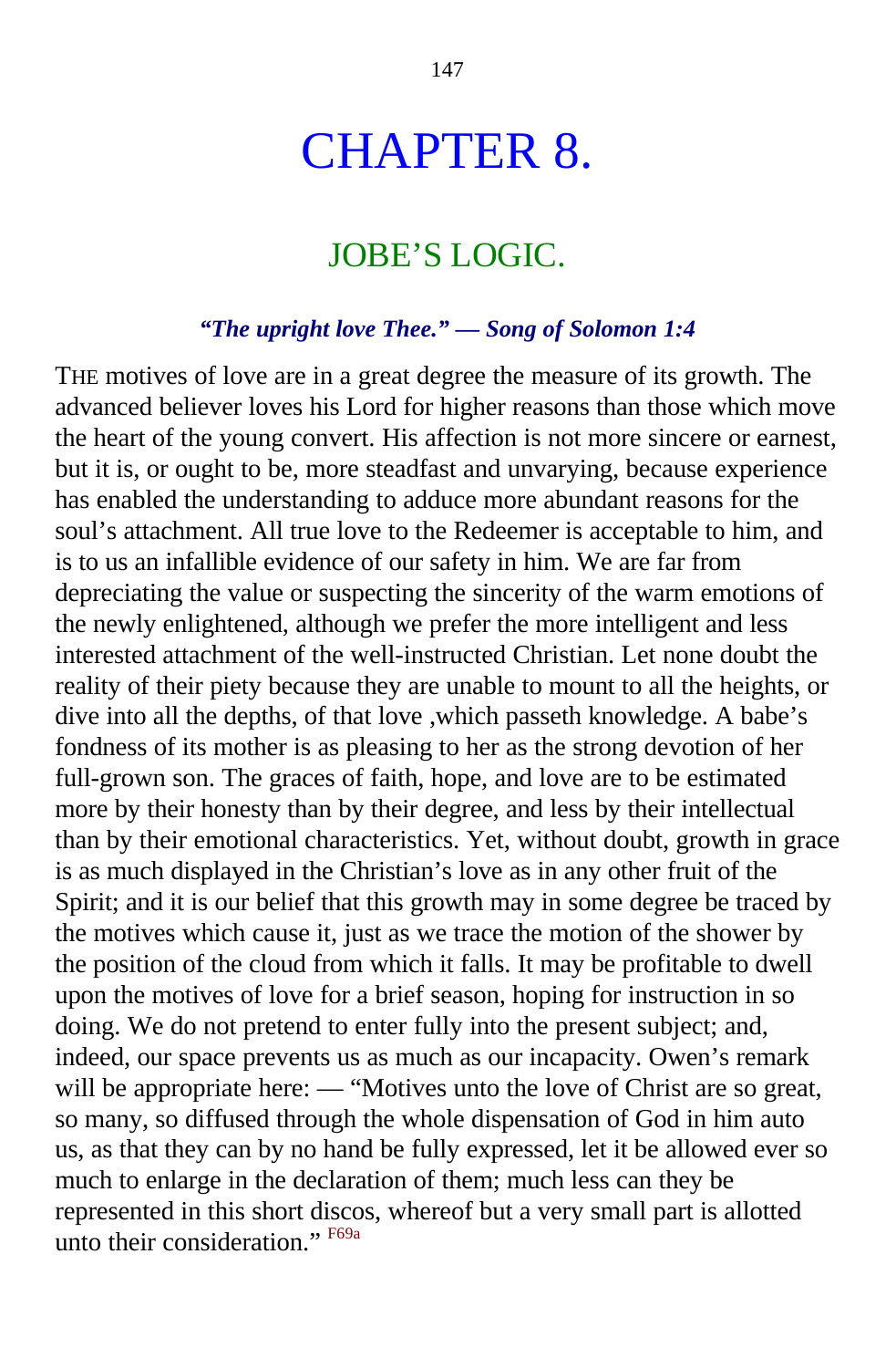In enumerating some of the stages of spiritual growth as indicated by higher standards of motive, we pray the Holy Spirit to guide our meditations, giving us profitable wisdom and gracious enlightenment. Let us commence in entire dependence upon his aid, and so proceed from step to step as he shall be pleased to guide us. We commence with the Alpha of Love, the first ripe fruit of affection.

**I.** LOVE OF GRATITUDE. "We love him because he first loved us." Here is the starting point of love's race. This is the rippling rill which afterwards swells into a river, the torch with which the pile of piety is kindled. The emancipated spirit loves the Savior for the freedom which he has conferred upon it; it beholds the agony with which the priceless gift was purchased, and it adores the bleeding sufferer for the pains which he so generously endured. Jesus is regarded as our benefactor, and the boons which we :receive at his hands constrain us to give hint our hearts. If enabled to receive all the doctrines of the Gospel, we bless the name of our Redeemer for his free grace manifested in our election to eternal life; for his efficacious grace exercised in calling us into his kingdom; for pardon and justification through his blood and merits, and for everlasting security by virtue of union with his divine person. Surely here is enough to create love of the highest order of fervency; and if the soul should abide for ever in contemplation of these mighty acts of grace, without entering upon the glorious survey of the character and perfections of Jesus, it need never be in want of reasons for affection. Here are coals enough to maintain the heavenly fire, if the Holy Spinet be but present to fan the flame. This order of affection is capable of producing the most eminent virtues, and stimulating the most ardent zeal. It is enough for every practical purpose of the ' heavenly life. But nevertheless, there is a "yet beyond." There are other motives which are of a higher class in themselves, although very seldom more potent in their influence. This, however, is the beginning. "I love the Lord! because he has heard my voice and my supplication." It is his kindness toward, us, rather than the graciousness of his nature which primarily attracts us.

The deeds of the Savior do not so much arouse our early admiration from their intrinsic greatness and graciousness, as from the fact that we have a share in them. This thought at first attracts all our regard, and engrosses all our meditations, Neither the person nor the offices of Christ have as yet been fully presented to the soul, — it knows him only in his gifts, and loves him only for what he has bestowed. Call this love selfish if you will, but do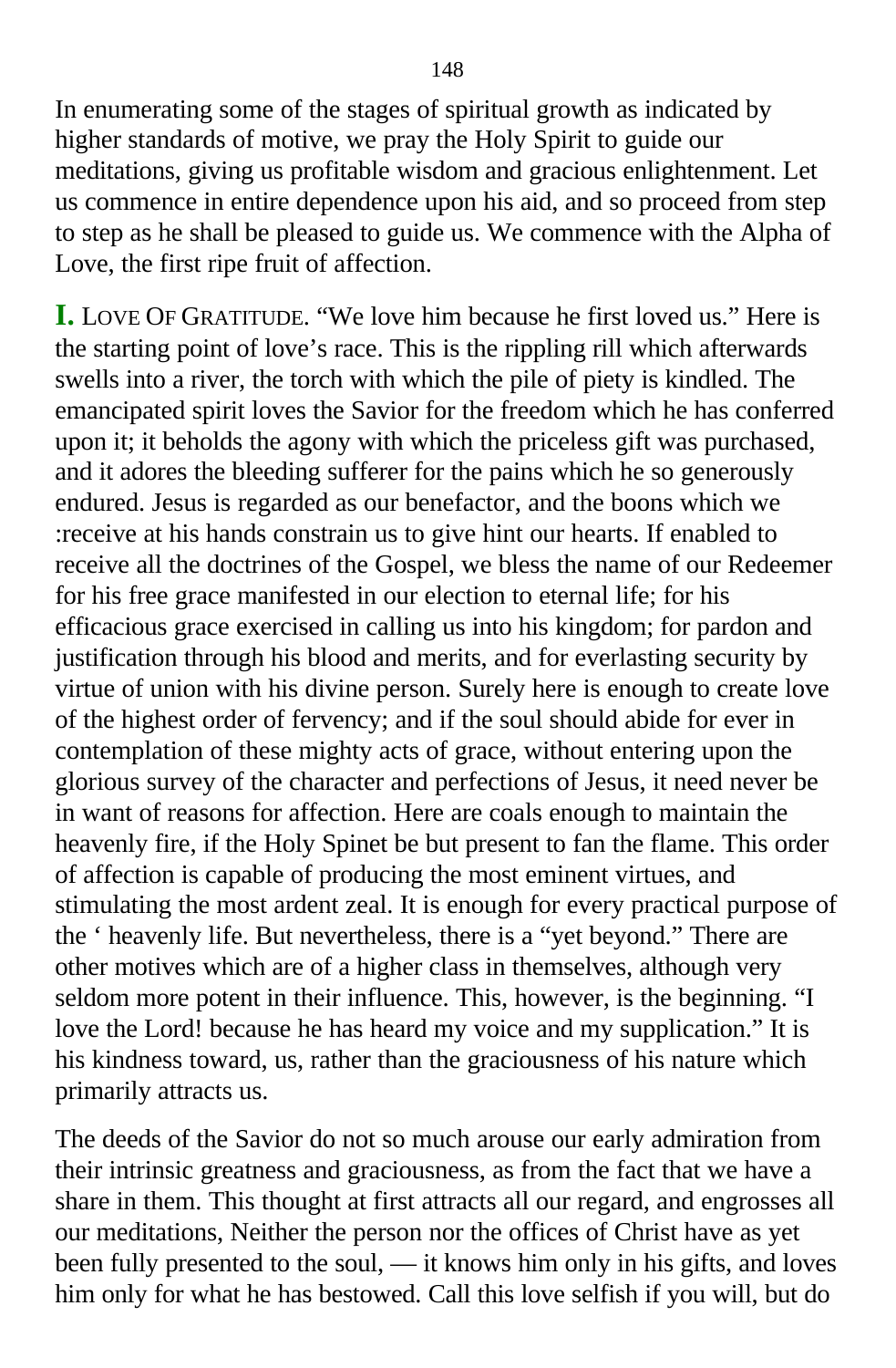not condemn it. The Savior frowned not on the woman who loved much, because much had been forgiven, nor did he despise the offering of that heart which was first moved with affection at the casting out of its seven devils. Perhaps it is from a selfish reason that the infant casts the tenths of its heart around its mother, but who would therefore despise its fondness? Base must be the man who should wish to eradicate such a heavenly germ because of the poverty of the soil in which it grew. Our love to God may even be heightened by clue and wise self-love. "There is a sinful self-love, when either we love that for a self which is not ourself, — when we lave our flesh and fleshly interest, — or when we love ourselves inordinately, more than God, and God only for ourselves; and there is a *lawful* self-love, when we love ourselves *in the Lord and for the Lord*." <sup>[f70](#page-233-0)</sup> This lawful selflove leads us to love Christ, and to desire more and more of his grace, because we feel that so we shall be the more happy in our souls, and useful in our lives. This is in some degree earthy, but in no degree sinful, or anything but holy.

It is not needful that the foundation-stones should be of polished marble, they will well enough subserve their purpose if they act as the underlying ground-work of more excellent materials. If it be a crime to be ungrateful, then thankfulness is a virtue, and this issue cannot be contemptible. Young beginners frequently doubt their piety, because they feel but little disinterested affection for the Lord Jesus; let them remember that that high and excellent gift is not one of the tender grapes, but is only to be gathered beneath the ripening skies of Christian experience. "Do you love Christ?" is the important question, and if the answer be a firm avowal of attachment to him, it is decisive as to your spiritual condition, even though the further question, "Why do you love him?" should only receive for answer, "I love him because he first loved me. Indeed, in the loftiest stage of heavenly life, there must ever be a great and grateful mixture of motives in our love to our divine Master. We do not cease to love him for his mercies when, we begin to adore him for his personal excellences; on the contrary, our sense of the glory of the person who is our Redeemer increases our gratitude to him for his condescending regard of such insignificant creatures as ourselves. Thus the ripening shock of corn can hold fellowship with the tender blade, since both are debtors to the sunshine. Even the saints before the throne are in no small degree moved to rapturous love of their exalted King, by the very motive which some have been ready to undervalue as selfish and unspiritual. They sing, "Thou art worthy for thou wast slain,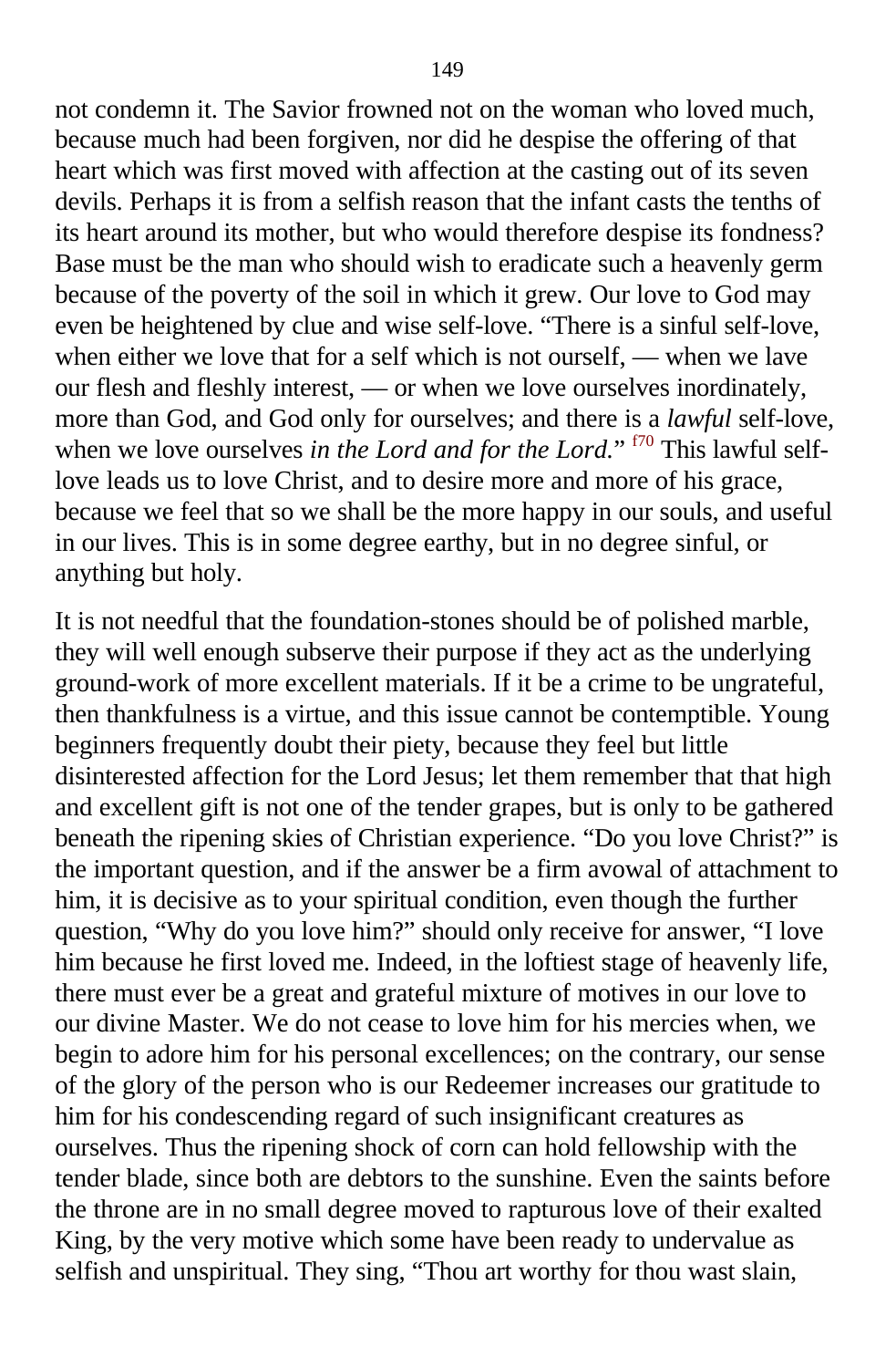and *hast redeemed us* unto God by thy blood ;" and in their song who shall ever doubt that grace, free grace, as exhibited in their own salvation, holds the highest place.

Oh new-born soul, trembling with anxiety, if thou hast not yet beheld the fair face of thy beloved, if thou canst not as yet delight in the majesty of his offices, and the wonders of his person, let thy soul be, fully alive to the richness of his grace and the preciousness of his blood.

These thou hast in thy possession, — the pledges of thine interest in him; love him then for these, and in due time he will discover unto thee fresh wonders and glories, so that thou shalt be able to exclaim, "The half has not been told me." Let Calvary and Gethsemane endear thy Savior to thee, though as yet thou hast not seen the brightness of Tabor, or heard the eloquence of Olivet. Take the lower room if thou canst not reach another, for *the lowest room is in the house,* and its tables shall not be naked. But study to look into thy Redeemer's heart, that thou mayst become more closely knit unto him. Remember there is a singular love in the bowels of our Lord Jesus to his people, so superlatively excellent, that nothing can compare with it. No husband, no wife, nor tender-hearted mother can compete with him in affection, for his love passeth the love of women. Nothing will contribute more to make thee see Jesus Christ as admirable and lovely than a right apprehension of his love to thee; this is the constraining, ravishing, engaging, and overwhelming consideration which will infallibly Steep thee in a sea of love to him. "Although," says Durham,  $f<sup>71</sup>$  "there be much in many mouths of Christ's love, yet there are few that really know and believe the love that he hath to his people. (1 John 3:1.) As this is the cause that so few love him, and why so many set up other beloveds beside him, so the solid faith of this and the expectation of good from him, hath a great engaging virtue to draw sinners to him." Study then his love, and so inflame thine own; for be thou ever mindful that the love of Jesus was cozily on his part, and undeserved on thine.

Here it will be right to mention the love which springs from a sense of *possession* of Christ. "*O Lord, thou art my God,* early will I seek thee," is the vow which results from a knowledge of our possessing God as our own. As God we *ought* to love him, but as our God we do love him. It is Christ as our Christ, his righteousness as imputed to *us,* and his atonement as our ransom, which at first cause our souls to feel the heat of love. "*I* cannot love another man's Christ," saith the anxious soul, "*he* must be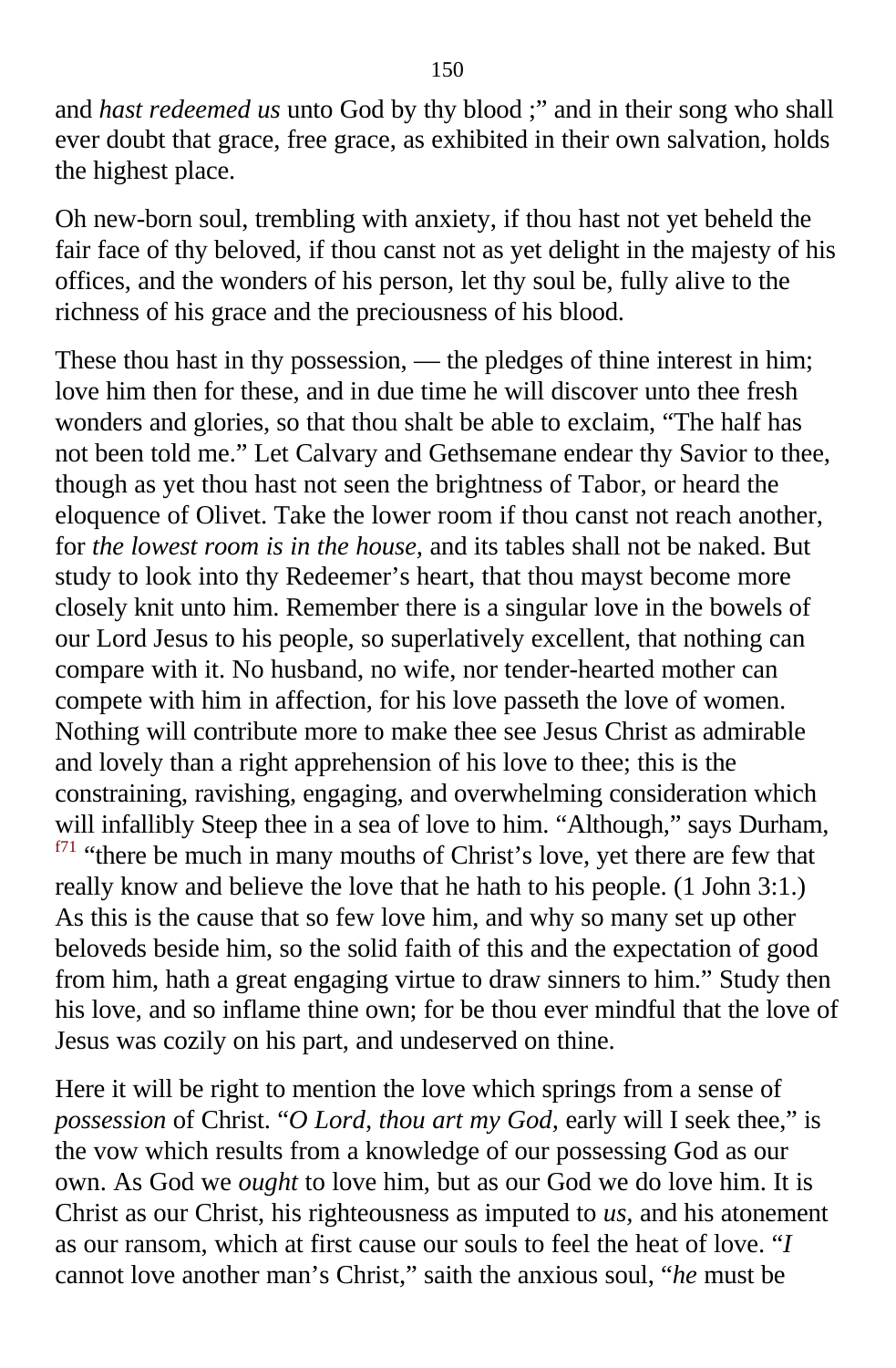mine, or my soul can never be knit unto him ;" but when an interest in Jesus is perceived by the understanding, then the heart cries out, "My Lord and my God, thou art mine and I will be thine." It is worthwhile to be a man, despite all the sorrows of mortality, if we may' have grace to talk in the fashion of a full assured believer, when he rejoices in the plenitude of his possessions, and gratefully returns his love as his only possible acknowledgment. Listen to him while he talks in the following strain: "My Beloved is mine, and I am his. The grant is clear, and my claim is firm. Who shall despoil me of it when God hath put me in possession, and. doth own me as the lawful heritor? *My* Lord hath himself assured me that he is mine, and hath bid me call his Father, my father. I know of a surety that the whole Trinity are *mine.* 'I *will be thy* God' is my sweet assurance. O, my soul, arise and take possession; inherit thy blessedness, and cast up thy riches; enter into *thy* rest, and tell how the Lord hath dealt bountifully with thee. I will praise thee, O *my* God; *my* King, I subject, my soul unto thee. O, my Glory, 'in thee will I beast all the day; O, *my* Rock, on thee will I build all my confidence. 0 staff of my life and strength of my heart, the life of my joy and joy of my life, I will sit and dug under thy shadow, yea, I will sing a song of loves touching MY WELL-BELOVED." This is a precious experience, happy is the man .who enjoys it. It is the marrow of life to read, our title clear; and it is so for this reason, among others, that it creates and fosters a devout ardency of affection in the soul which is the possessor of it. Let all believers seek after it.

**2.** Akin to the love inspired by thankfulness, but rising a step higher in gracious attainments, is LOVE CAUSED BY ADMIRATION *of the manner in which the work of the Redeemer was performed.* Having loved him for the deed of salvation, the believer surveys the labors Of his Deliverer, and finds them in every part so excellent and marvelous, that he loves him with new force as he meditates upon them. HE is altogether lovely to the soul in every office which he was graciously pleased to assume. We behold him as *our* King, and when we see the power, the justice, and the grace which attend his throne, when we witness the conquest of his enemies, and remark his strong defense of his friends, we cannot but adore him, and exclaim, "All hail, we crown thee Lord of all." If .his *priestly* office engages our meditation, it is precious to view him as the faithful High Priest; remembering the efficacy of his mediation and the prevalence of his intercession: or, if the mantle of the *prophet* is viewed as worn by Him upon whose brow the crown of empire and the diadem of the priesthood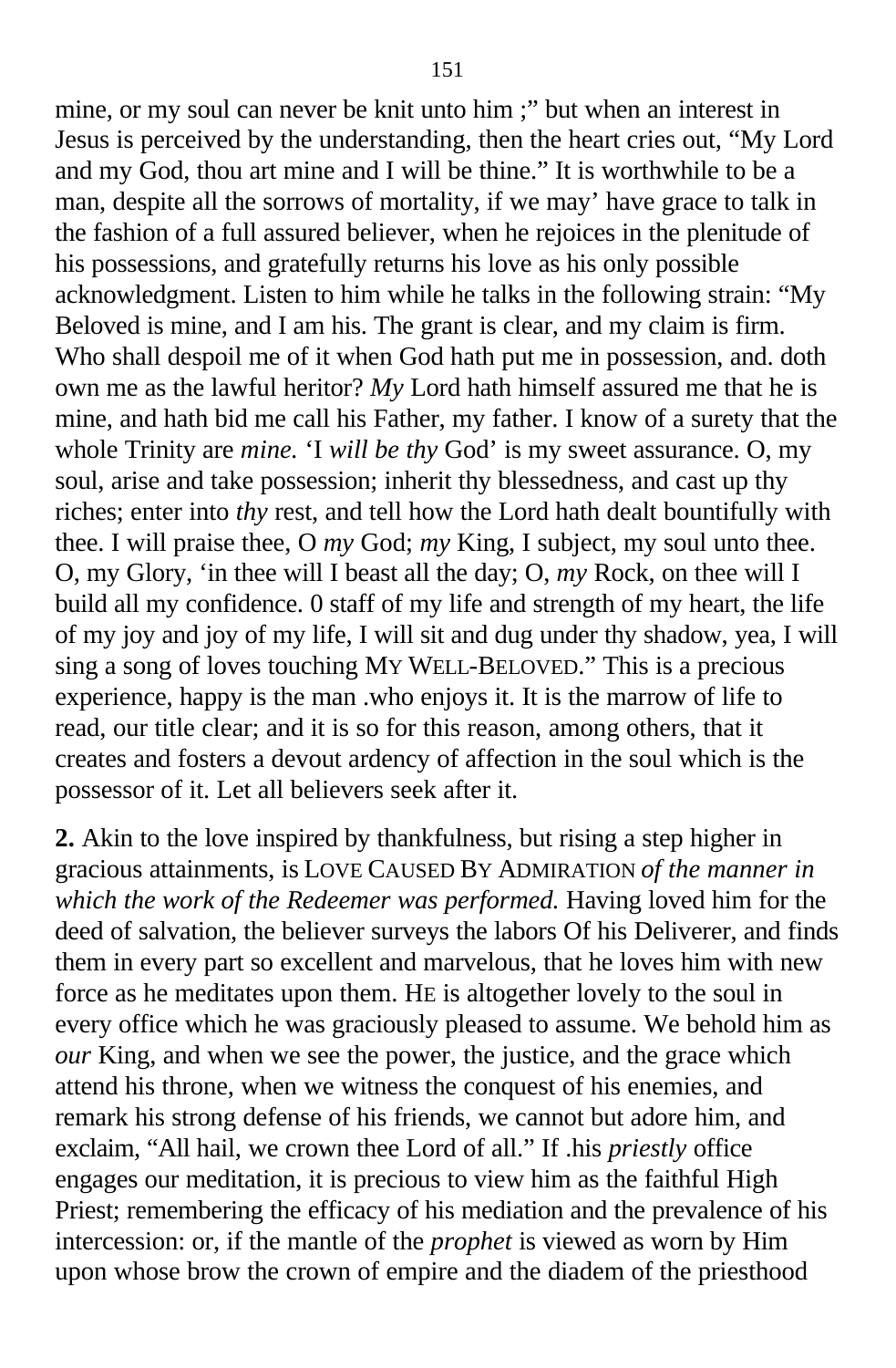are both for ever placed, how becoming does it seem upon His shoulders who is wisdom's self! In his threefold character, in which all the offices are blended but none confused — all fulfilled, but none neglected — all carried to their highest length, but none misused, — how glorious does our Redeemer appear! Sonnets will never cease for want of themes, unless it be that the penury of language should compel our wonder to abide at home, since it cannot find garments in which to clothe its thoughts. When the soul is led by the Holy Spirit to take a clear view of Jesus in his various offices, how speedily the heart is on fire with love! To see him stooping from his throne to become man, next yielding to suffering to become man's sympathizing friend, and then bowing to death itself to become his Ransom, is enough to stir every passion of the soul. To discern him by faith as the propitiation for sin, sprinkling his own blood within the vail, and nailing our sins to his cross, is a sight which never fails to excite the reverent, yet rapturous admiration of the beholder. Who can behold the triumphs of the Prince of Peace and not applaud him? Who can know his illustrious merits, and not extol him?

Doubtless this love of admiration is 'an afterthought, and can never be the primary acting of new-born love. The sailors rescued by the heroic daring of Grace Darling would first of all admire her as their deliverer, and afterwards, when they remembered her natural weakness, her philanthropic self-denial, her compassionate tenderness, and her heroic courage, they would give her their hearts for the manner in which the deed was done and the spirit which dictated it. In fact apart from their own safety, they could scarcely avoid paying homage to the virtue which shone so gloriously in her noble act. Never, throughout life, could they forget their personal obligation to that bravest of women; but at the same time they would declare, that had it not been their lot to have been rescued from the depths, they could not have refused their heart's admiration of a deed so heroic, though they themselves had not been profited by it. We, who are saved by grace, have room enough in our Redeemer's character for eternal love and wonder. His characters are so varied, and all of them so precious, that we may still gaze and adore. The Shepherd folding the lambs in his bosom, the Breaker dashing into pieces the opposing gates of brass, the Captain routing all his foes, the Brother born for adversity, and a thousand other delightful pictures of Jesus, are all calculated to stir the affections of the thoughtful Christian. It should be our endeavor to know more of Christ, that we may find more reasons for loving him. A contemplation of the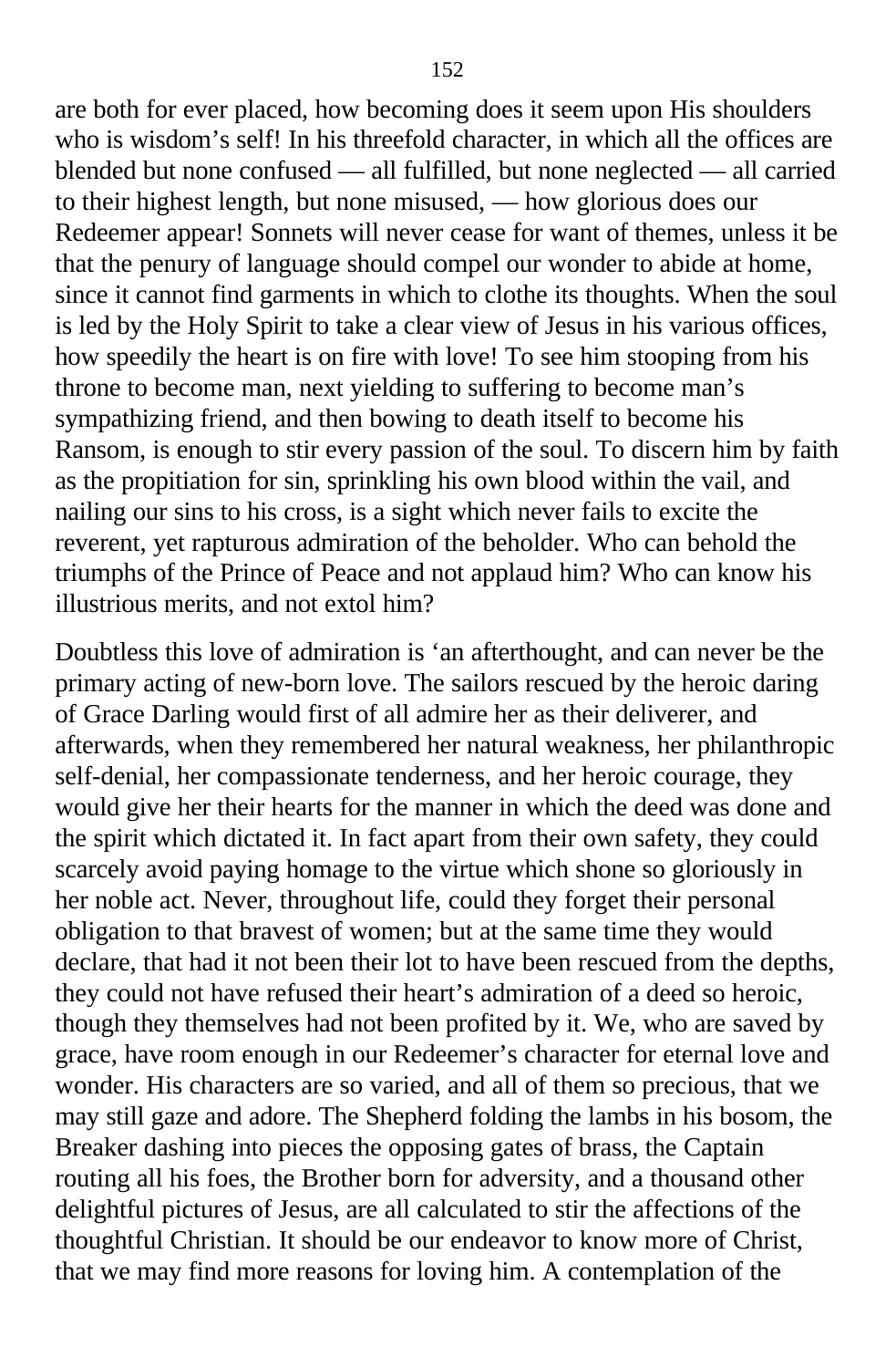history, character, attributes, and offices of Jesus will often be the readiest way to renew our drooping love. The more clear is our view of Christ, the more complete will be our idea of him; and the more true our experience of him, so much the more constant and unwavering will be our heart's hold of him. Hence the importance of communion with him, which is to a great extent the only means of knowing him.

We would here caution the reader to make an important distinction when dwelling upon the phase of spiritual love now under consideration. Let him carefully remember that bazaar admiration of the moral character of Jesus of that may exist in an unregenerate heart, and that, apart from the love of gratitude, it is no acceptable fruit of the Spirit: so that this in some senses higher stone of the building, leans entirely upon the lower one, and without it is of no avail. Some pretend to admire the Prophet of Nazareth, but deny him to be the Son of God; others wonder at him in his divine and human natures, but cannot lay hold on him as their Redeemer; and many honor his perfect example, but despise his glorious sacrifice. Now, it is not love to a part of Christ which is the real work of the Spirit, but it is true devotion to the Christ of God in all that he is and does. Many manufacture a Christ of their own, and profess to love him; But it is not respect to our own anointed, but to the Lord's anointed, which can prove us to be God's elect. Seek then to know the Lord, that you may with your whole soul be united to him in affection. Come, now.. lay aside this volume for an hour and regale yourself with a little of His company, then will you join with the devout Hawker in his oft-repeated confession: — " In following thee, thou blessed Jesus, every renewed discovery of thee is glorious, and every new attainment most excellent. In thy person, offices, character, and relations, thou art most precious to my soul. Thou art a glorious Redeemer, a glorious Head of thy Church and people; a glorious Husband, Brother, Friend, Prophet, Priest, and King in thy Zion. And when I behold thee in all these relative excellencies, and can and do know thee, and enjoy thee, and call thee *mine* under every one of them, surely I may well take up the language of his sweet Scripture, and say, "Thou art more glorious and excellent than all the mountains of Prey!""  $f72$ 

If you are unable to obtain a view of the Man of grief and love, ask him to reveal himself by his Spirit, and when your prayer is heard! your soul will speedily be ravished with delight.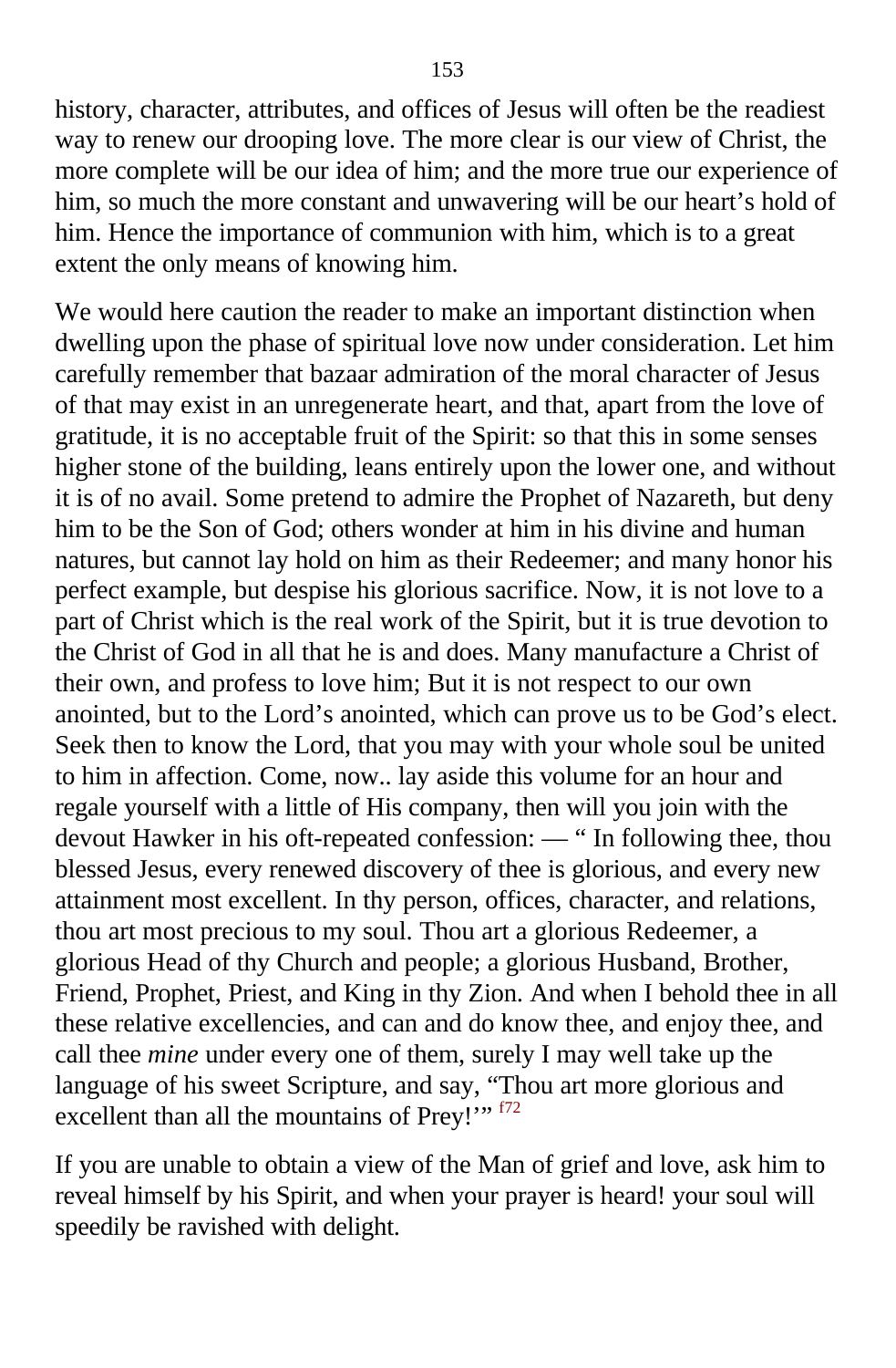*"In manifested love explain, Thy wonderful design; What meant the suffering Son of Man, The streaming blood divine.*

*"Come thou, and to :my soul reveal The heights and depths of grace; The wounds which all my sorrows heal, That dear disfigured face:*

*Before my eyes of faith confest, Stand forth a slaughter'd Lamb; And wrap me in thy crimson vest, And tell me all thy name."*

**III.** SYMPATHY WITH JESUS IN HIS GREAT DESIGN is a cause as well as an effect of love to Him. Sanctified meet have an union of heart With Jesus, since their aims are common. Both are seeking to honor God, to uproot sin, to save souls, and extend the kingdom of God on earth. Though the saints are but the private soldiers, while Jesus is their glorious Leader, yet they are in the same army, and hence they have the same desire for victory. From this springs an increase of love; for we cannot labor with and for those whom we esteem, without feeling ourselves more and more united to them. We love Jesus when we are advanced in the divine life, from a participation with him in the great work of his incarnation. We long to see our fellow-men turned from darkness to light, and we love Him as the Sun of righteousness, who can alone illuminate them. We hate sin, and therefore we rejoice in Him as manifested to take away sin. We pant for holier and happier times, and therefore we adore Him as the coming Ruler of all lands, who will bring a millennium with Him in the day of his appearing. The more sincere our desires, and the more earnest our efforts, to promote the glory of God and the welfare of man, the more will our love to Jesus increase. Idle Christians always have lukewarm hearts, which are at once the causes and effects of their sloth. When the heart is fully engaged in God's great work, it will glow with love of the Great Son, who was himself a servant in the same great cause. Does my philanthropy lead me to yearn over dying men? Is my pity excited by their miseries? Do I pray for their salvation, and labor to be the means of it? then most assuredly! shall, for this very reason, reverence and love the Friend of sinners, the Savior of the lost. Am I so engrossed with the idea of God's majesty, that my whole being pants to manifest his glory and extol his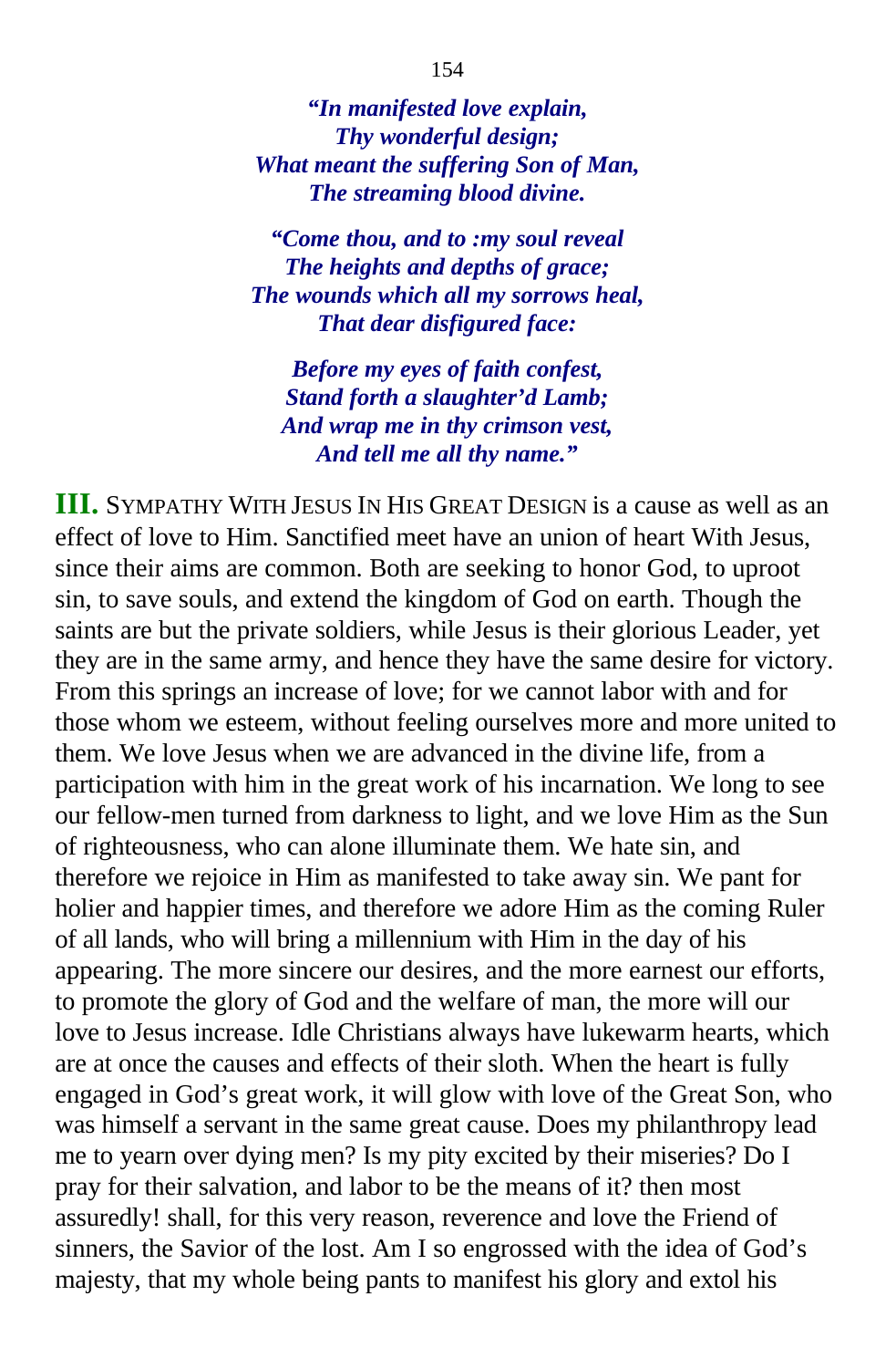name? Then I shall most certainly cleave unto him who glorified his Father, and in whose person all the attributes of Deity are magnified. If a sense of unity in aim be capable of binding hosts of men into one compact body, beating with one heart, and moving With the same; step — then it is easy to believe that the heavenly object in which the saints and their Savior are both united, is strong enough to form a lasting bond of love between them.

Trusting that we may be enabled in our daily conduct to prove this truth, we pass on to another part of-the subject.

**IV.** EXPERIENCE. Experience of the love, tenderness, and faithfulness of our Lord Jesus Christ will weld our hearts to him. The very thought of the love of Jesus towards us is enough to inflame our holy passions, but experience of it heats the furnace seven times hotter. He has been with us in our trials, cheering and consoling us, sympathizing with every groan, and regarding every tear with affectionate compassion. Do we not love him for this? He has befriended us in every time of need, so bounteously supplying all our wants out of the riches of his fullness, that he has not suffered us to lack any good thing. Shall we be unmindful of such unwearying care? He has helped us in every difficulty, furnishing us with strength equal to our day; he has leveled the mountains before us, and filled up the valleys; he has made rough places plain, and crooked things straight. Do we not love him for this also? In all our doubts he has directed us in the path of wisdom, and led us in the way of knowledge. He has not suffered us to wander; he has led us by a right way through the pathless wilderness. Shall we not praise him for his. He has repelled our enemies, covered our heads in the day of baffle, broken the teeth of the oppressor, and made us more than conquerors. Can we forget such mighty grace?

Then our sins have broken our peace, stained our garment, and pierced us with many sorrows, he has restored our souls, and led us in the path or righteousness for his name's sake. Are we not constrained to call upon all that is within us to bless his holy name? He has been as good as his word; not ore; promise has been broken, but all have come to pass. In no single instance has he failed us; he has never been unkind, unmindful, or unwise. The harshest strokes of his providence have been as full of love as the softest embraces of his condescending fellowship. We cannot, we dare not find fault with him. He hath done all things ,well. There is no flaw in his behavior, no suspicion upon 'his affection. His love is indeed that perfect love which ` out fear; the review of it is sweet to contemplation; the very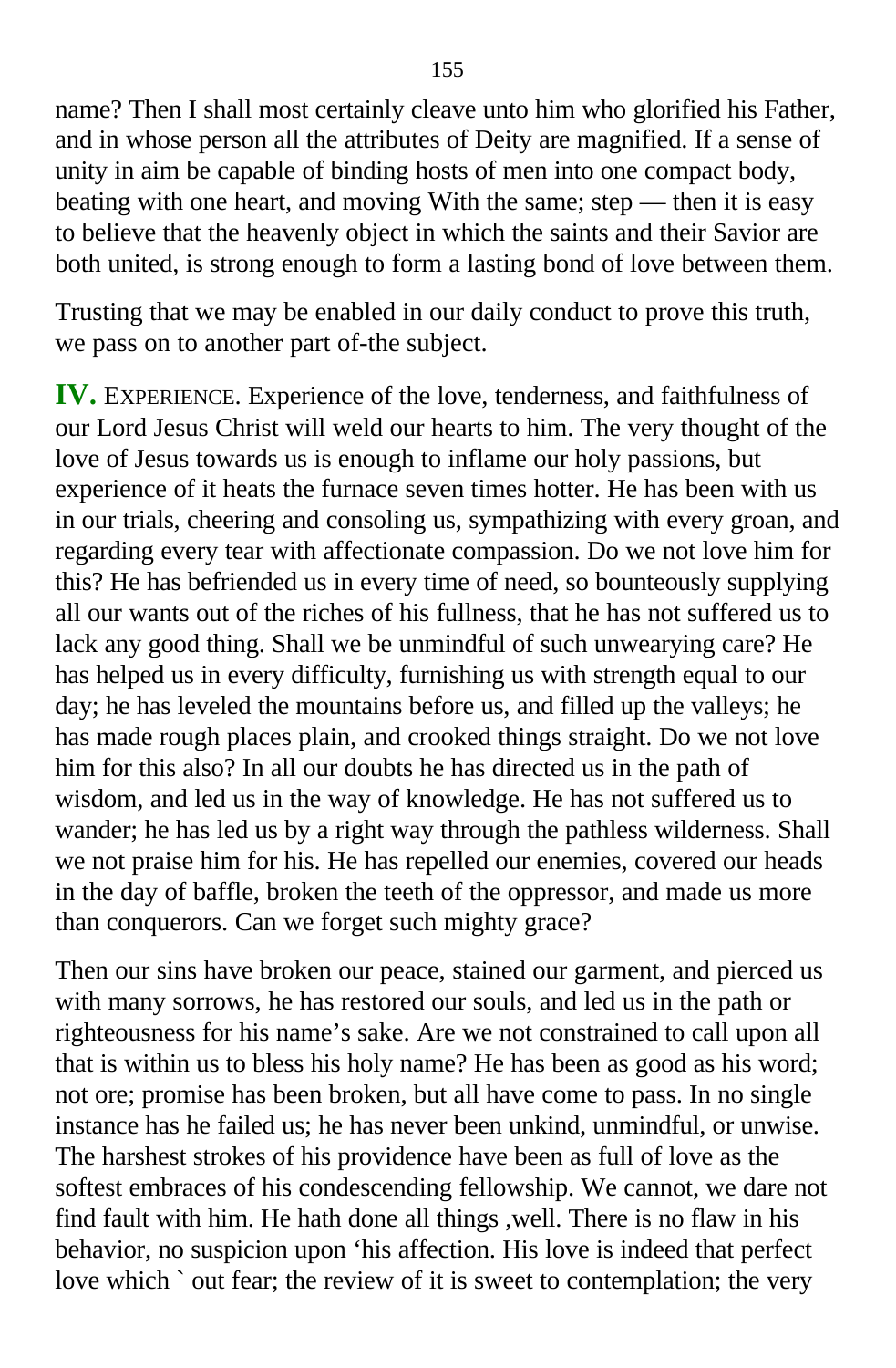remembrance of it is like ointment poured forth, and the present, enjoyment of it, the experience of it at the present moment, is beyond all things delightful. Whatever may be our present position, it has in it peculiarities unknown to any other state, and hence it affords special grounds of love. Are we on the mountains? we bless him that he maketh our feet like hind's feet, and maketh us to stand upon our high places. Are we in the Valley? then we praise him that his rod and staff do comfort us.

Are we in sickness? we love him for his gracious visitations: If we be in health, we bias him for his merciful preservations. At home or abroad, on the land or the sea, in health or sickness, in poverty or wealth, Jesus, the never-failing friend, affords us tokens of his grace, and binds our hearts to him in the bonds of constraining gratitude.

It must, however, be confessed that all the saints do not profit from their experience in an equal measure, and none of them so much as they might. All the experience of a Christian is not Christian experience. Much of our time is occupied with exercises as unprofitable as they are! unpleasant. The progress of a traveler must not be measured by the amount of his toil, unless we can obtain a satisfactory proof that all his toil was expended in the right path; for let him journey ever so swiftly, if his path be full of wanderings, he will gain but little by his labors. When we follow on to know the Lord in his own appointed way, the promise assures us that we Shall attain to knowledge; but if we run in the way of our own devising, we need not wonder if We find ourselves surrounded with darkness instead of light. However, the Lord, who graciously overrules evil for good, has been pleased to permit it to remain as a rule in the lives of his children, that they learn by experience, — and sure we are, that were we not dull scholars, we should in the experience of a single day discover a thousand reasons for loving the Redeemer. The most barren day in all our years blossoms with remembrances of his loving-kindness, while the more memorable seasons yield a hundredfold the fruits of his goodness. Though some days may add but little to the heap, yet by little and little it increases to a mountain. Little experiences, if well husbanded, will soon make us rich in love. Though the banks of the river do shelve but gently, yet he that is up to the ankles shall find the water covering his knees, if he do but continue his wading. Blessed is the saint whose love to his Lord hath become confirmed with his years, so that his heart is fixed, and fired, and flaming. He with his gray hairs and venerable countenance commands the attention of all men when he speaks well of the Lord Jesus, whom he hath tried and proved through more than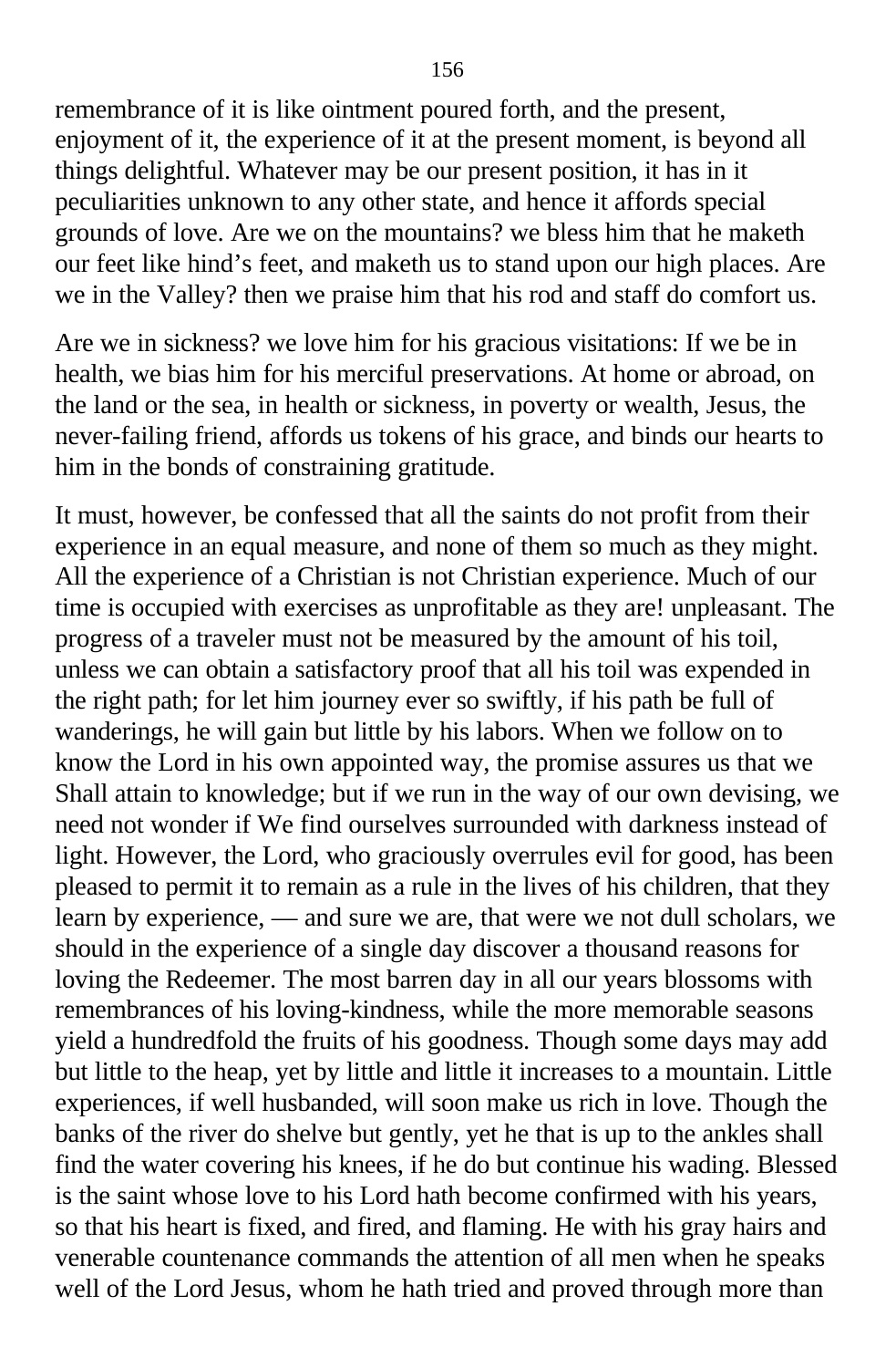half a century of tribulation mingled with rejoicing. As a youth 'his love was true,-but we thought it little more than a momentary flash, which would die as hastily as it was born; but now no man can doubt its sincerity, for it is a steady flame, like the burning of a well-trimmed lamp. Experience, when blessed by the Holy Spirit, is the saint's daily income, by which he getteth rich in affection; and he who hath for a long time amassed his portion of treasure may well be conceived to be more rich therein than the young Beginner, who has as yet received But little. Would to God that we were an more careful to obtain and retain the precious gems which lie at our feet in our daily experience!

The experienced believer is in advance of his younger brethren if his experience has developed itself in a deeper, steadier, and more abiding love of Christ. He is to the babe in grace what the oak is to the sapling — more firmly rooted, more strong in heart, and broader in his spread; his love, too, is to the affection of the beginner What the deep-rolling river is to the sparkling rill. Especially is this the case if he has done business on great waters, and has been buried beneath the billows of affliction. He' will, if he have passed through such exercises, be a mighty witness of the worthiness of his Lord, — for tribulation unfolds the delights of covenant engagements, and drives the soul to feed upon them. It cuts away every other prop, and compels the soul to test the solidity of the pillar of divine faithfulness; it throws a cloud over the face of all created good, and leads the spirit to behold the sacred beauties of the Son of man; and thus it enables the believer to know in the most certain manner the all-sufficiency of the grace of the Lord Jesus. Tried saints are constrained to love their Redeemer; not only on account of deliverance out of trouble, but also because of that sweet comfort which he affords them whilst they are enduring the cross. They have found adversity to be a wine-press, in which the juice of the grapes of Eschol could be trodden out; an olive-press, to extract the precious oil from the gracious promises. Christ is the honeycomb, but experience must suck forth the luscious drops; he is frankincense, but fiery trials must burn out the perfume; he is a box of spikenard, but the hard hand of trouble must break the box and pour forth the ointment. When this is done, when Jesus is experimentally known, he is loved in a higher manner than the newborn Christian can aspire to talk of. Aged and mellow saints have so sweet a savor of Christ in them that their conversation is like streams from Lebanon, sweetly refreshing to him who delights to hear of the glories of redeeming love. They have tried the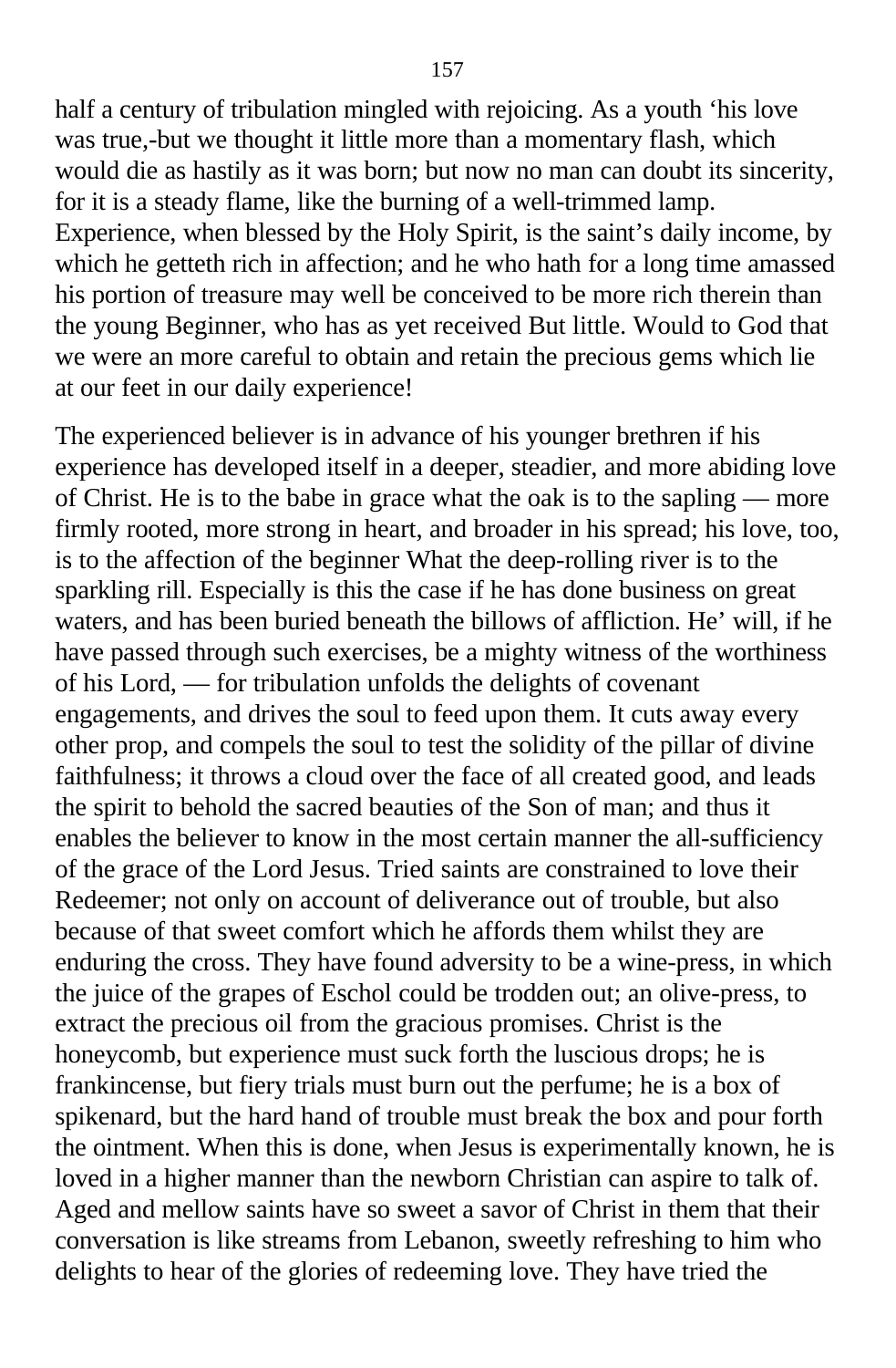anchor in the hour of storm, they have tested the armor in the day of battle, they have proved the shadow of the great rock in the burning noontide in the weary land; therefore do they talk of these things, and of Him who is all these unto them, with an unction and a relish which we, who have but just put on our harness, can enjoy, although we cannot attain unto it at present. We must dive into the same waters if we would bring up the same pearls. May the great Illuminator sow our path with light, that we may increase in knowledge of the love of Christ, and in earnestness of love to Christ, in proportion as we draw near to the celestial city.

We now advance to another step, which stands in strict connection with the subject upon which we have just Meditated.

**V.** COMMUNION opens up another means by which love is excited, and its nature affected. We love him because we have seen him, and entered into fellowship with him. However .rue and faithful the tidings which another person may bring us concerning the Savior, we shall never feel love towards him in all the power of it until we have with our own eyes beheld him, or, rather, have laid hold on him with our own faith. Personal intercourse with Jesus is pre-eminently a cause of love, and it so infallibly quickens the affections that it is impossible to live in the society of Jesus without loving him. Nearness of life towards the Lamb will necessarily involve greatness of love to him. As nearness to the sun increases the temperature of the various planets, so close communion with Jesus raises the heat of the affections towards him.

We hope to have another opportunity of unfolding the sweetness of communion, and therefore we will but notice one part of it — viz., Christ's manifestations, as being a mighty incentive to affection. Our blessed Lord, at intervals more or less frequent, is graciously pleased to shed abroad in the soul a most enchanting and rapturous sense of his love. He opens the ear of the favored saint to hear the sweet canticles of the bridegroom's joy, and softly he singeth his song of loves. He manifests His heart to the heart of his chosen ones, so that they know him to be the sweetest, firmest, and most ardent of lovers. They feel that he loves as a head, as a father, as a friend, as a kinsman, as a brother, as a husband; they behold the love of all relation. ships united and exceeded in the love of Christ.

They are confident that he loves them more than they love themselves; yea, that he loves then above his own life. This tends to raise their souls towards him; he becomes wholly delectable unto them, and is enshrined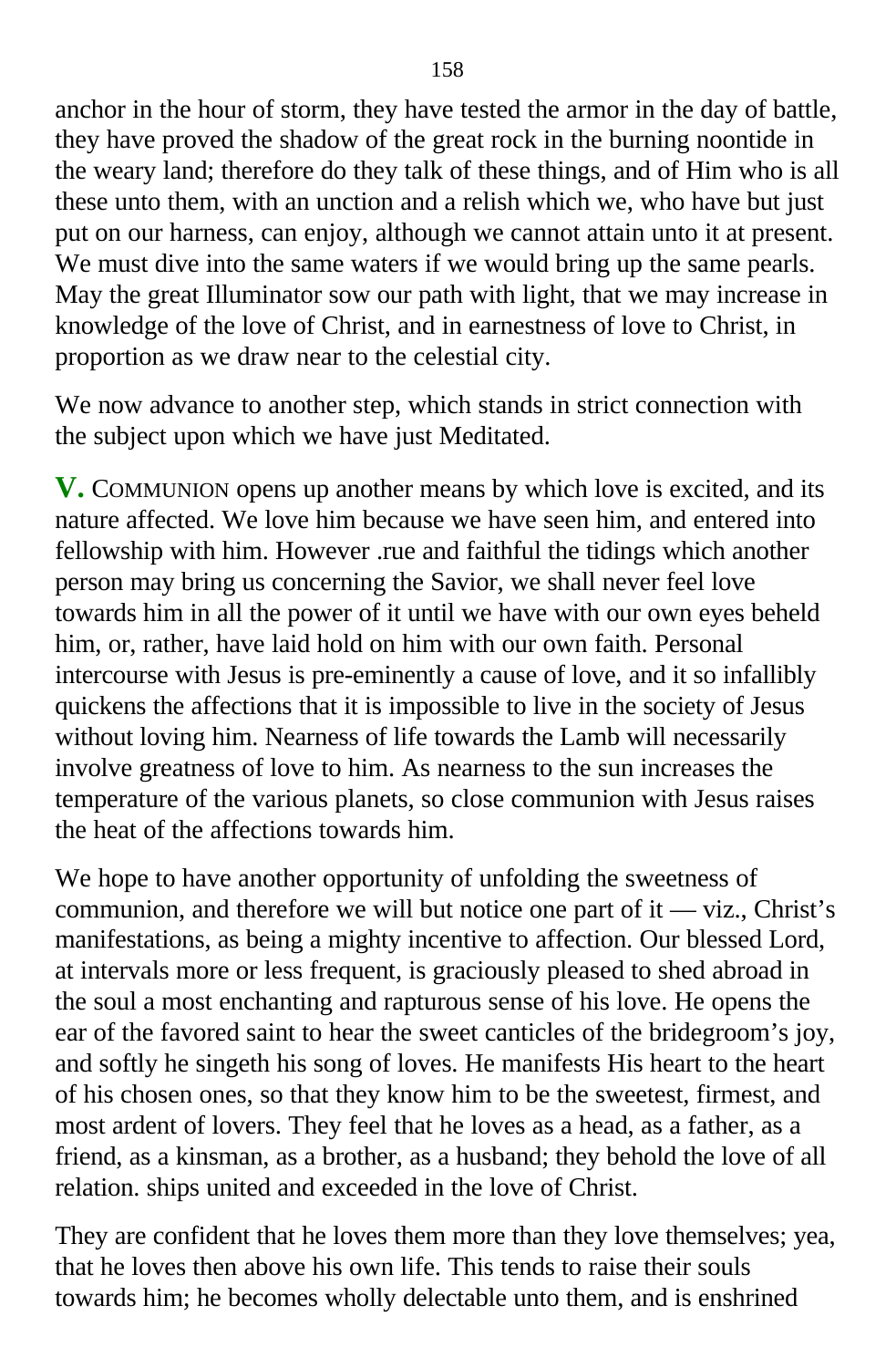upon 'the highest throne of their hearts. Possessed with a sense of the love of their dying Lord, they feel that had they a heart as wide as eternity, it could not contain more love than they desire to give him. Thus are they impelled to daring service and patient suffering for his sake. "There is a power in this love which conquers, captivates, and overpowers the man, so that he cannot but love. God's love hath a generative power; our love is brought forth by his love." <sup>[f73](#page-233-0)</sup> Say, poor soul, what get you in Christ whenever you go to him? Can you not say, Oh! I get more love to him than I had before; I never approached near to him but I gained a large draught and ample fill of love to God. Out of his fullness we receive, grace for grace, and love for love. In a word, by faith we behold the glory of the Lord as in a glass, and are changed into the same image — and the image of God is love. No way so ready for begetting love *to* Christ as a sense of the love *of* Christ. The one is a loadstone to attract the other. As fire grows by the addition of fuel, so does our love to Christ increase by renewed and enlarged discoveries of his love to us. Love is loves food. If, is parents, we make known our love to our children, and deal wisely with them, it is but natural that their affections should become more and more knit to us; so it seems but as in the common course of things that where much of divine love is perceived by the soul, there will be a return of affection in some degree proportionate to the measure of the manifestation. As we pour water into a dry pump when we! desire to obtain more — so must we have the love of Christ imparted to the heart before we shall feel any uprisings of delight in Him.! Hence the importance of the apostolic prayer,! that we may be able to understand with all saints what is the breadth, and length, and depth, and height, and to know the love of Christ, which passeth knowledge. Beloved fellow Christian, pray for more open discoveries of the love and loveliness of Christ, and thus shall thy languid passions move more readily in the paths of obedience. We have all too much cause to mourn the poverty .of our love; let us not be slow to seek the help of the God of Israel to enable us to profit by all the condescending\* manifestations with which the Lord sees fit to favor us.

**VI.** LOVE TO THE PERSON OF JESUS is a most delightful state of divine life. It will be observed- that the Song of the Spouse, which is doubtless intended to be the expression of the highest order of love, is composed rather of .descriptions of the *person* of the Bridegroom than of any relation of the deeds which he performed. The whole language of the Book of Canticles is love, but its most overflowing utterances are poured forth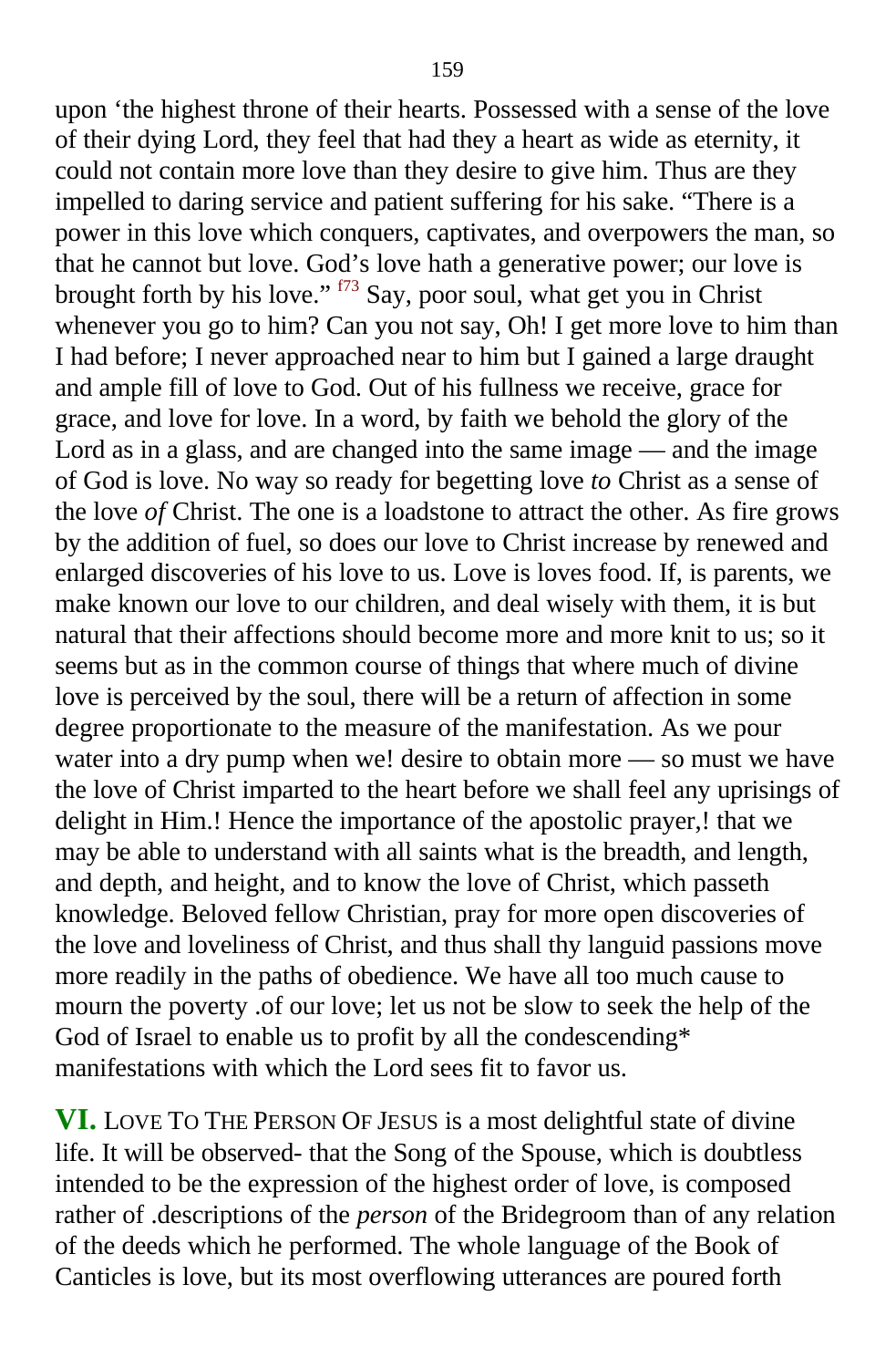upon the sacred *person* of the Well-Beloved. How do the words Succeed each other in marvelous and melodious Succession when the Church pours forth the fullness of its heart in praises of his beauties! — "My beloved is white and ruddy, the chiefest among ten thousand. His head is as the most fine gold, his locks are bushy, and black as a raven. His eyes are as the eyes of doves by the rivers of waters, washed with milk, and fitly set. His cheeks are as a bed of spices, as sweet flowers: his lips like lilies, dropping sweet smelling myrrh. His hands are as gold rings set with the beryl: his belly is as bright ivory overlaid with sapphires. His legs are u pillars of marble, set upon sockets of fine gold: his countenance is as Lebanon, excellent as the cedars. His mouth is most sweet: yea, he is altogether lovely." [f74](#page-233-0) Here it is not the crown, but the *head,* which is the theme of song; not it he garment, But the unrobed body; not the shoes, but the feet. The song does not celebrate ibis descent from the king of ages, nor his' lordship over the ministers of fire, nor his perpetual priesthood, nor his unbounded sovereignty; but it finds music enough in his lips, and beauty sufficient in his eyes without the glories which his high offices and omnipotent grace have procured for him. This indeed is true love; though the wife regards her husband's gifts, and honors his rank and titles, yet she sets her affection Upon his person, loves him better than his gifts, and esteems him for ibis own sake rather than for his position among men. Let us here observe, lest we should be misunderstood, that we do not for a moment intend to insinuate that in the earlier states of the sacred grace of love, here is any lack of love *to his person.* We know that the first gushing *of* the fount of love is to Christ, and at all times the soul goes out towards *him*; but we make a distinction which we think will be readily perceived, between 'love to the person, for the sake of benefits received and offices performed, and love to the person *for the person*'*s sake.* To suppose that a believer loves the office apart from the person is to suppose an absurdity, but to say that he may love the person apart from the office is but to declare a great fact. We love *Him* at all times, but only the heavenly-minded love him *for his own person*'*s sake.*

What a precious subject for contemplation is the glorious being who is called Emmanuel, God with us, and yet "the I am," "God over all I" The complex person of the Mediator, Jesus Christ, is the center of a believer's heart, He adores him in all the attributes of his God-head, as very God of very God — Eternal, Infinite, Almighty, Immutable. He bows before him as God over all, blessed for ever," and pays him loving homage as the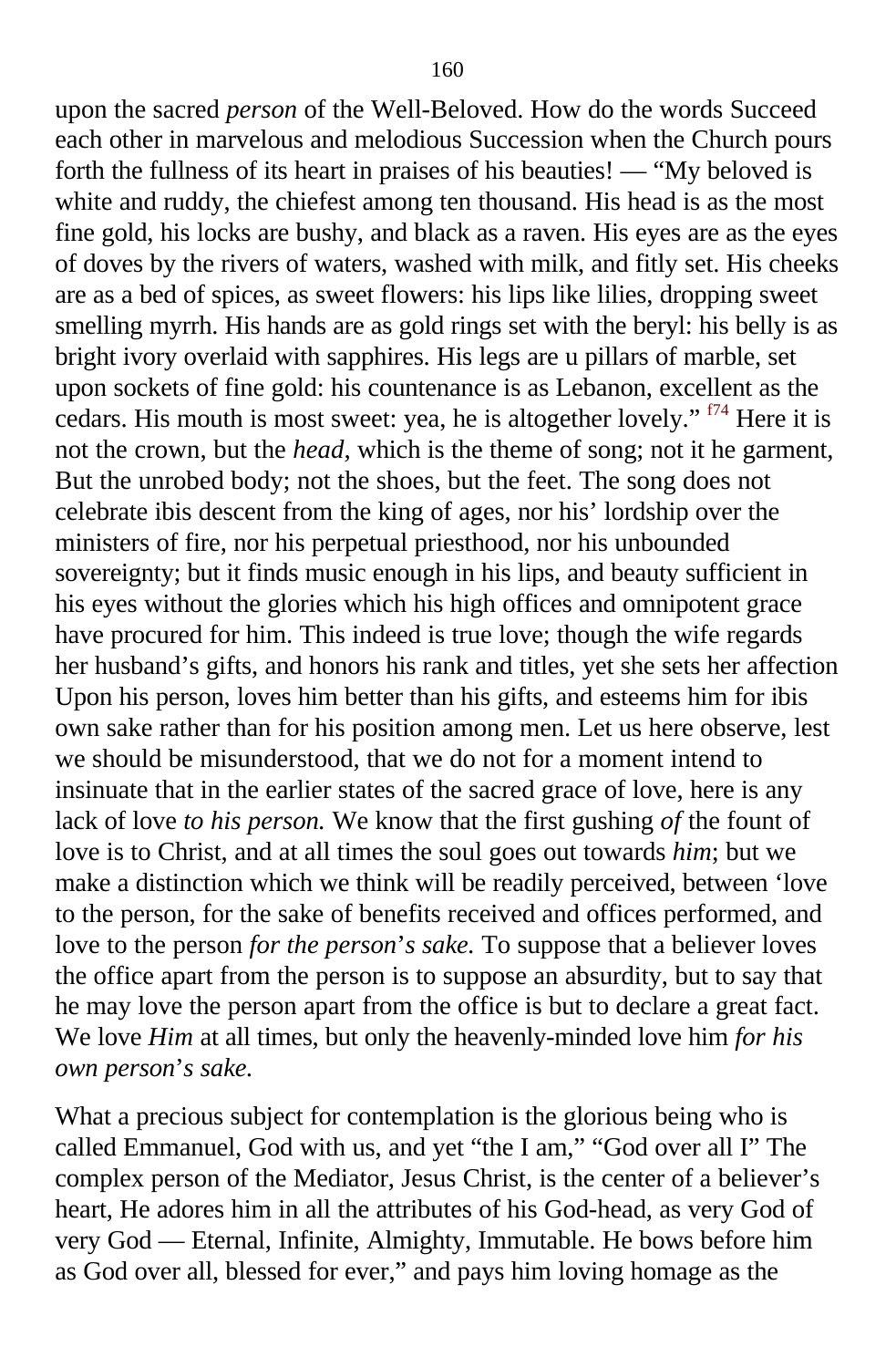everlasting Father, the prince of peace; and at the same time he delights to consider him as the infant of Bethlehem, the Man of sorrows, the Son of man, bone of our bone and flesh of our flesh, tempted points like as we owning kindred the children of men. As man yet God, creature yet Creator, infant and Infinite, despised yet exalted, scourged though Omnipotent, dying yet eternal, — our dear Redeemer must ever be the object of wondering affection. Yea, when faith is dim and the Christian is in doubt as to his possession of his Lord, he will at times be able to feel that his thoughts of his Master's person are as high as ever. "Though he slay me, I must love him. If he will not look upon me, I cannot but bless him still. He is good and glorious, even though he damn me for ever. I must speak well of him, even if he will not permit me to hope in his mercy; for he is a glorious Christ, and I will not deny it, though he should now shut up his bowels against an unworthy creature like myself." This is the sentiment of the quickened child of God, when his heart is thoroughly occupied with a full and faithful view of his Divine Lord.

O the savor of the name of Jesus, when heard by the ear which has been opened by the Spirit! O the beauty of the person of Jesus, when seen with the eye of faith by the illumination of the Holy One of Israel! As the light of the morning, When the sun ariseth, "as a morning without Clouds," is our Well-Beloved unto us. The sight of the burning bush made Moses put off his Shoes, but the transporting vision of Jesus makes us put off all the world. When once He is seen we can discern no beauties in all the creatures in the universe. He, like the sun, hath absorbed all other glories into his own excessive brightness. This is the pomegranate which love feeds upon, the flagon wherewith it is comforted. A sight of Jesus causes such union of heart with him, such goings' out of the affections after him, and such meltings of the spirit towards him, that its expressions often appear to carnal men to be extravagant and forced, when they are nothing but the free, unstudied, and honest effusions of its love. Hence it is that the Song of Solomon has been So frequently assailed, and has had its right to a place in the canon so fiercely disputed. The Same critics would deny the piety of Rutherford, or the reverence of Herbert. They are themselves ignorant of the divine passion of love to Jesus, and therefore the language of the enraptured heart is unintelligible to them. They are poor translators of love's celestial tongue who think it to be at all allied with the amorous superfluities uttered by carnal passions. Jesus is the only one upon whom the loving believer has fixed his eye, and in his converse with his Lord he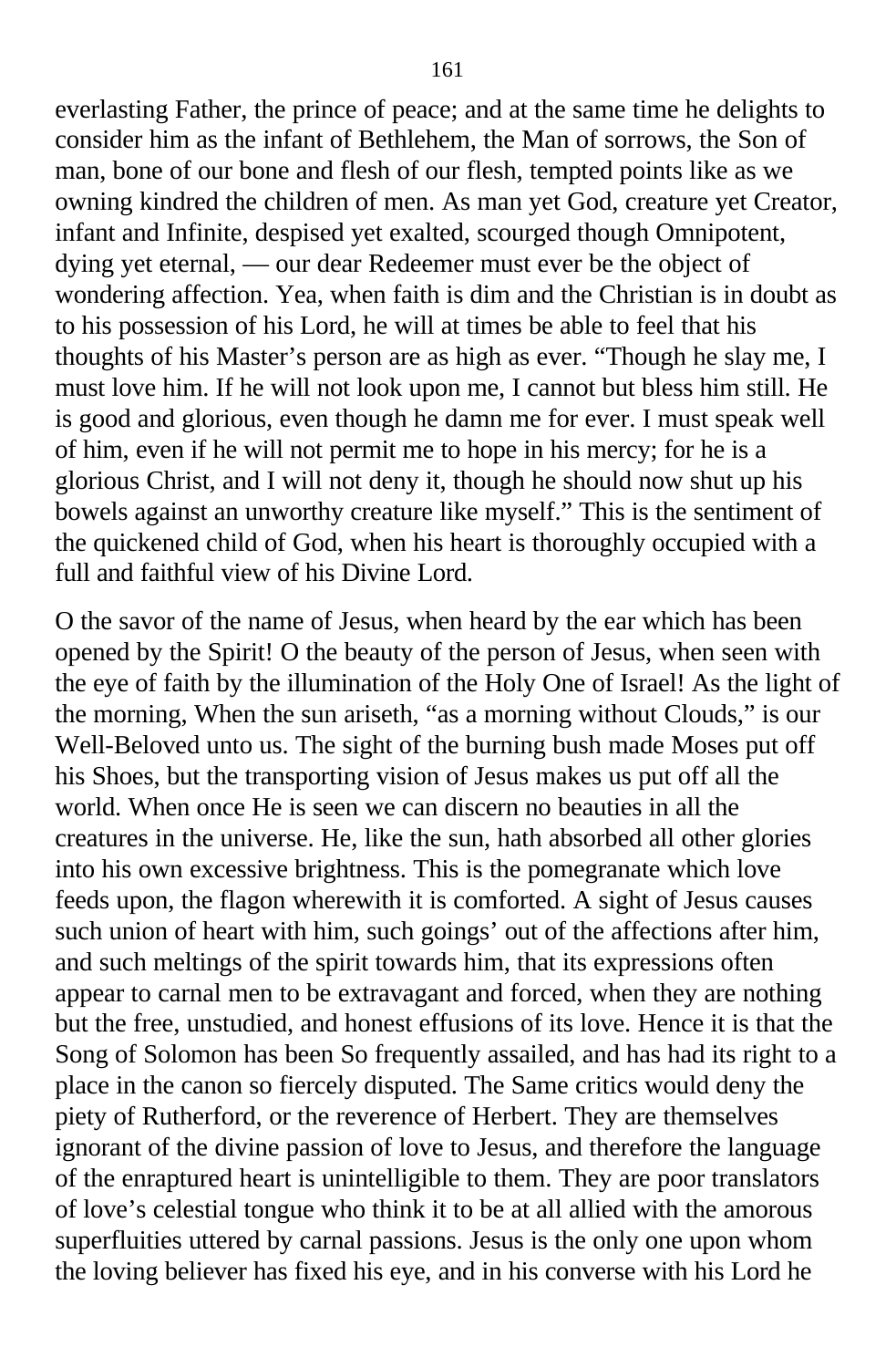will often express himself in language which is meant only for his Master's ear, and which worldlings would utterly contemn could they but listen to it. Nevertheless love, like wisdom, is "justified of her children."

Heaven itself, although it be a fertile land, flowing with milk and honey, eau produce no fairer flower than the Rose of Sharon; its highest joys mount no higher than the head of Jesus; its sweetest bliss is found in his name alone. If we would know heaven, let us know Jesus; if we would be heavenly, let us love Jesus. Oh that we were perpetually in his company, that our hearts might ever be satisfied with his love! Let the young believer seek after a clear view of the person of Jesus, and then let him implore the kindling fire of the Holy Spirit to light up his whole soul with fervent affection. Love to Jesus is the basis of all true piety, and the intensity of this love will ever be the measure of our zeal for his glory. Let us love him with. all our hearts, and then diligent labor and consistent conversation will be sure to follow.

**VII.** RELATIONSHIP TO CHRIST, when fully felt and realized, produces a peculiar warmth of affection towards Him. The Holy Spirit is pleased, at certain favored seasons, to open up to the understanding and reveal to the affections the nearness of Jesus to the soul. At one time we are blessed with a delightful sense of br*otherhood* with Christ. "*The* man is thy near kinsman," sounds like news from a far country. "In ties of blood with sinners one," rings in our ears like the music of Sabbath bells. We had said, like the spouse, "*O* that thou weft as my brother 1" and lo I the wish is gratified. He Stands before us in all his condescension, and declares he is not ashamed to call us brethren. Unveiling his face, he reveals himself as the Son of man, our kinsman near allied by blood, lie manifests himself to ore' rejoicing spirit as "*the* tint-born among many brethren," and he reminds us that we are "joint-heirs with him," although he is "heir of all things." The fraternity of Jesus cannot fad to quicken us to the most ardent affection, and when he himself thus confesses the relationship, our soul is melted at his speech. That sweet name "brother" is like perfume to the believer, and when he lays hold upon it, it imparts its fragrance to him. We have sometimes had such a sense of satisfaction in meditation upon this heavenly doctrine, that we! counted all the honors and glories of this world to be but loss compared with the excellency of it. For this one fact of brotherhood with Christ we could have bartered crowns and empires, and have laughed at the worldly barterer as a fool, infinitely more mad than Esau when he rooks pitiful mess of pottage as the purchase-price of s.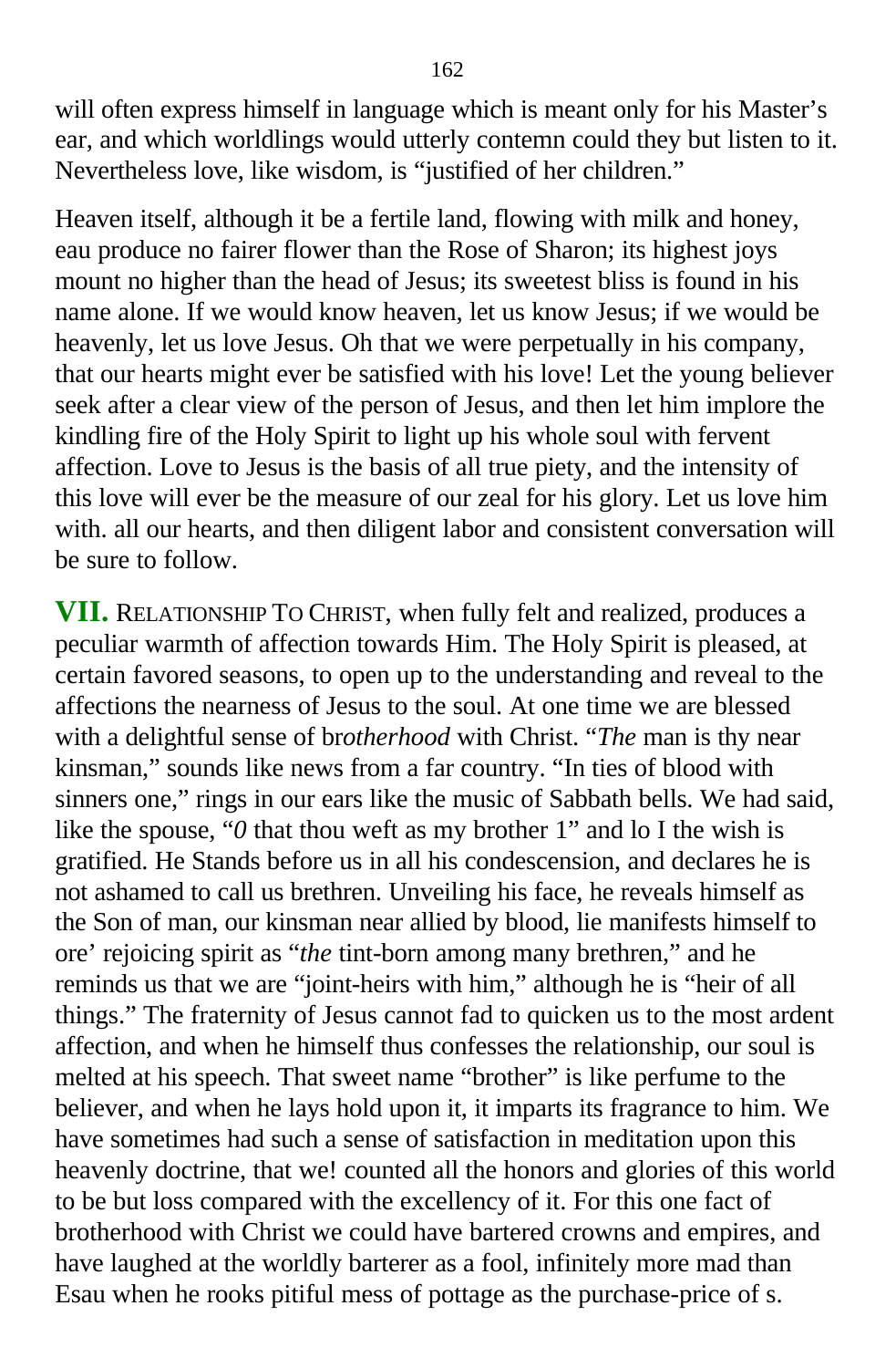mighty birthright. God the Holy Ghost has made the fullness of the doctrine of the relationship of Jesus roll into our soul like a river, and we have been entirely carried away in its wondrous torrent., Our thoughts have been entirely absorbed in the one transcendently glorious idea of brotherhood with Jesus, and then the emotions have arisen with great vehemence, and we have pressed *Him* to our bosom, have wept for joy upon his shoulder, and have lost ourselves in adoring love of him who thus discovered himself as bone of our bone, and flesh of our flesh. We feel we must love our brother, even nature joins her voice with grace to claim the entire heart; and verily, in seasons of such gracious manifestations, the claim is fully met, and the right gladly acknowledged.

Another delightful relationship of the Lord Jesus is that of Husband, and here he is indeed to be beloved. Young Christians are married to Christ, but they have not in most cases realized the gracious privilege, but the more enlightened believer rejoices in the remembrance of the marriage union of Christ and his spouse. To him the affection, protect/on, provision, honor, and intimacy involved in the divine nuptials of the blessed Jesus with his elect are well. springs of constant joy. "Thy Maker is thy Husband" is to him a choice portion of the Word, and he feasts upon it day and night, when the gracious Spirit is pleased to enable him to lay hold upon it by faith. A tranquil, confident frame will immediately result from a satisfactory persuasion of this glorious truth, and with it there will be a fervency of affection and a continued union of heart to Christ Jesus, which is hardly attainable in any other manner.

In his conjugal relation to his Church, the Lord Jesus takes great, delight, and desires that We should see the glory of it. He would have Us consider him in the act of betrothing and espousing his Church unto himself: "Go forth," saith he, "O ye daughters of Jerusalem, and behold King Solomon with the crown wherewith his mother crowned him in the day of his espousals, and in the day of the gladness of his heart."  $f^{75}$ 

"It is the gladness of the heart of Christ, and the joy of his soul, to take poor sinners into relation with himself;"  $f^{74a}$  and if so, it can. not fail to be an equal source of rejoicing to those who are thus favored. Meditate much on thy divine relationships, and thine heart shall be much warmed thereby.

**VIII.** A persuasion of our UNION to Jesus must also stir up the passions to a holy flame. We are, by the decree of God, made one with our Covenant Head the Lord Jesus. From before all worlds this eternal union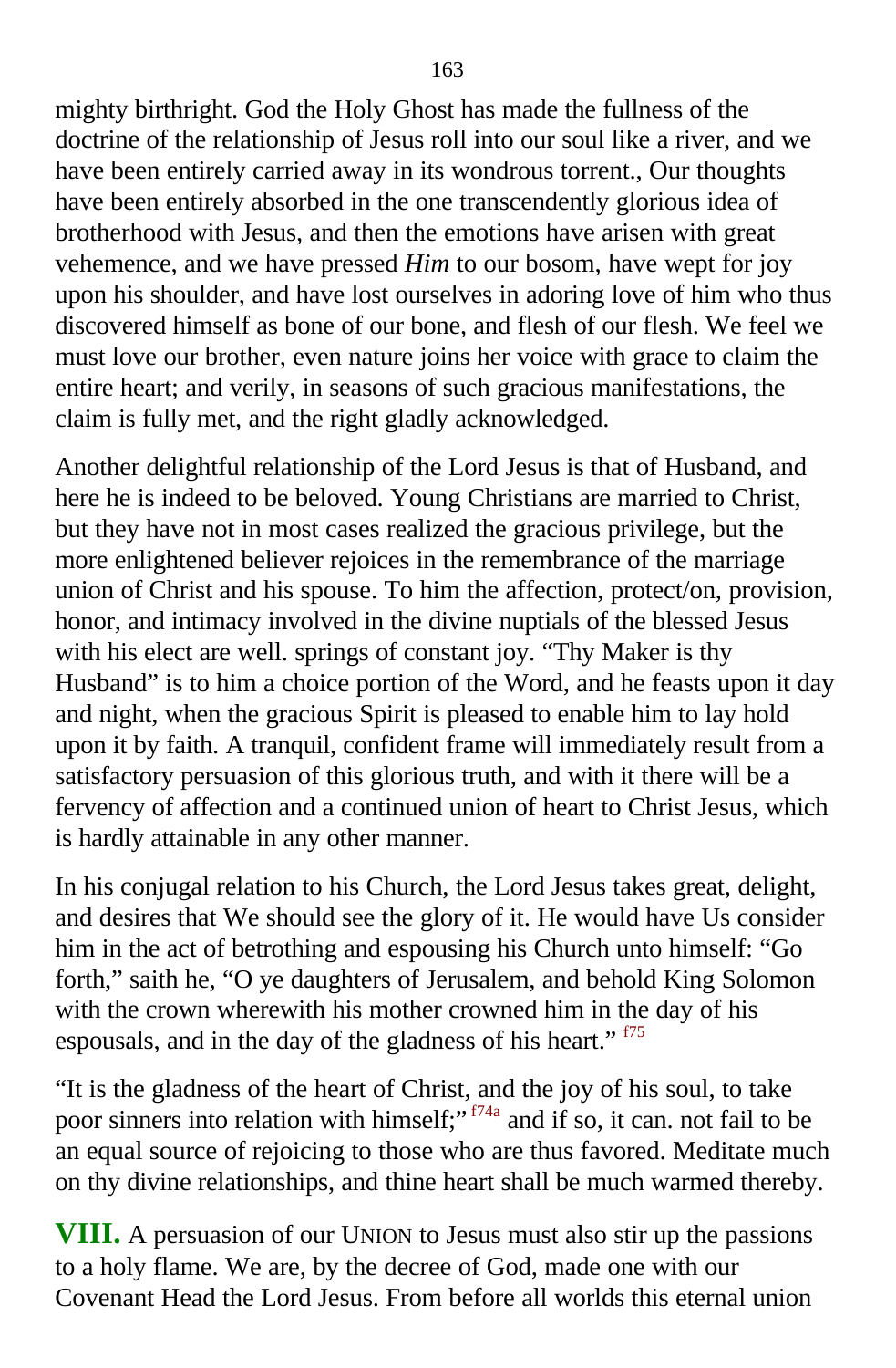was most firmly settled upon a substantial basis; but our personal knowledge of it is a thing of time, and is vouchsafed to us in the appointed season by God the Holy Ghost. How swiftly doth the heart pursue its Lord when it has learned its *oneness to* Him I What man will not love his own flesh? who will not love himself? Now, when the soul perceives the indissoluble union which exists between itself and the Savior, it can no more resist the impulse of affection than a man can forbear to love his own body. It is doubtless a high attainment in the divine life to be fully possessed with a sense of vital union to Christ, and hence the love arising from it is of a peculiarly rich and vehement character. Some pastures give richness to the flesh of the cattle which feed upon them: truly, this is a fat pasture, and the affection which feedeth upon it cannot be otherwise than excellent to a superlative degree. In fine, as an abiding sense of oneness with the Lord is one of the sweetest! works of the Spirit in the souls of the elect, so the love springing therefrom is of the very! highest and most spiritual nature. None can surpass it; yea, it is questionable whether so high a degree of affection can be attained by any other means, however forcible and inflaming. But set it down as a rule that we ought never to halt or sit down in, any attainment of nearness to Jesus until we have brought it to such a measure that no more can be enjoyed, and until We have reached the utmost possible height therein. If there be an inner chamber in which the king doth store his choicest fruits, let us enter, for he bids us make free with all in his house; and if there be a secret place where he doth show his loves, let us hasten thither and embrace Him whom our soul loveth, and there let us abide until we see him face to face in the upper skies.

But what will be the love of Heaven? Here we utterly fail in description or conception. The best enjoyments of Christ on earth are but as the dipping our finger in water for the cooling of our thirst; but heaven is bathing in seas of bliss: even so our love here is but one drop of the same substance as the waters of the ocean, but not comparable for magnitude or depth. Oh, how sweet it will be to be married to the Lord Jesus, and to enjoy for ever, and without any interruption, the heavenly delights of his society! Surely, if a glimpse of him melteth our soul, the full fruition of him will be enough to burn us up with affection. It is well that we shall have more noble frames in heaven than we have here, otherwise we should die of love in the very land of life. An honored saint was once so ravished with a revelation of his Lord's love, that feeling his mortal frame to be unable to sustain more of such bliss, he cried, "Hold, Lord, it is enough, it is enough! " But there we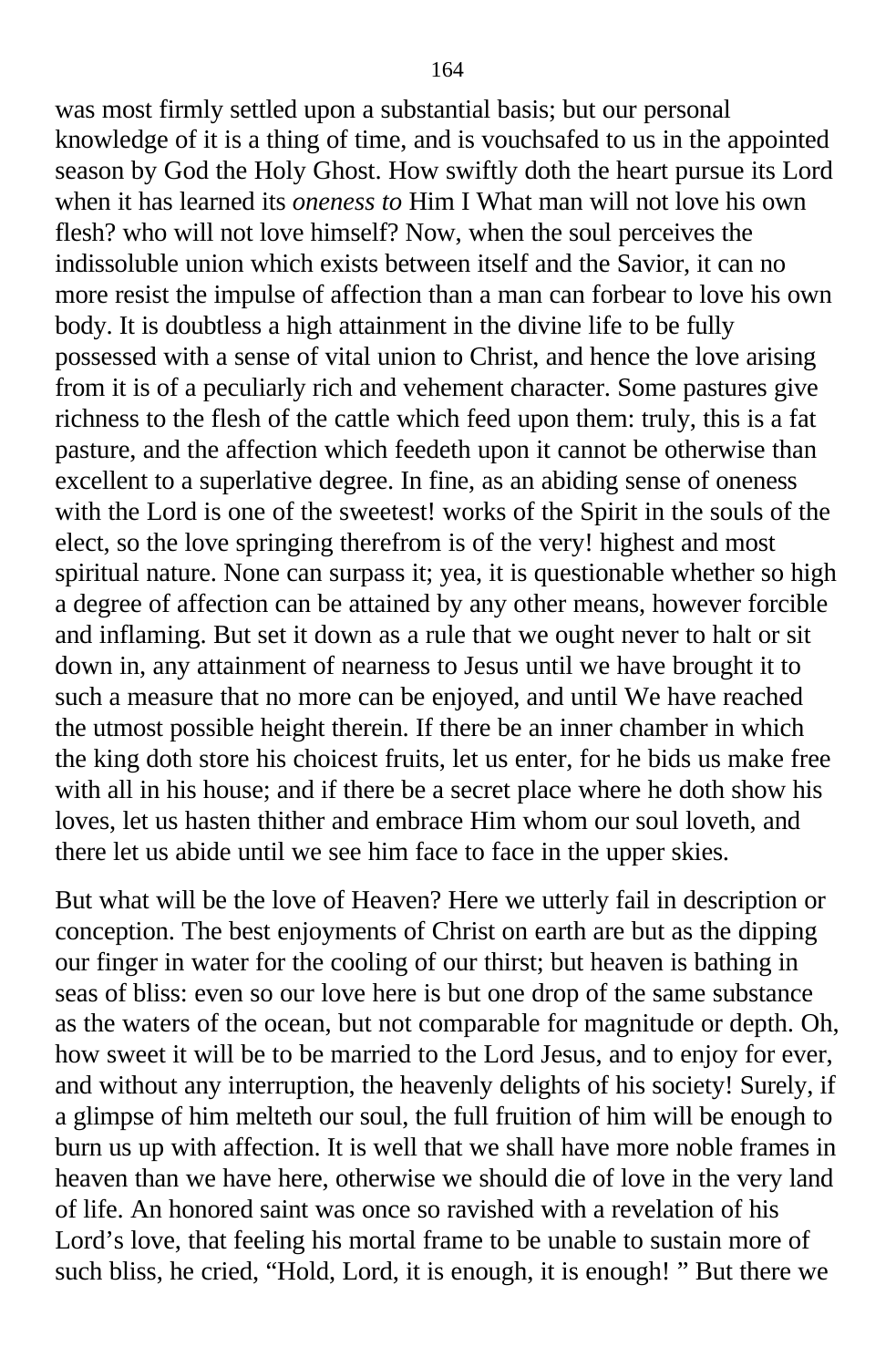shall be able to set the bottomless well of love to our lips, and drink on for ever, and yet feel no weakness. Ah, that will be love indeed which shall over. flow our souls for ever in our Father's house above! Who can tell the transports, the raptures, the amazements of delight which that love shall beget in us? and who can guess the sweetness of the song, or the swiftness of the obedience which will be the heavenly expressions of love made perfect? No heart can conceive! he surpassing bliss which the saints shall enjoy When the sea of their love to Christ and the ocean of Christ's love to them, shall meet each Other, and raise a very tempest of delight. The distant prospect is full of joy: what must be the fruition of it? To answer that question we must wait all the days of our appointed time till our change come, unless the Lord himself Should suddenly appear in the clouds to glorify Us with himself throughout eternity.

Beloved fellow-heirs of the same inheritance, We have thus reviewed some of the causes and phases of the Christian grace of love; let us now ask ourselves the question, How is it with our love? Is it hot or cold? Is it decaying or increasing? How stands the heart, God-ward and Christ-ward? Is it not far too slow in its motions, too chilly in its devotion? We must admit it is so. Let us use the various arguments of this chapter as levers for lifting our heavy hearts to greater heights of affection, and then let us unitedly cry. —

> *Come, Holy Spirit, heavenly Dove, With all thy quickening powers; Come, shed aboard the Savior's love, And that shall kindle ours."*

It may be that the sneering critic has been offended with all this discourse concerning love, and has turned upon his heel, protesting with vehemence that he is of a philosophic spirit, and will never endure such sickly sentimentalism, To him religion is thought, not emotion. It is a cold, speculative, unfeeling divinity which he believes, and its effects upon his mind are the reverse of enthusiastic.

Reason, "heavenly Reason," is his God, and Feeling must lie dormant beneath the throne of his great deity. We beg to remind him that the religion of the cross was intended to stir the soul with deep emotion, and that where it is truly received it accomplishes its end; but that if the passions be not moved by it, there is a strong presumption that it has never been in true operation. We do not wonder that, to the man who views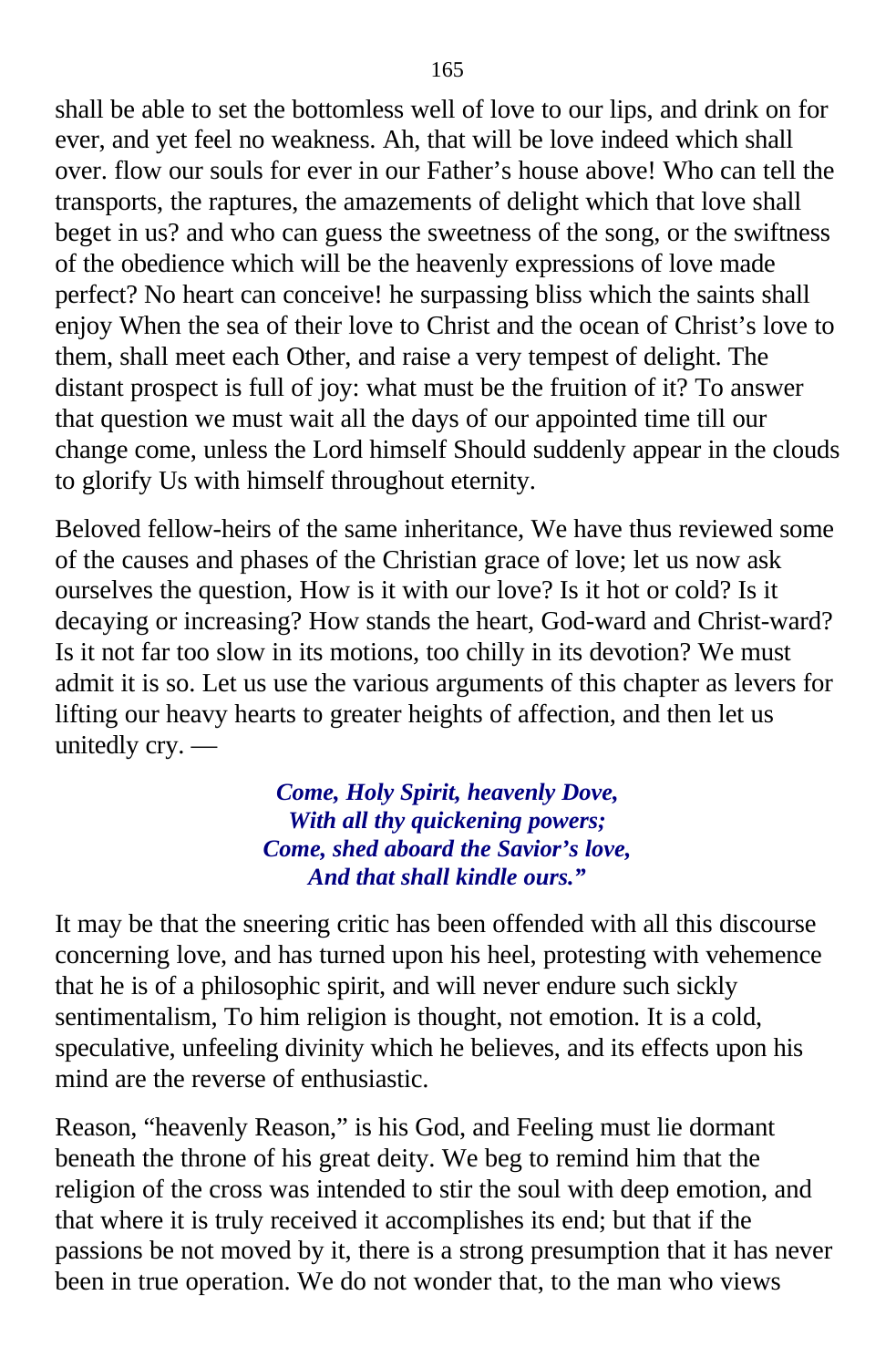religion as a mere compendium of truths for the head, it is a powerless thing, for it is intended to work in another manner. Wine may serve to cheer the heart, but who would expect to feel its exhilarating influence by pouring it upon his head. The holy Gospel makes its first appeal to man's heart, and until it be heard in that secret chamber it is not heard at all. So long as mere reason is the only listener, the melody of the cross will be unheard. Charm we never so wisely, men cannot hear the music until the ears of the heart are opened. Vinet  $f^{75a}$  has thus expressed himself upon this subject — " Ah I how can reason, cold reason, comprehend such a thing as the substitution of the innocent for the guilty; as the compassion which reveals itself in severity of punishment in that shedding of blood, without which, it is said, there can be no expiation? It will not make, I dare affirm, a single step towards the knowledge of that divine mystery, until, casting away its ungrateful speculations, it yields to a stronger power the task of terminating the difficulty. That power is the heart, which fixes itself entirely on the love that shine, forth in the work of redemption; cleaves without distraction to the sacrifice of the adorable victim; lets the natural impression of that unparalleled love penetrate freely, and develop itself gradually in its interior. Oh, how quickly, then, are the tells, torn away, and the shadows dissipated for ever! How little difficulty does he who loves find in comprehending love! " To the heart all divine mysteries are but simplicities, and when reason is measuring the apparently inaccessible heights, love is already shouting on the summit. Let the cold, calculating worshipper of intellect reserve his sneers for himself. Experience is one of the highest of sciences, and the emotions claim a high precedence in the experience which is from God. That which these boasters contemn as an old wives' story, is not one half so contemptible as themselves — yea, more, the pious feelings at which they jeer are as much beyond their highest thoughts as the sonnets of angels excel the gruntings of swine.

It has become fashionable to allow the title of "intellectual preachers" to a class of men, whose passionless essays are combinations of metaphysical quibbles and heretical doctrines; who are shocked at the man who excites his hearers beyond the freezing-point of insensibility, and are quite elated if they hear that their homily could only be understood by a few. It is, however, :no question whether these men deserve their distinctive title; it may be settled as an axiom that falsehood is no intellectual feat, and that unintelligible jargon is no evidence of a cultured mind. There must be in our religion fair proportion of believing, thinking, understanding, and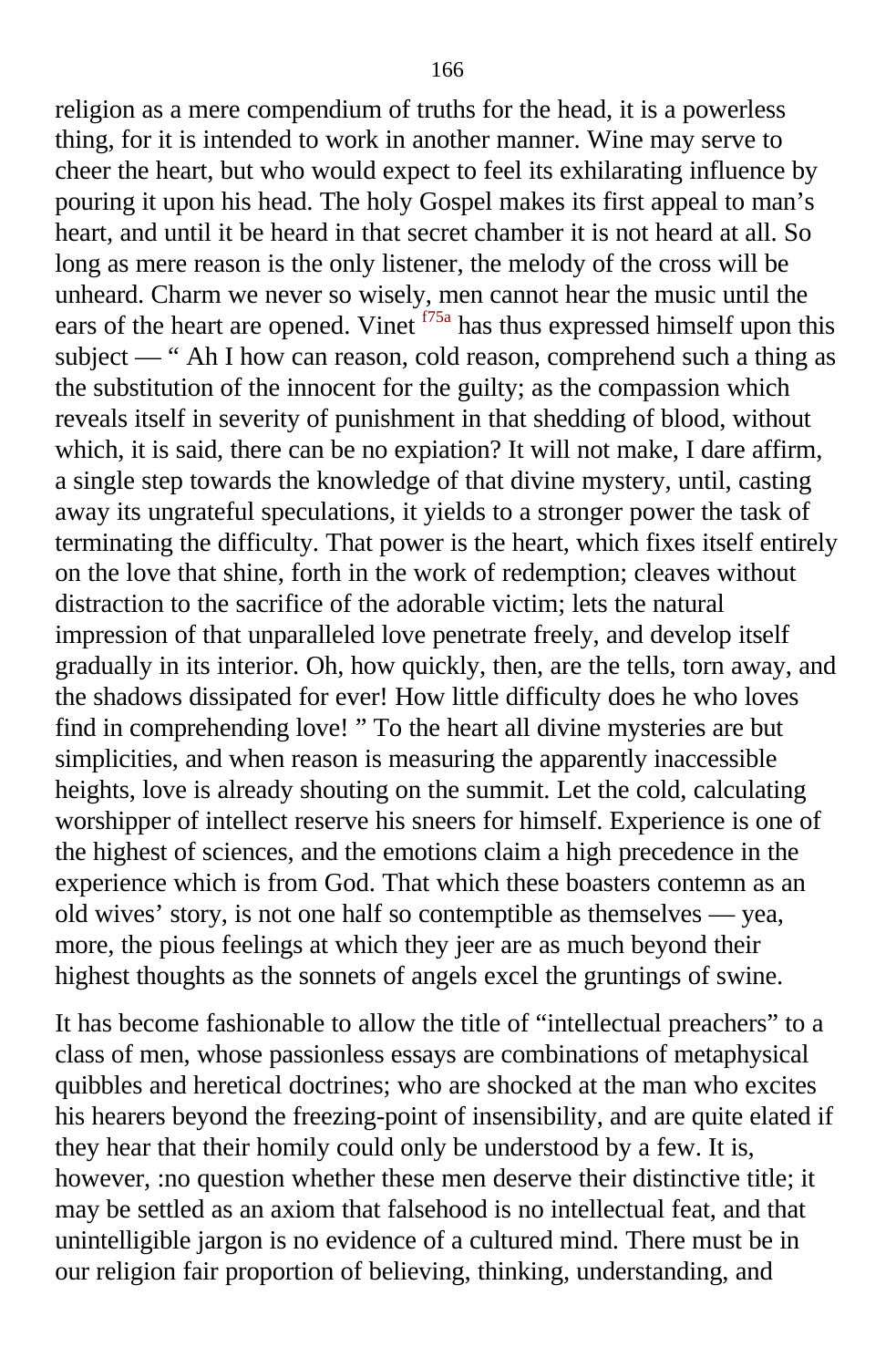discerning, but there must be also the preponderating influences of feeling, loving, delighting, and desiring. That religion is worth nothing which has no dwelling in man but his brain. To love much is to be wise; to grow in affection is to grow in knowledge, and to increase in tender attachment is to be making high proficiency in divine things.

Look to thy love, O Christian! and let the carnal revile thee never so much, do thou persevere in seeking to walk with Christ, to feel his love, and triumph in his.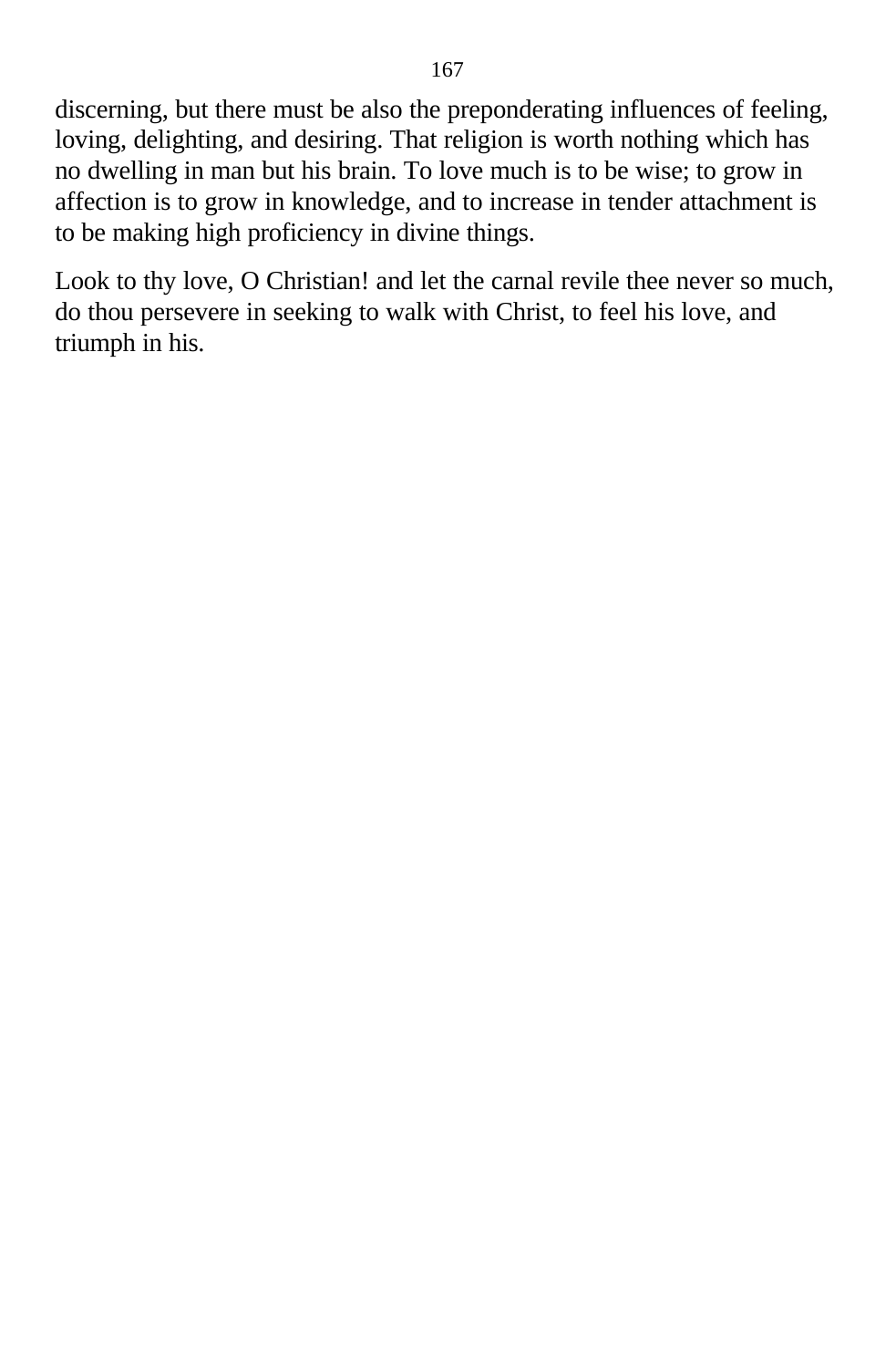## TO THE UNCONVERTED READER.

FRIEND — This time we will not preach the terrors of the law to thee, although they are thy deserts. We wish thee wen, and if threatening will not awaken thee, we will try what wooing may accomplish, and oh! may the Holy Spirit bless the means to thy soul's salvation.

The Lord Jesus hath purchased unto himself a number beyond all human count, and we would have thee mark who and what they were by nature.

The blood-bought ones, before their regeneration, were in the gall of bitterness and in the Bonds of iniquity; they were aliens from the commonwealth of Israel, and strangers from the covenants of promise; they had chosen to themselves other gods, and were joined to idols; they walked according to the course of this world, according to the Prince of the power of he air, the spirit that now worketh in the children of disobedience; they were polluted in their blood, cast out in the open field to perish they were despisers of God, in league with hell and in covenant with Death; but nevertheless they were chosen, were redeemed, and have received the glorious title of Sons and Daughters.

Now, Friend, if free grace has done thus with one and another, why should it not accomplish the same for thee? Dost thou feel thy deep necessities? Do thy bowels yearn for mercy? Art thou made willing to be saved in God's way? Then be of good cheer. The promise is! thine, the blood of Jesus was shed for thee, the Holy Spirit is at work with thee, thy salvation draweth nigh. *He that calleth upon the name of the Lord shall be saved.* Thy cries shall yet be heard, since they come from a broken heart and a contrite spirit. Remember, faith in Jesus alone can give thee peace.

But art thou still hard and Stolid, still brutish and worldly? Then, permit the writer to weep over thee, and bring thy case before the Lord his God. Oh that the Lord would melt thee by the fire of his word! Oh that he would break thee with his hammer, and humble thee at his feet! Alas for thee, unless this be done! Oh that omnipotent grace would snatch thee from the ruin of the proud, and deliver thy feet from going down into the pit Miserable man! a brother's heart longeth after thee, and fain would see thee saved. Oh, why art thou so indifferent to thyself when others can scarce refrain from tears on thy behalf! By thy mother's prayers, thy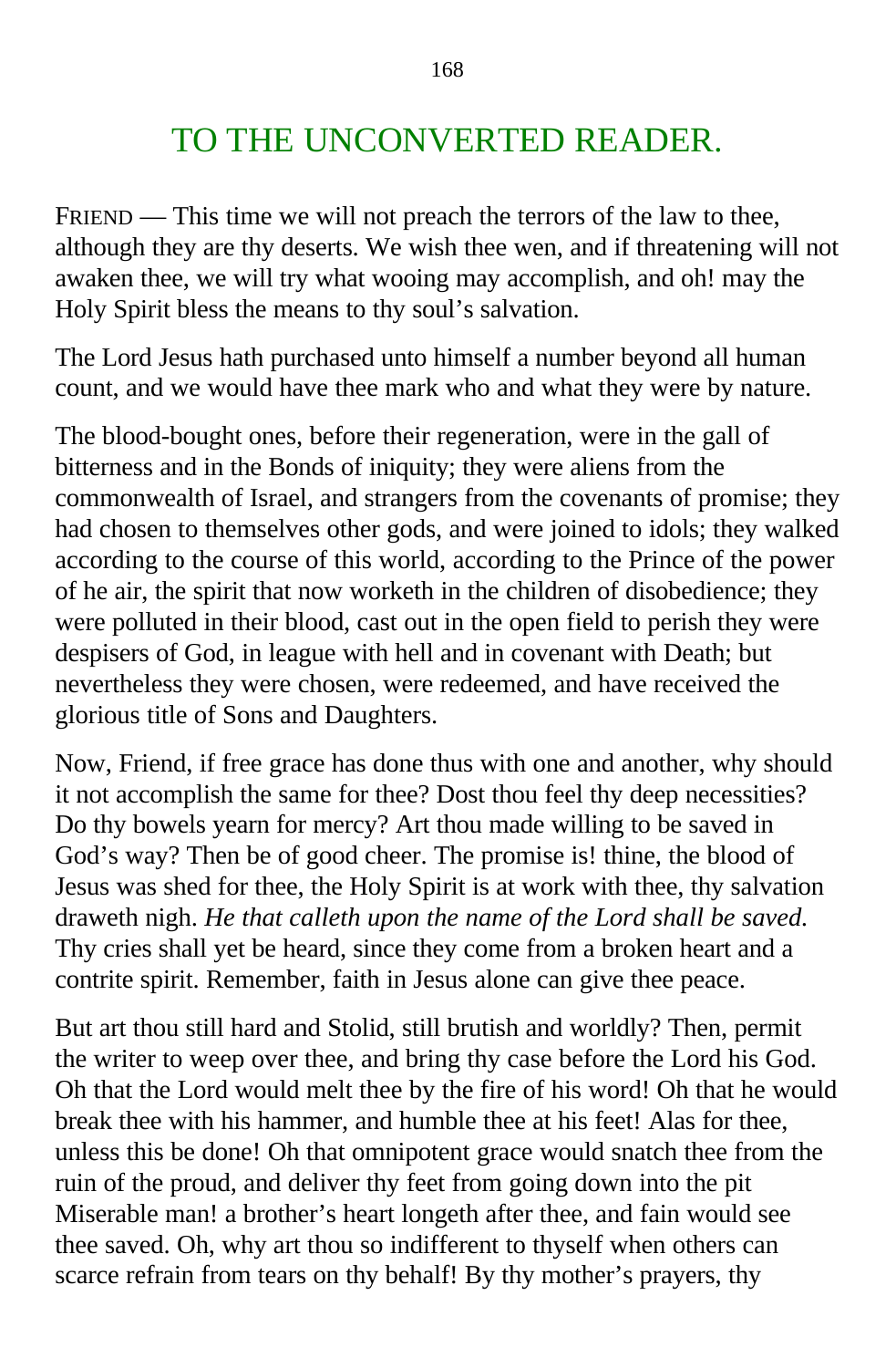sister's tears, and thy father's anxieties, I beseech thee give a reason for thy sottish indifference to thine eternal welfare. Dost thou now come to thyself? Dost thou now exclaim, "! will arise and go unto my Father?" Oh, be assured of a welcome reception, of gladsome entertainment, and loving acceptance.

> *"From the Mount of Calvary, Where the Savior designed to die, What melodious sounds I hear, Bursting on my ravished ear! — Love's redeeming work is done! COME, AND WELCOME, SINNER COME.*

*Now behold the festal board, With its richest dainties stored; To thy Father's bosom press'd, Once again a child confees'd. From his house no more to roam; COME, AND WELCOME, SINNER, COME."*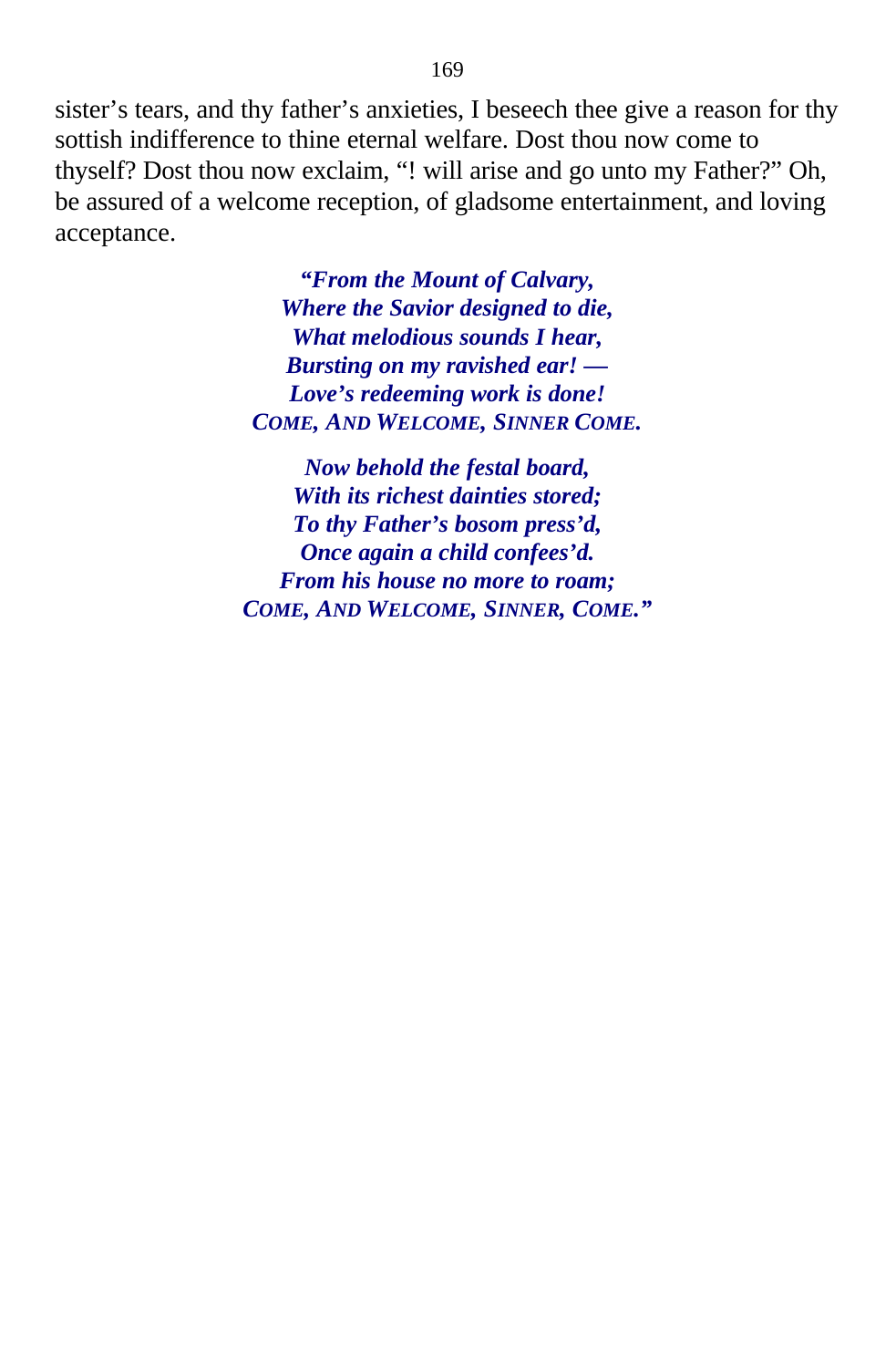# CHAPTER 9

### JESUS IN THE HOUR OF TROUBLE.

### *"Who passing through the valley of Baca make it a well the rain also filleth the pools." — Ps, 84:6.*

PILGRIMAGE to an appointed shrine seems to be an essential part of most religions. The tribes of Israel made yearly journeys to Jerusalem, that at one great altar they might sacrifice unto the Lord their God. Borrowing the idea, probably, from the Jews, we find false religions inculcating the same. The disciples of Brahma are required to undertake long end painful journeys to the temple of Juggernaut, or to the banks of their sacred river, the Ganges. The Mahometan has his Kebla of worship; and, if he be thoroughly a devout follower of the false prophet, he must, once in his life, offer his petitions at Mecca. And who has not heard of the palmer plodding his were? way to the Holy Sepulcher, or of the Canterbury pilgrim going to the tomb of Thomas it Becket?

But the religion of God, the revelation of out most merciful Father, does not thus deal with man. It prescribes no earthly pilgrimage It knows nothing of local restrictions. It declares that "neither in this mountain nor yet at Jerusalem shall men worship the Father;" that "God is a spirit," everywhere present, and as a spirit "must be worshipped," not merely by outward acts, but "in spirit; and in truth."

Yet "pilgrimage" is one of the leading ideas of Christianity. Every Christian is mystically a pilgrim. His rest is not here. He is not a citizen of earth. Here he has no abiding city. He journeys to a shrine unseen by mortal eye, whither his fathers have arrived. This life-journey is his one incessant occupation. He came into the world that he might march through it in haste. He is ever a pilgrim, in the fullest and truest sense.

Nothing can be more pleasing to a thoughtful Christian than marking the footsteps of the flock, and tracing the track they have left in the bloodbesprinkled way. Thus the geography of Christian life becomes an interesting study.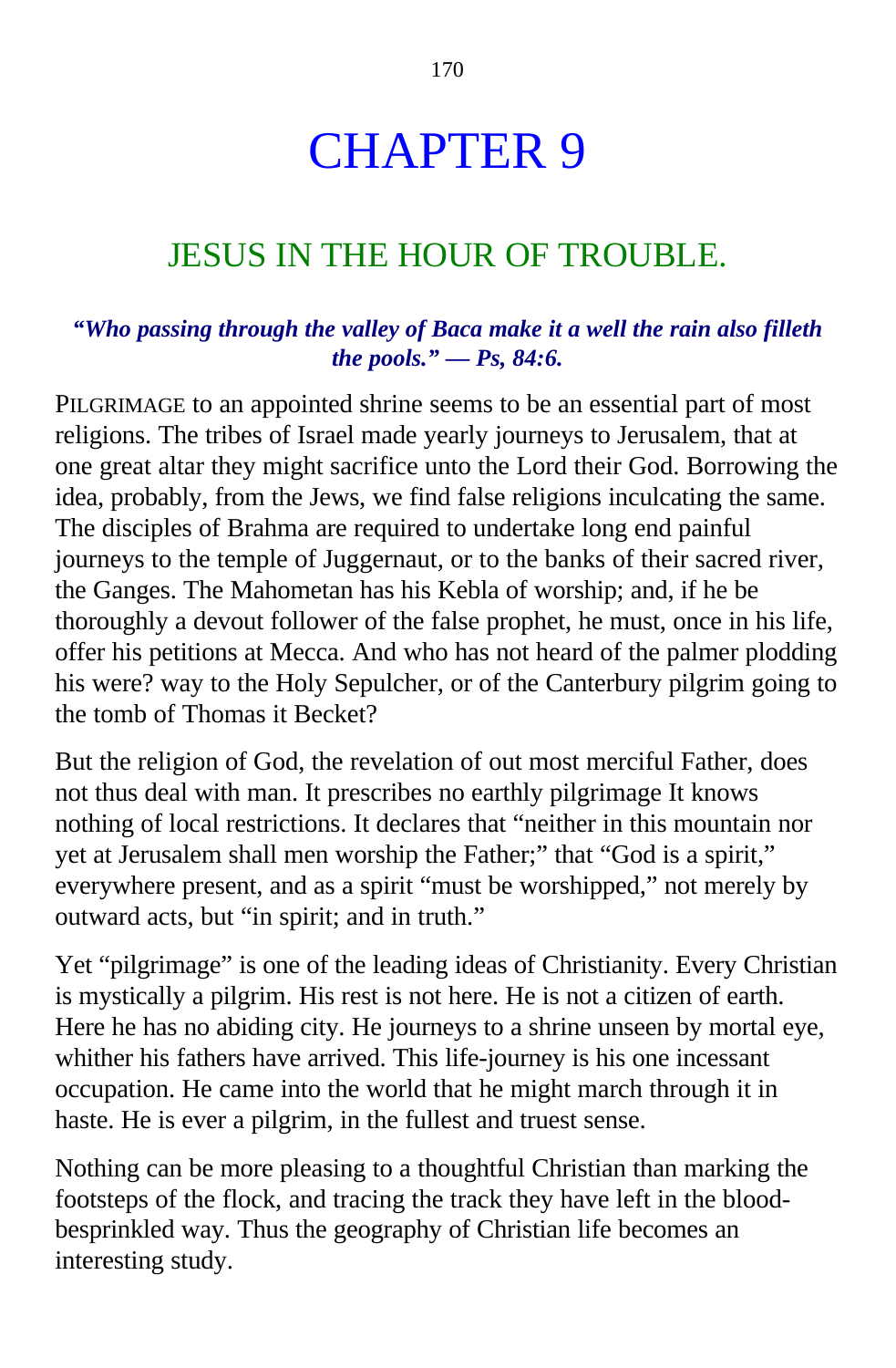To enter the wicket-gate, to sit' in the arbor on ',he hill-side, to lie in the chamber of peace in the House Beautiful, to stand on the Delectable Mountains, or walk among the spice beds of the land Beulah, yields far sweeter pleasure than fairy dreams, or tales colored by fancy, whispered by the lips of music.

There are many fair and enchanting spots in the highway of salvation spots which angels have visited, and which the saints have sighed to behold again and again. But some other parts of the way are not so inviting; we love not to enter the Valley of the Shadow of Death, nor to approach the mountains of the Leopards, nor the lions' dens, yet must all of them be passed.

It is a precious mercy that Jesus, the heavenly Friend, is willing and able to accompany us in all our journeyings, and is the consolation of our souls in periods of blackest woe. After Surveying the *Valley of Baca,* noticing the *toil. Some effort* of the pilgrims in digging wells therein, and remarking the *heavenly supply* with which the pools are filled, we shall consider the grace of our *Lord* Jesus as exhibited to his people in their sorrowful passage through this Vale of Team.

**I.** THE VALLEY OF BACA. The best description given of the Valley of Baca seems to be, that it was a defile through which a portion of the tribes had to pass on their journey to the city of their solemnities. It was a place noted for its dryness, and therefore pits were digged therein for the purpose of holding rain-water for the thirsty wayfarers as they passed through it. But, probably, the Psalmist looked not so much at the place as at its name, which signifies ,' Valley of Sorrow, or Tears." The Septuagint translates it, "Valley of Lamentation," and the Latin Vulgate, "*Vale* of Tears." We may therefore read the verse thus: — "Who passing through the vale of Tears make its well," etc. Of this valley we may observe, first, *It is much frequented.* The way to Zion lies through its glooms. Many of God's chosen ones are carried from the breast to glory, and thus escape this dreary place, but all the rest of God's children must pass through it. Frequent are their sojourning in this "house of mourning." Not once nor twice, but many a time must they tread this valley. As numerous as their days are the causes of their griefs. The molestations of disease, the disappointments of business, the losses of adversity, and the havocs of death, combining with a thousand other ills, furnish enough material for the much tribulation through which we inherit the kingdom. All men have their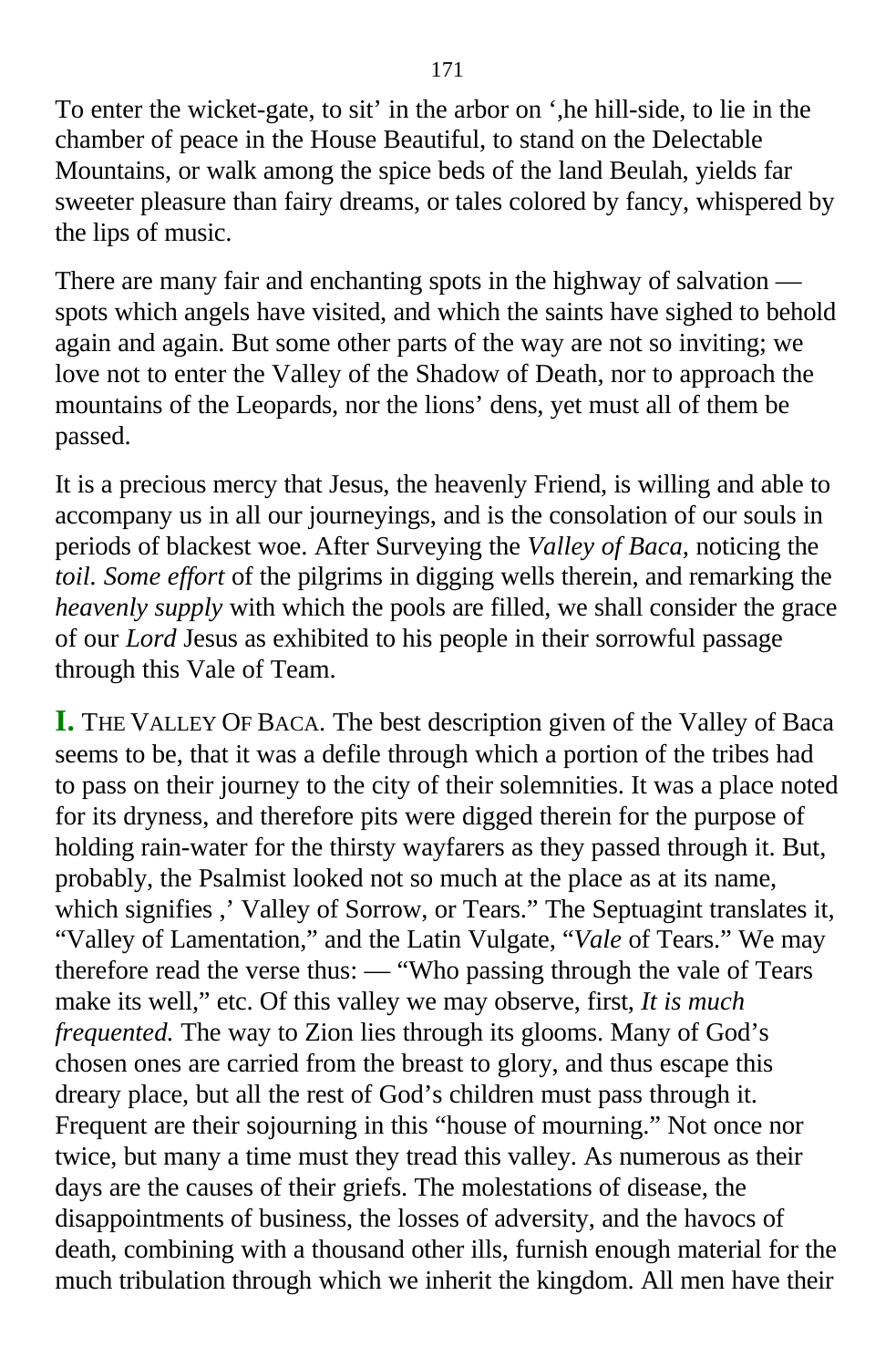times of sadness, but some seem to be always in the deep waters — their lives, like Ezekiel's roll, seem written within and without with lamentations. They can just dimly recollect happier days, but those are past long ago. They have for some time been the children of grief. They seldom eat a crust un-moistened by a tear. Sorrow's wormwood is their daily salad. Perhaps some sudden calamity has snatched away the gourd which covered their head, and, Jonah-like, they think they do well to be angry even unto death. A haze, dark and heavy, hangs like a pall before their eyes, and clothes life's scenery with sadness and gloom. Some are associated with ungodly part-nets, by whose unkindness their days are made bitter, and their lives a burden. Various are the causes of grief. The chains of melancholy differ in their size and material. Bound in affliction and iron, art thou saying, "*He* hath made my chain heavy?" Oh, child of grief, remember the vale of tears is much frequented; thou art not alone in thy distress. Sorrow has a numerous family. Say not, I am the man that has seen affliction, for there be others in the furnace with thee. Remember, moreover, the King of kings once.' went through this valley, and here he obtained his name, "the Man of sorrows," for it was while passing through it he became "acquainted with grief."

But, blessed be God, all his people are not thus clad in sackcloth and filled with bitterness. Some of them can sing for joy of heart, and, like the lark, rise to heaven's gates, caroling notes of praise. Yet, be it observed, there is not one who has not had his valley of Baca. He of flashing eye and cheerful countenance was once walking in its dark and dreary paths. He who danced before the ark had cried out of the depths unto the Lord. He whom you heard in prayer, with free heart blessing his Maker, was lately in his bed-chamber, crying out with Job, "O that my grief were weighed" and with Jeremiah, "He hath filled me with bitterness, and made me drunken with wormwood.'

Oh, mourner, say not that thou art a target for all the arrows of 'the Almighty; take not to thyself the pre-eminence of woe; for thy fellows have trodden the valley too, and upon them are the scars of the thorns and briars of the dreary pathway.

*Secondly*, this valley is exceedingly *unpleasant* to flesh and Mood. We love to ascend the mountains of myrrh and hills of frankincense, rather than to descend into this dismal region. For tribulation is not joyous, but grievous. Disguise sorrow as we may, it is sorrow still. No pilgrim ever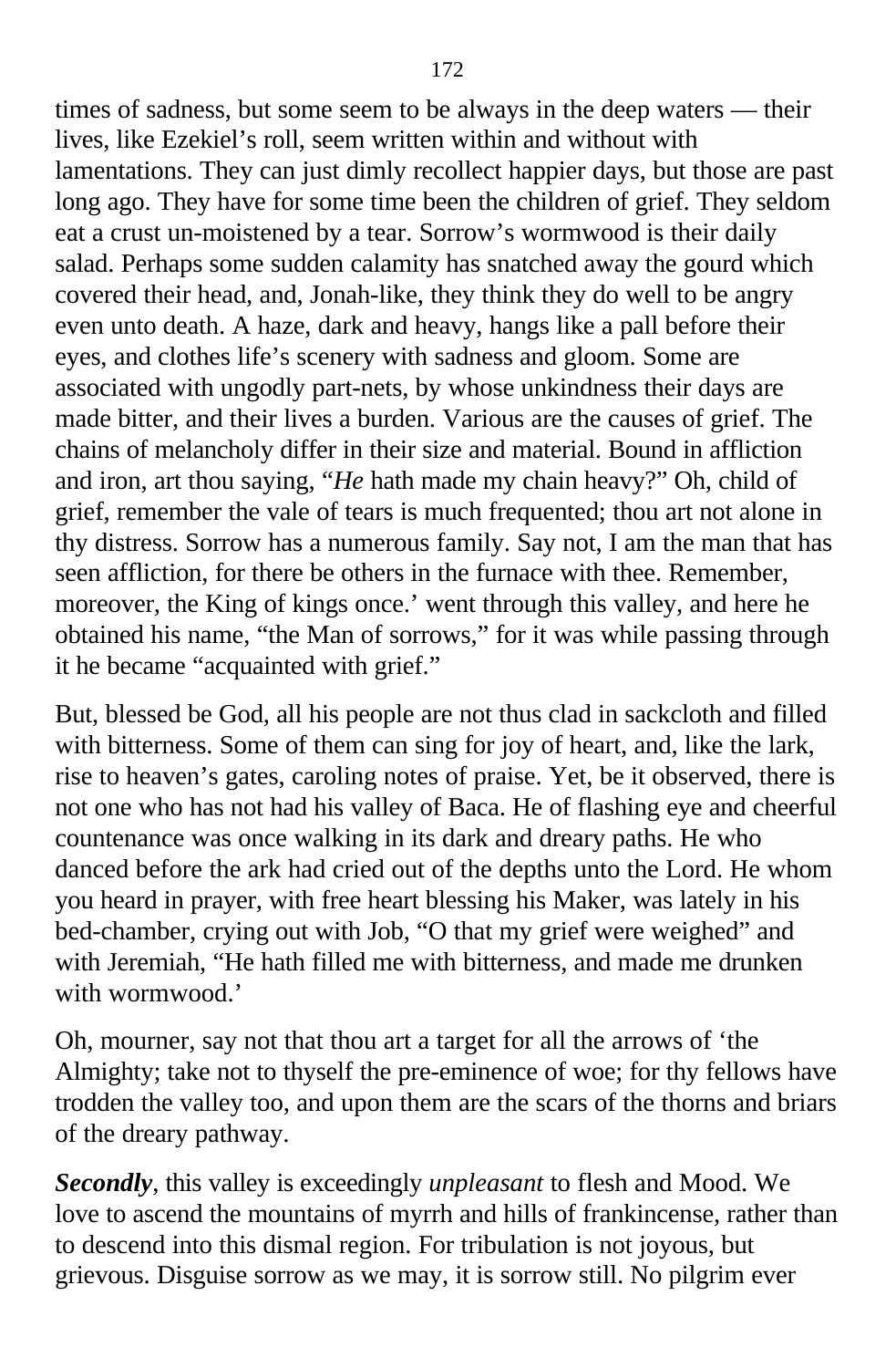wished to enter here for its own sake, though there have been many who have rejoiced in the midst of its darkest and most gloomy paths, Now, let us briefly consider why this valley is so unpleasant to heaven-bound travelers. It is so because we can find no rivers of water in it. Earthly joys are continually falling us; and created cisterns, one after another, are dried up. A hot, dry wind steals away every drop of comfort, and, hungry and thirsty, our soul fainteth in us. No fruit of sweetness grows here. It well answers the description of Watts: —

### *'It yields us no supply, No cheering fruits, no wholesome trees, Nor streams of living joy."*

Many rich mercies are here received by pilgrims, but these are not the fruits of the place itself, but the gifts of heaven. It is, moreover, disagreeable traveling in this valley, because the Way is rough and rugged. In some parks of the Christian journey we are led into green pastures beside the still waters; but this valley is thorny, stony, and flinty, and every way uncomfortable. True, there are many laborers, called promises, ever at work breaking the stones, and helping passengers over its more difficult places; but not. withstanding this aid, journeying through it is very rough work far all, but especially for those pilgrims who are weak, and ready to halt. It is also frequently very dark. The vale of tears is very low, and descends far beneath the ordinary level; some parts of it, indeed, are tunneled through rocks of anguish. A frequent cause of its darkness is that on either side of the valley there are high mountains, called the mountains of sin. These rise so high that they obscure the light of the sun. Behind these Andes of guilt God hides his face, and we are troubled. Then how densely dark the pathway becomes! Indeed, this is the very worst thing that can be mentioned of this valley: for, if. it were not so dark, pilgrims would not so much dread passing through it.

The soul of the traveler is also often discouraged on account of the length of the way, Through the darkness of the place it seems as though it had no termination, for, though it is known that the dark. river of death flows across its extremity, but, in the night season, the celestial city on the other side cannot be seen. This is the Egyptian darkness which may be felt, and, like solid pries of ebony, at such times it appears to have an :adamantine hardness in it. Besides, this valley is much haunted. Evil spirits are very common in it. When a man is in the valley of Baca, Satan will soon be at him with his fiery darts, cursed insinuations, and blasphemous suggestions.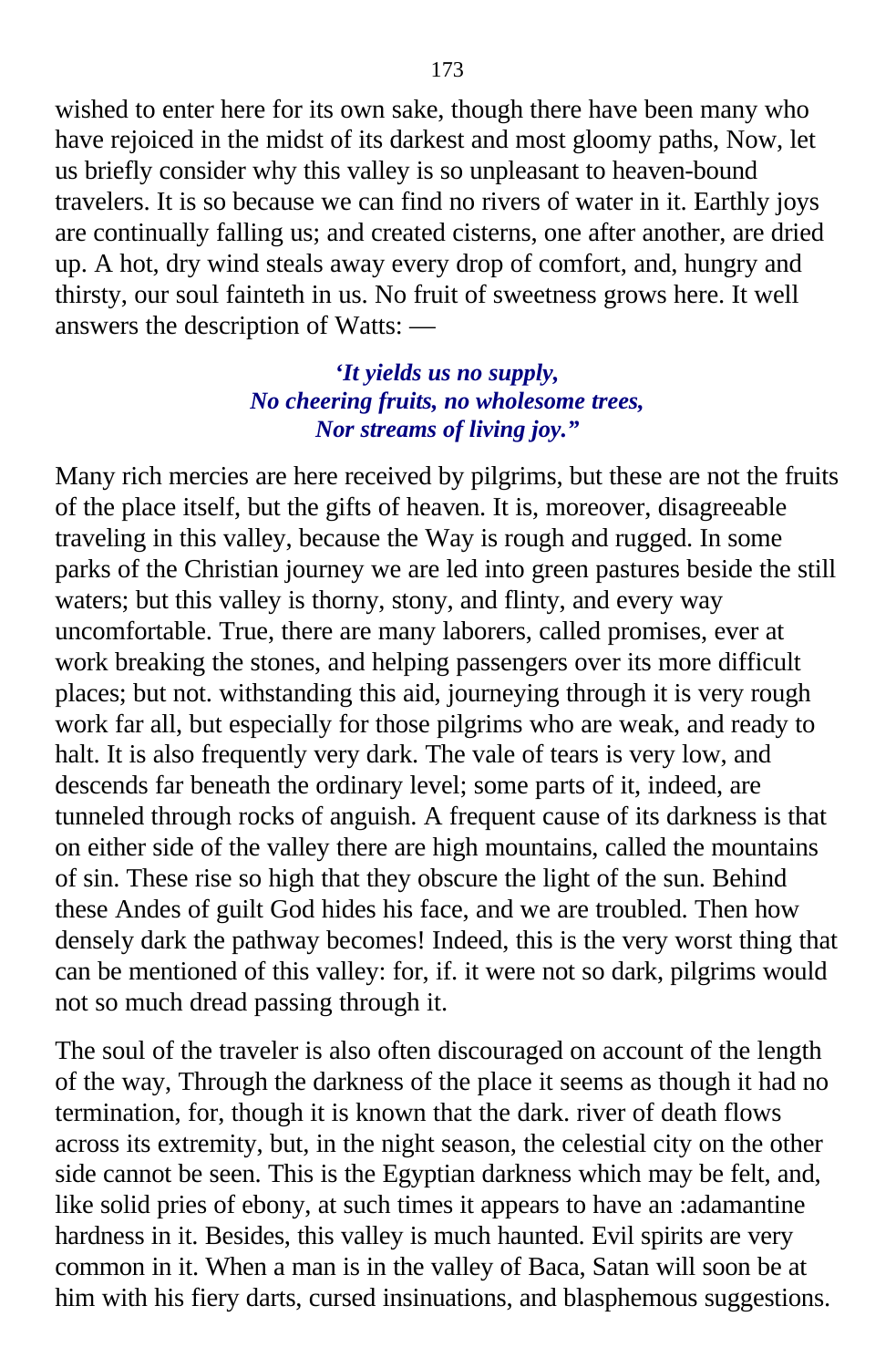Like the bandit, he waylays us in the roughest and darkest part of our way. This much deepens the horror of the place.

*Thirdly*, this valley is *very healthful.* In all the King's dominions, save alone the royal pavilion in glory, there is no spot more conducive to the soul's health than this. The air from the sea of affliction is extremely beneficial to invalid Christians. Continued prosperity, like a warm atmosphere, has a tendency to unbind the sinews and soften the bones; but the cold winds of trouble make us sturdy, hardy, and well braced in every part. Unbroken success often leads to an undervaluing of mercies and forgetfulness of the giver; but the withdrawal of the sunshine leeds us to look for the sun.

*Fourthly*, it is a very *safe place. We are* not so likely to stumble in rough ways as in smooth and slippery pikes. Better walk on rugged rocks than on slippery ice. If we lose Our roll, it is in the harbor of ease, not in the valley of Bats. Few Christians backslide while under the rod; it is usually when on the lap of plenty that believers sin.

*Fifthly*, it is, therefore, a p*rofitable place.* Stars may be seen from the bottom of a deep well when they cannot be discerned from the top of a mountain: so are many things learned in adversity which the prosperous man dreams not of. We need affliction, as the trees need winter, that we may collect sap and nourishment for future blossoms and fruit. Sorrow is as necessary for the soul as medicine is to the body: —

### *"The path of sorrow, and that path alone, Leads to the land where sorrow is unknown."*

The benefits to be derived in the vale of .tears are greater than its horrors, and far outnumber its disadvantages. There was a fiction once of a golden cup at the foot of the rainbow: it would have been no fiction, had they put the treasure in the dark cloud. In this valley of Baca there are mines of gold and of all manner of precious things; and sometimes, even in the thick darkness. one may perceive the diamonds glitter. Full many a pilgrim has here been made rich to all the intents of bliss, and here have others had their heavenly wealth most marvelously increased.

But we proceed to observe —

**II.** THE TOILSOME EFFORT spoken of in the words at the head of the *chapter —* "They make it a well," etc. When Eastern shepherds travel, if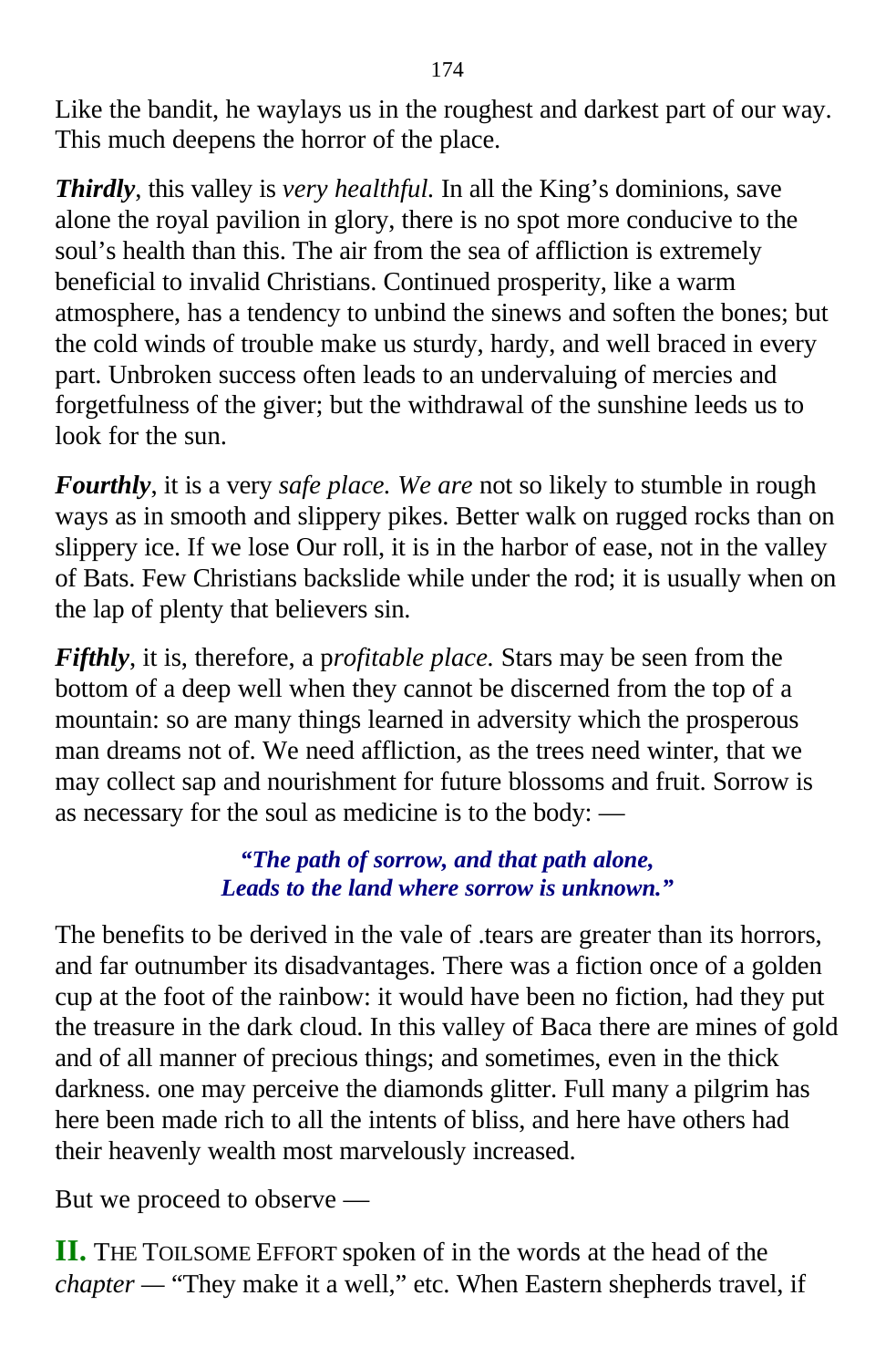they find no water, they dig a well, and thus obtain a plentiful supply of water for themselves and for their cattle,. So did Isaac, and so also did the rulers for the people in the wilderness. When we are thirsty and there is no water to be found in the pools, we must dig deep for it. Calvin translates it, — "They, traveling through the valley of weeping, will dig a well," Etc. This teaches us that —

**1.** *Comfort may be obtained even in the deepest trouble. We* often look for it and fancy there is none. Like Hagar, the child of our hope is given up, and we lay down to die; but why should we, when there is water to be had. if we will but seek for it? Let no man say, My case is hopeless; let none say, I am in the valley, and can never again know joy. There is hope. There is the water of life to cheer our fainting souls. It certainly is not possible for us to be in a position where Omnipotence cannot assist us. God hath servants everywhere, and where we think he has none his word can create a multitude. There are "treasures hid in the sand," [f76](#page-233-0) and the Lord's chosen shall eat thereof. When the clouds hide the mountains they are as real as in the sunshine; so the promise and the providence of God are unchanged by the obscurity of our faith, or the difficulties of our position. There is hope, and hope at hand, therefore let us be of good cheer.

**2.** It teaches that *comfort must be obtained by exertion.* Well-digging is hard labor: but better dig for water than die of thirst. Much of the misery Christians feel arises from inaction. Cold numbs 'the hand if exercise be not used. We are bound to use every scriptural means to obtain the good we need. The sanctuary, the meeting for prayer, the Bible, the company of the saints, private prayer and meditation-these revive the soul. We must dig the wells. If there be rocky granite we must bore it; we must not be disturbed from perseverance by the labor of our duties, but continue to dig still: and what a mercy! if the well has ever so small a bore the water will flow.

**3.** It teaches us that the *comfort* obtained by one is often of use to another; just as wells opened by former travelers would suffice for the company which came after. When we read works full of consolation, like Jonathan's rod, dropping with honey, let us remember that our brother has been here before us, and digged this well. "Songs in the Night," could only have been written by that nightingale in the thorns, Susanna Harrison. Many a "Night of Weeping," "Midnight Harmonies," an "Eternal Day," "A. Crook in the Lot," a "*Comfort* for Mourners," has been a well digged by a pilgrim for himself, but has proved just as useful to others. Specially we notice this in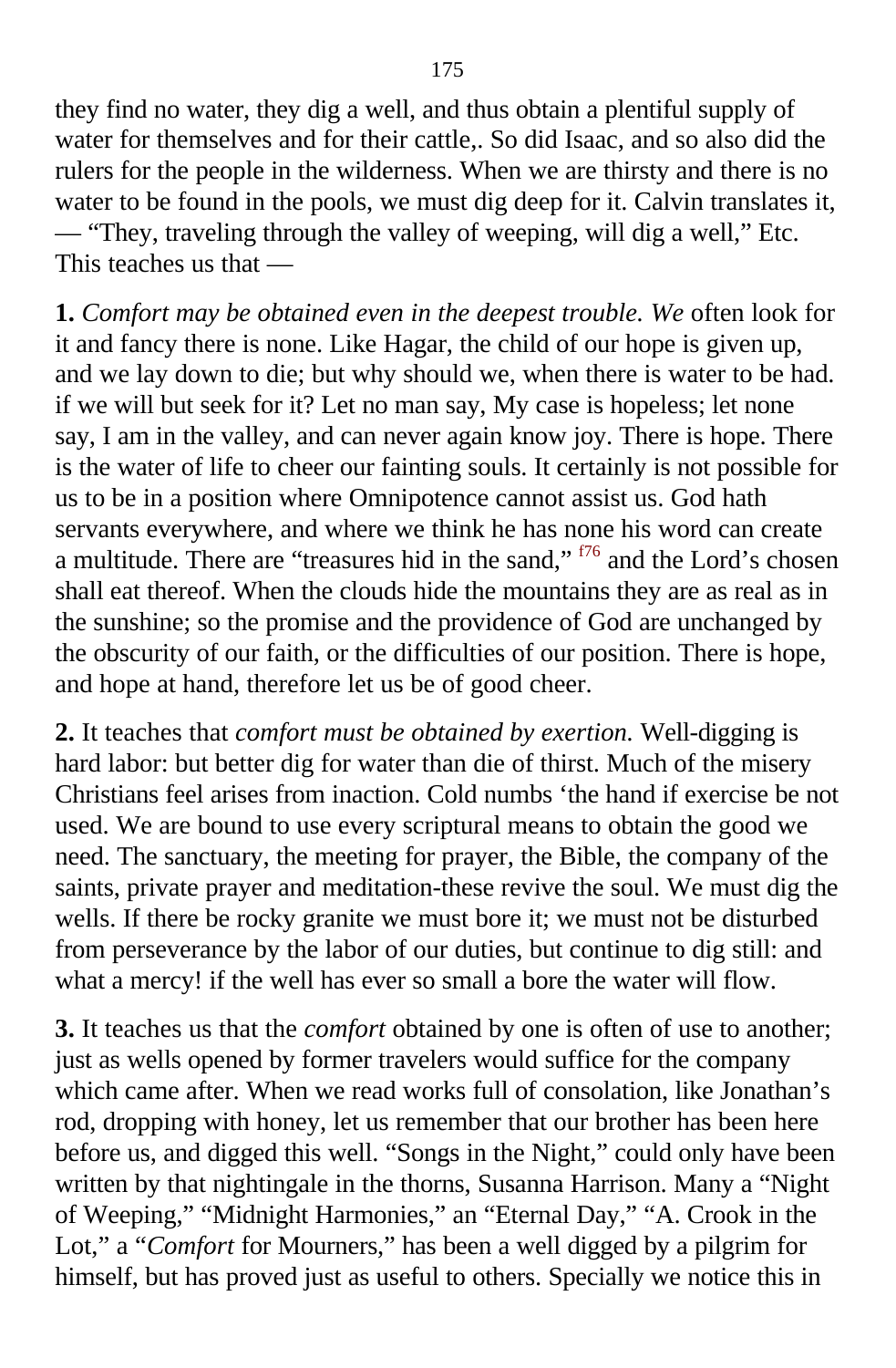the Psalms, which console us, although they were mournful odes to David. Travelers have been delighted to see the footprints of man on a barren shore, and we love to see the way-marks of the pilgrimage while passing through the vale of tears. Yea, the refuse and *debris* of the receding camp often furnish food for the stragglers behind.

We may notice —

**III.** THE HEAVENLY SUPPLY. The pilgrims dig the well, but, strange enough, it fills from the top instead of the bottom. We use the means, but the blessing does not lie in the means, but in the God of the means. We dig the well, but heaven fills it with rain. The horse is prepared against the day of battle, but salvation is of the Lord. The means are divinely connected with the end, but they do not produce the blessing. "The rain filleth the *pools,*" so that ordinances and duties are rather reservoirs than fountains, containing comfort, but not creating it. In vain are all the ordinances without the divine blessing; as clouds without rain, and pools without water, they yield us no supplies. When heaven smiles and pours down its showers of grace, then they are precious things; but without the celestial rain we might as much expect water from the and waste, as a real blessing in the use of them. "All my springs are in Thee," is the believer's daily confession to his Lord, — a confession which until death must ever be upon his lips.

We now turn to our legitimate subject, from which the beauty of the text has for a while allured us, and we hasten to answer the question, How doth Jesus behave himself toward his people in the hour of their distresses? Does he leave them when their friends are taken from them? Does he desert them in the hour of their poverty? Is he ashamed of them when sackcloth is on their loins, and ashes upon their heads? Do the pains of sickness affright him from the bed? Can famine and nakedness separate his brethren from his love? Is he the same yesterday, to-day, and for ever? Our answer shall be one dictated by the experience of the saints, and confirmed in the life of the christian reader. *The Lord Jesus is no fair. weather friend, but one who loveth at all times — a brother born for adversity.* This he proves to his beloved, not by mere words of promise, hot by actual deeds of affection. As our sufferings abound, so he makes ,our consolations to abound. This he does by divers choice acts of love.

**1.** He affords the tried saint c*learer manifestations* of himself than usual. When he draws the curtain around the believer on the bed of sickness, he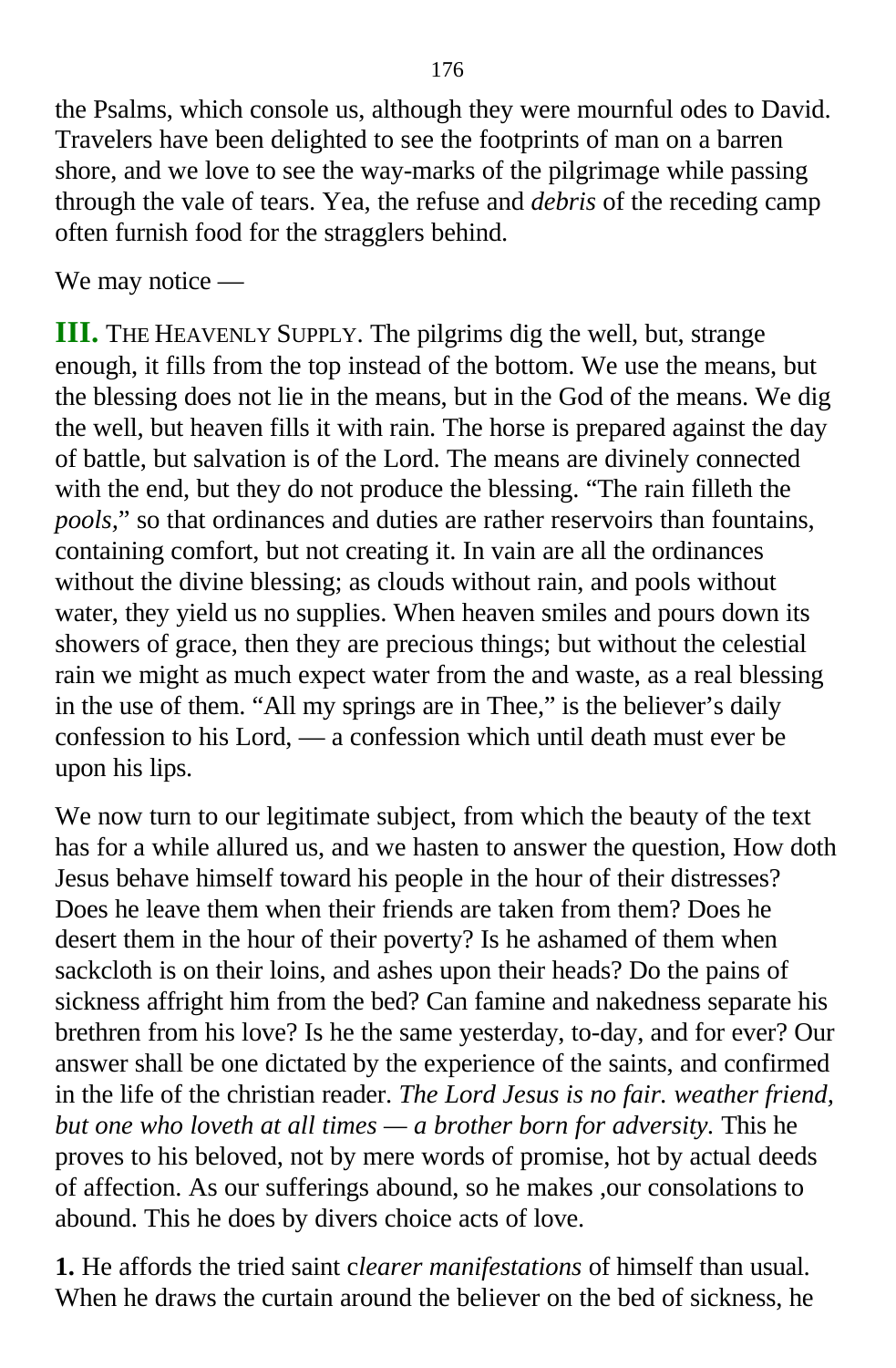usually withdraws the curtain wherewith he conceals himself. He approaches nearer to the soul in our tribulation, even as the sun is said to be nearer to the earth in the time of winter. He sheds a clear light on his promise when he robes his providence in darkness; and if both are alike clouded, he reveals himself the more manifestly. Affliction has often proved to be a presence-chamber, in which the King of Heaven gives audience to his unworthy subjects. As Isaac met his bride in the fields at eventide, so do true souls frequently find their joy and consolation in the loneliness of solitude, and at the sunset of their earthly pleasures. He who would see the stars sparkling with tenfold luster must dwell in the cold regions of snow; and he who would know the full beauties of Jesus, the bright and morning star, must see him amid the frosts of trouble and adversity. Affliction is often the hand of God, which he places before our face to enable us, like Moses, to see the train of his glory as he passes by. The saint has had many a pleasant view of God's loving-kindness from the top of the hills of mercy; but tribulation is very frequently the Lord's Pisgah, from which he gives them a view of the land in all its length and breadth.

Mr. Renwick, the last of the Scottish martyrs, speaking of his sufferings for conscience' sake, says: "Enemies think themselves satisfied that we are put to wander in mosses, and upon mountains; but even amidst the storms of these last two nights, I cannot express what sweet times I have had,' when I had no covering but the dark curtains of night. Yea, in the silent watch, my mind was led out to admire the deep and inexpressible ocean of joy wherein the whole family of heaven swim. Each *star* led me to wonder what He must be who is the star of Jacob, of whom all stars borrow their shining."

This one testimony is the type of many; it is an exhibition of the great rule of the kingdom — "When thou passest through the rivers, I will be with thee."

Choice discoveries of the wondrous love and grace of Jesus are most tenderly vouchsafed unto believers in the times of grief. Then it is that he lifts them up. from his feet, where, like Mary, it is their delight to sit, and exalts them to the position of the favored John, pressing them to his breast and bidding them lean on his bosom. Then it is that he doth fill the cup of salvation with the old wine of the kingdom, and puts it to the mouth of the Christian, that he may in some measure forget the flavor of wormwood and grating of gravel-stones which the draught of bitterness has placed upon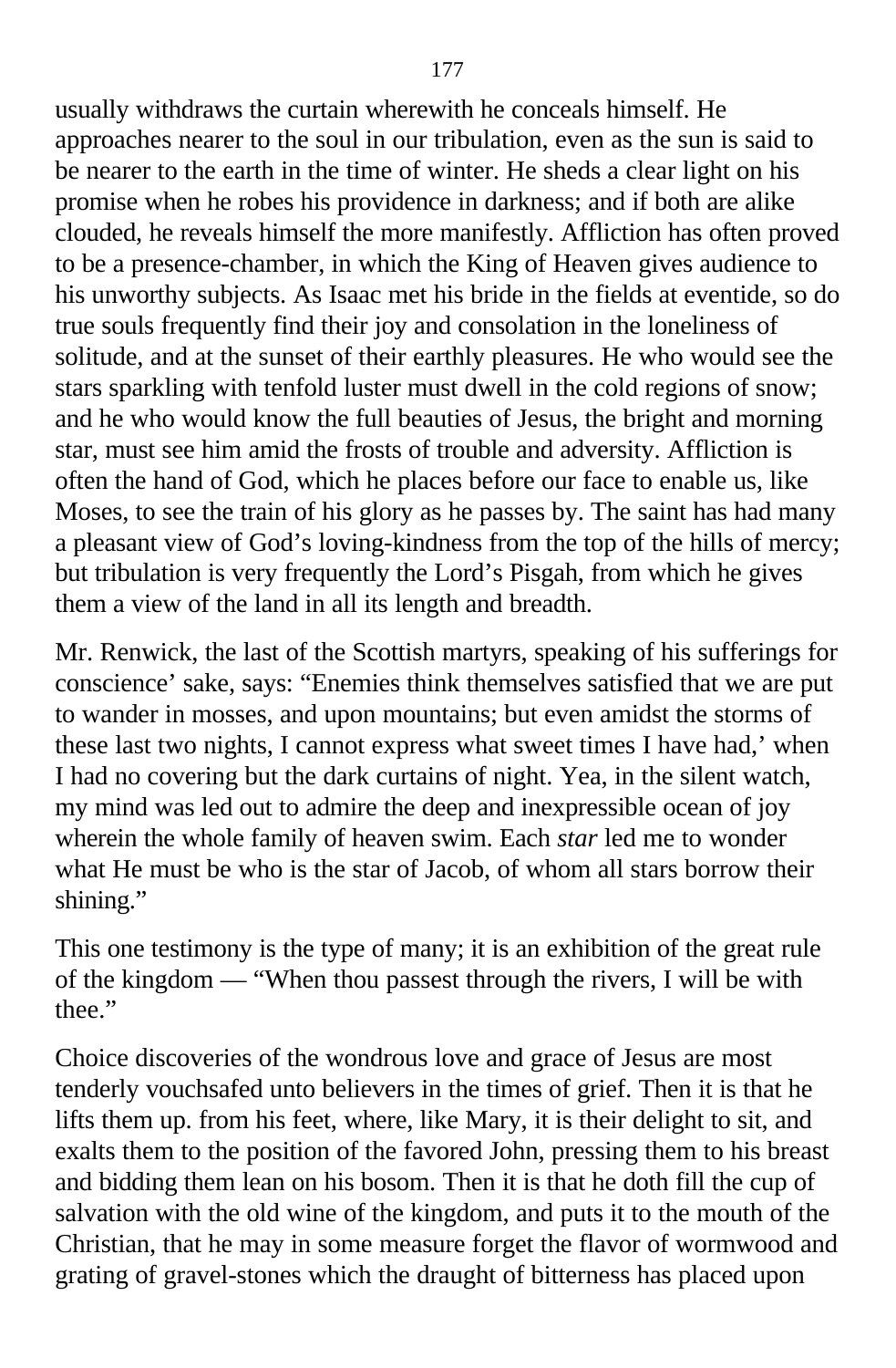his palate and Between his teeth. If Christ is more excellent at one time than another it certainly is in "the cloudy and dark day." We can never so well see the true color of Christ's love as in the night of weeping. Christ in the dungeon, Christ on. the bed of sickness, Christ in poverty, is Christ indeed to a sanctified man. No vision of Christ Jesus is so truly a revelation as that which is .seen in the Patmos of suffering. As in time of war the city doubles its guards, so does Jesus multiply the displays of his affection when his chosen are besieged by trials. When Habakkuk's belly trembled, and his lips quivered, and rottenness entered into his bones, when all his earthly hopes were blasted, and his comforts removed, he had such an overcoming sense of the presence of God that he exclaimed in the midst of all his sorrows, "Yet will I rejoice in the Lord, and joy in the God of my salvation." Among the family of God none are so well versed in the knowledge of Christ's love as those who have been long in the chamber of affliction. What marvelous things have these seen, and what secrets have they heard! They have kissed the lips which others have but heard at a distance; they have pressed their heads upon the Breast which others have but seen with their eyes; and they have been embraced in the arms into which others have but desired to climb. Give us the Christ of affliction, for he is Christ indeed.

**2.** As under sanctified affliction the manifestations of Christ are more clear, so are his *visitations more frequent.* If he pay us a daily visit when we are in our high estate, he will be with us hourly when we are east down from our high places. As the sick child hath the most of the mother's eye, so doth the afflicted believer receive the most of his Savior's attention, for like as a mother comforteth her children, even so doth the Lord comfort his people. Pious Brooks writes, "Oh, the love tokens, the love-letters, the bracelets, the jewels that the saints are able to produce since they have been in the furnace of affliction! " Of these they had but one in a season before, but now that their troubles have driven, them nearer to their Savior, they have enough to store their cabinet. Now they can truly say, "How precious also are thy-thoughts unto me, O God! how great is the sum of them! " Mercies before came so constantly that memory could not compute their number; but now they appear to come in wave after wave, without a moment's cessation.

Happy is the man who finds the furnace as hot with love as with affliction. Let the tried believer look for increased privileges, and his faithful Lord will not deceive his expectations. He who rides upon the storm when it is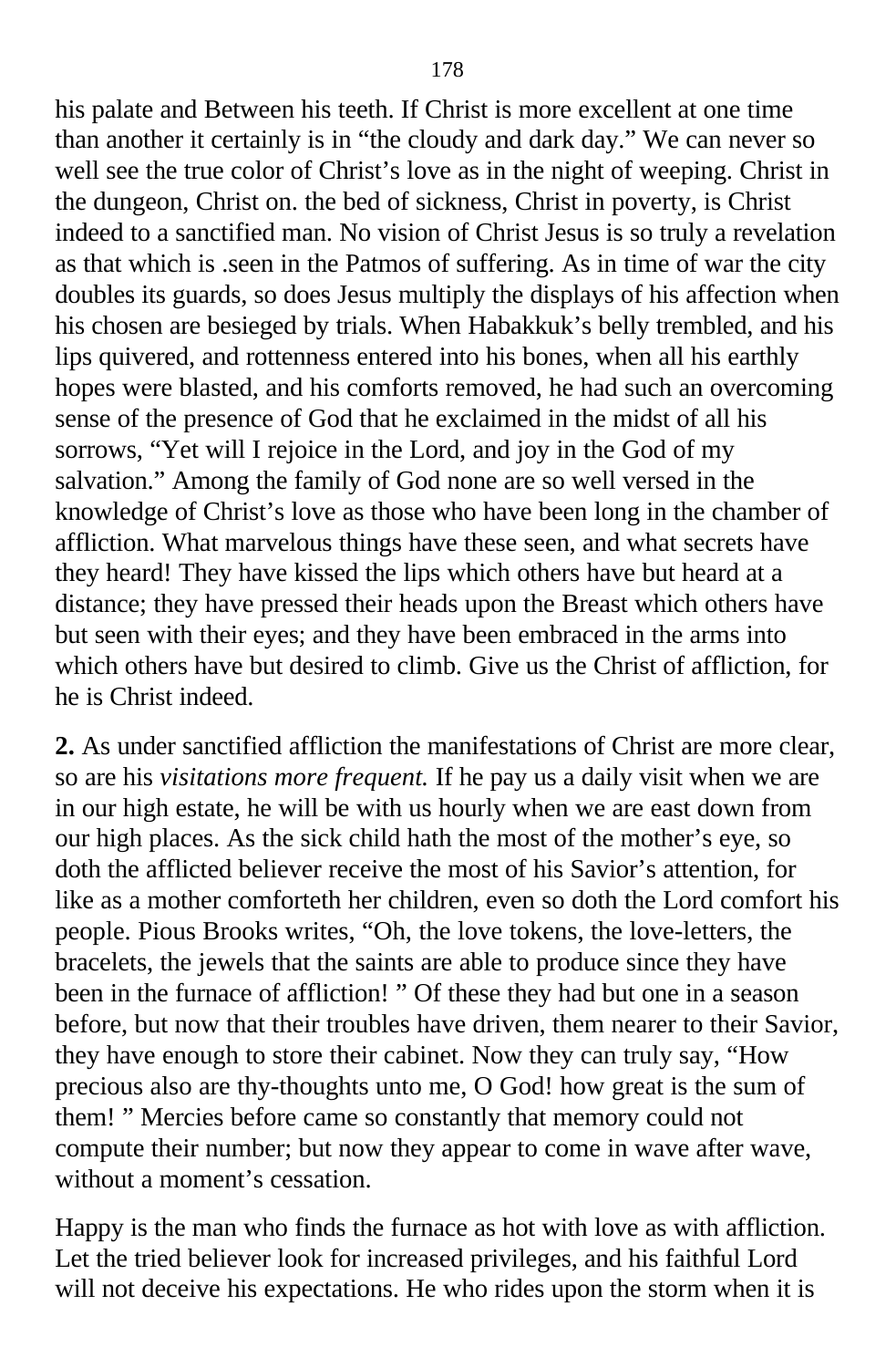tossing the ocean, will not be absent when it is beating about his saints. "The Lord of hosts is with us," is not the song of them that make merry in the dance, but of those who are struggling in battle. "David, doubtless, had worse devils than we, for without great tribulations he could not have had so great and glorious revelations. David made psalms; we also will make psalms, and sing, as well as we can, to the honor of our Lord God, and to spite and mock the devil."  $f77$  Surely, it; would be long before our "songs of deliverance" would end, if we were mindful of the manifold tokens for good which our glorious Lord vouchsafes us in the hour of sadness. How doth he waken us morning by morning with the turtle voice of love; and how doth he lull us to our evening repose with notes of kind compassion! Each hour brings favors on its wings. He is now become an abiding Companion, that while we tarry with the stuff we share in the spoil. [F77a](#page-233-0) Oh, sweet trouble, which brings Jesus nearer to us! Affliction is the black chariot of Christ, in which he rideth to his children. Welcome, shades that herald or accompany our Lord!

**3.** *In trying times the compassion and sympathy of Jesus become more delightfully the subject of faith and experience.* He ever feels the woes of all the members of his mystical body; in all their afflictions he is afflicted, for he is touched with a feeling of our infirmities. This golden truth becomes most precious to the soul, when, in the midst of losses and crosses, by the Holy Spirit's influence, the power of it is felt in the soul. A confident belief in the fact that Jesus is not an unconcerned spectator of our tribulation, and a confident assurance that he is in the furnace with us, will furnish a downy pillow for our aching head. When the hours limp tardily along, how sweet to reflect that he has felt the weariness of time when sorrows multiplied! When the spirit is wounded by reproach and slander, how comforting to remember that he also ounce said, "Reproach has broken mine heart!" And, above all, how abundantly full of consolation is the thought that now, even now, he feels for us, and is a living head, sympathizing in every pang of his wounded body. The certainty that Jesus knows and' feels all that we endure, is one of the dainties with which afflicted souls are comforted. More especially is this a cheering thought when our good 'is evil spoken of, our motives misrepresented, and our zeal condemned. Then, in absence of all other balms, this acts as a sovereign remedy for decay of spirit; Give us Christ with us, and we can afford to smile in the face of our foes.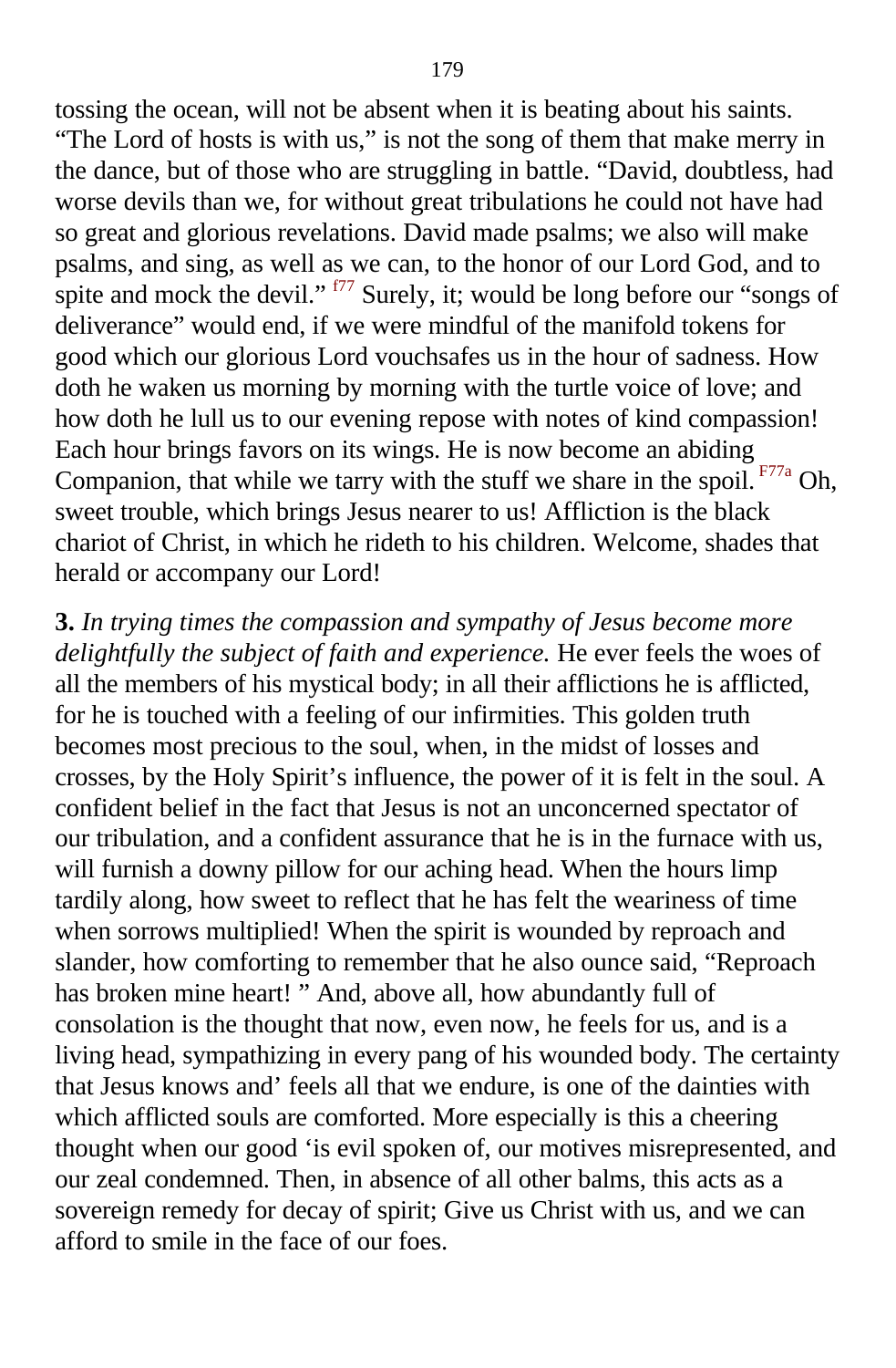"*As to* appreciation and sympathy, we do not depend for these on fellowworms. We can be content to be unappreciated here, so long as Christ understands us, and has a fellow-feeling for us. It is for him we labor. One of his smiles outweighs all other commendation. To him we look for our reward; and oh! is it not enough that he has promised it at his coming? It will not be long to wait. Do our hearts crave human fellowship and sympathy? We surely have it in our great High Priest. Oh, how often should we faint but for the humanity of our divine Redeemer I He is bone of our bone, and flesh of our flesh; yet he has an almighty arm for our deliverance — human to feel, divine to aid; faithful over all our failures and imperfections. What need we more?" [f78a](#page-233-0) We may fancy we want some other encouragement, but if we know the value of the sympathy of Christ we shall soon find it all-sufficient. We shall think Christ alone to be enough to make a list of friends. The orator spake on so long as Plato listened, thinking one wise man enough audience for him; let us labor on, and hope on, if Jesus be our only helper. Let us, in all time of our tribulation and affliction, content ourselves with one Comforter, if all others fail us. Job had three miserable comforters; better far to have one who is full of pity and able to console. And who can do this so 'truly as our own most loving Lord Jesus? Moreover, it is not only true that he can do it. but he actually does do it, and that in no small degree, by making apparent the motions ,of his own heart. He bids us see his breast, as it heaves in unison with ours, and he invites us to read his heart, to see if the same lines of suffering be not written there.

> *"I feel at my heart all thy sighs and thy groans, For thou art most near me, my flesh and my bones; In all thy distresses thy Head feels the pain, They all are most needful, not one is in vain."*

Thus doth he greatly assuage the floods of our swelling grief.

**4.** The Lord Jesus is graciously pleased in *many cases to give his afflicted saints an unusual insight into the deep things of* his *word, and an unwonted relish in meditation upon them. Our* losses frequently act toward us as if they had cleared our eyes; at any rate, sickness and sorrow have often been the fingers of Jesus, with which he applied the salve of illuminating grace. Either the understanding is more than ordinarily enlarged, or else the promises are more simply opened up and explained by the Holy Spirit. Who has not observed the supernatural wisdom of the long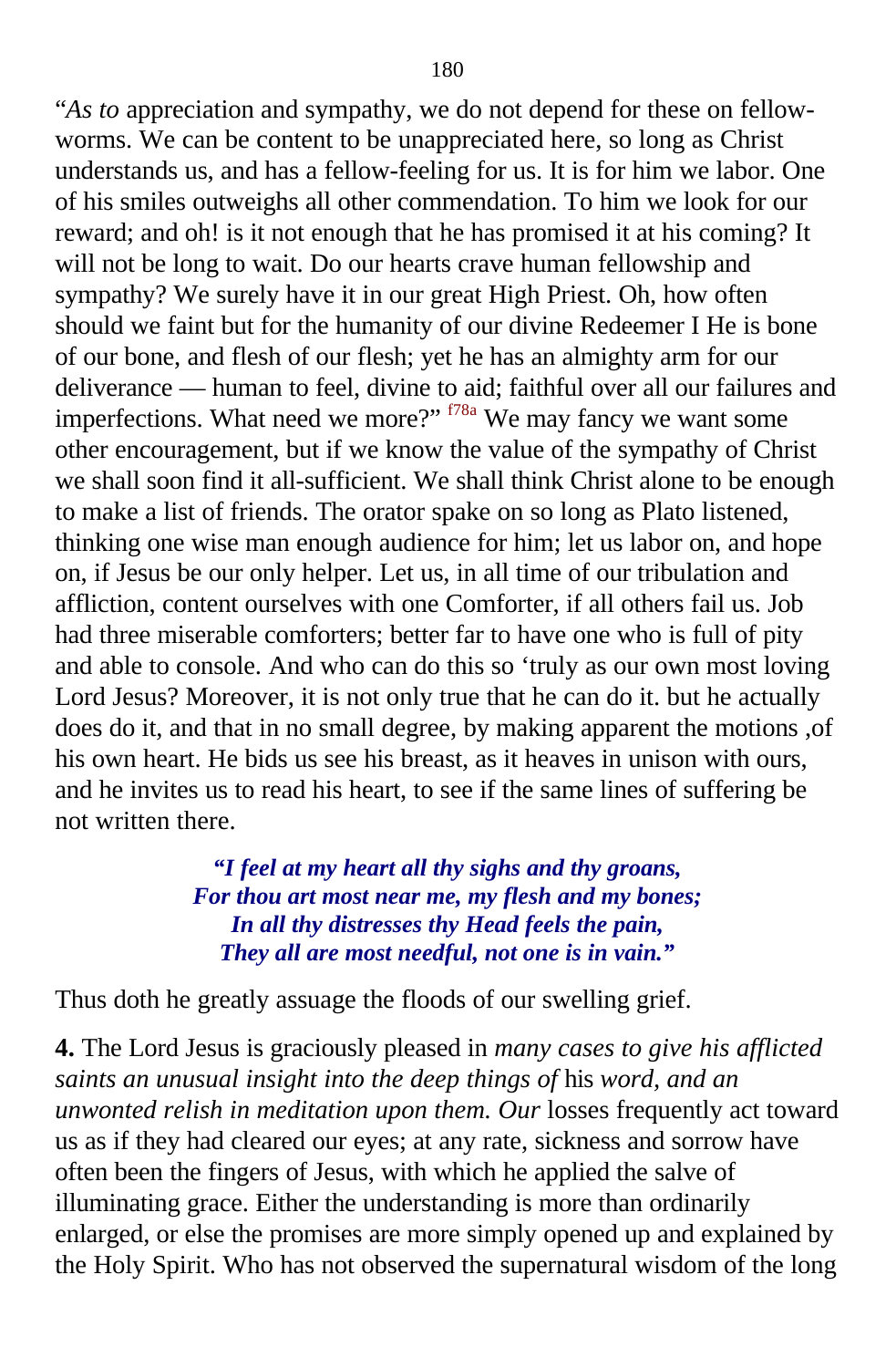afflicted saint? Who has not known the fact that the school of sanctified sorrow is that in which are to be found the ripest scholars?

We learn more true divinity by our trials than by our books. The great Reformer said, "Prayer is the best book in my library." He might have added affliction as the next. Sick. news is the best Doctor of Divinity in all the world; and trial is the finest exposition of Scripture. This is so inestimable a mark of the love of our blessed Lord that we might almost desire trouble for the sake of it. This proves him to wise in his hardest: dealings towards us, and therefore supremely kind; for is it not kindness which puts us to a little trouble for the sake of an immense advantage, and doth, as it were, take our money out of our coffers at home that it may return again with mighty interest? Jesus is a friend indeed!

**5.** *If the presence of Jesus be not felt and realized, he nevertheless sustains the soul by a secret and unseen energy which he imparts to the* spirit. Jesus is not always absent when he is unseen; but, on the contrary, he is frequently near to us when we have no assurance of his presence. Many times the man who pours oil upon the flame of our comfort .to prevent the quenching of the enemy, is behind the wall, where we cannot perceive him. [f78](#page-233-0) The Lord hath a heart which is ever full of affection towards his elect, and when he seems to leave them he is still sustaining them. Patience under withdrawals of his sensible presence is a sure sign of his real, though secret presence, in the soul. A blind man is really nourished by the food he eats, even though he cannot see it; so, when by the blindness of our spiritual vision, we are unable to discern the Savior, yet his grace sustains our strength and keeps us alive in famine. The intense desire after Jesus, the struggling of the soul with doubts and fears, and the inward panting of the whole being after the living God, prove beyond a doubt that Jesus is at work in the soul, though he may be concealed from the eye of faith. How should it, therefore, be a matter of wonder that secretly he should be able to afford support to the sinking saint, even at seasons when his absence is bemoaned with lamentations and tears? "The real gracious influences and effects of his favor may be continued, upholding, strengthening, and carrying on the soul still to obey and fear God, whilst he yet conceals his favor; for when Christ complained, My *God, my God, why hast thou forsaken me?* (when as great an eclipse in regard of the light of God's countenance was upon his spirit, as was upon the earth in regard to the sun) yet he never more obeyed God, was never more strongly supported than at that time, for then he was *obeying to the death*."<sup>178b</sup>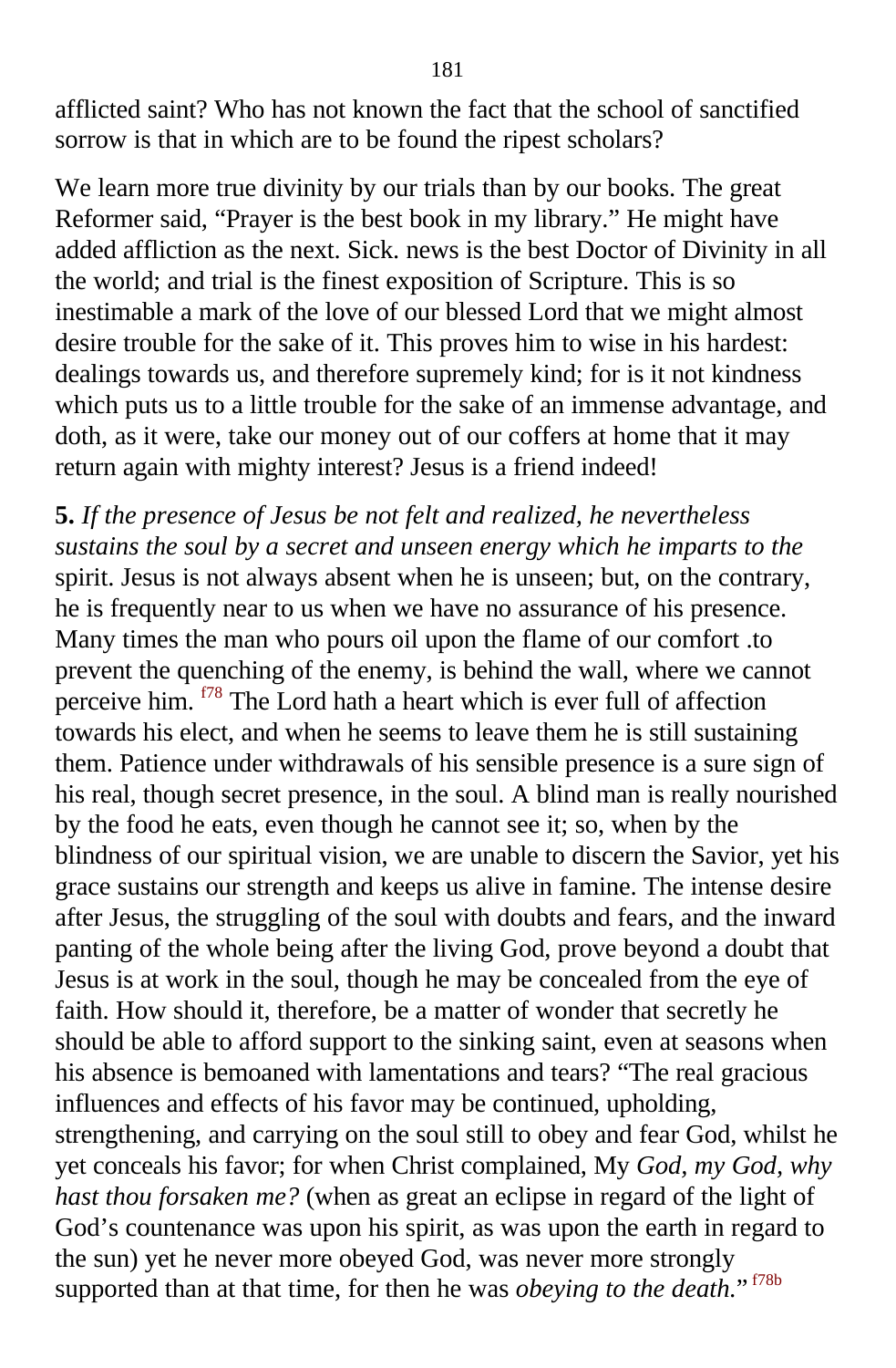God's favor most assuredly rests on his children's hearts and strengthens their spirits, when the light and comfort of it are shut out from their perceptions. Christ puts his children upon his lap, and healeth their wounds when, by reason of their swooning condition, they feel not his hand, and see not his smile. It is said, "All is not gold that glitters ;" certainly, we may alter the proverb, for it is true spiritually that all gold does not glitter; but this dimness does not affect its intrinsic worth and value.

The old theologians used to say, "Grace may be in the heart *in esse et operari,* when not in *cognosci;* it may have a being and a working there when not in thy apprehension." Let us praise our bounteous Lord for unseen favors, and let us love our Lord Jesus for his mercies imparted in silence, unobserved.

**6.** *After long seasons of depression Jesus becomes sweetly the consolation of Israel by removing our load in a manner at once singularly felicitous and marvelously efficacious.* It may be that the nature or design of the trial prevents us from enjoying any comfortable sense of our Lord's love during the time of its endurance; in such cases the grace of our Lord Jesus discovers itself in the hour of our escape. If we do not see our Lord in the prison, we shall meet him on the threshold in that day which shall see him break the gates of brass and cut the Bars of iron in sunder. Marvelous are as works in the day wherein he brings us out of the house of bondage. Halyburton, after escape from a cloud and desertion, thus broke silence to a friend — " Oh, what a terrible conflict had I yesterday! but now I can say 'I have fought the good fight; I have kept the faith.' Now he has filled my mouth with a new song, 'Jehovah Jireh — in the mount of the Lord.' Praise, praise is comely to the upright. Shortly I shall get a better sight of God than ever I have had, and be more meet to praise him than ever. Oh, the thoughts of an incarnate God are sweet and ravishing! And oh, how do I wonder at myself that I do not love him more — that I do not admire him more. Oh, that I could honor him! What a wonder that I enjoy such composure under all my bodily troubles! Oh, what a mercy that I have the use of my reason till I have declared his goodness to me! " Thus it seems that the sun is all the brighter for having been awhile hidden from us. And here the reader must pardon 'the writer if he introduces a personal narrative, which is to him a most memorable proof of the loving-kindness of the Lord. Such an opportunity of recording my Lord's goodness may never occur again to me; and therefore now, while my soul is warm with gratitude for so recent a deliverance, let me lay aside the language of an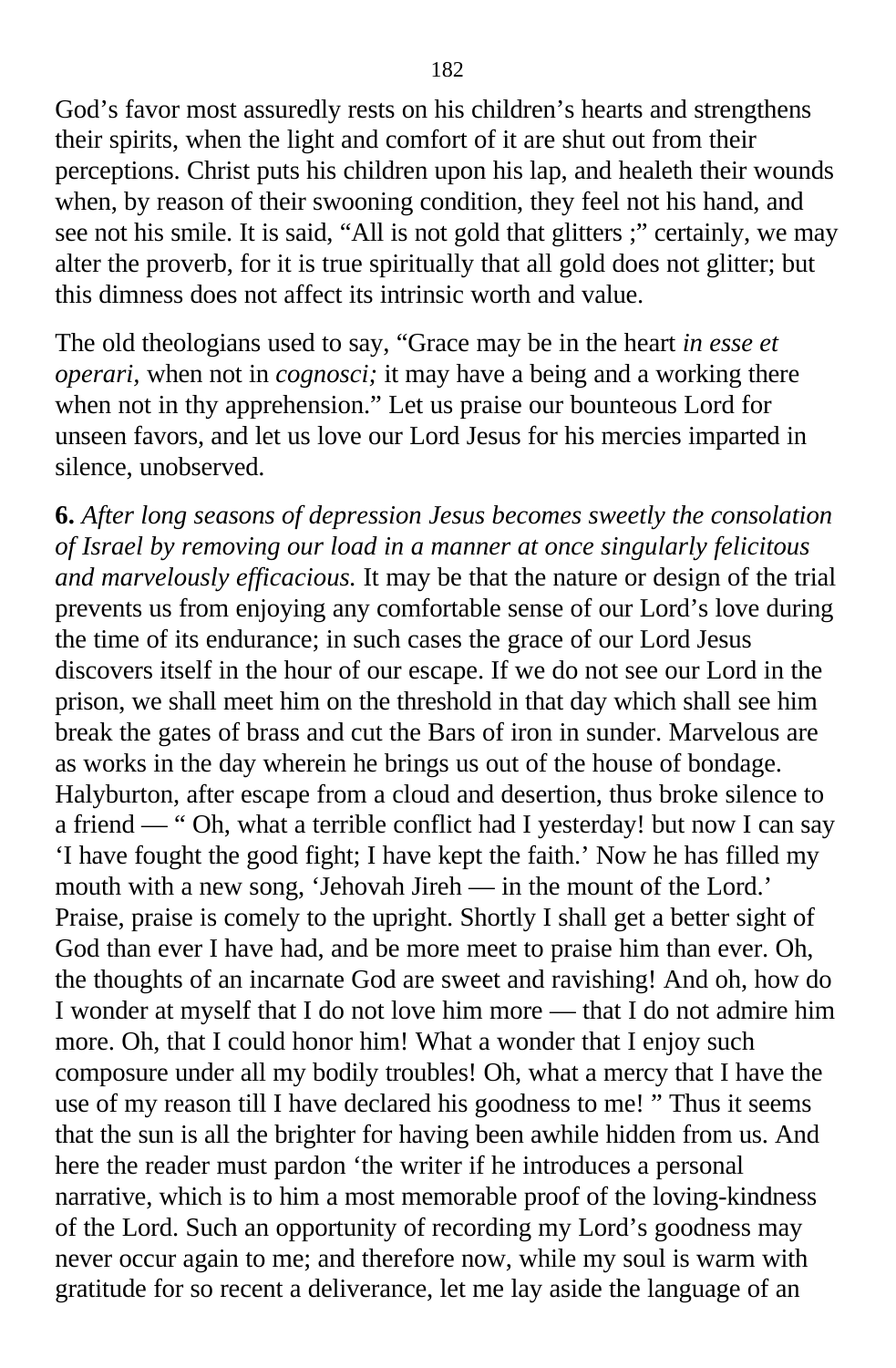author, and speak for myself, as I should tell the story to my friends in conversation. It may be egotism to weave one's own sorrows into the warp and woof of this meditation; but if the heart prompts the act, and the motions of the Holy Spirit are not contrary thereto, I think I may venture for this once to raise an Ebenezer in public, and rehearse the praise of Jesus at the setting up thereof. Egotism is not so frightful a thing as ungrateful silence; certainly it is not more contemptible than mock humility. Right or wrong, here followeth my story.

On a night which time will never erase from my memory, large numbers of my congregation were scattered, many of them wounded and some killed, by the malicious act of wicked men. Strong amid danger, I battled the storm, nor did my spirit yield to the overwhelming pressure while my courage could reassure the wavering or confirm the bold. But when, like a whirlwind, the destruction had overpast, when the whole of its devastation was visible to my eye, who can conceive the anguish of my spirit? I refused to be comforted, tears were my meat by day, and dreams my terror by night. I felt as I had never felt before. "My thoughts were all a ease of knives," cutting my heart in pieces, until a kind of stupor of grief ministered a mournful medicine to me. I could have truly said, "I am not mad, but surely I have had enough to madden me, if I should indulge in meditation on it." I sought and found a solitude which seemed congenial to me. I could tell my griefs to the flowers, and the dews could weep with me. Here my mind lay, like a wreck upon the sand, incapable of its usual motion. I was in a strange land, and a stranger in it. My Bible, once my daily food, was but a hand to lift the sluices of my woe. Prayer yielded no balm to me; in fact, my soul was like an infant's soul, and I could not rise to the dignity of supplication. "Broken in pieces all asunder," my thoughts, which had been to me like a cup of delights, were like pieces of broken gloss, the piercing and cutting miseries of my pilgrimage: —

> *"The tumult of my thoughts Doth but enlarge my woe; My spirit languishes, my heart Is desolate and low. With every morning light My sorrow new begins: Look on my anguish and my pain, And pardon all my sins."*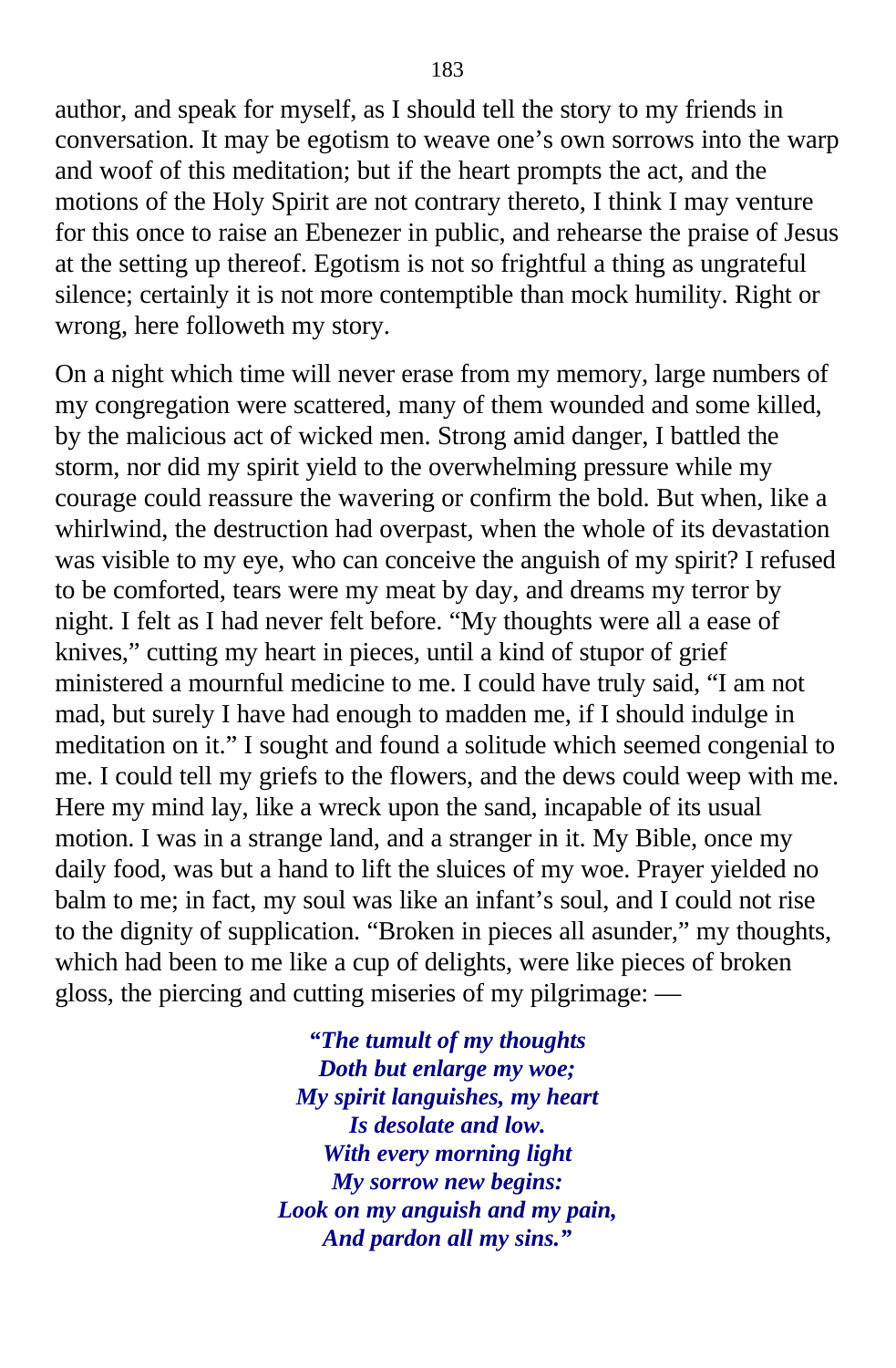Then came "the slander of many" — -barefaced fabrications, libelous slanders, and barbarous accusations. These alone might have scooped out the last drop of consolation from my cup of happiness, but the worst had come to the worst, and the utmost malice of the enemy could do no more. Lower they cannot sink who are already in the nethermost depths. Misery itself is the guardian of the miserable. All things combined to keep me for a season in the darkness where neither sun nor moon appeared. I had hoped for a gradual return to peaceful consciousness, and patiently did I wait for the dawning light. But it came not as I had desired, for He who doeth for us exceeding abundantly above what we can ask or think sent me a happier answer to my requests. I had striven to think of the unmeasurable love of Jehovah, as displayed in the sacrifice of Calvary; I had endeavored to muse upon the glorious character of the exalted Jesus; but! found it impossible to collect my thoughts in the quiver of meditation,' or, indeed, to place them anywhere But with their points in my wounded spirit, or else at my feet, trodden down in an almost childish thoughtlessness. On a sudden, like a flash of lightning from the sky, my soul returned unto me. The burning lava of my brain cooled in an instant. The throb. ;sings of my brow were still; the cool wind of comfort fanned my cheek, which had been scorched in the furnace. I was free, the iron fetter 'was broken in pieces, my prison door was open, I leaped for joy of heart. On wings of a dove my spirit mounted to the stars, — yea, beyond them. Whither did it wing its flight? and where did it sing its song of gratitude? It was at the feet of Jesus, whose name had charmed its fears, and placed an end to its mourning. The name — the precious name of Jesus, was like Ithuriel's spear, bringing back my soul to its own right and happy state. I was a man again, and what is more, a believer. The garden in which I stood became an Eden to me, and the spot was then most solemnly consecrated in my most grateful memory. Happy hour. Thrice blessed Lord, who thus in an instant delivered me from the rock o! my despair, and slew the vulture of my grief! Before I told to others the glad news of my recovery, my heart was melodious with song, and my tongue endeavored tardily to express the music. Then did I give to my Well-Beloved a song touching my Well, Beloved; and oh! With what rapture did my soul flash forth its praises! but all — all were to the honor of Him, the first and the last, the Brother born for adversity, the Deliverer of the captive, the Breaker of my fetters, the Restorer of my soul. Then did I cast my burden upon the Lord; I left my ashes and did array myself in the garments of praise, while He did anoint me with fresh oil. I could have given the very firmament to get at Him, to cast myself at his feet, and lie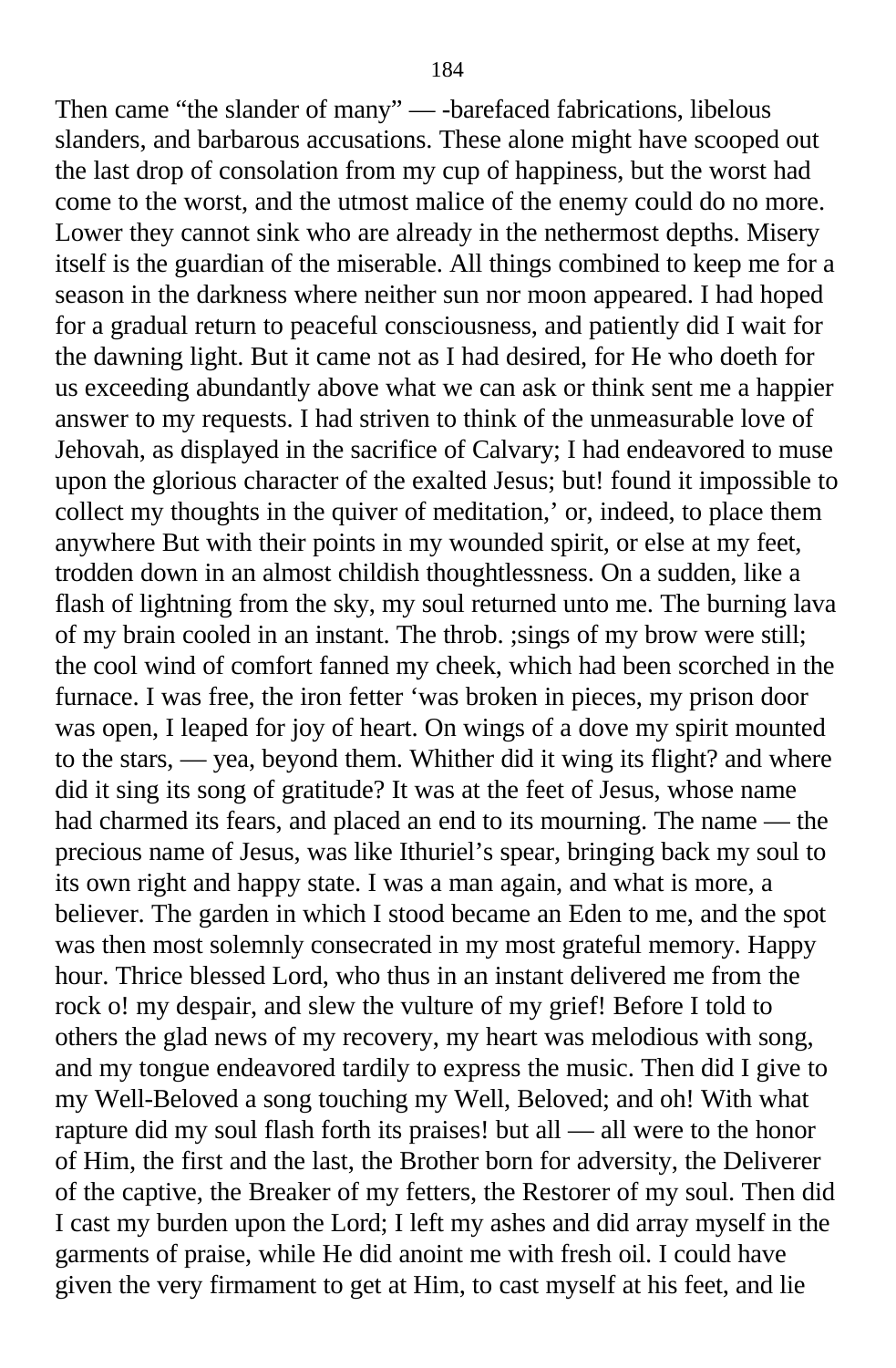there bathed in the tears of joy and love. Never since the day of my conversion had I known so much of his infinite excellence, never had my spirit leaped with such unutterable delight. Scorn, tumult, and woe seemed less than nothing for his sake. I girded up my loins to run before his chariot, and shout forth his glory, for my soul was absorbed in the one idea of his glorious exaltation and divine compassion.

After a declaration of the exceeding grace of God towards me, made to my dearest kindred and friends, I essayed again to preach. The task which I had dreaded to perform was another means of comfort, and I can truly declare that the words of that morning were as much the utterance of my inner man as if I had been standing before the bar of God. The text selected runs thus — " Wherefore God also hath highly exalted Him, and given him a name which is above every name: that at the name of Jesus every knee should bow, of things in heaven, things in earth, and things under the earth; and that every tongue should confess that Jesus Christ is Lord, to the glory of God the Father."(Philippians 2:9-11) May I trouble the reader with some of the utterances of the morning, for they were the unveilings of my own experience.

When the mind is intensely set upon one object, however much it may by divers calamities be tossed to and fro, it invariably returns to the place which it had chosen to be its dwelling place. Ye have noticed it in the case of David. When the battle had been won by his warriors, they returned flushed with victory. David's mind had doubtless suffered much perturbation in the meantime; he had dreaded alike the effects of victory and of defeat; but have you not noticed how his thoughts in one moment returned to the darling object of his affections? "Is the young man Absalom safe?" said he, as if it mattered not what else had occurred, if his beloved son were but secure! So, beloved, is it with the Christian. In the midst of calamities, whether they be the wreck of nations, the crash of empires, the heaving of revolutions or the scourge of war, the great question which he asks himself, and asks of others too, is this — "*Is* Christ's kingdom, safe?" In his own personal afflictions his chief anxiety is — Will God be glorified, and will his honor be increased by it? If it be so, says he, although I be but as smoking flax, yet if the sun is not dimmed I will rejoice; and though I be a bruised reed, if the pillars of the temple are unbroken, what matters it that my reed is bruised? He finds it sufficient consolation, in the midst of all the breaking in pieces which he endures, to think that Christ's throne stands fast and firm, and that though the earth hath rocked beneath his feet, yet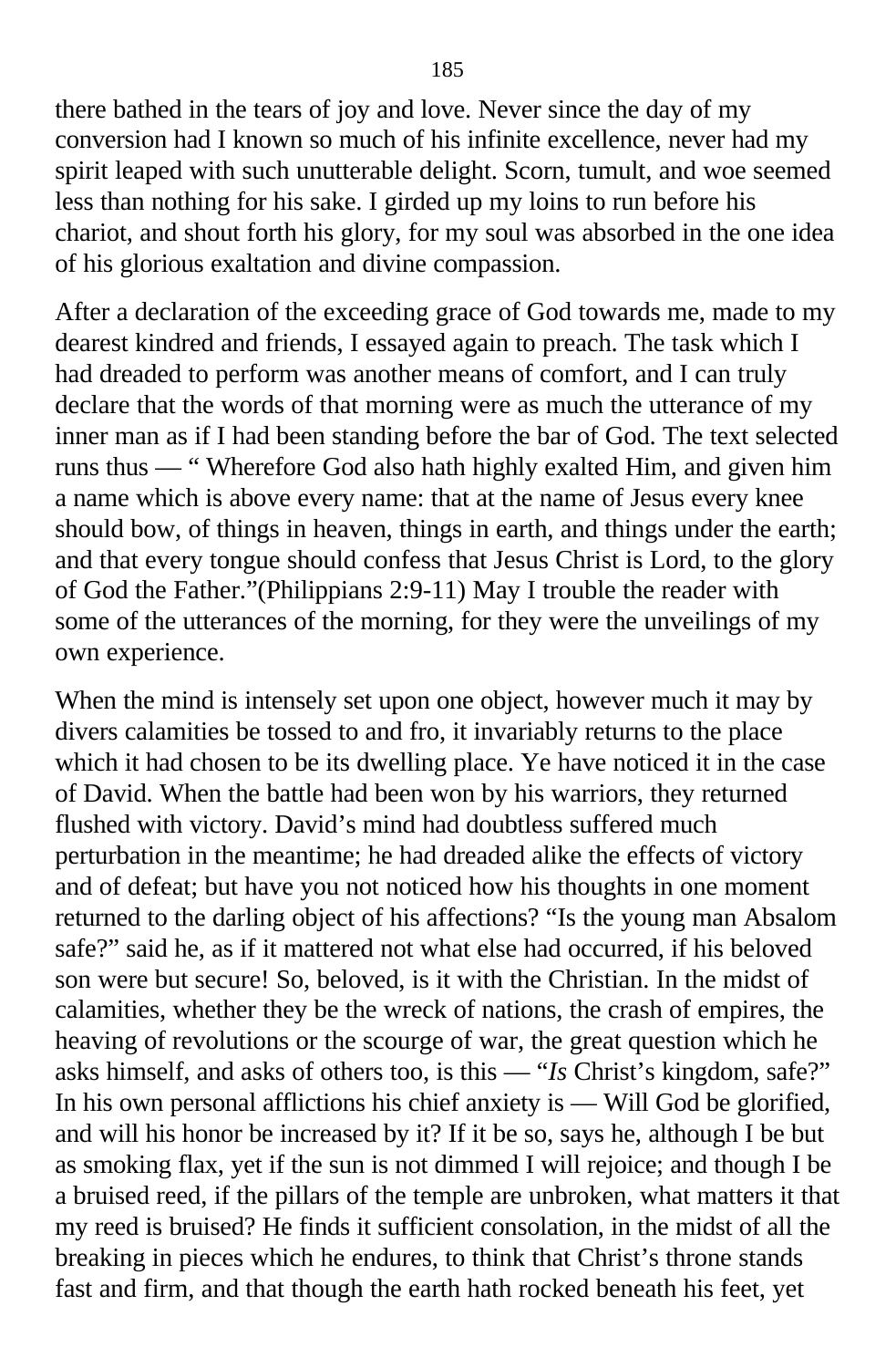Christ standeth on a rock which never can be moved. Some of these feelings, I think, have crossed our minds. Amidst much tumult and divers rushing to and fro of troublous thoughts, our souls have returned to the dearest object of our desires, and we have found it no small consolation, after all, to say, "It matters not what shall become of us; God hath highly exalted *him,* and given *him* a name which is above every name; that at the name of Jesus every knee should bow."

Thus is the thought of the love of Jesus in his delivering grace most indelibly impressed upon my memory; and the fact that this experience is to me the most memorable crisis of my life, must be my apology for narrating it — an apology which I trust the indulgent reader will accept.

**7.** Although it may be thought that we have reached the legitimate boundary of our subject, we cannot refrain from adding, that *Jesus renders himself peculiarly precious by the gracious manner in which, by bestowing an amazing increase of joy, he entirely obliterates every scar* which the sword of adversity may have left in our flesh. As the joy that a man child is born into the world is said to destroy the remembrance of the previous travail of the mother, so the glorious manifestations of the Lord do wipe out all the bitter memories of the trials of the past. After the showers have fallen from the dark and lowering skies, how pleasant is the breath of nature, how delightfully the .sun peers through the thick trees, transforming all the rain-drops to sparkling gems; and even so, after a shower of troubles, it is marvelous to feel the divine refreshings of the Lord of hosts right' speedily transforming every tear into a jewel of delight, and satisfying the soul with balmy peace. The soul's calm is deep and profound when the tempest has fully spent itself, for the same Jesus who in the storm said:, "It is *I,*" will comfort his people with royal dainties when the winds have been hushed to slumber. At the heels of our sorrows we find our joys. Great ebbs are succeeded by great floods, and sharp winters are followed by bright summers. This is the sweet fruit of Christ's love,. — he will not have his brethren so much as remember their sorrows with regret; he so works in them and towards them that their light affliction is forgotten in happy contemplation upon his eternal weight of glory. Happy is that unhappiness which brings with it such surpassing privileges, and more than excellent the grace which makes it so. We need a poet to sing the sweet uses of adversity. An ancient writer, whose words we are about to quote, has unconsciously produced a sonnet in prose upon this subject: —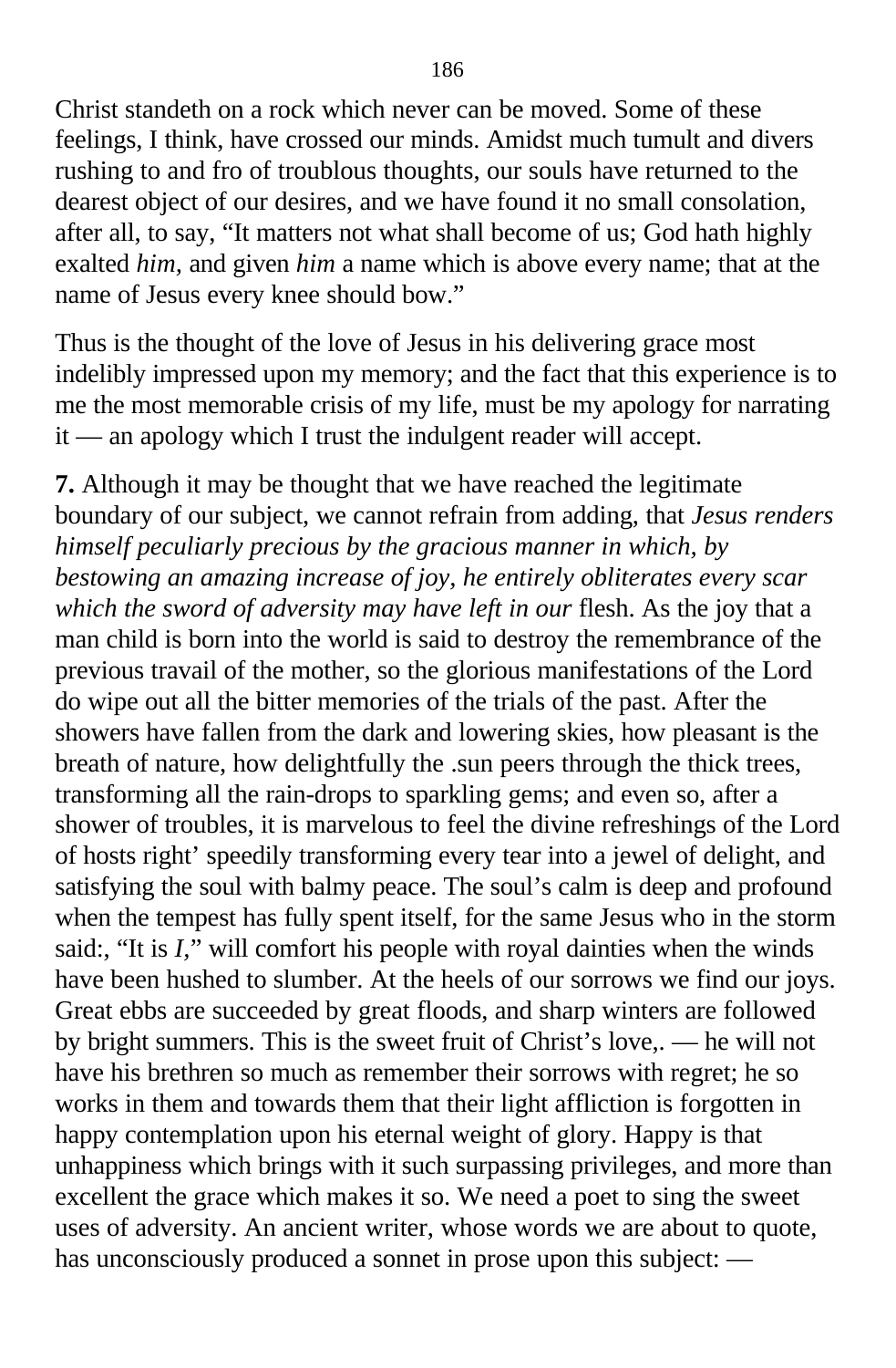"Stars shine brightest in the darkest night; *torches* are better for the beating; *grapes* come not to the proof till they come to the press; *spices* smell sweetest when pounded; *young trees* root the faster for shaking; *vines are* the better for bleeding; *gold* looks the brighter for scouring; *glow-worms* glisten best in the dark; juniper smells sweetest in the fire; *pomander* becomes most fragrant from chafing; the *palm-tree* proves the better for pressing chamomile the more you tread it the more you spread it: such is the condition of all God's children, they are most triumphant when they are most tempted; most glorious when most afflicted; most in the favor of God when least in man's esteem. As their conflicts, so their conquests; as their tribulations, so their triumphs. True salamanders, they live best in the furnace of persecution; so that *heavy afflic*tions are the best Benefactors to *heavenly affec*tions. Where afflictions hang heaviest, corruptions hang loosest; and grace that is hid in nature, as sweet water in rose leaves, is most fragrant when the fire of affliction is put under to distill it out." $579$ 

Let each reader inquire whether this is in harmony with his experience, and if it be so, let him testify to his tried brethren that he has tasted and handled of the goodness of the Lord Jesus, and has found him full of grace to help, and power to comfort. Open thy mouth as wide in praise as thou didst in prayer, and let thy gratitude be as lasting as his love.

But if the reader cannot bear witness to the faithfulness of the Lord in the day of adversity, let him tremble. If his religion has forsaken him in his distress, let him at once doubt its character. That is not from heaven which cannot endure the fire. If the promises afford thee no comfort in thy trials, if thy faith doth utterly fail, and thou findest thy profession tottering about thine ears, look well to thyself that thou be not deceived. We dare not say. that there is no grace in the man who finds no comfort in the Lord in the day of evil, but we do say, with much earnestness, there is very grave cause for suspicion. The following sentences from the pen of William Gurnall deserve much pondering, they will raise a vital question in the mind of those who have never felt the sweetness of the promises in the hour of need: — " Promises are like the clothes we wear. If there be heat in the body to warm them, they warm us, but if there be none, they give none. So where there is living faith, the promise will afford warm comfort; but on a dead, unbelieving heart, it lies cold and ineffectual: it has no more effect than pouring a cordial down the throat of a corpse. Again, the promises do not throw out comfort as fire throws out heat; for then we should only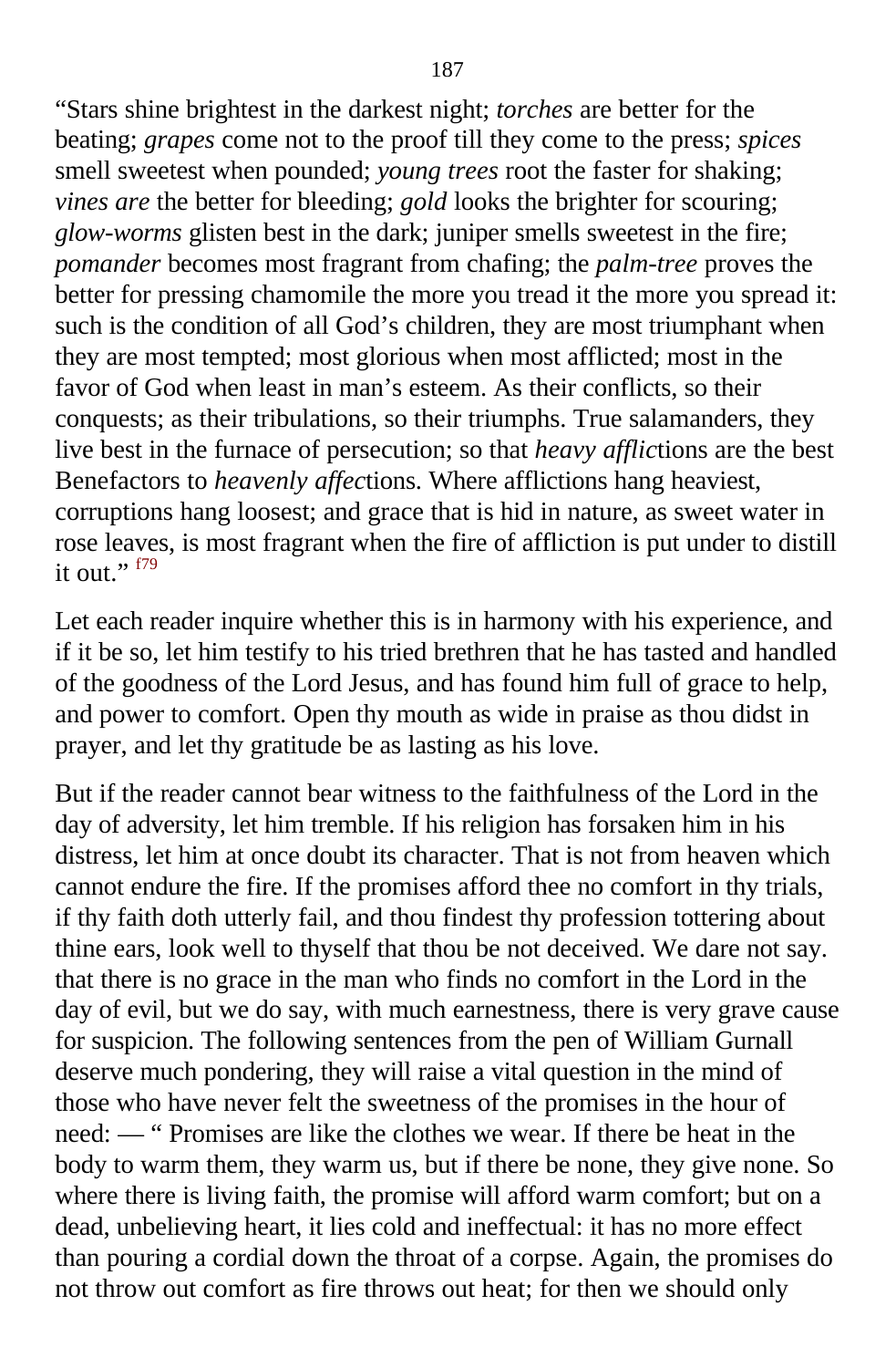need to go to them in order to be warmed: their heat is like the fire in the flint, which must be struck out by force, and this force can only be applied by faith."

There is another explanation of the fact that a professor in trial sometimes finds no comfort in the promises; and as it is a little more let. gent, we add it here, and desire all such persons to judge for themselves. It may be that thou hast neglected communion, and therefore thy troubles weigh heavily. When a bucket is let down. into a deep well, and is under the water, it is easily wound up, and seems to be light, but when once it is drawn out of the water its weight becomes excessive: it is .so with our sorrows — an long as we keep them submerged in God and fellowship they are light enough; but once consider them apart from the Lord, and they become a grievous and intolerable burden. Faith will have to tug in earnest to lift our adversities when 'we stand alone without our Lord; want of communion will rob the promises of their comfort, and load our griefs with weights of iron.

It seems, then, that thou hast one of two faults to find with thyself,, either thou art dead, and so unable to feel the heat and comfort of the Lord's presence; or else thou hast been inactive, not improving the means whereby the fellowship of the Master may be realized. Search. thine heart and know the reason. "Are the consolations Of God small with thee? Is there any secret thing with *thee?*"<sup>180</sup> *Look* to thyself, for it may be thy soul is in an evil plight, and if so, be sure to give good heed unto it. Go to the Lord at once, and ask a fresh supply of life and grace. Do not seek to mimic the joy of believers, but strive for the reality of it. Rely not on thine own power. Trim thy lamp with heavenly oil. If the fire of the Roman vestals were ever extinguished, they dare not light it except at the sun; be sure that thou do not kindle a flame in thy heart with strange fire. Get renewal where thou didst get conversion, but be sure to get it, and at once. May the Holy Spirit help thee.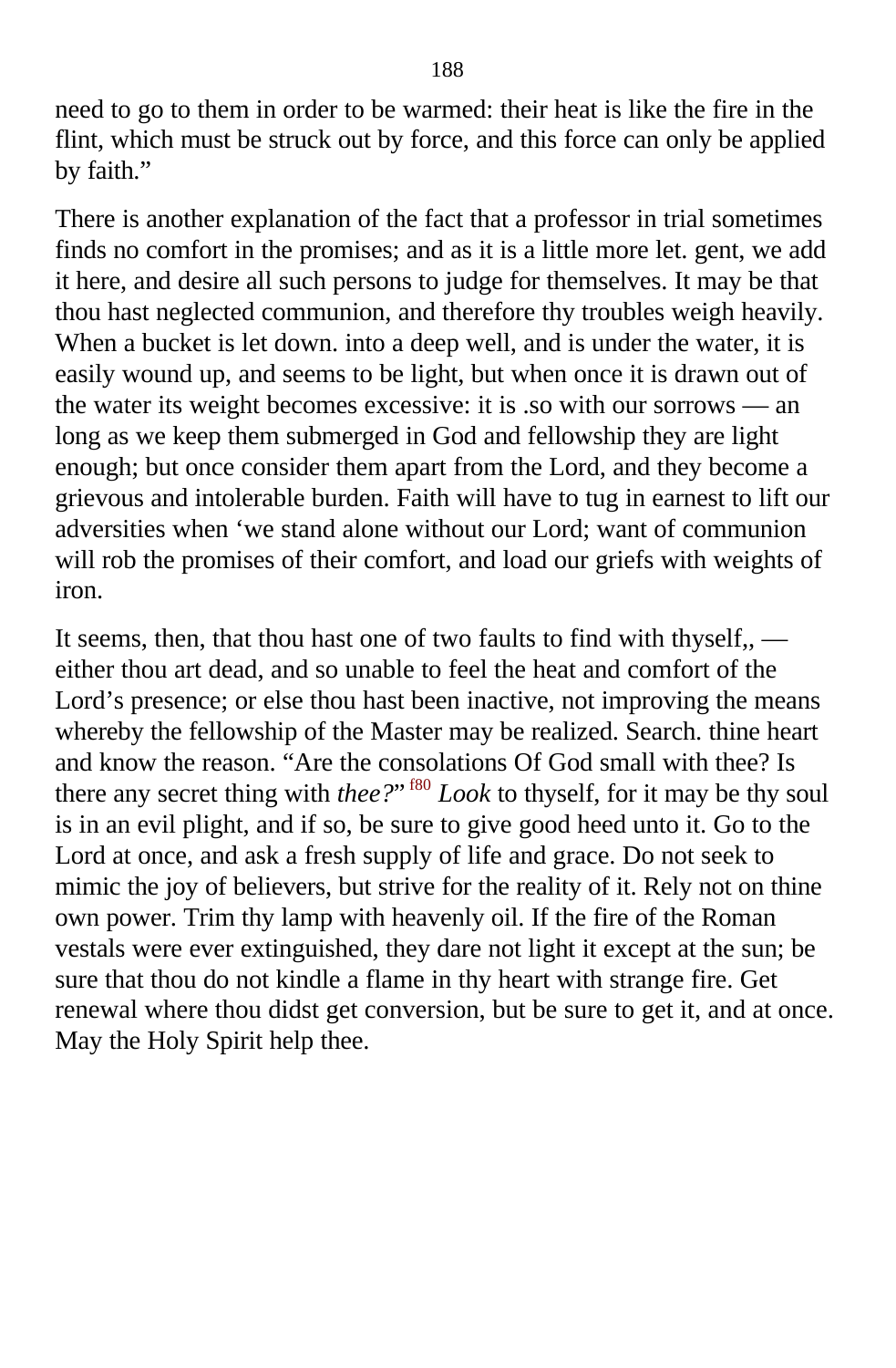## TO THE UNCONVERTED READER.

Poor sinner, how great a difference is there between thee and the believer I and how apparent is this difference when in trouble! You have trials, but you have no God to rice to; your afflictions are frequently of the sharpest kind, but you have no promises to blunt their edge; you are in the furnace, but you are without that divine companion who can prevent the fire from hurting you. To the child of God adversity brings many blessings — to you it is empty-handed; to him there ariseth light in the darkness — to you there is the darkness but no arising of the light; you have all its miseries, but. none of its benefits. How dreary must your heart feel when lover and friend are put far from you, when. your hopes are withered, and your joys are removed! You have no Christ to cheer you; he is not the recompense of your grief; he is not Jehovah Jireh to you. You have no Almighty arms beneath you, no Eternal God to be your refuge, no Anointed One to be your shield. You must bear your sorrows alone, or, if any attempt to help you, their strength is incompetent for the task.

Oh, wretched man! for ever enduring the thorn, but never reaching the throne; in the floods, but not washed; burning in the fire, but not refined; brayed in the mortar, but not cleansed of foolishness; suffering, But unsanctified. What misery to have no foundation in the day of the tempest, no covert from the wind, no shelter from the storm! The saint can bear a world of trouble when the strength of Israel doth brace him with omnipotence; but thou, without the support of the Most High, art crushed before the moth, and overwhelmed when evil getteth hold upon thee. Thy present trials are too heavy for thee; what wilt thou do in the swellings of Jordan? In the day when the drops shall have become a torrent, and the small rain of tribulation has given place to the waterspouts of vengeance, how wilt thou endure the unutterable wrath of the Lamb?

Lay this to thy heart, and may the Lord enable thee to cast the burden of thy sin upon the crucified Savior; then that thou have boldness to east thy griefs there also.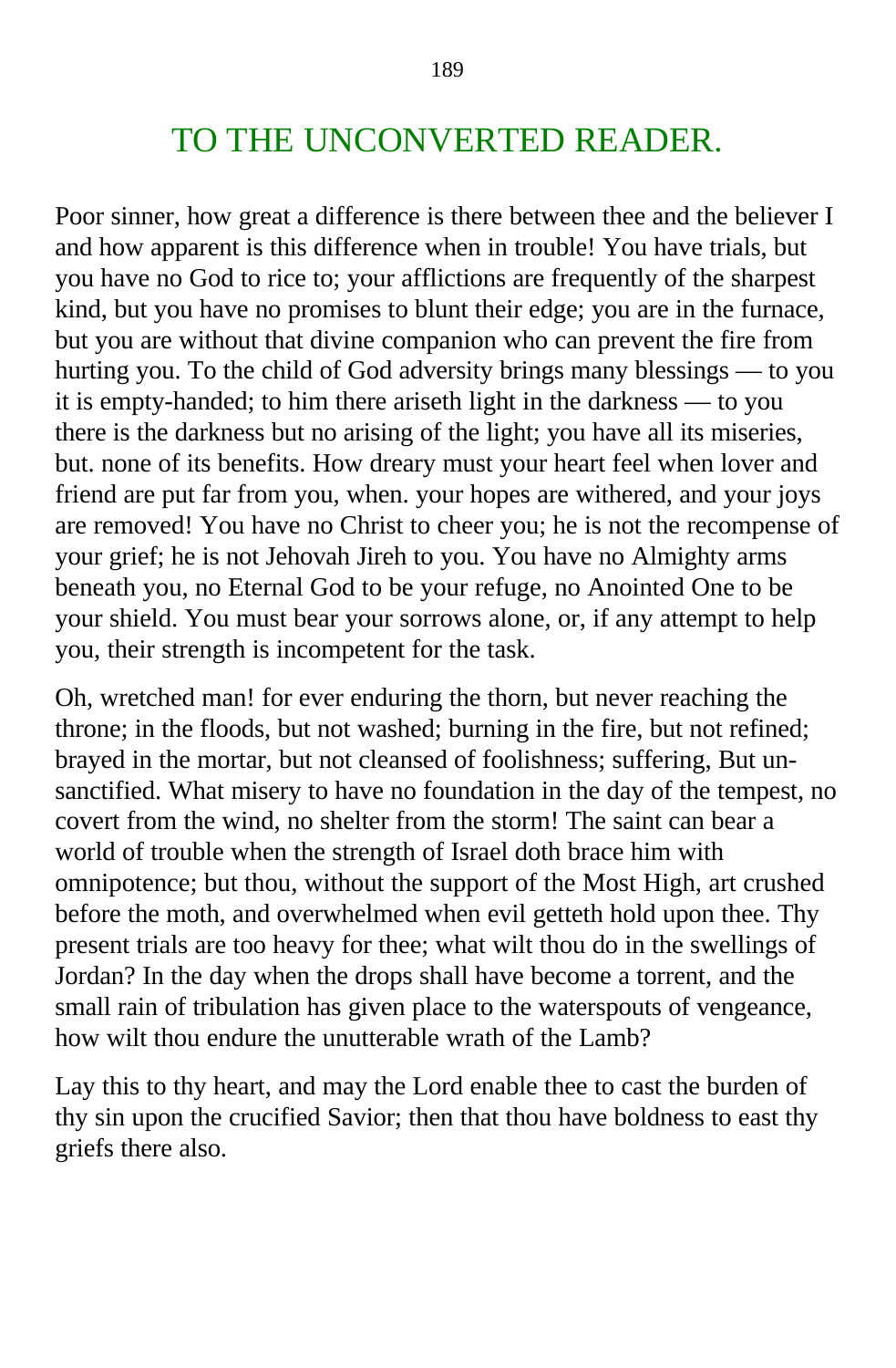## CHAPTER 10.

### JESUS BIDING HIMSELF.

*Thou didst hide thy face, and I was troubled." — Psalm 30:7.*

*"Why dost thou shade thy lovely face? oh, Why Doth that eclipsing hand so long deny The sunshine of thy soul-enlivening eye?*

*"***Without** *that light, what light remains in me? Thou art my life, my way, my light in thee I live, I move, and by thy beams I see.*

*"Thou art my life; if thou but turn away, My life's a thousand deaths thou art my way; Without thee, Lord, I travel not, But stray.*

*"My light thou art; without thy glorious sight, Mine eyes are darken'd with perpetual night. My God, thou art my way, my life, my light."*

#### *Quarles.*

THE Lord Jesus will never remove his love from any one of the objects of his choice. The names of his redeemed are written on his hands and graven on his side; they are designed for eternal felicity, and to that blessed consummation his hand and his heart are unitedly resolved to bring them. The meanest lamb of the blood-bought flock shall be preserved securely by the "strength of Israel" unto the day of his appearing, and shall, through every season of tribulation and distress, continue to be beloved of the Lord. Yet this does not prevent the great Shepherd from hiding himself for a season, when his people are rebellious. Though the Redeemer's grace shall never be utterly removed, yet there shall be partial withdrawals of his *presence,* whereby our joys shall be dimmed, and our evidences darkened. He will sometimes say, "I will go and return unto my place, until they acknowledge their offenses which they have committed against me;" and at other seasons, for a trial of their faith, he will "for a small moment" hide himself from them.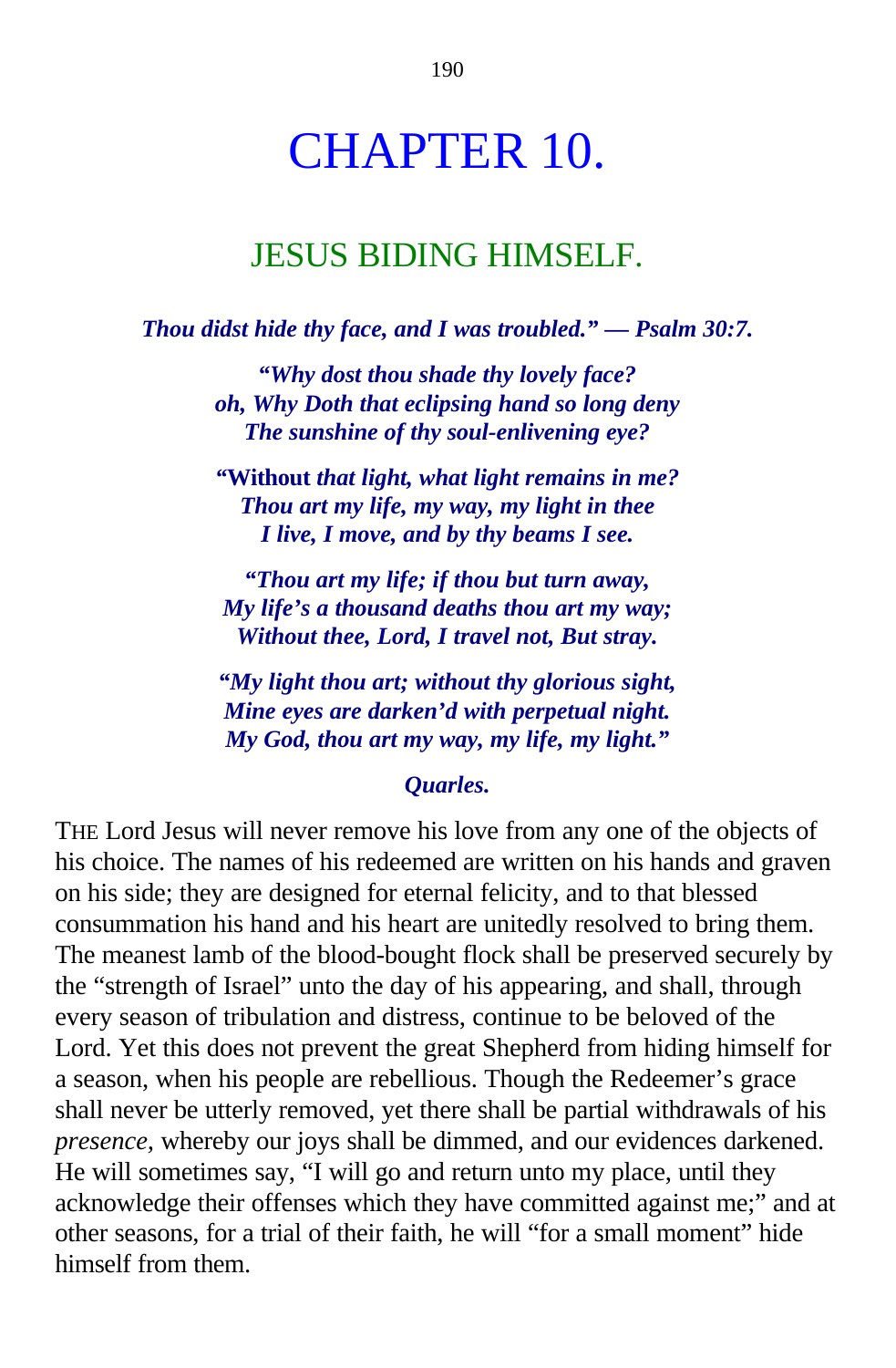In proportion as the Master's presence is delightful, his absence is mournful. Dark is the night which is caused by the setting of such a sun. No blow of Providence eau ever wound so sorely as this. A blasted crop is as nothing compared with an absent Redeemer; yea, sickness and the approach of death are preferable to the departure of Emmanuel. Skin for skin, yes, all that a man-hath will he give for his life; and more than that would the sincere disciple be prepared to surrender for a renewal of his Lord's presence. "Oh, that I were as in months past, as in the days when God preserved me; when his candle shined upon my head, and when by his light I walked through darkness! " Such will be the sorrowful complaint of the spirit when groping its way through the darkness of desertion. "God's hiding himself, though but for trial's sake, will so trouble a Christian that he will quickly be a burden to himself, and fear round about, as it is said of Pashur.  $f^{81}$  It will make him weary of the night, and weary of the day; weary of his own house, and weary of God's house; weary of mirth, and account it madness; weary of riches and honors; yea, if it continue long, it will make him weary of life itself, and wish for death." <sup>[f81a](#page-233-0)</sup> The effect is always deplorable during the time of its duration, but the cause of it is not always the same. There are divers reasons for apparent desertions; we will enter upon that interesting subject in the next chapter, and in the present meditation we shall chiefly consider the ill effects of the absence of Christ.

We would carefully distinguish between those withdrawals which are evidences of an offense given to our Lord, and those which are designed to be trials of our faith. Our experience under different varieties of forsakings will vary, and the following remarks, although in the main applicable to all desertions, are only intended in their detail to refer to those which are brought about by our transgressions; and even then it is not to be imagined that each case will exhibit every point which we shall now observe. Here we specially refer to those hidings of God's countenance which are brought upon us as a fatherly chastisement. And we do not here dwell upon the ultimate and blessed effects of the temporary forsakings of God, but ere only to be understood to refer to the ills which, during the time, beset the soul.

Holy men may be left to walk in darkness. "Sometimes Christians are guilty of acting a part which offensive *to* their dear Savior, and therefore he withdraws from them. Darkness spreads itself over them, thick clouds interpose between him and their souls, and they see not his smiling face. This was the case with the Church when she was inclined unto carnal ease,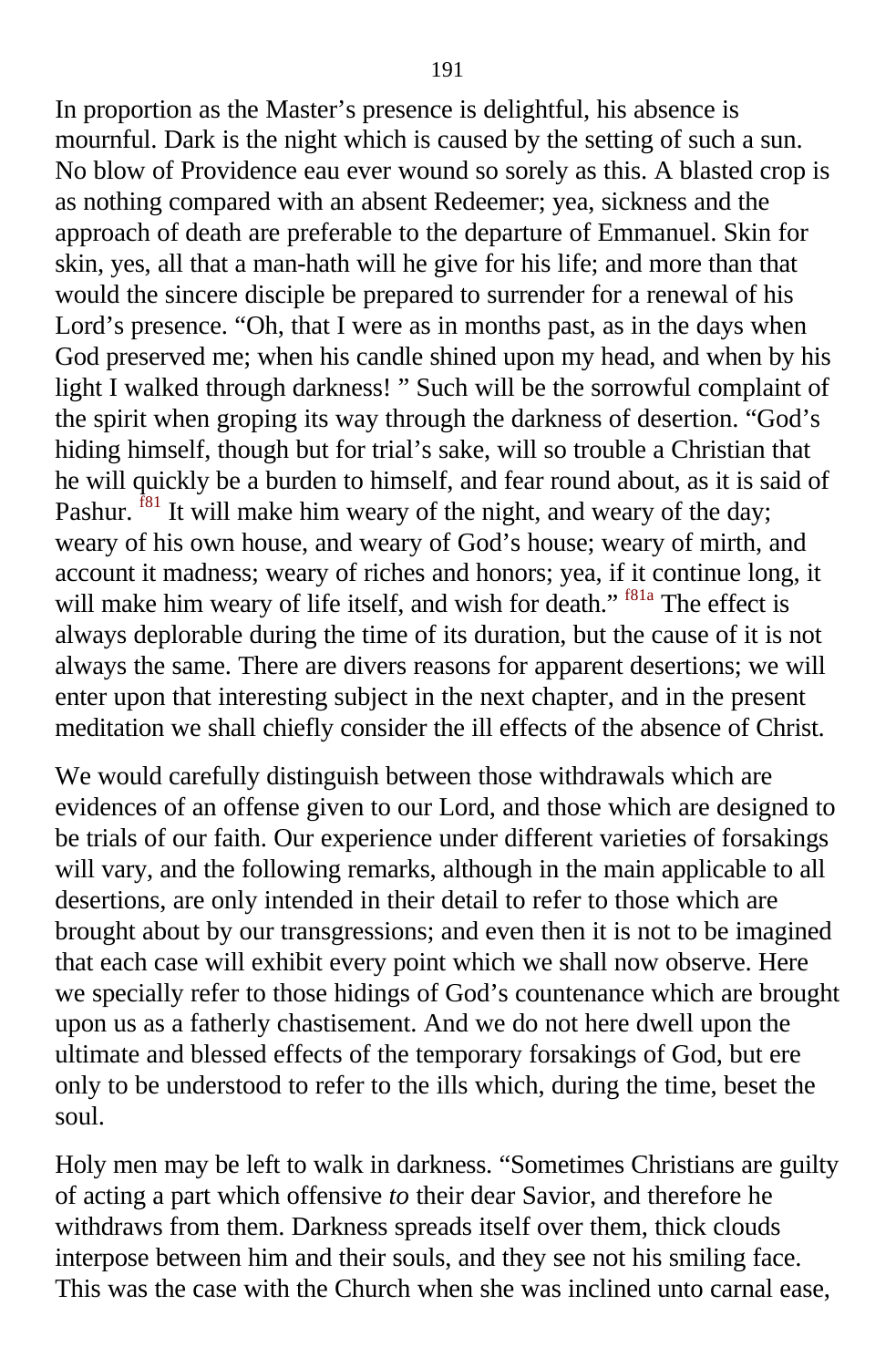rather than to rise and give her Beloved entrance. He quickened her desires after the enjoyment of his company, by an effectual touch upon her heart; but he withdrew, departed, and left her to bewail her folly in her sinful neglect. Upon this her bowels were troubled: she arose and sought him; but she found him not. It is just with him to hide himself from us, if we are indifferent about the enjoyments of his delightful presence, and give us occasion .to confess our ingratitude 'to him, by the loss we sustain in consequence of it. His love *in itself* passes under no vicissitude; 'it is always the same; that is our security; but the *manifestation* of it to our souls, from which our peace, comfort, and joy spring, may be interrupted through our negligence, sloth, and sin. A sense of it, when it is so, may well break our hearts; for there is no ingratitude in the world like it."  $\frac{1}{182}$  We would not be understood to teach that God punishes his people for sin in a legal sense; this would be a slur upon his justice; for, seeing that he has folly punished their sin in Christ, to inflict any penalty upon them would be demanding a double punishment for one offense, which were unjust. Let the chastisements be understood in a paternal sense as correctives, and the truth is gained. Sin will be chastened in the elect. "You only have I known out of all the nations of the earth, therefore, I will punish you for your iniquities." If we walk contrary to him, he will walk contrary to us. The promise of communion is only appended to obedience. "He that hath my commandments, and keepeth them, he it is that loveth me: and he that loveth me shall be loved of my Father, and I will love him, and will manifest myself to him." <sup>[f83](#page-234-0)</sup> Now if we walk scandalously, and indulge in known sin, no wonder though the Lord withdraw himself from us. The joy of his salvation must not rest with his erring ones, though the salvation itself is ever theirs. Alas for us, that our corruption should so frequently mar our communion!

Many times between conversion and the rest of eternity the Christian, through sin, will have to walk through a salt land, not inhabited, and find the songs of the Canticles hushed by the wail of the Lamentations. Yet we would fain believe that there are some who have but little cause to write their history in Mack letters, for their life has been one continued calm communion, with only here and there a hurried interruption. We are far from believing that the despondency', coldness, and misery produced by a loss of the visible love of Christ ought to make up any considerable part of the biography of a Christian. That they do so in many cases, we readily admit, but that it *should* be so we never can allow. Those men who glory in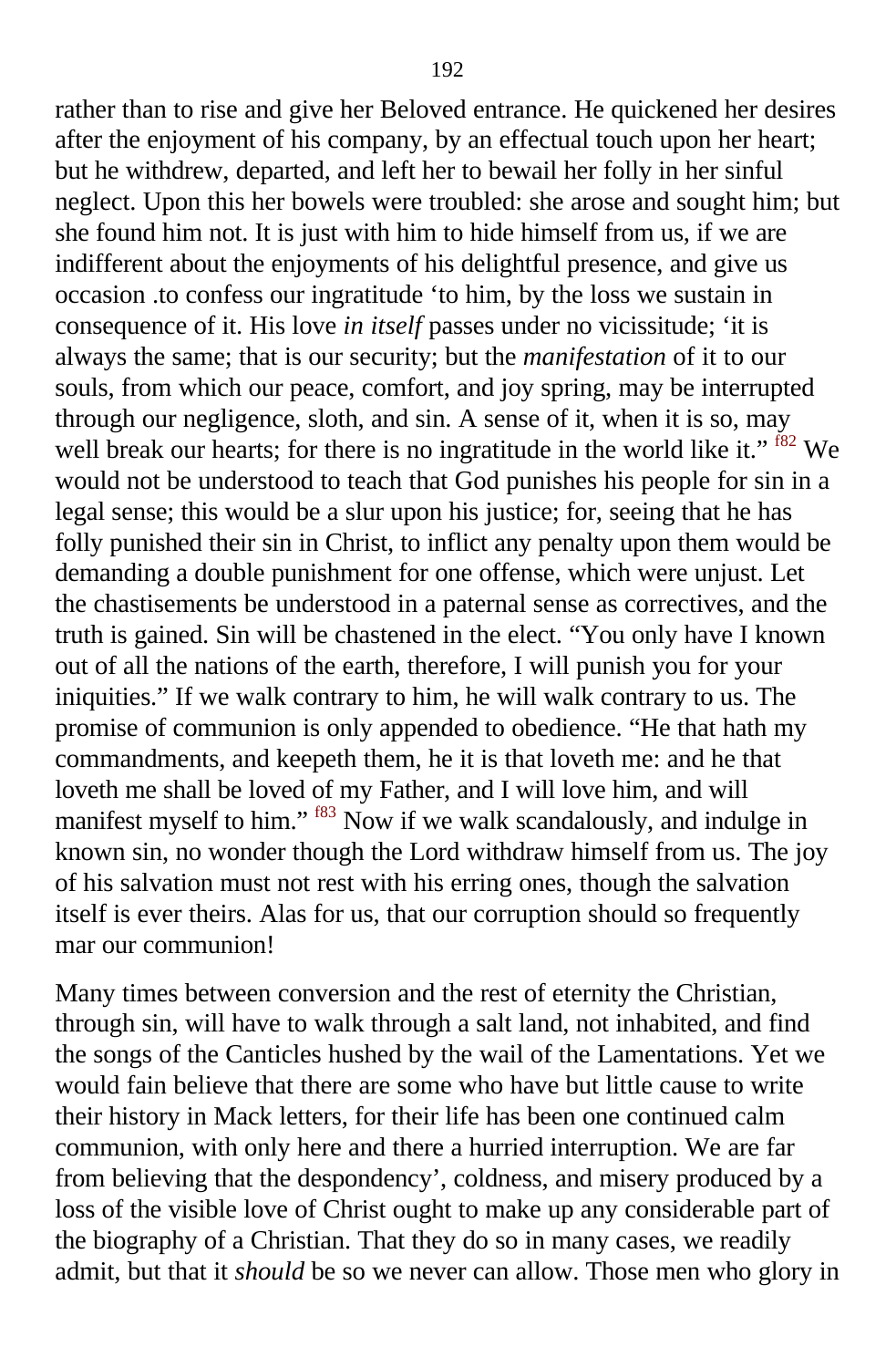what they proudly call a deep experience, — by which they mean great wanderings from the path which Enoch trod when he walked with God, are very prone to exalt \*.he infirmities of the Lord's people into infallible and admirable proofs of grace. To them an absent Christ is fine stock in trade for a sermon upon their own superlative wisdom; and a heart which mourns abundantly, but loves most scantily, is to them what perfection is to the Arminian. As if the weeds of the field-were precious plants because they will grow in good soil; as if the freckles on the face of beauty were to be imitated by all who desire to attain to loveliness; or as if the rocks in the sea were the very cause of its fullness. The deepest experience in the world is that which deals only with the lord Jesus Christ, and is so sick of man, and of all within him, and so confident in the Lord Jesus, that it casts the whole weight of the sin and sinfulness of the soul entirely upon the Redeemer, and so rejoicing in his all-sufficiency, looks above the wants and woes of its own evil and ruined nature, to the completion of the new man in Christ Jesus. That eminent preacher, the late Howland Hill, has well said, "I do not like Christians to live always complaining; but! do not mind how much they complain if they carry their corruptions to Jesus." This is forgotten by many; but those who are careful to practice it will have many causes for gladness.

Blessed be God, the green pastures and the still waters, the shepherd's crook and, pleasant company, are objects which are quite as familiar to the believer's mind as the howling wilderness and the brandished rod —

> *"The men of grace have found Glory begun below; Celestial fruits on earthly ground, From faith and hope do grow."*

Yet, to the believer's grief, seasons of absence do occur, and those, alas, too frequently. It is our business, as the Holy Spirit shall enable us, very briefly to consider the subject of *apparent desertion on account of sin,* and may He make it useful to us.

We shall now proceed to review the mischiefs which attend upon suspended communion. The effects of the withdrawal of the face of Jesus are the outward signs shadowing forth the secret sickness of the heart, Which such a condition necessarily engenders. Although it be not fatal, yet is it exceedingly hurtful to miss the company of the Lord. As plants thrive not when the light is kept from them, but become blanched and unhealthy,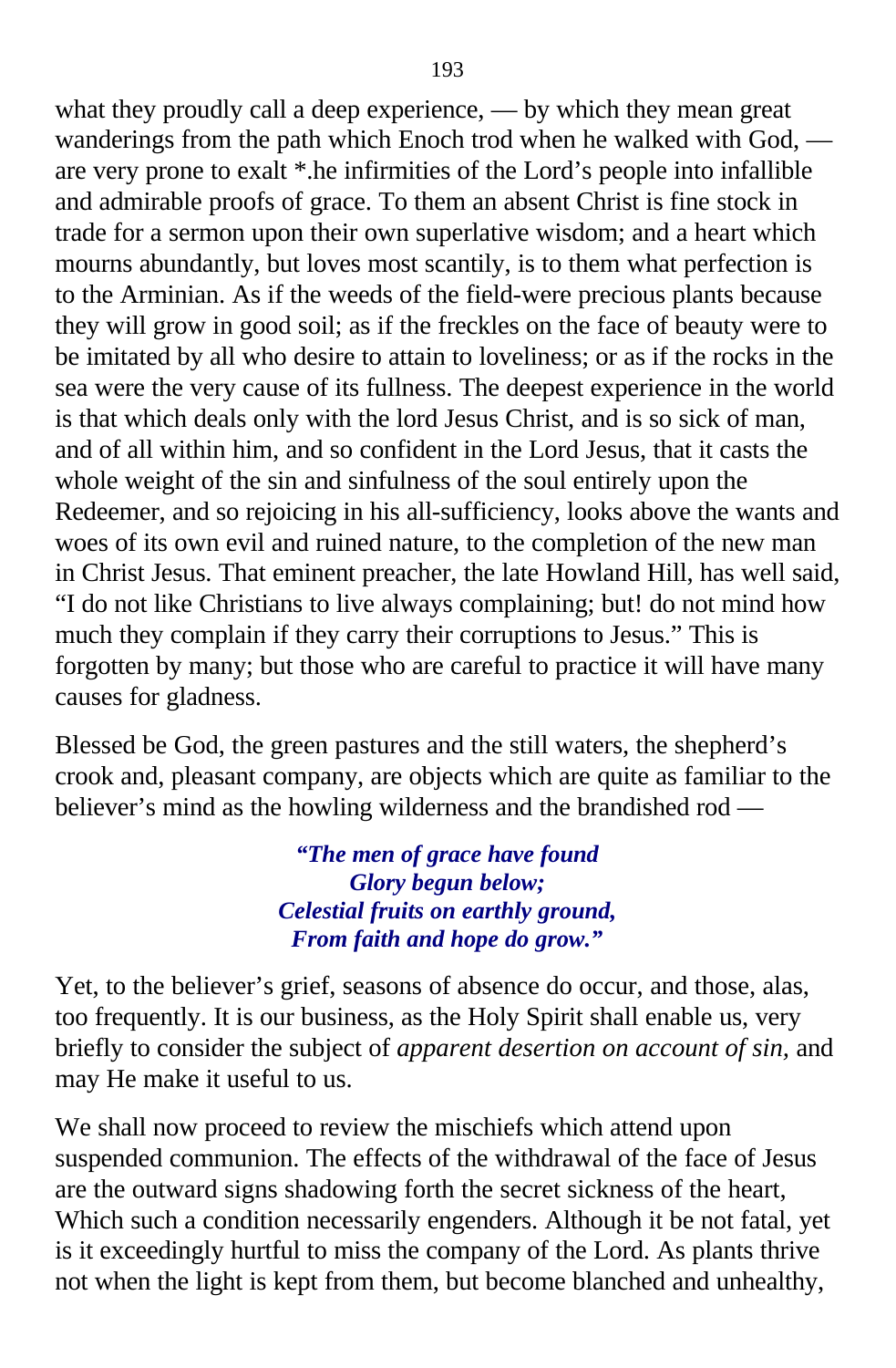so souls deprived of the light of God's countenance are unable to maintain the verdure of their piety or the strength of their graces. What a loss is a lost Christ!

During this doleful season *the believer*'*s evidences are eclipsed;* he is in grievous doubt concerning his own condition before God; his faith is become weak, his hope well-nigh buried, and his love cold and languid. The graces which, like planetary stars, once shone upon him with light and radiance, are now dark and cheerless, for the sun has departed, the source of their light is concealed in clouds. Evidences without Christ are like unlit candles, which afford no light; like fig-trees with leaves only, devoid of fruit; like purses without gold, and like barns without wheat: they have great capabilities of comfort, but without Jesus they are emptiness itself. Evidences are like conduit-pipes — -they are sometimes the Channels of living water, but if the supply from the fountain-head be cut off from them, their waters utterly fail. That man will die of thirst who has no better spring to look to than an empty pitcher of evidences. Ishmael would have perished in the wilderness if his only hope had been in the bottle which his mother brought out with her from the tent of Abraham; and assuredly without direct sup, plies from the gracious hands of the Lord Jesus, the saints would soon be in an ill plight. Unless the God of our graces be ever at the root of them, they will prove like Jonah's gourd, which withered away when he was most in need of it. In this condition we shall find ourselves, if we lose the presence of the Lord Jesus; we shall be racked with fears, and tormented with doubts, without possessing that sovereign cordial with which in better days our sorrows have been allayed. We shall find all the usual sources of our consolation dried up, and it will he in vain for us to expect a single drop from them. Allah sent Obadiah upon an idle errand, when in the time of great drought he said, "Go into the land unto all fountains of water, and unto all brooks: peradventure we may find grass to, save the horses and mules alive, that we lose not all the beasts;" for it was the presence and prayer of Elijah which alone could procure the rain to supply their wants; and if we., when we have lost our Master's society, seek to obtain comfort in past experiences and time-were evidences, we shall have to weep with bitter tears because of a disappointed hope. We must regain the society of Christ, if we would restore the luster of our assurance. An absent Savior and joyous confidence are seldom to be spoken of together.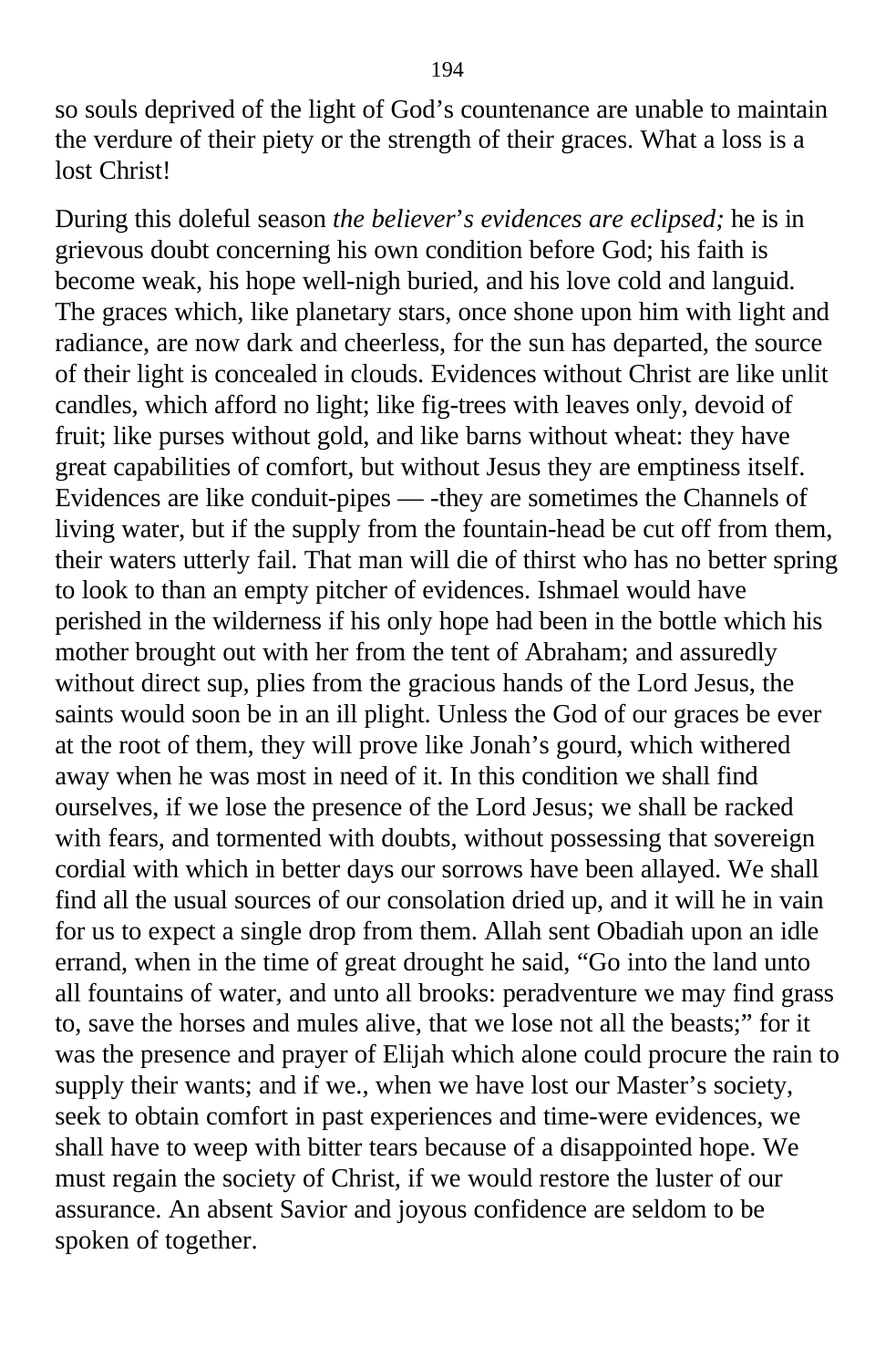We know, however, that some professors can maintain a confident carriage when the presence of the Lord is withholden; they are as content without him as with him, and as happy under his frown as when in the sunshine of his smile. Between the outward appearances of strong faith and strong delusion there is frequently so little difference that the presumptuous boaster is often as highly esteemed as the assured believer: nevertheless in their inner nature there is an essential distinction. Faith believes on Jesus when his comfortable promise is not vouchsafed; but it does not render the soul indifferent to the sweetness of his society.

Faith says, "I believe Him when I do not feel his love manifest towards me, but my very persuasion of his faithfulness makes me pant for the light of his countenance;" but vain presumption exclaims, "Away with evidences and manifestations, I am a vessel of mercy, and therefore I am secure; why should I trouble myself about grace or graces? I have made up my mind that all is right, and I will not break my slumbers whoever may seek to alarm me." Happy is the man whose faith can see in the thick darkness, and whose soul can live in the year of drought; but that man is not far from a curse who slights the fellowship of the Lord, and esteems his smile to be a vain thing. It is an ill sign if any of us are in a contented state when we are forsaken of the Lord; it is not faith, but wicked indifference, which makes us careless concerning communion with Him. And yet how often have we had cause to lament our want of concern; how frequently have we groaned because we could not weep as we ought for the return of our husband who had hidden himself from us!

When enveloped in the mists of desertion, *we lose all those pleasant visions of the future* widen once were the jewels in the crown of out life. We have no climbings to the top of Pisgah; no prospects of the better land; no earnests of pure delight; no foretastes of the riches of glory, and no assurance of our title to the goodly land Beyond Jordan. It is as much as we can do to preserve ourselves from despair; we cannot aspire to any confidence of future glory. It is a contested point with us whether we are not ripening for hell. We fear that we never knew a Savior's love, But have been all along deceivers and deceived; the pit of hell yawns before us, and we are in great straits to maintain so much as a bare hope of escape from it. We had once despised others for what we thought to be foolish doubts, but now that we ourselves are ready to slip with our feet, we think far more of the lamps which we despised  $184$  When we were at ease, and would be willing to change places with them if we. might have as good an opinion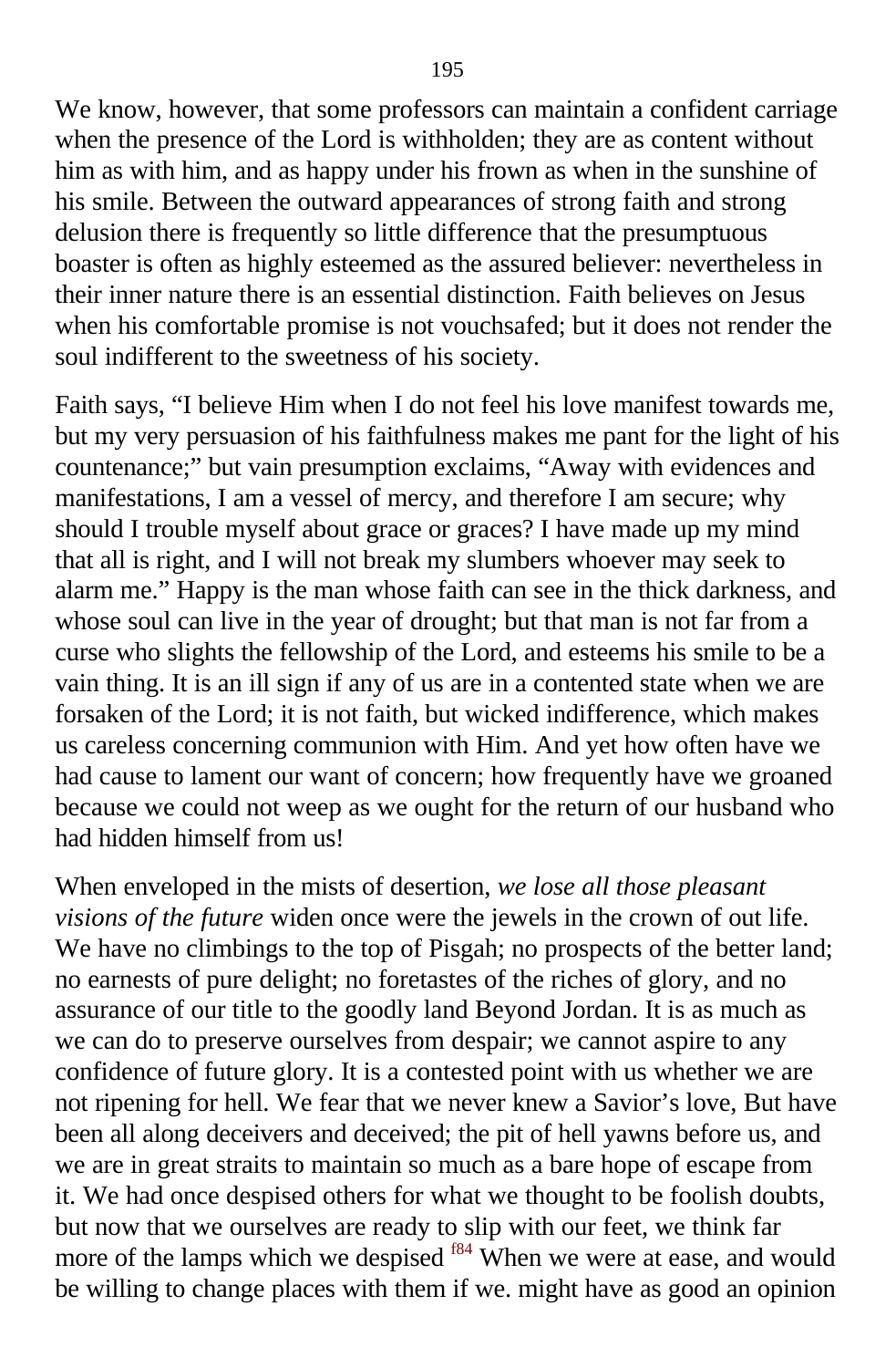of our own sincerity as we have of theirs. We would give anything for half a of hope, and would be well content to Be the meanest of the sheep, if we might but have a glimpse of the Shepherd.

*The native buoyancy of spirit which distinguishes the heir of heaven is in a great measure* removed by the departure of the Lord. The be never is spiritually a man who can float in the deepest waters, and mount above the highest billows; he is able, when, in a right condition, to keep his head above all the water-floods which may invade his peace: but see his Lord depart, and he sinks in deep mire, where there is no standing — all the waves and the Billows have gone over him. Troubles which were light as a feather to him, are now like mountains of lead; he is afraid of every dog that snarls at him, and trembles at every :shadow. He who in his better days could cut down an acre of foemen at a stroke, is affrighted at the approach of a single adversary. He whose heart was fixed so that he was not afraid of evil tidings, is now alarmed at every report. Once he could hurl defiance to earth and hell united, and could laugh at persecution, slander, and reproach, but he is now as timid as a deer, and trembles at every phantom that threatens him. His daily cares, which once he loved to east upon the Lord, and counted but as the small dust of-the balance are now borne upon the shoulders of his own anxiety, and are a load intolerably oppressive. He was once clothed in armor of proof, and was not afraid of sword or spear; but now that he hath lost his Master's presence, such is his nakedness that every thorn pierces him, and every briar fetches blood from him; yea, his spirit is pierced through and through with anxious thoughts which once would have been his scorn. How are the mighty fallen; how are the princes taken in a net, and the nobles cast as the mire of the street! He who could do all things can now do nothing; and he who could rejoice in deep distress is now mourning in the midst of blessings. He is like a chariot without wheels or horses, a harp without strings, a river without water, and a sail without wind. No songs and music now; his harp is hanging upon the willows. It is vain to ask of him a song, for "the chief musician upon his stringed instruments" has ceased to lead the choir. Can the spouse be happy when she has grieved her bridegroom and lost his company? No; she will go weeping through every street of the city, until she can again embrace him; her joy shall cease until again she shall behold his countenance.

It is frequently an effect of divine withdrawal *that the mind becomes groveling and earthly.* Covetousness and love of riches attain a sad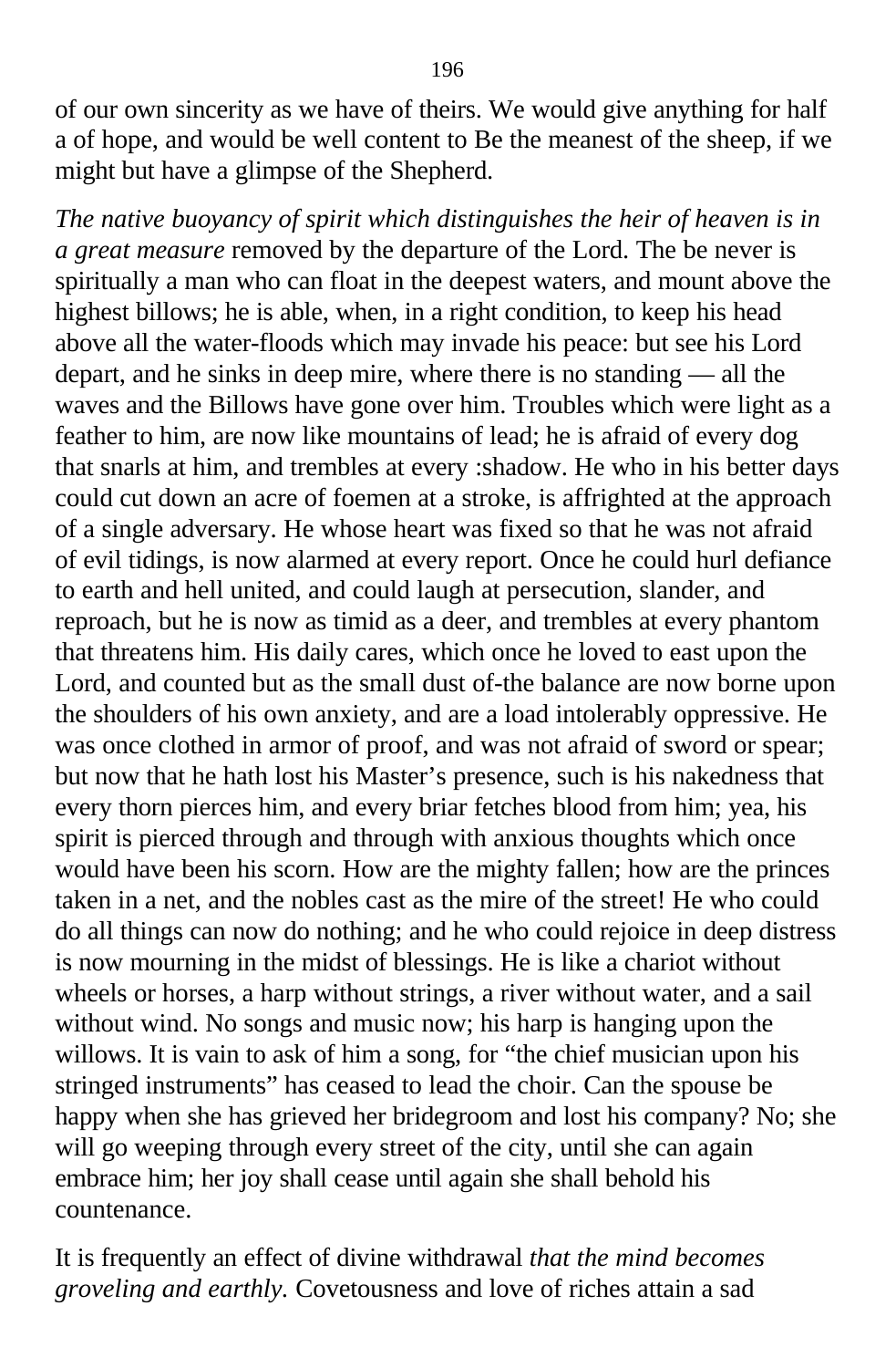preponderance. The Lord will hide himself if we love the world; and, on the other hand, his absence, which is intended for far other purposes, will sometimes, through the infirmity of our nature, increase the evil which it is intended to cure. When the Lord Jesus is present in the soul, and is beheld by it, ambition, covetousness, and worldliness flee apace; for such is his apparent glory that earthly objects fade away like the stars in noonday; but when He is gone, they will show their false glitter, as the stars, however small, will shine at midnight. Find a Christian whose soul cleaveth to the dust, and who careth for the things of this life, and you have found one who has had but little manifest fellowship with Jesus. As sure as ever we undervalue the Savior's company, we shall set too high an estimate upon the things of this life, and then bitterness and disappointment are at the door.

At this juncture, moreover, *the great enemy of souls is peculiarly busy ;* our extremity is his opportunity, and he is not backward in availing himself of it. Now that Zion's Captain has removed his royal presence, the evil one concludes that he may deal with the soul after the devices of his own malicious heart. Accordingly, with many a roar and hideous yell, he seeks to affright the saint; and if this suffices not, he lifts his arm of terror and hurls his fiery dart. As lions prowl by night, so doth he seek his prey in the darkness. The saint is now more than usually beneath his power; every wound from the envenomed dart festers and gangrenes more easily than at other times; while to the ear of the troubled one the howlings of Satan seem to be a thousand times louder than he had ever heard before. Doubts of our calling, our election, and adoption, fly 'into our souls like the flies into Pharaoh's palace, and all the while the grim/lend covers us with a darkness that may be felt. Had he attacked us in our hours of communion, we would soon have made him feel the metal of our swords; but our arm is palsied, and our strokes are like blows from the hand of a child, rather exciting his laughter than his fear. Oh for the days when we put to flight the armies of the aliens! would to God we could again put on strength, and by the arm of the Lord o'erthrow the hosts of hell! Like Samson we sigh for the hah' in which our great strength lieth; and when the abouts of the vaunting Philistines are in our ears, we cry for the strength which once laid our enemies "*heaps* upon heaps" by thousands. We must again enjoy the manifest presence of the Lord, or we shall have hard work to lift up a standard against the enemy.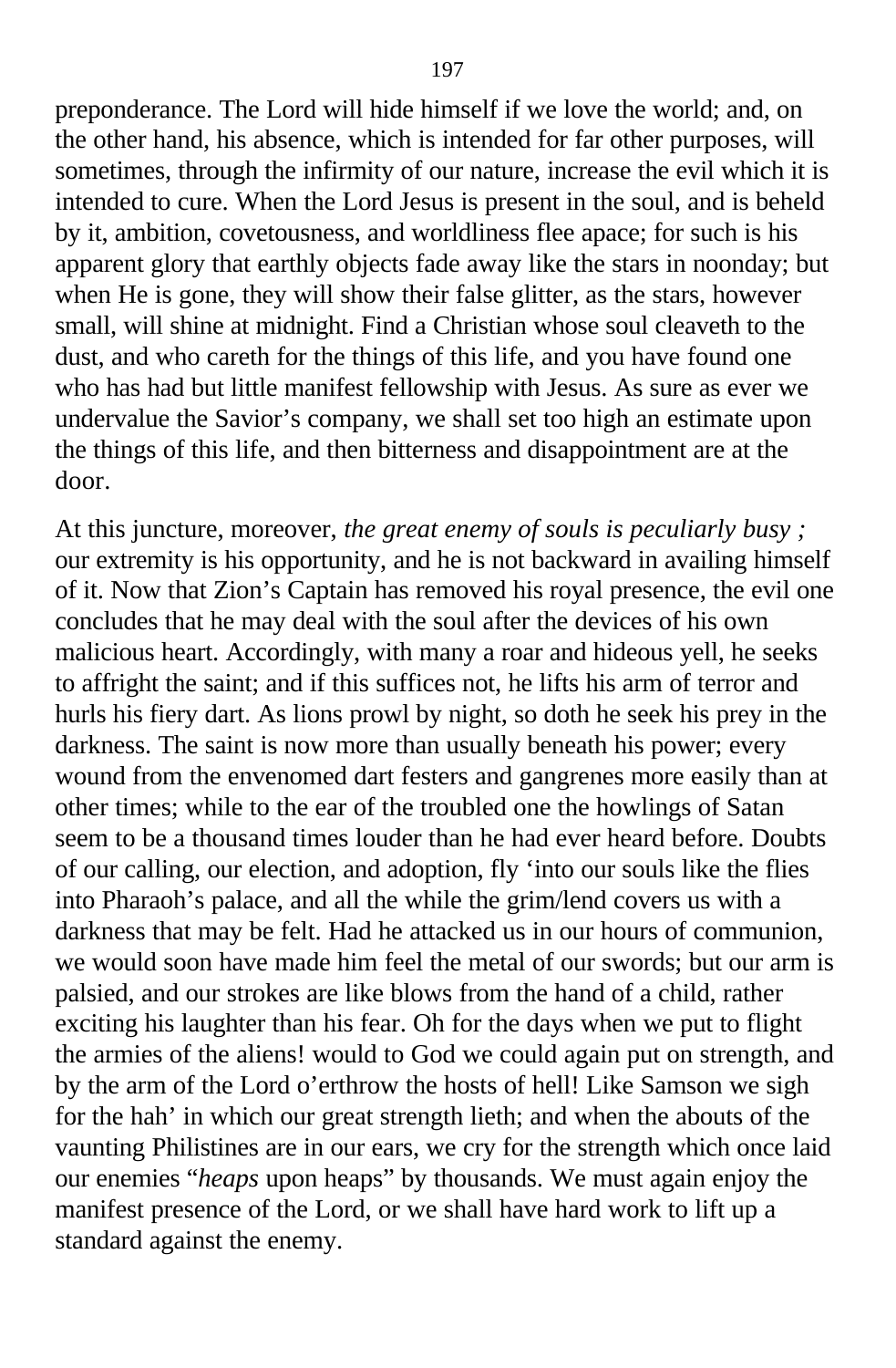It is not an unusual circumstance to find *,in return upon the conscience* at this critical season.

> *"Now the heart, disclos'd, betrays All its hid disorders; Enmity to God's right ways, Blasphemies and murders. Malice, envy, lust, and pride, Thoughts obscene and filthy Sores corrupt and putrified, No part sound or healthy.*

*"***All things to** *promote our fall, Show a mighty fitness; Satan will accuse withal, And the conscience witness; Foes within, and foes without, Wrath, and law, and terrors; Rash presumption, timid doubt, Coldness, deadness, errors." [f85](#page-234-0)*

When Israel had the sea before them, and the mountains on either hand, their old masters thought it a fit time to pursue them; and now that the believer is in great straits, his former sins rise up to afflict him and cause him renewed sorrow then, moreover, our sins become more formidable to us than they were at our first repentance; when we were in Egypt we saw not the Egyptians upon horses and in chariots — they only appeared as our taskmasters with their whips; but now we see them clad in armor, as mighty ones, full of wrath, bearing the instruments of death. The pangs of sin, when the Lord forsakes us, are frequently as vehement as at first conversion, and in some eases far more so; for a conviction of having grieved e, Savior whose love we have once known, and whose faithfulness we have proved, will cause grief of a far more poignant character than any other order of conviction. Men who have been in a room full of light, think the darkness more dense than it is considered to be by those who have long walked in it; so pardoned men think more of the evil of sin than those who never saw the light.

*The deserted soul has little or no liberty in prayer:* he pursues the habit from a sense of duty, but it yields him no delight. *In* prayer the spirit is dull and languid, and *after* it the soul feels no more refreshment than is afforded to the weary by a sleep disturbed with dreams and broken with terrors. He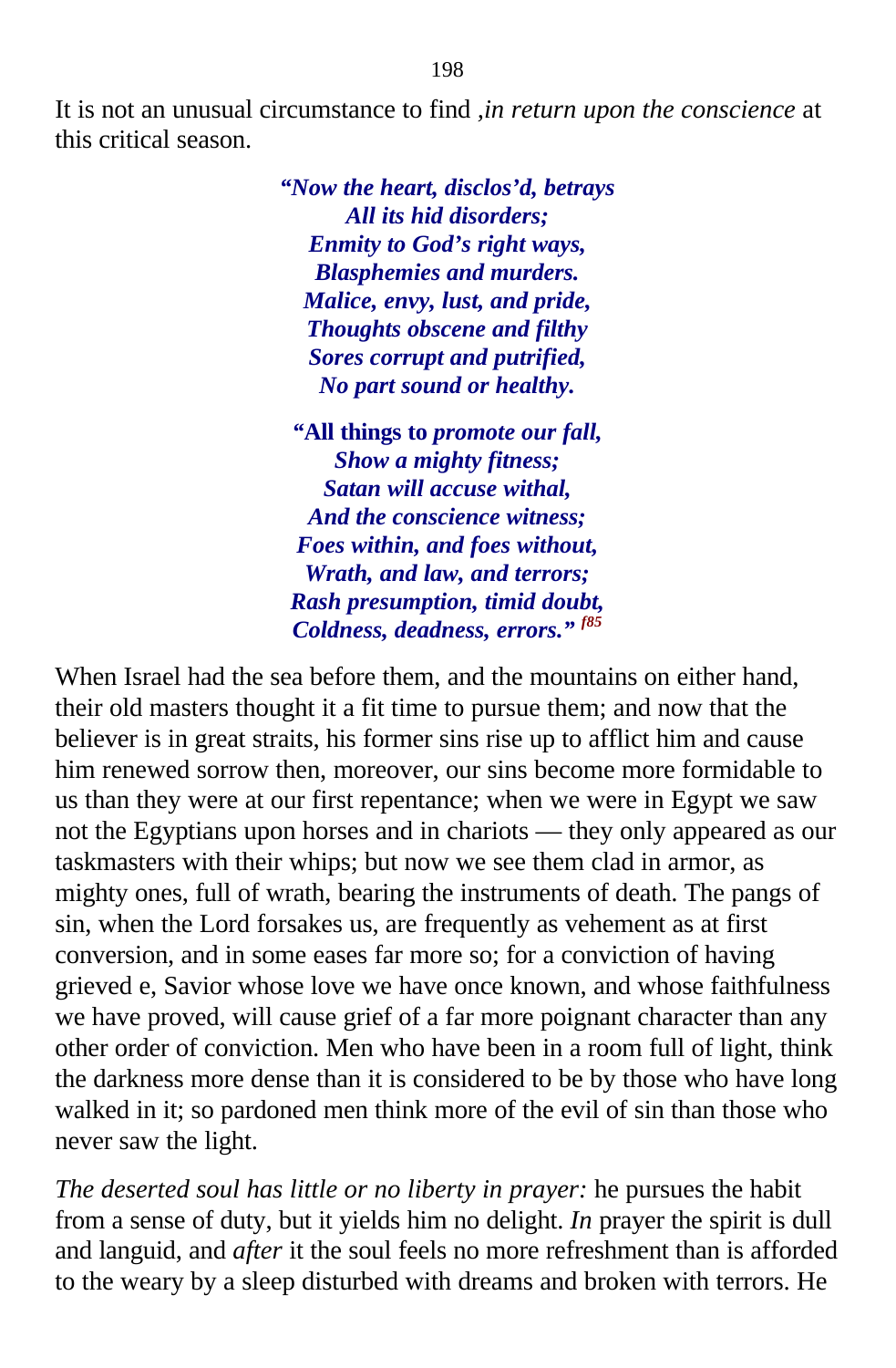is unable to enter into the spirit of worship; it is rather an *attempt* at devotion than the attainment of it.

As when the bird with broken wing strives to mount, and rises a little distance, but speedily falls to the ground, where it painfully limps and flaps its useless pinion — so does the believer strive to pray, but fails to reach the height of his desires, and sorrowfully gropes his way with anguishing attempts to soar on high. A pious man once said, — " Often when in prayer I feel as if I held between my palms .the fatherly heart of God and the bloody hand of the Lord Jesus; for I remind the one of his divine love and inconceivable mercies, and I grasp the other by his promise, and strive to hold him fast and say,' I will not let thee go except thou bless me."<sup>586</sup> But when left by the Lord such blessed nearness of access is impossible; there is no answer of peace, no token for good, no message of love. The ladder is there, but no angels are ascending and descending upon it; the key of prayer is in the hand, but it turns uselessly within the lock. Prayer without the Lord's presence is like a bow without a string, or an arrow without a head.

The *Bible,* too, that great granary of the finest wheat, becomes a place of emptiness, where hunger looks in vain for food: in reading it, the distressed soul will think it to be all threatenings and no promises; he will see the terrors written in .capitals, and the consolations printed in a type so small as to be almost illegible. Read the Word he must, for it has become as necessary as his food; but enjoy it he cannot, for its savor has departed. As well might we try to read in the dark as to get joy from Holy Scripture unless Christ shall pour his gracious light upon the page. As the richest field yields no harvest without rain, so the book of Revelation brings forth no comfort without the dew of the Spirit.

*Our intercourse with Christian f*riends, once so enriching, is rendered profitless, or at best its only usefulness, is to reveal our Poverty by enabling us to compare our own condition!

With that of other saints. We cannot minister unto their edification, nor do we feel that their company is affording us its usual enjoyment; and it may be we turn away from them, longing to see Him face whose absence we' deplore. This barrenness overspreads all the ordinances of the Lord's house, and renders them all unprofitable. When Christ is with the Christian, the means of grace are like flowers in the sunshine, smelling fragrantly and smiling beauteously; but without Christ they are like flowers by night, their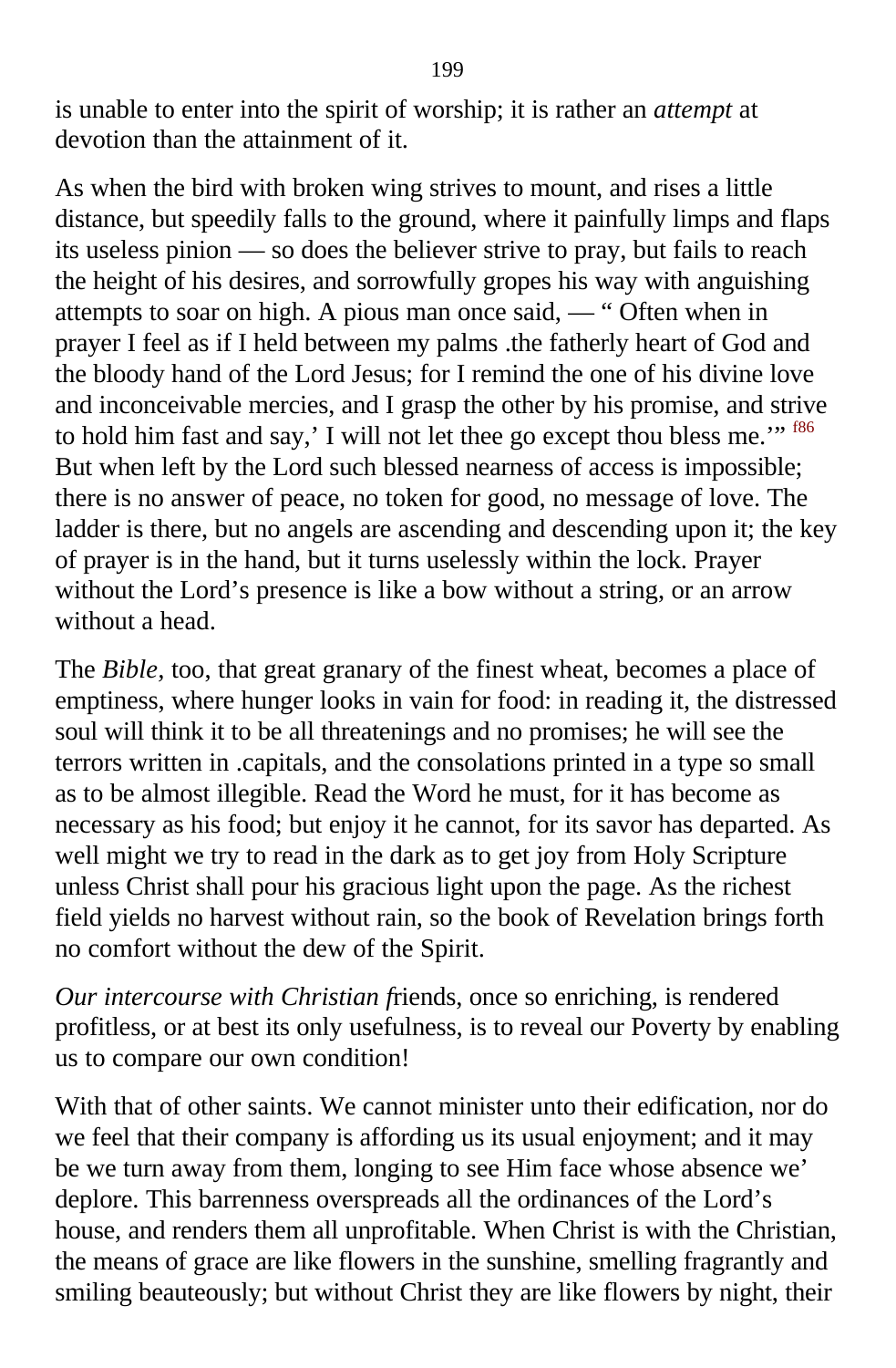fountains of fragrance -.re sealed by the darkness. The songs of the temple shall be howlings in that day, and her solemn feasts as mournful as her days of fasting. The sacred supper which, when Christ is at the table, is a feast of fat things, without Him is as an empty vine. The holy convocation without him is as the gatherings of the market, and the preaching of his Word as the shoutings of the streets. We hear, but the outward ear is the only part affected; we sing, but

#### *Hosannahs languish on our tongues; And our devotion dies."*

We even attempt to :preach (if this be our calling), but we speak in heavy chains, full of grievous bondage. We pant for God's house, and then, after we have entered it, we are but the worse. We have thirsted for the well, and having reached it we find it empty.

Very probably we *shall grow censorious,* and blame the ministry and the church when the blame lies only with ourselves. We shall begin to cavil, censure, *criticize,* and blame. Would to God that any who are now doing so would pause and inquire the reason of their unhappy disposition. Hear the reproof administered by one of the giants of puritanic times: "You come ofttimes to Wisdom's home, and though she prepare you all spiritual dainties, yet you can relish nothing but some by-things, that lie about the dish rather for ornament than for food. And would you know the reason of this? It is because Christ is not with your spirits. If Christ were with you, you would feed on every dish at Wisdom's table, on promises, yea, and on threatenings too. 'To the hungry soul every bitter thing is sweet,' saith Solomon. All that is good and wholesome goes down well where Christ is with the spirit." <sup>[f87](#page-234-0)</sup> Oh, for the Master's smile to impart a relish to his dainties!

*Weakness* is the unavoidable result of the Lord's displeasure. "The joy of the Lord is our strength," and if this be wanting we necessarily become faint. "*His presence is life,*" and the removal of it shakes us to our very foundation. Duty is toilsome labor, unless Christ make it a delight. "Without me ye can do nothing," said the Redeemer; and truly we have found it so. The boldness of lion-like courage, the firmness of rooted decision, the confidence of unflinching faith, the seal of quenchless love, the vigor of undying devotion, the sweetness of sanctified fellowship — all hang for support upon the one pillar of the Savior's presence, and this removed they fail. There are many and precious clusters, but they all grow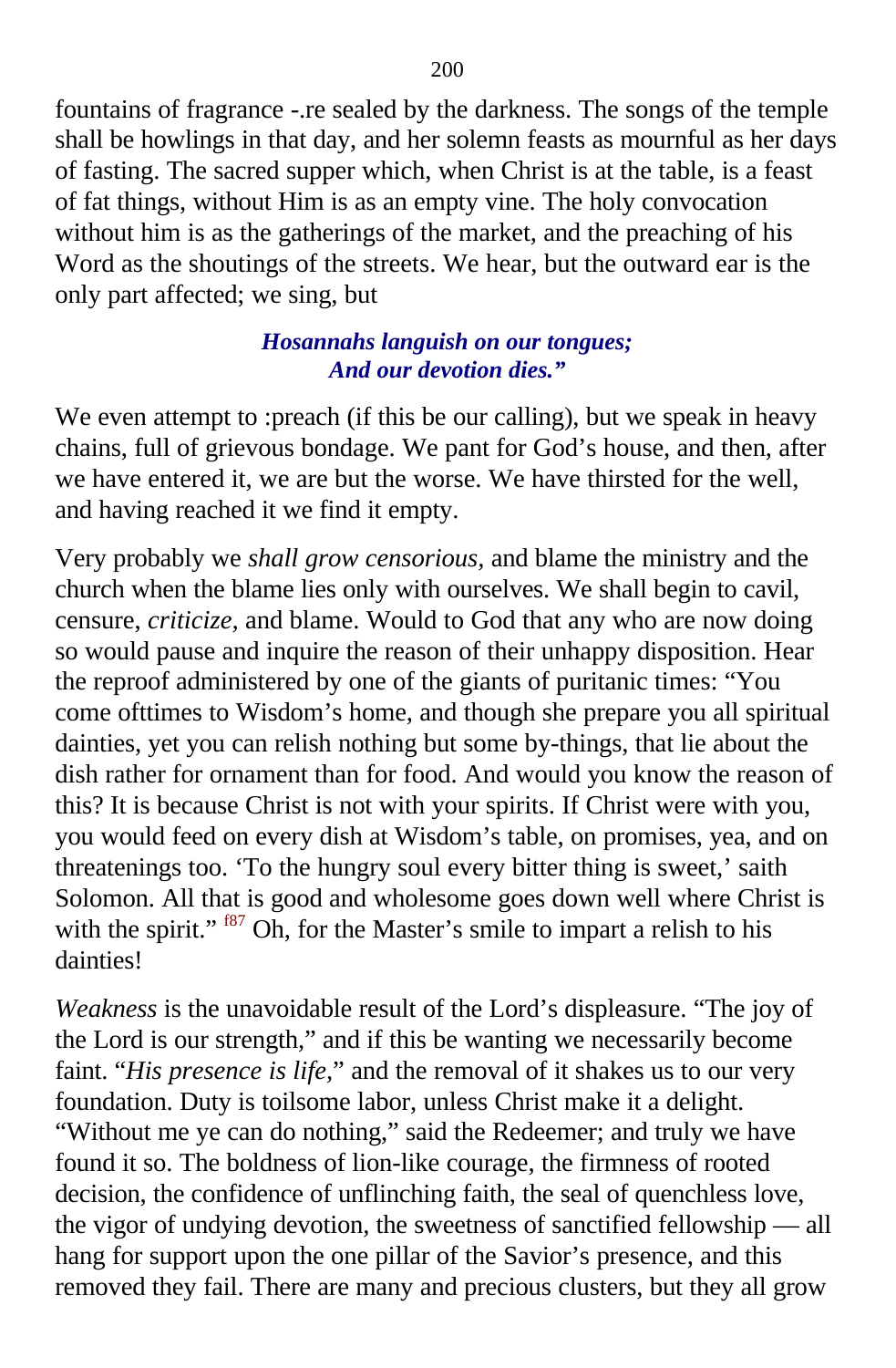on one bough, and if that be broken they fall with it. Though we be flourishing like the green bay-tree, yet the sharpness of such a winter will leave us leafless and bare. Then "the fig-tree Shall not blossom, neither shall there be fruit in the vine; the labor of the olive shall fad, and the field shall yield no meat." "Instead of sweet smell there shall be a stink; and instead of a girdle a rent; and instead of well-set hair, baldness; and instead of a stomacher a girding of sackcloth; and burning instead of beauty." <sup>[f88](#page-234-0)</sup> It is then that we shall cry with Saul, "I am sore distressed, for the Philistines make war against me, and God is departed from me, and answereth me no more, neither by prophets nor by dreams."<sup>F89</sup> Good it is for us that He is not clean gone for ever, but will turn again lest we perish.

Not to weary ourselves upon this mournful topic, we may sum up all the manifest effects of a loss of the manifest favor of Christ in one sad catalogue — misery of spirit, faintness in hope, coldness in worship, slackness in duty, dullness in prayer, barrenness in meditation, worldliness of mind, strife of conscience, attacks from Satan, and weakness in resisting the enemy. Such ruin doth a withdrawing of Divine presence work in man. From all grieving of thy Spirit, from all offending of the Savior, from all withdrawing of thy visible favor, and loss of thy presence, good Lord, deliver us. And if at any time we have erred, and have lost the light of thy countenance, 0 Lord, help us still to believe thy grace and trust in the merits of thy Son, through whom we address thee. Amen.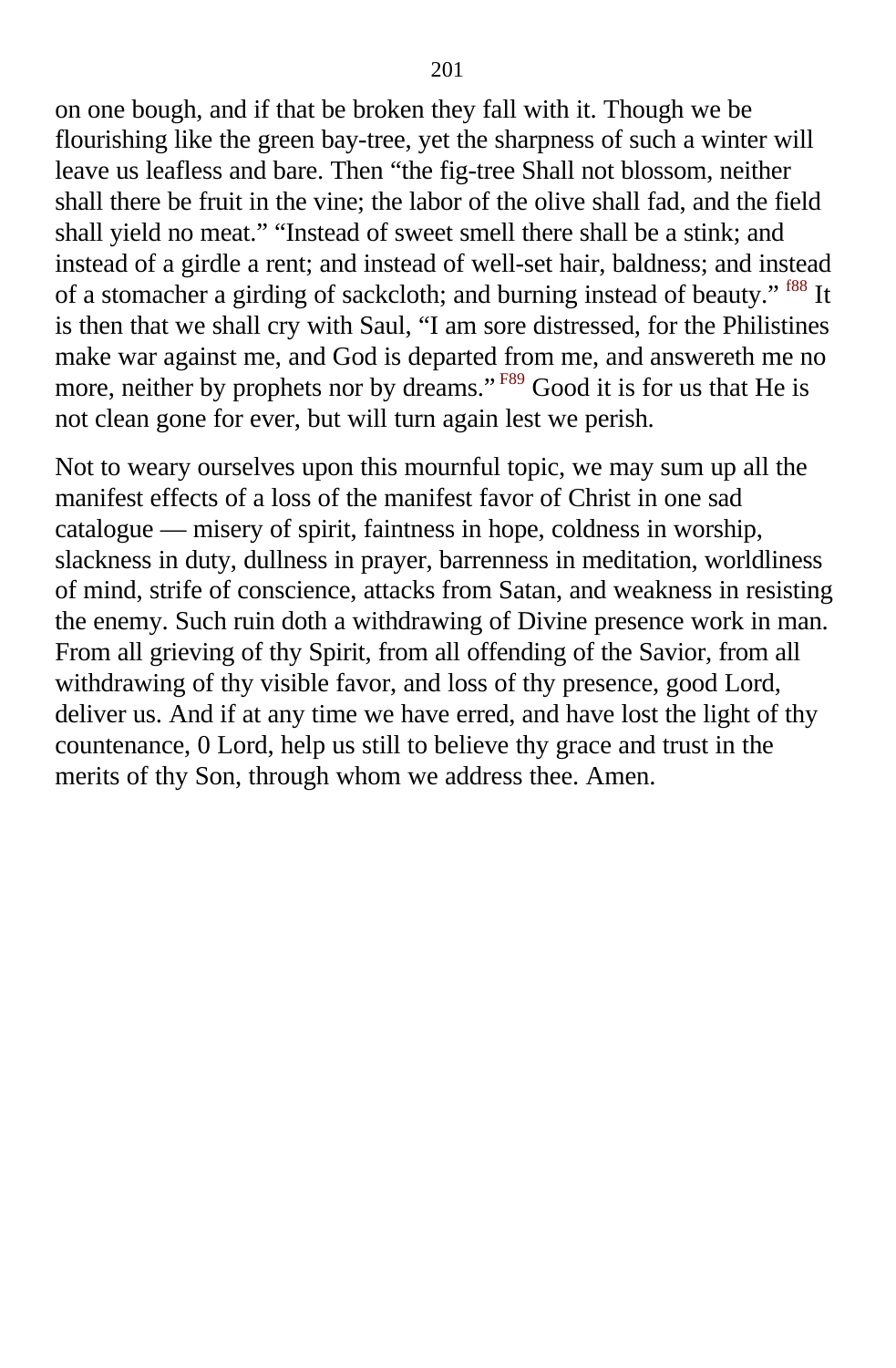## TO THE UNCONVERTED READER.

SINNER, if the consequences of the temporary, departure of God be so terrible, what must it be to be shut out from him for ever? If the passing cloud of his. seeming anger scattereth Such grievous rain upon the beloved sons of God, how direful will be the continual shower of God's unchanging wrath which will fall on the head of rebellious sinners for ever and ever \*. Ah, and we need not look so far as the future I How pitiable is your condition NOW! How great is the danger to which you are every day exposed! How can you eat or drink, or sleep or work, while the eternal God is your enemy? He whose wrath makes the devils roar in agony is not a God to be trifled with Beware I his frown is ,death; 'tis more — 'tis hell, If you knew the misery of the saint when his Lord deserts him but for a small moment, it would be enough to amaze you. Then what must it be to endure it throughout eternity? Sinner, thou art hasting to hell, mind what thou art at! Do not damn thyself, there are cheaper ways of playing feel than that. Go and array thyself in motley, and become the aping fool, at whom men laugh, but do not make laughter for fiends for ever. Carry coals' on thy head, or dash thine head against the wall, to prove that thou art mad, but do not "kick against the pricks;" do not commit suicide upon thine own soul for the mere sake of indulging thy thoughtlessness. Be wise, lest being often reproved, having hardened thy neck, thou shouldest be suddenly destroyed, and that without remedy.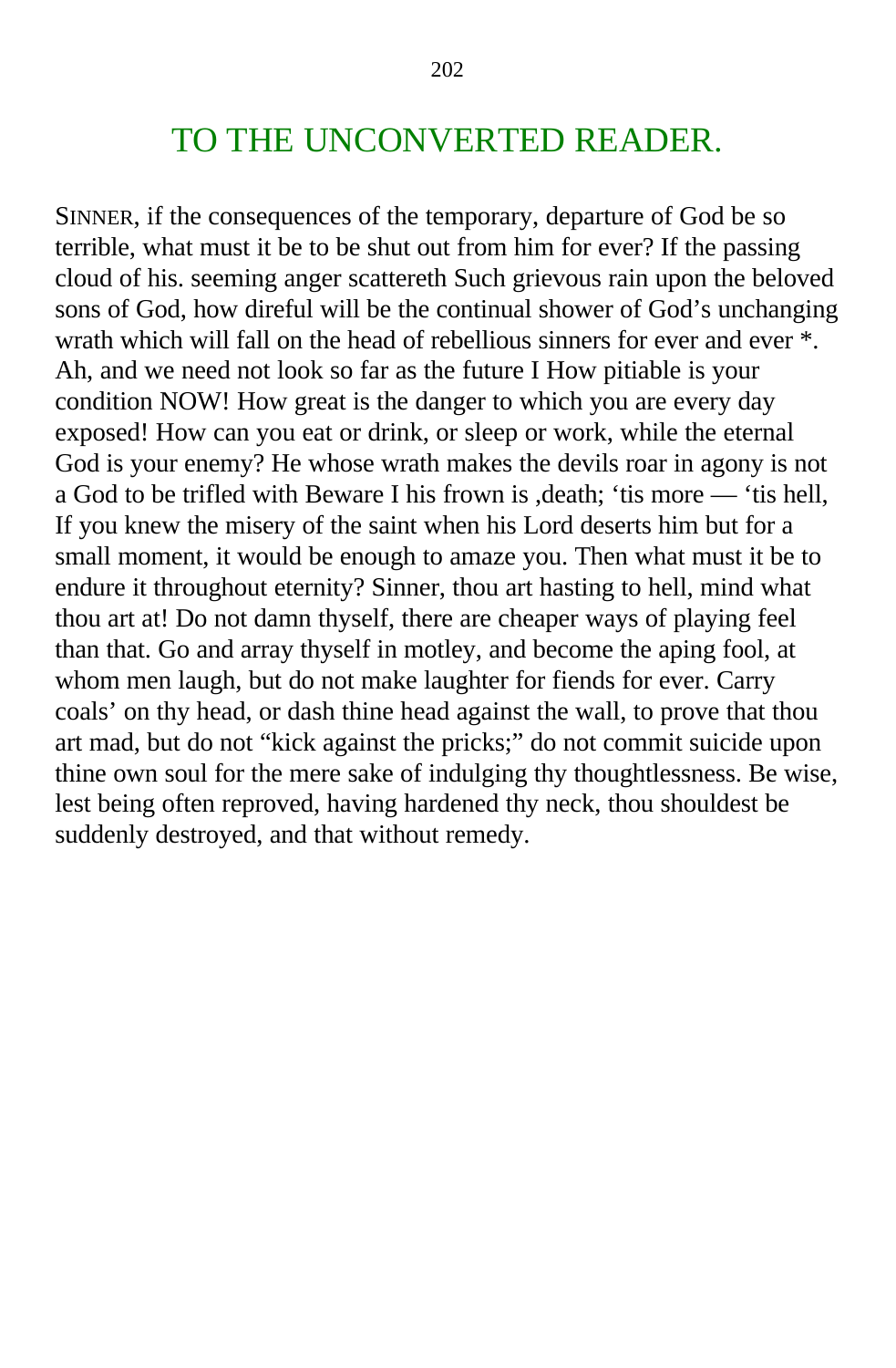# CHAPTER 11.

## THE CAUSES OF APPARENT DESERTION.

#### *"Show me wherefore thou contendest with me." — Job 10:2.*

IT would be a grievous imputation upon the much tried children of God, if we should imagine that their greater trials are the results of greater sin. We see some of them stretched upon the bed of languishing year after yearothers are subject to the severest losses in business, and a third class are weeping the oft repeated bereavements of death. Are all these chastisements for sin? and are we to attribute the excess of trouble to an enlarged deuce o! transgression? Many of the Lord's people are free from the extreme bitterness of such affliction: what is the cause of the difference? Is it always the result of sin? We reply, Certainly not. In many cases it is, but in as many more it is not. David had a comparatively smooth course until after his sin with Bathsheba, and then he commenced a pilgrimage of deepest woe; but we do not think that the trials of Job were preceded by any great fall; on the contrary, Job was never more holy than just before the enemy fell upon him. Trials have other errands besides the mortification of the flesh, and other reasons beyond that of chastisement for sin.

Since the hidings of God's countenance stand among the chief of our troubles, the previous remark will apply to them. These are, without doubt, very frequently a monition from Christ of his grief at our iniquities; but, at the same time, there are so many exceptions to this rule, that it would be unsafe, as well as untrue, to consider it to be general. A portion of the Lord's family live usually in the shade; they are like those sweet flowers which bloom nowhere so well as in the darkest and thickest glades of the forest. Shall we dare to charge them with guilt on this account? If we do so, their extreme sensitiveness will lead them to plead guilty ;. they will be wounded to the quick, and by their very grief and ingenuous confession, they will unwittingly refute our cruel supposition. Some of these bedarkened travelers exhibit the rarest virtues and the most precious graces. They are, of course, wanting in some great points; But in others they so much excel that we are compelled to admire. The white and sickly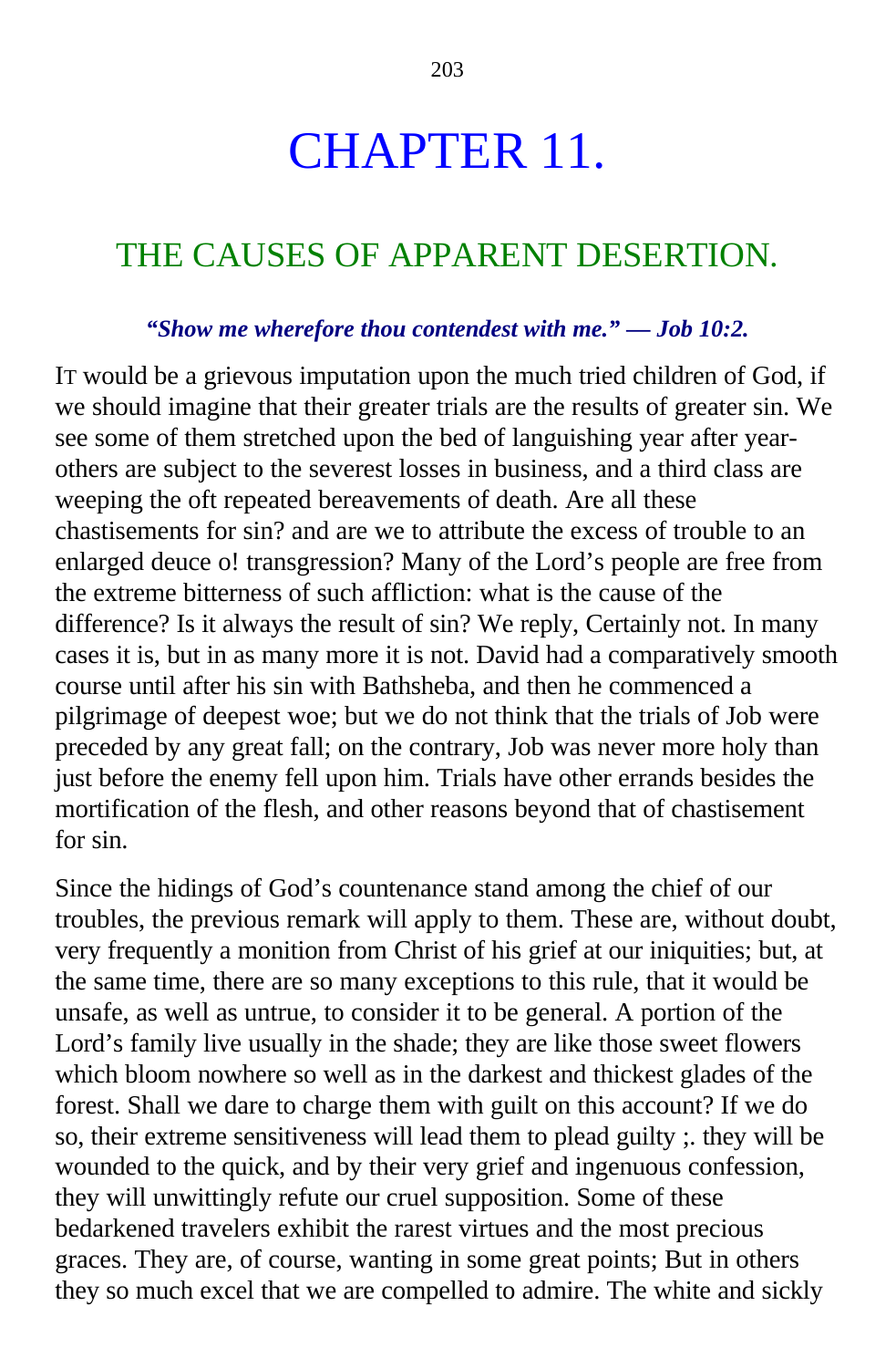lily is exceeding fair, although she has not the ruddy health which is the glory of the rose. We desire that these sons and daughters of mourning may come forth to the light, and rejoice in their Lord: but if they shall still tarry in the land of darkness, be it far from us to charge them with greater sin because they have less joy. We remember well the lines of the poet —

#### *"In this wild world the fondest and the best Are the most tried, meet troubled, and distrest." [f90](#page-234-0)*

We will now venture to suggest some of the reasons for the Savior's withdrawals.

**1.** *Divine sovereignty* is manifested in the communion of saints with their lord, as well as in every other step of the journey to heaven. He who giveth no account of his matters, out of his own absolute will and good pleasure may extinguish the lamps of comfort and quench the fires of joy, and yet give to his creature no reason for his conduct; yea, and find no reason in the creature, but exercise his kingly rights in the most uncontrolled and absolute manner. That all men may see that their best pleasures flow from the river of God, and are only to be found in him, and only to be obtained through his divine grace, he is pleased at certain seasons to dry up the springs, to close the fountain, and suspend the flowing of the stream; so that even the best of men languish, and all the godly of the earth do mourn. Lest the green fir-tree should exalt itself by reason of its fruitfulness, as if it did garnish itself with beauty, the God of our salvation allows a withering and a blight to seize upon it that it may believe the sacred declaration, "FROM ME IS THY FAULT FOUND."

God's own glory is sometimes his only motive for action, and truly it is a reason so great and good that he who mocks at it must be a stranger to God, and cannot be truly humbled before him. It may be that the sole cause of our sad condition lies in the absolute will of God; if so, let us bend our heath in silence, and let him do what seemeth him good. Unhappy is our lot when our best Beloved is absent; but he shall do as he pleases, and we will sigh for his return; but we will not chide him for his absence: "What if God will use his absoluteness and prerogative in this .his dealing with his child, and proceed therein according to no ruled case or precedent? This he may *do*, and who shall cry, 'What doest thou?"<sup>591</sup>

We think, however, that this case is but o! rare occurrence, and we would, under every withdrawal, exhort the believer to look for same other cause,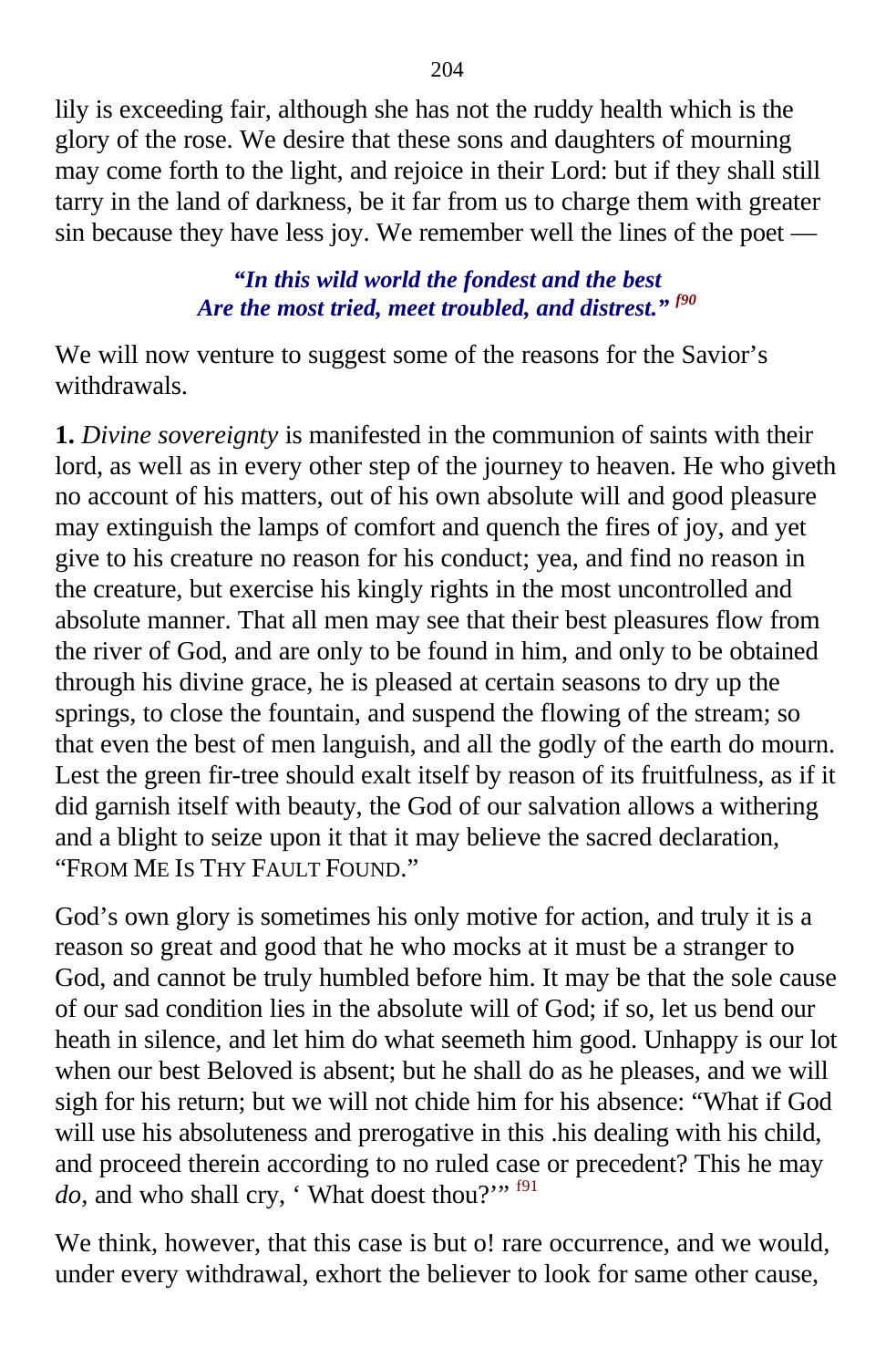and only resort to this explanation when he can truly say, as in God's sight, that with diligent searching he cannot discover another. Then let him remember that such trouble shall be richly recompensed even in this life, as Job's poverty was fully restored by his double wealth.

**2.** Without this the believer could not enter into the depths of *fellowship with Christ in his sufferings.* The very worst of the Savior's agonies lay in his desertion by God; the cry of "*My* God, my God, why hast thou forsaken me?" was the gall of the bitterness of the miseries of Jesus. Now, unless we had to endure a measure of the same excruciating torment of desertion, we could not enter into communion with him to any great degree. At the very deepest our fellowship is shallow; but give us the continued and invariable light of the Lord's countenance, and we should forever remain little children in fellowship. Our Master desires that we may know him in his death, and sympathize with him in his sufferings. That eminent divine, Richard Sibbs, thus writes: "Now all of us must sip of that cup whereof Christ drank the dregs, having a taste of what it is to have God to forsake us. For the most part, those believers who live any time (especially those of great parts) God deals thus with; weaker Christians he is more indulgent unto. At such a time we know the use of a mediator, and how miserable our condition were without such an one, both to have borne and overcome the wrath of God for us!"  $\frac{1}{12}$  Again, the deeply experienced Thomas Goodwin says: "Though no creature was able to drink off Christ's cup to the bottom, yet taste they might, and Christ tells them they should: 'Ye shall drink indeed of my cup, and be baptized with the baptism that I am baptized with, <sup>f93a</sup> that is, taste of 'inward affliction and desertion, as well as of outward persecution; and all to make us conformable to him, that we might come to know in part what he endured for us."  $f^{93}$  Sweet departure of Jesus, which thus enables us to approach the nearer to him! of all reasons for patience none can be more powerful than this.

**3.** Thus, in some men, the Lord works a *preparation for eminent s*ervice. By the experience of sharp inward trouble, the Lord's mighty men are prepared for the fight. To them the heat by day and the frost by night, the shoutings of the war, the spear and the battle-ax, are little things, for they have been trained in a sterner school. They are like plants which have lived 'through the severities of winter, and can well defy the frosts of spring; they are like ships which have crossed the deep and have weathered the storm, and are not to be upset by every capful of wind. To them the loss of man's applause is of small account, for they have endured the loss of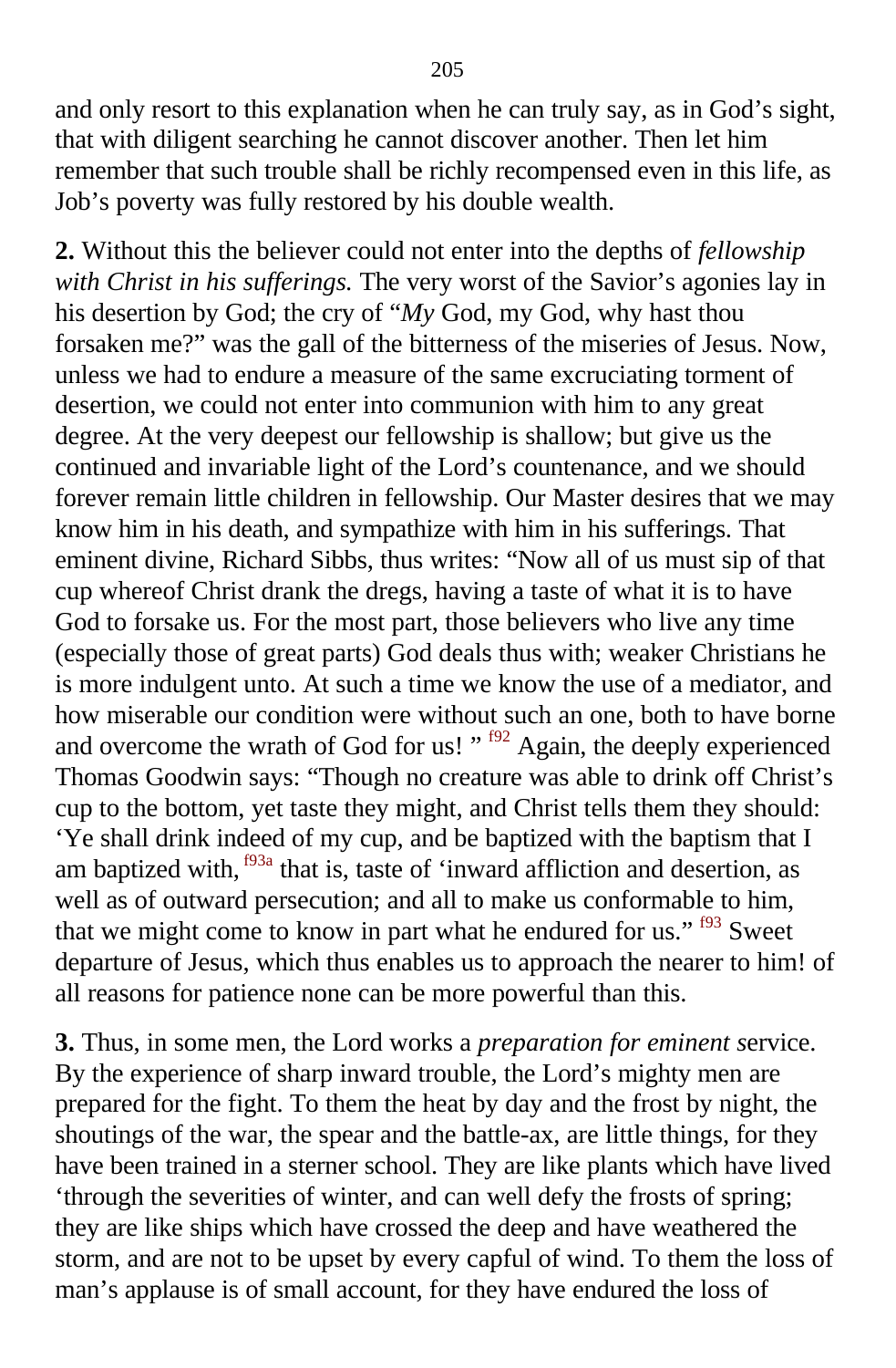Christ's smile, and have yet trusted him. To them the contumely of a world, and the rage of hell, are nothing, for they have suffered what is a thousand times worse — they have passed under the cloud of Christ's transient forsaking. They are wise, for, like Heman, their have been "afflicted and ready to die from their youth up,"  $f^{94}$  and therefore, like him, they are fit to compare with Solomon in some things, and are wiser than he in others. <sup>[f95](#page-234-0)</sup> They are useful, for Paul saith of such men, "Brethren, if a man be overtaken in a fault, ye *which are spiritual,* restore such an one: in the spirit of meekness, considering thyself, lest thou also be tempted." There are no preachers in the world like those who have passed by the way of trouble to the gate of wisdom. Moses prized Hobab because he knew how to encamp in the wilderness,  $^{196}$  and so we value the minister who has learned as Hobab did, by living in the desert himself. Luther said Temptation was one of his masters in divinity. We will readily trust ourselves in the hands of a physician who has been himself sick of our disease, and has tried the remedies which he prescribes for US; SO we confide in the advice of the Christian who knows our trials by having felt them. What sweet words in season do tried saints address to mourners! they are the real sons of consolation, the truly good Samaritans. We who have a less rugged path, are apt to over-drive the lambs; but these have nourished and brought up children, and know how to feel for the weaknesses of the little ones. It is often remarked that after soul-sorrow our pastors are more gifted with words in season, and their speech is more full of savor: this is to be accounted for by the sweet influence of grief when sanctified by the Holy Spirit. Blessed Redeemer, we delight in thy love, and thy presence is the life of our joys; but if thy brief withdrawals qualify us for glorifying thee in cheering thy saints, we thank thee for standing behind the wall; and as we seek thee by night, it shall somewhat cheer us that thou art blessing us when thou takest away thy richest blessing.

By sad experience of apparent desertion we are some of us enabled to preach to sinners with greater affection and concern than we could have exhibited without it. Our bowels yearn over dying men, for we know what their miseries must be, if they die out of Christ. If our light affliction, which is but for a moment, is yet at times the cause of great heaviness, what must an eternal weight of torment be? These thoughts, begotten by our sorrow, are very useful in stirring up our hearts in preaching, for under such emotions we weep over them, we plead with them; and, as though God did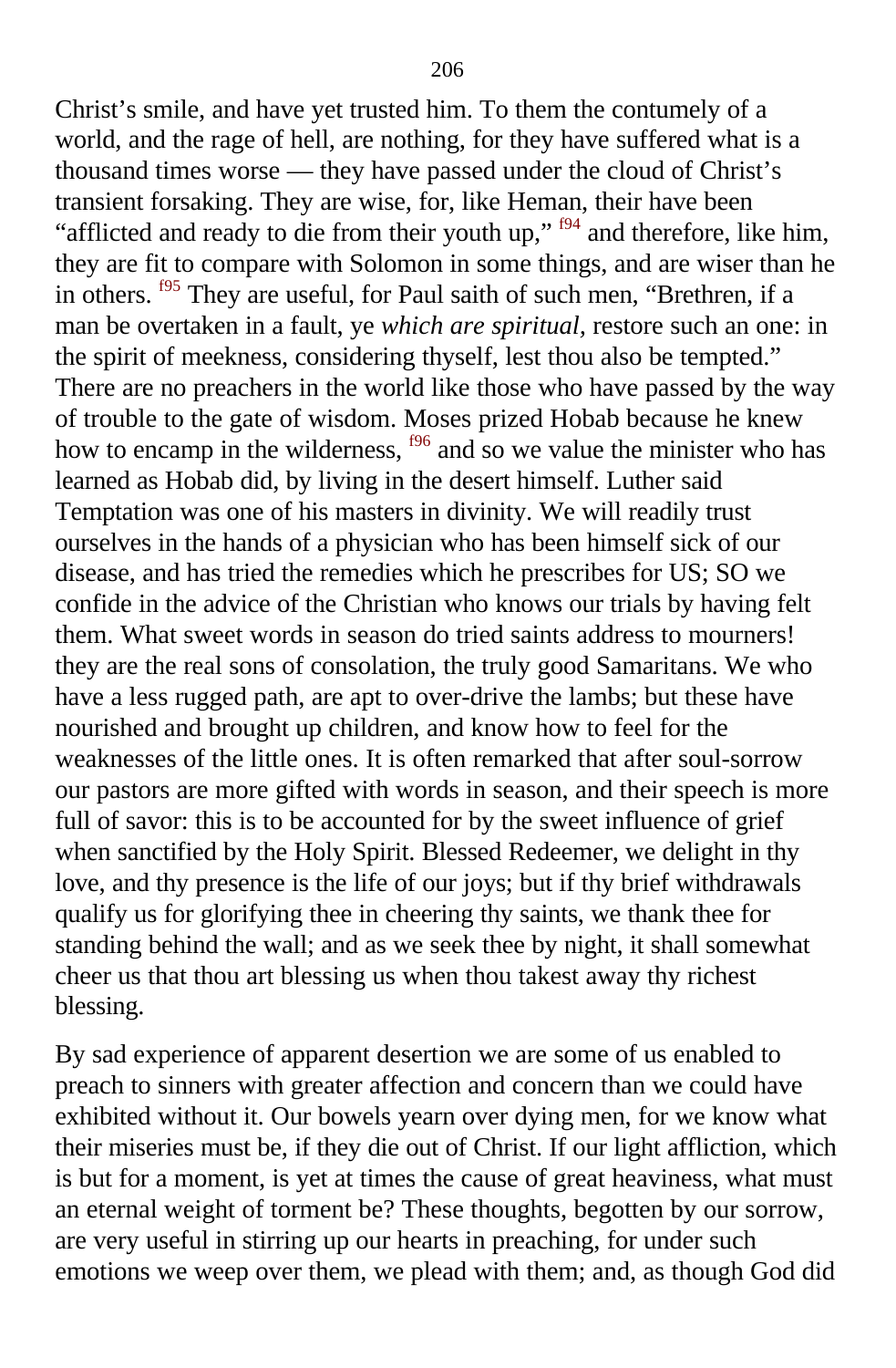beseech them by us, we pray them in Christ's stead to be reconciled to God. For a proof thereof, let the reader turn to the Address to the Unconverted appended to this chapter it was written by one who for many years endured the gloom, of desertion. May God bless it to sinners!

**4.** The Lord Jesus sometimes hides himself from us, because by his foresight and prudence he is thus able *to prevent the breaking forth, of* evil. Perhaps pride, would rise to an alarming height if the pining sickness of desertion did not somewhat abate its violence. If some men had all their desires the earth would need enlargement, for their pride would become intolerable to their fellows; and, certainly, while corruption still remains in our hearts, continual comfort would work somewhat in the same manner even in us. Because of the haughtiness, which so easily arises in the hearts of the Lord's people if they have a little too much feasting, "the lord in his care and goodness is fain to hold them to hard meat, and to keep them to a spare diet" f<sup>97</sup> Sometimes, also, high living would bring on carelessness of walk. We should forget that we walk by faith, and not by sight, if it were not for intervals of darkness in which sense is put to its wit's ends, and only faith is of use to us. Dependence is generally the mother of humility; as long as we feel the one we shall not be quite devoid of the other; therefore our Divine Lord, according to his own wisdom, gives us a bitter lesson in both, by stopping the supplies of joy and withholding his presence. The fact is, that in our present state much that is pleasant to us is not good for us. We are not able to endure the weight of glory, for our backs are weak, and we stagger under it. It is hard to hold a full cup with a steady hand. We are like the fire on the hearth, which can be extinguished by too much sunlight, as well as by floods of water; even joy can destroy' us as well as grief. The Master said to his disciples, "I have yet many things to say unto you, but ye cannot bear them now." <sup>[f98](#page-234-0)</sup> The incapacity of the saint may account for the comparative fewness of his delights. "*As* it is with a little bark, if it should have a great mainmast and broad sail cloths, then, instead of carrying it, it would be overthrown by them; therefore men proportion their mast according to their ship or bark; 'and if it have skillful mariners, they strike sail when they come into the shallow or narrow seas. This is the reason why the Lord so deals with us; the soul is like the ship, and the sense of God's love and mercy is like the sail that carries us on in a Christian course; and if we get but little sail of mercy and favor, we go on sweetly and comfortably; but if God gives us abundance and assurance, our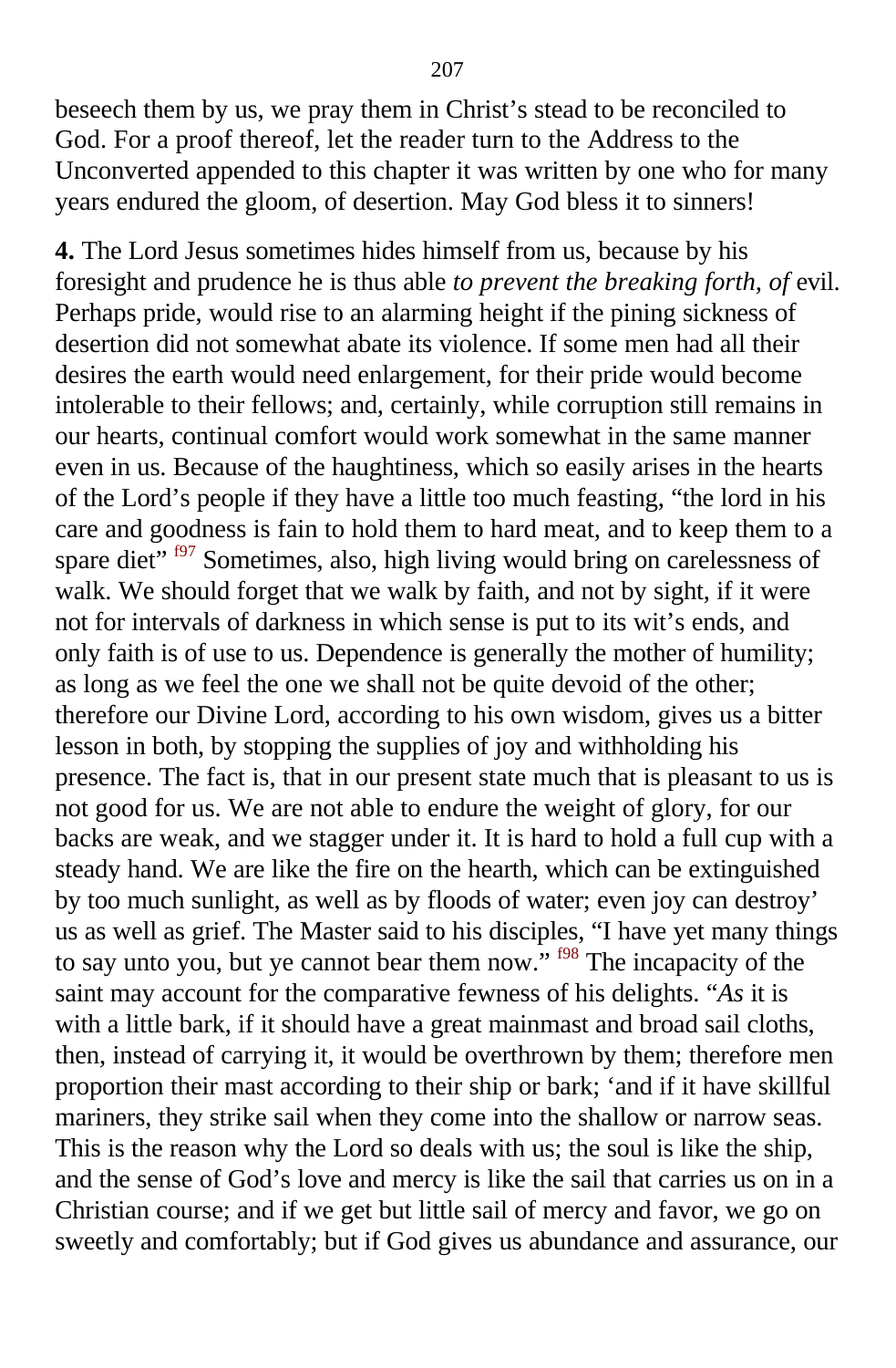cursed rotten hearts would overturn, and instead of quickening us it would overthrow us; so that, though God doth it, the fault is in ourselves." <sup>[f99](#page-234-0)</sup>

If we have been sorely tried and severely exercised, our trials should read us a lesson upon the evil of our nature. Let us exclaim with that long afflicted saint, Mr. Rogers, "We that have tasted so much of his displeasure have cause to rejoice with trembling; every remembrance of that doleful time must be to us a new motive to obedience, and a powerful restraint of sin; he chastens us for our profit, that we might be partakers of his holiness. Oh, what an abundance of folly must there have been lodged in our hearts that God is forced to use so sharp and so severe a method to whip it out! How benumbed were we, that nothing else could awaken us! How diseased, that nothing but a potion so bitter could promote our cure! How great was our pride, that he was forced to beat it down by so violent a stroke. It must have been like the pride of Israel, to whom he saith, He led thee through that great and terrible wilderness, wherein were fiery serpents, and scorpions, and drought, where there was no water; that he might humble thee, and prove thee. to do thee good in thy latter end."

**5.** Our Lord Jesus designs also *to try our faith.* He will see whether we can trust him or no. When we see him by sensible enjoyment there is not that space for faith which his absence causes; and, moreover, to believe what we feel to be true is no hard matter, but to credit what present experience appears to contradict is a divine act which is most honorable to the grace which enables us to do it. Our faith is the center of the target at which God doth shoot when he tries us, and if any other grace shall escape untried, certainly faith shall not. There is no way of piercing faith to its very marrow like the sticking of the arrow of desertion in it; this finds it out whether it be of the immortals or no. Strip it of its armor of conscious enjoyment, and suffer the terrors of the *Lord to* set themselves in array against it, and that is faith indeed which can escape unhurt from the midst of the attack. Faith must be tried, and desertion is the furnace, heated seven times, into which it must be thrust. Blest is the man who can endure the ordeal.

**6.** A temporary withdrawal *endears Christ* to us upon his return, and gives the soul some idea of the infinite value of his smile. Constant enjoyment of any good thing is too much for our corrupt natures. Israel loathed the angel's food, and sighed for the meaner fare of Egypt — the garlic and the onions; but if the manna had been stayed, how eagerly would they have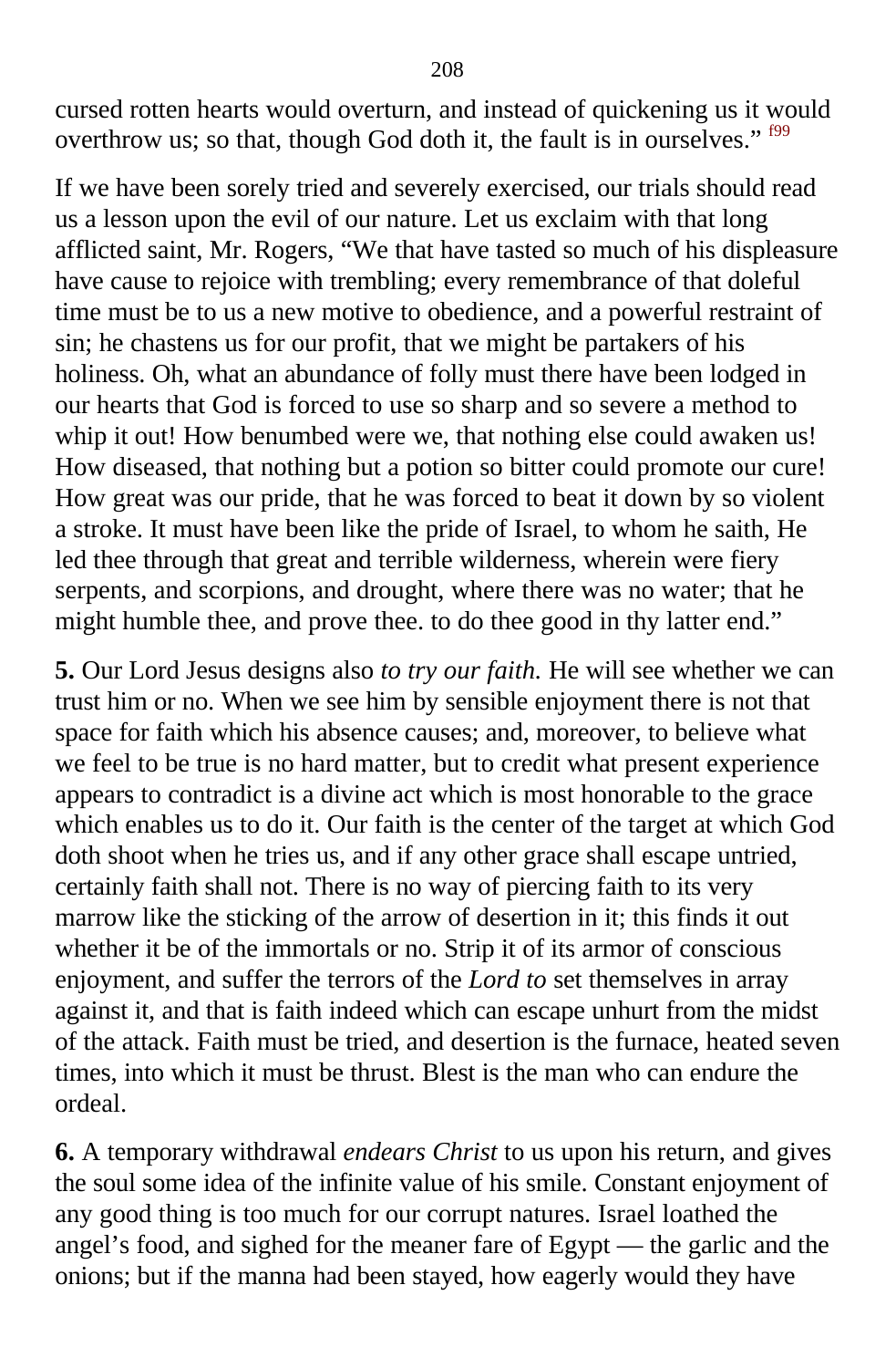clamored for its restoration! When rain falls in its needed season we scarcely stay to return thanks for the boon; but if it be withheld, how do we bless the drops and thank the God of heaven for theta. Sunlight is never more grateful than after a long watch in the midnight blackness; Christ's presence is never more acceptable than after a time of weeping, on account of his departure. It is a sad thing that we should need to lose our mercies to teach us to be grateful for them; let us mourn over this crookedness of our nature; and let us strive to express our thankfulness for mercies, so that we may not have to lament their removal. Let us deal courteously, tenderly, obediently, and affectionately, with our glorious Lord, and it may be we shall reign him as a constant guest.

**7.** *This also whets our appetite for heaven,* and makes us thirst for the land of bliss. The world has a fascinating power which constrains us to love it, if all be well; but by removing the light of his face, our Lord Jesus breaks the spell, and delivers us from the overweening love of the creature. Weaning is sorrowful work, but it must be done: we must be made to groan in this body that we may be made ready for the unclothing, and the "clothing upon," by which mortality shall be swallowed up of life. In heaven they see his face, and his name is in their foreheads; this incites the saint to pant for glory, that he may obtain uninterrupted fellowship with Jesus. 0 how sweet it must be to behold his face without the shadow of an intervening cloud; to dwell in his house, and go no more out forever; to lean upon his bosom, and never rise from that delightful posture! In our days of song and tabret we are still conscious that there is richer music in the upper world; but in the times of fasting and sighing, how do we cry out for the living God, and pant to appear before him. "God's house is an hospital at one end, and a palace at the other. In the hospital end are Christ's mere. hers upon earth, conflicting with various diseases, and confined to strict regimen of his appointing. What sort of a patient would he be, who would be sorry to be told that the hour is come for his dismission from the hospital, and to see the doors thrown wide open for his admission into the presence of the King." f<sup>100</sup> Happy are the spirits who have ended their fight of faith, and now live in the raptures of a sight of Him; yea, thrice happy are the lowest of those seraphs who fly at his bidding, and do for ever behold the face of our Father which is in heaven. The drought of these dry plains stirreth us to desire the river of the water of life; the barren fig-trees of this weary land urge us to pursue a speedy path to the immortal trees upon the banks of the river of God; our clouds exhort us to fly above this lower sky up where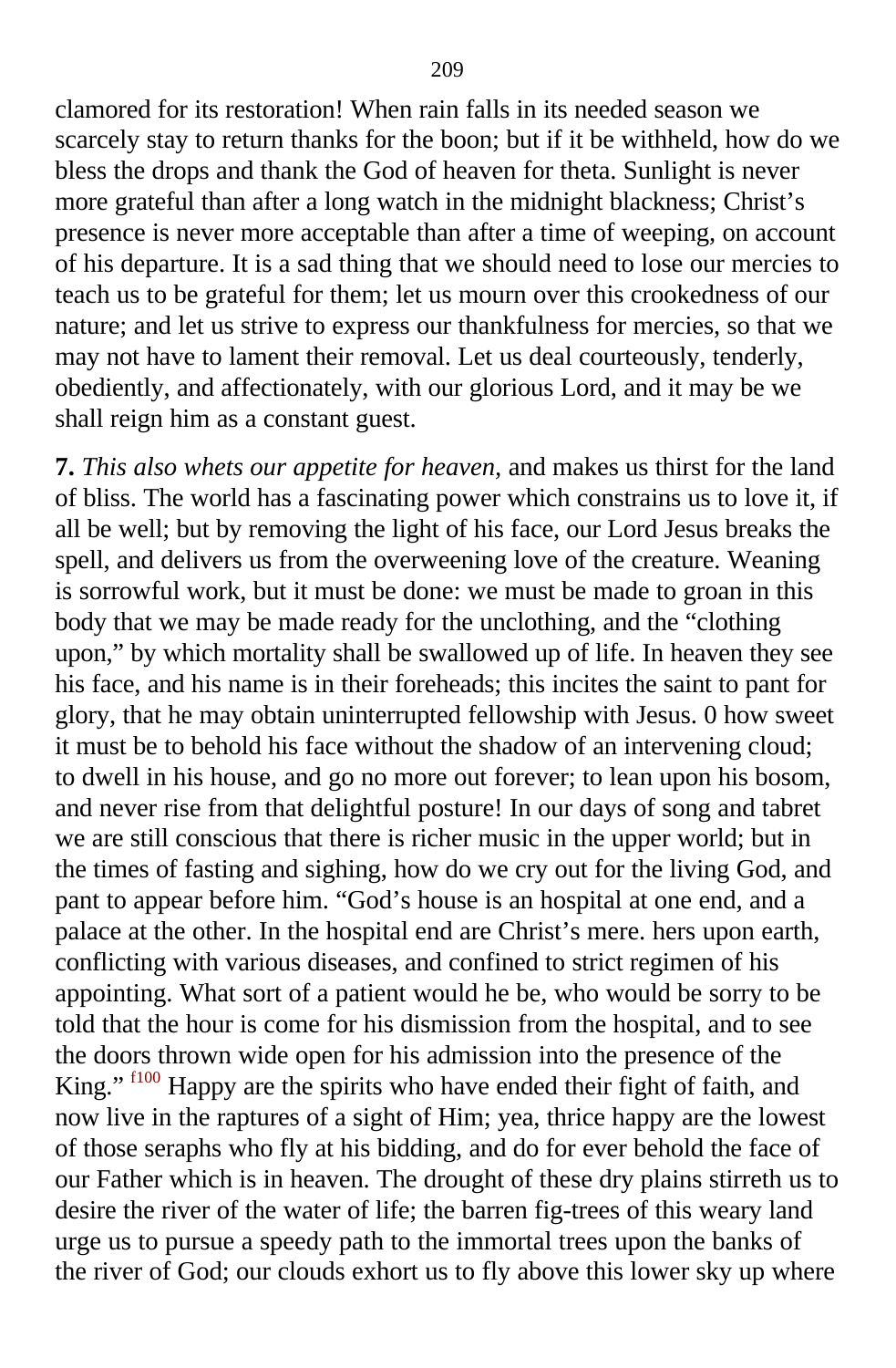unclouded ages roll; the very thorns and briers, the dust and heat of this world's pilgrimage and strife, are powerful orators to excite cur highest thoughts to the things which are unseen and eternal. Thus the bitterness of time bids us desire the sweetness of immortality, and even prepares us for it.

In times of distress, when the withdrawal of Christ is caused by any of these causes, let the saint stay himself upon his God. The light is a pleasant thing, but :faith can walk without it. It is good to have the Lord's presence, but let us remember that we are not saved by *our* enjoyments of him, but by his efficacy for us. We are full of sin, and in our distress we feel it, but He is full of grace and truth; let us believe His all-sufficiency, and rest in it. His blood not our peace, his merit not our comfort, his perfection not our communion, — are the pillars of our salvation. We love his company, and the manifest sense of it is sweet indeed; but, if it be denied us, nevertheless "the foundation of God standeth sure." *J*esus, the yea and amen, is the same yesterday, to-day, and for ever. Our soul hangs upon him in the thick darkness, and glories in him in the storm. The promise, like an anchor, holds us fast; and, though the pilot sleeps, all must be well. It is not our eye on him which is our great protection, but his eye on us; let us be assured that although we cannot see him, he can see us, and, therefore, we are safe. Whatever our frame or feeling, the heart of Jesus is full of love — love which was not caused by our good behavior, and is not diminished by our follies — love which is as sure in the night of darkness, as in the brightness of the day of joy. Therefore are we confident and full of hope, and we can sing with our favorite poet —

> *"Away, despair; my gracious Lord doth hear, Though winds and waves assault my keel, He doth preserve it; he doth steer, Even when the boat seems most to reel. Storms are the triumph of his art: Well may he close his eyes, but not his heart." [f101](#page-234-0)*

We never live so well as when we live on the Lord Jesus simply as he is, and not upon our enjoyments or raptures. Faith is never more likely to increase in strength than in times which seem adverse to her. When she is lightened of trust in joys, experiences, frames, feelings, and the like, she rises the nearer heaven, like the balloon when the bags of sand are emptied. Trust in thy Redeemer's strength, thou benighted soul; exercise what faith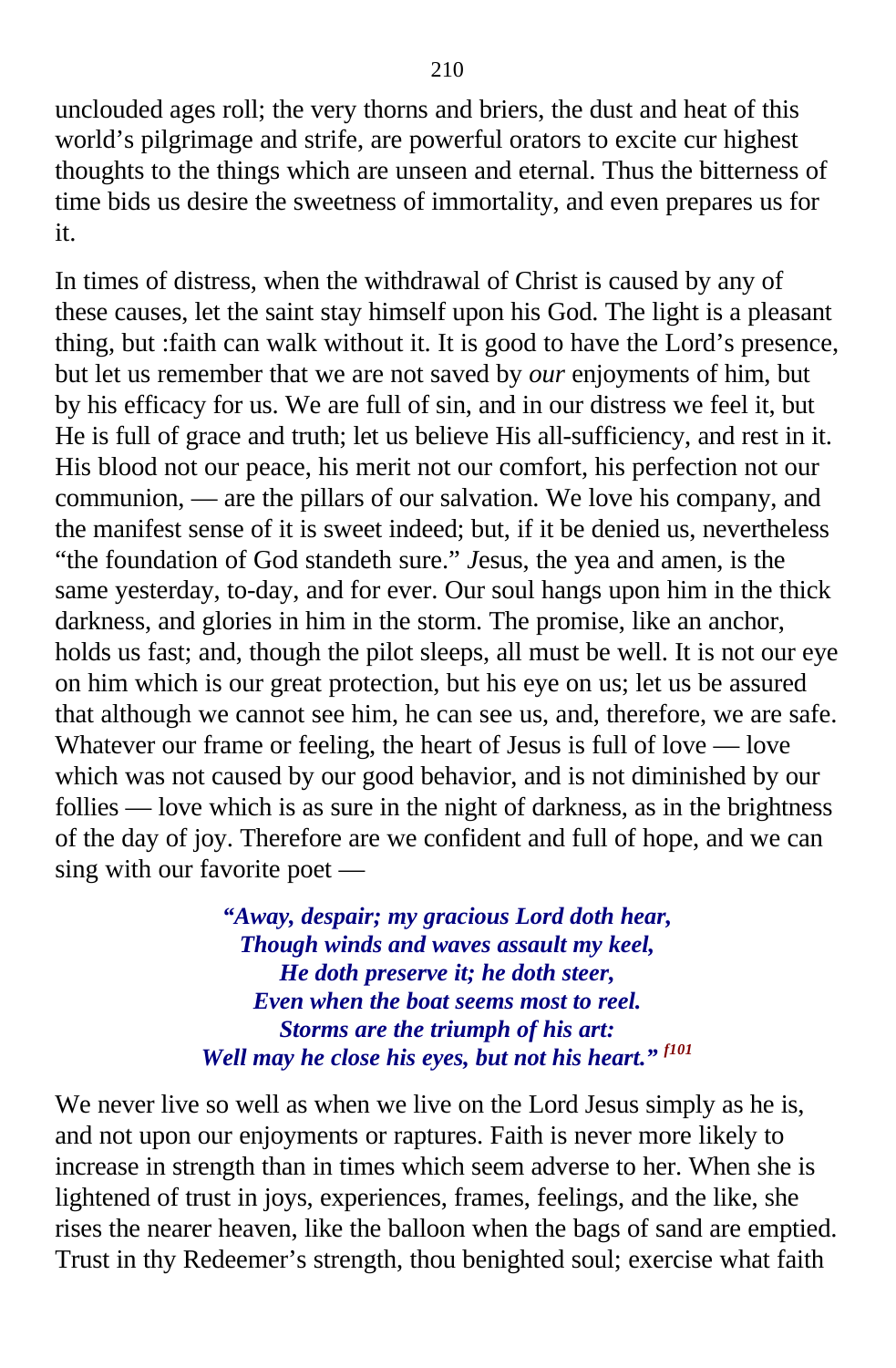thou hast, and by-and-bye he shall arise upon thee with healing beneath his wings.

The next and last case has been already alluded to in the previous chapter. Sin, with its hosts, closes the rear. We do not intend to do more than instance the special iniquities which more readily than any other will cause the Master to be gone.

**8.** *Gross and foul offenses* of any kind will drive the King from the soul very speedily. Let the believer bemire himself with lust, or put forth his hand unto violence, or speak lying or lascivious words — let him give great and scandalous cause to the enemy to blaspheme, — and, as surely as he is the Lord's child, his back shall smart for it. If we lie in the bed of Jezebel, we shall not have the company of Jesus there. As soon expect to see an angel :in the sty with swine, as Christ Jesus in company with the filthy. Should we be left to commit adultery like David, we shall have our bones broken as he had; if we swear like Peter, we shall have to weep as bitterly as he; and if we flee like Jonah from the service of the Lord, we may expect to go into as great depths as he did. The sun will shine on the dunghill, but Christ will not shine on the backslider while he is indulging in his lusts. How terrible are the agonies of the mind when some surprising sin is visited upon us! In an ancient work, as rare as its own merits, we find the following: —

"For he withdraweth his face and favor from us, kindleth his anger against us, and counteth us as his enemies;  $f102$  the horror of his wrath is as fire sent from above into our bones, and is as the arrows of the Almighty, the venom whereof drinketh up our spirit. He setteth our iniquities before himself, and our secret sins in the light of his countenance;  $f103$  he setteth them also :in our own sight, and our sin is before us continually  $\mathfrak{c}^{\text{f104}}$  with his hand he bindeth the yoke of our transgressions, and with them being laid upon our neck he maketh our strength to fail;  $f105$  bitter things doth he write against us, and maketh us to inherit the iniquities of our youth,  $106$  so that there is nothing found in our flesh because of his anger, neither is 'their rest in our bones because of our sin: our wounds stink and are corrupt;  $f107$  our veins are full of burning, our heart is as wax; it melteth in the midst of our bowels;  $f108}$  $f108}$  our bones are parched like an hearth,  $f109}$  $f109}$  and our moisture is turned to a summer drought, so heavy is his hand upon us night and day.  $F110$  Then cry we out for grief of heart; we roar like bears, and mourn like doves;  $f<sup>111</sup>$  looking for judgment, but there is none — for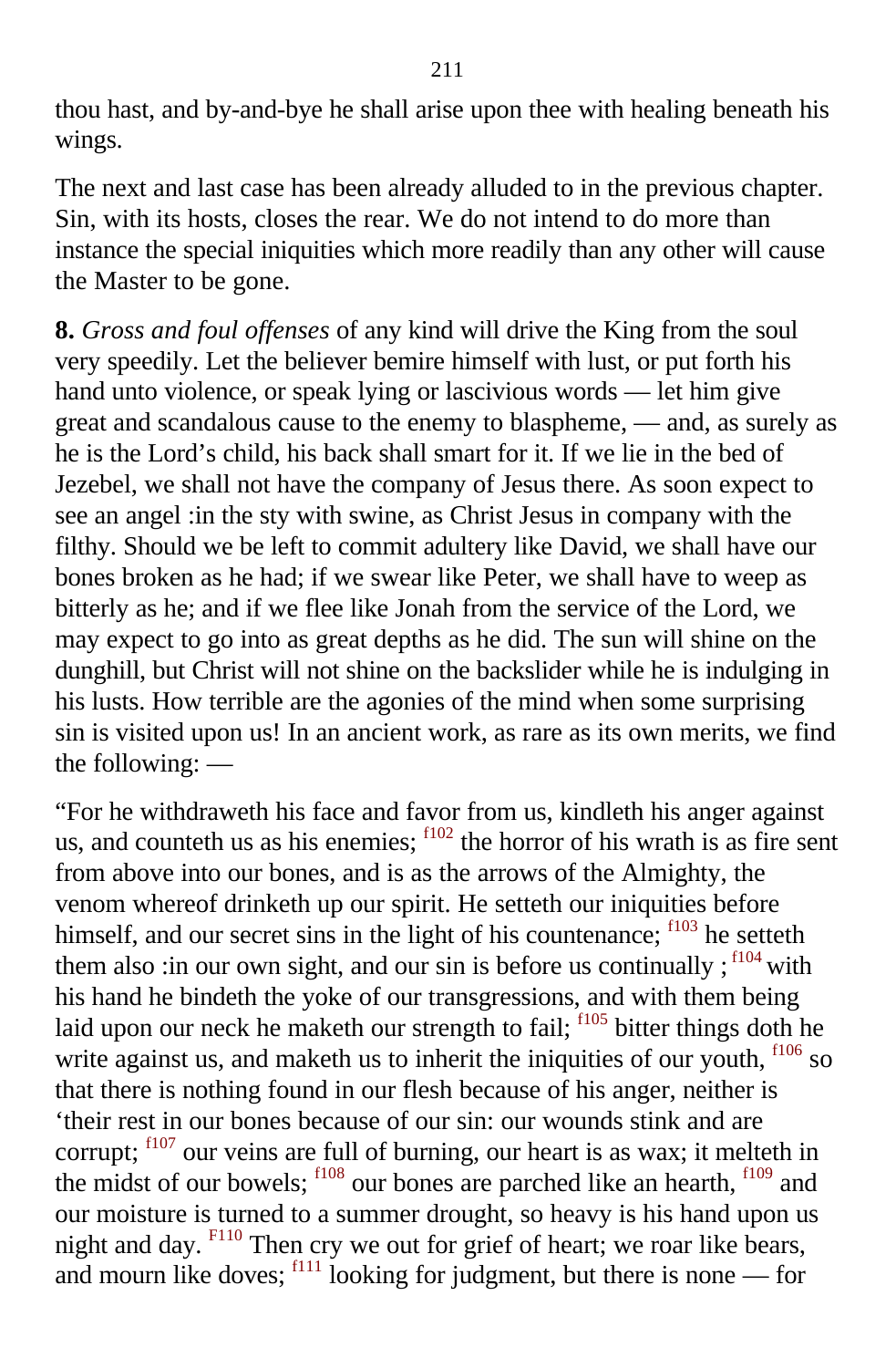salvation, but it is far from us; because our trespasses are many, both before him and ourselves, for which his terrors do fight against us, he visiteth us every morning,  $f112}$  $f112}$  and trieth us every moment; setteth us as a mark against him, so that we are a burden to ourselves. Also, when we cry and shout, he shutteth out our prayer,  $f113$  and is even angry against it,  $f114$ because our iniquities have separated between us and him, and our sins have hid his face from us, that he will not hear; <sup>f115</sup> so loathsome are our trespasses unto him, so venomous to ourselves is the biting of those fierce serpents."

*Careless living,* even if we fall not into open transgression, will soon build a wall between our Lord and the soul. If dally sins are unconfessed and unrepented of, they will daily accumulate until they form "mountains of division" between our adorable Friend and our own heart. A little filth acquired every day, if it be left unwashed, will make us as black as if we had been plunged in the mire; and as sin upon the conscience turns Christ's joy out of the heart, it will be impossible for us to feel the delights of communion until all our everyday sins have been washed from the conscience by a fresh application of the atoning blood. Let us take heed that we offer the morning and evening lamb, constantly looking to the blood of the Great Sacrifice, and seeking a fresh discovery of its cleansing power.

*Neglect of prayer* is a sad grief to the Holy Spirit, and will as soon cause the Lord to withdraw as open sin. How many of us from this cause have dropped the thread of communion, and so have lost the clue to happiness. Jesus will never reveal himself in any marked manner unto us while we neglect the throne of grace. We must seclude ourselves if we would see our Beloved. It was s: sweet saying of Bernard, "*0* saint, knowest thou not that thy husband, Christ, is bashful, and will not be familiar in company; retire thyself by meditation into thy closet, or into the fields, and there thou shalt have Christ's embraces." Rebekah went to the well, and was met by one 'who gave her jewels of gold, and found her a husband; let us go to the well of prayer, and we shall meet Jesus, but those who tarry at home shall lack.

*Idleness in* the ways of grace will also hinder communion. If we travel slowly, and loiter on the road, Jesus will go on before us, and sin will overtake us. If we are dilatory and lazy in the vineyard, the Master will not smile on us when he walks through his garden. Be active, and expect Christ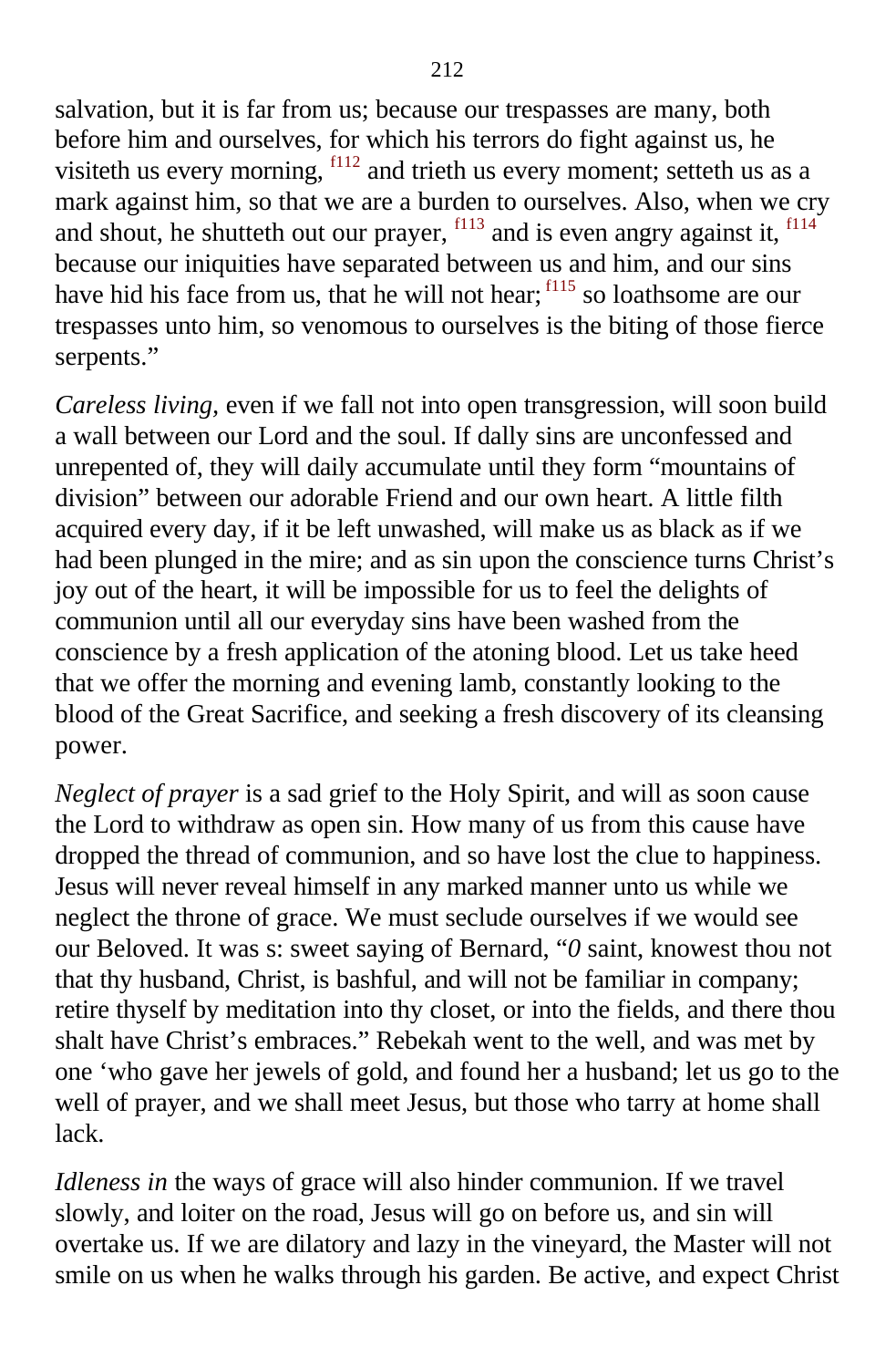to be with thee; be idle, and the thorns, and briars will grow so thickly, that he will be shut out of thy door. We should never mend our pace on Heaven's road if our comforts did not fly ahead of us, so as to allure us to speed, by compelling us to pursue them.

*Unthankfulness* will soon strip us of our joys. It is said of the sun, that none look at him except he be in an eclipse; and we fear we are all forgetful of Christ unless he veil his face: therefore, to chasten us for our ill manners, and incite us to a more loving carriage towards him, he will hide himself in darkness if we forget his goodness.

*Cowardice* will also rob us of the Master's manifest presence. The ancient saints who at any time, in order to avoid the stake, were led through weakness to deny their profession, were made sorely to rue the day that they ever did so weak a deed. And we, if we are ashamed of him in the time of rebuke and reproach must not look for any love-feasts with him.

Captains cannot simile on runaway soldiers, or even on men who quake in the moment of conflict. We must be valorous if we would be comforted; we must show ourselves men if we would have Christ show himself our loving friend. When Jonah runs from Nineveh he must not reckon upon his Lord's company, except it be to rebuke and smite him. "In our English chronicles we read of the rare affection of Eleanor, the wife of Edward I., who, when the king had been wounded with a poisoned dagger, set her mouth to the wound to suck out the poison, venturing her own life to preserve her husband. Such is the strength of love in a healthy Christian, that were it necessary to suck poison out of the wounds of Jesus, he would be content to do so." And this he will do in a spiritual sense, for if he can in no other way remove contempt and slander from the cause of Christ and his church, he will rather bear it himself than allow it to fall on his Master. But if this noble spirit shall give place to mean self-seeking, and carnal care of our personal interests, the Lord will forsake the tabernacle where we dwell, and leave us to mourn the displeasure of our slighted friend.

*Harshness to the afflicted* may bring us into deep waters. If the strong cattle push the weak with their horns, and thrust with the shoulder, they must have the fatness of their strength removed, and the glory of their horns cut off, that they may learn to deal gently with the tender-hearted and timid. When we hear a strong professor dealing roughly with any of the Lord's afflicted, as sure as he is an heir of heaven he will in due time have cause to eat his words. That is an unhumbled heart which can allow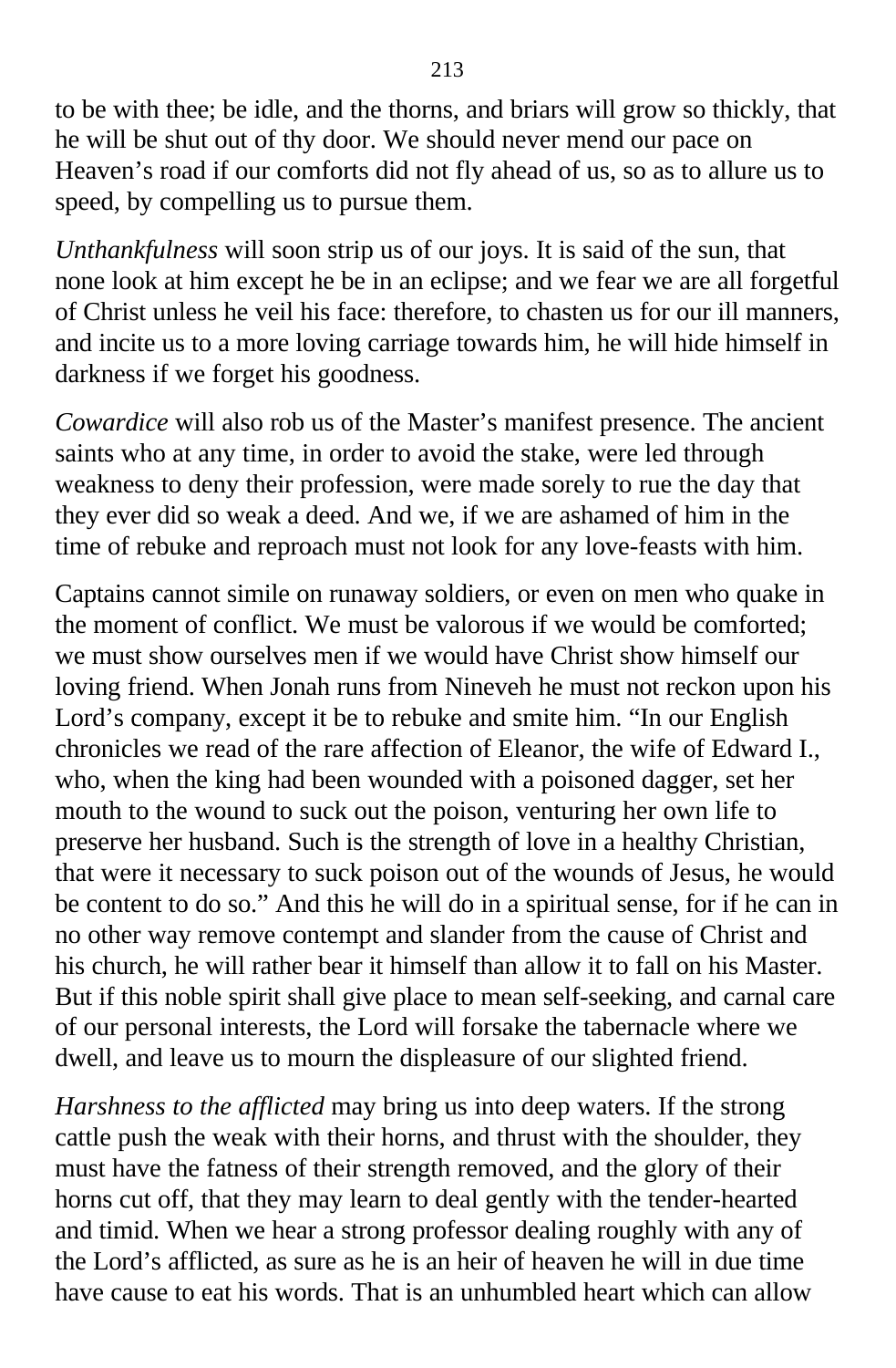hard thoughts concerning the little ones; and God will put that proud spirit into the dark until it can bear the infirmities of the weak. Be gentle, ye great in Zion, lest ye offend the poor and mean of the congregation.

*Pride* casts a thick shadow over the path of any believer who indulges in it. Men love not the proud — their company is a torment, and their very presence an offense; how much more obnoxious must it be to the Son of God! Especially must it be exceeding hateful in those who are indebted to grace for the very breath in their nostrils, and who, in themselves, are the most detestable of creatures, but are made the sons of God through great and unmerited mercy. When we become conceited with our choice experiences, admirable emotions, and marvelous discoveries, and in our imaginary greatness grow unmindful of the Giver of these good gifts, he will *soon* level us with the ground, and make us groan out of the dust. The smoke of the incense of our pride will blind the eyes to Christ, and hide Christ from the saint.

*Idolatrous love,* whatever may be the object of it, is so abominable, that it will shut out the light of God's countenance in a short space, unless it be destroyed, Rivals Jesus will not endure; and unless we give him the highest throne he will leave us to mourn his absence. Love not thy wealth, thy name, thy friends, thy life, thy comfort, thy husband, thy wife, or thy children, more than thou lovest him, or even so much; for he will either take *them* from thee, or else his own delightful presence, and the loss of either would be an evil not worth the idolatry which will surely engender it. Set not your affection on things of earth, lest the comfortable enjoyment of Him who is from above should be withdrawn from thee.

*Unbelief, distrust, and worldly care,* will also provoke him to return unto his place. If we cannot trust him with ourselves, and all that we have, he will not confide his heart with us. A fit of worldly anxiety has many a time cut off the streams of fellowship. Fretful trouble about many things is a fearful injury to the one thing. All the saints will confess that the fair flower of fellowship will not bloom in the atmosphere of carking care. That great rebel, Infidelity, will sometimes turn the key of the gates of Mansoul against the Prince Immanuel himself, and cause him to return to the palace of his Father. It is a high affront put upon the Lord Jesus when we presume to manage our own business instead of leaving all with him. The old puritan said, "Whenever we carve for ourselves we cut our own fingers! " He might have added, "And worse still, we highly affront the Head of the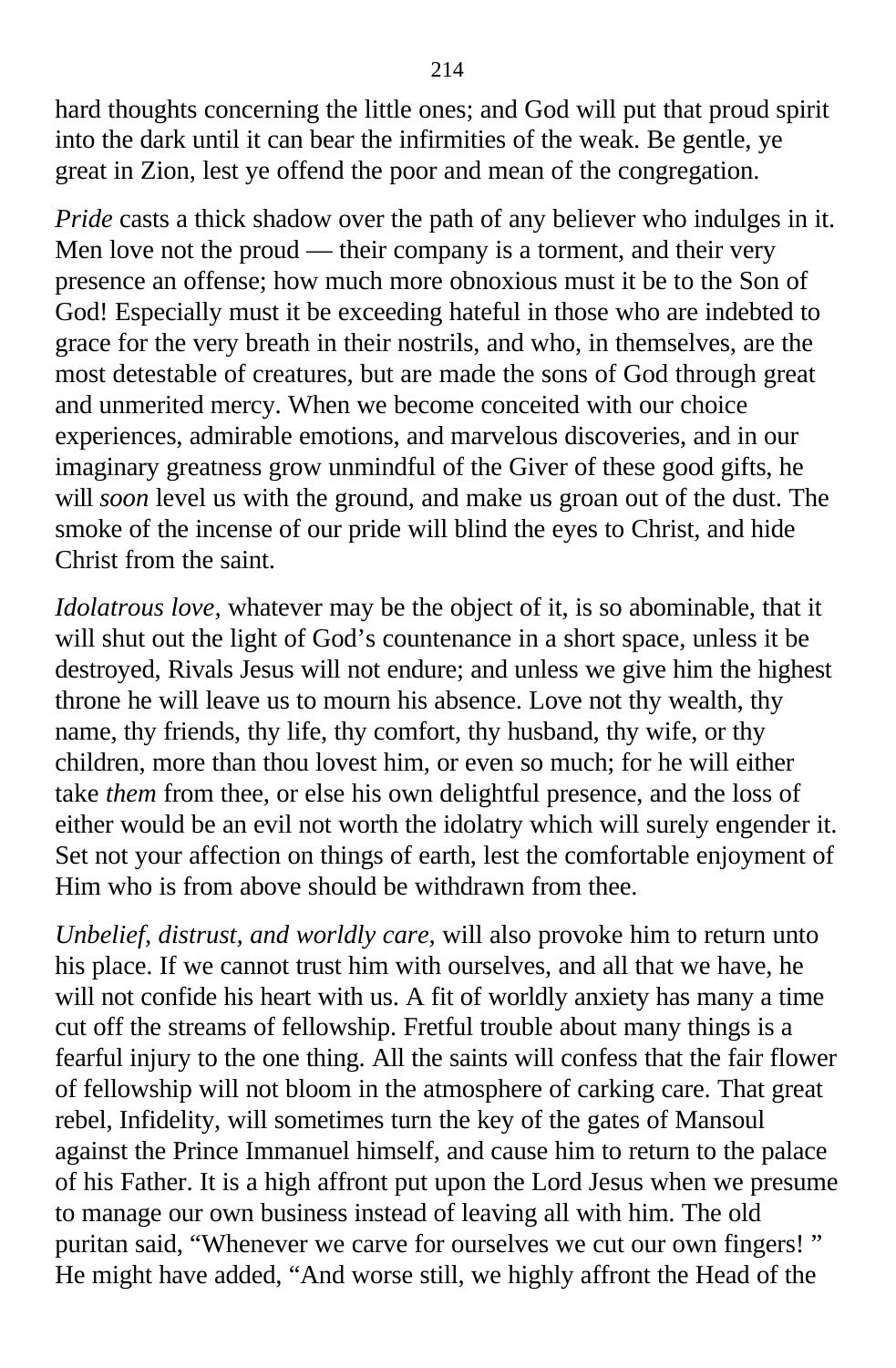feast, and cause him to withdraw from the table." Oh! for grace to leave all with Christ; it cannot be in better hands, and our own care could never produce results which could for an instant be compared with the effects of his providential consideration.

But *carnal security* is the master-sin in this point. Hence, Bunyan makes a feast in the house of that deceitful old Diabolian, Mr. Carnal-Security, the scene of the discovery of the departure of Prince Immanuel. There is in carnal security a mixture of all other kinds of sin. It is a monster composed of the deformities of all the foul sins which man can commit. It is ingratitude, pride, worldliness, sloth, inordinate affection, evil concupiscence and rebellion in one. It is like those fabled monsters which bore 'a resemblance to every other creature, inasmuch as the most terrible parts of every beast were in them united into one hideous monstrosity. Now whenever self-confidence grows in the heart, and destroys our implicit dependence and our unfeigned humility, it will not be long before Christ and the soul will be far apart — .so far as any comfortable communion is concerned.

It only remains to add that as we are differently constituted, certain sins will have greater power over one than another, and hence one sin may drive the Savior from one believer, and an opposite sin may grieve him in another; indeed, any one sin, if harbored against light and knowledge, is quite sufficient to cast the mind into the doleful condition of a deserted soul. Constant watchfulness is necessary in order to the preservation of communion: but of this we will say more in another place.

It will be hard work to sustain faith when sin is arrived at such a dangerous height; but in order that the believer may be able to do so, by the divine power of the Holy Spirit, let him reflect that his present mournful condition is no sign that he is cast away — nay, let him believe it to be the very reverse. If the Lord Jesus had not looked upon him, he would never have known how evil a thing it is to lose a sense of his love. Blind men do not miss the light when it is removed by the setting of the sun; and if the afflicted soul were wholly blind, he would not lament the hiding of the Sun of righteousness. But if this is too high a comfort, let him remember that there is still a fountain opened for sin and for uncleanness; and while he sorrows for his absent Lord let him not despair, but let him still look to the cross, and hope. Let the deserted one confess his ill-descryings, but let him remember that his sin is laid upon the head of Jesus. Punishment for sin is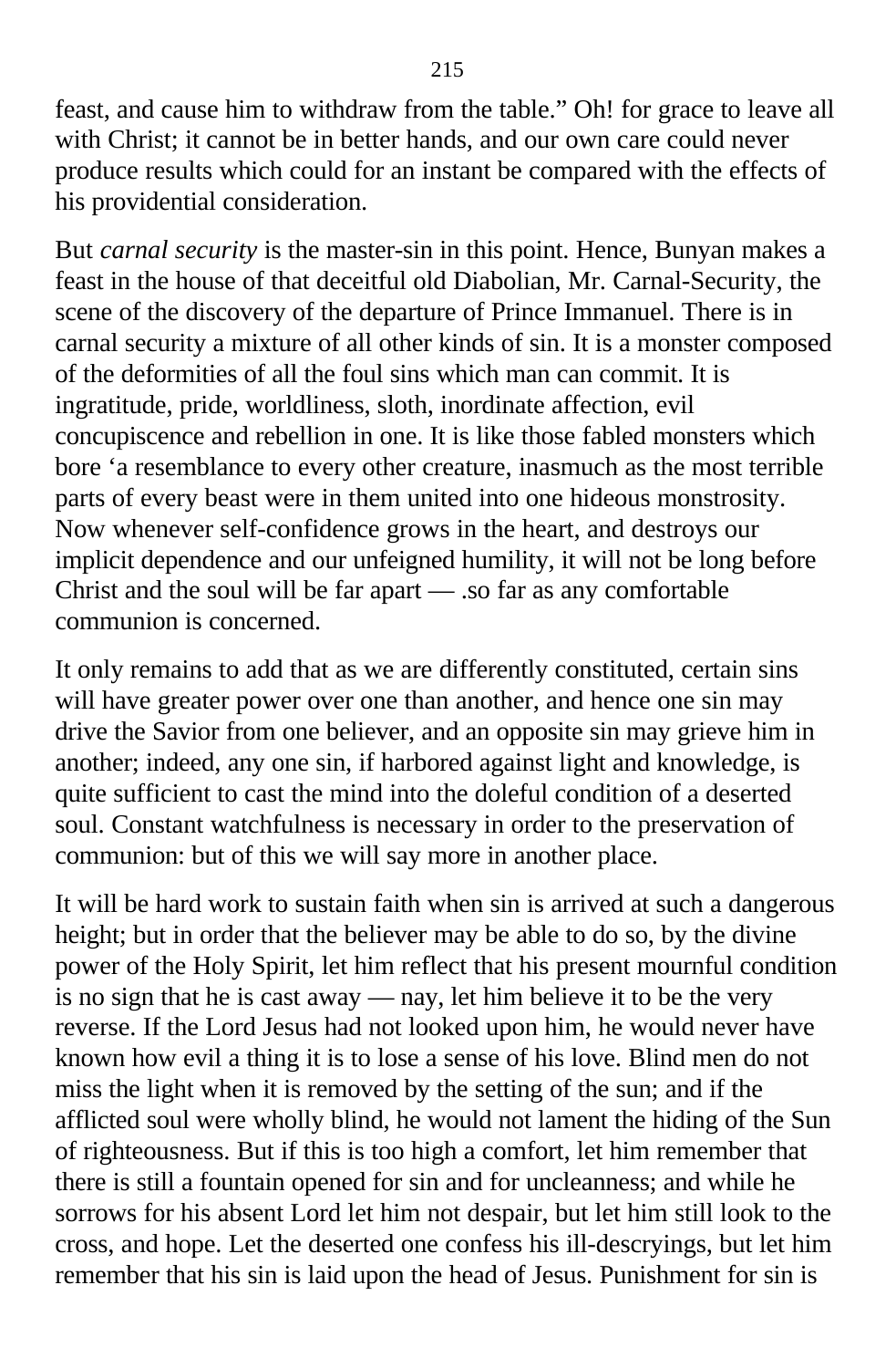not in any degree mixed up with the withdrawal which he is now experiencing. The believer owes nothing to punitive justice, and therefore nothing can be exacted of him. "Though the sufferings of Christ do not secure us from sufferings, they change the nature and design of our afflictions, so that, instead of their being punishments, they are corrections, and are inflicted not by the sword of the Judge, but by the rod of the Father." <sup>[f116](#page-235-0)</sup> Let the believer hear the voice of comfort: — " Thou hast not a farthing of debt to pay to God's law; there is no indictment against thee, nor a bill for thee to answer — Christ has paid *all*." <sup>[f117](#page-235-0)</sup> Christ's departure is not for thy death, but to promote thy better life. He is not gone to demand a writ against thee, he is but absent to make thee purge out the old leaven, that he may come and keep the feast with thee.

Remember also that a change in the outward dealings of the Lord Jesus is not to be looked upon as an alteration in his love. He has as much affection for us when he puts us in the prison-house of desertion as when he leads us into the pavilion of communion. Immutability will not allow of the shadow of a turning; and as immutability is stamped as much upon the affection of Christ as upon his divinity itself, it follows that our variable condition produces no change in him.

> *"Immutable his will; Though dark may be my frame, His loving heart is still Unchangeably the same. My soul through many changes goes; His love no variation knows."*

That holy martyr, Master John Bradford, thus comforted himself and his friends in a time of gloom — "The mother sometimes beateth the child, but yet her heart melteth upon it even in the very beating; and therefore she casteth the rod into the fire, and calleth the child, giveth it an apple, and dandleth it most motherly. And to say the truth, the love of mothers to their children is but a trace to train us up to behold the love of God towards us; and therefore saith he, ' Can a mother forget the child of her womb?' as much as to say, ' No, but if she should do so, yet will I not forget thee, saith the Lord of Hosts.' Ah, comfortable saying — I will not forget thee."

Wait awhile, and the light which is sown for the righteous shall bring forth a harvest or delights; but water the ground with the tears of thy repentance,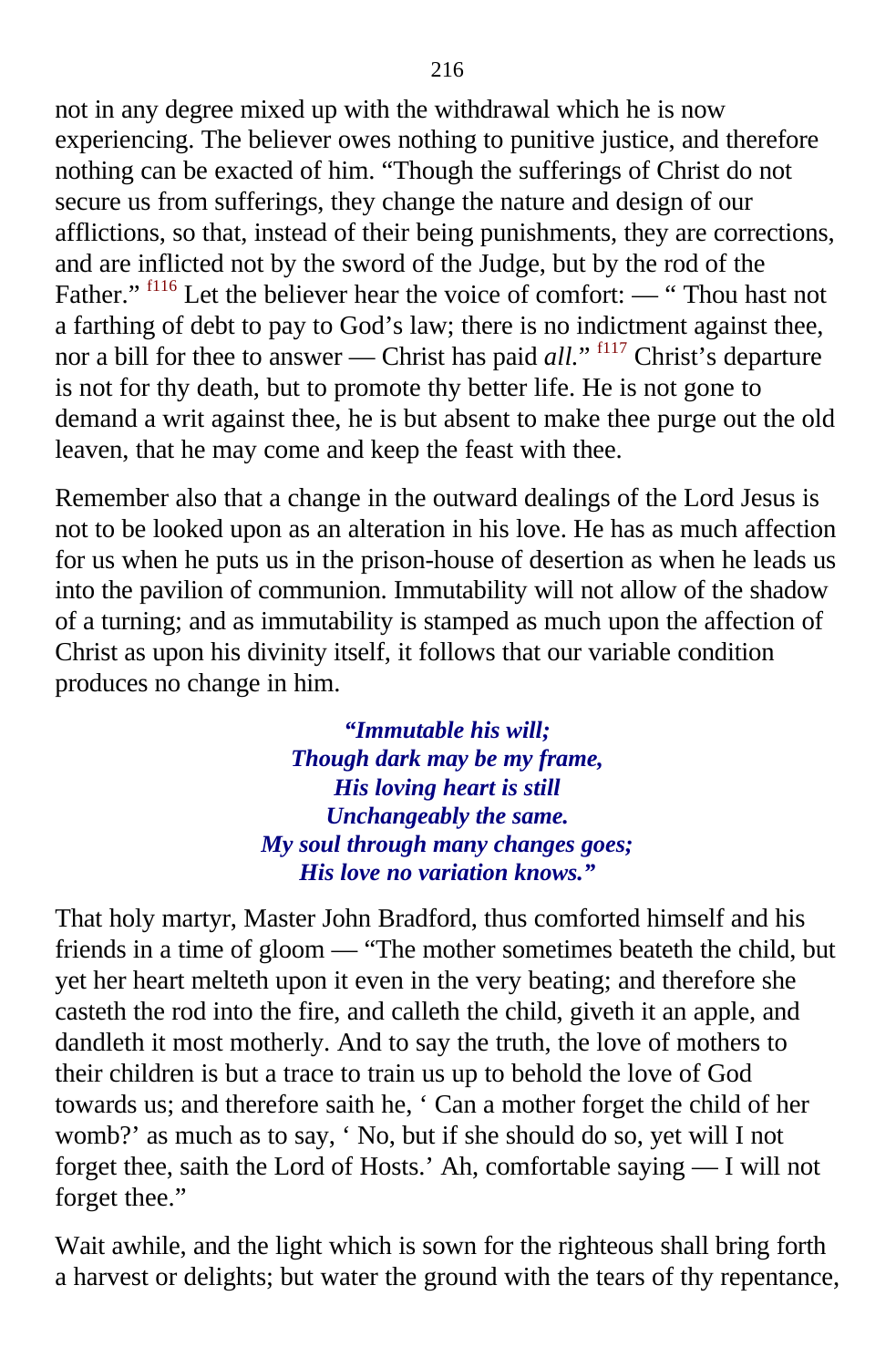lest the seed should long tarry under the clods. As sure as thou art a quickened soul thou wilt, in the dreary winter of thy Lord's absence, pant for renewed communion; and be thou sure to use all means to obtain this boon. Do as thou didst when thou didst first come to Christ. Read and practice the directions given to the seeking sinner in the third chapter, for they are well-adapted to thine own case, and then take the advice which follows: —

**1.** Hunt out and slay the sin which has caused the coolness of fellowship between thee and thy Lord.

**2.** Most humbly confess this sin, and ask grace to avoid it in future.

**3.** Come again as a poor guilty sinner to the cross of Christ, and put thy trust implicitly in him who died upon it.

**4.** Use thy closet and thy Bible more frequently, and with more earnestness.

**5.** Be active in serving Christ, and patient in waiting for him, and ere long he will appear to cheer thy spirit with floods of his surpassing love. If all these fail thee, tarry the leisure of thy Master, and thy work shall certainly be rewarded in due time.

May God the Holy Spirit, by his divine influence, bedew with grace the pages of this chapter, that they may minister-grace to the afflicted reader.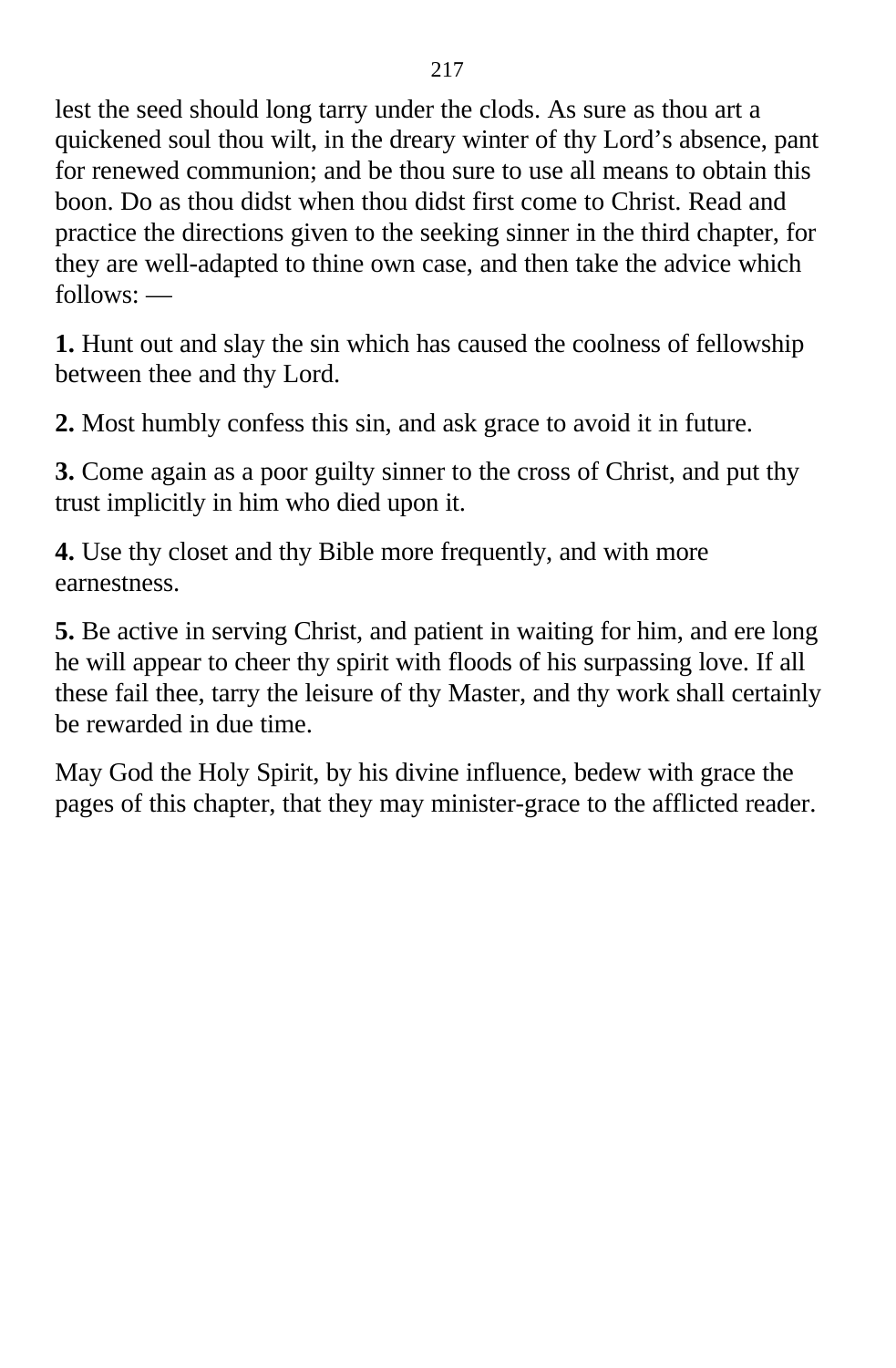### <span id="page-217-0"></span>TO THE UNCONVERTED READER.

SINNER, we beseech thee listen to the warnings of one  $f118$  who was for a long time sad and sick on account of the hidings of his Lord's face. He was a true and eminent saint, yet mark his sorrows, and let them awaken thee to fear the wrath to come:

"*Oh,* sinners! I have dearly paid for all the delight I once had in sin, — for all my indifference and lukewarmness, my cold and sluggish prayers, my lost and misimproved time. Beware that you do not provoke him, for he is a jealous God; for if you do, you shall also find that those sins which you make a slight matter of, will tear you to pieces hereafter. You will find them, when your consciences are awakened, to be a heavy and intolerable burden; they will press you down to hell itself.! could not have thought that the displeasure of God had been a thing so bitter, and so very dreadful. *It is a fearful thing to fall into the hands of the living God, for he is a consuming fire:* if his anger be kindled but a little, you cannot then fix your mind upon any pleasant objects, nor have one easy thought; you cannot then go about your business, your trade, or your secular affairs, for your souls will be so much amazed that you will be full of horror and consternation. Those of us who have *felt the terrors of the Lord,* do most earnestly persuade you to forsake every sin; for if you indulge in and love your iniquities, they will set you on fire round about. Oh, that you did but know what you do when you sin! You are opposing that authority that will avenge itself of all its obstinate opposers; you are heaping up fuel for your own destruction; you are whetting that sword Which will enter into your bowels; you are preparing yourselves for bitterness and trouble; and though God is patient for awhile, yet he will not always be so: the shadows of the night are drawing on, and the doleful time will come when all your mirth will end in tears, and all your false confidence and your foolish hopes will expire and give up the ghost. And which of you will live when God shall enter into judgment with you? What will you do? Where will you go for help when he who is your Maker, — he who has weighed your actions,' and observed your wanderings, shall call you to give an account of all these things? If our blessed Lord, when he came near Jerusalem, lifted up his voice and wept, saying, Oh, *that thou hadst known, even thou in this thy day, the things that belong unto thy peace!* what cause have we to mourn over our fellow-creatures, whom we see to be in danger of misery, and,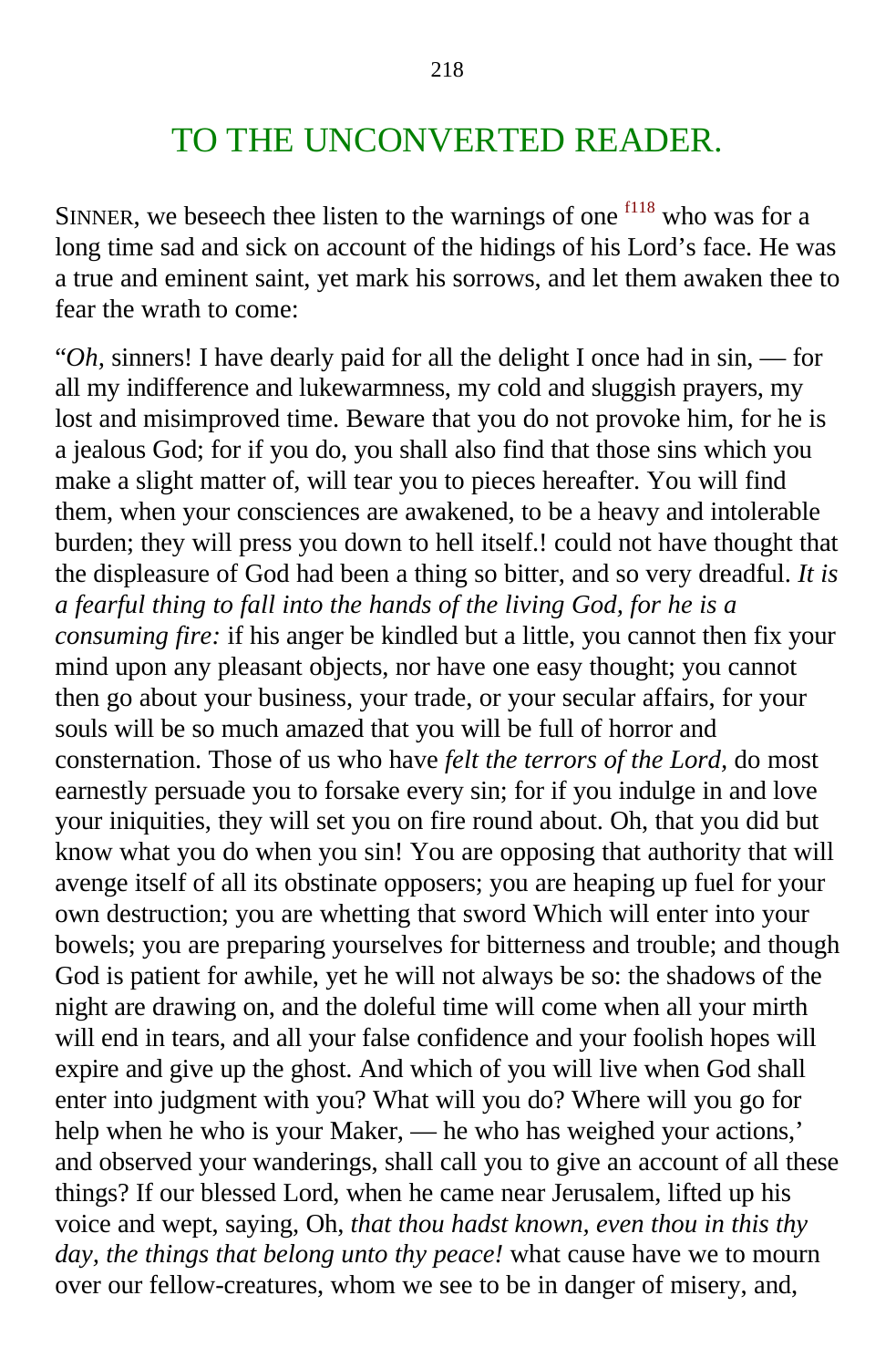alas, they know 't not! Can we see them sleeping on the very edge of ruin, and not be greatly troubled for them I Oh, poor sinners, you are now sleeping, but *the judge is at the door;* you are rolling the pleasant morsel under your tongue, but it will be great vexation to you in the end. How can you rest? how can you be quiet when you have none of your sins pardoned? No comfortable relation to God! no well-grounded hope of heaven! How can you, with any assurance, go about those things that concern your buying, your selling, and the present life, when your poor souls, that are of a thousand times more value, are neglected all the while! We have felt great terrors, inexpressible sorrows, from an angry God, and we would fain persuade you not to run upon the thick bosses of his buckler, not to dare his justice, not to despise his threats as once it was our folly: but we knew not what we did. We are come out *of Feat tribulation,* and a fiery furnace, and we would fain persuade you to avoid the like danger; let what we have felt be a caution to you. It was the desire of Dives, in his misery, that he might leave it to go thence to warn his brethren lest they came to the same place of torment; but it could not be granted. Some of us here come from the very gates of hell to warn you that you may not go thither, — nay, to warn you that you may never go so near it as we did. We wish you so well that we would not have any of you to feel so much sorrow and grief as we have felt. We were once asleep, as you are; we did not imagine that terror and desolation were so near when they came upon us; and now, having been overtaken by a storm of wrath, we come to warn you that we see the clouds gather, that there is a sound of much rain and of great misery, though your eyes are so fixed on things below, that you see it not. You must speedily arise and seek for a shelter, as you value the salvation of your souls; you must not put off serious thoughts for your own safety, not for one day, not for one hour longer, lest it be too late. We were traveling with as little thought of danger as some of you, and we fell among thieves; they plundered us of our peace and comfort, and we were even ready to die, when that God, whose just displeasure brought us low, was pleased to take pity on us, and to send his Son, as the kind Samaritan, to bind up our wounds and to cheer our hearts; and we cannot be so uncharitable! as not to tell you, when we see you going the same way, that there are robbers on the road, and that if you do not either return or change your course you will smart for your temerity as much as we have done. We have been saved indeed at length from our fears, *as by .fire;* but we suffered, while they remained, very great loss. Some, perhaps, will be saying within themselves, 'l *shall see no evil,*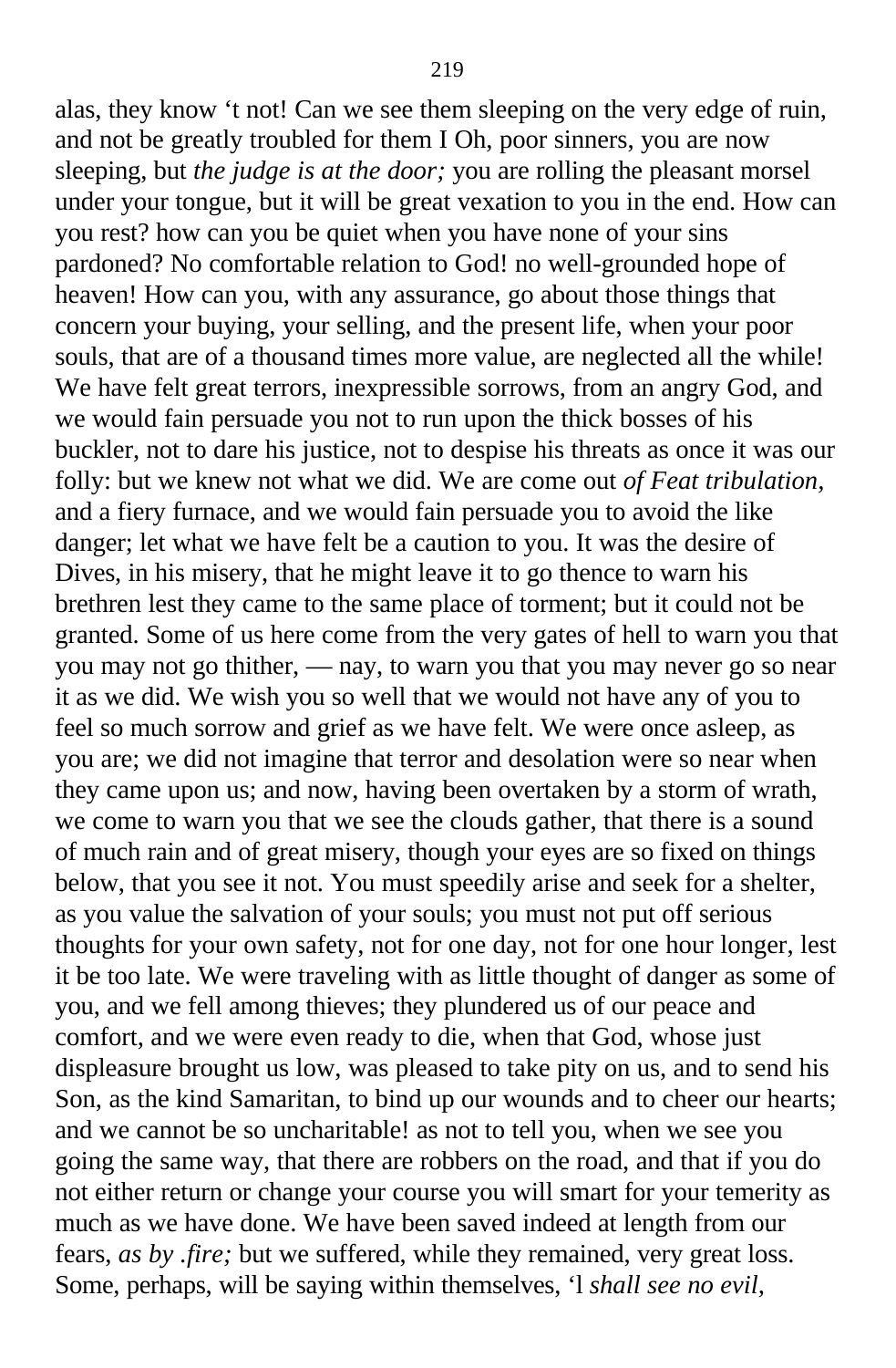*though I walk in the imaginations of my own heart. These things you talk of are the mere product of a melancholy temper, that always presages the worst, — that is always frighting itself and others with black and .formidable ideas; and seeing I am no way inclinable to that distemper, I need not fear any such perplexing thoughts.*' But know that no briskness of temper, no sanguine courageous hopes, no jollities nor diversions, can fence you from the wrath of God. If you go on in sin, you must feel the bitterness of it either in this or the next world; and that may, notwithstanding all the strength of your constitution, all the pleasures of your unfearing youth, come upon a sudden. Your souls are always naked and open before God, and he can make terrible impressions of wrath there when he will, though by your cheerfulness and mirth you seem to be at the greatest distance from it."

> *"Ye bold, blaspheming souls, Whose conscience nothing scares; Ye carnal, cold, professing fools, Whose state's as bad as theirs.*

*"Repent, or you're undone, And pray to God with speed; Perhaps the truth may yet be known, And make you free indeed.*

*"The hour of death draws nigh, 'Tis time to, drop the mask; Fall at the feet of Christ, and cry: He gives to all that ask,"*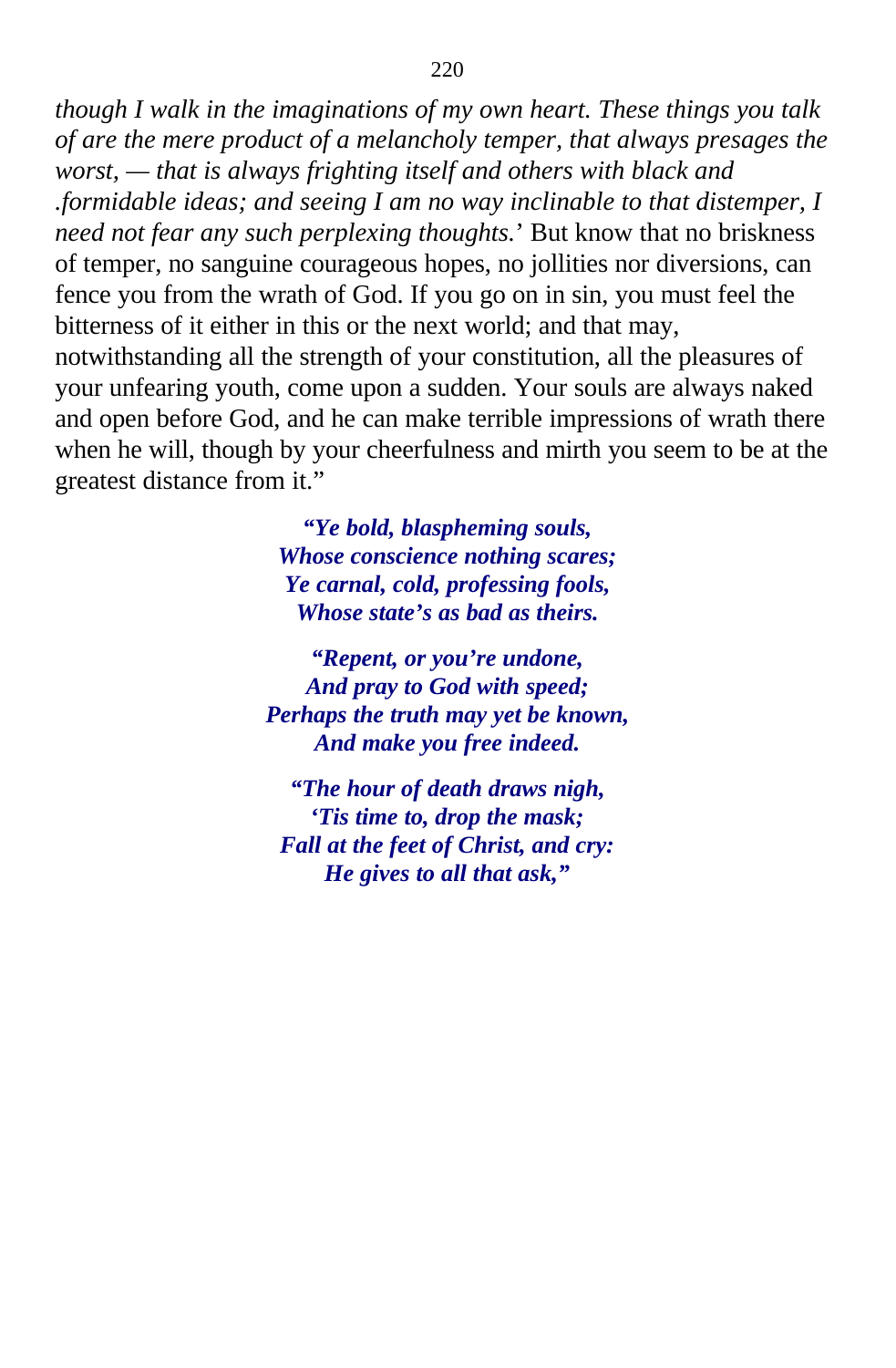## <span id="page-220-0"></span>CHAPTER 12.

### COMMUNION PRESERVED.

#### *"But they constrained him, saying, Abide with us, for it is toward evening, and the day is far spent." — Luke 24:29.*

THESE disciples knew not their Lord, but they loved the unknown stranger who spake so sweetly of him. Blessed are the men who discourse of Jesus; they shall ever find a welcome in the hearts and homes of the elect. His name to our ears is ever melodious, and we love that conversation best which is fullest of it. We would willingly afford the chamber on the wall, the table, the stool, and the candlestick, to all those who will talk continually of Him. But, alas! there are too many who would blush to answer our Savior's question, "What manner of communications are these that ye. have one to another?" [f119](#page-235-0) Too great a number of professors forget the words of the prophet, "Then they that feared the Lord spake often one to another: and the Lord hearkened and heard it, and a book of remembrance was written before him for them that feared the Lord, and that thought upon his name. And they shall be mine, saith the Lord of hosts, in that day when I make up my jewels; and I will spare them as a man spareth his own son that serveth him." <sup>[f120](#page-235-0)</sup> We will not be censorious, but we believe with an old author, that "the metal of the bell is known by the sound of the clapper; what is in the well will be found in the bucket; what is in the warehouse will be shown in the shop; and what is in the heart will be bubbling forth at the mouth."

We often miss our Lord's company because our conversation does not please him. When our Beloved goes down into his garden it is to feed there and gather lilies;  $f<sup>121</sup>$  but if thorns and nettles are the only products of the soil, he will soon be away to the true beds of spices. When two walk together, and are agreed in solemn discourse concerning heavenly things, Jesus will soon make a third. So here, on this journey to Emmaus, the Savior, though they "knew him not, because their eyes were holden," did so wondrously converse with them, that their "hearts burned within them." He who would stay a man in the street would naturally call out his name;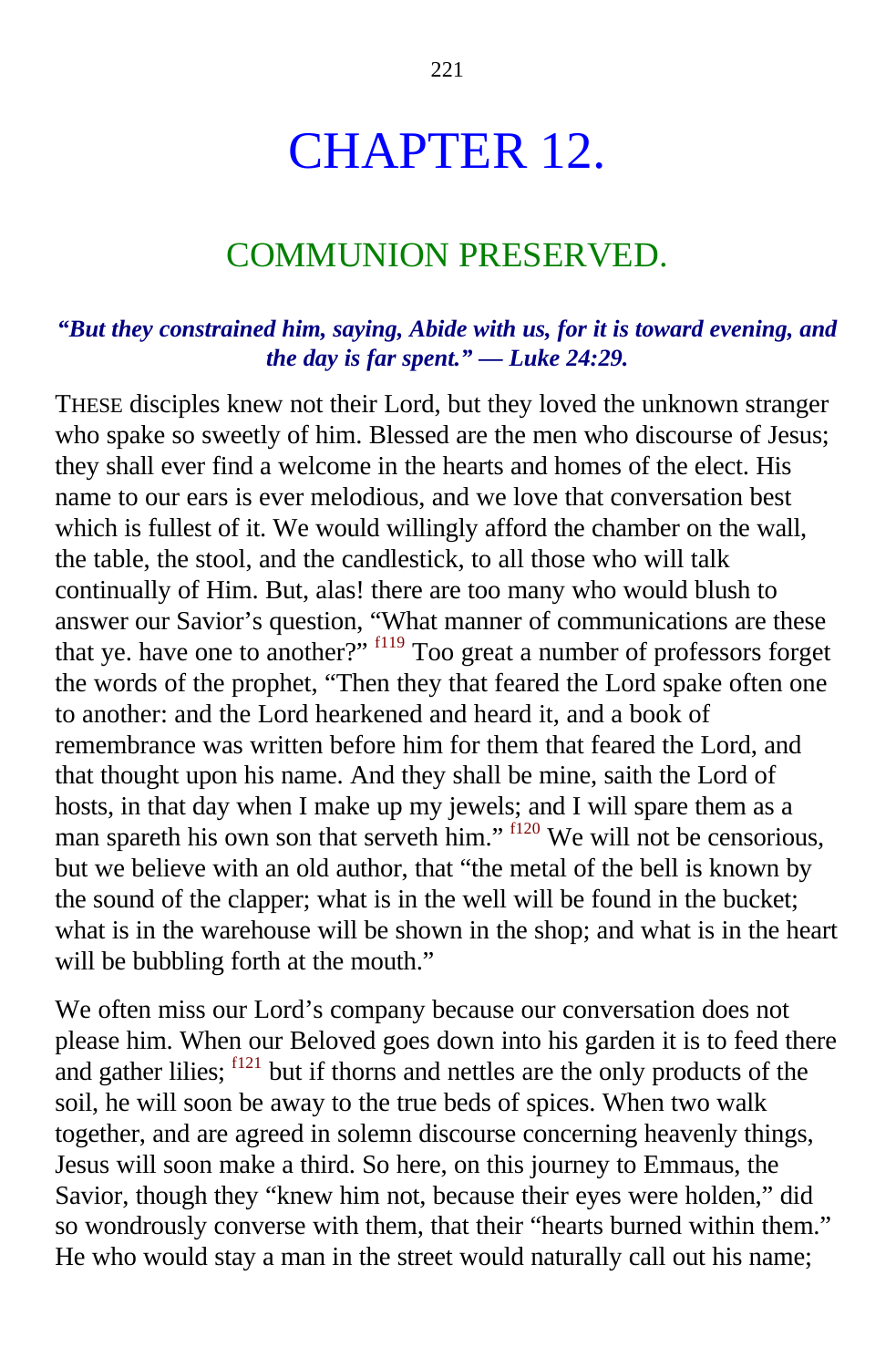and he who would bring Jesus into his soul must frequently pronounce his charming name.

The Lord having graciously conversed with these favored travelers, essays to leave them, and continue his journey, but they constrain him to remain, and at their earnest suit he does so. From this pleasing little incident let us glean one or two lessons.

**I.** *When we have the Savior*'*s company for a little while we shall not be content until we have more of it.* These holy men were not content to let him go, but would have him tarry with them all night. There are certain liquors which men drink that are said to increase thirst; it is most true of this rich "wine on the lees," that the more we drink of it the more we desire. Nor will the draught be forbidden us, or prove in any way injurious, for the spouse bids us "*drink,* yes, drink abundantly." The soul which has enjoyed communion with Jesus will never agree that it has dwelt long enough on the mount: it will far rather build a tabernacle for itself and its master. Never is a Christian tired of his Redeemer's society, but, like Abraham, he cries, "*My* Lord, if now I have found favor in thy sight, pass not away, I pray thee, from thy servant." Any plea will be urged to persuade our Lord to remain. Is it evening? we will plead that the day is far spent, and we shall need him to cheer our midnight hours. Is it morning? we will tell him that we fear to begin the day without a long visit from him. Is it noon? we will urge that the sun is hot, and we shall faint unless he allows us to sit beneath his shadow. We will always find some reason for his remaining, for love's logic is inexhaustible. If he would become our constant guest we should never weary of his company. A thousand years would seem but as one day if all the time we might lay our head' upon his bosom; yea, eternity itself shall need no other source of joy since this perennial stream is ever running. When our wondering eyes have admired the beauties of our Savior for millions of years we shall be quite as willing to continue the meditation, supremely blest with that Heaven which our eyes shall drink in from his wounded hands and side. The marrow of Maven is Jesus; and as we shall never be surfeited with bliss, so we shall never have too much of Jesus. Fresh glories are discovered in him every hour; his person, work, offices, character, affection, and relationships, are each of them clusters of stars which the eye of contemplation will view with unutterable astonishment as they are in their order revealed to the mind. The saint who has longest tenanted the mansions of glory will confess that the presence of the Savior has not ceased to be his bliss, 'nor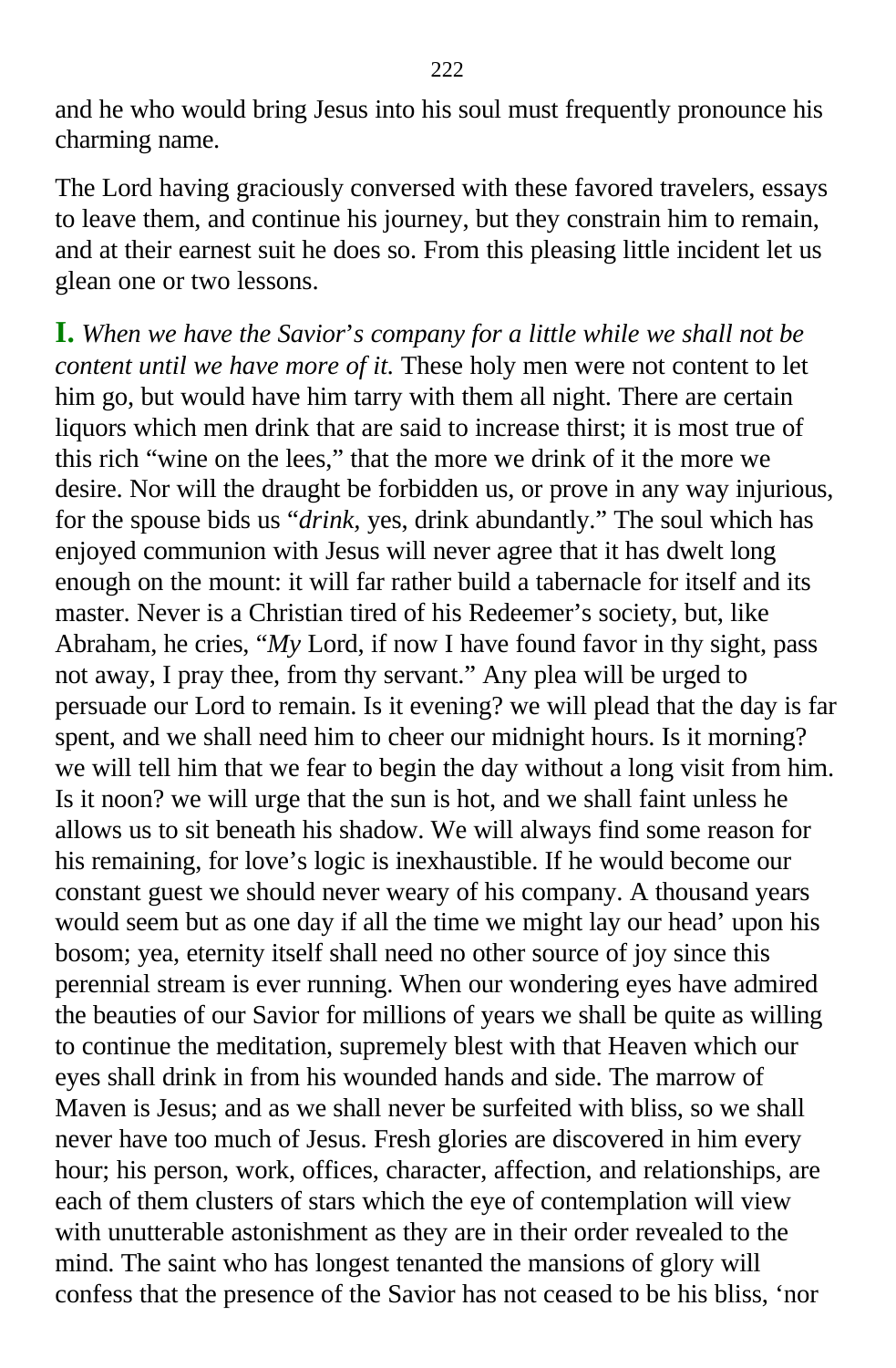has the freshness of the pleasure been in the least diminished'. Christ is a flower, but he fadeth not; he is a river, but he is never dry; he is a sun, but he knoweth no eclipse; he is all in all, but he is something more than all. He that longs not for Christ hath not seen him, and by just so much as a man has tasted of the sweetness of Jesus will he be hungry and :thirsty after more of him. Men who are content with a manifestation once in a month will soon become so dull that once a year will suit them; but he who has a visit from the Savior very frequently will be panting for fresh views of him everyday — yea, and every hour of the day. He will never lack appetite for spiritual things who lives much on them. The poor professor may be content with a few of Christ's pence now and then, but he who is rich in grace thinks so small an income beneath his station, and cannot live unless he has golden gifts from the hand of his Lord; he will covet earnestly this best of gifts, and be a very miser after the precious things of the cross. John Owen, the most sober of theologians, falls into a perfect ecstasy when touching on this subject. In expounding Cant. 44:6, 7, he gives us the following glowing passage: "The intendment of what is so loftily set out by so many metaphors in these verses is, "I am not able to bear the workings of my love to thee, unless I may always have society and fellowship with thee. There is no satisfying of my love without it. It is as the grave, that still says, Give! Give! Death is not satisfied without its prey. If it have not *all* it hath n*othing.*' Let what will happen, if death hath not its whole desire it hath nothing at all. Nor can it be withstood in its appointed season; no ransom will be taken. So is my love; if! have thee not wholly I have nothing. Nor can all the world bribe it to a diversion; it will be no more turned aside than death in its time. Alas! I am not able to bear my jealous thoughts; I fear thou dost not love roe — that thou hast forsaken me, because I know I deserve not to be beloved. These thoughts are hard as hell; they give no rest to my soul. If! find not myself on thy heart and arm, I am as one that lies down in *a bed of coals.*" The absence of the Savior deprives the believer of more than joy or light; it seems to destroy his very life, and sap the foundations of his being. Let us seek then to hold the king in his galleries.

**II.** We remark in the next place, that *if we would keep the Savior with us, we must con. strain him.* Jesus will not tarry if he is not pressed to do so. Not that he is ever weary of his people, but because he would have them show their sense of his value. In the case before us, it is said, "*he* made as if he would go further." This he did to try their affection. "*Not,*" says Ness,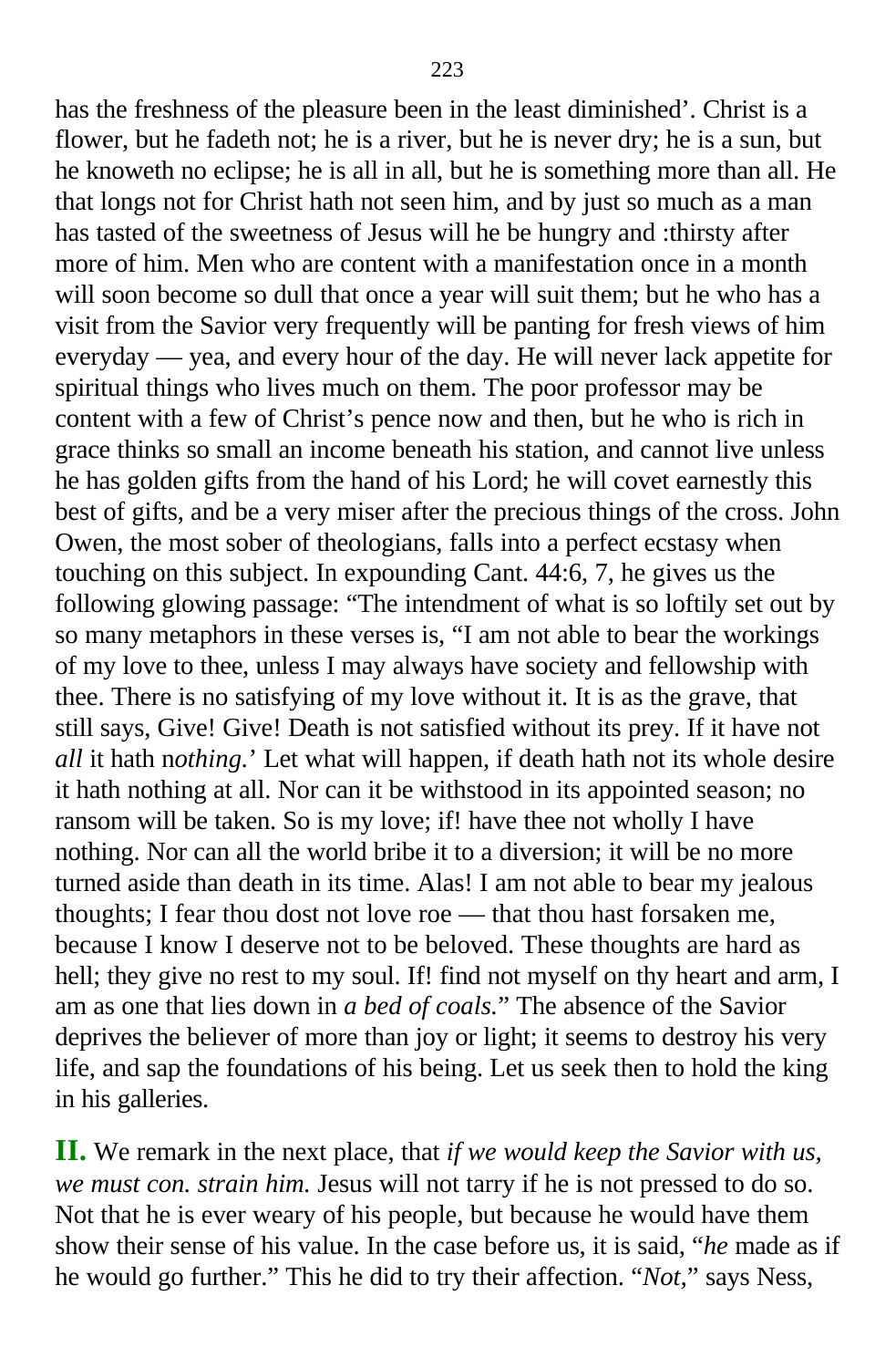<span id="page-223-0"></span>"that he had any purpose to depart :from them, but to prove them how they prized him, and accounted of his company. Therefore this ought not to be misimproved to countenance any kind of sinful dissimulation. If Solomon might make as though he would do an act that in its own nature was unlawful (to slay an innocent child),  $f122$  sure I am our Savior might do that which h but indifferent in itself (whether to go or stay) without being charged with the sin of dissembling. But when Christ makes to begone, the two disciples would not let him go, but one (as it were) gets hold on one arm, and the other on the other; there they hang till they constrain him to continue with them." These were wise men, and were, therefore, loath to part with a fellow-traveler from whom they could learn so much. If we are ever privileged to receive Jesus under our roof, let us make haste to secure the door that he may not soon be gone. If he sees us careless concerning him, and cold towards him, he will soon arise and go hence. He will not intrude himself where he is not wanted; he needs no lodging, for the heaven of heavens is his perpetual palace, and there he many hearts of the contrite where he will find a hearty welcome.

When we have the honor of a visit from Prince Immanuel let everything be done to protract it. Angels' visits are few and far between: when we have the happiness of meeting therewith, let us, like Jacob, manfully grasp the angel, and detain him, at least until he leaves a blessing. Up, Christian, with a holy bravery, and lay hold on the mercy will it is within reach! The Son of Man loves those who hold him tightly. He will not resent the familiarity, but will approve of thine earnestness. Let the loving bride of the Canticles teach thee by her example, for she glories in her deed when she sings. "I found him whom my soul loveth, I held him, and I would not let him go." True, 'tis amazing grace which can allow such a liberty with the person of so exalted a being; but seeing that he invites us to lay hold on his strength, and has sanctioned the act in others, shall we, like Ahaz, when he declined to ask a sign, refuse the favor which our Lord allows? No —

#### *"We will maintain our hold 'Tis his goodness makes us bold."*

How can we then prolong our communion with the Savior? Let us reply to the question by sundry directions, which, by the aid of the Spirit, we will labor to follow.

**1.** Allow no rivals to intrude. Jesus will never tarry in a divided heart. He must befall or nothing. Search then thy heart; dethrone its idols; eject all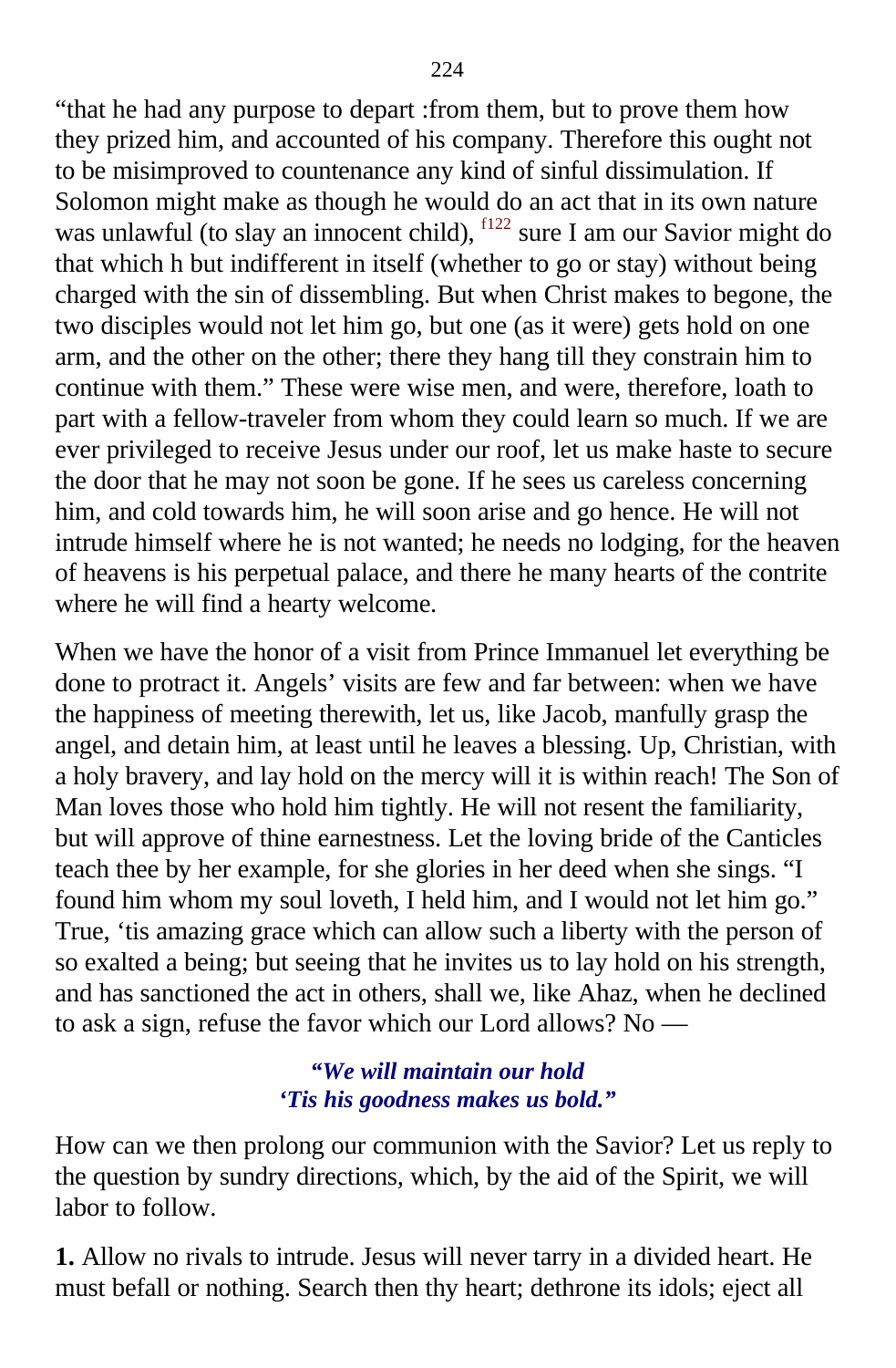interlopers; chastise all trespassers; yes, slay the Diabolians who lurk in thy soul. If we would enjoy uninterrupted fellowship with the Son of God, we must institute a rigid inquisition against all kinds of sin. A little evil will at times mar our peace, just as a small stone in the shoe will spoil our walking. Tender are the shoots of this vine of communion, and little foxes will do no little injury. "The Lord thy God is a jealous God," and Jesus thy husband is jealous also. Sorely did he smite Jerusalem, because she sought affinity with other gods, and chose to herself many lovers. Keep then thy house and heart open to him, and shut to all others. With sin he cannot dwell. Canst thou expect the "angel of the covenant" to dwell with the prince of darkness? Can there be concord with Christ and Belial? Awake then, and cry "Away, ye profane," my heart is the temple of Jesus, and ye must not defile its hallowed places. If they retire not, get to thyself the scourge of repentance and self-mortification, and if it be laid on lustily they will not long abide the blows.

It behoves us to remember, also, that there are other things besides sins which may become offensive to the Savior. The nearest friend, the partner of our bosom, or the offspring of our loins, may excite the Lord's jealousy. If these become the objects of an affection which ought to be wholly his, he will be moved to anger with us. The calf was no less an idol be. cause it was made of gold. The brazen serpent, despite its original service, must be broken when men worship it. All things are alike cause of jealousy to Jesus if they are exalted to his throne, since no creature can in the least possess anything deserving of worship. The very mention of a rival's name will suffice to drive our blessed Lord away. He will have the name of Baali taken utterly out of our mouth; and he alone must be our Ishi.

Oh! true believer, is there no strange god with thee? Make a thorough search. Bid even thy beloved Rachel rise, for the teraph is often concealed beneath the place where she sitteth. Say not in haste, I am no idolater. The approaches of this sin are insidious in the extreme, and ere thou knowest it thou art entangled in its iron net. The love of the creature has a bewitching power over men, and they seldom know the treachery of the Delilah until their locks are shorn. Oh, daughters of Zion, let King Solomon alone have your love; rehearse his name in your songs, and write his achievements on your memories; so will he dwell in the city of David and ride through your midst in his chariot paved with love for *you:* but if ye pay homage to any save himself, he will return unto his place and make your beauteous city a byword with the enemy. Have m) fellowship with strangers, if ye desire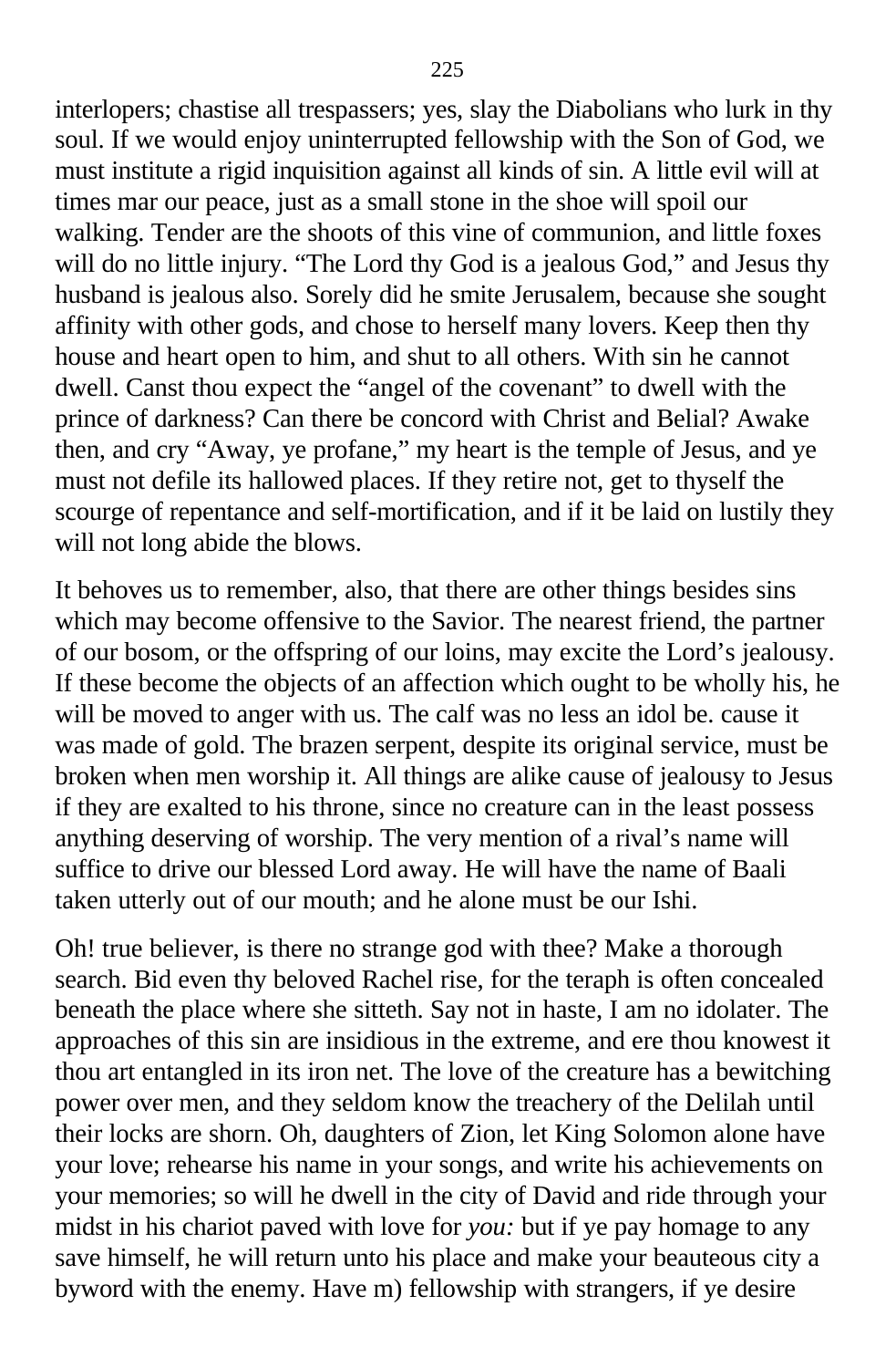manifestations of love from the adorable Jesus. "Let none be your love and choice, and the flower of your delights, but your Lord Scans. Set not your heart upon the world, since God hath not made it your portion; for it will not fall to you to get two portions, and to rejoice twice, and to be happy twice, and to have an upper heaven and an under heaven too. Most of us have a lover and idol besides our husband, Christ; but it is our folly to divide our narrow and little love; it will not serve for two. It is best then to hold it whole and together, and to give it to Christ; for then we get double interest for our love, when we lend it to, .red lay it out upon, Christ; and we are sure, besides, that the stock cannot perish."

Let us muse on the words of the writer of *The Synagogue —*

*"Peace, rebel thought, dost thou not know the king, My God is here? Cannot his presence, if no other thing, Make thee forbear? Or were he absent, all the standers by Are but his spies; And well he knows, if thou shouldst it deny, Thy words were lies. If others will not, yet I must, and will, Myself complain. My God, even now a base, rebellious thought Began to move, And subtly twining with me would have wrought Me from my love'. Fain he would have me to believe that Sin And thou might both Take up my heart together for your inn, And neither loathe The other's company; a while sit still, And part again."*

**2.** Give the Savior a goodly entertainment, fit for so great a prince, and thus he may be persuaded to make a longer stay. His rank, his honor, and his benevolence, entitle him to the most respectful treatment. Shall the Son of God be entertained in any but the best room of the house? Shall we offer on his altar any save the fattest of the flock and the herd? Shall we spare ourselves when he is our guest? Shall gentlemen spend all their estates that they may sumptuously feast an earthly monarch? and shall we penuriously count the cost of our love to him? Beloved, we shall have but brief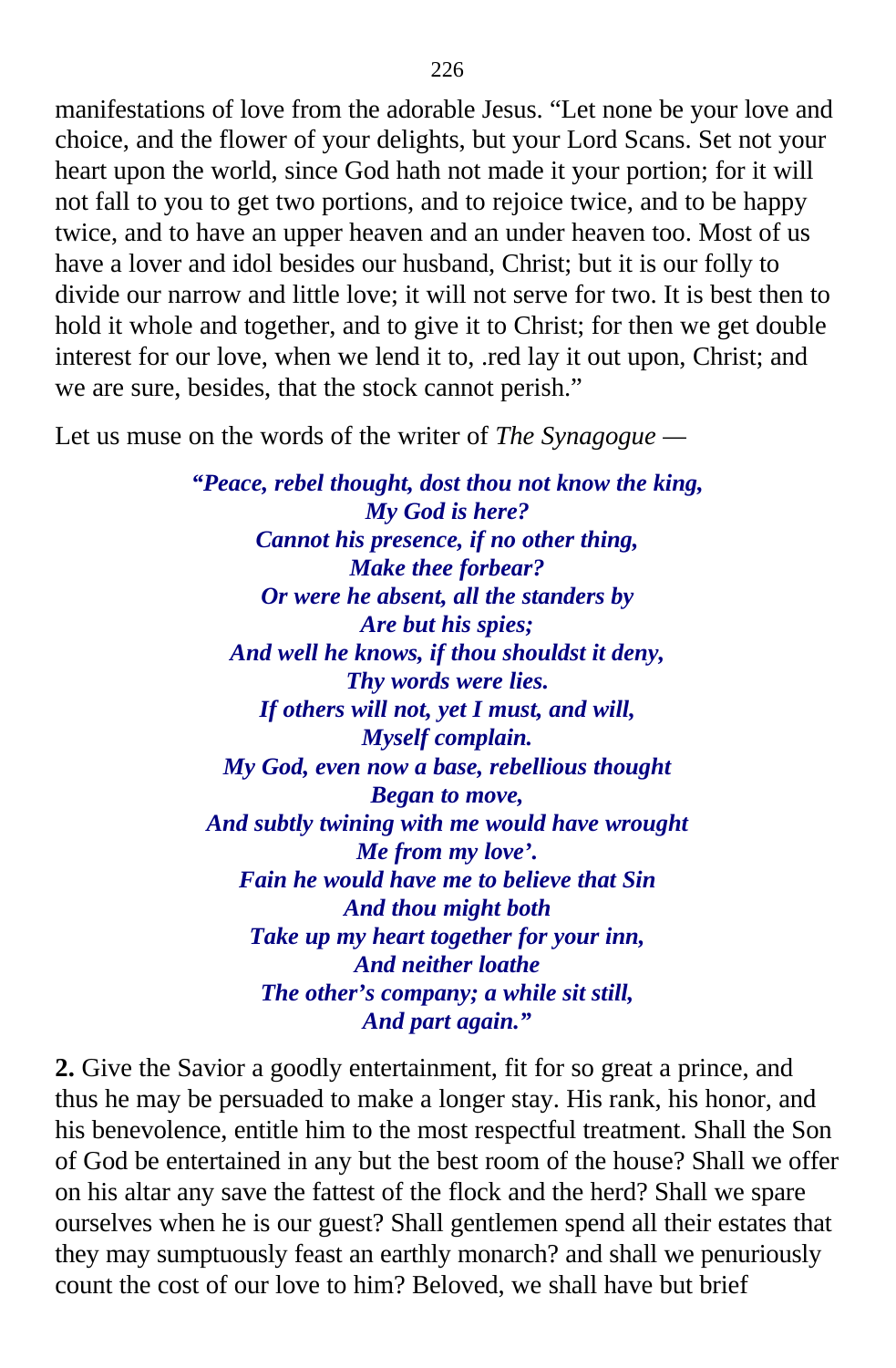glimpses of Jesus if he does not perceive our souls affected by it. A slight from his friends grieves his spirit, trod he withdraws himself. We ought to count it a cheap bargain if we could give our all to win the constant indwelling of Jesus. Princes have melted pearls into the wine wherewith they entertained monarchs, let us do the same. Let us make rich offerings to Jesus; let our duties be more faithfully discharged, our labors more willingly performed, and let our zeal be more eminently fervent. If the altar cease to smoke with incense, the heart will be made empty and void by the departure of its Lord. Self-sacrifice is sweet to our Redeemer, he loves to see his dearly-purchased people confessing that they are not their own. Oh, brethren in the Gospel, *do* more if ye would receive more; give more largely and ye shall be cheered more abundantly. The self-denying missionary, the laborious pastor, the earnest evangelist, and the indefatigable church member, are generally the persons invited to the royal banquets of Jesus. He delights to honor the men who wait at his gates with diligence, and watch for his coming with vigilance. Faithful service shall never be unrewarded by the master's notice, and continuance in well-doing shall receive as its recompense a perpetuity of approbation. Hold thou the Savior, oh believer! by hands ready for service and happy to obey.

**3.** Trust the Lord much while he is with you. Keep no secrets from him. His secrets are with you; let your secrets be with him. Jesus admires confidence, and if it be not afforded him, he will say,, Farewell," until we can trust him better. So long as we put our lips to the ear of Christ, and tell him all, he will never let us be alone. When we reveal every whir, and hide nothing from him, he is pleased with us; but when we conceal our designs, our troubles, or our fears, he frowns at our want of confidence. If thou desirest Christ for a perpetual guest give him all the keys of thine heart; let not one cabinet be locked up from him; give him the range of every room, and the key of every chamber; thus you will constrain him to remain. True faith holds the feet of Jesus and prevents his departure: when he rises to continue his journey, she cries, "Not so, my Lord, hear one more word, listen to the wants of thy servant, let at least another of my griefs find a tomb in thy loving heart. Listen to me this once, for I have somewhat to say unto thee which so deeply concerns me, that if thou dost not regard me, I know not whither to resort." Thus she will hold her confidant by one continued series of confessions. We doubt not that our loving Lord frequently hides his face from us because we rely not enough upon him. It would be the part of wisdom to transfer our cares to him who careth for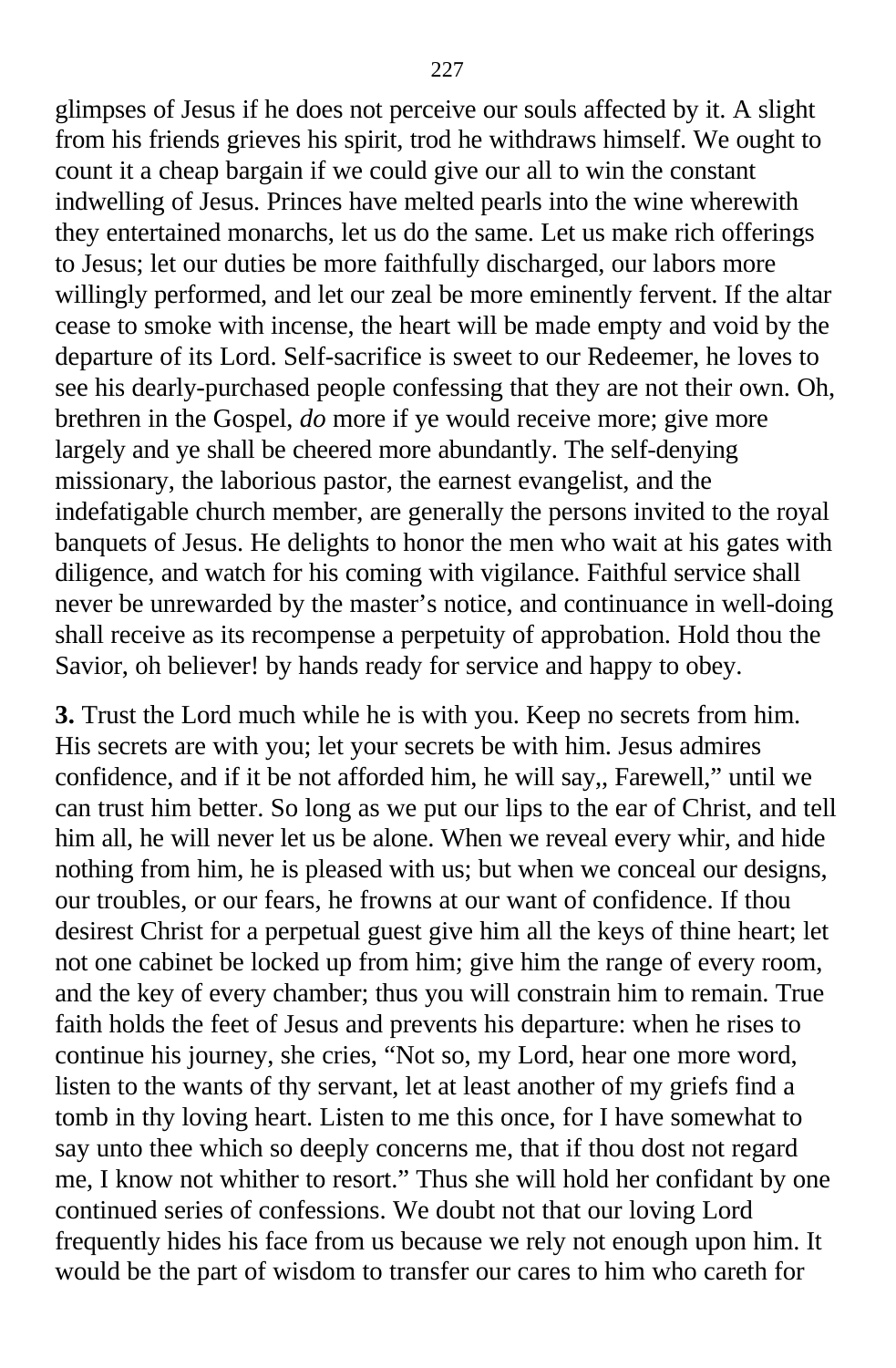us; thus should we imitate David, who urges us to "pour out our hearts before him." Make Christ manager of thine affairs, and so please him. An old writer somewhere says, "He who runs before the cloud of divine direction goeth a fool's errand :" let us then desist from self-serving, and give ourselves up like children to the loving care of a tender parent, to be led, guided, directed, and supplied by our great Covenant Head; so will he always have business to do at our house, and will make our soul his settled rest.

**4.** Another method of retaining the company of our Beloved, is to bring in others of his friends to sit with us. It may be if he cometh not to us alone, he will come with them, and if perchance some ill word of ours might urge him to depart, yet, for the sake of others who sit with him, he will remain. *One* Of these disciples might not have constrained Christ, but the *two effected* it. Fire will not tarry in a single coal, but if many be laid together it will be long before it is clean gone. A single tree may not afford much shelter for a traveler, but he will rest beneath the thick boughs of the grove: so will Jesus often sit longer where many of  $\varphi$  the trees of the Lord" are planted. Go to the assemblies of the saints, if you would keep the arm of the King of saints. Those who dwell most with the daughters of Jerusalem are most likely to have a goodly share of Emmanuel's company. Cannot my reader add his own testimony to the fact that fellowship with the saints is conducive to a continuance of fellowship with Jesus?

**5.** Earnest prayer is the most potent means of winning continued communion. We have found it true, that the mercy-seat is the place where the Lord meets his servants. Full often our souls have risen from depths of distress to heights of delight, 'by the simple appeal to heaven, which we by supplication have been allowed to make. We will speak well of the exercise of prayer; we can endorse all the titles which old divines have given it, such as — the key of heaven, and of all God's cabinets, the conduit of mercy, faith flaming, Jacob's ladder, an invisible and invincible weapon, a victory over the Omnipotent, the sweet consumption of cares, a box of ointment broken on the head of Christ, the perfume of heaven, the mount of transfiguration, the soul's messenger, and Satan's scourge: but we will add another — it is a golden chain which holds the Savior, and secures him to his people. Christ never lingers long with dumb souls; if there be no crying out to him, he loves not silence, and he departs and betakes himself to those hearts which are full of the music of prayer. What a marvelous influence prayer has upon our fellowship with Jesus! We may always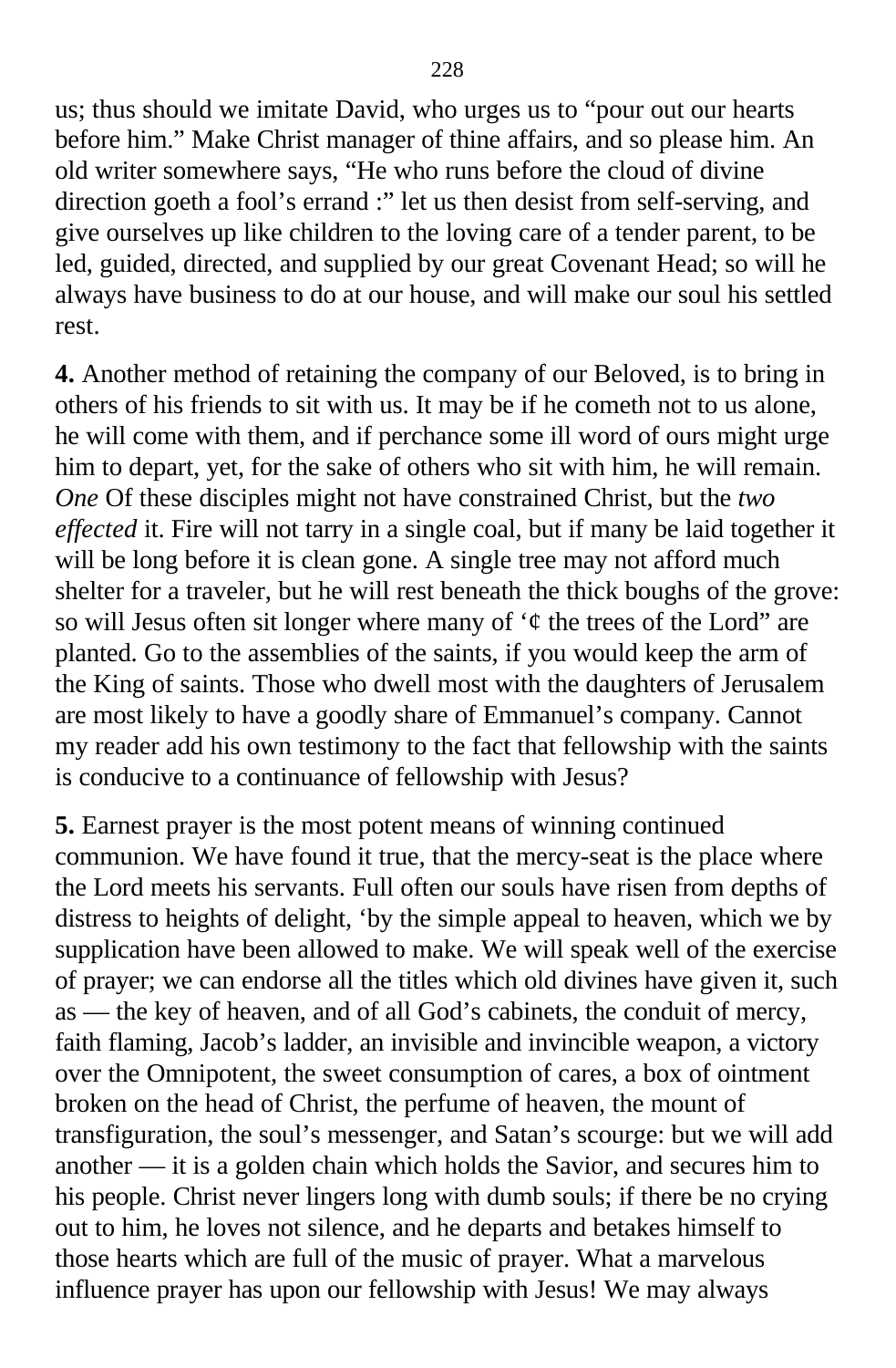measure one by the other. Those pray most fervently and frequently who have been constant attendants on the kind Intercessor; while, on the other hand, those who wrestle the hardest in supplication will hold the angel the longest. Joshua's voice stayed the sun in the heavens for a few hours; but the voice of prayer can detain the Sun o! righteousness for months and even years.

Christian Brethren, will you slight this exhortation? Shall none of these means be tried? Are you content to suffer your Savior to depart? Are ye careless as to his company? Then you have grave cause for fear; there is something vitally wrong. Pass not by this sad admonitory symptom; search your heart, for a sad disease is there. May the great Physician heal thee.

But surely, as joint-heir with Jesus, thou hast longings after him and sighings for his presence. Then let it be thy concern to find him, and, having found him, to constrain him to abide with thee forever.

> *"Oh, that we could for ever sit With Mary, at the Master's feet; Be this our happy choice, Our only care, delight, and bliss, Our joy, our heaven on earth be this, To hear the Bridegroom's voice.*

*"***Oh,** *that we could with favor'd John, Recline our weary heads upon The dear Redeemer's breast! From care, and sin, and sorrow free, Give us, O Lord, to find in thee Our everlasting rest."*

In a short time it will be our joy to hold further converse with each other, upon various important points of our knowledge of Christ. We trust we shall then be privileged to enter more fully into the mysteries of communion, and in the mean time we commend our humble effort to the blessing of Heaven, trusting that some beginners will here read and learn what are the elements of that wondrous experience which falls to the lot of a Christian.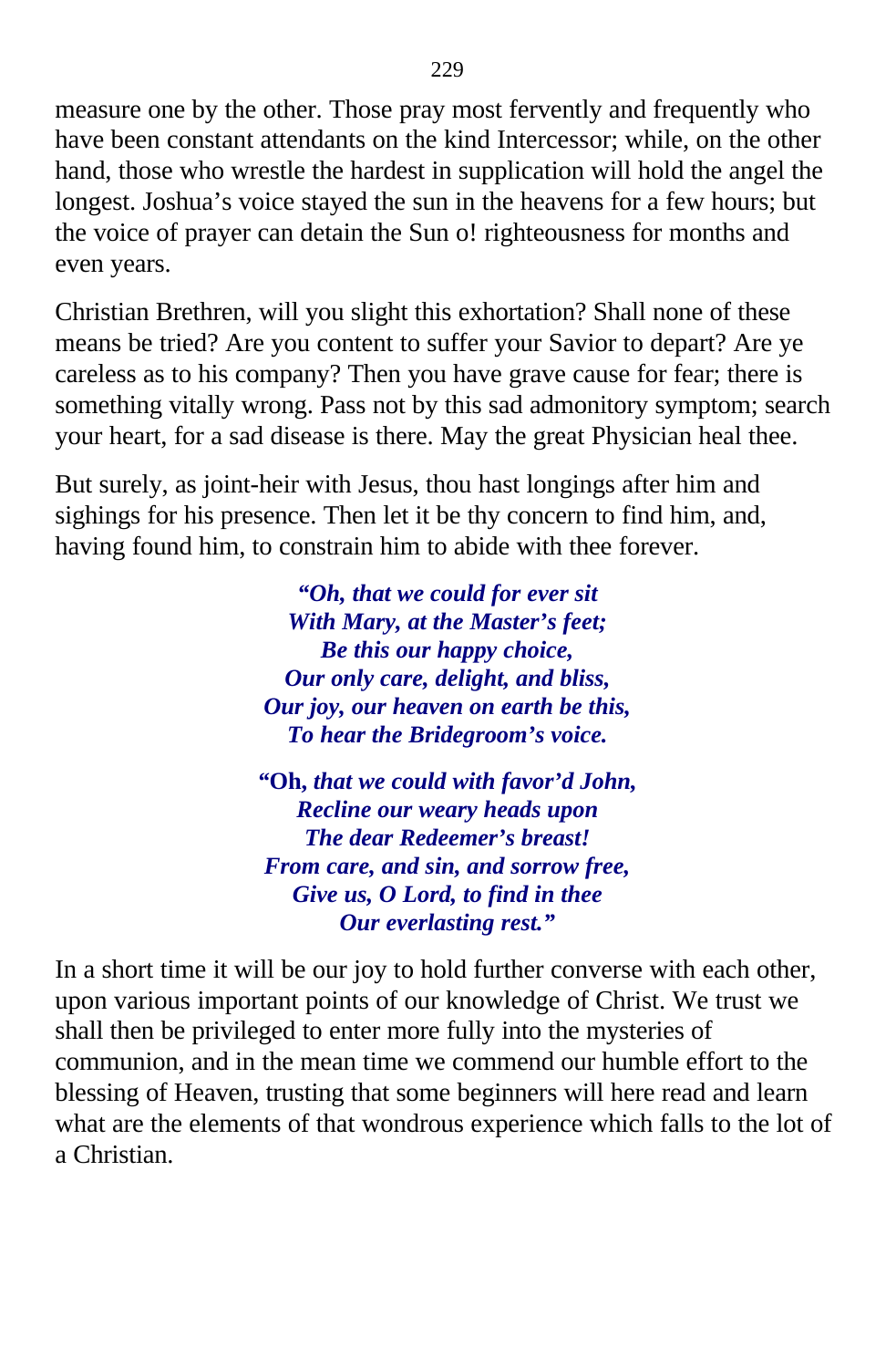## TO THE UNCONVERTED READER.

FRIEND — You are now commencing the life of grace, for thou art just awakened to know the evil of sin. You are now feeling the guilt of your life, and are lamenting the follies of your youth. You fear there is no hope of pardon, no prospect of forgiveness, and you tremble lest death should lead your guilty soul unforgiven before its Maker. Hear, then, the word of God. Thy pains for sins are God's work in thy soul. He woundeth thee that thou mayest seek him. tie would not have showed thee thy sin if he did not intend to pardon. Thou art now a sinner, and Jesus came to save sinners, therefore he came to save thee; yea, he is saving thee now. These strivings of soul are the work of his mercy; there is love in every blow, and grace in every stripe. Believe, O troubled one, that he, is able to save thee unto the uttermost, and thou shalt not believe in vain. Now, in the silence, of thine agony, look unto him who by his stripes healeth thee. Jesus Christ has suffered the penalty of thy sins, and has endured the wrath of God on thy behalf. See yonder crucified Man on Calvary, and mark thee that those drops of blood are falling *for thee,* those nailed hands are *pierced for thee,* and that open side contains a heart full of love *to thee.*

#### *"None but Jesus, none but Jesus, Can do helpless sinners good."*

It is simple reliance on him which saves. The negro said, "*Massa,* I fall fiat on de promise ;" so if you fall flat on the promise of Jesus you shall not find him fail you; he will bind up your heart, and make an end to the days of your mourning. We shall meet in heaven one day to sing hallelujah to the condescending Lord; till then may the God of all grace be our helper. Amen.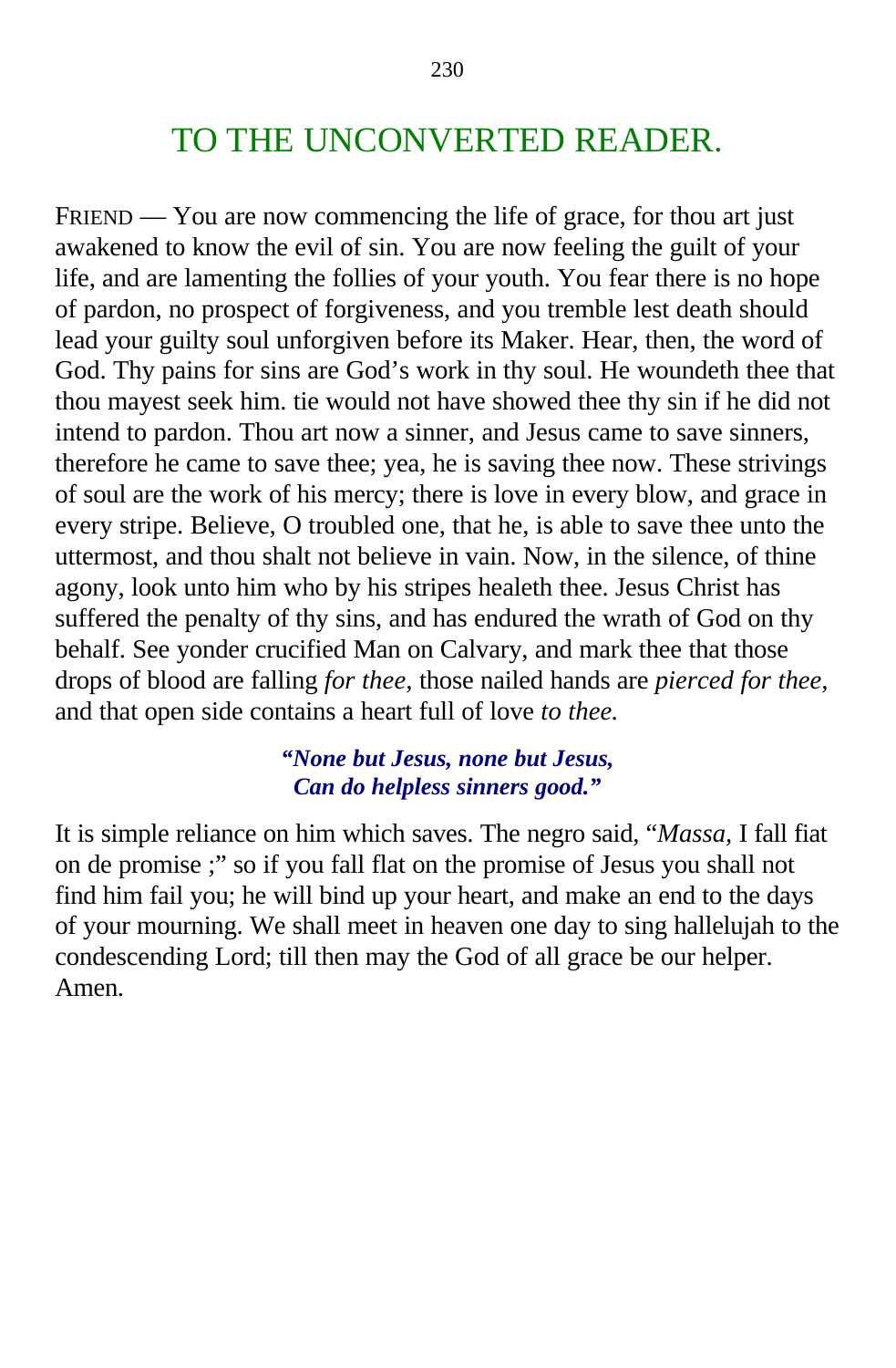# FOOTNOTES

- ft<sup>1a</sup> Grace Abounding.
- [ft1](#page-6-0) Boyle.
- ft<sup>2</sup> Clarerdon.
- $<sup>ft3</sup>$  $<sup>ft3</sup>$  $<sup>ft3</sup>$  Isaiah 5:22.</sup>
- $ft4$  1 John 2:15.
- $<sup>ft5</sup>$  $<sup>ft5</sup>$  $<sup>ft5</sup>$  Micah 2:18.</sup>
- [ft6](#page-24-0) Psalm 102:6, 10; Psalm 55:4.
- [ft7](#page-24-0) Psalm 107:18.
- [Ft8](#page-24-0) Psalm 38:8
- $f<sup>ft9</sup>$  Job 20:3:21, 22, 23
- $f(t10)$  De Lamiis, lib 3, c. 7
- $f<sup>ft11</sup>$  $f<sup>ft11</sup>$  $f<sup>ft11</sup>$  Deuteronomy 28: 65, 66.
- $ft12$  Proverbs 29:1.
- [Ft13](#page-35-0) Thomas Wilcocks.
- $ft14$  Ezekiel 15:24.
- $f<sup>ft15</sup>$  $f<sup>ft15</sup>$  $f<sup>ft15</sup>$  2 Corinthians 7:10, 11.
- [Ft16](#page-37-0) Isaiah 28:9
- $ft17$  Judges 6:28.
- [Ft18](#page-37-0) Numbers 25:7.
- [ft19](#page-37-0) Exodus 33:26, 27.
- [Ft20](#page-39-0) Arvine's Cyclopedia of Anecdotes.
- $Ft21$  Proverbs 109:59
- $ft22$  Proverbs 20:80.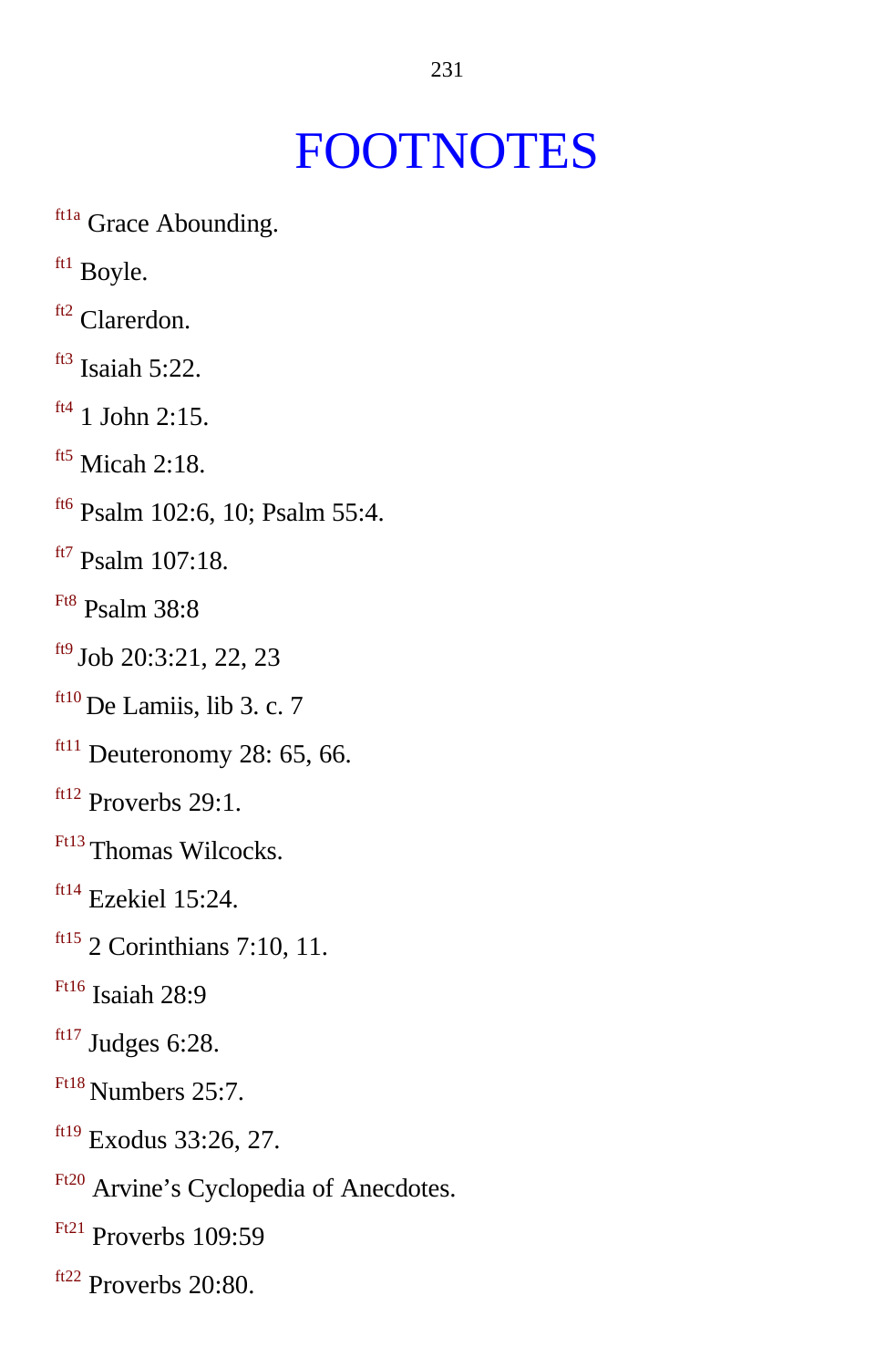Ft<sub>23</sub> Colton

- $ft24$  Isaiah 30:33.
- <sup>[Ft25](#page-53-0)</sup> Crisp.
- $ft26$  Hosea 14:4.
- [ft27](#page-54-0) 2 Samuel 14:14.
- ft<sup>28</sup> C. Wesley.
- [ft29](#page-56-0) Herbert.
- [Ft30](#page-60-0) Sermon on Prayer and its Answer
- [ft31](#page-62-0) Ephr. Udall's Sermons
- [ft32](#page-62-0) Seneca de Ira, lib. 3.c. 36.
- [Ft33](#page-62-0) Psalm 73:22.
- [Ft34](#page-63-0) Bunyan's Pilgrim
- ft<sup>35</sup> Charnook's Divine Attributes.
- [ft36](#page-67-0) Rutherford.
- ft<sup>37</sup> Jeremiah 31:18.
- [ft38](#page-67-0) Song of Solomon 2:9.
- [ft39](#page-68-0) James 5:17, 18.
- [Ft40](#page-70-0) Bishop Lavington.
- [Ft41](#page-71-0) Emmons.
- [Ft42](#page-71-0) Mr. Sadleir.
- $F<sup>t43</sup>$  Isaiah 37:3
- $f<sup>ft44</sup>$  $f<sup>ft44</sup>$  $f<sup>ft44</sup>$  Lametations 2:18, 19
- [Ft45](#page-80-0) Tupper's *Proverheal Philosophy.*
- F<sub>t46</sub> Thomson.
- <sup>[Ft47](#page-87-0)</sup> Byron.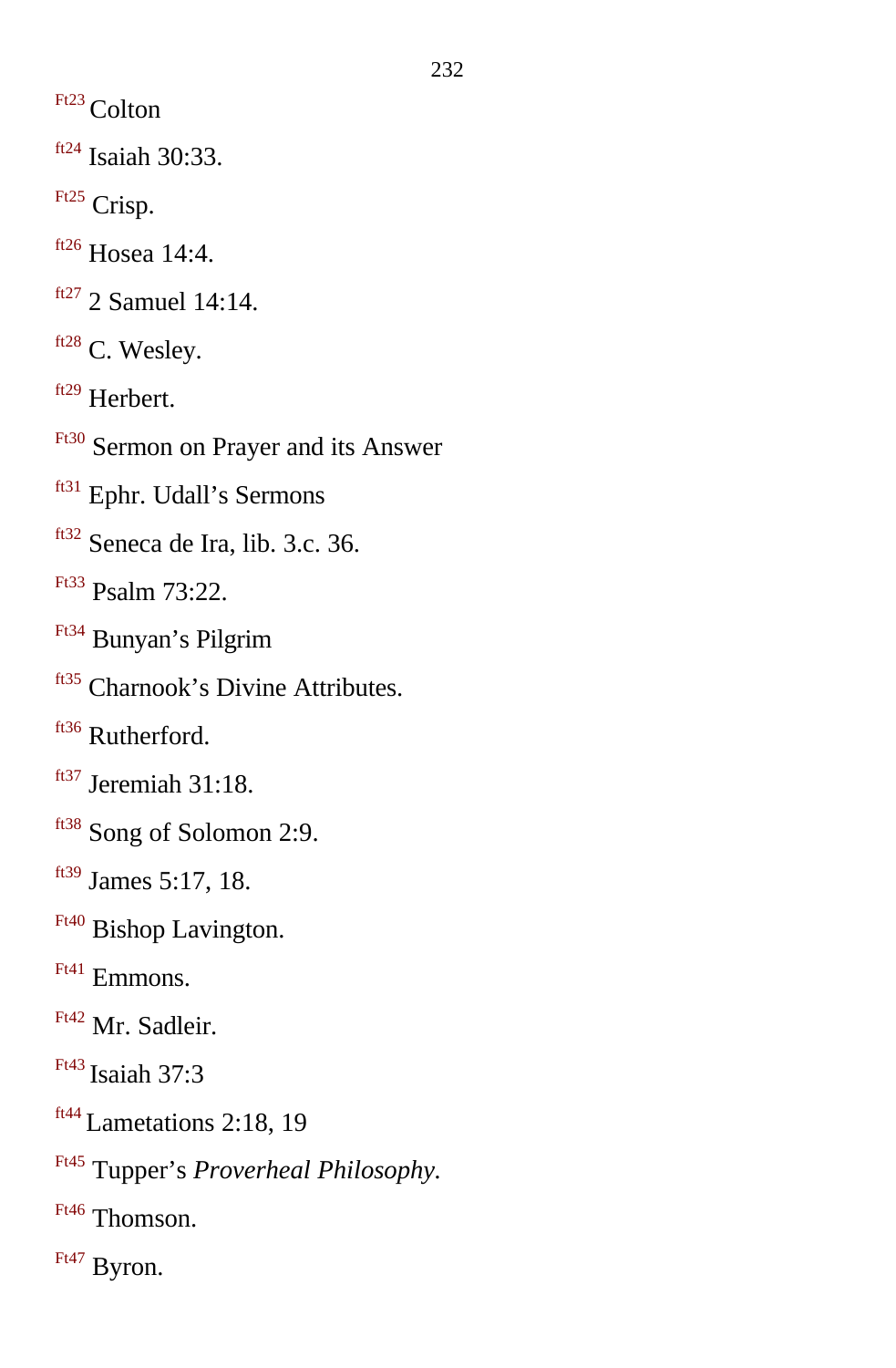[ft48](#page-89-0) Psalm 126:1, 2.

[ft49](#page-89-0) Luke 1:43.

[Ft50](#page-89-0) 2 Samual 7:18

ft<sup>51</sup> Halyburton.

[Ft52](#page-96-0) Moore

[Ft53](#page-96-0) "The Nisan, or drops of spring-rain, which the Easterns believe to produce pearls if they fall into *shells.*" *Richardson.*

[Ft54](#page-97-0) Brooks

 $<sup>ft55</sup>$  $<sup>ft55</sup>$  $<sup>ft55</sup>$  In Memoriam.</sup>

ft<sup>56</sup> Rutherford.

[Ft57](#page-101-0) Heavenly Footman.

[Ft58](#page-103-0) Owen.

<sup>[Ft59](#page-105-0)</sup> Psalm 77:10.

[Ft60](#page-110-0) Chandler.

<sup>[Ft61](#page-112-0)</sup> Isaiah 52:7-10.

- $Ft62}$  $Ft62}$  Romans 5:2.
- [Ft63](#page-112-0) Philippians 4:4.
- $Ft64$  1 Thessalonians 5:16.
- $F<sup>165</sup>$  Romans 5:1, 3.
- <sup>[Ft66](#page-112-0)</sup> 1 Peter 1:5, 6, 7.

[Ft67](#page-117-0) Revelation Joseph Irons, Camberwell.

[Ft68](#page-122-0) Song of Solomon 1:13, 14.

 $Ft69$  Dr. Gill

- [ft60a](#page-130-0) *See* "*Life* or Grimshaw.
- $ft61a$  Isaiah 13:6.
- [ft62a](#page-132-0) C. Wesley.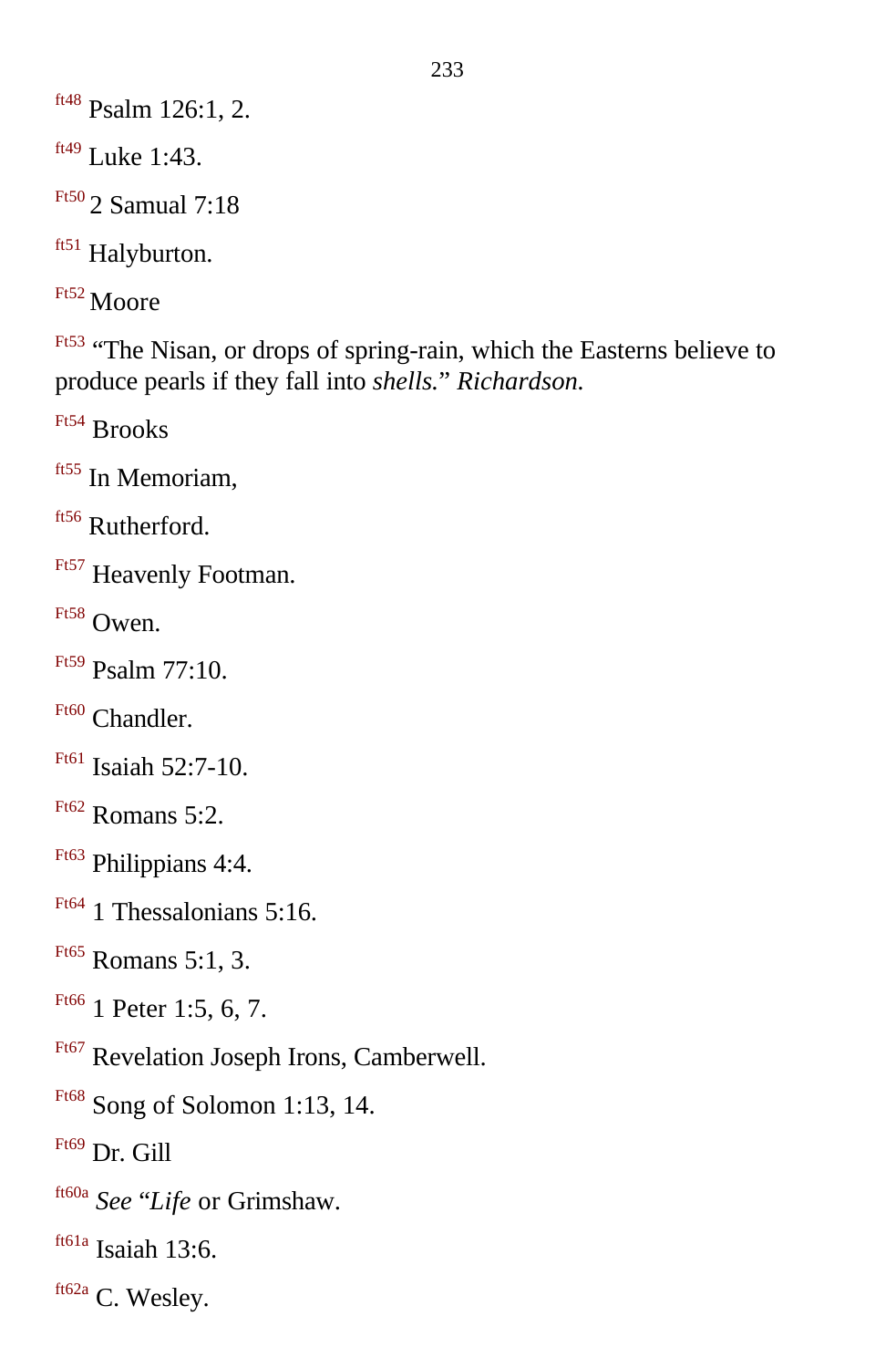<span id="page-233-0"></span>[ft63a](#page-133-0) John Brine.

- [ft64a](#page-133-0) James Hamilton.
- [ft65a](#page-134-0) Seneca.
- [ft66a](#page-135-0) Herbert.
- [ft67a](#page-136-0) Madame Guion.
- [ft68a](#page-139-0) Herbert.
- [f69a](#page-233-0) Christolgia.
- [ft70](#page-148-0) Allen's *Riches of the Covenant.*
- $f<sup>f<sub>f71</sub></sup>$  Exposition of Song of Solomon.
- [ft72](#page-152-0) See his admirable *Portions.*
- [ft73](#page-158-0) B. Erskiae.
- [ft74](#page-159-0) Song of Solomon 5:10-16.
- [ft75](#page-162-0) Song of Solomon 3:11.
- [Ft74a](#page-162-0) Owen
- [ft75a](#page-165-0) See his Vital Christianity
- ft<sup>76</sup> Deuteronomy 33:19.
- [Ft77](#page-178-0) Luther, in his *Table-talk*
- [ft77a](#page-178-0) 1 Samuel 30:24.
- [Ft78a](#page-179-0) Vide *Shady Side*, by a Pastor's Wife
- [ft78](#page-180-0) See Parable in Bunyan's Pilgrim's Progress.
- Ft78b Goodwin's *Child of Light*.
- [ft79](#page-186-0) Samuel Clerk, preface to Martyrology.
- $ft80$  Job 15:11.
- [ft81](#page-190-0) Jeremiah 20:3.
- [Ft81a](#page-190-0) Lockyer on *Christ's Communion*.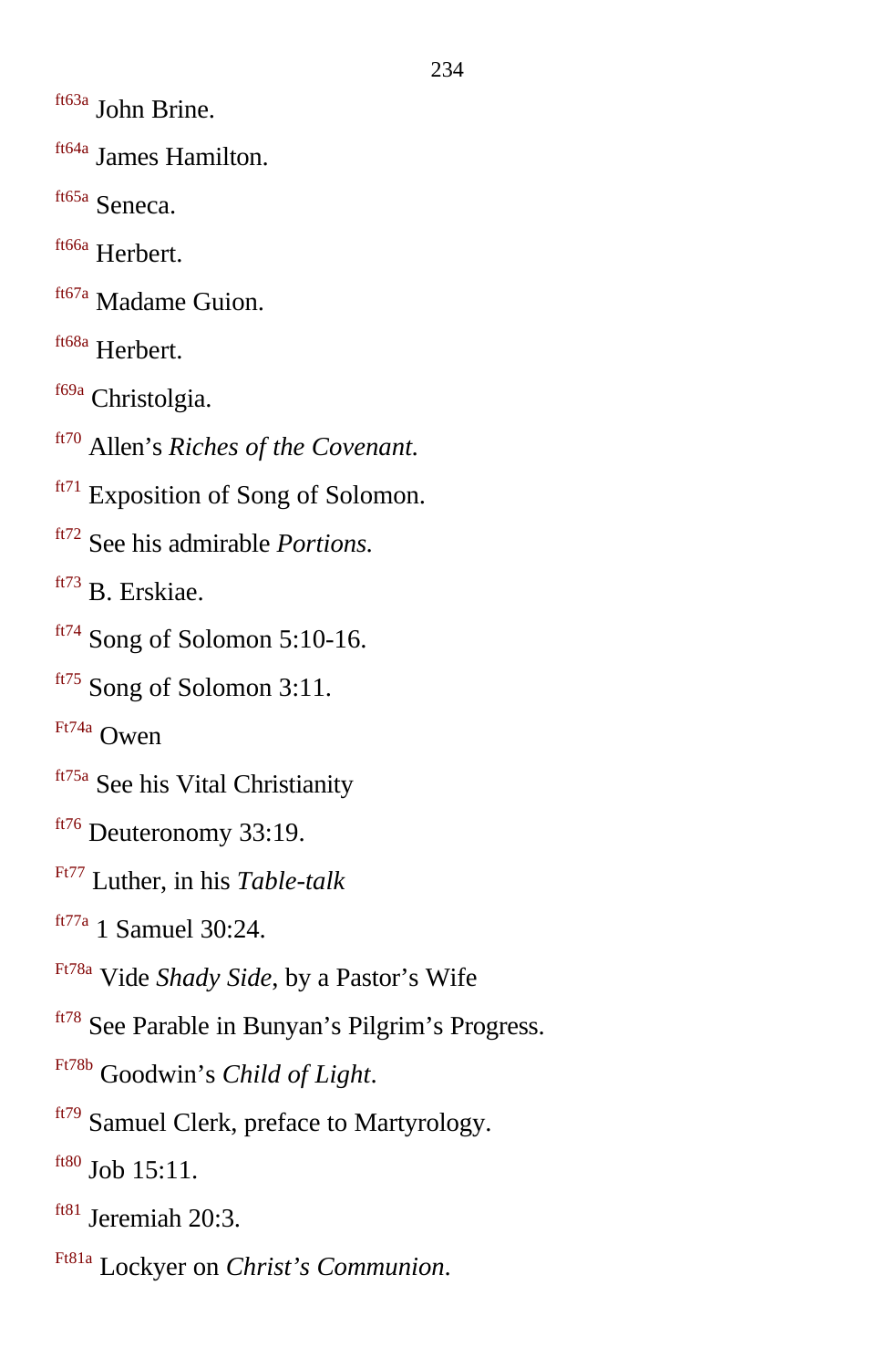[ft82](#page-191-0) Brine.

- [ft83](#page-191-0) John 14:21.
- [ft84](#page-194-0) Job 12:5
- [ft85](#page-197-0) Hart
- ft<sup>86</sup> Genesis 32:26.
- [ft87](#page-199-0) Lockyer.
- [ft88](#page-200-0) Isaiah 3:24.
- [ft89](#page-200-0) 1 Samuel 28:15.
- [ft90](#page-203-0) Crabbe.
- $ft91$  Goodwin.
- [ft92](#page-204-0) Sibbs's Bowels Opened.
- ft<sup>93a</sup> Matthew 20:23
- [ft93](#page-204-0) *Child of Light walking in Darkness*.
- [ft94](#page-205-0) Psalm 88:15.
- ft<sup>95</sup> 1 Kings 4:31.
- $f<sup>ft96</sup>$  $f<sup>ft96</sup>$  $f<sup>ft96</sup>$  Numbers 10:31.
- $ft97$  Thomas Hooker.
- $ft98$  John 16:12.
- [ft99](#page-207-0) *Soul*'*s Implantation, by* T. Hooker.
- [ft100](#page-208-0) Adams's *Private Thoughts.*
- [ft101](#page-209-0) Herbert
- $ft102$  Job 19:11.
- [ft103](#page-210-0) Psalm 90:8
- [ft104](#page-210-0) Psalm 51:3.
- [Ft105](#page-210-0) Lamenations 1:14